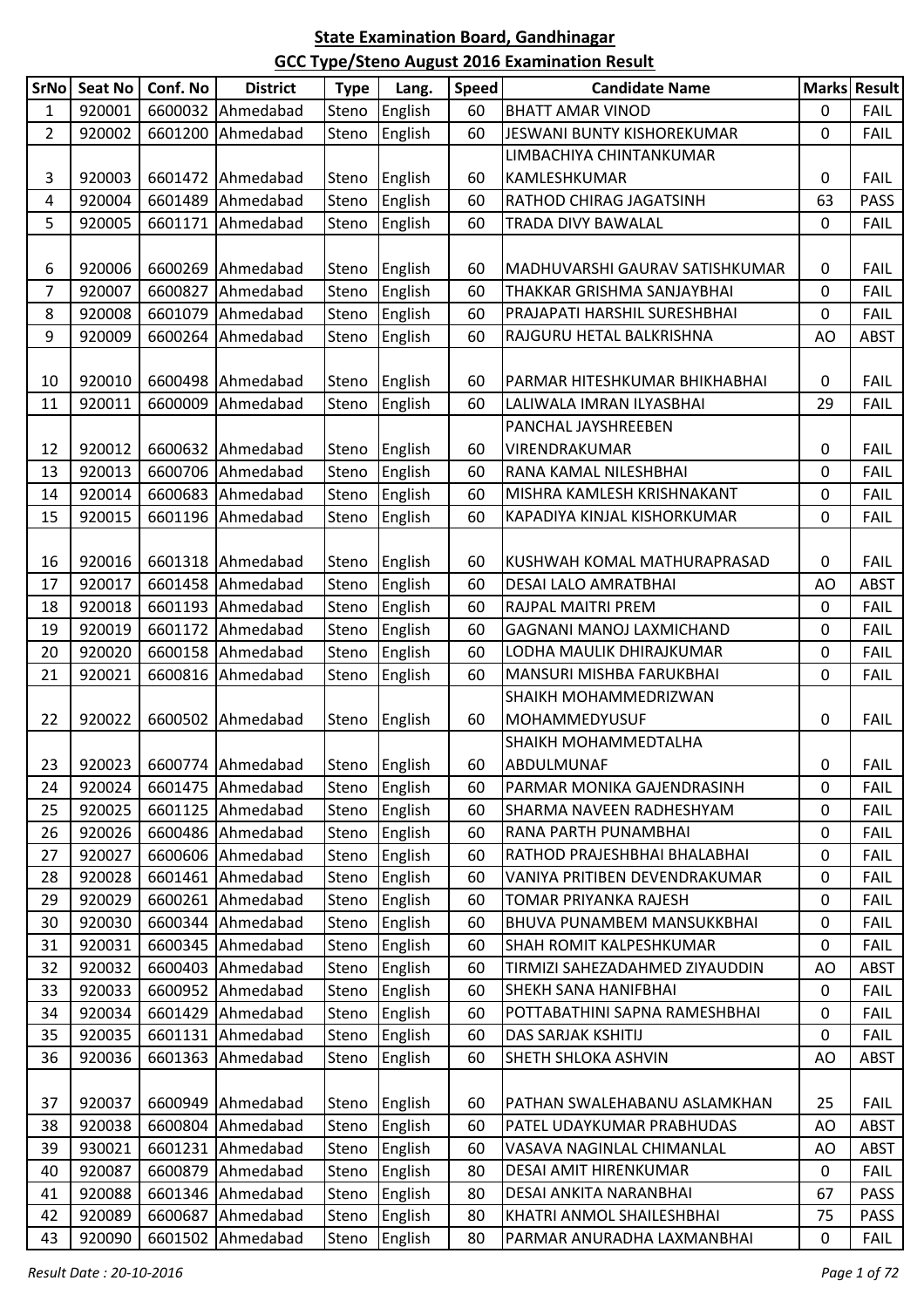| <b>SrNo</b> | <b>Seat No</b> | Conf. No | <b>District</b>            | <b>Type</b>    | Lang.              | <b>Speed</b> | <b>Candidate Name</b>                                 |           | Marks Result |
|-------------|----------------|----------|----------------------------|----------------|--------------------|--------------|-------------------------------------------------------|-----------|--------------|
| 44          | 920091         | 6601109  | Ahmedabad                  | Steno          | English            | 80           | SOLANKI AVANIBEN VIJAYKUMAR                           | AO        | <b>ABST</b>  |
| 45          | 920092         | 6601453  | Ahmedabad                  | Steno          | English            | 80           | <b>BANKER BHASHA JALDEEP</b>                          | 32        | <b>FAIL</b>  |
| 46          | 920093         |          | 6601418 Ahmedabad          | Steno          | English            | 80           | KOTAK BHAVESH DINESHKUMAR                             | 60        | <b>PASS</b>  |
| 47          | 920094         | 6600060  | Ahmedabad                  | Steno          | English            | 80           | PATEL BINALBEN ATULKUMAR                              | 0         | <b>FAIL</b>  |
| 48          | 920095         | 6600688  | Ahmedabad                  | Steno          | English            | 80           | ZAVERI BRIJESH CHANDRAKANT                            | 0         | <b>FAIL</b>  |
| 49          | 920096         | 6601454  | Ahmedabad                  | Steno          | English            | 80           | SENGAL CHIRAG AMRUTLAL                                | 0         | <b>FAIL</b>  |
|             |                |          |                            |                |                    |              |                                                       |           |              |
| 50          | 920097         |          | 6601023 Ahmedabad          | Steno          | English            | 80           | TADGHARE DAMINI DHARMENDRABHAI                        | 59        | <b>PASS</b>  |
| 51          | 920098         | 6601341  | Ahmedabad                  | Steno          | English            | 80           | KOSHTI DARSHAN ANIL KUMAR                             | 45        | <b>FAIL</b>  |
|             |                |          |                            |                |                    |              |                                                       |           |              |
| 52          | 920099         | 6601507  | Ahmedabad                  | Steno          | English            | 80           | VADHER DARSHANA GHANSHYAMBHAI                         | 28        | <b>FAIL</b>  |
| 53          | 920100         |          | 6601251 Ahmedabad          | Steno          | English            | 80           | CHAUDHARI DHARITA ANIL                                | 0         | <b>FAIL</b>  |
| 54          | 920101         |          | 6601539 Ahmedabad          | Steno          | English            | 80           | <b>GOSWAMI DIPAKGIRI CHIMANGIRI</b>                   | 0         | <b>FAIL</b>  |
| 55          | 920102         |          | 6600180 Ahmedabad          | Steno          | English            | 80           | SONEJI DIPEN KISHOREKUMAR                             | 0         | <b>FAIL</b>  |
| 56          | 920103         | 6600726  | Ahmedabad                  | Steno          | English            | 80           | <b>BHATIA DIVYA PRAKASH</b>                           | 0         | <b>FAIL</b>  |
| 57          | 920104         | 6600346  | Ahmedabad                  | Steno          | English            | 80           | MAKWANA DIVYANG AMRUTLAL                              | AO        | <b>ABST</b>  |
|             |                |          |                            |                |                    |              | KANTHARIA GAURAVKUMAR                                 |           |              |
| 58          | 920105         |          | 6601142 Ahmedabad          | Steno          | English            | 80           | RAJENDRAKUMAR                                         | AO        | <b>ABST</b>  |
| 59          | 920106         |          | 6600139 Ahmedabad          | Steno          | English            | 80           | PATEL HARSHIL VISHNUPRASAD                            | 37        | FAIL         |
| 60          | 920107         | 6600098  | Ahmedabad                  | Steno          | English            | 80           | MEHTA HIRAL AMITKUMAR                                 | 33        | <b>FAIL</b>  |
| 61          | 920108         | 6600987  | Ahmedabad                  | Steno          | English            | 80           | RATHOD HIREN RAMESHCHANDRA                            | 37        | <b>FAIL</b>  |
| 62          | 920109         | 6600447  | Ahmedabad                  | Steno          | English            | 80           | SHEKH IRFANMIYA SHABIRMIYA                            | 68        | <b>PASS</b>  |
| 63          | 920110         | 6600551  | Ahmedabad                  | Steno          | English            | 80           | PARMAR JAGDISHKUMAR KALIDAS                           | 34        | <b>FAIL</b>  |
| 64          | 920111         | 6600142  | Ahmedabad                  | Steno          | English            | 80           | KUCHARA JAGRUTI NAVINKUMAR                            | 0         | <b>FAIL</b>  |
| 65          | 920112         | 6600994  | Ahmedabad                  | Steno          | English            | 80           | VAGHELA JAIMINI BIPINCHANDRA                          | 0         | <b>FAIL</b>  |
| 66          | 920113         | 6600090  | Ahmedabad                  | Steno          | English            | 80           | SHAH JAINAM NITIN                                     | 51        | <b>PASS</b>  |
| 67          | 920114         |          | 6601497 Ahmedabad          | Steno          | English            | 80           | CHUDASAMA JANKI MAGANBHAI                             | 0         | FAIL         |
| 68          | 920115         | 6601027  | Ahmedabad                  | Steno          | English            | 80           | NAYAK JANKI RADHESHYAMBHAI                            | 32        | <b>FAIL</b>  |
|             |                |          |                            |                |                    |              |                                                       |           |              |
| 69          |                |          | 920116   6600276 Ahmedabad |                | Steno English      | 80           | TRIVEDI KAUSHAL NAGENDRAKUMAR                         | AO        | ABST         |
|             |                |          |                            |                |                    |              |                                                       |           |              |
| 70          | 920117         |          | 6601505 Ahmedabad          | Steno          | English            | 80           | ARKATE KHUSHBUBEN ASHOKKUMAR                          | 0         | <b>FAIL</b>  |
| 71          | 920118         |          | 6600901 Ahmedabad          | Steno          | English            | 80           | PADIA KINJAL DHANVANTKUMAR                            | AO        | <b>ABST</b>  |
| 72          | 920119         |          | 6601166 Ahmedabad          | Steno          | English            | 80           | SHAH KINJAL JITENDRAKUMAR                             | $\pmb{0}$ | <b>FAIL</b>  |
| 73          | 920120         |          | 6600755 Ahmedabad          | Steno          | English            | 80           | VAISHNAV KIRTAN NIRANJAN                              | 0         | <b>FAIL</b>  |
| 74          | 920121         |          | 6600240 Ahmedabad          | Steno          | English            | 80           | VANIYA KIRTI MAGANBHAI                                | 73        | <b>PASS</b>  |
| 75          | 920122         | 6600005  | Ahmedabad                  | Steno          | English            | 80           | <b>VALSUR KRISHNA LABHUBHAI</b>                       | 68        | <b>PASS</b>  |
| 76          | 920123         |          | 6601216 Ahmedabad          | Steno          | English            | 80           | <b>DAVE KRUTI JIGNESH</b>                             | 36        | <b>FAIL</b>  |
| 77          | 920124         |          | 6601161 Ahmedabad          | Steno          | English            | 80           | <b>BHATTI MANISH NATHALAL</b>                         | AO        | <b>ABST</b>  |
| 78          | 920125         |          | 6600348 Ahmedabad          | Steno          | English            | 80           | KANZARIYA MANISH NAVINBHAI                            | 0         | <b>FAIL</b>  |
| 79          | 920126         |          | 6600587 Ahmedabad          | Steno          | English            | 80           | VAGHELA MAYURI JETHALAL                               | 34        | <b>FAIL</b>  |
| 80          | 920127         | 6601345  | Ahmedabad                  | Steno          | English            | 80           | PARIKH MILI BHARATBHAI                                | 46        | <b>FAIL</b>  |
| 81          | 920128         |          | 6600349 Ahmedabad          | Steno          | English            | 80           | PRIYANKAR MITESH KISHANBHAI                           | AO        | <b>ABST</b>  |
| 82          | 920129         |          | 6600126 Ahmedabad          |                |                    | 80           |                                                       | 70        | <b>PASS</b>  |
| 83          | 920130         |          | 6600140 Ahmedabad          | Steno<br>Steno | English<br>English | 80           | SOLANKI NAMRATA SURYAKANT<br>RAJPARA NIKUNJ DIPAKBHAI | 64        | <b>PASS</b>  |
|             | 920131         | 6600748  | Ahmedabad                  |                |                    | 80           | PRAJAPATI NISHAN KODARBHAI                            |           | <b>FAIL</b>  |
| 84<br>85    | 920132         | 6601024  | Ahmedabad                  | Steno          | English            |              | RANA NITESH JAYANTIBHAI                               | 27        | <b>ABST</b>  |
|             |                |          |                            | Steno          | English            | 80           |                                                       | AO        |              |
| 86          | 920133         |          | 6600233 Ahmedabad          | Steno          | English            | 80           | RAVAL PARUL RUGHANATHBHAI                             | 61        | <b>PASS</b>  |
| 87          | 920134         |          | 6600358 Ahmedabad          | Steno          | English            | 80           | PATIL PRACHI DIPAK                                    | 72        | <b>PASS</b>  |
| 88          | 920135         |          | 6600236 Ahmedabad          |                | Steno English      | 80           | CHAVDA PRADEEPKUMAR RAMJIBHAI                         | $\pmb{0}$ | <b>FAIL</b>  |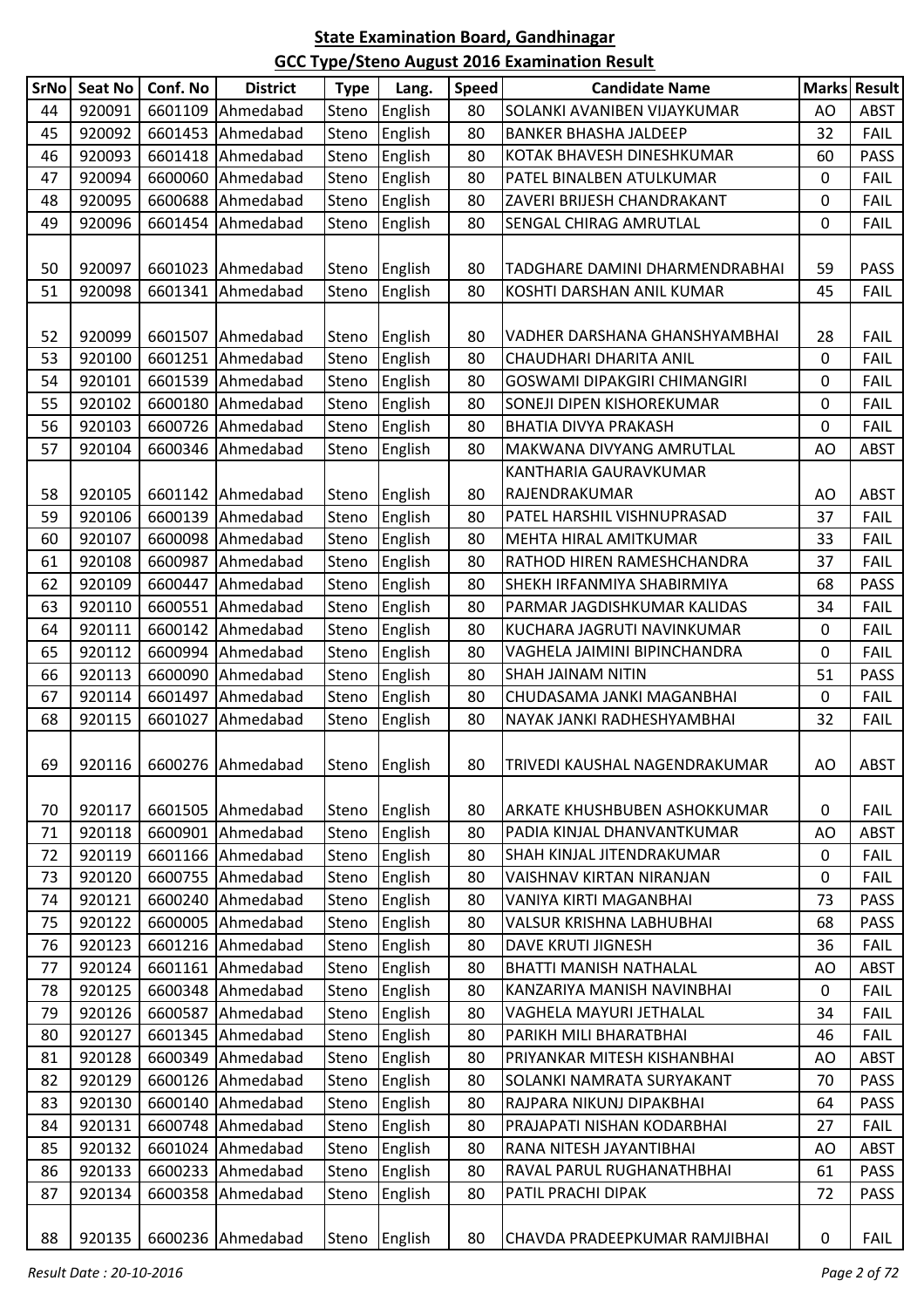| <b>SrNo</b> | <b>Seat No</b> | Conf. No | <b>District</b>   | <b>Type</b> | Lang.         | <b>Speed</b> | <b>Candidate Name</b>             |           | Marks Result |
|-------------|----------------|----------|-------------------|-------------|---------------|--------------|-----------------------------------|-----------|--------------|
| 89          | 920136         | 6600642  | Ahmedabad         | Steno       | English       | 80           | SHAH PRAKASH NARANBHAI            | 71        | <b>PASS</b>  |
| 90          | 920137         | 6601108  | Ahmedabad         | Steno       | English       | 80           | RAMI PRIYANKA PANKAJKUMAR         | 0         | <b>FAIL</b>  |
| 91          | 920138         |          | 6601503 Ahmedabad | Steno       | English       | 80           | VASAVA PRIYANKA GAJENDRA          | 0         | <b>FAIL</b>  |
| 92          | 920139         | 6600593  | Ahmedabad         | Steno       | English       | 80           | DAVE RADHIKA JAPANKUMAR           | 77        | <b>PASS</b>  |
| 93          | 920140         | 6600141  | Ahmedabad         | Steno       | English       | 80           | SOLANKI RAJESH NAROTTAMBHAI       | 51        | <b>PASS</b>  |
| 94          | 920141         | 6601213  | Ahmedabad         | Steno       | English       | 80           | PADMANABHAN RESHMAN SOMAN         | 76        | <b>PASS</b>  |
|             |                |          |                   |             |               |              | KHATUMBARA RIZWANA                |           |              |
| 95          | 920142         |          | 6600115 Ahmedabad | Steno       | English       | 80           | MOHAMMEDILYAS                     | 69        | <b>PASS</b>  |
| 96          | 920143         | 6600008  | Ahmedabad         | Steno       | English       | 80           | MANGLANI SANDEEP BHAGWANDAS       | 83        | <b>PASS</b>  |
| 97          | 920144         | 6601199  | Ahmedabad         | Steno       | English       | 80           | BHALODIYA SANDIP RAMNIKBHAI       | AO        | <b>ABST</b>  |
|             |                |          |                   |             |               |              |                                   |           |              |
| 98          | 920145         |          | 6600758 Ahmedabad | Steno       | English       | 80           | RABARI SHAILESHKUMAR AMRUTBHAI    | 40        | FAIL         |
| 99          | 920146         |          | 6600922 Ahmedabad | Steno       | English       | 80           | PATHAN SHEHROSE MOHMEDTAHIR       | 21        | FAIL         |
|             |                |          |                   |             |               |              |                                   |           |              |
| 100         | 920147         |          | 6600194 Ahmedabad | Steno       | English       | 80           | PRAJAPATI SHIVANGIBEN PRAKASHBHAI | 28        | <b>FAIL</b>  |
| 101         | 920148         | 6600791  | Ahmedabad         | Steno       | English       | 80           | PATEL SHRADDHA SNEHALKUMAR        | 0         | <b>FAIL</b>  |
| 102         | 920149         |          | 6600112 Ahmedabad | Steno       | English       | 80           | PATHAN SUHELKHAN AYUBKHAN         | 46        | <b>FAIL</b>  |
| 103         | 920150         | 6600351  | Ahmedabad         | Steno       | English       | 80           | PRABHAKAR SURAJ JAGDISHBHAI       | AO        | <b>ABST</b>  |
| 104         | 920151         |          | 6600689 Ahmedabad | Steno       | English       | 80           | VAGHELA SURESHKUMAR BHARATJI      | 49        | <b>FAIL</b>  |
| 105         | 920152         | 6600326  | Ahmedabad         | Steno       | English       | 80           | TRIVEDI SWATI PRAFULBHAI          | 39        | <b>FAIL</b>  |
| 106         | 920153         | 6600055  | Ahmedabad         | Steno       | English       | 80           | SADHU URMILA RADHESHYAM           | 66        | <b>PASS</b>  |
| 107         | 920154         |          | 6601039 Ahmedabad | Steno       | English       | 80           | SAIYED VASIM SHABBIR              | 86        | <b>PASS</b>  |
| 108         | 920155         | 6600501  | Ahmedabad         | Steno       | English       | 80           | PATEL VINIT SANJAYKUMAR           | 38        | <b>FAIL</b>  |
|             |                |          |                   |             |               |              |                                   |           |              |
| 109         | 920156         | 6601175  | Ahmedabad         | Steno       | English       | 80           | SHRIMALI VISHNUPRASAD MAHESHBHAI  | AO        | ABST         |
|             |                |          |                   |             |               |              |                                   |           |              |
| 110         | 930011         |          | 6600411 Ahmedabad | Steno       | English       | 80           | BHARWAD TEJASKUMAR JAYANTIBHAI    | 80        | <b>PASS</b>  |
| 111         | 930018         |          | 6601012 Ahmedabad | Steno       | English       | 80           | MURJANI SONA NARENDRA             | 0         | <b>FAIL</b>  |
| 112         | 920212         |          | 6600961 Ahmedabad | Steno       | English       | 100          | SANDHI AFSANA ALARAKHBHAI         | 0         | FAIL         |
| 113         | 920213         |          | 6600238 Ahmedabad |             | Steno English | 100          | <b>GOHEL AKASH GUNVANTLAL</b>     | 58        | <b>PASS</b>  |
|             |                |          |                   |             |               |              |                                   |           |              |
| 114         | 920214         | 6600315  | Ahmedabad         | Steno       | English       | 100          | THAKOR AKSHAYKUMAR ARVINDBHAI     | 0         | <b>FAIL</b>  |
|             |                |          |                   |             |               |              |                                   |           |              |
| 115         | 920215         |          | 6601466 Ahmedabad | Steno       | English       | 100          | MUCHHADIYA ALPABAHEN MANUBHAI     | 0         | <b>FAIL</b>  |
| 116         | 920216         |          | 6600186 Ahmedabad | Steno       | English       | 100          | SAROJ ANJALI RAMSHARAN            | 0         | <b>FAIL</b>  |
| 117         | 920217         |          | 6600561 Ahmedabad | Steno       | English       | 100          | JANSARI ANKIT YOGESHBHAI          | 0         | <b>FAIL</b>  |
| 118         | 920218         | 6601331  | Ahmedabad         | Steno       | English       | 100          | MEMON BENAZIR PARVEZ              | 0         | <b>FAIL</b>  |
| 119         | 920219         |          | 6600298 Ahmedabad | Steno       | English       | 100          | VAISHNAV BHAVIN KIRTIKUMAR        | 0         | <b>FAIL</b>  |
| 120         | 920220         |          | 6601396 Ahmedabad | Steno       | English       | 100          | MISTRY BHOOMI YOGESHBHAI          | 73        | <b>PASS</b>  |
| 121         | 920221         |          | 6601136 Ahmedabad | Steno       | English       | 100          | RATHOD CHIRAG HIMMATSINH          | 0         | <b>FAIL</b>  |
| 122         | 920222         |          | 6600715 Ahmedabad | Steno       | English       | 100          | ADVANI DEEPAK                     | AO        | <b>ABST</b>  |
| 123         | 920223         | 6601191  | Ahmedabad         | Steno       | English       | 100          | RANA DHAVAL HARIBHAI              | 0         | <b>FAIL</b>  |
| 124         | 920224         |          | 6600372 Ahmedabad | Steno       | English       | 100          | SOLANKI DHAVAL CHATURBHAI         | 0         | <b>FAIL</b>  |
| 125         | 920225         |          | 6600193 Ahmedabad | Steno       | English       | 100          | TALATI DHAVAL SHAILESHKUMAR       | 0         | <b>FAIL</b>  |
| 126         | 920226         |          | 6600011 Ahmedabad | Steno       | English       | 100          | DESAI DHWANI VIHAR                | 16        | <b>FAIL</b>  |
| 127         | 920227         | 6600780  | Ahmedabad         | Steno       | English       | 100          | AGAJA DIPSINH SHANKERLAL          | $\pmb{0}$ | <b>FAIL</b>  |
| 128         | 920228         | 6600247  | Ahmedabad         | Steno       | English       | 100          | YADAV HARSH MANUBHAI              | 76        | <b>PASS</b>  |
|             |                |          |                   |             |               |              |                                   |           |              |
| 129         | 920229         |          | 6600129 Ahmedabad | Steno       | English       | 100          | CHAUHAN HARSHADBHAI HASMUKHBHAI   | 74        | <b>PASS</b>  |
| 130         | 920230         |          | 6601519 Ahmedabad | Steno       | English       | 100          | KOSHTI HIRAL RAJESHBHAI           | 0         | <b>FAIL</b>  |
| 131         | 920231         | 6600437  | Ahmedabad         | Steno       | English       | 100          | TRIVEDI JANAK PRAKASHKUMAR        | 0         | <b>FAIL</b>  |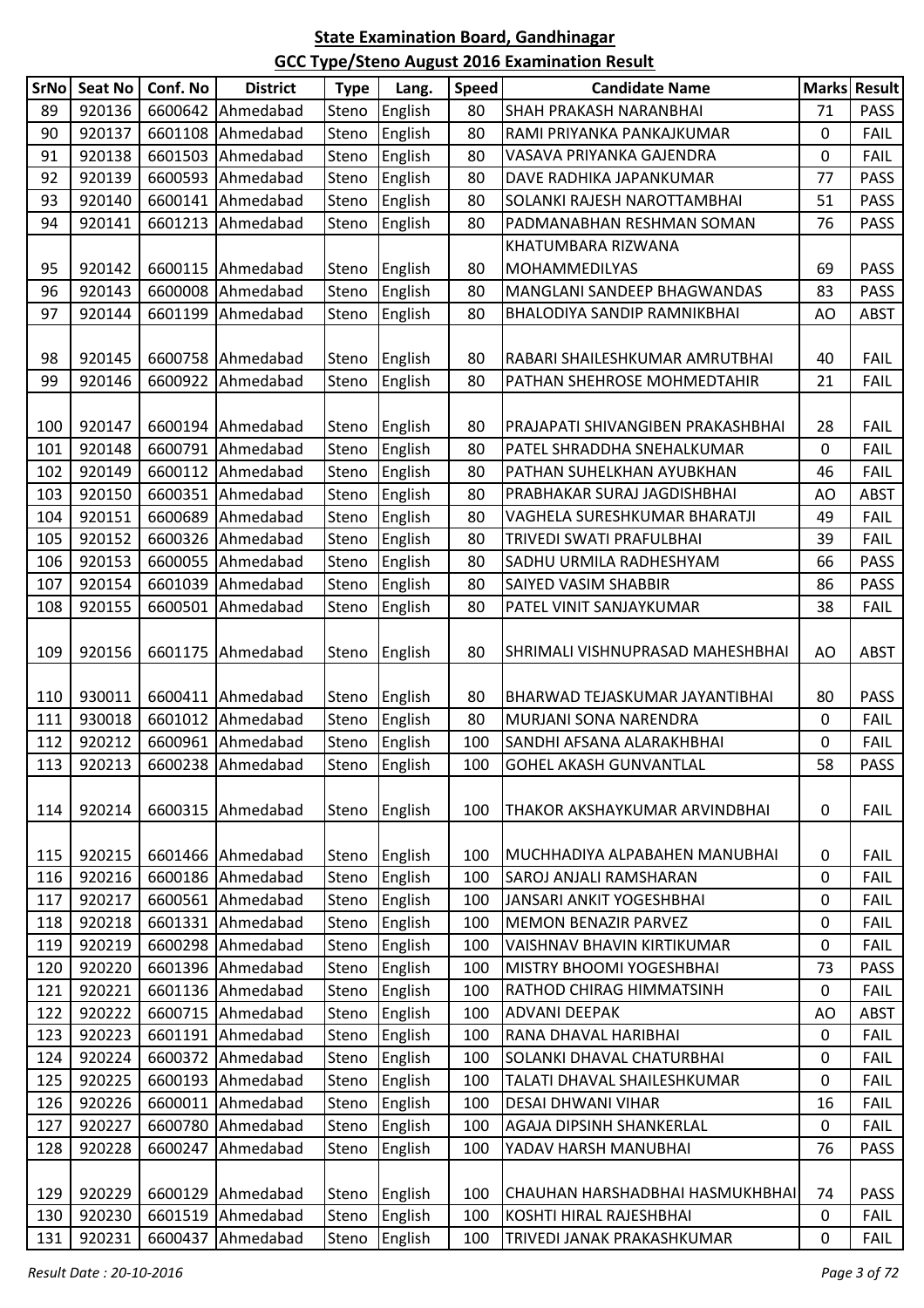|     | SrNo Seat No | Conf. No | <b>District</b>   | <b>Type</b> | Lang.         | <b>Speed</b> | <b>Candidate Name</b>          |             | Marks Result |
|-----|--------------|----------|-------------------|-------------|---------------|--------------|--------------------------------|-------------|--------------|
|     |              |          |                   |             |               |              |                                |             |              |
| 132 | 920232       |          | 6601404 Ahmedabad | Steno       | English       | 100          | MESARIYA JIGNABEN PANKAJKUMAR  | 0           | <b>FAIL</b>  |
| 133 | 920233       |          | 6600536 Ahmedabad | Steno       | English       | 100          | THAKOR JITENDRABHAI SENDHAJI   | 77          | <b>PASS</b>  |
| 134 | 920234       |          | 6600310 Ahmedabad | Steno       | English       | 100          | <b>SHUKLA LALIT SHATRUGHAN</b> | 0           | <b>FAIL</b>  |
| 135 | 920235       |          | 6600589 Ahmedabad | Steno       | English       | 100          | DAVE MAMTA RAJESHKUMAR         | 0           | <b>FAIL</b>  |
| 136 | 920236       |          | 6601413 Ahmedabad | Steno       | English       | 100          | AMIN MANSHI HARISHBHAI         | 58          | <b>PASS</b>  |
| 137 | 920237       |          | 6601273 Ahmedabad | Steno       | English       | 100          | PANCHAL MITESH VIJAYBHAI       | 0           | <b>FAIL</b>  |
| 138 | 920238       |          | 6600197 Ahmedabad | Steno       | English       | 100          | BARAIYA MITHUN MANSUKHLAL      | 0           | <b>FAIL</b>  |
| 139 | 920239       | 6600384  | Ahmedabad         | Steno       | English       | 100          | DESAI MITTAL ISHWARBHAI        | 15          | <b>FAIL</b>  |
|     |              |          |                   |             |               |              | SHAIKH MOHAMADHANNAN           |             |              |
| 140 | 920240       |          | 6600340 Ahmedabad | Steno       | English       | 100          | MOHAMADHASAN                   | AO          | <b>ABST</b>  |
|     |              |          |                   |             |               |              |                                |             |              |
| 141 | 920241       |          | 6600147 Ahmedabad | Steno       | English       | 100          | TELI MOHAMMADHANIF SHAIKHYASIN | 0           | <b>FAIL</b>  |
|     |              |          |                   |             |               |              | PATHAN MOHAMMEDFARHAN          |             |              |
| 142 | 920242       |          | 6600505 Ahmedabad | Steno       | English       | 100          | <b>MOHAMMEDSABIR</b>           | 26          | <b>FAIL</b>  |
|     |              |          |                   |             |               |              | <b>MALEK MOHAMMEDSOAIB</b>     |             |              |
| 143 | 920243       |          | 6600176 Ahmedabad |             | Steno English | 100          | <b>MAKSUDMIYA</b>              | 0           | <b>FAIL</b>  |
| 144 | 920244       | 6600660  | Ahmedabad         | Steno       | English       | 100          | SHARMA NILAM PREMNARAYAN       | $\mathbf 0$ | <b>FAIL</b>  |
|     |              |          |                   |             |               |              |                                |             |              |
| 145 | 920245       |          | 6600342 Ahmedabad | Steno       | English       | 100          | MAKWANA NILESHKUMAR PRAVINBHAI | 0           | <b>FAIL</b>  |
| 146 | 920246       |          | 6601463 Ahmedabad | Steno       | English       | 100          | JOSHI NISHITH BALKRUSHNA       | 0           | <b>FAIL</b>  |
| 147 | 920247       |          | 6600086 Ahmedabad | Steno       | English       | 100          | <b>VORA OJAS JYOTISH</b>       | 31          | <b>FAIL</b>  |
| 148 | 920248       |          | 6600071 Ahmedabad | Steno       | English       | 100          | <b>BHATT POOJA BHARATKUMAR</b> | 0           | <b>FAIL</b>  |
| 149 | 920249       | 6600070  | Ahmedabad         | Steno       | English       | 100          | CHAUDHARI POOJA AMRUTBHAI      | 81          | <b>PASS</b>  |
| 150 | 920250       |          | 6600941 Ahmedabad | Steno       | English       | 100          | <b>SINGH POOJARANI HUKUM</b>   | 20          | <b>FAIL</b>  |
| 151 | 920251       |          | 6600663 Ahmedabad | Steno       | English       | 100          | SHARMA POONAM PREMNARAYAN      | 0           | <b>FAIL</b>  |
| 152 | 920252       |          | 6600565 Ahmedabad | Steno       | English       | 100          | KOSHTI PRAKASH KIRANBHAI       | 0           | <b>FAIL</b>  |
| 153 | 920253       |          | 6600472 Ahmedabad | Steno       | English       | 100          | DABHI PRAKASHKUMAR DIPAKBHAI   | 0           | <b>FAIL</b>  |
| 154 | 920254       |          | 6600234 Ahmedabad | Steno       | English       | 100          | DAVE PRAKRUTI TARUNBHAI        | 41          | <b>FAIL</b>  |
| 155 | 920255       |          | 6600581 Ahmedabad |             | Steno English | 100          | SUTHAR PRIYANK RASHMIKANT      | $\pmb{0}$   | <b>FAIL</b>  |
|     |              |          |                   |             |               |              |                                |             |              |
| 156 | 920256       | 6600619  | Ahmedabad         | Steno       | English       | 100          | CHAUDHARY PUSHPABEN ZAVERBHAI  | 0           | <b>FAIL</b>  |
| 157 | 920257       |          | 6601288 Ahmedabad | Steno       | English       | 100          | VAGHELA RAJNIKANT RAMESHBHAI   | $\mathbf 0$ | <b>FAIL</b>  |
| 158 | 920258       |          | 6600111 Ahmedabad | Steno       | English       | 100          | JOBANPUTRA RAKHI MAYUR         | AO          | <b>ABST</b>  |
| 159 | 920259       | 6600639  | Ahmedabad         | Steno       | English       | 100          | RAVAL RAVIKUMAR VIJAYKUMAR     | 77          | <b>PASS</b>  |
| 160 | 920260       | 6601134  | Ahmedabad         | Steno       | English       | 100          | RATHOD REENA HIMATSINH         | 60          | <b>PASS</b>  |
| 161 | 920261       | 6601167  | Ahmedabad         | Steno       | English       | 100          | MAKWANA RITU DINESHBHAI        | $\mathbf 0$ | <b>FAIL</b>  |
|     |              |          |                   |             |               |              | <b>DHAMAL RUPESHKUMAR</b>      |             |              |
| 162 | 920262       |          | 6600796 Ahmedabad | Steno       | English       | 100          | <b>TRIBHOVANBHAI</b>           | AO          | <b>ABST</b>  |
| 163 | 920263       | 6600230  | Ahmedabad         | Steno       | English       | 100          | CHAUHAN SAPNA DAYARAM          | $\mathbf 0$ | <b>FAIL</b>  |
| 164 | 920264       | 6600637  | Ahmedabad         | Steno       | English       | 100          | RAVAL SHANI SANJAYKUMAR        | AO          | <b>ABST</b>  |
|     |              |          |                   |             |               |              |                                |             |              |
| 165 | 920265       |          | 6600585 Ahmedabad | Steno       | English       | 100          | MASODI SHOEBAHMED GULAMRASOOL  | 0           | <b>FAIL</b>  |
| 166 | 920266       | 6600081  | Ahmedabad         | Steno       | English       | 100          | <b>SHALU THOMAS</b>            | 27          | <b>FAIL</b>  |
|     |              |          |                   |             |               |              |                                |             |              |
| 167 | 920267       | 6600449  | Ahmedabad         | Steno       | English       | 100          | FAROOQUI UMMEHANEY HAMIDHUSAIN | 0           | <b>FAIL</b>  |
| 168 | 920268       | 6601099  | Ahmedabad         | Steno       | English       | 100          | KOSHTI UPASNA BHARATBHAI       | 27          | <b>FAIL</b>  |
| 169 | 920269       |          | 6600519 Ahmedabad | Steno       | English       | 100          | CHAUDHARI URVI RAVINDRABHAI    | 0           | <b>FAIL</b>  |
| 170 | 920270       | 6600849  | Ahmedabad         | Steno       | English       | 100          | PANDYA URVISH SHANKARLAL       | 32          | <b>FAIL</b>  |
| 171 | 920271       | 6600285  | Ahmedabad         | Steno       | English       | 100          | RABARI VIBHA KARNA             | 83          | <b>PASS</b>  |
| 172 | 920272       | 6600840  | Ahmedabad         | Steno       | English       | 100          | JOSHI VIRENDER UMEDRAM         | 58          | <b>PASS</b>  |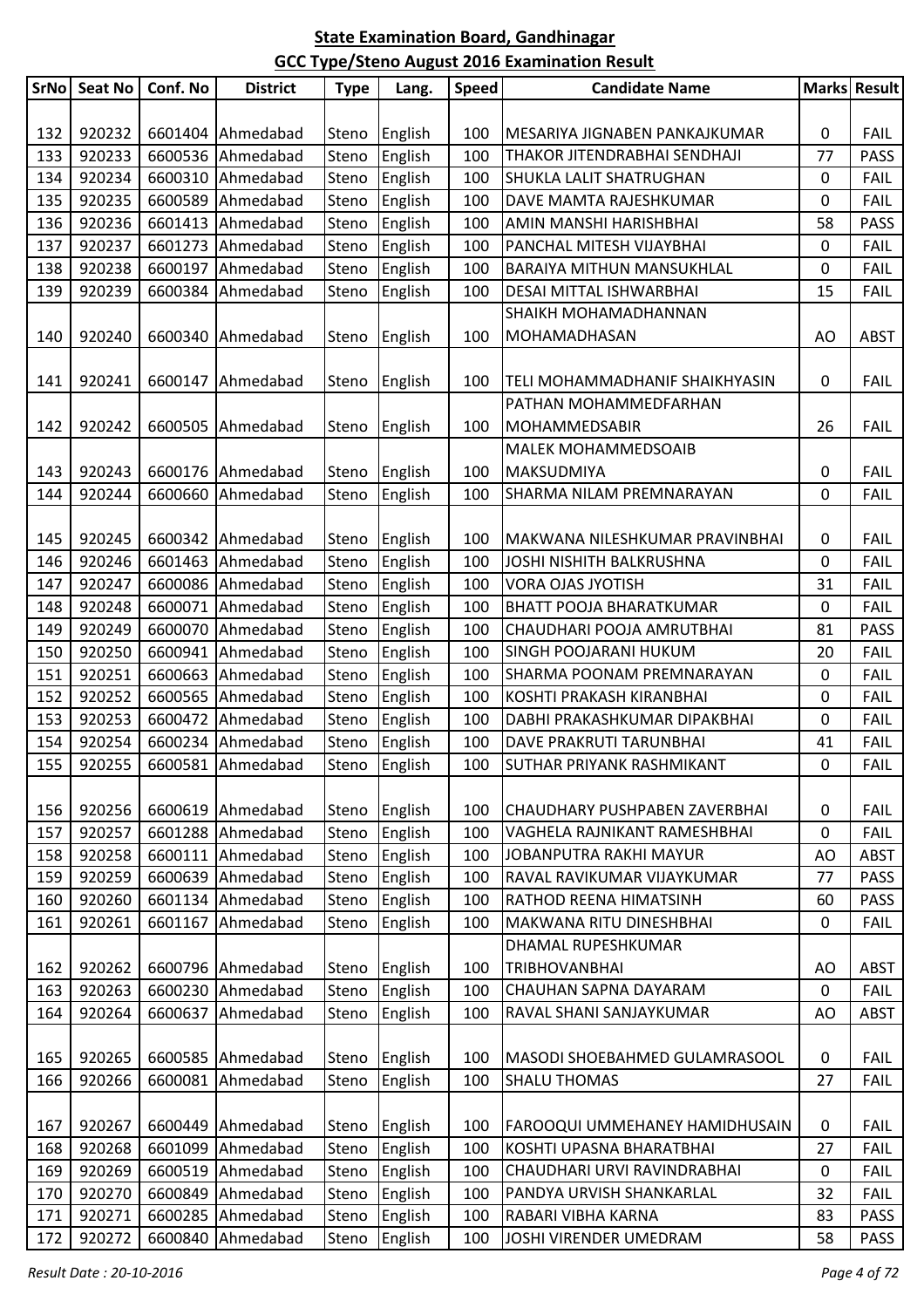|     | SrNo Seat No | Conf. No | <b>District</b>              | <b>Type</b> | Lang.         | Speed | <b>Candidate Name</b>                |             | Marks Result |
|-----|--------------|----------|------------------------------|-------------|---------------|-------|--------------------------------------|-------------|--------------|
| 173 | 920273       | 6600933  | Ahmedabad                    | Steno       | English       | 100   | NAIR VRINDA MUKUNDAN                 | 72          | <b>PASS</b>  |
| 174 | 920274       | 6601397  | Ahmedabad                    | Steno       | English       | 100   | GHELANI YASHVI SANJAYBHAI            | 73          | <b>PASS</b>  |
| 175 | 930014       | 6600654  | Ahmedabad                    | Steno       | English       | 100   | THAKOR RUCHIKA BHUPATSINH            | 44          | <b>FAIL</b>  |
| 176 | 930015       | 6600665  | Ahmedabad                    | Steno       | English       | 100   | <b>MEH PRITI SOHANLAL</b>            | 0           | <b>FAIL</b>  |
|     |              |          |                              |             |               |       |                                      |             |              |
| 177 | 930016       | 6600699  | Ahmedabad                    | Steno       | English       | 100   | VYAS DHEERENDRAKUMAR SURENDRA        | 36          | <b>FAIL</b>  |
| 178 | 930020       | 6601227  | Ahmedabad                    | Steno       | English       | 100   | JOSHI RADHIKA NARESHKUMAR            | AO          | <b>ABST</b>  |
| 179 | 930022       | 6601286  | Ahmedabad                    | Steno       | English       | 100   | <b>CHRISTIAN STEFFY SURENDRABHAI</b> | 73          | PASS         |
| 180 | 920384       | 6600746  | Ahmedabad                    | Steno       | English       | 120   | KOSHTI AMIT PRAVINKUMAR              | 58          | <b>PASS</b>  |
| 181 | 920385       | 6600973  | Ahmedabad                    | Steno       | English       | 120   | VARIA AMIT PRAVINCHANDRA             | 0           | <b>FAIL</b>  |
| 182 | 920386       | 6600003  | Ahmedabad                    | Steno       | English       | 120   | KOSHTI AMITKUMAR RAJESHBHAI          | 0           | <b>FAIL</b>  |
| 183 | 920387       |          | 6600442 Ahmedabad            | Steno       | English       | 120   | MISHRA APURV RAJESHBHAI              | 69          | <b>PASS</b>  |
| 184 | 920388       | 6600301  | Ahmedabad                    | Steno       | English       | 120   | VAISHNAV BHAVIN KIRTIKUMAR           | AO          | <b>ABST</b>  |
| 185 | 920389       | 6601224  | Ahmedabad                    | Steno       |               | 120   | TRIVEDI BHAVYA DILIP                 | $\mathbf 0$ | <b>FAIL</b>  |
|     |              |          |                              |             | English       |       |                                      |             |              |
| 186 | 920390       | 6600001  | Ahmedabad                    | Steno       | English       | 120   | CHAUHAN BINDI KANJIBHAI              | 15          | <b>FAIL</b>  |
| 187 | 920391       | 6600883  | Ahmedabad                    | Steno       | English       | 120   | SARKAR DHIMAN ANUKUL                 | 50          | <b>PASS</b>  |
| 188 | 920392       | 6600069  | Ahmedabad                    | Steno       | English       | 120   | RATHOD DIPAKBHAI JIVABHAI            | 73          | <b>PASS</b>  |
| 189 | 920393       | 6600890  | Ahmedabad                    | Steno       | English       | 120   | PARIKH HARSHAL KUNJAN                | 0           | <b>FAIL</b>  |
| 190 | 920394       | 6601325  | Ahmedabad                    | Steno       | English       | 120   | DAVE HIREN PRADIP                    | 0           | <b>FAIL</b>  |
| 191 | 920395       | 6600648  | Ahmedabad                    | Steno       | English       | 120   | DATT JAYESH RAJENDRABHAI             | 57          | <b>PASS</b>  |
| 192 | 920396       | 6600124  | Ahmedabad                    | Steno       | English       | 120   | PARMAR JIGAR SHANTILAL               | 0           | <b>FAIL</b>  |
|     |              |          |                              |             |               |       |                                      |             |              |
| 193 | 920397       | 6601406  | Ahmedabad                    | Steno       | English       | 120   | MESARIYA JIGNABEN PANKAJKUMAR        | AO          | ABST         |
| 194 | 920398       | 6600828  | Ahmedabad                    | Steno       | English       | 120   | PATEL KISHAN ASHWINBHAI              | 78          | <b>PASS</b>  |
| 195 | 920399       | 6600936  | Ahmedabad                    | Steno       | English       | 120   | PANDYA MANTHAN HASMUKHBHAI           | 0           | <b>FAIL</b>  |
| 196 | 920400       | 6600302  | Ahmedabad                    | Steno       | English       | 120   | JOSHI MARKAND HARESHKUMAR            | 27          | <b>FAIL</b>  |
|     |              |          |                              |             |               |       | FAROOQUI MOHAMMEDFAISAL              |             |              |
| 197 | 920401       | 6600592  | Ahmedabad                    | Steno       | English       | 120   | <b>MOHAMMEDYUSUF</b>                 | 0           | <b>FAIL</b>  |
|     |              |          |                              |             |               |       | SHAIKH MOHAMMEDJAVED                 |             |              |
| 198 |              |          | 920402   6600939   Ahmedabad |             | Steno English | 120   | <b>MOHAMMEDYASIN</b>                 | 0           | <b>FAIL</b>  |
| 199 | 920403       | 6600145  | Ahmedabad                    | Steno       | English       | 120   | PATEL NAINESH DASHRATHBHAI           | 0           | <b>FAIL</b>  |
|     |              |          |                              |             |               |       |                                      |             |              |
| 200 | 920404       | 6601031  | Ahmedabad                    | Steno       | English       | 120   | PRAJAPATI NEHA CHANDRESHKUMAR        | 0           | <b>FAIL</b>  |
| 201 | 920405       | 6601284  | Ahmedabad                    | Steno       | English       | 120   | CHAUHAN NITINKUMAR KANUBHAI          | $\mathbf 0$ | FAIL         |
| 202 | 920406       | 6600956  | Ahmedabad                    | Steno       | English       | 120   | SHETHWALA PALASH MAYANKBHAI          | 46          | <b>FAIL</b>  |
|     |              |          |                              |             |               |       |                                      |             |              |
| 203 | 920407       | 6601101  | Ahmedabad                    | Steno       | English       | 120   | PARMAR PRAKASHKUMAR RAMSANG          | 0           | FAIL         |
| 204 | 920408       | 6600582  | Ahmedabad                    | Steno       | English       | 120   | <b>SUTHAR PRIYANK RASHMIKANT</b>     | AO          | <b>ABST</b>  |
|     | 920409       | 6601340  | Ahmedabad                    |             | English       | 120   | RANA PRUTHVISINH DEEPSINH            | $\pmb{0}$   | <b>FAIL</b>  |
| 205 |              |          |                              | Steno       |               |       |                                      |             |              |
| 206 | 920410       | 6601395  | Ahmedabad                    | Steno       | English       | 120   | <b>BARAD RAHUL CHIMANLAL</b>         | 0           | <b>FAIL</b>  |
| 207 | 920411       | 6601028  | Ahmedabad                    | Steno       | English       | 120   | PATEL RAHUL MANSHUKHBHAI             | 60          | PASS         |
| 208 | 920412       | 6600668  | Ahmedabad                    | Steno       | English       | 120   | PATEL RAKESHKUMAR BHOGILAL           | 76          | <b>PASS</b>  |
|     |              |          |                              |             |               |       |                                      |             |              |
| 209 | 920413       | 6600891  | Ahmedabad                    | Steno       | English       | 120   | GAUSWAMI SATISHGIRI BALVANTGIRI      | 18          | <b>FAIL</b>  |
| 210 | 920414       | 6600387  | Ahmedabad                    | Steno       | English       | 120   | CHARAN SATISHKUMAR SHIVDAN           | $\pmb{0}$   | <b>FAIL</b>  |
| 211 | 920415       | 6601343  | Ahmedabad                    | Steno       | English       | 120   | R SINDHU JAYARAJ                     | AO          | ABST         |
| 212 | 920416       | 6600528  | Ahmedabad                    | Steno       | English       | 120   | MATHEW STELLA JACKSON                | 0           | <b>FAIL</b>  |
|     |              |          |                              |             |               |       |                                      |             |              |
| 213 | 920417       | 6601437  | Ahmedabad                    | Steno       | English       | 120   | CHRISTIAN TARALIKA JAYANANDBHAI      | 0           | <b>FAIL</b>  |
|     |              |          |                              |             |               |       |                                      |             |              |
| 214 | 920418       | 6600970  | Ahmedabad                    | Steno       | English       | 120   | SHAIKH TARIQ ANJUM MUSTAK AHEMED     | 0           | <b>FAIL</b>  |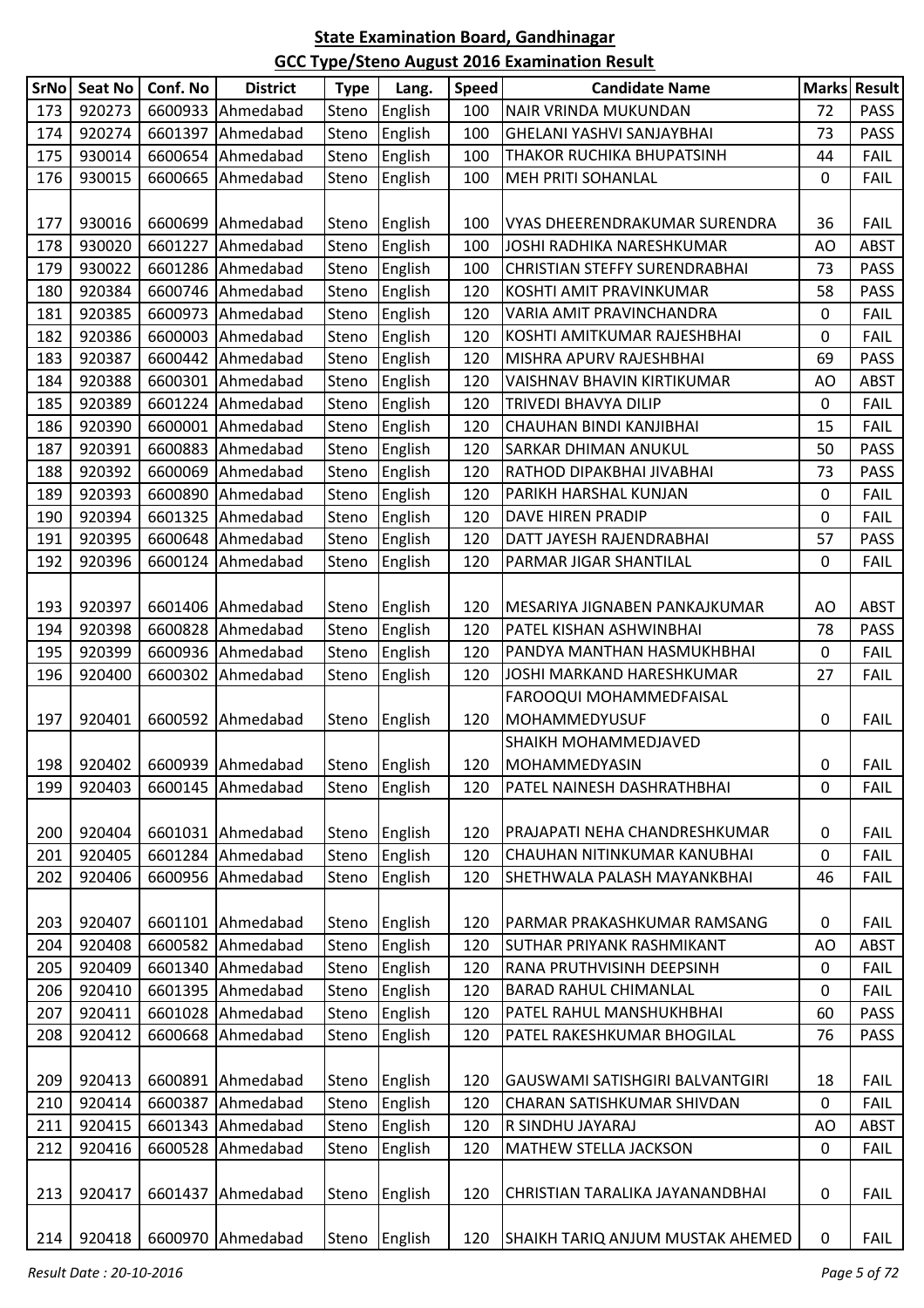| SrNo | Seat No | Conf. No | <b>District</b>   | <b>Type</b> | Lang.          | <b>Speed</b> | <b>Candidate Name</b>            |    | <b>Marks Result</b> |
|------|---------|----------|-------------------|-------------|----------------|--------------|----------------------------------|----|---------------------|
| 215  | 920419  |          | 6600045 Ahmedabad | Steno       | English        | 120          | MAKWANA VAISHALI KALPEN          | 27 | <b>FAIL</b>         |
| 216  | 920420  |          | 6601116 Ahmedabad | Steno       | English        | 120          | CHHASATIYA VIRAL KANAKSINH       | 0  | FAIL                |
| 217  | 920421  |          | 6600105 Ahmedabad | Steno       | English        | 120          | SHARMA YASH HASMUKHBHAI          | AO | <b>ABST</b>         |
|      |         |          |                   |             |                |              | THAKER BHAGYESHKUMAR             |    |                     |
| 218  | 930009  |          | 6600239 Ahmedabad | Steno       | English        | 120          | <b>JANARDANBHAI</b>              | 0  | <b>FAIL</b>         |
| 219  | 930019  | 6601180  | Ahmedabad         | Steno       | English        | 120          | KHEMNANI KRISHAN SUNDARDAS       | AO | <b>ABST</b>         |
| 220  | 910001  |          | 6600805 Ahmedabad | Steno       | Gujarati       | 60           | MANSURI AMMAR ABDULRAUF          | 32 | <b>FAIL</b>         |
| 221  | 910002  |          | 6600782 Ahmedabad | Steno       | Gujarati       | 60           | JOSHI ANAND RAJENDRAKUMAR        | 70 | <b>PASS</b>         |
| 222  | 910003  |          | 6600783 Ahmedabad | Steno       | Gujarati       | 60           | JOSHI ANIL RAJENDRAKUMAR         | 53 | <b>PASS</b>         |
| 223  | 910004  |          | 6601421 Ahmedabad | Steno       | Gujarati       | 60           | KOTAK BHAVESH DINESHKUMAR        | 0  | <b>FAIL</b>         |
|      |         |          |                   |             |                |              |                                  |    |                     |
| 224  | 910005  |          | 6601379 Ahmedabad | Steno       | Gujarati       | 60           | BARVADIYA BHAVIKKUMAR RAMESHBHAI | 56 | <b>PASS</b>         |
| 225  | 910006  |          | 6600056 Ahmedabad | Steno       | Gujarati       | 60           | MEKVAN BHAVNA SOMCHANDBHAI       | 70 | <b>PASS</b>         |
| 226  | 910007  |          | 6601460 Ahmedabad | Steno       | Gujarati       | 60           | KATHIRIYA CHETANBHAI ASHOKBHAI   | 40 | FAIL                |
|      |         |          |                   |             |                |              |                                  |    |                     |
| 227  | 910008  |          | 6601016 Ahmedabad | Steno       | Gujarati       | 60           | PRAJAPATI CHIRAGKUMAR SOMABHAI   | AO | <b>ABST</b>         |
| 228  | 910009  |          | 6600339 Ahmedabad | Steno       | Gujarati       | 60           | NAYAK DEVANSHI SHAILESHKUMAR     | 52 | <b>PASS</b>         |
| 229  | 910010  |          | 6600297 Ahmedabad | Steno       | Gujarati       | 60           | JANI DHARTI KUNALKUMAR           | 74 | <b>PASS</b>         |
| 230  | 910011  | 6600705  | Ahmedabad         | Steno       | Gujarati       | 60           | PATADIYA DIVYA SHANTILAL         | 66 | <b>PASS</b>         |
|      |         |          |                   |             |                |              |                                  |    |                     |
| 231  | 910012  |          | 6600251 Ahmedabad | Steno       | Gujarati       | 60           | KHAN FAIYAZAKHAN ABDULRASHIDKHAN | 67 | <b>PASS</b>         |
| 232  | 910013  |          | 6601439 Ahmedabad | Steno       | Gujarati       | 60           | VISAT HIMANSHUBHAI JAYANTILAL    | 44 | <b>FAIL</b>         |
| 233  | 910014  |          | 6600831 Ahmedabad | Steno       | Gujarati       | 60           | SHIRSATH JAGDISH DEVIDAS         | AO | <b>ABST</b>         |
| 234  | 910015  |          | 6600317 Ahmedabad | Steno       | Gujarati       | 60           | TRIVEDI JAYSHRI PRADIPKUMAR      | 76 | <b>PASS</b>         |
| 235  | 910016  | 6600354  | Ahmedabad         | Steno       | Gujarati       | 60           | MODI JIMISHKUMAR RAJESHKUMAR     | 60 | <b>PASS</b>         |
| 236  | 910017  |          | 6600325 Ahmedabad | Steno       | Gujarati       | 60           | PANCHAL JYOTIKA ARVINDBHAI       | 50 | <b>PASS</b>         |
| 237  | 910018  |          | 6600506 Ahmedabad | Steno       | Gujarati       | 60           | RAJPUT KARISHMA NARENDRASINH     | 50 | <b>PASS</b>         |
| 238  | 910019  |          | 6601309 Ahmedabad | Steno       | Gujarati       | 60           | SOLANKI KETAN JAGDISHBHAI        | 3  | <b>FAIL</b>         |
| 239  | 910020  |          | 6601344 Ahmedabad | Steno       | Gujarati       | 60           | <b>GEDIYA KIRAN AMRUTBHAI</b>    | 67 | <b>PASS</b>         |
| 240  | 910021  |          | 6600749 Ahmedabad |             | Steno Gujarati | 60           | BHATTI MEETA KAPILKUMAR          | 50 | PASS                |
|      |         |          |                   |             |                |              |                                  |    |                     |
| 241  | 910022  |          | 6600504 Ahmedabad | Steno       | Gujarati       | 60           | PARMAR MEHULKUMAR JAYANTIBHAI    | 68 | <b>PASS</b>         |
| 242  | 910023  |          | 6600359 Ahmedabad | Steno       | Gujarati       | 60           | RATHWA NIKITA TULSIDAS           | 50 | <b>PASS</b>         |
| 243  | 910024  |          | 6601351 Ahmedabad | Steno       | Gujarati       | 60           | SOLANKI NILAMBEN HARJIVANBHAI    | 60 | <b>PASS</b>         |
| 244  | 910025  |          | 6600692 Ahmedabad | Steno       | Gujarati       | 60           | LODHA PARAG KRUSHNALAL           | 50 | <b>PASS</b>         |
| 245  | 910026  |          | 6600473 Ahmedabad | Steno       | Gujarati       | 60           | SURESHBHAI PATEL UMANGKUMAR      | AO | <b>ABST</b>         |
| 246  | 910027  |          | 6600322 Ahmedabad | Steno       | Gujarati       | 60           | THAKOR SANJAY ISHWARBHAI         | 22 | <b>FAIL</b>         |
| 247  | 910028  |          | 6601217 Ahmedabad | Steno       | Gujarati       | 60           | METKAR SANKET KAUSHIKKUMAR       | AO | <b>ABST</b>         |
| 248  | 910029  |          | 6600059 Ahmedabad | Steno       | Gujarati       | 60           | PATEL SARASVATIBEN BALDEVBHAI    | 80 | <b>PASS</b>         |
| 249  | 910030  |          | 6601226 Ahmedabad | Steno       | Gujarati       | 60           | UPADHYAY SAUMYA VIMALKUMAR       | AO | <b>ABST</b>         |
| 250  | 910031  |          | 6600469 Ahmedabad | Steno       | Gujarati       | 60           | LADAKA SHABINA FAKIRMAMAD        | AO | <b>ABST</b>         |
|      |         |          |                   |             |                |              | HAKKANI SHABNAMBANU              |    |                     |
| 251  | 910032  |          | 6600474 Ahmedabad | Steno       | Gujarati       | 60           | MAHAMMEDBHAI                     | 30 | <b>FAIL</b>         |
| 252  | 910033  |          | 6601512 Ahmedabad | Steno       | Gujarati       | 60           | NADIA SUJATA SHAILESHKUMAR       | 50 | <b>PASS</b>         |
| 253  | 910034  |          | 6600516 Ahmedabad | Steno       | Gujarati       | 60           | PATEL UMANGKUMAR SURESHBHAI      | 40 | <b>FAIL</b>         |
| 254  | 910035  |          | 6600280 Ahmedabad | Steno       | Gujarati       | 60           | PRAJAPATI YOGITA CHANDUBHAI      | 60 | <b>PASS</b>         |
| 255  | 930006  |          | 6600039 Ahmedabad | Steno       | Gujarati       | 60           | SOLANKI MITESH BALDEVBHAI        | 70 | <b>PASS</b>         |
| 256  | 930007  |          | 6600184 Ahmedabad | Steno       | Gujarati       | 60           | EZHAVA SURAJ RAJENDRAN           | 70 | <b>PASS</b>         |
| 257  | 930010  |          | 6600296 Ahmedabad | Steno       | Gujarati       | 60           | DHUMAL HETAL HARGOVINDRAO        | 69 | <b>PASS</b>         |
| 258  | 930017  |          | 6600761 Ahmedabad | Steno       | Gujarati       | 60           | KOTECHA SHITAL BHUPENDRABHAI     | 84 | <b>PASS</b>         |
| 259  | 910230  |          | 6600695 Ahmedabad | Steno       | Gujarati       | 75           | JADAV ABHIJEET JAGDISHBHAI       | 60 | <b>PASS</b>         |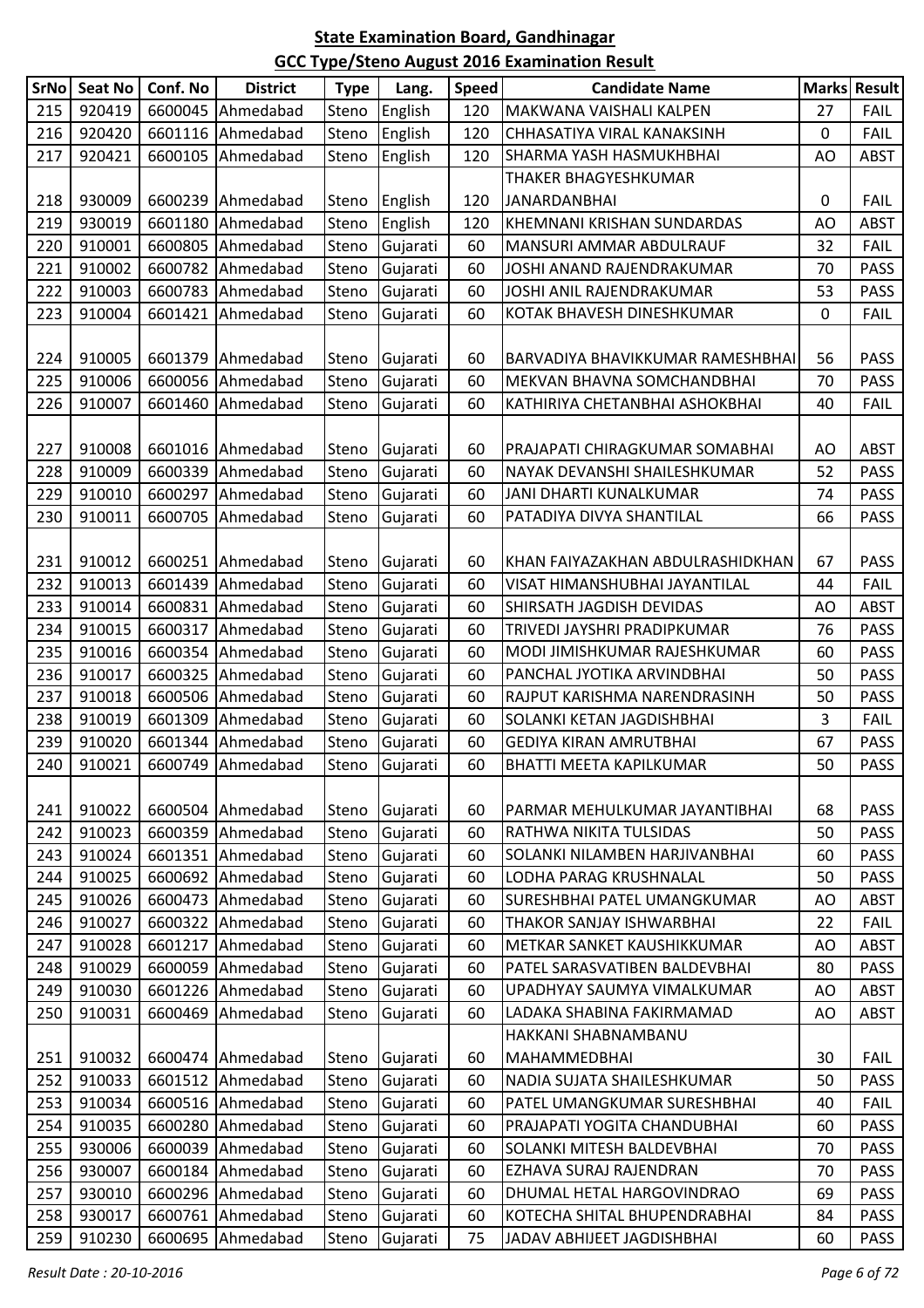| SrNo | <b>Seat No</b> | Conf. No | <b>District</b>   | <b>Type</b> | Lang.          | <b>Speed</b> | <b>Candidate Name</b>           |             | Marks Result |
|------|----------------|----------|-------------------|-------------|----------------|--------------|---------------------------------|-------------|--------------|
| 260  | 910231         | 6600078  | Ahmedabad         | Steno       | Gujarati       | 75           | NAYAK AKSHAT BAIJUBHAI          | 40          | <b>FAIL</b>  |
| 261  | 910232         | 6601269  | Ahmedabad         | Steno       | Gujarati       | 75           | RATHOD AMITKUMAR PIYUSBHAI      | 10          | <b>FAIL</b>  |
| 262  | 910233         | 6600370  | Ahmedabad         | Steno       | Gujarati       | 75           | THAKORE AVANI RAJNIKANT         | 50          | <b>PASS</b>  |
|      |                |          |                   |             |                |              |                                 |             |              |
| 263  | 910234         | 6600697  | Ahmedabad         | Steno       | Gujarati       | 75           | PARMAR BHANUPRASAD ISHWARBHAI   | 50          | <b>PASS</b>  |
| 264  | 910235         | 6601516  | Ahmedabad         | Steno       | Gujarati       | 75           | DABHI BHARATSINH CHANDUJI       | 66          | <b>PASS</b>  |
| 265  | 910236         |          | 6600641 Ahmedabad | Steno       | Gujarati       | 75           | PATEL BINALBEN ATULKUMAR        | 56          | <b>PASS</b>  |
| 266  | 910237         |          | 6600712 Ahmedabad | Steno       | Gujarati       | 75           | PRAJAPATI CHIRAG RAMESHBHAI     | 64          | <b>PASS</b>  |
|      |                |          |                   |             |                |              | SOLANKI DHARMENDRAKUMAR         |             |              |
| 267  | 910238         |          | 6600728 Ahmedabad | Steno       | Gujarati       | 75           | SOMABHAI                        | 50          | <b>PASS</b>  |
|      |                |          |                   |             |                |              |                                 |             |              |
| 268  | 910239         | 6601500  | Ahmedabad         | Steno       | Gujarati       | 75           | PARMAR GAURAVKUMAR MANUBHAI     | 80          | <b>PASS</b>  |
| 269  | 910240         | 6600714  | Ahmedabad         | Steno       | Gujarati       | 75           | MAKWANA HITESHKUMAR JETHALAL    | AO          | <b>ABST</b>  |
| 270  | 910241         | 6600077  | Ahmedabad         | Steno       | Gujarati       | 75           | SOLANKI JAGDISH MOHANBHAI       | 62          | <b>PASS</b>  |
|      |                |          |                   |             |                |              |                                 |             |              |
| 271  | 910242         | 6600898  | Ahmedabad         | Steno       | Gujarati       | 75           | VAGH JYOTSANABEN ASHESHKUMAR    | 55          | <b>PASS</b>  |
|      |                |          |                   |             |                |              |                                 |             |              |
| 272  | 910243         |          | 6601484 Ahmedabad | Steno       | Gujarati       | 75           | DATT KALPESHKUMAR SURESHCHANDRA | 72          | <b>PASS</b>  |
|      |                |          |                   |             |                |              | DATT KUMARINAYNABEN             |             |              |
| 273  | 910244         |          | 6601528 Ahmedabad | Steno       | Gujarati       | 75           | SURESHCHANDRA                   | AO          | <b>ABST</b>  |
|      |                |          |                   |             |                |              | SAKATAVAT MAHAVIRSINH           |             |              |
| 274  | 910245         | 6600187  | Ahmedabad         | Steno       | Gujarati       | 75           | <b>BECHAERSINH</b>              | 70          | <b>PASS</b>  |
| 275  | 910246         | 6600204  | Ahmedabad         | Steno       | Gujarati       | 75           | CHAVDA MAHESHKUMAR AMRUTLAL     | $\mathbf 0$ | <b>FAIL</b>  |
|      |                |          |                   |             |                |              |                                 |             |              |
| 276  | 910247         | 6600507  | Ahmedabad         | Steno       | Gujarati       | 75           | PARMAR MEHULKUMAR JAYANTIBHAI   | AO          | <b>ABST</b>  |
| 277  | 910248         | 6600493  | Ahmedabad         | Steno       | Gujarati       | 75           | PATEL MITESHKUMAR PRAHLADBHAI   | 56          | <b>PASS</b>  |
|      |                |          |                   |             |                |              |                                 |             |              |
| 278  | 910249         |          | 6601249 Ahmedabad | Steno       | Gujarati       | 75           | PARMAR MORARBHAI SHANKARBHAI    | 62          | <b>PASS</b>  |
| 279  | 910250         |          | 6600406 Ahmedabad | Steno       | Gujarati       | 75           | PATEL PALAKBEN BHARATBHAI       | 50          | <b>PASS</b>  |
| 280  | 910251         |          | 6601533 Ahmedabad |             | Steno Gujarati | 75           | DATANIYA PARAS CHANDRAKANT      | 50          | <b>PASS</b>  |
| 281  | 910252         |          | 6601380 Ahmedabad | Steno       | Gujarati       | 75           | DODHA PARULBEN ARVINDBHAI       | 50          | <b>PASS</b>  |
| 282  | 910253         |          | 6600567 Ahmedabad | Steno       | Gujarati       | 75           | PATEL PINAKALKUMAR SOMABHAI     | 84          | <b>PASS</b>  |
|      |                |          |                   |             |                |              |                                 |             |              |
| 283  | 910254         |          | 6600721 Ahmedabad | Steno       | Gujarati       | 75           | VAGHELA PINKESHKUMAR GAUTAMBHAI | 55          | <b>PASS</b>  |
| 284  | 910255         |          | 6600865 Ahmedabad | Steno       | Gujarati       | 75           | PARMAR PIYUSHKUMAR KANUBHAI     | 56          | <b>PASS</b>  |
| 285  | 910256         | 6600887  | Ahmedabad         | Steno       | Gujarati       | 75           | PATEL PRAHLADBHAI SHANKERDAS    | 80          | <b>PASS</b>  |
|      |                |          |                   |             |                |              |                                 |             |              |
| 286  | 910257         |          | 6600408 Ahmedabad | Steno       | Gujarati       | 75           | SARGARA PRAKASHKUMAR NATWARLAL  | 62          | <b>PASS</b>  |
| 287  | 910258         |          | 6600732 Ahmedabad | Steno       | Gujarati       | 75           | SONARA RAVIKUMAR MAHESHBHAI     | 84          | <b>PASS</b>  |
| 288  | 910259         |          | 6600882 Ahmedabad | Steno       | Gujarati       | 75           | KAZI RUBINAPARVIN RAJYUDDIN     | 50          | <b>PASS</b>  |
| 289  | 910260         |          | 6600716 Ahmedabad | Steno       | Gujarati       | 75           | ZAVERI SAMIR CHANDRAKANTBHAI    | 0           | <b>FAIL</b>  |
| 290  | 910261         | 6600947  | Ahmedabad         | Steno       | Gujarati       | 75           | KOSHTI SAVITRIBEN LAXMANBHAI    | 56          | <b>PASS</b>  |
|      |                |          |                   |             |                |              |                                 |             |              |
| 291  | 910262         |          | 6600320 Ahmedabad | Steno       | Gujarati       | 75           | RUDRA SHASHIKANT SATYANARAYAN   | 24          | <b>FAIL</b>  |
| 292  | 910263         |          | 6600371 Ahmedabad | Steno       | Gujarati       | 75           | PANDYA SHIVALI VIJAYKUMAR       | 68          | <b>PASS</b>  |
| 293  | 910264         |          | 6600556 Ahmedabad | Steno       | Gujarati       | 75           | PARMAR SIDDHRAJSINH DILIPSINH   | 80          | <b>PASS</b>  |
| 294  | 910265         |          | 6600717 Ahmedabad | Steno       | Gujarati       | 75           | MODAN UMARFARUK LATIFBHAI       | 84          | <b>PASS</b>  |
| 295  | 910266         |          | 6600494 Ahmedabad | Steno       | Gujarati       | 75           | MAKWANA URVASHI ARVINDBHAI      | 80          | <b>PASS</b>  |
| 296  | 910267         |          | 6600080 Ahmedabad | Steno       | Gujarati       | 75           | PATEL VIRALKUMAR JAGDISHBHAI    | 84          | <b>PASS</b>  |
| 297  | 930008         |          | 6600188 Ahmedabad | Steno       | Gujarati       | 75           | PANDIT NITYA HARHARGOPAL        | 60          | <b>PASS</b>  |
| 298  | 930012         |          | 6600418 Ahmedabad | Steno       | Gujarati       | 75           | CHAUHAN SHEETALBEN BABULAL      | 76          | PASS         |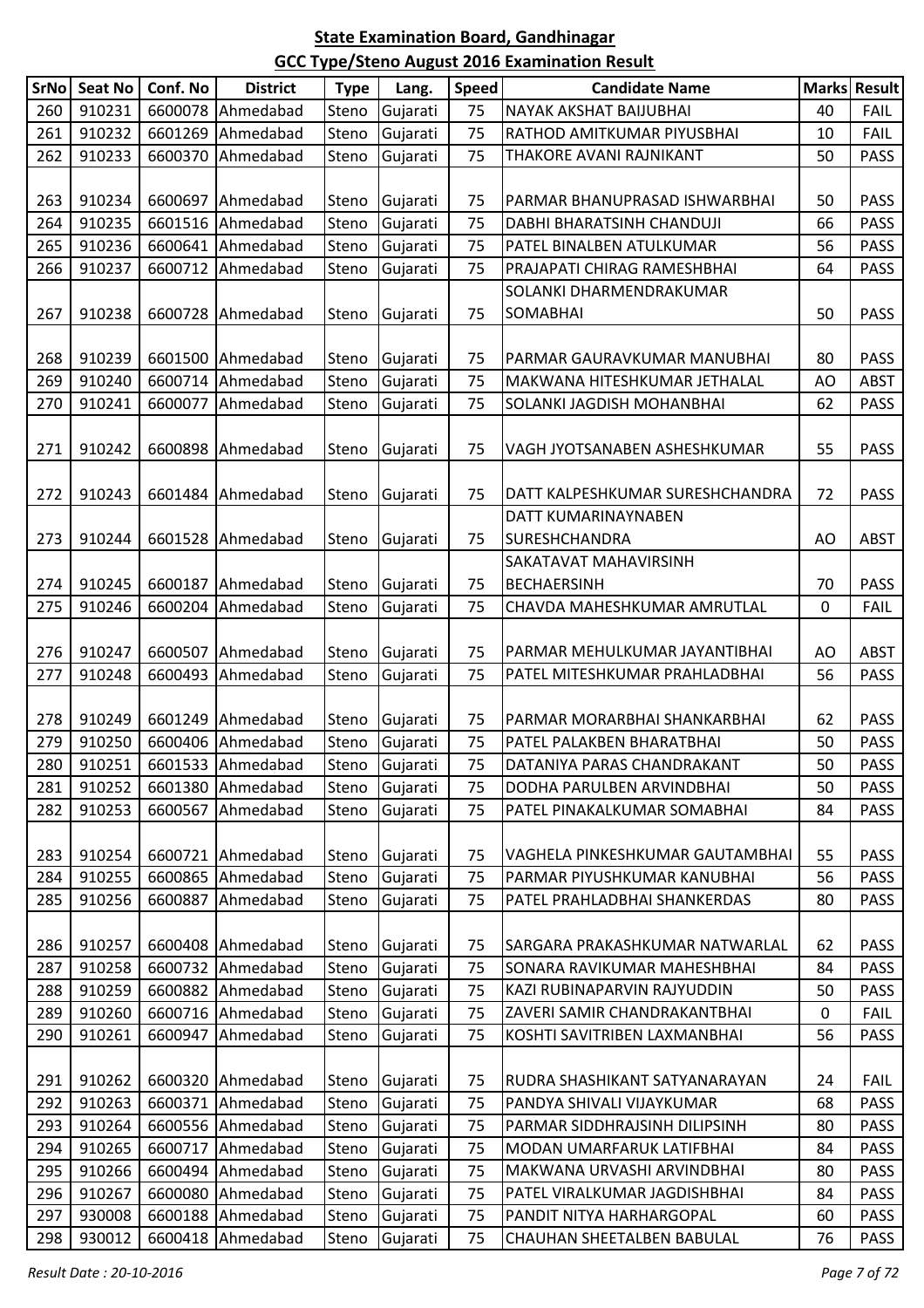| SrNo | <b>Seat No</b> | Conf. No | <b>District</b>              | <b>Type</b> | Lang.          | <b>Speed</b> | <b>Candidate Name</b>             | <b>Marks</b> | <b>Result</b> |
|------|----------------|----------|------------------------------|-------------|----------------|--------------|-----------------------------------|--------------|---------------|
| 299  | 930013         | 6600429  | Ahmedabad                    | Steno       | Gujarati       | 75           | CHAUHAN ANILKUMAR DHIRAJLAL       | 82           | <b>PASS</b>   |
| 300  | 910558         | 6600361  | Ahmedabad                    | Steno       | Gujarati       | 90           | MAKWANA ANILKUMAR HIRABHAI        | 0            | <b>FAIL</b>   |
| 301  | 910559         | 6600792  | Ahmedabad                    | Steno       | Gujarati       | 90           | PRAJAPATI ARATIBEN RAMABHAI       | 0            | <b>FAIL</b>   |
| 302  | 910560         | 6600671  | Ahmedabad                    | Steno       | Gujarati       | 90           | PATEL ARPITABEN JAYANTIBHAI       | 0            | <b>FAIL</b>   |
| 303  | 910561         | 6601362  | Ahmedabad                    | Steno       | Gujarati       | 90           | PATEL ARTI BALDEVBHAI             | 0            | <b>FAIL</b>   |
| 304  | 910562         | 6600304  | Ahmedabad                    | Steno       | Gujarati       | 90           | CHAUDHARI ASHABEN AMRUTBHAI       | 0            | <b>FAIL</b>   |
|      |                |          |                              |             |                |              | KAUSWALA BASHIRAHMED              |              |               |
| 305  | 910563         | 6601299  | Ahmedabad                    | Steno       | Gujarati       | 90           | <b>GULAMRASUL</b>                 | 50           | <b>PASS</b>   |
| 306  | 910564         | 6600110  | Ahmedabad                    | Steno       | Gujarati       | 90           | SOLANKI BIPINKUMAR JESINGBHAI     | 0            | <b>FAIL</b>   |
| 307  | 910565         | 6600475  | Ahmedabad                    | Steno       | Gujarati       | 90           | JANI DISHA AVINASHBHAI            | 0            | <b>FAIL</b>   |
| 308  | 910566         | 6600120  | Ahmedabad                    | Steno       | Gujarati       | 90           | SONI DIVYA NATVARLAL              | AO           | <b>ABST</b>   |
| 309  | 910567         | 6601168  | Ahmedabad                    | Steno       | Gujarati       | 90           | VARA DIVYESH ARJANBHAI            | 0            | <b>FAIL</b>   |
| 310  | 910568         | 6600065  | Ahmedabad                    | Steno       | Gujarati       | 90           | PRAJAPATI GIRISHKUMAR TULSIBHAI   | 0            | <b>FAIL</b>   |
|      |                |          |                              |             |                |              |                                   |              |               |
| 311  | 910569         | 6600681  | Ahmedabad                    | Steno       | Gujarati       | 90           | PARMAR HARSHADKUMAR MORARBHAI     | 0            | <b>FAIL</b>   |
|      |                |          |                              |             |                |              |                                   |              |               |
| 312  | 910570         | 6600044  | Ahmedabad                    | Steno       | Gujarati       | 90           | MAKWANA JAGRUTIBEN ASHVINBHAI     | 0            | <b>FAIL</b>   |
| 313  | 910571         | 6600647  | Ahmedabad                    | Steno       | Gujarati       | 90           | DATT JAYESH RAJENDRABHAI          | 0            | <b>FAIL</b>   |
|      |                |          |                              |             |                |              |                                   |              |               |
| 314  | 910572         | 6600330  | Ahmedabad                    | Steno       | Gujarati       | 90           | SONARA KALPESHKUMAR RAMJIBHAI     | 0            | FAIL          |
| 315  | 910573         | 6601076  | Ahmedabad                    | Steno       | Gujarati       | 90           | DABHI KUMUDBEN CHIMANLAL          | 0            | <b>FAIL</b>   |
| 316  | 910574         | 6600996  | Ahmedabad                    | Steno       | Gujarati       | 90           | <b>BAROT MANOJKUMAR VALJIBHAI</b> | 0            | FAIL          |
| 317  | 910575         | 6600305  | Ahmedabad                    | Steno       | Gujarati       | 90           | JOSHI MARKAND HARESHKUMAR         | 0            | <b>FAIL</b>   |
|      |                |          |                              |             |                |              |                                   |              |               |
| 318  | 910576         | 6601020  | Ahmedabad                    | Steno       | Gujarati       | 90           | DESAI MAYURKUMAR TRIBHOVANBHAI    | 0            | <b>FAIL</b>   |
| 319  | 910577         | 6601096  | Ahmedabad                    | Steno       | Gujarati       | 90           | PARMAR NANDUBA DHIRUBHA           | 0            | <b>FAIL</b>   |
| 320  | 910578         | 6600934  | Ahmedabad                    | Steno       | Gujarati       | 90           | ZALA PAYALBEN VINODBHAI           | 0            | FAIL          |
| 321  | 910579         | 6601228  | Ahmedabad                    | Steno       | Gujarati       | 90           | KANOJA PRAKASH BABULAL            | 0            | <b>FAIL</b>   |
|      |                |          |                              |             |                |              |                                   |              |               |
| 322  |                |          | 910580   6600543   Ahmedabad |             | Steno Gujarati | 90           | ISOLANKI RAMESHBHAI DUNGARBHAI    | 0            | <b>FAIL</b>   |
| 323  | 910581         |          | 6601531 Ahmedabad            | Steno       | Gujarati       | 90           | CHUNARA RASHMIKA RAMESHBHAI       | 0            | <b>FAIL</b>   |
| 324  | 910582         | 6600808  | Ahmedabad                    | Steno       | Gujarati       | 90           | PAREKH RUCHIT DINESHCHANDRA       | 0            | FAIL          |
| 325  | 910583         | 6600138  | Ahmedabad                    | Steno       | Gujarati       | 90           | PARMAR SACHIN RATILAL             | 0            | <b>FAIL</b>   |
| 326  | 910584         | 6600390  | Ahmedabad                    | Steno       | Gujarati       | 90           | CHARAN SATISHKUMAR SHIVDAN        | 0            | <b>FAIL</b>   |
|      |                |          |                              |             |                |              |                                   |              |               |
| 327  | 910585         | 6601417  | Ahmedabad                    | Steno       | Gujarati       | 90           | SAIYED SHADAKATHUSEN LIYAKATHUSEN | 0            | <b>FAIL</b>   |
| 328  | 910586         | 6600491  | Ahmedabad                    | Steno       | Gujarati       | 90           | SONARA SHANTILAL GANESHBHAI       | 0            | <b>FAIL</b>   |
|      |                |          |                              |             |                |              |                                   |              |               |
| 329  | 910587         | 6600123  | Ahmedabad                    | Steno       | Gujarati       | 90           | RATHOD TANVIRHUSAIN BASHIRMIYA    | 0            | <b>FAIL</b>   |
| 330  | 910588         | 6601045  | Ahmedabad                    | Steno       | Gujarati       | 90           | JANI TEJAS RAJENDRABHAI           | 0            | <b>FAIL</b>   |
| 331  | 910589         | 6600980  | Ahmedabad                    | Steno       | Gujarati       | 90           | PARMAR URVASHIBEN MAGANLAL        | 50           | <b>PASS</b>   |
| 332  | 930001         | 6600373  | Ahmedabad                    | Steno       | Hindi          | 60           | DAVE KHAYATI HIMANSHUBHAI         | 0            | <b>FAIL</b>   |
| 333  | 930002         | 6600573  | Ahmedabad                    | Steno       | Hindi          | 60           | PAREKH RITESHKUMAR AMRUTLAL       | 0            | <b>FAIL</b>   |
| 334  | 820001         | 5601759  | Ahmedabad                    | Type        | English        | 40           | SANDHI AFSANA ALARAKHBHAI         | 51           | <b>PASS</b>   |
| 335  | 820002         | 5602642  | Ahmedabad                    | Type        | English        | 40           | CHUNARA AJAYKUMAR JASUDBHAI       | 51           | <b>PASS</b>   |
| 336  | 820003         | 5601682  | Ahmedabad                    | Type        | English        | 40           | PATANI AKASHKUMAR BACHUBHAI       | 0            | <b>FAIL</b>   |
|      |                |          |                              |             |                |              |                                   |              |               |
| 337  | 820004         | 5602706  | Ahmedabad                    | Type        | English        | 40           | PRAJAPATI AKSHAYKUMAR SURESHBHAI  | AO           | ABST          |
| 338  | 820005         | 5600040  | Ahmedabad                    | Type        | English        | 40           | <b>BHATT AMAR VINOD</b>           | AO           | ABST          |
| 339  | 820006         | 5602422  | Ahmedabad                    | <b>Type</b> | English        | 40           | <b>SHAIKH AMRIN ABRARHUSSAIN</b>  | 50           | <b>PASS</b>   |
| 340  | 820007         | 5601814  | Ahmedabad                    | <b>Type</b> | English        | 40           | CHAVDA ANJANABEN AMRUTLAL         | 52           | <b>PASS</b>   |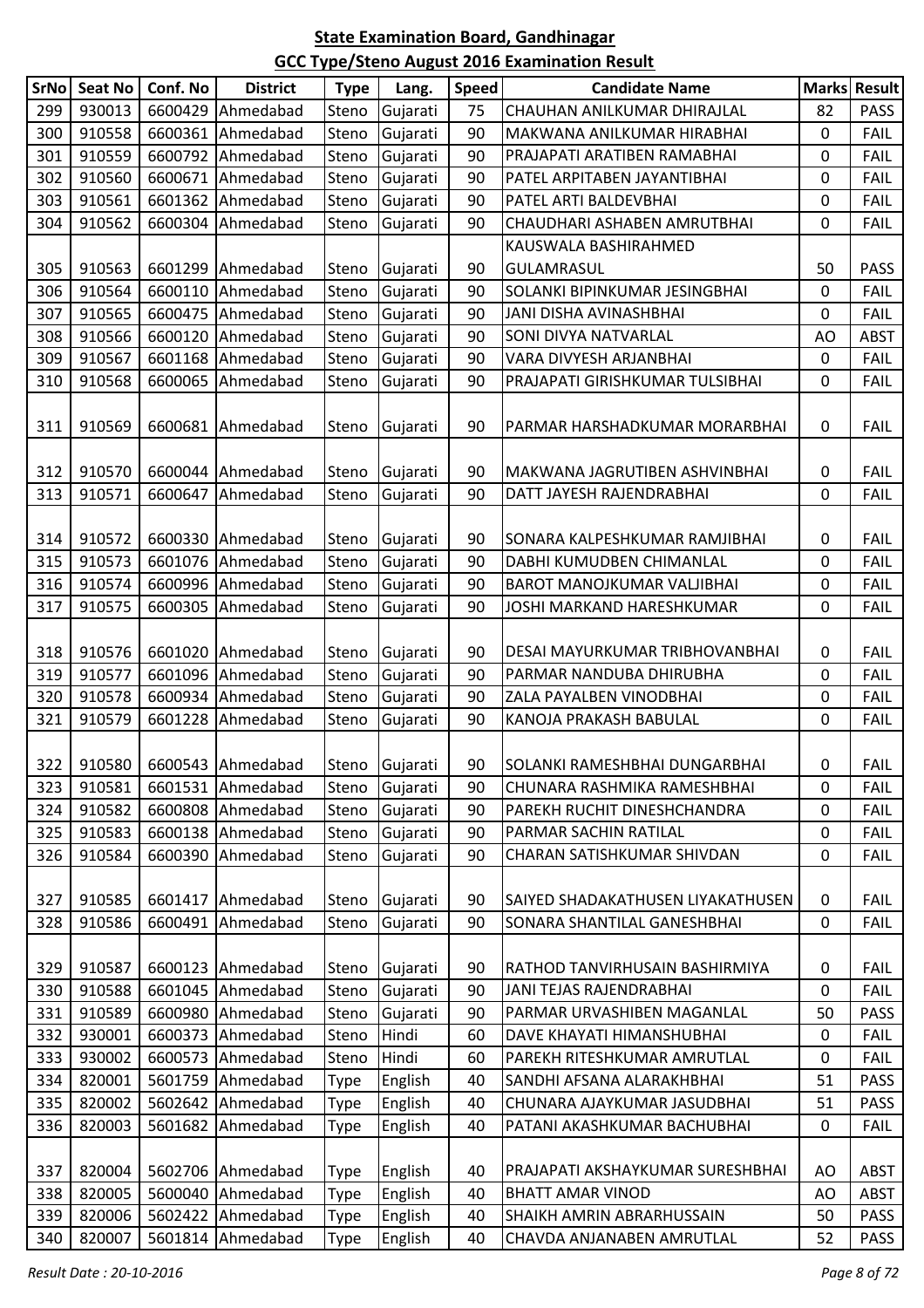| <b>SrNo</b> | <b>Seat No</b> | Conf. No | <b>District</b>   | <b>Type</b> | Lang.   | <b>Speed</b> | <b>Candidate Name</b>              |    | Marks Result |
|-------------|----------------|----------|-------------------|-------------|---------|--------------|------------------------------------|----|--------------|
| 341         | 820008         | 5600779  | Ahmedabad         | <b>Type</b> | English | 40           | <b>SHAH ANKIT KIRANKUMAR</b>       | 66 | <b>PASS</b>  |
|             |                |          |                   |             |         |              |                                    |    |              |
| 342         | 820009         |          | 5601376 Ahmedabad | <b>Type</b> | English | 40           | KHAIRE ANKITKUMAR DINESHKUMAR      | 82 | <b>PASS</b>  |
| 343         | 820010         | 5602660  | Ahmedabad         | <b>Type</b> | English | 40           | PARMAR ANURADHA LAXMANBHAI         | 63 | <b>PASS</b>  |
| 344         | 820011         | 5601389  | Ahmedabad         | <b>Type</b> | English | 40           | PATEL ARPITABEN JAYANTIBHAI        | 51 | <b>PASS</b>  |
| 345         | 820012         | 5601935  | Ahmedabad         | <b>Type</b> | English | 40           | PATEL ARVINDBHAI MAGANBHAI         | 35 | <b>FAIL</b>  |
| 346         | 820013         | 5600775  | Ahmedabad         | <b>Type</b> | English | 40           | CHAUDHARI ASHABEN AMRUTBHAI        | AO | <b>ABST</b>  |
| 347         | 820014         | 5601563  | Ahmedabad         | <b>Type</b> | English | 40           | SOLANKI ATULKUMAR CHANDULAL        | 65 | <b>PASS</b>  |
| 348         | 820015         | 5601855  | Ahmedabad         | <b>Type</b> | English | 40           | TRIVEDI AVADH HEMANTKUMAR          | 71 | <b>PASS</b>  |
|             |                |          |                   |             |         |              |                                    |    |              |
| 349         | 820016         | 5602484  | Ahmedabad         | <b>Type</b> | English | 40           | VAGHELA BHAVESHKUMAR MAHESHBHAI    | 77 | <b>PASS</b>  |
| 350         | 820017         | 5602171  | Ahmedabad         | <b>Type</b> | English | 40           | RATHVA BHAVNA BHUPATBHAI           | 58 | <b>PASS</b>  |
| 351         | 820018         | 5601273  | Ahmedabad         | <b>Type</b> | English | 40           | TRIVEDI BHAVYA DILIP               | 50 | <b>PASS</b>  |
| 352         | 820019         | 5602469  | Ahmedabad         | <b>Type</b> | English | 40           | RAO BHUMIKA VIRENDRASINGH          | AO | <b>ABST</b>  |
| 353         | 820020         | 5601243  | Ahmedabad         | <b>Type</b> | English | 40           | RATHOD BRIJESH HARSHADBHAI         | 64 | <b>PASS</b>  |
| 354         | 820021         | 5602232  | Ahmedabad         | <b>Type</b> | English | 40           | JESWANI BUNTY KISHOREKUMAR         | 66 | <b>PASS</b>  |
|             |                |          |                   |             |         |              |                                    |    |              |
| 355         | 820022         |          | 5601348 Ahmedabad | <b>Type</b> | English | 40           | SISODIYA CHANDANSINH MADANSINH     | 70 | <b>PASS</b>  |
| 356         | 820023         |          | 5600608 Ahmedabad | <b>Type</b> | English | 40           | <b>SHRIMALI CHIRAG MANOJBHAI</b>   | 44 | <b>FAIL</b>  |
| 357         | 820024         | 5601010  | Ahmedabad         | <b>Type</b> | English | 40           | SOLANKI CHIRAG MAHENDRABHAI        | 29 | <b>FAIL</b>  |
|             |                |          |                   |             |         |              |                                    |    |              |
| 358         | 820025         | 5602690  | Ahmedabad         | <b>Type</b> | English | 40           | VADHER DARSHANA GHANSHYAMBHAI      | 25 | <b>FAIL</b>  |
| 359         | 820026         | 5600380  | Ahmedabad         | <b>Type</b> | English | 40           | KADIA DHIRENKUMAR BHARATBHAI       | AO | <b>ABST</b>  |
|             |                |          |                   |             |         |              |                                    |    |              |
| 360         | 820027         |          | 5600397 Ahmedabad | <b>Type</b> | English | 40           | SATHVARA DIPAKKUMAR GORDHANBHAI    | 53 | <b>PASS</b>  |
| 361         | 820028         | 5601245  | Ahmedabad         | Type        | English | 40           | VYAS DIVYA MAHENDRAKUMAR           | AO | <b>ABST</b>  |
|             |                |          |                   |             |         |              |                                    |    |              |
| 362         | 820029         |          | 5602173 Ahmedabad | <b>Type</b> | English | 40           | NANDANVAR DIVYABEN ASHOKBHAI       | 59 | <b>PASS</b>  |
| 363         | 820030         | 5601363  | Ahmedabad         | <b>Type</b> | English | 40           | SONI DIVYAM ASHITKUMAR             | 56 | <b>PASS</b>  |
| 364         | 820031         |          | 5601703 Ahmedabad | <b>Type</b> | English | 40           | THAKKAR EKTA RAJUBHAI              | 41 | <b>FAIL</b>  |
| 365         | 820032         |          | 5602598 Ahmedabad | <b>Type</b> | English | 40           | <b>SHAIKH FALAK MOHDHUSAIN</b>     | 57 | <b>PASS</b>  |
|             |                |          |                   |             |         |              |                                    |    |              |
| 366         | 820033         |          | 5600770 Ahmedabad | <b>Type</b> | English | 40           | MADHUVARSHI GAURAV SATISHKUMAR     | AO | ABST         |
| 367         | 820034         | 5602480  | Ahmedabad         | Type        | English | 40           | JAIN HARDIK AHMENDRAKUMAR          | 32 | <b>FAIL</b>  |
|             |                |          |                   |             |         |              |                                    |    |              |
| 368         | 820035         |          | 5600336 Ahmedabad | <b>Type</b> | English | 40           | CHAUHAN HARSHADBHAI HASMUKHBHAI    | 71 | <b>PASS</b>  |
| 369         | 820036         | 5601910  | Ahmedabad         | Type        | English | 40           | PARIKH HARSHAL KUNJAN              | 70 | <b>PASS</b>  |
| 370         | 820037         |          | 5600761 Ahmedabad | <b>Type</b> | English | 40           | RAJGURU HETAL BALKRISHNA           | AO | <b>ABST</b>  |
| 371         | 820038         |          | 5600723 Ahmedabad | <b>Type</b> | English | 40           | ASODA HIMANSHU SAMIRBHAI           | AO | <b>ABST</b>  |
| 372         | 820039         |          | 5601623 Ahmedabad | <b>Type</b> | English | 40           | VAGHELA HIREN MANILAL              | 61 | <b>PASS</b>  |
| 373         | 820040         | 5601497  | Ahmedabad         | <b>Type</b> | English | 40           | <b>GOSWAMI HITARTHIBEN BALGIRI</b> | AO | <b>ABST</b>  |
| 374         | 820041         | 5600347  | Ahmedabad         | <b>Type</b> | English | 40           | RANA HITESHKUMAR GOPALBHAI         | 76 | <b>PASS</b>  |
| 375         | 820042         |          | 5601572 Ahmedabad | <b>Type</b> | English | 40           | SHIRSATH JAGDISH DEVIDAS           | 75 | <b>PASS</b>  |
| 376         | 820043         | 5600268  | Ahmedabad         | <b>Type</b> | English | 40           | KUCHARA JAGRUTI NAVINKUMAR         | 62 | <b>PASS</b>  |
| 377         | 820044         |          | 5602175 Ahmedabad | <b>Type</b> | English | 40           | GOUR JAYENDRA YOGESHSINGH          | 51 | <b>PASS</b>  |
| 378         | 820045         | 5601414  | Ahmedabad         | <b>Type</b> | English | 40           | RATHAVA JAYKUMAR GOPALBHAI         | 72 | <b>PASS</b>  |
| 379         | 820046         | 5601082  | Ahmedabad         | <b>Type</b> | English | 40           | RAVAT JITENDRA RATILAL             | 64 | <b>PASS</b>  |
| 380         | 820047         | 5601160  | Ahmedabad         | <b>Type</b> | English | 40           | THAKOR JITENDRABHAI SENDHAJI       | 55 | <b>PASS</b>  |
|             |                |          |                   |             |         |              | PRAJAPATI KALPANABAHEN             |    |              |
| 381         | 820048         |          | 5600073 Ahmedabad | <b>Type</b> | English | 40           | <b>BHAGVANBHAI</b>                 | 59 | <b>PASS</b>  |
| 382         | 820049         | 5600653  | Ahmedabad         | <b>Type</b> | English | 40           | MAIYAD KALPESH LABHUBHAI           | 77 | PASS         |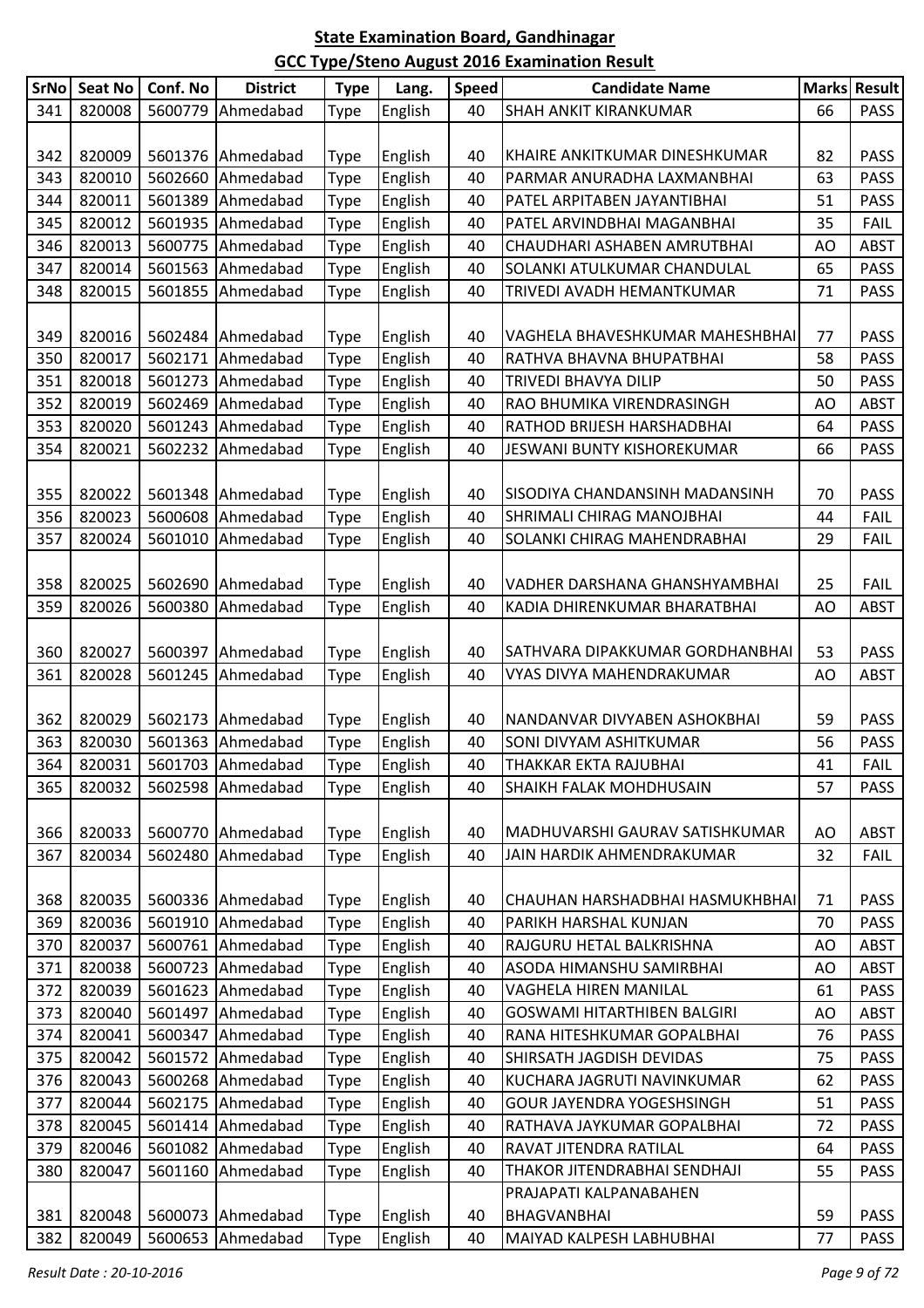| SrNo | Seat No | Conf. No | <b>District</b>   | <b>Type</b> | Lang.   | <b>Speed</b> | <b>Candidate Name</b>             |    | Marks Result |
|------|---------|----------|-------------------|-------------|---------|--------------|-----------------------------------|----|--------------|
| 383  | 820050  |          | 5602110 Ahmedabad | Type        | English | 40           | RANA KAMAL NILESHBHAI             | 51 | <b>PASS</b>  |
| 384  | 820051  | 5602661  | Ahmedabad         | Type        | English | 40           | PATEL KAMINI SUCHIT               | 51 | <b>PASS</b>  |
| 385  | 820052  |          | 5601258 Ahmedabad | Type        | English | 40           | MISHRA KAMLESH KRISHNAKANT        | 36 | <b>FAIL</b>  |
| 386  | 820053  |          | 5601251 Ahmedabad | Type        | English | 40           | RANA KAUSHAL KANUBHAI             | 66 | <b>PASS</b>  |
| 387  | 820054  |          | 5601351 Ahmedabad | Type        | English | 40           | PARMAR KETAN AMRUTLAL             | 67 | PASS         |
| 388  | 820055  | 5602378  | Ahmedabad         | Type        | English | 40           | SOLANKI KETAN JAGDISHBHAI         | 77 | PASS         |
| 389  | 820056  | 5602617  | Ahmedabad         | Type        | English | 40           | SOLANKI KETANKUMAR VINODBHAI      | 18 | <b>FAIL</b>  |
| 390  | 820057  | 5601007  | Ahmedabad         | Type        | English | 40           | BARIA KEYURKUMAR PRABHATSINH      | 35 | <b>FAIL</b>  |
| 391  | 820058  |          | 5600607 Ahmedabad | Type        | English | 40           | ABDULRASHIDKHAN KHAN FAIYAZAKHAN  | 78 | <b>PASS</b>  |
| 392  | 820059  |          | 5602676 Ahmedabad | Type        | English | 40           | ARKATE KHUSHBUBEN ASHOKKUMAR      | 34 | <b>FAIL</b>  |
| 393  | 820060  |          | 5602235 Ahmedabad | Type        | English | 40           | KAPADIYA KINJAL KISHORKUMAR       | 51 | PASS         |
| 394  | 820061  |          | 5602482 Ahmedabad | Type        | English | 40           | VAISHNAV KIRTAN NIRANJAN          | 79 | PASS         |
| 395  | 820062  |          | 5600748 Ahmedabad | Type        | English | 40           | JETHANI KISHOR GHANSHYAMBHAI      | 75 | <b>PASS</b>  |
| 396  | 820063  |          | 5602090 Ahmedabad | Type        | English | 40           | MAKWANA KOMALBEN AMRUTLAL         | 75 | <b>PASS</b>  |
| 397  | 820064  |          | 5601575 Ahmedabad | Type        | English | 40           | DESAI LALJI AMRUTBHAI             | 42 | <b>FAIL</b>  |
| 398  | 820065  |          | 5600754 Ahmedabad | Type        | English | 40           | THAKOR MAHENDRAKUMAR MOHANJI      | 54 | <b>PASS</b>  |
| 399  | 820066  | 5601944  | Ahmedabad         | Type        | English | 40           | <b>CHAND MAHESH ATRSINGH</b>      | 12 | <b>FAIL</b>  |
| 400  | 820067  | 5601646  | Ahmedabad         | Type        | English | 40           | NAMHA MEHUL JITENDRABHAI          | 33 | <b>FAIL</b>  |
| 401  | 820068  |          | 5602416 Ahmedabad | Type        | English | 40           | PATEL MITTAL RANCHHODBHAI         | 36 | <b>FAIL</b>  |
|      |         |          |                   |             |         |              | SHAIKH MOHAMMADDANISH             |    |              |
| 402  | 820069  |          | 5602414 Ahmedabad | Type        | English | 40           | ABRARHUSSAIN                      | 25 | <b>FAIL</b>  |
|      |         |          |                   |             |         |              | PATHAN MOHAMMEDFARHAN             |    |              |
| 403  | 820070  |          | 5601117 Ahmedabad | Type        | English | 40           | MOHAMMEDSABIR                     | 37 | <b>FAIL</b>  |
|      |         |          |                   |             |         |              | SHAIKH MOHAMMEDRIZWAN             |    |              |
| 404  | 820071  |          | 5601108 Ahmedabad | Type        | English | 40           | <b>MOHAMMEDYUSUF</b>              | 70 | <b>PASS</b>  |
| 405  | 820072  |          | 5601740 Ahmedabad | Type        | English | 40           | ANSARI MOHDIMARAN IBRAHIM         | 55 | <b>PASS</b>  |
| 406  | 820073  |          | 5602681 Ahmedabad | <b>Type</b> | English | 40           | PARMAR MONIKA GAJENDRASINH        | 90 | PASS         |
| 407  | 820074  |          | 5600385 Ahmedabad | Type        | English | 40           | MODI NANDINI MUKESHBHAI           | 88 | <b>PASS</b>  |
| 408  | 820075  |          | 5601155 Ahmedabad | Type        | English | 40           | PRAJAPATI NAVIN JAYANTILAL        | 79 | <b>PASS</b>  |
| 409  | 820076  | 5600609  | Ahmedabad         | Type        | English | 40           | DAVE NAYANABEN RAMESHBHAI         | 29 | <b>FAIL</b>  |
| 410  | 820077  |          | 5602068 Ahmedabad | Type        | English | 40           | SHARMA NILAM PREMNARAYAN          | 52 | <b>PASS</b>  |
| 411  | 820078  |          | 5600773 Ahmedabad | Type        | English | 40           | <b>JHA NISHITA RAJESHKUMAR</b>    | 50 | <b>PASS</b>  |
| 412  | 820079  |          | 5602454 Ahmedabad | Type        | English | 40           | SHETHWALA PALASH MAYANKBHAI       | 72 | <b>PASS</b>  |
| 413  | 820080  |          | 5601766 Ahmedabad | Type        | English | 40           | RANA PARTH PUNAMBHAI              | 69 | <b>PASS</b>  |
| 414  | 820081  | 5600581  | Ahmedabad         | Type        | English | 40           | RAVAL PARUL RUGHANATHBHAI         | 69 | <b>PASS</b>  |
| 415  | 820082  |          | 5601260 Ahmedabad | Type        | English | 40           | <b>MAKWANA PATHIK JAGDISHBHAI</b> | 58 | <b>PASS</b>  |
| 416  | 820083  |          | 5602591 Ahmedabad | Type        | English | 40           | OJAT PIYUSH PREMJIBHAI            | 66 | <b>PASS</b>  |
| 417  | 820084  |          | 5602410 Ahmedabad | Type        | English | 40           | RAJPUT POOJA RAMBIHARI            | 58 | <b>PASS</b>  |
| 418  | 820085  | 5602069  | Ahmedabad         | Type        | English | 40           | SHARMA POONAM PREMNAYARAN         | 56 | <b>PASS</b>  |
| 419  | 820086  |          | 5600589 Ahmedabad | Type        | English | 40           | CHAVDA PRADEEPKUMAR RAMJIBHAI     | 91 | <b>PASS</b>  |
| 420  | 820087  |          | 5601700 Ahmedabad | Type        | English | 40           | PATEL PRAGNESHKUMAR JAGDISHBHAI   | 88 | PASS         |
| 421  | 820088  |          | 5601013 Ahmedabad | Type        | English | 40           | DABHI PRAKASHKUMAR DIPAKBHAI      | 24 | <b>FAIL</b>  |
|      |         |          |                   |             |         |              |                                   |    |              |
| 422  | 820089  |          | 5601679 Ahmedabad | Type        | English | 40           | PATANI PRAKASHKUMAR JAYANTILAL    | 24 | <b>FAIL</b>  |
| 423  | 820090  |          | 5601078 Ahmedabad | Type        | English | 40           | PAREKH PRATIK BHARATBHAI          | 36 | <b>FAIL</b>  |
| 424  | 820091  |          | 5600643 Ahmedabad | Type        | English | 40           | TOMAR PRIYANKA RAJESH             | 37 | <b>FAIL</b>  |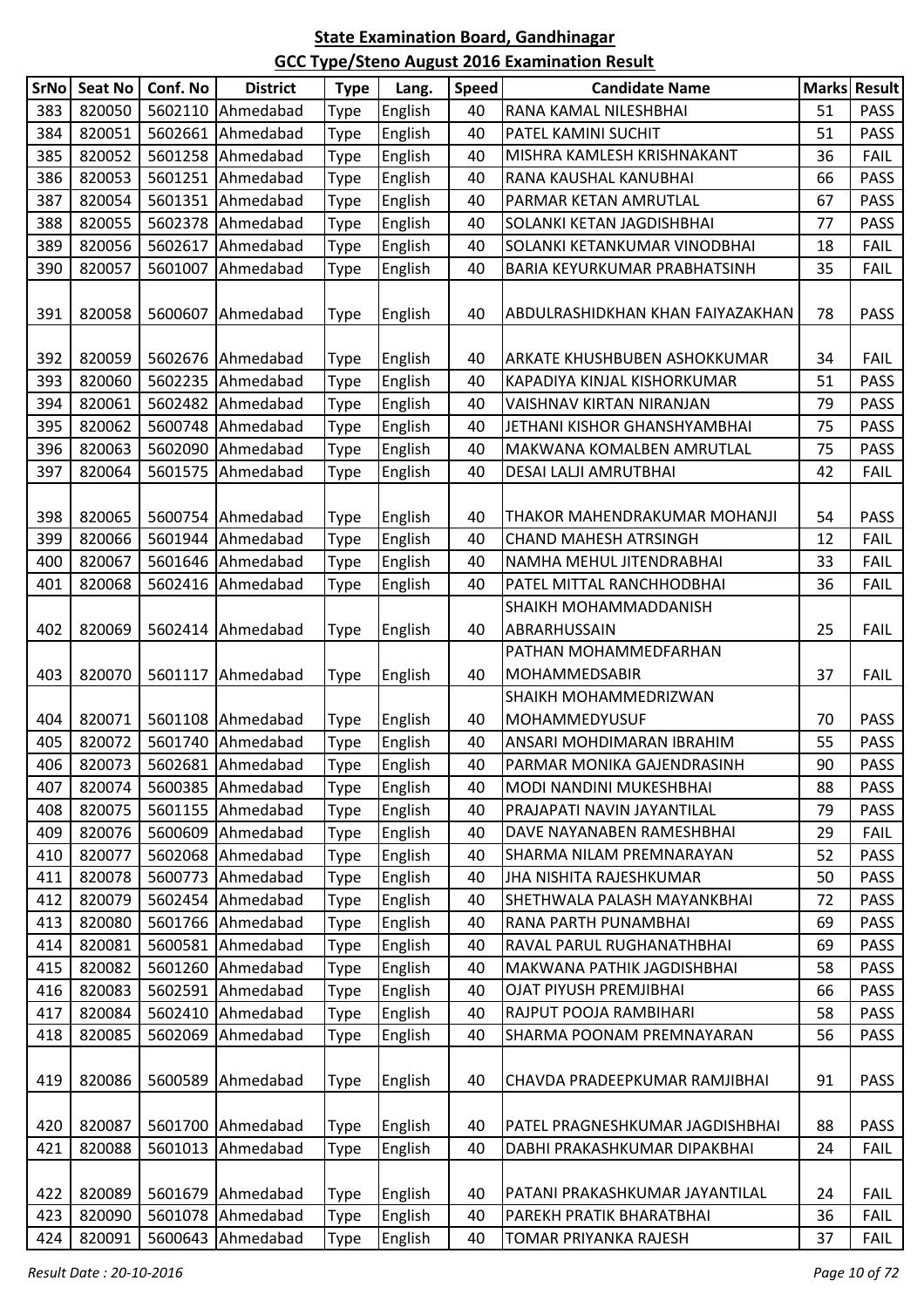| 820092<br>English<br>BHUVA PUNAMBEN MANSUKHBHAI<br>425<br>5600765 Ahmedabad<br>51<br><b>PASS</b><br>Type<br>40<br>820093<br>5602341 Ahmedabad<br>English<br>426<br><b>Type</b><br>40<br>PARMAR RAHULKUMAR DINESHBHAI<br><b>FAIL</b><br>11<br>820094<br>427<br>5600090 Ahmedabad<br>English<br>40<br>35<br><b>FAIL</b><br>RATHOD RAHULKUMAR RAMANBHAI<br><b>Type</b><br>820095<br>5601783 Ahmedabad<br>English<br><b>PASS</b><br>428<br>40<br>SOLANKI RAHULSINH ASHOKKUMAR<br>57<br>Type<br>820096<br>429<br>5602265 Ahmedabad<br>English<br>SOLANKI RAJESH NAROTTAMBHAI<br>77<br><b>PASS</b><br>40<br><b>Type</b><br>820097<br>5602260<br>Ahmedabad<br>English<br>430<br>40<br>54<br><b>PASS</b><br><b>Type</b><br>DESAI RAJU PRABHATBHAI<br>820098<br>5600894 Ahmedabad<br>English<br>431<br>40<br>DESAI RAJUBHAI MAGANBHAI<br>AO<br><b>ABST</b><br>Type<br>DHAMAL RUPESHKUMAR<br>820099<br>English<br><b>TRIBHOVANBHAI</b><br>432<br>5601139 Ahmedabad<br>40<br><b>ABST</b><br><b>Type</b><br>AO<br>433<br>820100<br>5600827<br>Ahmedabad<br>English<br>AO<br><b>ABST</b><br><b>Type</b><br>40<br>PARMAR SANDEEP KESHAVBHAI<br>434<br>820101<br>5600256 Ahmedabad<br>English<br>Type<br>40<br><b>ABST</b><br>PARMAR SANJAYKUMAR JETHABHAI<br>AO<br>820102<br>5600580 Ahmedabad<br>435<br>English<br>CHAUHAN SAPNA DAYARAM<br>13<br><b>FAIL</b><br>40<br><b>Type</b><br>820103<br>5602126 Ahmedabad<br>English<br><b>DAS SARJAK KSHITIJ</b><br><b>PASS</b><br>436<br>40<br>67<br><b>Type</b><br>820104<br>English<br>437<br>5602270 Ahmedabad<br>40<br>UPADHYAY SAUMYA VIMALKUMAR<br><b>ABST</b><br>Type<br>AO<br>PATHAN SHAHBAZKHAN MUNAVARKHAN<br>438<br>820105<br>5602509 Ahmedabad<br>English<br>40<br>12<br><b>FAIL</b><br><b>Type</b><br>439<br>820106<br>5602222 Ahmedabad<br>English<br>40<br>22<br><b>FAIL</b><br><b>Type</b><br>SHAIKH SHAHHUSAIN AKHATARHUSAIN<br>820107<br>5602442 Ahmedabad<br>English<br><b>PASS</b><br>440<br>Type<br>40<br>63<br>SHETH SHLOKA ASHVIN<br>820108<br>5600599 Ahmedabad<br>English<br>SOLANKI SMIT ANANDBHAI<br>53<br><b>PASS</b><br>441<br>40<br><b>Type</b><br>820109<br>English<br>442<br>5601323 Ahmedabad<br><b>FAIL</b><br><b>Type</b><br>40<br>DHAIRAV SNEHA PRATAPBHAI<br>43<br>820110<br>443<br>5602537 Ahmedabad<br>English<br>40<br>0<br><b>FAIL</b><br>PARMAR SNEHALBEN AMRUTBHAI<br><b>Type</b><br>820111<br>5601972 Ahmedabad<br>English<br>444<br>40<br>TRIVEDI SWATI PRAFULBHAI<br>21<br><b>FAIL</b><br><b>Type</b><br>820112<br>5602645 Ahmedabad<br>English<br><b>FAIL</b><br>445<br>40<br>37<br>Type<br>SAIYED TARIKANWAR LIYAKATHUSEN<br>820113<br>5601326 Ahmedabad<br>English<br>446<br><b>Type</b><br>40<br>THAKOR TEJAL POPATBHAI<br><b>FAIL</b><br>40<br>820114<br><b>PASS</b><br>447<br>5602198 Ahmedabad<br>English<br>40<br>SHARMA URVESH KANTILAL<br>54<br><b>Type</b><br>448<br>820115<br>5602195 Ahmedabad<br>English<br>Type<br>40<br>PANDYA URVISH SHANKARLAL<br>21<br><b>FAIL</b><br>820116   5601616   Ahmedabad<br>449  <br>Type<br>English<br>MAHESHBHAI VAGHELA BHAVESHKUMAR   AO<br>40<br>ABST<br>820117<br>5601369 Ahmedabad<br>English<br>28<br><b>FAIL</b><br>450<br>40<br>CHAUHAN VAISHALI MAHESHKUMAR<br><b>Type</b><br>820118<br>5601334 Ahmedabad<br>English<br>451<br><b>Type</b><br>40<br>KHALAS VAISHALI KISHORKUMAR<br>AO<br><b>ABST</b><br>820119<br>5601331 Ahmedabad<br>English<br>PRAJAPATI VAISHALI BHARATKUMAR<br><b>PASS</b><br>452<br><b>Type</b><br>40<br>57<br>820120<br>5602364 Ahmedabad<br>English<br>453<br>Type<br>0<br><b>FAIL</b><br>40<br>PARMAR VANDANA SANJAYBHAI<br>820121<br>5600729 Ahmedabad<br>English<br>454<br>Type<br>40<br>RABARI VIBHA KARNA<br>AO<br><b>ABST</b><br>820122<br>5601680 Ahmedabad<br>PATANI VIKASHBHAI BACHUBHAI<br>455<br>English<br><b>FAIL</b><br>Type<br>40<br>12<br>820123<br>5601895 Ahmedabad<br>English<br>40<br>BARIA VINODKUMAR RATANSINH<br><b>PASS</b><br>456<br>60<br><b>Type</b><br>830024<br>5601371 Ahmedabad<br>English<br>40<br>76<br><b>PASS</b><br>457<br>Type<br>RADADIYA PIYUSH PARASHOTAMBHAI<br>830025<br>5601408 Ahmedabad<br>458<br>English<br>66<br><b>PASS</b><br><b>Type</b><br>40<br>VYAS DHEERENDRAKUMAR SURENDRA<br>830026<br>5602147 Ahmedabad<br>English<br>70<br><b>PASS</b><br>459<br><b>Type</b><br>40<br>PARMAR ZANKHANABEN KANUBHAI<br>830027<br>5602356 Ahmedabad<br>English<br>460<br><b>Type</b><br>40<br>CHRISTIAN STEFFY SURENDRABHAI<br>38<br><b>FAIL</b><br>461<br>820604<br>5600801 Ahmedabad<br>English<br>51<br>50<br>THAKOR AKSHAYKUMAR ARVINDBHAI<br><b>PASS</b><br><b>Type</b><br>820605<br>5601994 Ahmedabad<br>English<br>462<br>50<br>56<br><b>PASS</b><br><b>Type</b><br>KANZARIYA ARTI NAVIN<br>463<br>820606<br>5602476 Ahmedabad<br>English<br><b>Type</b><br>50<br>MISTRY BHOOMI YOGESHBHAI<br>52<br><b>PASS</b><br>820607<br>5600012 Ahmedabad<br>English<br>CHAUHAN BINDI KANJIBHAI<br>50<br>57<br><b>PASS</b><br>464<br><b>Type</b><br>820608<br>5602139 Ahmedabad<br>English<br>50<br>RATHOD CHIRAG HIMMATSINH<br>58<br><b>PASS</b><br>465<br><b>Type</b> | SrNo | <b>Seat No</b> | Conf. No | <b>District</b> | <b>Type</b> | Lang. | <b>Speed</b> | <b>Candidate Name</b> | Marks Result |
|-----------------------------------------------------------------------------------------------------------------------------------------------------------------------------------------------------------------------------------------------------------------------------------------------------------------------------------------------------------------------------------------------------------------------------------------------------------------------------------------------------------------------------------------------------------------------------------------------------------------------------------------------------------------------------------------------------------------------------------------------------------------------------------------------------------------------------------------------------------------------------------------------------------------------------------------------------------------------------------------------------------------------------------------------------------------------------------------------------------------------------------------------------------------------------------------------------------------------------------------------------------------------------------------------------------------------------------------------------------------------------------------------------------------------------------------------------------------------------------------------------------------------------------------------------------------------------------------------------------------------------------------------------------------------------------------------------------------------------------------------------------------------------------------------------------------------------------------------------------------------------------------------------------------------------------------------------------------------------------------------------------------------------------------------------------------------------------------------------------------------------------------------------------------------------------------------------------------------------------------------------------------------------------------------------------------------------------------------------------------------------------------------------------------------------------------------------------------------------------------------------------------------------------------------------------------------------------------------------------------------------------------------------------------------------------------------------------------------------------------------------------------------------------------------------------------------------------------------------------------------------------------------------------------------------------------------------------------------------------------------------------------------------------------------------------------------------------------------------------------------------------------------------------------------------------------------------------------------------------------------------------------------------------------------------------------------------------------------------------------------------------------------------------------------------------------------------------------------------------------------------------------------------------------------------------------------------------------------------------------------------------------------------------------------------------------------------------------------------------------------------------------------------------------------------------------------------------------------------------------------------------------------------------------------------------------------------------------------------------------------------------------------------------------------------------------------------------------------------------------------------------------------------------------------------------------------------------------------------------------------------------------------------------------------------------------------------------------------------------------------------------------------------------------------------------------------------------------------------------------------------------------------------------------------------------------------------------------------------------------------------------------------------------------------------------------------------------------------------------------------------------------------------------------------------------------------------------------------------------------------------------------------------------------------------------------------------------------------------------------------------------------------------------------------------------------------|------|----------------|----------|-----------------|-------------|-------|--------------|-----------------------|--------------|
|                                                                                                                                                                                                                                                                                                                                                                                                                                                                                                                                                                                                                                                                                                                                                                                                                                                                                                                                                                                                                                                                                                                                                                                                                                                                                                                                                                                                                                                                                                                                                                                                                                                                                                                                                                                                                                                                                                                                                                                                                                                                                                                                                                                                                                                                                                                                                                                                                                                                                                                                                                                                                                                                                                                                                                                                                                                                                                                                                                                                                                                                                                                                                                                                                                                                                                                                                                                                                                                                                                                                                                                                                                                                                                                                                                                                                                                                                                                                                                                                                                                                                                                                                                                                                                                                                                                                                                                                                                                                                                                                                                                                                                                                                                                                                                                                                                                                                                                                                                                                                                                                       |      |                |          |                 |             |       |              |                       |              |
|                                                                                                                                                                                                                                                                                                                                                                                                                                                                                                                                                                                                                                                                                                                                                                                                                                                                                                                                                                                                                                                                                                                                                                                                                                                                                                                                                                                                                                                                                                                                                                                                                                                                                                                                                                                                                                                                                                                                                                                                                                                                                                                                                                                                                                                                                                                                                                                                                                                                                                                                                                                                                                                                                                                                                                                                                                                                                                                                                                                                                                                                                                                                                                                                                                                                                                                                                                                                                                                                                                                                                                                                                                                                                                                                                                                                                                                                                                                                                                                                                                                                                                                                                                                                                                                                                                                                                                                                                                                                                                                                                                                                                                                                                                                                                                                                                                                                                                                                                                                                                                                                       |      |                |          |                 |             |       |              |                       |              |
|                                                                                                                                                                                                                                                                                                                                                                                                                                                                                                                                                                                                                                                                                                                                                                                                                                                                                                                                                                                                                                                                                                                                                                                                                                                                                                                                                                                                                                                                                                                                                                                                                                                                                                                                                                                                                                                                                                                                                                                                                                                                                                                                                                                                                                                                                                                                                                                                                                                                                                                                                                                                                                                                                                                                                                                                                                                                                                                                                                                                                                                                                                                                                                                                                                                                                                                                                                                                                                                                                                                                                                                                                                                                                                                                                                                                                                                                                                                                                                                                                                                                                                                                                                                                                                                                                                                                                                                                                                                                                                                                                                                                                                                                                                                                                                                                                                                                                                                                                                                                                                                                       |      |                |          |                 |             |       |              |                       |              |
|                                                                                                                                                                                                                                                                                                                                                                                                                                                                                                                                                                                                                                                                                                                                                                                                                                                                                                                                                                                                                                                                                                                                                                                                                                                                                                                                                                                                                                                                                                                                                                                                                                                                                                                                                                                                                                                                                                                                                                                                                                                                                                                                                                                                                                                                                                                                                                                                                                                                                                                                                                                                                                                                                                                                                                                                                                                                                                                                                                                                                                                                                                                                                                                                                                                                                                                                                                                                                                                                                                                                                                                                                                                                                                                                                                                                                                                                                                                                                                                                                                                                                                                                                                                                                                                                                                                                                                                                                                                                                                                                                                                                                                                                                                                                                                                                                                                                                                                                                                                                                                                                       |      |                |          |                 |             |       |              |                       |              |
|                                                                                                                                                                                                                                                                                                                                                                                                                                                                                                                                                                                                                                                                                                                                                                                                                                                                                                                                                                                                                                                                                                                                                                                                                                                                                                                                                                                                                                                                                                                                                                                                                                                                                                                                                                                                                                                                                                                                                                                                                                                                                                                                                                                                                                                                                                                                                                                                                                                                                                                                                                                                                                                                                                                                                                                                                                                                                                                                                                                                                                                                                                                                                                                                                                                                                                                                                                                                                                                                                                                                                                                                                                                                                                                                                                                                                                                                                                                                                                                                                                                                                                                                                                                                                                                                                                                                                                                                                                                                                                                                                                                                                                                                                                                                                                                                                                                                                                                                                                                                                                                                       |      |                |          |                 |             |       |              |                       |              |
|                                                                                                                                                                                                                                                                                                                                                                                                                                                                                                                                                                                                                                                                                                                                                                                                                                                                                                                                                                                                                                                                                                                                                                                                                                                                                                                                                                                                                                                                                                                                                                                                                                                                                                                                                                                                                                                                                                                                                                                                                                                                                                                                                                                                                                                                                                                                                                                                                                                                                                                                                                                                                                                                                                                                                                                                                                                                                                                                                                                                                                                                                                                                                                                                                                                                                                                                                                                                                                                                                                                                                                                                                                                                                                                                                                                                                                                                                                                                                                                                                                                                                                                                                                                                                                                                                                                                                                                                                                                                                                                                                                                                                                                                                                                                                                                                                                                                                                                                                                                                                                                                       |      |                |          |                 |             |       |              |                       |              |
|                                                                                                                                                                                                                                                                                                                                                                                                                                                                                                                                                                                                                                                                                                                                                                                                                                                                                                                                                                                                                                                                                                                                                                                                                                                                                                                                                                                                                                                                                                                                                                                                                                                                                                                                                                                                                                                                                                                                                                                                                                                                                                                                                                                                                                                                                                                                                                                                                                                                                                                                                                                                                                                                                                                                                                                                                                                                                                                                                                                                                                                                                                                                                                                                                                                                                                                                                                                                                                                                                                                                                                                                                                                                                                                                                                                                                                                                                                                                                                                                                                                                                                                                                                                                                                                                                                                                                                                                                                                                                                                                                                                                                                                                                                                                                                                                                                                                                                                                                                                                                                                                       |      |                |          |                 |             |       |              |                       |              |
|                                                                                                                                                                                                                                                                                                                                                                                                                                                                                                                                                                                                                                                                                                                                                                                                                                                                                                                                                                                                                                                                                                                                                                                                                                                                                                                                                                                                                                                                                                                                                                                                                                                                                                                                                                                                                                                                                                                                                                                                                                                                                                                                                                                                                                                                                                                                                                                                                                                                                                                                                                                                                                                                                                                                                                                                                                                                                                                                                                                                                                                                                                                                                                                                                                                                                                                                                                                                                                                                                                                                                                                                                                                                                                                                                                                                                                                                                                                                                                                                                                                                                                                                                                                                                                                                                                                                                                                                                                                                                                                                                                                                                                                                                                                                                                                                                                                                                                                                                                                                                                                                       |      |                |          |                 |             |       |              |                       |              |
|                                                                                                                                                                                                                                                                                                                                                                                                                                                                                                                                                                                                                                                                                                                                                                                                                                                                                                                                                                                                                                                                                                                                                                                                                                                                                                                                                                                                                                                                                                                                                                                                                                                                                                                                                                                                                                                                                                                                                                                                                                                                                                                                                                                                                                                                                                                                                                                                                                                                                                                                                                                                                                                                                                                                                                                                                                                                                                                                                                                                                                                                                                                                                                                                                                                                                                                                                                                                                                                                                                                                                                                                                                                                                                                                                                                                                                                                                                                                                                                                                                                                                                                                                                                                                                                                                                                                                                                                                                                                                                                                                                                                                                                                                                                                                                                                                                                                                                                                                                                                                                                                       |      |                |          |                 |             |       |              |                       |              |
|                                                                                                                                                                                                                                                                                                                                                                                                                                                                                                                                                                                                                                                                                                                                                                                                                                                                                                                                                                                                                                                                                                                                                                                                                                                                                                                                                                                                                                                                                                                                                                                                                                                                                                                                                                                                                                                                                                                                                                                                                                                                                                                                                                                                                                                                                                                                                                                                                                                                                                                                                                                                                                                                                                                                                                                                                                                                                                                                                                                                                                                                                                                                                                                                                                                                                                                                                                                                                                                                                                                                                                                                                                                                                                                                                                                                                                                                                                                                                                                                                                                                                                                                                                                                                                                                                                                                                                                                                                                                                                                                                                                                                                                                                                                                                                                                                                                                                                                                                                                                                                                                       |      |                |          |                 |             |       |              |                       |              |
|                                                                                                                                                                                                                                                                                                                                                                                                                                                                                                                                                                                                                                                                                                                                                                                                                                                                                                                                                                                                                                                                                                                                                                                                                                                                                                                                                                                                                                                                                                                                                                                                                                                                                                                                                                                                                                                                                                                                                                                                                                                                                                                                                                                                                                                                                                                                                                                                                                                                                                                                                                                                                                                                                                                                                                                                                                                                                                                                                                                                                                                                                                                                                                                                                                                                                                                                                                                                                                                                                                                                                                                                                                                                                                                                                                                                                                                                                                                                                                                                                                                                                                                                                                                                                                                                                                                                                                                                                                                                                                                                                                                                                                                                                                                                                                                                                                                                                                                                                                                                                                                                       |      |                |          |                 |             |       |              |                       |              |
|                                                                                                                                                                                                                                                                                                                                                                                                                                                                                                                                                                                                                                                                                                                                                                                                                                                                                                                                                                                                                                                                                                                                                                                                                                                                                                                                                                                                                                                                                                                                                                                                                                                                                                                                                                                                                                                                                                                                                                                                                                                                                                                                                                                                                                                                                                                                                                                                                                                                                                                                                                                                                                                                                                                                                                                                                                                                                                                                                                                                                                                                                                                                                                                                                                                                                                                                                                                                                                                                                                                                                                                                                                                                                                                                                                                                                                                                                                                                                                                                                                                                                                                                                                                                                                                                                                                                                                                                                                                                                                                                                                                                                                                                                                                                                                                                                                                                                                                                                                                                                                                                       |      |                |          |                 |             |       |              |                       |              |
|                                                                                                                                                                                                                                                                                                                                                                                                                                                                                                                                                                                                                                                                                                                                                                                                                                                                                                                                                                                                                                                                                                                                                                                                                                                                                                                                                                                                                                                                                                                                                                                                                                                                                                                                                                                                                                                                                                                                                                                                                                                                                                                                                                                                                                                                                                                                                                                                                                                                                                                                                                                                                                                                                                                                                                                                                                                                                                                                                                                                                                                                                                                                                                                                                                                                                                                                                                                                                                                                                                                                                                                                                                                                                                                                                                                                                                                                                                                                                                                                                                                                                                                                                                                                                                                                                                                                                                                                                                                                                                                                                                                                                                                                                                                                                                                                                                                                                                                                                                                                                                                                       |      |                |          |                 |             |       |              |                       |              |
|                                                                                                                                                                                                                                                                                                                                                                                                                                                                                                                                                                                                                                                                                                                                                                                                                                                                                                                                                                                                                                                                                                                                                                                                                                                                                                                                                                                                                                                                                                                                                                                                                                                                                                                                                                                                                                                                                                                                                                                                                                                                                                                                                                                                                                                                                                                                                                                                                                                                                                                                                                                                                                                                                                                                                                                                                                                                                                                                                                                                                                                                                                                                                                                                                                                                                                                                                                                                                                                                                                                                                                                                                                                                                                                                                                                                                                                                                                                                                                                                                                                                                                                                                                                                                                                                                                                                                                                                                                                                                                                                                                                                                                                                                                                                                                                                                                                                                                                                                                                                                                                                       |      |                |          |                 |             |       |              |                       |              |
|                                                                                                                                                                                                                                                                                                                                                                                                                                                                                                                                                                                                                                                                                                                                                                                                                                                                                                                                                                                                                                                                                                                                                                                                                                                                                                                                                                                                                                                                                                                                                                                                                                                                                                                                                                                                                                                                                                                                                                                                                                                                                                                                                                                                                                                                                                                                                                                                                                                                                                                                                                                                                                                                                                                                                                                                                                                                                                                                                                                                                                                                                                                                                                                                                                                                                                                                                                                                                                                                                                                                                                                                                                                                                                                                                                                                                                                                                                                                                                                                                                                                                                                                                                                                                                                                                                                                                                                                                                                                                                                                                                                                                                                                                                                                                                                                                                                                                                                                                                                                                                                                       |      |                |          |                 |             |       |              |                       |              |
|                                                                                                                                                                                                                                                                                                                                                                                                                                                                                                                                                                                                                                                                                                                                                                                                                                                                                                                                                                                                                                                                                                                                                                                                                                                                                                                                                                                                                                                                                                                                                                                                                                                                                                                                                                                                                                                                                                                                                                                                                                                                                                                                                                                                                                                                                                                                                                                                                                                                                                                                                                                                                                                                                                                                                                                                                                                                                                                                                                                                                                                                                                                                                                                                                                                                                                                                                                                                                                                                                                                                                                                                                                                                                                                                                                                                                                                                                                                                                                                                                                                                                                                                                                                                                                                                                                                                                                                                                                                                                                                                                                                                                                                                                                                                                                                                                                                                                                                                                                                                                                                                       |      |                |          |                 |             |       |              |                       |              |
|                                                                                                                                                                                                                                                                                                                                                                                                                                                                                                                                                                                                                                                                                                                                                                                                                                                                                                                                                                                                                                                                                                                                                                                                                                                                                                                                                                                                                                                                                                                                                                                                                                                                                                                                                                                                                                                                                                                                                                                                                                                                                                                                                                                                                                                                                                                                                                                                                                                                                                                                                                                                                                                                                                                                                                                                                                                                                                                                                                                                                                                                                                                                                                                                                                                                                                                                                                                                                                                                                                                                                                                                                                                                                                                                                                                                                                                                                                                                                                                                                                                                                                                                                                                                                                                                                                                                                                                                                                                                                                                                                                                                                                                                                                                                                                                                                                                                                                                                                                                                                                                                       |      |                |          |                 |             |       |              |                       |              |
|                                                                                                                                                                                                                                                                                                                                                                                                                                                                                                                                                                                                                                                                                                                                                                                                                                                                                                                                                                                                                                                                                                                                                                                                                                                                                                                                                                                                                                                                                                                                                                                                                                                                                                                                                                                                                                                                                                                                                                                                                                                                                                                                                                                                                                                                                                                                                                                                                                                                                                                                                                                                                                                                                                                                                                                                                                                                                                                                                                                                                                                                                                                                                                                                                                                                                                                                                                                                                                                                                                                                                                                                                                                                                                                                                                                                                                                                                                                                                                                                                                                                                                                                                                                                                                                                                                                                                                                                                                                                                                                                                                                                                                                                                                                                                                                                                                                                                                                                                                                                                                                                       |      |                |          |                 |             |       |              |                       |              |
|                                                                                                                                                                                                                                                                                                                                                                                                                                                                                                                                                                                                                                                                                                                                                                                                                                                                                                                                                                                                                                                                                                                                                                                                                                                                                                                                                                                                                                                                                                                                                                                                                                                                                                                                                                                                                                                                                                                                                                                                                                                                                                                                                                                                                                                                                                                                                                                                                                                                                                                                                                                                                                                                                                                                                                                                                                                                                                                                                                                                                                                                                                                                                                                                                                                                                                                                                                                                                                                                                                                                                                                                                                                                                                                                                                                                                                                                                                                                                                                                                                                                                                                                                                                                                                                                                                                                                                                                                                                                                                                                                                                                                                                                                                                                                                                                                                                                                                                                                                                                                                                                       |      |                |          |                 |             |       |              |                       |              |
|                                                                                                                                                                                                                                                                                                                                                                                                                                                                                                                                                                                                                                                                                                                                                                                                                                                                                                                                                                                                                                                                                                                                                                                                                                                                                                                                                                                                                                                                                                                                                                                                                                                                                                                                                                                                                                                                                                                                                                                                                                                                                                                                                                                                                                                                                                                                                                                                                                                                                                                                                                                                                                                                                                                                                                                                                                                                                                                                                                                                                                                                                                                                                                                                                                                                                                                                                                                                                                                                                                                                                                                                                                                                                                                                                                                                                                                                                                                                                                                                                                                                                                                                                                                                                                                                                                                                                                                                                                                                                                                                                                                                                                                                                                                                                                                                                                                                                                                                                                                                                                                                       |      |                |          |                 |             |       |              |                       |              |
|                                                                                                                                                                                                                                                                                                                                                                                                                                                                                                                                                                                                                                                                                                                                                                                                                                                                                                                                                                                                                                                                                                                                                                                                                                                                                                                                                                                                                                                                                                                                                                                                                                                                                                                                                                                                                                                                                                                                                                                                                                                                                                                                                                                                                                                                                                                                                                                                                                                                                                                                                                                                                                                                                                                                                                                                                                                                                                                                                                                                                                                                                                                                                                                                                                                                                                                                                                                                                                                                                                                                                                                                                                                                                                                                                                                                                                                                                                                                                                                                                                                                                                                                                                                                                                                                                                                                                                                                                                                                                                                                                                                                                                                                                                                                                                                                                                                                                                                                                                                                                                                                       |      |                |          |                 |             |       |              |                       |              |
|                                                                                                                                                                                                                                                                                                                                                                                                                                                                                                                                                                                                                                                                                                                                                                                                                                                                                                                                                                                                                                                                                                                                                                                                                                                                                                                                                                                                                                                                                                                                                                                                                                                                                                                                                                                                                                                                                                                                                                                                                                                                                                                                                                                                                                                                                                                                                                                                                                                                                                                                                                                                                                                                                                                                                                                                                                                                                                                                                                                                                                                                                                                                                                                                                                                                                                                                                                                                                                                                                                                                                                                                                                                                                                                                                                                                                                                                                                                                                                                                                                                                                                                                                                                                                                                                                                                                                                                                                                                                                                                                                                                                                                                                                                                                                                                                                                                                                                                                                                                                                                                                       |      |                |          |                 |             |       |              |                       |              |
|                                                                                                                                                                                                                                                                                                                                                                                                                                                                                                                                                                                                                                                                                                                                                                                                                                                                                                                                                                                                                                                                                                                                                                                                                                                                                                                                                                                                                                                                                                                                                                                                                                                                                                                                                                                                                                                                                                                                                                                                                                                                                                                                                                                                                                                                                                                                                                                                                                                                                                                                                                                                                                                                                                                                                                                                                                                                                                                                                                                                                                                                                                                                                                                                                                                                                                                                                                                                                                                                                                                                                                                                                                                                                                                                                                                                                                                                                                                                                                                                                                                                                                                                                                                                                                                                                                                                                                                                                                                                                                                                                                                                                                                                                                                                                                                                                                                                                                                                                                                                                                                                       |      |                |          |                 |             |       |              |                       |              |
|                                                                                                                                                                                                                                                                                                                                                                                                                                                                                                                                                                                                                                                                                                                                                                                                                                                                                                                                                                                                                                                                                                                                                                                                                                                                                                                                                                                                                                                                                                                                                                                                                                                                                                                                                                                                                                                                                                                                                                                                                                                                                                                                                                                                                                                                                                                                                                                                                                                                                                                                                                                                                                                                                                                                                                                                                                                                                                                                                                                                                                                                                                                                                                                                                                                                                                                                                                                                                                                                                                                                                                                                                                                                                                                                                                                                                                                                                                                                                                                                                                                                                                                                                                                                                                                                                                                                                                                                                                                                                                                                                                                                                                                                                                                                                                                                                                                                                                                                                                                                                                                                       |      |                |          |                 |             |       |              |                       |              |
|                                                                                                                                                                                                                                                                                                                                                                                                                                                                                                                                                                                                                                                                                                                                                                                                                                                                                                                                                                                                                                                                                                                                                                                                                                                                                                                                                                                                                                                                                                                                                                                                                                                                                                                                                                                                                                                                                                                                                                                                                                                                                                                                                                                                                                                                                                                                                                                                                                                                                                                                                                                                                                                                                                                                                                                                                                                                                                                                                                                                                                                                                                                                                                                                                                                                                                                                                                                                                                                                                                                                                                                                                                                                                                                                                                                                                                                                                                                                                                                                                                                                                                                                                                                                                                                                                                                                                                                                                                                                                                                                                                                                                                                                                                                                                                                                                                                                                                                                                                                                                                                                       |      |                |          |                 |             |       |              |                       |              |
|                                                                                                                                                                                                                                                                                                                                                                                                                                                                                                                                                                                                                                                                                                                                                                                                                                                                                                                                                                                                                                                                                                                                                                                                                                                                                                                                                                                                                                                                                                                                                                                                                                                                                                                                                                                                                                                                                                                                                                                                                                                                                                                                                                                                                                                                                                                                                                                                                                                                                                                                                                                                                                                                                                                                                                                                                                                                                                                                                                                                                                                                                                                                                                                                                                                                                                                                                                                                                                                                                                                                                                                                                                                                                                                                                                                                                                                                                                                                                                                                                                                                                                                                                                                                                                                                                                                                                                                                                                                                                                                                                                                                                                                                                                                                                                                                                                                                                                                                                                                                                                                                       |      |                |          |                 |             |       |              |                       |              |
|                                                                                                                                                                                                                                                                                                                                                                                                                                                                                                                                                                                                                                                                                                                                                                                                                                                                                                                                                                                                                                                                                                                                                                                                                                                                                                                                                                                                                                                                                                                                                                                                                                                                                                                                                                                                                                                                                                                                                                                                                                                                                                                                                                                                                                                                                                                                                                                                                                                                                                                                                                                                                                                                                                                                                                                                                                                                                                                                                                                                                                                                                                                                                                                                                                                                                                                                                                                                                                                                                                                                                                                                                                                                                                                                                                                                                                                                                                                                                                                                                                                                                                                                                                                                                                                                                                                                                                                                                                                                                                                                                                                                                                                                                                                                                                                                                                                                                                                                                                                                                                                                       |      |                |          |                 |             |       |              |                       |              |
|                                                                                                                                                                                                                                                                                                                                                                                                                                                                                                                                                                                                                                                                                                                                                                                                                                                                                                                                                                                                                                                                                                                                                                                                                                                                                                                                                                                                                                                                                                                                                                                                                                                                                                                                                                                                                                                                                                                                                                                                                                                                                                                                                                                                                                                                                                                                                                                                                                                                                                                                                                                                                                                                                                                                                                                                                                                                                                                                                                                                                                                                                                                                                                                                                                                                                                                                                                                                                                                                                                                                                                                                                                                                                                                                                                                                                                                                                                                                                                                                                                                                                                                                                                                                                                                                                                                                                                                                                                                                                                                                                                                                                                                                                                                                                                                                                                                                                                                                                                                                                                                                       |      |                |          |                 |             |       |              |                       |              |
|                                                                                                                                                                                                                                                                                                                                                                                                                                                                                                                                                                                                                                                                                                                                                                                                                                                                                                                                                                                                                                                                                                                                                                                                                                                                                                                                                                                                                                                                                                                                                                                                                                                                                                                                                                                                                                                                                                                                                                                                                                                                                                                                                                                                                                                                                                                                                                                                                                                                                                                                                                                                                                                                                                                                                                                                                                                                                                                                                                                                                                                                                                                                                                                                                                                                                                                                                                                                                                                                                                                                                                                                                                                                                                                                                                                                                                                                                                                                                                                                                                                                                                                                                                                                                                                                                                                                                                                                                                                                                                                                                                                                                                                                                                                                                                                                                                                                                                                                                                                                                                                                       |      |                |          |                 |             |       |              |                       |              |
|                                                                                                                                                                                                                                                                                                                                                                                                                                                                                                                                                                                                                                                                                                                                                                                                                                                                                                                                                                                                                                                                                                                                                                                                                                                                                                                                                                                                                                                                                                                                                                                                                                                                                                                                                                                                                                                                                                                                                                                                                                                                                                                                                                                                                                                                                                                                                                                                                                                                                                                                                                                                                                                                                                                                                                                                                                                                                                                                                                                                                                                                                                                                                                                                                                                                                                                                                                                                                                                                                                                                                                                                                                                                                                                                                                                                                                                                                                                                                                                                                                                                                                                                                                                                                                                                                                                                                                                                                                                                                                                                                                                                                                                                                                                                                                                                                                                                                                                                                                                                                                                                       |      |                |          |                 |             |       |              |                       |              |
|                                                                                                                                                                                                                                                                                                                                                                                                                                                                                                                                                                                                                                                                                                                                                                                                                                                                                                                                                                                                                                                                                                                                                                                                                                                                                                                                                                                                                                                                                                                                                                                                                                                                                                                                                                                                                                                                                                                                                                                                                                                                                                                                                                                                                                                                                                                                                                                                                                                                                                                                                                                                                                                                                                                                                                                                                                                                                                                                                                                                                                                                                                                                                                                                                                                                                                                                                                                                                                                                                                                                                                                                                                                                                                                                                                                                                                                                                                                                                                                                                                                                                                                                                                                                                                                                                                                                                                                                                                                                                                                                                                                                                                                                                                                                                                                                                                                                                                                                                                                                                                                                       |      |                |          |                 |             |       |              |                       |              |
|                                                                                                                                                                                                                                                                                                                                                                                                                                                                                                                                                                                                                                                                                                                                                                                                                                                                                                                                                                                                                                                                                                                                                                                                                                                                                                                                                                                                                                                                                                                                                                                                                                                                                                                                                                                                                                                                                                                                                                                                                                                                                                                                                                                                                                                                                                                                                                                                                                                                                                                                                                                                                                                                                                                                                                                                                                                                                                                                                                                                                                                                                                                                                                                                                                                                                                                                                                                                                                                                                                                                                                                                                                                                                                                                                                                                                                                                                                                                                                                                                                                                                                                                                                                                                                                                                                                                                                                                                                                                                                                                                                                                                                                                                                                                                                                                                                                                                                                                                                                                                                                                       |      |                |          |                 |             |       |              |                       |              |
|                                                                                                                                                                                                                                                                                                                                                                                                                                                                                                                                                                                                                                                                                                                                                                                                                                                                                                                                                                                                                                                                                                                                                                                                                                                                                                                                                                                                                                                                                                                                                                                                                                                                                                                                                                                                                                                                                                                                                                                                                                                                                                                                                                                                                                                                                                                                                                                                                                                                                                                                                                                                                                                                                                                                                                                                                                                                                                                                                                                                                                                                                                                                                                                                                                                                                                                                                                                                                                                                                                                                                                                                                                                                                                                                                                                                                                                                                                                                                                                                                                                                                                                                                                                                                                                                                                                                                                                                                                                                                                                                                                                                                                                                                                                                                                                                                                                                                                                                                                                                                                                                       |      |                |          |                 |             |       |              |                       |              |
|                                                                                                                                                                                                                                                                                                                                                                                                                                                                                                                                                                                                                                                                                                                                                                                                                                                                                                                                                                                                                                                                                                                                                                                                                                                                                                                                                                                                                                                                                                                                                                                                                                                                                                                                                                                                                                                                                                                                                                                                                                                                                                                                                                                                                                                                                                                                                                                                                                                                                                                                                                                                                                                                                                                                                                                                                                                                                                                                                                                                                                                                                                                                                                                                                                                                                                                                                                                                                                                                                                                                                                                                                                                                                                                                                                                                                                                                                                                                                                                                                                                                                                                                                                                                                                                                                                                                                                                                                                                                                                                                                                                                                                                                                                                                                                                                                                                                                                                                                                                                                                                                       |      |                |          |                 |             |       |              |                       |              |
|                                                                                                                                                                                                                                                                                                                                                                                                                                                                                                                                                                                                                                                                                                                                                                                                                                                                                                                                                                                                                                                                                                                                                                                                                                                                                                                                                                                                                                                                                                                                                                                                                                                                                                                                                                                                                                                                                                                                                                                                                                                                                                                                                                                                                                                                                                                                                                                                                                                                                                                                                                                                                                                                                                                                                                                                                                                                                                                                                                                                                                                                                                                                                                                                                                                                                                                                                                                                                                                                                                                                                                                                                                                                                                                                                                                                                                                                                                                                                                                                                                                                                                                                                                                                                                                                                                                                                                                                                                                                                                                                                                                                                                                                                                                                                                                                                                                                                                                                                                                                                                                                       |      |                |          |                 |             |       |              |                       |              |
|                                                                                                                                                                                                                                                                                                                                                                                                                                                                                                                                                                                                                                                                                                                                                                                                                                                                                                                                                                                                                                                                                                                                                                                                                                                                                                                                                                                                                                                                                                                                                                                                                                                                                                                                                                                                                                                                                                                                                                                                                                                                                                                                                                                                                                                                                                                                                                                                                                                                                                                                                                                                                                                                                                                                                                                                                                                                                                                                                                                                                                                                                                                                                                                                                                                                                                                                                                                                                                                                                                                                                                                                                                                                                                                                                                                                                                                                                                                                                                                                                                                                                                                                                                                                                                                                                                                                                                                                                                                                                                                                                                                                                                                                                                                                                                                                                                                                                                                                                                                                                                                                       |      |                |          |                 |             |       |              |                       |              |
|                                                                                                                                                                                                                                                                                                                                                                                                                                                                                                                                                                                                                                                                                                                                                                                                                                                                                                                                                                                                                                                                                                                                                                                                                                                                                                                                                                                                                                                                                                                                                                                                                                                                                                                                                                                                                                                                                                                                                                                                                                                                                                                                                                                                                                                                                                                                                                                                                                                                                                                                                                                                                                                                                                                                                                                                                                                                                                                                                                                                                                                                                                                                                                                                                                                                                                                                                                                                                                                                                                                                                                                                                                                                                                                                                                                                                                                                                                                                                                                                                                                                                                                                                                                                                                                                                                                                                                                                                                                                                                                                                                                                                                                                                                                                                                                                                                                                                                                                                                                                                                                                       |      |                |          |                 |             |       |              |                       |              |
|                                                                                                                                                                                                                                                                                                                                                                                                                                                                                                                                                                                                                                                                                                                                                                                                                                                                                                                                                                                                                                                                                                                                                                                                                                                                                                                                                                                                                                                                                                                                                                                                                                                                                                                                                                                                                                                                                                                                                                                                                                                                                                                                                                                                                                                                                                                                                                                                                                                                                                                                                                                                                                                                                                                                                                                                                                                                                                                                                                                                                                                                                                                                                                                                                                                                                                                                                                                                                                                                                                                                                                                                                                                                                                                                                                                                                                                                                                                                                                                                                                                                                                                                                                                                                                                                                                                                                                                                                                                                                                                                                                                                                                                                                                                                                                                                                                                                                                                                                                                                                                                                       |      |                |          |                 |             |       |              |                       |              |
|                                                                                                                                                                                                                                                                                                                                                                                                                                                                                                                                                                                                                                                                                                                                                                                                                                                                                                                                                                                                                                                                                                                                                                                                                                                                                                                                                                                                                                                                                                                                                                                                                                                                                                                                                                                                                                                                                                                                                                                                                                                                                                                                                                                                                                                                                                                                                                                                                                                                                                                                                                                                                                                                                                                                                                                                                                                                                                                                                                                                                                                                                                                                                                                                                                                                                                                                                                                                                                                                                                                                                                                                                                                                                                                                                                                                                                                                                                                                                                                                                                                                                                                                                                                                                                                                                                                                                                                                                                                                                                                                                                                                                                                                                                                                                                                                                                                                                                                                                                                                                                                                       |      |                |          |                 |             |       |              |                       |              |
|                                                                                                                                                                                                                                                                                                                                                                                                                                                                                                                                                                                                                                                                                                                                                                                                                                                                                                                                                                                                                                                                                                                                                                                                                                                                                                                                                                                                                                                                                                                                                                                                                                                                                                                                                                                                                                                                                                                                                                                                                                                                                                                                                                                                                                                                                                                                                                                                                                                                                                                                                                                                                                                                                                                                                                                                                                                                                                                                                                                                                                                                                                                                                                                                                                                                                                                                                                                                                                                                                                                                                                                                                                                                                                                                                                                                                                                                                                                                                                                                                                                                                                                                                                                                                                                                                                                                                                                                                                                                                                                                                                                                                                                                                                                                                                                                                                                                                                                                                                                                                                                                       |      |                |          |                 |             |       |              |                       |              |
|                                                                                                                                                                                                                                                                                                                                                                                                                                                                                                                                                                                                                                                                                                                                                                                                                                                                                                                                                                                                                                                                                                                                                                                                                                                                                                                                                                                                                                                                                                                                                                                                                                                                                                                                                                                                                                                                                                                                                                                                                                                                                                                                                                                                                                                                                                                                                                                                                                                                                                                                                                                                                                                                                                                                                                                                                                                                                                                                                                                                                                                                                                                                                                                                                                                                                                                                                                                                                                                                                                                                                                                                                                                                                                                                                                                                                                                                                                                                                                                                                                                                                                                                                                                                                                                                                                                                                                                                                                                                                                                                                                                                                                                                                                                                                                                                                                                                                                                                                                                                                                                                       |      |                |          |                 |             |       |              |                       |              |
|                                                                                                                                                                                                                                                                                                                                                                                                                                                                                                                                                                                                                                                                                                                                                                                                                                                                                                                                                                                                                                                                                                                                                                                                                                                                                                                                                                                                                                                                                                                                                                                                                                                                                                                                                                                                                                                                                                                                                                                                                                                                                                                                                                                                                                                                                                                                                                                                                                                                                                                                                                                                                                                                                                                                                                                                                                                                                                                                                                                                                                                                                                                                                                                                                                                                                                                                                                                                                                                                                                                                                                                                                                                                                                                                                                                                                                                                                                                                                                                                                                                                                                                                                                                                                                                                                                                                                                                                                                                                                                                                                                                                                                                                                                                                                                                                                                                                                                                                                                                                                                                                       |      |                |          |                 |             |       |              |                       |              |
|                                                                                                                                                                                                                                                                                                                                                                                                                                                                                                                                                                                                                                                                                                                                                                                                                                                                                                                                                                                                                                                                                                                                                                                                                                                                                                                                                                                                                                                                                                                                                                                                                                                                                                                                                                                                                                                                                                                                                                                                                                                                                                                                                                                                                                                                                                                                                                                                                                                                                                                                                                                                                                                                                                                                                                                                                                                                                                                                                                                                                                                                                                                                                                                                                                                                                                                                                                                                                                                                                                                                                                                                                                                                                                                                                                                                                                                                                                                                                                                                                                                                                                                                                                                                                                                                                                                                                                                                                                                                                                                                                                                                                                                                                                                                                                                                                                                                                                                                                                                                                                                                       |      |                |          |                 |             |       |              |                       |              |
|                                                                                                                                                                                                                                                                                                                                                                                                                                                                                                                                                                                                                                                                                                                                                                                                                                                                                                                                                                                                                                                                                                                                                                                                                                                                                                                                                                                                                                                                                                                                                                                                                                                                                                                                                                                                                                                                                                                                                                                                                                                                                                                                                                                                                                                                                                                                                                                                                                                                                                                                                                                                                                                                                                                                                                                                                                                                                                                                                                                                                                                                                                                                                                                                                                                                                                                                                                                                                                                                                                                                                                                                                                                                                                                                                                                                                                                                                                                                                                                                                                                                                                                                                                                                                                                                                                                                                                                                                                                                                                                                                                                                                                                                                                                                                                                                                                                                                                                                                                                                                                                                       |      |                |          |                 |             |       |              |                       |              |
|                                                                                                                                                                                                                                                                                                                                                                                                                                                                                                                                                                                                                                                                                                                                                                                                                                                                                                                                                                                                                                                                                                                                                                                                                                                                                                                                                                                                                                                                                                                                                                                                                                                                                                                                                                                                                                                                                                                                                                                                                                                                                                                                                                                                                                                                                                                                                                                                                                                                                                                                                                                                                                                                                                                                                                                                                                                                                                                                                                                                                                                                                                                                                                                                                                                                                                                                                                                                                                                                                                                                                                                                                                                                                                                                                                                                                                                                                                                                                                                                                                                                                                                                                                                                                                                                                                                                                                                                                                                                                                                                                                                                                                                                                                                                                                                                                                                                                                                                                                                                                                                                       |      |                |          |                 |             |       |              |                       |              |
|                                                                                                                                                                                                                                                                                                                                                                                                                                                                                                                                                                                                                                                                                                                                                                                                                                                                                                                                                                                                                                                                                                                                                                                                                                                                                                                                                                                                                                                                                                                                                                                                                                                                                                                                                                                                                                                                                                                                                                                                                                                                                                                                                                                                                                                                                                                                                                                                                                                                                                                                                                                                                                                                                                                                                                                                                                                                                                                                                                                                                                                                                                                                                                                                                                                                                                                                                                                                                                                                                                                                                                                                                                                                                                                                                                                                                                                                                                                                                                                                                                                                                                                                                                                                                                                                                                                                                                                                                                                                                                                                                                                                                                                                                                                                                                                                                                                                                                                                                                                                                                                                       |      |                |          |                 |             |       |              |                       |              |
|                                                                                                                                                                                                                                                                                                                                                                                                                                                                                                                                                                                                                                                                                                                                                                                                                                                                                                                                                                                                                                                                                                                                                                                                                                                                                                                                                                                                                                                                                                                                                                                                                                                                                                                                                                                                                                                                                                                                                                                                                                                                                                                                                                                                                                                                                                                                                                                                                                                                                                                                                                                                                                                                                                                                                                                                                                                                                                                                                                                                                                                                                                                                                                                                                                                                                                                                                                                                                                                                                                                                                                                                                                                                                                                                                                                                                                                                                                                                                                                                                                                                                                                                                                                                                                                                                                                                                                                                                                                                                                                                                                                                                                                                                                                                                                                                                                                                                                                                                                                                                                                                       |      |                |          |                 |             |       |              |                       |              |
|                                                                                                                                                                                                                                                                                                                                                                                                                                                                                                                                                                                                                                                                                                                                                                                                                                                                                                                                                                                                                                                                                                                                                                                                                                                                                                                                                                                                                                                                                                                                                                                                                                                                                                                                                                                                                                                                                                                                                                                                                                                                                                                                                                                                                                                                                                                                                                                                                                                                                                                                                                                                                                                                                                                                                                                                                                                                                                                                                                                                                                                                                                                                                                                                                                                                                                                                                                                                                                                                                                                                                                                                                                                                                                                                                                                                                                                                                                                                                                                                                                                                                                                                                                                                                                                                                                                                                                                                                                                                                                                                                                                                                                                                                                                                                                                                                                                                                                                                                                                                                                                                       |      |                |          |                 |             |       |              |                       |              |
|                                                                                                                                                                                                                                                                                                                                                                                                                                                                                                                                                                                                                                                                                                                                                                                                                                                                                                                                                                                                                                                                                                                                                                                                                                                                                                                                                                                                                                                                                                                                                                                                                                                                                                                                                                                                                                                                                                                                                                                                                                                                                                                                                                                                                                                                                                                                                                                                                                                                                                                                                                                                                                                                                                                                                                                                                                                                                                                                                                                                                                                                                                                                                                                                                                                                                                                                                                                                                                                                                                                                                                                                                                                                                                                                                                                                                                                                                                                                                                                                                                                                                                                                                                                                                                                                                                                                                                                                                                                                                                                                                                                                                                                                                                                                                                                                                                                                                                                                                                                                                                                                       |      |                |          |                 |             |       |              |                       |              |
|                                                                                                                                                                                                                                                                                                                                                                                                                                                                                                                                                                                                                                                                                                                                                                                                                                                                                                                                                                                                                                                                                                                                                                                                                                                                                                                                                                                                                                                                                                                                                                                                                                                                                                                                                                                                                                                                                                                                                                                                                                                                                                                                                                                                                                                                                                                                                                                                                                                                                                                                                                                                                                                                                                                                                                                                                                                                                                                                                                                                                                                                                                                                                                                                                                                                                                                                                                                                                                                                                                                                                                                                                                                                                                                                                                                                                                                                                                                                                                                                                                                                                                                                                                                                                                                                                                                                                                                                                                                                                                                                                                                                                                                                                                                                                                                                                                                                                                                                                                                                                                                                       |      |                |          |                 |             |       |              |                       |              |
|                                                                                                                                                                                                                                                                                                                                                                                                                                                                                                                                                                                                                                                                                                                                                                                                                                                                                                                                                                                                                                                                                                                                                                                                                                                                                                                                                                                                                                                                                                                                                                                                                                                                                                                                                                                                                                                                                                                                                                                                                                                                                                                                                                                                                                                                                                                                                                                                                                                                                                                                                                                                                                                                                                                                                                                                                                                                                                                                                                                                                                                                                                                                                                                                                                                                                                                                                                                                                                                                                                                                                                                                                                                                                                                                                                                                                                                                                                                                                                                                                                                                                                                                                                                                                                                                                                                                                                                                                                                                                                                                                                                                                                                                                                                                                                                                                                                                                                                                                                                                                                                                       |      |                |          |                 |             |       |              |                       |              |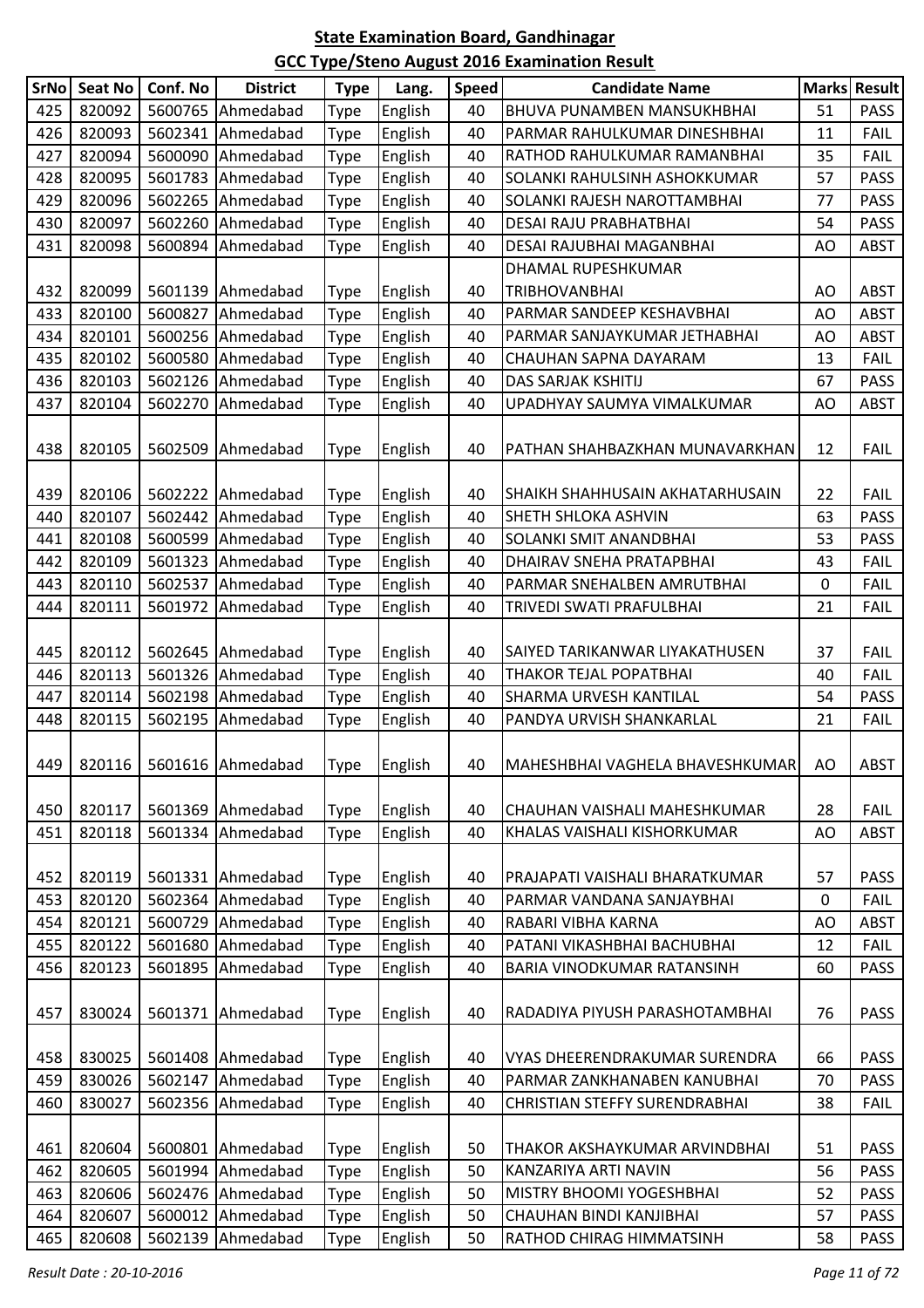| <b>SrNo</b> | <b>Seat No</b> | Conf. No | <b>District</b>   | <b>Type</b> | Lang.   | <b>Speed</b> | <b>Candidate Name</b>            |                | <b>Marks Result</b> |
|-------------|----------------|----------|-------------------|-------------|---------|--------------|----------------------------------|----------------|---------------------|
| 466         | 820609         |          | 5601714 Ahmedabad | <b>Type</b> | English | 50           | CHAUDHARI DAKSHABEN BABUBHAI     | AO             | <b>ABST</b>         |
| 467         | 820610         |          | 5600716 Ahmedabad | Type        | English | 50           | CHAUHAN DIGVIJAYSINH KIRITSINH   | 68             | <b>PASS</b>         |
| 468         | 820611         |          | 5602037 Ahmedabad | Type        | English | 50           | RAYDAS DIPALI RAMESHBHAI         | 40             | FAIL                |
| 469         | 820612         |          | 5601755 Ahmedabad | <b>Type</b> | English | 50           | TIWARI HRISHITA SHWETA           | 68             | <b>PASS</b>         |
|             |                |          |                   |             |         |              |                                  |                |                     |
| 470         | 820613         |          | 5601678 Ahmedabad | <b>Type</b> | English | 50           | VAGH JYOTSANABEN ASHESHKUMAR     | 53             | <b>PASS</b>         |
| 471         | 820614         |          | 5600595 Ahmedabad | <b>Type</b> | English | 50           | VANIYA KIRTI MAGANBHAI           | 51             | <b>PASS</b>         |
| 472         | 820615         |          | 5601612 Ahmedabad | Type        | English | 50           | PANDYA MANTHAN HASMUKHBHAI       | 55             | <b>PASS</b>         |
|             |                |          |                   |             |         |              |                                  |                |                     |
| 473         | 820616         |          | 5602631 Ahmedabad | <b>Type</b> | English | 50           | RATHOD MEHUL CHANDRAKANTBHAI     | 56             | <b>PASS</b>         |
| 474         | 820617         |          | 5602340 Ahmedabad | Type        | English | 50           | PANCHAL MITESH VIJAYBHAI         | 52             | <b>PASS</b>         |
| 475         | 820618         |          | 5602715 Ahmedabad | <b>Type</b> | English | 50           | RAJPARA NIKUNJ DIPAKBHAI         | 52             | <b>PASS</b>         |
| 476         | 820619         |          | 5600120 Ahmedabad | <b>Type</b> | English | 50           | <b>BHATT POOJA BHARATKUMAR</b>   | 65             | <b>PASS</b>         |
| 477         | 820620         |          | 5600274 Ahmedabad | Type        | English | 50           | KOSHTI PRAKASH KIRANBHAI         | 55             | <b>PASS</b>         |
| 478         | 820621         |          | 5600885 Ahmedabad | <b>Type</b> | English | 50           | MANGLANI SANDEEP BHAGWANDAS      | 91             | <b>PASS</b>         |
| 479         | 820622         |          | 5601157 Ahmedabad | <b>Type</b> | English | 50           | <b>MATHEW STELLA JACKSON</b>     | 80             | <b>PASS</b>         |
|             |                |          |                   |             |         |              |                                  |                |                     |
| 480         | 820623         |          | 5602557 Ahmedabad | <b>Type</b> | English | 50           | CHRISTIAN TARALIKA JAYANANDBHAI  | 60             | <b>PASS</b>         |
| 481         | 820624         |          | 5602300 Ahmedabad | <b>Type</b> | English | 50           | PATEL VANDAN SURESHBHAI          | 66             | <b>PASS</b>         |
| 482         | 820625         |          | 5600817 Ahmedabad | <b>Type</b> | English | 50           | JOSHI VIRENDER UMEDRAM           | 64             | <b>PASS</b>         |
| 483         | 820626         | 5601724  | Ahmedabad         | Type        | English | 50           | NAIR VRINDA MUKUNDAN             | 87             | <b>PASS</b>         |
| 484         | 820627         |          | 5602474 Ahmedabad | <b>Type</b> | English | 50           | <b>GHELANI YASHVI SANJAYBHAI</b> | 65             | <b>PASS</b>         |
| 485         | 830028         |          | 5600306 Ahmedabad | <b>Type</b> | English | 50           | PARMAR NAIMISH HARGOVINDBHAI     | 86             | <b>PASS</b>         |
|             |                |          |                   |             |         |              |                                  |                |                     |
| 486         | 830029         |          | 5600938 Ahmedabad | <b>Type</b> | English | 50           | BHARWAD TEJASKUMAR JAYANTIBHAI   | 75             | <b>PASS</b>         |
| 487         | 820718         |          | 5601103 Ahmedabad | <b>Type</b> | English | 60           | PARMAR AKSHAY DILIPBHAI          | AO             | <b>ABST</b>         |
|             |                |          |                   |             |         |              |                                  |                |                     |
| 488         | 820719         |          | 5600641 Ahmedabad | <b>Type</b> | English | 60           | PANDYA ANKITKUMAR ARAVINDKUMAR   | 41             | <b>FAIL</b>         |
| 489         | 820720         |          | 5601622 Ahmedabad | <b>Type</b> | English | 60           | PARMAR ASHWIN KANTILAL           | 37             | FAIL                |
| 490         | 820721         |          | 5602214 Ahmedabad | <b>Type</b> | English | 60           | RANA DHAVAL HARIBHAI             | 10             | FAIL                |
| 491         | 820722         |          | 5602402 Ahmedabad | <b>Type</b> | English | 60           | JADEJA GITANJALI RAMSINH         | $\overline{7}$ | <b>FAIL</b>         |
| 492         | 820723         |          | 5601486 Ahmedabad | <b>Type</b> | English | 60           | MAKWANA HITESHKUMAR JETHALAL     | AO             | <b>ABST</b>         |
| 493         | 820724         |          | 5602137 Ahmedabad | Type        | English | 60           | RAY MANOJ BABULAL                | AO             | <b>ABST</b>         |
| 494         | 820725         |          | 5602528 Ahmedabad | <b>Type</b> | English | 60           | PATEL MANSI KANAIYALAL           | 64             | <b>PASS</b>         |
|             |                |          |                   |             |         |              |                                  |                |                     |
| 495         | 820726         |          | 5602332 Ahmedabad | <b>Type</b> | English | 60           | TELI MOHAMMADHANIF SHAIKHYASIN   | 60             | <b>PASS</b>         |
|             |                |          |                   |             |         |              | FAROOQUI MOHAMMEDFAISAL          |                |                     |
| 496         | 820727         |          | 5601241 Ahmedabad | <b>Type</b> | English | 60           | MOHAMMEDYUSUF                    | 56             | <b>PASS</b>         |
| 497         | 820728         |          | 5602602 Ahmedabad | <b>Type</b> | English | 60           | VANIYA PRITIBEN DEVENDRAKUMAR    | 20             | <b>FAIL</b>         |
| 498         | 820729         |          | 5600646 Ahmedabad | <b>Type</b> | English | 60           | TOMAR PRIYANKA RAJESH            | 20             | <b>FAIL</b>         |
| 499         | 820730         |          | 5600809 Ahmedabad | <b>Type</b> | English | 60           | PARMAR RAHUL AMRUTBHAI           | 18             | <b>FAIL</b>         |
| 500         | 820731         |          | 5601787 Ahmedabad | Type        | English | 60           | JADEJA RAVIRAJ JAGATSINH         | 62             | <b>PASS</b>         |
| 501         | 820732         |          | 5601434 Ahmedabad | <b>Type</b> | English | 60           | KAPADIA SANDEEP RAMANLAL         | 71             | <b>PASS</b>         |
| 502         | 820733         |          | 5602571 Ahmedabad | <b>Type</b> | English | 60           | NAIR SINDHU UNNIKRISHNAN         | 58             | <b>PASS</b>         |
|             |                |          |                   |             |         |              |                                  |                |                     |
| 503         | 820734         |          | 5602203 Ahmedabad | <b>Type</b> | English | 60           | JANGADE TUSHARBHAI MANOHARBHAI   | 68             | <b>PASS</b>         |
| 504         | 820735         |          | 5602401 Ahmedabad | <b>Type</b> | English | 60           | PARMAR UKTI PRAKASHBHAI          | 41             | <b>FAIL</b>         |
| 505         | 820736         |          | 5600066 Ahmedabad | <b>Type</b> | English | 60           | SADHU URMILA RADHESHYAM          | AO             | <b>ABST</b>         |
| 506         | 820737         |          | 5601110 Ahmedabad | <b>Type</b> | English | 60           | PATEL VINIT SANJAYKUMAR          | 50             | <b>PASS</b>         |
| 507         | 820738         |          | 5600903 Ahmedabad | <b>Type</b> | English | 60           | CHHASATIYA VIRAL KANAKSINH       | 60             | <b>PASS</b>         |
| 508         | 830030         |          | 5601098 Ahmedabad | <b>Type</b> | English | 60           | PATEL VISHAL SHANTILAL           | 20             | <b>FAIL</b>         |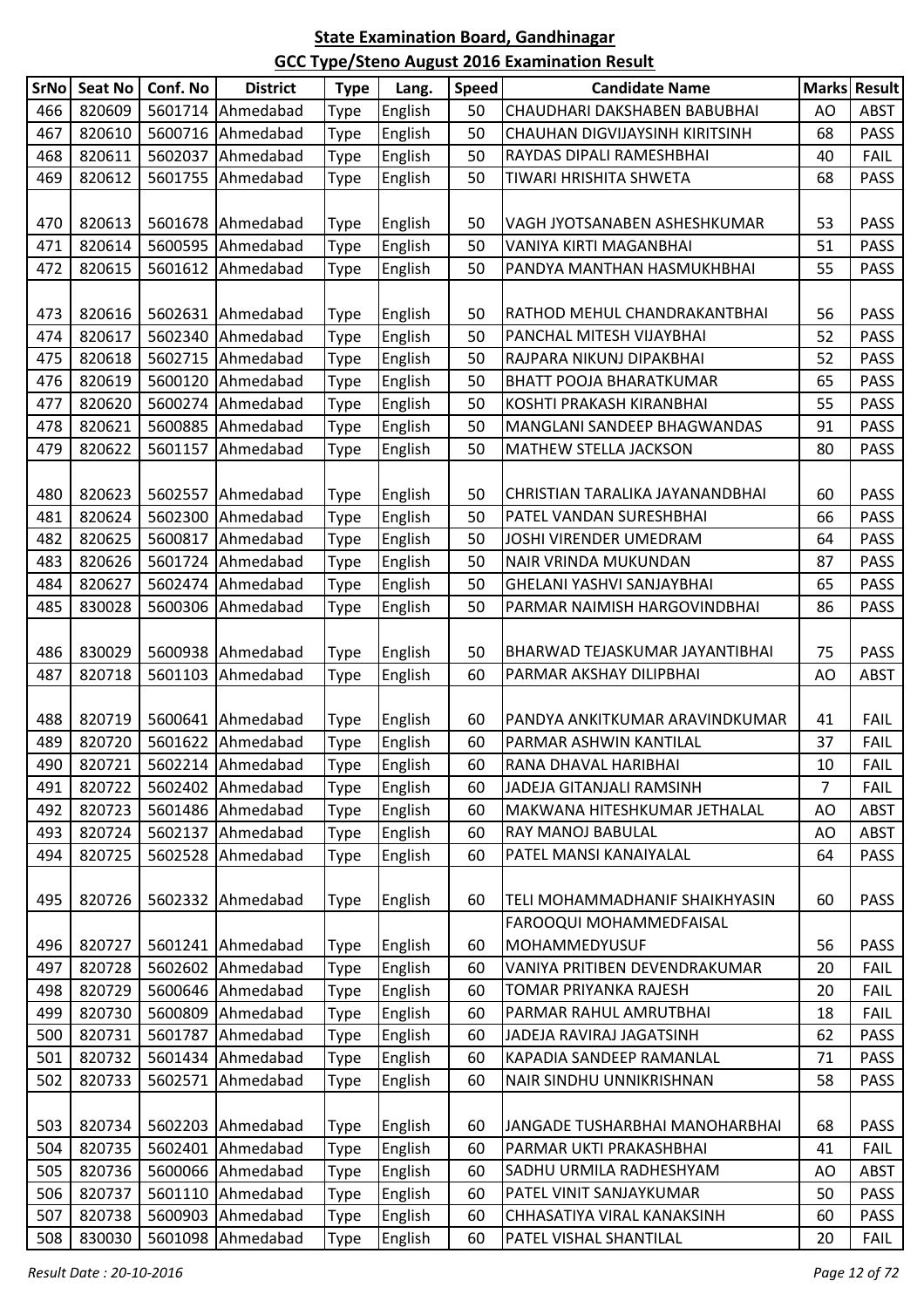| <b>SrNo</b> | <b>Seat No</b> | Conf. No | <b>District</b>   | <b>Type</b> | Lang.    | <b>Speed</b> | <b>Candidate Name</b>           | <b>Marks</b> | <b>Result</b> |
|-------------|----------------|----------|-------------------|-------------|----------|--------------|---------------------------------|--------------|---------------|
| 509         | 810001         |          | 5601753 Ahmedabad | Type        | Gujarati | 25           | SANDHI AFSANA ALARAKHBHAI       | 76           | <b>PASS</b>   |
| 510         | 810002         |          | 5600133 Ahmedabad | <b>Type</b> | Gujarati | 25           | NAYAK AKSHAT BAIJUBHAI          | 51           | <b>PASS</b>   |
| 511         | 810003         |          | 5602592 Ahmedabad | <b>Type</b> | Gujarati | 25           | JOSHI ANAND RAJENDRAKUMAR       | AO           | <b>ABST</b>   |
| 512         | 810004         |          | 5602594 Ahmedabad | Type        | Gujarati | 25           | JOSHI ANIL RAJENDRAKUMAR        | 41           | <b>FAIL</b>   |
|             |                |          |                   |             |          |              |                                 |              |               |
| 513         | 810005         |          | 5601825 Ahmedabad | <b>Type</b> | Gujarati | 25           | KHAIRE ANKITKUMAR DINESHKUMAR   | 73           | <b>PASS</b>   |
| 514         | 810006         |          | 5601388 Ahmedabad | <b>Type</b> | Gujarati | 25           | PATEL ARPITABEN JAYANTIBHAI     | 73           | <b>PASS</b>   |
| 515         | 810007         |          | 5600774 Ahmedabad | <b>Type</b> | Gujarati | 25           | CHAUDHARI ASHABEN AMRUTBHAI     | 77           | <b>PASS</b>   |
|             |                |          |                   |             |          |              |                                 |              |               |
| 516         | 810008         |          | 5600734 Ahmedabad | <b>Type</b> | Gujarati | 25           | PANDYA ASHVINKUMAR LAXMISHANKAR | 79           | <b>PASS</b>   |
| 517         | 810009         |          | 5601706 Ahmedabad | Type        | Gujarati | 25           | TRIVEDI AVADH HEMANTKUMAR       | 50           | <b>PASS</b>   |
| 518         | 810010         |          | 5600743 Ahmedabad | <b>Type</b> | Gujarati | 25           | THAKORE AVANI RAJNIKANT         | 93           | <b>PASS</b>   |
| 519         | 810011         |          | 5602554 Ahmedabad | Type        | Gujarati | 25           | KOTAK BHAVESH DINESHKUMAR       | 50           | <b>PASS</b>   |
|             |                |          |                   |             |          |              |                                 |              |               |
| 520         | 810012         |          | 5601613 Ahmedabad | <b>Type</b> | Gujarati | 25           | VAGHELA BHAVESHKUMAR MAHESHBHAI | 89           | PASS          |
| 521         | 810013         | 5601307  | Ahmedabad         | Type        | Gujarati | 25           | PATEL BINALBEN ATULKUMAR        | 80           | <b>PASS</b>   |
| 522         | 810014         |          | 5602304 Ahmedabad | <b>Type</b> | Gujarati | 25           | VANA CHAITALI JITENDRAKUMAR     | 86           | <b>PASS</b>   |
|             |                |          |                   |             |          |              |                                 |              |               |
| 523         | 810015         |          | 5601342 Ahmedabad | <b>Type</b> | Gujarati | 25           | SISODIYA CHANDANSINH MADANSINH  | 18           | <b>FAIL</b>   |
| 524         | 810016         |          | 5602058 Ahmedabad | <b>Type</b> | Gujarati | 25           | BHATT DARSHAN NIRANJANKUMAR     | 67           | <b>PASS</b>   |
| 525         | 810017         |          | 5600744 Ahmedabad | Type        | Gujarati | 25           | JANI DHARTI KUNALKUMAR          | 51           | <b>PASS</b>   |
| 526         | 810018         |          | 5602597 Ahmedabad | <b>Type</b> | Gujarati | 25           | NAYAK DHIREN JAGDISHBHAI        | 40           | <b>FAIL</b>   |
| 527         | 810019         |          | 5600373 Ahmedabad | <b>Type</b> | Gujarati | 25           | KADIA DHIRENKUMAR BHARATBHAI    | AO           | <b>ABST</b>   |
|             |                |          |                   |             |          |              |                                 |              |               |
| 528         | 810020         |          | 5600395 Ahmedabad | <b>Type</b> | Gujarati | 25           | SATHVARA DIPAKKUMAR GORDHANBHAI | 23           | <b>FAIL</b>   |
| 529         | 810021         |          | 5602169 Ahmedabad | <b>Type</b> | Gujarati | 25           | THAKKAR EKTA RAJUBHAI           | 70           | <b>PASS</b>   |
| 530         | 810022         |          | 5602133 Ahmedabad | <b>Type</b> | Gujarati | 25           | YADAV HARSH MANUBHAI            | 41           | <b>FAIL</b>   |
|             |                |          |                   |             |          |              |                                 |              |               |
| 531         | 810023         |          | 5601394 Ahmedabad | <b>Type</b> | Gujarati | 25           | PARMAR HARSHADKUMAR MORARBHAI   | 51           | <b>PASS</b>   |
| 532         | 810024         |          | 5601011 Ahmedabad | <b>Type</b> | Gujarati | 25           | <b>GOSWAMI HEENA NARESHGIRI</b> | 50           | <b>PASS</b>   |
| 533         | 810025         |          | 5600318 Ahmedabad | Type        | Gujarati | 25           | RANA HITESHKUMAR GOPALBHAI      | 45           | <b>FAIL</b>   |
| 534         | 810026         |          | 5601144 Ahmedabad | <b>Type</b> | Gujarati | 25           | MANAT ILESHKUMAR JIVABHAI       | 84           | PASS          |
| 535         | 810027         |          | 5600131 Ahmedabad | <b>Type</b> | Gujarati | 25           | SOLANKI JAGDISH MOHANBHAI       | 72           | <b>PASS</b>   |
|             |                |          |                   |             |          |              |                                 |              |               |
| 536         | 810028         |          | 5600142 Ahmedabad | <b>Type</b> | Gujarati | 25           | MORDHARA JAYESH PARSHOTAMBHAI   | AO           | ABST          |
| 537         | 810029         |          | 5600802 Ahmedabad | <b>Type</b> | Gujarati | 25           | TRIVEDI JAYSHRI PRADIPKUMAR     | 78           | <b>PASS</b>   |
|             |                |          |                   |             |          |              |                                 |              |               |
| 538         | 810030         |          | 5602710 Ahmedabad | <b>Type</b> | Gujarati | 25           | DATT KALPESHKUMAR SURESHCHANDRA | 55           | <b>PASS</b>   |
| 539         | 810031         |          | 5600610 Ahmedabad | <b>Type</b> | Gujarati | 25           | DAVE KAMLESHBHAI RAMESHBHAI     | 85           | <b>PASS</b>   |
| 540         | 810032         |          | 5602578 Ahmedabad | <b>Type</b> | Gujarati | 25           | NINAMA KAMLESHBHAI BHURAJI      | AO           | <b>ABST</b>   |
| 541         | 810033         |          | 5601118 Ahmedabad | Type        | Gujarati | 25           | RAJPUT KARISHMA NARENDRASINH    | 62           | <b>PASS</b>   |
| 542         | 810034         |          | 5602231 Ahmedabad | <b>Type</b> | Gujarati | 25           | SHUKLA KAUSHIK DIPAKKUMAR       | AO           | <b>ABST</b>   |
| 543         | 810035         |          | 5602374 Ahmedabad | <b>Type</b> | Gujarati | 25           | SOLANKI KETAN JAGDISHBHAI       | 53           | <b>PASS</b>   |
|             |                |          |                   |             |          |              |                                 |              |               |
| 544         | 810036         |          | 5601618 Ahmedabad | <b>Type</b> | Gujarati | 25           | VAGHELA KINJALBEN GHANSHYAMSINH | 75           | <b>PASS</b>   |
|             |                |          |                   |             |          |              | DATT KUMARINAYNABEN             |              |               |
| 545         | 810037         |          | 5602728 Ahmedabad | <b>Type</b> | Gujarati | 25           | SURESHCHANDRA                   | AO           | ABST          |
| 546         | 810038         |          | 5601297 Ahmedabad | <b>Type</b> | Gujarati | 25           | SHAH LINUS SUDHIRBHAI           | 74           | <b>PASS</b>   |
|             |                |          |                   |             |          |              |                                 |              |               |
| 547         | 810039         |          | 5600753 Ahmedabad | <b>Type</b> | Gujarati | 25           | THAKOR MAHENDRAKUMAR MOHANJI    | 86           | <b>PASS</b>   |
| 548         | 810040         |          | 5602522 Ahmedabad | <b>Type</b> | Gujarati | 25           | PATEL MIKUND PRABHUBHAI         | 79           | PASS          |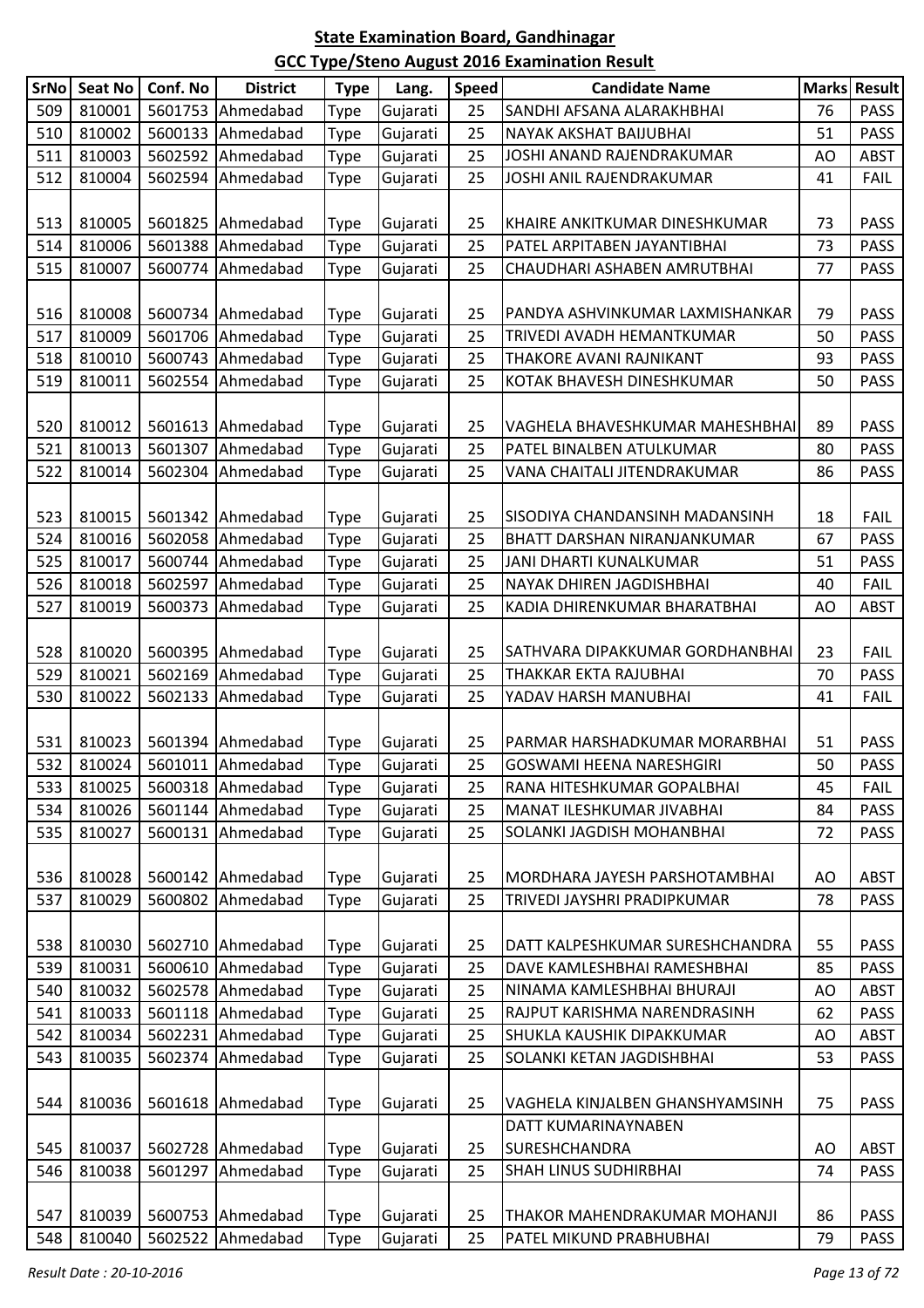| SrNo | <b>Seat No</b> | Conf. No | <b>District</b>   | <b>Type</b> | Lang.    | <b>Speed</b> | <b>Candidate Name</b>                      |    | Marks Result |
|------|----------------|----------|-------------------|-------------|----------|--------------|--------------------------------------------|----|--------------|
| 549  | 810041         | 5601372  | Ahmedabad         | Type        | Gujarati | 25           | CHAUHAN MITALKUMAR GIRISHBHAI              | 77 | <b>PASS</b>  |
| 550  | 810042         | 5600724  | Ahmedabad         | Type        | Gujarati | 25           | PARMAR MITESH PRAVINBHAI                   | 51 | <b>PASS</b>  |
| 551  | 810043         | 5602419  | Ahmedabad         | <b>Type</b> | Gujarati | 25           | PATEL MITTAL RANCHHODBHAI                  | 51 | <b>PASS</b>  |
| 552  | 810044         | 5600849  | Ahmedabad         | Type        | Gujarati | 25           | RATHWA NIKITA TULSIDAS                     | 39 | <b>FAIL</b>  |
| 553  | 810045         | 5600751  | Ahmedabad         | <b>Type</b> | Gujarati | 25           | DAMOR NITESH LAXMANBHAI                    | 37 | <b>FAIL</b>  |
| 554  | 810046         | 5601655  | Ahmedabad         | Type        | Gujarati | 25           | PATEL PRAGNESHKUMAR JAGDISHBHAI            | 68 | <b>PASS</b>  |
| 555  | 810047         | 5600231  | Ahmedabad         | <b>Type</b> | Gujarati | 25           | CHAUHAN PUSHPENDRASINH<br><b>POPATSINH</b> | AO | ABST         |
| 556  | 810048         | 5602262  | Ahmedabad         | <b>Type</b> | Gujarati | 25           | DESAI RAJU PRABHATBHAI                     | 88 | <b>PASS</b>  |
| 557  | 810049         | 5600892  | Ahmedabad         | Type        | Gujarati | 25           | DESAI RAJUBHAI MAGANBHAI                   | AO | <b>ABST</b>  |
| 558  | 810050         | 5600910  | Ahmedabad         | <b>Type</b> | Gujarati | 25           | THAKOR SANJAY ISHWARBHAI                   | 44 | FAIL         |
| 559  | 810051         | 5602261  | Ahmedabad         | Type        | Gujarati | 25           | UPADHYAY SAUMYA VIMALKUMAR                 | AO | <b>ABST</b>  |
|      |                |          |                   |             |          |              |                                            |    |              |
| 560  | 810052         | 5602516  | Ahmedabad         | <b>Type</b> | Gujarati | 25           | SAIYED SHADAKATHUSEN LIYAKATHUSEN          | 83 | <b>PASS</b>  |
| 561  | 810053         | 5601192  | Ahmedabad         | Type        | Gujarati | 25           | PARMAR SIDDHRAJSINH DILIPSINH              | 53 | <b>PASS</b>  |
| 562  | 810054         | 5600740  | Ahmedabad         | <b>Type</b> | Gujarati | 25           | <b>PANDIT TRUPTI HEMANG</b>                | 92 | <b>PASS</b>  |
| 563  | 810055         | 5601072  | Ahmedabad         | Type        | Gujarati | 25           | MAKWANA URVASHI ARVINDBHAI                 | 79 | <b>PASS</b>  |
| 564  | 810056         | 5601884  | Ahmedabad         | Type        | Gujarati | 25           | BARIA VINODKUMAR RATANSINH                 | 50 | <b>PASS</b>  |
|      |                |          |                   |             |          |              |                                            |    |              |
| 565  | 810057         | 5601883  | Ahmedabad         | Type        | Gujarati | 25           | NADIYA VISHALKUMAR MUKESHBHAI              | 58 | <b>PASS</b>  |
| 566  | 810058         | 5600727  | Ahmedabad         | Type        | Gujarati | 25           | JADAV YOGESHKUMAR JAYANTIBHAI              | AO | <b>ABST</b>  |
| 567  | 830016         | 5600106  | Ahmedabad         | Type        | Gujarati | 25           | TRETIYA PINAKIN VADILAL                    | 84 | <b>PASS</b>  |
| 568  | 830017         | 5600369  | Ahmedabad         | <b>Type</b> | Gujarati | 25           | EZHAVA SURAJ RAJENDRAN                     | 74 | <b>PASS</b>  |
| 569  | 830018         | 5600939  | Ahmedabad         | Type        | Gujarati | 25           | CHAUHAN SHEETALBEN BABULAL                 | 12 | <b>FAIL</b>  |
| 570  | 830019         | 5601368  | Ahmedabad         | <b>Type</b> | Gujarati | 25           | RADADIYA PIYUSH PARASHOTAMBHAI             | 71 | <b>PASS</b>  |
| 571  | 830020         | 5601410  | Ahmedabad         | Type        | Gujarati | 25           | VYAS DHEERENDRAKUMAR SURENDRA              | AO | <b>ABST</b>  |
| 572  | 830021         |          | 5602756 Ahmedabad | <b>Type</b> | Gujarati | 25           | IMANSURI AMMAR ABDULRAUF                   | 5  | FAIL         |
| 573  | 830068         | 5600421  | Ahmedabad         | <b>Type</b> | Gujarati | 25           | PANDIT NITYA HARHARGOPAL                   | 42 | FAIL         |
| 574  | 810635         | 5601763  | Ahmedabad         | Type        | Gujarati | 35           | KANZARIYA ARTI NAVIN                       | 20 | FAIL         |
| 575  | 810636         | 5602397  | Ahmedabad         | Type        | Gujarati | 35           | JADEJA GITANJALI RAMSINH                   | 30 | <b>FAIL</b>  |
|      |                |          |                   |             |          |              | <b>CHAUHAN HIMANSHREE</b>                  |    |              |
| 576  | 810637         | 5601765  | Ahmedabad         | <b>Type</b> | Gujarati | 35           | BHAVESHKUMAR                               | 40 | <b>FAIL</b>  |
| 577  | 810638         | 5600816  | Ahmedabad         | <b>Type</b> | Gujarati | 35           | PARMAR JAIMIN AMARATBHAI                   | 40 | <b>FAIL</b>  |
| 578  | 810639         | 5601955  | Ahmedabad         | Type        | Gujarati | 35           | CHAVDA JITENDRAKUMAR MANILALBHAI           | 56 | <b>PASS</b>  |
| 579  | 810640         | 5602467  | Ahmedabad         | Type        | Gujarati | 35           | PARMAR JITENDRAKUMAR DAHYABHAI             | 86 | <b>PASS</b>  |
|      |                |          |                   |             |          |              |                                            |    |              |
| 580  | 810641         | 5601677  | Ahmedabad         | <b>Type</b> | Gujarati | 35           | VAGH JYOTSANABEN ASHESHKUMAR               | 25 | <b>FAIL</b>  |
| 581  | 810642         | 5600994  | Ahmedabad         | <b>Type</b> | Gujarati | 35           | PARMAR MANISHABEN BALDEVBHAI               | 40 | <b>FAIL</b>  |
|      |                |          |                   |             |          |              |                                            |    |              |
| 582  | 810643         | 5601113  | Ahmedabad         | Type        | Gujarati | 35           | PARMAR MEHULKUMAR JAYANTIBHAI              | 55 | <b>PASS</b>  |
| 583  | 810644         | 5602267  | Ahmedabad         | Type        | Gujarati | 35           | ANSARI MOHDIMARAN IBRAHIM                  | 80 | <b>PASS</b>  |
| 584  | 810645         | 5601220  | Ahmedabad         | Type        | Gujarati | 35           | DODHA PARULBEN ARVINDBHAI                  | 60 | <b>PASS</b>  |
| 585  | 810646         | 5602725  | Ahmedabad         | Type        | Gujarati | 35           | CHUNARA RASHMIKA RAMESHBHAI                | 23 | <b>FAIL</b>  |
| 586  | 810647         | 5602098  | Ahmedabad         | Type        | Gujarati | 35           | RAMANI SATISH BHUPATBHAI                   | 55 | <b>PASS</b>  |
| 587  | 810648         |          | 5600815 Ahmedabad | <b>Type</b> | Gujarati | 35           | RUDRA SHASHIKANT SATYANARAYAN              | 50 | PASS         |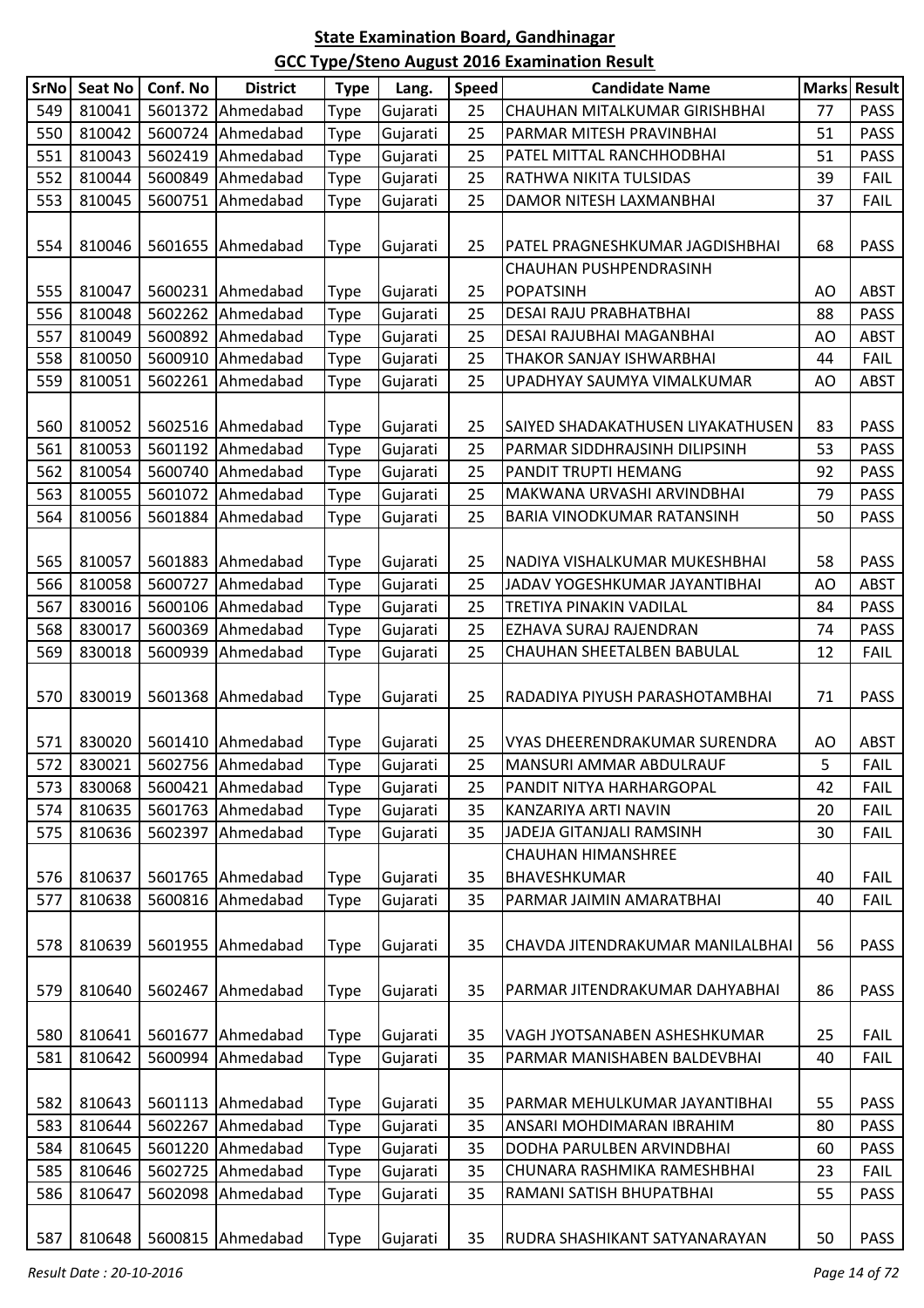| SrNo       | <b>Seat No</b>   | Conf. No           | <b>District</b>   | <b>Type</b> | Lang.                | <b>Speed</b> | <b>Candidate Name</b>                                     | <b>Marks</b> | Result              |
|------------|------------------|--------------------|-------------------|-------------|----------------------|--------------|-----------------------------------------------------------|--------------|---------------------|
| 588        | 810649           | 5601948            | Ahmedabad         | Type        | Gujarati             | 35           | VASAIKAR SHETALBEN NARANBHAI                              | 59           | <b>PASS</b>         |
| 589        | 810650           | 5602396            | Ahmedabad         | Type        | Gujarati             | 35           | PARMAR UKTI PRAKASHBHAI                                   | 23           | <b>FAIL</b>         |
| 590        | 810651           | 5600597            | Ahmedabad         | Type        | Gujarati             | 35           | THAKOR VALENTINA SIMPSONBHAI                              | 36           | <b>FAIL</b>         |
| 591        | 810652           | 5600132            | Ahmedabad         | Type        | Gujarati             | 35           | PATEL VIRALKUMAR JAGDISHBHAI                              | 58           | <b>PASS</b>         |
| 592        | 810653           | 5600712            | Ahmedabad         | <b>Type</b> | Gujarati             | 35           | PRAJAPATI YOGITA CHANDUBHAI                               | 53           | <b>PASS</b>         |
| 593        | 830022           | 5600311            | Ahmedabad         | Type        | Gujarati             | 35           | PARMAR NAIMISH HARGOVINDBHAI                              | 53           | <b>PASS</b>         |
|            |                  |                    |                   |             |                      |              |                                                           |              |                     |
| 594        | 810759           | 5600064            | Ahmedabad         | Type        | Gujarati             | 40           | PRAJAPATI AMITKUMAR BHAGVANBHAI                           | 51           | <b>PASS</b>         |
| 595        | 810760           | 5600788            | Ahmedabad         | Type        | Gujarati             | 40           | <b>SHAH ANKIT KIRANKUMAR</b>                              | 65           | <b>PASS</b>         |
| 596        | 810761           | 5600341            | Ahmedabad         | <b>Type</b> | Gujarati             | 40           | SHARMA ASHA DINESHBHAI                                    | 51           | <b>PASS</b>         |
|            |                  |                    |                   |             |                      |              |                                                           |              |                     |
| 597        | 810762           | 5601381            | Ahmedabad         | <b>Type</b> | Gujarati             | 40           | PARMAR BHANUPRASAD ISHWARBHAI                             | 55           | <b>PASS</b>         |
|            |                  |                    |                   |             |                      |              |                                                           |              |                     |
| 598        | 810763           | 5601954            | Ahmedabad         | Type        | Gujarati             | 40           | SUTARIA BIPINCHANDRA DILIPKUMAR                           | 86           | <b>PASS</b>         |
| 599        | 810764           | 5600166            | Ahmedabad         | Type        | Gujarati             | 40           | SOLANKI BIPINKUMAR JESINGBHAI                             | 81           | <b>PASS</b>         |
| 600        | 810765           | 5601375            | Ahmedabad         | Type        | Gujarati             | 40           | PRAJAPATI CHIRAG RAMESHBHAI                               | 52           | <b>PASS</b>         |
| 601        | 810766           | 5601526            | Ahmedabad         | <b>Type</b> | Gujarati             | 40           | CHAUDHARI DAKSHABEN BABUBHAI                              | AO           | <b>ABST</b>         |
| 602        | 810767           | 5602166            | Ahmedabad         | Type        | Gujarati             | 40           | VARA DIVYESH ARJANBHAI                                    | 57           | <b>PASS</b>         |
| 603        | 810768           | 5601624            | Ahmedabad         | <b>Type</b> | Gujarati             | 40           | <b>VAGHELA HIREN MANILAL</b>                              | 20           | <b>FAIL</b>         |
| 604        | 810769           | 5601548            | Ahmedabad         | Type        | Gujarati             | 40           | SHIRSATH JAGDISH DEVIDAS                                  | AO           | <b>ABST</b>         |
|            |                  |                    |                   |             |                      |              | PRAJAPATI KALPANABAHEN                                    |              |                     |
| 605        | 810770           | 5600080            | Ahmedabad         | <b>Type</b> | Gujarati             | 40           | <b>BHAGVANBHAI</b>                                        | 20           | <b>FAIL</b>         |
|            |                  |                    |                   |             |                      |              |                                                           |              |                     |
| 606        | 810771           | 5600822            | Ahmedabad         | <b>Type</b> | Gujarati             | 40           | SONARA KALPESHKUMAR RAMJIBHAI                             | 51           | <b>PASS</b>         |
| 607        | 810772           | 5602431            | Ahmedabad         | Type        | Gujarati             | 40           | PATEL MANSI KANAIYALAL                                    | 55           | <b>PASS</b>         |
|            |                  |                    |                   |             |                      |              |                                                           |              |                     |
| 608        | 810773           | 5601626            | Ahmedabad         | <b>Type</b> | Gujarati             | 40           | DESAI MAYURKUMAR TRIBHOVANBHAI                            | 55           | <b>PASS</b>         |
|            |                  |                    |                   |             |                      |              |                                                           |              |                     |
| 609        | 810774           | 5601119            | Ahmedabad         | Type        | Gujarati             | 40           | PARMAR MEHULKUMAR JAYANTIBHAI                             | AO           | <b>ABST</b>         |
|            |                  |                    |                   |             |                      |              |                                                           |              |                     |
| 610        | 810775           |                    | 5600633 Ahmedabad | <b>Type</b> | Gujarati             | 40           | KADRI MOHAMMADAKIB AMIRUDDIN                              | 85           | PASS                |
| 611        | 810776           | 5600791            | Ahmedabad         | Type        | Gujarati             | 40           | PATEL PALAKBEN BHARATBHAI                                 | 83           | <b>PASS</b>         |
| 612        | 810777           | 5601387            | Ahmedabad         | Type        | Gujarati             | 40           | PARMAR PARESH NATAWARLAL                                  | 87           | <b>PASS</b>         |
| 613        | 810778           | 5601207            | Ahmedabad         | Type        | Gujarati             | 40           | PATEL PINAKALKUMAR SOMABHAI                               | 82           | <b>PASS</b>         |
|            |                  |                    | Ahmedabad         |             |                      |              |                                                           |              |                     |
| 614<br>615 | 810779<br>810780 | 5601383            | Ahmedabad         | <b>Type</b> | Gujarati             | 40<br>40     | VAGHELA PINKESHKUMAR GAUTAMBHAI<br>PARMAR RAHUL AMRUTBHAI | 84<br>84     | <b>PASS</b>         |
| 616        | 810781           | 5600158<br>5601112 | Ahmedabad         | Type        | Gujarati<br>Gujarati | 40           | VANIA RELIANCEBAHEN VINUBHAI                              | 56           | <b>PASS</b><br>PASS |
| 617        | 810782           | 5601557            | Ahmedabad         | <b>Type</b> |                      | 40           | PAREKH RUCHIT DINESHCHANDRA                               |              | <b>ABST</b>         |
| 618        | 810783           | 5601725            | Ahmedabad         | Type        | Gujarati<br>Gujarati | 40           | PARMAR SACHIN RATILAL                                     | AO<br>53     | PASS                |
| 619        |                  |                    | Ahmedabad         | Type        |                      | 40           |                                                           | 50           | <b>PASS</b>         |
|            | 810784           | 5600880            |                   | <b>Type</b> | Gujarati             |              | CHARAN SATISHKUMAR SHIVDAN                                |              |                     |
| 620        | 810785           | 5601396            | Ahmedabad         | Type        | Gujarati             | 40           | CHRISTIAN SWEETY MANHARBHAI                               | 86           | <b>PASS</b>         |
| 621        | 810786           | 5601100            | Ahmedabad         | Type        | Gujarati             | 40           | JANGADE TUSHARBHAI MANOHARBHAI                            | 83           | <b>PASS</b>         |
| 622        | 810787           | 5601399            | Ahmedabad         | Type        | Gujarati             | 40           | MODAN UMARFARUK LATIFBHAI                                 | 88           | <b>PASS</b>         |
|            |                  |                    |                   |             |                      |              | SHAIKH WARISHMAHAMMAD                                     |              |                     |
| 623        | 810788           | 5601868            | Ahmedabad         | Type        | Gujarati             | 40           | HUSEANBHAI                                                | 0            | <b>FAIL</b>         |
| 624        | 830023           | 5601097            | Ahmedabad         | Type        | Gujarati             | 40           | <b>PATEL VISHAL SHANTILAL</b>                             | 88           | <b>PASS</b>         |
| 625        | 830001           | 5600871            | Ahmedabad         | Type        | Hindi                | 25           | DAVE KHAYATI HIMANSHUBHAI                                 | 80           | <b>PASS</b>         |
| 626        | 830002           | 5600839            | Ahmedabad         | <b>Type</b> | Hindi                | 25           | KANZARIYA MANISH NAVINBHAI                                | 61           | <b>PASS</b>         |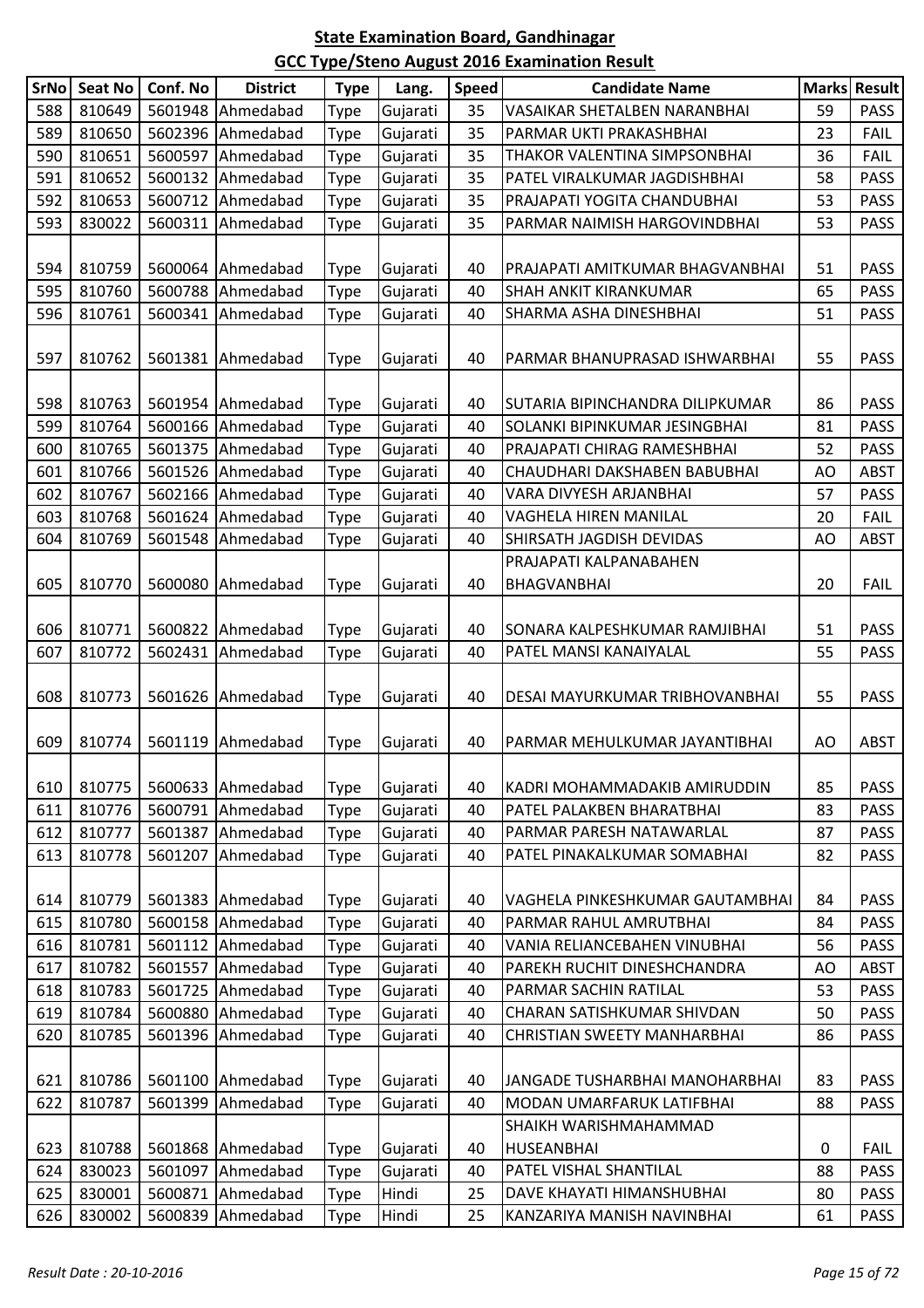|     | SrNo Seat No | Conf. No | <b>District</b>                                       | <b>Type</b>                | Lang.    | <b>Speed</b> | <b>Candidate Name</b>                                            |          | Marks Result               |
|-----|--------------|----------|-------------------------------------------------------|----------------------------|----------|--------------|------------------------------------------------------------------|----------|----------------------------|
|     |              |          |                                                       |                            |          |              |                                                                  |          |                            |
| 627 | 830003       |          | 5602746 Ahmedabad                                     | <b>Type</b>                | Hindi    | 25           | YADAV RAKESHKUMAR RAJENDRASINH                                   | 91       | <b>PASS</b>                |
| 628 | 920039       |          | 6600708 Banaskantha                                   | Steno                      | English  | 60           | CHAUDHARY ANABHAI DHIRABHAI                                      | AO       | ABST                       |
|     |              |          |                                                       |                            |          |              | KURESHI IRSHADMAHAMMAD                                           |          |                            |
| 629 | 920040       | 6600700  | Banaskantha                                           | Steno                      | English  | 60           | <b>UMARBHAI</b>                                                  | 0        | <b>FAIL</b>                |
| 630 | 920041       | 6600747  | Banaskantha                                           | Steno                      | English  | 60           | VANKAR KANTIBHAI TAGABHAI                                        | AO       | <b>ABST</b>                |
|     |              |          |                                                       |                            |          |              |                                                                  |          |                            |
| 631 | 920042       |          | 6600884 Banaskantha                                   | Steno                      | English  | 60           | NAI KHUSHBOO CHANDRAKANTBHAI                                     | 0        | <b>FAIL</b>                |
| 632 | 920275       | 6600248  | Banaskantha                                           | Steno                      | English  | 100          | SOLANKI KAILASHKUMAR ASHOKJI                                     | AO       | <b>ABST</b>                |
|     |              |          |                                                       |                            |          |              | CHAUDHARY HARESHKUMAR                                            |          |                            |
| 633 | 920422       |          | 6600969 Banaskantha                                   | Steno                      | English  | 120          | ABHERAJBHAI                                                      | AO       | <b>ABST</b>                |
| 634 | 910036       |          | 6601103 Banaskantha                                   | Steno                      | Gujarati | 60           | SOLANKI INDRAJIT VIJAYKUMAR                                      | 54       | <b>PASS</b>                |
|     |              |          |                                                       |                            |          |              |                                                                  |          |                            |
| 635 | 910037       | 6600259  | Banaskantha                                           | Steno                      | Gujarati | 60           | PATEL SHARMISHTHABEN NARAYANLAL                                  | 0        | <b>FAIL</b>                |
|     |              |          |                                                       |                            |          |              |                                                                  |          |                            |
| 636 | 910268       |          | 6601043 Banaskantha                                   | Steno                      | Gujarati | 75           | CHAUDHARI DINESHBHAI KHEMSHIBHAI                                 | 10       | <b>FAIL</b>                |
|     |              |          |                                                       |                            |          |              |                                                                  |          |                            |
| 637 | 910269       | 6600601  | Banaskantha                                           | Steno                      | Gujarati | 75           | CHAUDHARI JAYESHKUMAR SARDARBHAI                                 | 76       | <b>PASS</b>                |
|     |              |          |                                                       |                            |          |              |                                                                  |          |                            |
| 638 | 910270       |          | 6601486 Banaskantha                                   | Steno                      | Gujarati | 75           | CHAUHAN KIRANKUMAR KARASHANBHAI                                  | AO       | <b>ABST</b>                |
| 639 | 910590       | 6601300  | Banaskantha                                           | Steno                      | Gujarati | 90           | RATHOD CHANDRASINH SHIVUBHAI                                     | AO       | <b>ABST</b>                |
|     |              |          |                                                       |                            |          |              | CHAUDHARY HARESHKUMAR                                            |          |                            |
| 640 | 910591       |          | 6600965 Banaskantha                                   | Steno                      | Gujarati | 90           | ABHERAJBHAI                                                      | AO       | <b>ABST</b>                |
|     |              |          |                                                       |                            |          |              |                                                                  |          |                            |
| 641 | 910592       |          | 6600006 Banaskantha                                   | Steno                      | Gujarati | 90           | PRAJAPATI KISHANKUMAR CHUNILAL                                   | 0        | <b>FAIL</b>                |
| 642 | 820124       |          | 5601425 Banaskantha                                   | Type                       | English  | 40           | CHAUDHARY ANABHAI DHIRABHAI                                      | AO       | <b>ABST</b>                |
| 643 | 820125       |          | 5602439 Banaskantha                                   | Type                       | English  | 40           | MODI ANIBEN KANUBHAI                                             | 55       | <b>PASS</b>                |
| 644 | 820126       | 5600781  | Banaskantha                                           | <b>Type</b>                | English  | 40           | SUNDESHA DALPATBHAI SOMAJI                                       | 50       | <b>PASS</b>                |
|     |              |          | 645   820127   5602520   Banaskantha   Type   English |                            |          |              |                                                                  |          |                            |
| 646 | 820128       |          | 5601373   Banaskantha                                 |                            | English  | 40           | 40   MODH DHAVALKUMAR NARAYANBHAI<br>PATEL DIPAKKUMAR VASANTBHAI | 50<br>AO | <b>PASS</b><br><b>ABST</b> |
| 647 | 820129       |          | 5600625 Banaskantha                                   | <b>Type</b><br><b>Type</b> | English  | 40           | PATEL HARDIK NARANBHAI                                           | 29       | <b>FAIL</b>                |
| 648 | 820130       |          | 5601610 Banaskantha                                   | Type                       | English  | 40           | CHAUHAN HASMUKHBHAI DALAJI                                       | 63       | <b>PASS</b>                |
| 649 | 820131       |          | 5600262 Banaskantha                                   | <b>Type</b>                | English  | 40           | THAKOR KAILASHBEN JIVANJI                                        | 53       | <b>PASS</b>                |
| 650 | 820132       | 5601493  | Banaskantha                                           | <b>Type</b>                | English  | 40           | VANKAR KANTIBHAI TAGABHAI                                        | AO       | <b>ABST</b>                |
| 651 | 820133       | 5602444  | Banaskantha                                           | <b>Type</b>                | English  | 40           | MODI KARANKUMAR KANUBHAI                                         | 62       | <b>PASS</b>                |
| 652 | 820134       |          | 5601806 Banaskantha                                   | <b>Type</b>                | English  | 40           | PARMAR MOTIBHAI DALABHAI                                         | 39       | <b>FAIL</b>                |
|     |              |          |                                                       |                            |          |              |                                                                  |          |                            |
| 653 | 820135       |          | 5600302 Banaskantha                                   | <b>Type</b>                | English  | 40           | NAYAK MUKESHKUMAR GIRISHKUMAR                                    | 56       | <b>PASS</b>                |
|     |              |          |                                                       |                            |          |              |                                                                  |          |                            |
| 654 | 820136       |          | 5600598 Banaskantha                                   | <b>Type</b>                | English  | 40           | CHAUDHARY PRAKASHBHAI JIVRAJBHAI                                 | 59       | <b>PASS</b>                |
| 655 | 820137       | 5602311  | Banaskantha                                           | <b>Type</b>                | English  | 40           | PATEL PRIYANKABEN RAMESHBHAI                                     | AO       | <b>ABST</b>                |
| 656 | 820138       |          | 5601585 Banaskantha                                   | Type                       | English  | 40           | RABARI RANABHAI MOTIBHAI                                         | 43       | <b>FAIL</b>                |
| 657 | 820139       |          | 5601811 Banaskantha                                   | <b>Type</b>                | English  | 40           | LODHA SAGAR NAGAJIBHAI                                           | 58       | <b>PASS</b>                |
| 658 | 820140       |          | 5602533 Banaskantha                                   | <b>Type</b>                | English  | 40           | DESAI SAGARKUMAR GAMANBHAI                                       | 40       | <b>FAIL</b>                |
| 659 | 820141       |          | 5601774 Banaskantha                                   | Type                       | English  | 40           | BARIYA SANJAYKUMAR BABULAL                                       | 54       | <b>PASS</b>                |
|     |              |          |                                                       |                            |          |              |                                                                  |          |                            |
| 660 | 820142       |          | 5600969 Banaskantha                                   | <b>Type</b>                | English  | 40           | JOSHI SANJAYKUMAR DANSUNGBHAI                                    | 32       | <b>FAIL</b>                |
|     |              |          |                                                       |                            |          |              |                                                                  |          |                            |
| 661 | 820143       |          | 5602116 Banaskantha                                   | <b>Type</b>                | English  | 40           | PATHAN SHAHEBAJKHAN RASIDKHAN                                    | 57       | <b>PASS</b>                |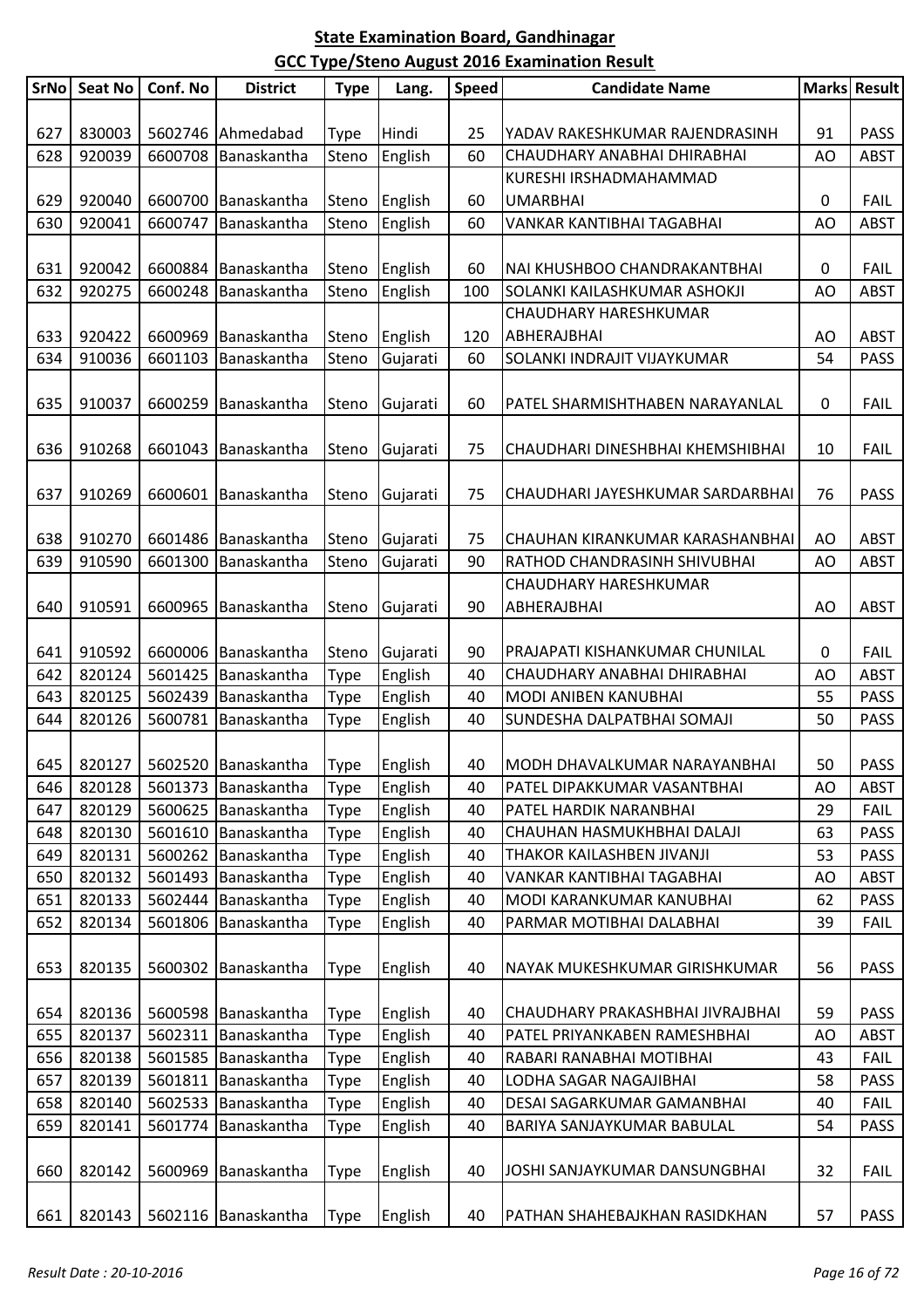|             |         |          |                 |                            |          |              | 888 Type/ Stend August 2010 Examination Result     |             |              |
|-------------|---------|----------|-----------------|----------------------------|----------|--------------|----------------------------------------------------|-------------|--------------|
| <b>SrNo</b> | Seat No | Conf. No | <b>District</b> | <b>Type</b>                | Lang.    | <b>Speed</b> | <b>Candidate Name</b>                              |             | Marks Result |
| 662         | 820144  | 5602713  | Banaskantha     | <b>Type</b>                | English  | 40           | <b>JOSHI TARUNKUMAR</b><br><b>GAURISHANKARBHAI</b> | 17          | <b>FAIL</b>  |
|             |         |          |                 |                            |          |              | <b>CHAUDHARY TWINKAL</b>                           |             |              |
| 663         | 820145  | 5600826  | Banaskantha     | <b>Type</b>                | English  | 40           | RAMESHCHANDRA                                      | 27          | <b>FAIL</b>  |
| 664         | 820146  | 5600715  | Banaskantha     | <b>Type</b>                | English  | 40           | VAGHELA VIHABHAI KARSHANBHAI                       | 53          | <b>PASS</b>  |
|             |         |          |                 |                            |          |              |                                                    |             |              |
| 665         | 820147  | 5601584  | Banaskantha     | <b>Type</b>                | English  | 40           | PARMAR VIKRAMBHAI BHEEKHABHAI                      | 50          | <b>PASS</b>  |
| 666         | 820628  | 5602455  | Banaskantha     | <b>Type</b>                | English  | 50           | PARMAR SAVABHAI DARGHABHAI                         | AO          | <b>ABST</b>  |
| 667         | 820739  | 5601911  | Banaskantha     | <b>Type</b>                | English  | 60           | DESAI VIPULKUMAR PRADIPBHAI                        | 55          | <b>PASS</b>  |
| 668         | 810059  | 5602433  | Banaskantha     | <b>Type</b>                | Gujarati | 25           | MODI ANIBEN KANUBHAI                               | 80          | <b>PASS</b>  |
|             |         |          |                 |                            |          |              |                                                    |             |              |
| 669         | 810060  | 5600393  | Banaskantha     | <b>Type</b>                | Gujarati | 25           | CHAUHAN BHARATKUMAR HEMABHAI                       | 77          | <b>PASS</b>  |
|             |         |          |                 |                            |          |              |                                                    |             |              |
| 670         | 810061  | 5600768  | Banaskantha     | <b>Type</b>                | Gujarati | 25           | PANCHAL CHIRAGKUMAR MAHESHBHAI                     | 62          | <b>PASS</b>  |
|             |         |          |                 |                            |          |              |                                                    |             |              |
| 671         | 810062  | 5600448  | Banaskantha     | <b>Type</b>                | Gujarati | 25           | MAKWANA DAHYABHAI DHANABHAI                        | 36          | <b>FAIL</b>  |
|             |         |          |                 |                            |          |              |                                                    |             |              |
| 672         | 810063  | 5601932  | Banaskantha     | <b>Type</b>                | Gujarati | 25           | CHAUDHARI DINESHBHAI KHEMSHIBHAI                   | AO          | <b>ABST</b>  |
|             |         |          |                 |                            |          |              |                                                    |             |              |
| 673         | 810064  | 5601262  | Banaskantha     | <b>Type</b>                | Gujarati | 25           | CHAUDHARI JAYESHKUMAR SARDARBHAI                   | 69          | <b>PASS</b>  |
| 674         | 810065  | 5602441  | Banaskantha     | <b>Type</b>                | Gujarati | 25           | MODI KARANKUMAR KANUBHAI                           | 28          | <b>FAIL</b>  |
|             |         |          |                 |                            |          |              |                                                    |             |              |
| 675         | 810066  | 5600296  | Banaskantha     | <b>Type</b>                | Gujarati | 25           | NAYAK MUKESHKUMAR GIRISHKUMAR                      | 75          | <b>PASS</b>  |
|             |         |          |                 |                            |          |              |                                                    |             |              |
| 676         | 810067  | 5600639  | Banaskantha     | <b>Type</b>                | Gujarati | 25           | SOLANKI PANKAJKUMAR PRAVINBHAI                     | AO          | <b>ABST</b>  |
| 677         | 810068  | 5600339  | Banaskantha     | <b>Type</b>                | Gujarati | 25           | RAJPUT PIRABHAI DHANABHAI                          | AO          | <b>ABST</b>  |
| 678         | 810069  | 5601791  | Banaskantha     | <b>Type</b>                | Gujarati | 25           | BHADIYATAR PRAKASHJI GAMBHIRJI                     | 86          | <b>PASS</b>  |
|             |         |          |                 |                            |          |              |                                                    |             |              |
| 679         | 810070  | 5600966  | Banaskantha     | <b>Type</b>                | Gujarati | 25           | JOSHI SANJAYKUMAR DANSUNGBHAI                      | AO          | <b>ABST</b>  |
|             |         |          |                 |                            |          |              |                                                    |             |              |
| 680         | 810071  | 5601643  | Banaskantha     | <b>Type</b>                | Gujarati | 25           | MAHESHWARI UMESHBHAI MUKESHBHAI                    | 22          | <b>FAIL</b>  |
|             |         |          |                 |                            |          |              |                                                    |             |              |
| 681         | 810072  | 5600006  | Banaskantha     | <b>Type</b>                | Gujarati | 25           | PARMAR VIJAYKUMAR DEVKARANBHAI                     | 95          | <b>PASS</b>  |
|             |         |          |                 |                            |          |              |                                                    |             |              |
| 682         | 810654  | 5602101  | Banaskantha     | <b>Type</b>                | Gujarati | 35           | BHATERIYA AJAYKUMAR VIJAYKUMAR                     | 25          | <b>FAIL</b>  |
| 683         | 810789  | 5600806  | Banaskantha     | <b>Type</b>                | Gujarati | 40           | PATEL BHAVESHKUMAR NAGJIBHAI                       | 20          | <b>FAIL</b>  |
| 684         | 810790  | 5602082  | Banaskantha     | Type                       | Gujarati | 40           | SOLANKI INDRAJIT VIJAYKUMAR                        | 56          | <b>PASS</b>  |
| 685         | 810791  | 5600015  | Banaskantha     |                            | Gujarati | 40           | PRAJAPATI KISHANKUMAR CHUNILAL                     | 51          | <b>PASS</b>  |
| 686         | 810792  | 5600627  | Banaskantha     | <b>Type</b><br><b>Type</b> | Gujarati | 40           | JOSHI MITULKUMAR HARESHKUMAR                       | 53          | <b>PASS</b>  |
| 687         | 810793  | 5601919  | Banaskantha     | <b>Type</b>                | Gujarati | 40           | DESAI VIPULKUMAR PRADIPBHAI                        | 35          | <b>FAIL</b>  |
|             |         |          |                 |                            |          |              |                                                    |             |              |
| 688         | 830004  | 5600244  | Banaskantha     | <b>Type</b>                | Hindi    | 25           | PATEL SHARMISHTHABEN NARAYANLAL                    | 71          | <b>PASS</b>  |
| 689         | 920043  | 6600926  | Bhavnagar       | Steno                      | English  | 60           | <b>BELIM SAJID GAFARBHAI</b>                       | $\mathbf 0$ | <b>FAIL</b>  |
| 690         | 920157  | 6601403  | Bhavnagar       | Steno                      | English  | 80           | MAJITHIA HARDIK RAJESHBHAI                         | 43          | <b>FAIL</b>  |
|             |         |          |                 |                            |          |              | TAPODHAN HETALBEN                                  |             |              |
| 691         | 920158  | 6600622  | Bhavnagar       | Steno                      | English  | 80           | RAMESHCHANDRA                                      | 0           | <b>FAIL</b>  |
| 692         | 920159  | 6600760  | Bhavnagar       | Steno                      | English  | 80           | PANDYA KINJAL MANISHKUMAR                          | 51          | <b>PASS</b>  |
| 693         | 920160  | 6600756  | Bhavnagar       | Steno                      | English  | 80           | PARMAR YUVRAJ ARJANBHAI                            | 44          | <b>FAIL</b>  |
| 694         | 920276  | 6600022  | Bhavnagar       | Steno                      | English  | 100          | KHAKHAR HARDIK JAYESHBHAI                          | 38          | <b>FAIL</b>  |
| 695         | 920277  | 6600640  | Bhavnagar       | Steno                      | English  | 100          | GOHIL MANDIPSINH KHODUBHA                          | AO          | ABST         |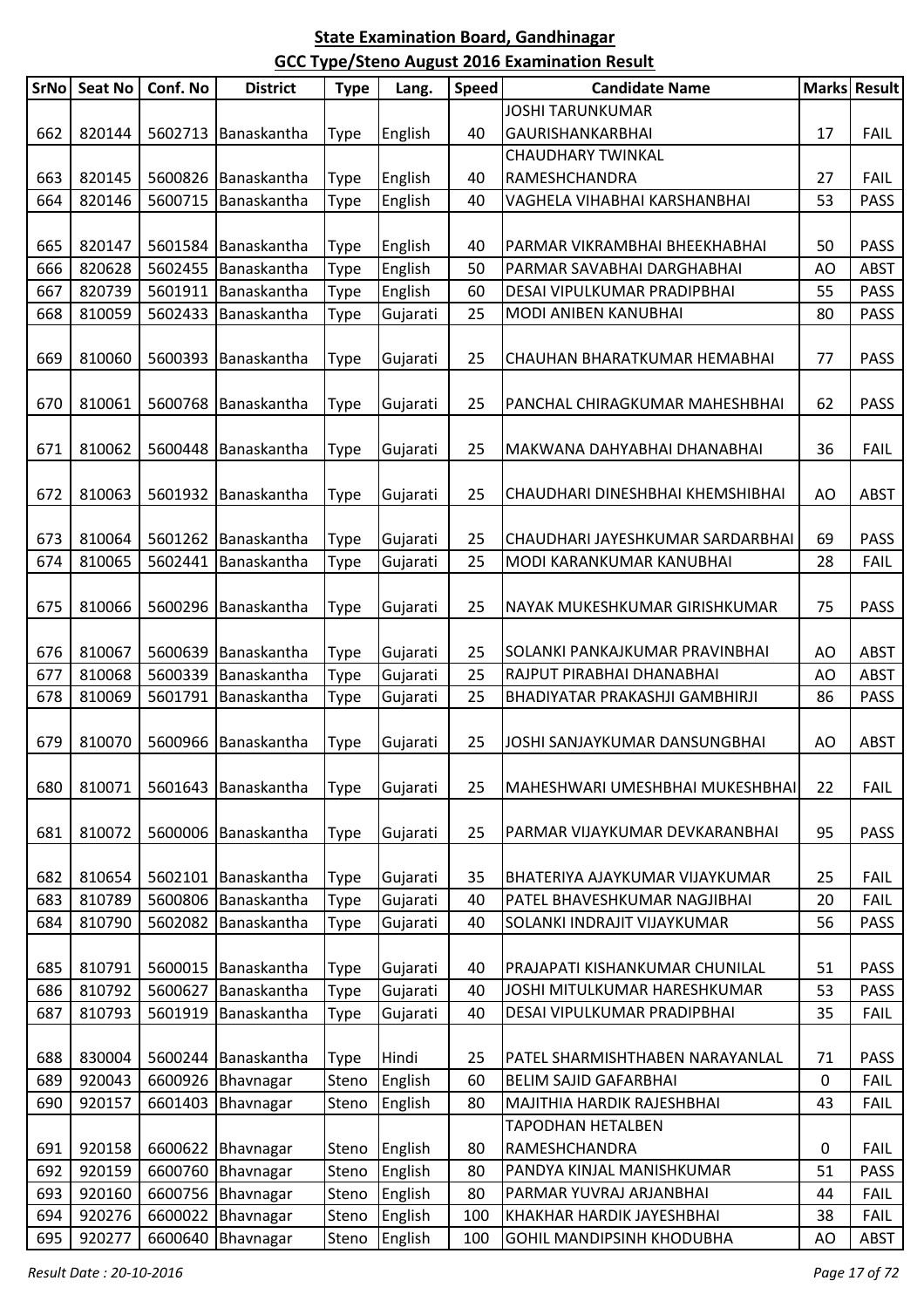| SrNo       | Seat No          | Conf. No | <b>District</b>                        | <b>Type</b>    | Lang.                | <b>Speed</b> | <b>Candidate Name</b>                                     |          | Marks Result               |
|------------|------------------|----------|----------------------------------------|----------------|----------------------|--------------|-----------------------------------------------------------|----------|----------------------------|
| 696        | 920278           |          | 6601261 Bhavnagar                      | Steno          | English              | 100          | CHAMPANERI MEGHA AMRISHBHAI                               | 0        | <b>FAIL</b>                |
|            |                  |          |                                        |                |                      |              |                                                           |          |                            |
| 697        | 920279           |          | 6601457 Bhavnagar                      | Steno          | English              | 100          | SARVAIYA PANKAJKUMAR PRAGJIBHAI                           | 20       | <b>FAIL</b>                |
| 698        | 920280           |          | 6601375 Bhavnagar                      | Steno          | English              | 100          | GARG PRAGNESHKUMAR KIRTILAL                               | 0        | <b>FAIL</b>                |
| 699        | 920281           |          | 6600775 Bhavnagar                      | Steno          | English              | 100          | MEHTA SAYANI ASHOKKUMAR                                   | 54       | <b>PASS</b>                |
| 700        | 920282           |          | 6601258 Bhavnagar                      | Steno          | English              | 100          | PANDYA SONALI DILIPBHAI                                   | 61       | <b>PASS</b>                |
|            |                  |          |                                        |                |                      |              |                                                           |          |                            |
| 701        | 920423           |          | 6600579 Bhavnagar                      | Steno          | English              | 120          | LADVA CHIRAGKUMAR PARSHOTAMBHAI                           | 13       | <b>FAIL</b>                |
|            |                  |          |                                        |                |                      |              | MAKWANA GAUTAMKUMAR                                       |          |                            |
| 702        | 920424           |          | 6600769 Bhavnagar                      | Steno          | English              | 120          | <b>SHAMJIBHAI</b>                                         | 0        | <b>FAIL</b>                |
| 703        | 920425           | 6600017  | Bhavnagar                              | Steno          | English              | 120          | <b>BHATT HARISH BHARATKUMAR</b>                           | 0        | <b>FAIL</b>                |
| 704        | 920426           |          | 6600765 Bhavnagar                      | Steno          | English              | 120          | KALDORIYA MOHSIN RAFIKBHAI                                | 0        | <b>FAIL</b>                |
| 705        | 910038           |          | 6600873 Bhavnagar                      | Steno          | Gujarati             | 60           | <b>BELIM ARIF GAFARBHAI</b>                               | 50       | <b>PASS</b>                |
| 706        | 910039           |          | 6600754 Bhavnagar                      | Steno          | Gujarati             | 60           | RATHOD DIPSANG BAHADURBHAI                                | 50       | <b>PASS</b>                |
|            |                  |          |                                        |                |                      |              |                                                           |          |                            |
| 707        | 910040           |          | 6600433 Bhavnagar                      | Steno          | Gujarati             | 60           | GOHIL HIRENKUMAR PRABHUDASBHAI                            | 30       | <b>FAIL</b>                |
| 708        | 910041           |          | 6600745 Bhavnagar                      | Steno          | Gujarati             | 60           | MEHTA JATIN NIRANJANBHAI                                  | 53       | <b>PASS</b>                |
| 709        | 910042           |          | 6600633 Bhavnagar                      | Steno          | Gujarati             | 60           | HADIYA JAYSUKH JANABHAI                                   | 38       | <b>FAIL</b>                |
| 710        | 910043           | 6600777  | Bhavnagar                              | Steno          | Gujarati             | 60           | CHAUHAN JIGNA NIKUNJBHAI                                  | 24       | <b>FAIL</b>                |
| 711        | 910044           |          | 6600771 Bhavnagar                      | Steno          | Gujarati             | 60           | TRIVEDI KARTIK YOGESHBHAI                                 | AO       | <b>ABST</b>                |
| 712        | 910045           |          | 6600674 Bhavnagar                      | Steno          | Gujarati             | 60           | SHAH NIYAT ARVINDKUMAR                                    | 29       | FAIL                       |
| 713        | 910046           |          | 6600613   Bhavnagar                    | Steno          | Gujarati             | 60           | <b>GOHEL PARAG GANPATBHAI</b>                             | AO       | <b>ABST</b>                |
| 714        | 910047           |          | 6601019 Bhavnagar                      | Steno          | Gujarati             | 60           | <b>GANDHI VIBHA HARESHBHAI</b>                            | 35       | <b>FAIL</b>                |
| 715        | 910271           | 6600778  | Bhavnagar                              | Steno          | Gujarati             | 75           | VYAS ABHAYKUMAR UPENDRABHAI                               | 72       | <b>PASS</b>                |
|            |                  |          |                                        |                |                      |              |                                                           |          |                            |
| 716        | 910272           |          | 6600848 Bhavnagar                      | Steno          | Gujarati             | 75           | MAKAVANA ALPESHKUMAR BHUPATBHAI                           | 44       | <b>FAIL</b>                |
| 717        | 910273           |          | 6600739 Bhavnagar                      | Steno          | Gujarati             | 75           | RATHOD ANANDKUMAR JETHALAL                                | 82       | PASS                       |
|            |                  |          |                                        |                |                      |              |                                                           |          |                            |
| 718        | 910274           | 6600752  | Bhavnagar                              | Steno          | Gujarati             | 75           | BAMBHANIYA BHADRESH SHAMBHUBHAI                           | AO       | <b>ABST</b>                |
|            |                  |          |                                        |                |                      |              | MAKWANA GAUTAMKUMAR                                       |          |                            |
| 719        | 910275<br>910276 |          | 6600768 Bhavnagar<br>6600773 Bhavnagar | Steno          | Gujarati             | 75<br>75     | SHAMJIBHAI                                                | 64<br>30 | <b>PASS</b><br><b>FAIL</b> |
| 720<br>721 | 910277           |          | 6600691 Bhavnagar                      | Steno<br>Steno | Gujarati<br>Gujarati | 75           | PARMAR HARESH SHIVABHAI<br><b>GOHIL HITESH MUKESHBHAI</b> | 41       | <b>FAIL</b>                |
| 722        | 910278           |          | 6600779 Bhavnagar                      | Steno          | Gujarati             | 75           | OZA KEVALKUMAR NITESHKUMAR                                | 40       | <b>FAIL</b>                |
|            |                  |          |                                        |                |                      |              |                                                           |          |                            |
| 723        | 910279           |          | 6601115   Bhavnagar                    | Steno          | Gujarati             | 75           | NATHANI PANKAJKUMAR UMESHBHAI                             | 50       | <b>PASS</b>                |
|            |                  |          |                                        |                |                      |              |                                                           |          |                            |
| 724        | 910280           |          | 6600074 Bhavnagar                      | Steno          | Gujarati             | 75           | PARMAR PRAKASHKUMAR PRAVINBHAI                            | 84       | <b>PASS</b>                |
| 725        | 910281           |          | 6600975 Bhavnagar                      | Steno          | Gujarati             | 75           | SOLANKI VIJAYBHAI MOHANBHAI                               | 8        | <b>FAIL</b>                |
| 726        | 910593           |          | 6600770 Bhavnagar                      | Steno          | Gujarati             | 90           | TRIVEDI JAHNAVIBEN PRATAPRAY                              | 0        | <b>FAIL</b>                |
| 727        | 910594           |          | 6601022 Bhavnagar                      | Steno          | Gujarati             | 90           | KHANDHAR KAMLESH AMRUTLAL                                 | 0        | <b>FAIL</b>                |
| 728        | 910595           |          | 6601360 Bhavnagar                      | Steno          | Gujarati             | 90           | <b>GOHEL KULDIP JAYANTIBHAI</b>                           | 0        | <b>FAIL</b>                |
| 729        | 910596           |          | 6600751 Bhavnagar                      | Steno          | Gujarati             | 90           | <b>GOSAI KUSUM GULABGIRI</b>                              | 0        | <b>FAIL</b>                |
| 730        | 910597           |          | 6600696 Bhavnagar                      | Steno          | Gujarati             | 90           | CHAUHAN MEHUL GHANSHYAMBHAI                               | 0        | <b>FAIL</b>                |
| 731        | 910598           |          | 6601070 Bhavnagar                      | Steno          | Gujarati             | 90           | POPAT MITUL VIPULBHAI                                     | 0        | <b>FAIL</b>                |
|            |                  |          |                                        |                |                      |              |                                                           |          |                            |
| 732        | 910599           |          | 6600062 Bhavnagar                      | Steno          | Gujarati             | 90           | JOSHI SIDHARTHKUMAR JYOTINDRABHAI                         | 0        | <b>FAIL</b>                |
| 733        | 820148           |          | 5600096 Bhavnagar                      | <b>Type</b>    | English              | 40           | PARMAR AKSHAYRAJ AJITSINH                                 | 46       | <b>FAIL</b>                |
| 734        | 820149           |          | 5600902 Bhavnagar                      | <b>Type</b>    | English              | 40           | MAKAVANA ANITABEN HIRABHAI                                | AO       | <b>ABST</b>                |
| 735        | 820150           |          | 5601093 Bhavnagar                      | <b>Type</b>    | English              | 40           | ROT CHINTAN KODARBHAI                                     | 31       | <b>FAIL</b>                |
| 736        | 820151           |          | 5602762 Bhavnagar                      | Type           | English              | 40           | <b>GOSAI DHARMESH DINESHBHAI</b>                          | AO       | <b>ABST</b>                |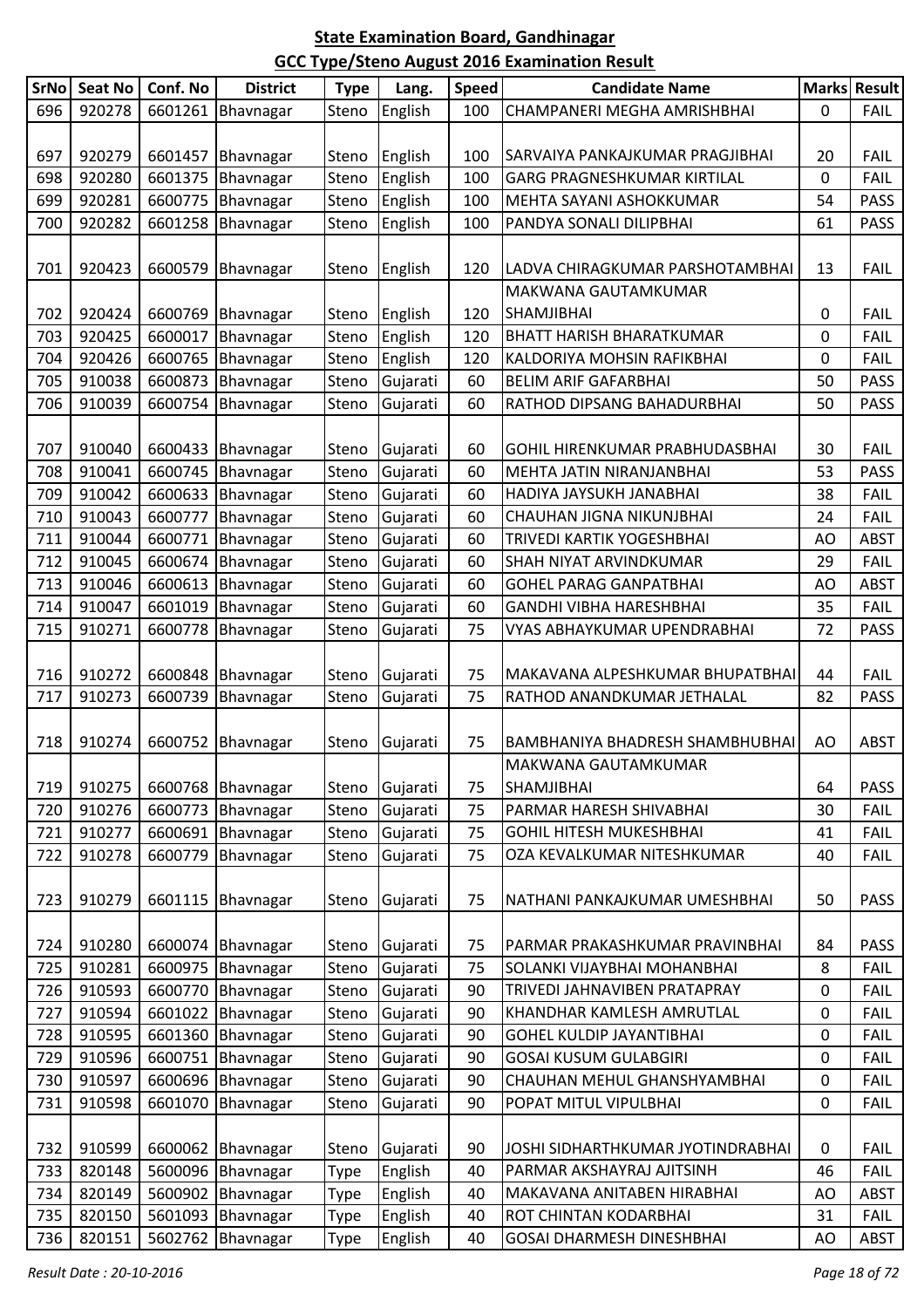| <b>SrNo</b> | <b>Seat No</b> | Conf. No | <b>District</b>     | <b>Type</b> | Lang.    | <b>Speed</b> | <b>Candidate Name</b>                  |    | <b>Marks Result</b> |
|-------------|----------------|----------|---------------------|-------------|----------|--------------|----------------------------------------|----|---------------------|
| 737         | 820152         | 5600978  | Bhavnagar           | Type        | English  | 40           | VANARAKA DILUBHAI DEHABHAI             | 43 | <b>FAIL</b>         |
| 738         | 820153         | 5601520  | Bhavnagar           | Type        | English  | 40           | <b>MEHTA GUNJAN BHASKERBHAI</b>        | 57 | <b>PASS</b>         |
|             |                |          |                     |             |          |              |                                        |    |                     |
| 739         | 820154         | 5600742  | Bhavnagar           | Type        | English  | 40           | DEGADA HARDIKKUMAR BHARATKUMAR         | 60 | <b>PASS</b>         |
|             |                |          |                     |             |          |              |                                        |    |                     |
| 740         | 820155         | 5602091  | Bhavnagar           | Type        | English  | 40           | JOSHI HARDIKKUMAR MAHENDRABHAI         | 44 | <b>FAIL</b>         |
| 741         | 820156         | 5601495  | Bhavnagar           | Type        | English  | 40           | CHAVDA HARESH SAVJIBHAI                | 72 | <b>PASS</b>         |
| 742         | 820157         | 5602380  | Bhavnagar           | Type        | English  | 40           | PARMAR HARESH NANJIBHAI                | 72 | <b>PASS</b>         |
|             |                |          |                     |             |          |              |                                        |    |                     |
| 743         | 820158         | 5600123  | Bhavnagar           | <b>Type</b> | English  | 40           | SOLANKI HIRENDRASINH BALVANTSINH       | 77 | <b>PASS</b>         |
| 744         | 820159         | 5600404  | Bhavnagar           | Type        | English  | 40           | KATARA ILABAHEN SURJIBHAI              | 50 | <b>PASS</b>         |
| 745         | 820160         | 5600631  | Bhavnagar           | Type        | English  | 40           | HIRABHAI MAKAVANA ANITABEN             | 38 | <b>FAIL</b>         |
| 746         | 820161         | 5600981  | Bhavnagar           | Type        | English  | 40           | GOHIL PIYUSHBHAI MAGANBHAI             | 47 | <b>FAIL</b>         |
| 747         | 820162         | 5600382  | Bhavnagar           | Type        | English  | 40           | KATARA RADHABAHEN SURJIBHAI            | 41 | <b>FAIL</b>         |
| 748         | 820163         | 5601817  | Bhavnagar           | Type        | English  | 40           | KOTAR RAJESHBHAI BHUPATBHAI            | 59 | <b>PASS</b>         |
| 749         | 820164         | 5600968  | Bhavnagar           | Type        | English  | 40           | RUPANI SAMIRA AMIRALI                  | 64 | <b>PASS</b>         |
|             |                |          |                     |             |          |              |                                        |    |                     |
| 750         | 820165         | 5600333  | Bhavnagar           | Type        | English  | 40           | KATARA SANGITABAHEN SURAJIBHAI         | 62 | <b>PASS</b>         |
|             |                |          |                     |             |          |              |                                        |    |                     |
| 751         | 820166         | 5600874  | Bhavnagar           | <b>Type</b> | English  | 40           | BAMBHANIYA SHAMBHUBHAI VEJABHAI        | 58 | <b>PASS</b>         |
| 752         | 820167         | 5602118  | Bhavnagar           | Type        | English  | 40           | PANDYA VIDHIBEN BHARATBHAI             | 24 | <b>FAIL</b>         |
| 753         | 820629         | 5602680  | Bhavnagar           | Type        | English  | 50           | KAMALIYA HALUBHAI JILUBHAI             | AO | <b>ABST</b>         |
| 754         | 820740         | 5600087  | Bhavnagar           | Type        | English  | 60           | <b>MEHTA AMIT CHANDRAKANT</b>          | 59 | <b>PASS</b>         |
| 755         | 820741         | 5601496  | Bhavnagar           | <b>Type</b> | English  | 60           | RADHANPURI AZAJ ANISHBHAI              | 82 | <b>PASS</b>         |
| 756         | 810073         | 5600411  | Bhavnagar           | Type        | Gujarati | 25           | VYAS ABHAYKUMAR UPENDRABHAI            | 78 | <b>PASS</b>         |
|             |                |          |                     |             |          |              |                                        |    |                     |
| 757         | 810074         | 5601605  | Bhavnagar           | Type        | Gujarati | 25           | MAKAVANA ALPESHKUMAR BHUPATBHAI        | 70 | <b>PASS</b>         |
|             |                |          |                     |             |          |              |                                        |    |                     |
| 758         | 810075         | 5601859  | Bhavnagar           | Type        | Gujarati | 25           | KANADA BHAVESHKUMAR MANSUKHLAL         | AO | <b>ABST</b>         |
| 759         | 810076         |          | 5600407 Bhavnagar   | Type        | Gujarati | 25           | PARMAR DHARMENDRA SHIVABHAI            | 88 | PASS                |
| 760         | 810077         |          | 5601436   Bhavnagar | Type        | Gujarati | 25           | MEHTA GUNJAN BHASKERBHAI               | 79 | <b>PASS</b>         |
|             |                |          |                     |             |          |              |                                        |    |                     |
| 761         | 810078         | 5600067  | Bhavnagar           | <b>Type</b> | Gujarati | 25           | DEGADA HARDIKKUMAR BHARATKUMAR         | 83 | <b>PASS</b>         |
|             |                |          |                     |             |          |              |                                        |    |                     |
| 762         | 810079         | 5602088  | Bhavnagar           | Type        | Gujarati | 25           | JOSHI HARDIKKUMAR MAHENDRABHAI         | 68 | <b>PASS</b>         |
| 763         | 810080         | 5602740  | Bhavnagar           | Type        | Gujarati | 25           | CHAVDA HARESH SAVJIBHAI                | 83 | <b>PASS</b>         |
| 764         | 810081         | 5602366  | Bhavnagar           | Type        | Gujarati | 25           | PARMAR HARESH NANJIBHAI                | 85 | <b>PASS</b>         |
| 765         | 810082         | 5600030  | Bhavnagar           | Type        | Gujarati | 25           | PARMAR HARESH SHIVABHAI                | 63 | <b>PASS</b>         |
|             |                |          |                     |             |          |              |                                        |    |                     |
| 766         | 810083         | 5600119  | Bhavnagar           | Type        | Gujarati | 25           | SOLANKI HIRENDRASINH BALVANTSINH       | 82 | <b>PASS</b>         |
| 767         | 810084         | 5601406  | Bhavnagar           | <b>Type</b> | Gujarati | 25           | <b>GOHIL HITESH MUKESHBHAI</b>         | 78 | <b>PASS</b>         |
| 768         | 810085         | 5600408  | Bhavnagar           | Type        | Gujarati | 25           | KATARA ILABAHEN SURJIBHAI              | 74 | <b>PASS</b>         |
|             |                |          |                     |             |          |              |                                        |    |                     |
| 769         | 810086         | 5600811  | Bhavnagar           |             | Gujarati | 25           | BUDDHA ILESHKUMAR DASHRATHLAL          | 61 | <b>PASS</b>         |
| 770         | 810087         | 5601483  |                     | Type        |          | 25           |                                        | 36 |                     |
|             |                |          | Bhavnagar           | Type        | Gujarati |              | MEHTA JATIN NIRANJANBHAI               |    | <b>FAIL</b>         |
| 771         | 810088         | 5601977  |                     |             | Gujarati | 25           | <b>BATIYA JAYESHBHAI PARSHOTAMBHAI</b> | 86 | <b>PASS</b>         |
| 772         | 810089         | 5601409  | Bhavnagar           | Type        | Gujarati | 25           | CHAUHAN MEHUL GHANSHYAMBHAI            | 68 | <b>PASS</b>         |
| 773         | 810090         | 5602334  | Bhavnagar           | <b>Type</b> |          | 25           | KALDORIYA MOHSIN RAFIKBHAI             | 62 | <b>PASS</b>         |
|             | 810091         |          | Bhavnagar           | Type        | Gujarati | 25           | SHANKLIYA PRAKASH PRABHUBHAI           | 32 |                     |
| 774         |                | 5602131  | Bhavnagar           | Type        | Gujarati |              |                                        |    | <b>FAIL</b>         |
| 775         | 810092         | 5601857  | Bhavnagar           | Type        | Gujarati | 25           | KOTAR RAJESHBHAI BHUPATBHAI            | 27 | <b>FAIL</b>         |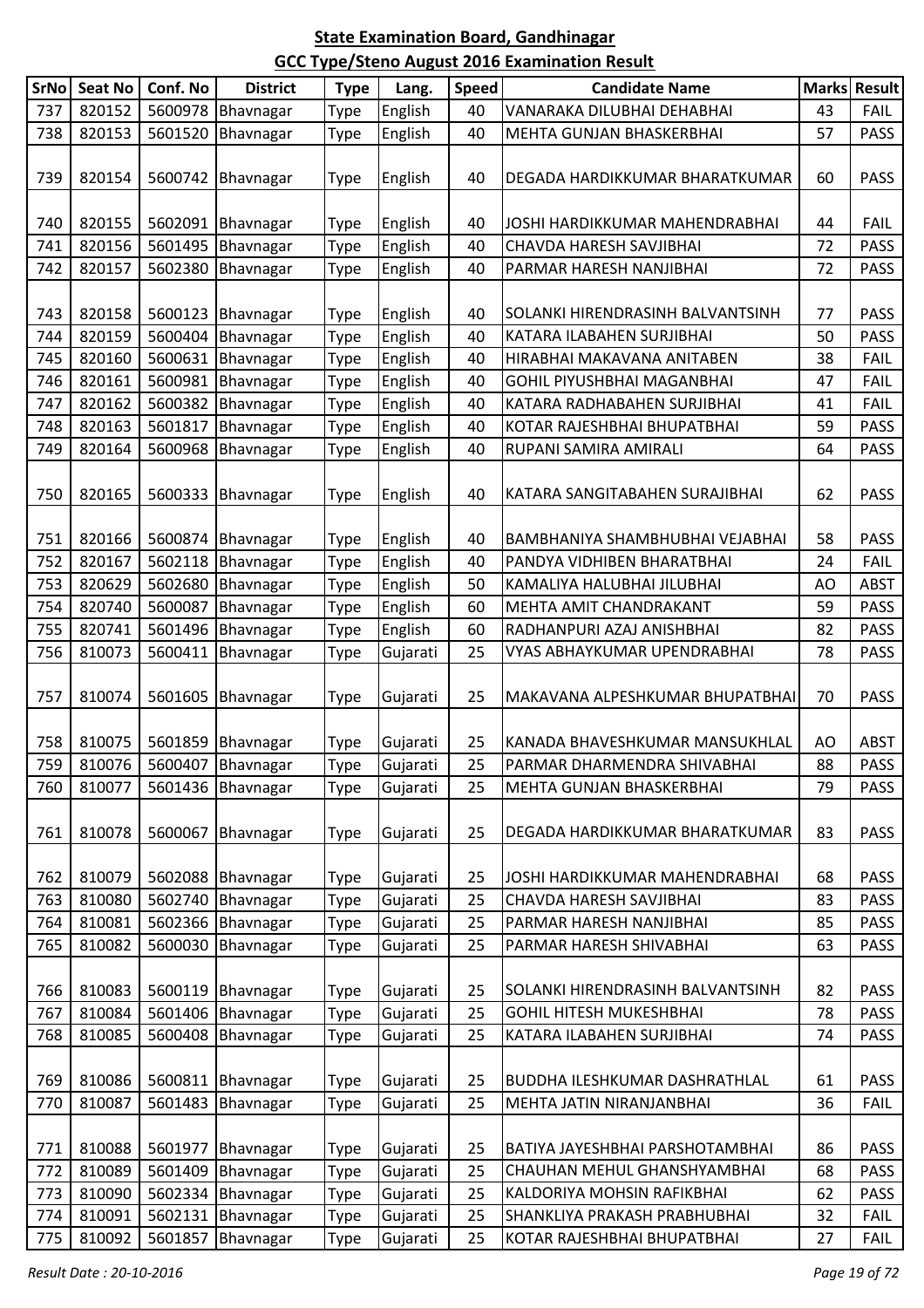| <b>SrNo</b> | <b>Seat No</b>   | Conf. No           | <b>District</b>            | <b>Type</b>    | Lang.              | <b>Speed</b> | <b>Candidate Name</b>                                      |             | <b>Marks Result</b>        |
|-------------|------------------|--------------------|----------------------------|----------------|--------------------|--------------|------------------------------------------------------------|-------------|----------------------------|
|             |                  |                    |                            |                |                    |              |                                                            |             |                            |
| 776         | 810093           |                    | 5602689 Bhavnagar          | <b>Type</b>    | Gujarati           | 25           | PARMAR RAMESHBHAI LAKSHMANBHAI                             | 23          | <b>FAIL</b>                |
| 777         | 810094           | 5601043            | Bhavnagar                  | <b>Type</b>    | Gujarati           | 25           | DABHI RANJIT SHAMJIBHAI                                    | 25          | <b>FAIL</b>                |
| 778         | 810095           | 5600967            | Bhavnagar                  | Type           | Gujarati           | 25           | RUPANI SAMIRA AMIRALI                                      | 80          | <b>PASS</b>                |
| 779         | 810096           | 5600392            | Bhavnagar                  | <b>Type</b>    | Gujarati           | 25           | KATARA SANGITABAHEN SURJIBHAI                              | 83          | <b>PASS</b>                |
|             |                  |                    |                            |                |                    |              |                                                            |             |                            |
| 780         | 810097           |                    | 5600869 Bhavnagar          | <b>Type</b>    | Gujarati           | 25           | BAMBHANIYA SHAMBHUBHAI VEJABHAI                            | 90          | <b>PASS</b>                |
| 781         | 810098           | 5601776            | Bhavnagar                  | Type           | Gujarati           | 25           | SOLANKI VIJAYBHAI MOHANBHAI                                | 70          | <b>PASS</b>                |
|             |                  |                    |                            |                |                    |              |                                                            |             |                            |
| 782         | 830031           |                    | 5601148 Bhavnagar          | <b>Type</b>    | Gujarati           | 25           | VASANI NARESHKUMAR KARSHANBHAI                             | AO          | <b>ABST</b>                |
| 783         | 810655           |                    | 5601006 Bhavnagar          | Type           | Gujarati           | 35           | TRIVEDI BHAVYA SAGAR                                       | 26          | FAIL                       |
| 784         | 810656           | 5600630            | Bhavnagar                  | <b>Type</b>    | Gujarati           | 35           | DABHI DINESHKUMAR DHANABHAI                                | 0           | FAIL                       |
| 785         | 810657           | 5601269            | Bhavnagar                  | Type           | Gujarati           | 35           | <b>GOHEL PARAG GANPATBHAI</b>                              | 60          | <b>PASS</b>                |
| 786         | 810658           | 5602579            | Bhavnagar                  | <b>Type</b>    | Gujarati           | 35           | SAVALIYA SHILPABEN NAGJIBHAI                               | 18          | <b>FAIL</b>                |
| 787         | 810659           | 5601897            | Bhavnagar                  | Type           | Gujarati           | 35           | <b>GANDHI VIBHA HARESHBHAI</b>                             | 52          | <b>PASS</b>                |
| 788         | 810794           | 5600072            | Bhavnagar                  | <b>Type</b>    | Gujarati           | 40           | MEHTA AMIT CHANDRAKANT                                     | 52          | <b>PASS</b>                |
| 789         | 810795           | 5601733            | Bhavnagar                  | <b>Type</b>    | Gujarati           | 40           | RAVAL HARDIK DILIPBHAI                                     | 53          | <b>PASS</b>                |
| 790         | 810796           | 5602375            | Bhavnagar                  | Type           | Gujarati           | 40           | <b>GOHIL JAYESH DAHYABHAI</b>                              | 38          | FAIL                       |
|             |                  |                    |                            |                |                    |              |                                                            |             |                            |
| 791         | 810797           | 5601850            | Bhavnagar                  | <b>Type</b>    | Gujarati           | 40           | DANGRESHA RASIK DHARAMSHIBHAI                              | 5           | <b>FAIL</b>                |
| 792         | 810798           | 5602446            | Bhavnagar                  | <b>Type</b>    | Gujarati           | 40           | GATHANI RITESH BHARATBHAI                                  | 25          | <b>FAIL</b>                |
|             |                  |                    |                            |                |                    |              |                                                            |             |                            |
| 793         | 810799           | 5600095            | Bhavnagar                  | <b>Type</b>    | Gujarati           | 40           | JOSHI SIDHARTHKUMAR JYOTINDRABHAI                          | 65          | <b>PASS</b>                |
|             |                  |                    |                            |                |                    |              |                                                            |             |                            |
| 794         | 810800           |                    | 5601244 Bhavnagar          | <b>Type</b>    | Gujarati           | 40           | MAKWANA SUDHEERKUMAR JERAMBHAI                             | 51          | <b>PASS</b>                |
| 795         | 920044           | 6601523            | Gandhinagar                | Steno          | English            | 60           | RAVAL JALPA RAJENDRAKUMAR                                  | $\mathbf 0$ | <b>FAIL</b>                |
| 796         | 920045           | 6600227            | Gandhinagar                | Steno          | English            | 60           | DESAI MANISH MOHANBHAI                                     | AO          | <b>ABST</b>                |
|             |                  |                    |                            |                |                    |              |                                                            |             |                            |
| 797         | 920046           | 6601018            | Gandhinagar                | Steno          | English            | 60           | VAGHELA MAYURSINH MAHENDRASINH                             | 0           | <b>FAIL</b>                |
|             |                  |                    |                            |                |                    |              |                                                            |             |                            |
| 798         | 920047           | 6600174            | Gandhinagar                | Steno          | English            | 60           | MISHRA NAVINCHANDRA VISHAMBHAR                             | AO          | <b>ABST</b>                |
|             |                  |                    |                            |                |                    |              |                                                            |             |                            |
| 799         | 920048           |                    | 6600578 Gandhinagar        | Steno          | English            | 60           | MAKWANA NIKUNJKUMAR VINUBHAI                               | 0           | <b>FAIL</b>                |
| 800         | 920049           | 6600810            | Gandhinagar                | Steno          | English            | 60           | DARJI VAIBHAV KRUSHNAKANTBHAI<br>SONAGARA AMIT HEMANTKUMAR | 0           | <b>FAIL</b>                |
| 801         | 920161<br>920162 | 6600924            | Gandhinagar<br>Gandhinagar | Steno          | English            | 80           | NAIR ANCHANA SOMASEKHARAN                                  | 77          | <b>PASS</b>                |
| 802<br>803  | 920163           | 6600918            |                            | Steno          | English            | 80           |                                                            | 62          | <b>PASS</b>                |
| 804         | 920164           | 6600192            | Gandhinagar<br>Gandhinagar | Steno          | English            | 80<br>80     | MUDALIYAR BHARTI MURUGADASS<br>RAJAN DARSHAN PRAVINKUMAR   | 35<br>31    | <b>FAIL</b><br><b>FAIL</b> |
| 805         | 920165           | 6600263<br>6600329 | Gandhinagar                | Steno<br>Steno | English            | 80           | SHAIKH FARHAN MUSTAKMOHMED                                 | 65          | <b>PASS</b>                |
| 806         | 920166           | 6600033            | Gandhinagar                | Steno          | English<br>English | 80           | SHAIKH IFTESAM KAMALUDDIN                                  | 79          | <b>PASS</b>                |
| 807         | 920167           | 6600023            | Gandhinagar                | Steno          | English            | 80           | SHAIKH ISRATBANU ARIF                                      | 83          | <b>PASS</b>                |
| 808         | 920168           | 6601229            | Gandhinagar                | Steno          |                    | 80           | <b>BHATT KHYATI CHETANKUMAR</b>                            | 40          | <b>FAIL</b>                |
| 809         | 920169           | 6600704            | Gandhinagar                | Steno          | English<br>English | 80           | NENUJI KHYATIBEN CHUNILAL                                  | 52          | <b>PASS</b>                |
| 810         | 920170           | 6601230            | Gandhinagar                |                | English            | 80           | BHATT KINJAL CHETANKUMAR                                   | 42          | <b>FAIL</b>                |
|             |                  |                    |                            | Steno          |                    |              |                                                            |             |                            |
|             |                  |                    |                            |                |                    |              |                                                            |             |                            |
| 811         | 920171           | 6601141            | Gandhinagar                | Steno          | English            | 80           | VAGHELA MAYURSINH MAHENDRASINH                             | AO          | <b>ABST</b>                |
| 812         | 920172           | 6600177            | Gandhinagar                | Steno          | English            | 80           | MISHRA NAVINCHANDRA VISHAMBHAR                             | 56          | <b>PASS</b>                |
| 813         | 920173           | 6600976            | Gandhinagar                | Steno          | English            | 80           | PANDYA PRANAV HITENDRAKUMAR                                | AO          | <b>ABST</b>                |
| 814         | 920174           | 6600293            | Gandhinagar                | Steno          | English            | 80           | MISHRA PRASHANT RAMAWATAR                                  | AO          | <b>ABST</b>                |
| 815         | 920175           | 6600488            | Gandhinagar                | Steno          | English            | 80           | CHAUHAN RAKSHANDA TRIBHUWAN                                | 55          | <b>PASS</b>                |
|             |                  |                    |                            |                |                    |              |                                                            |             |                            |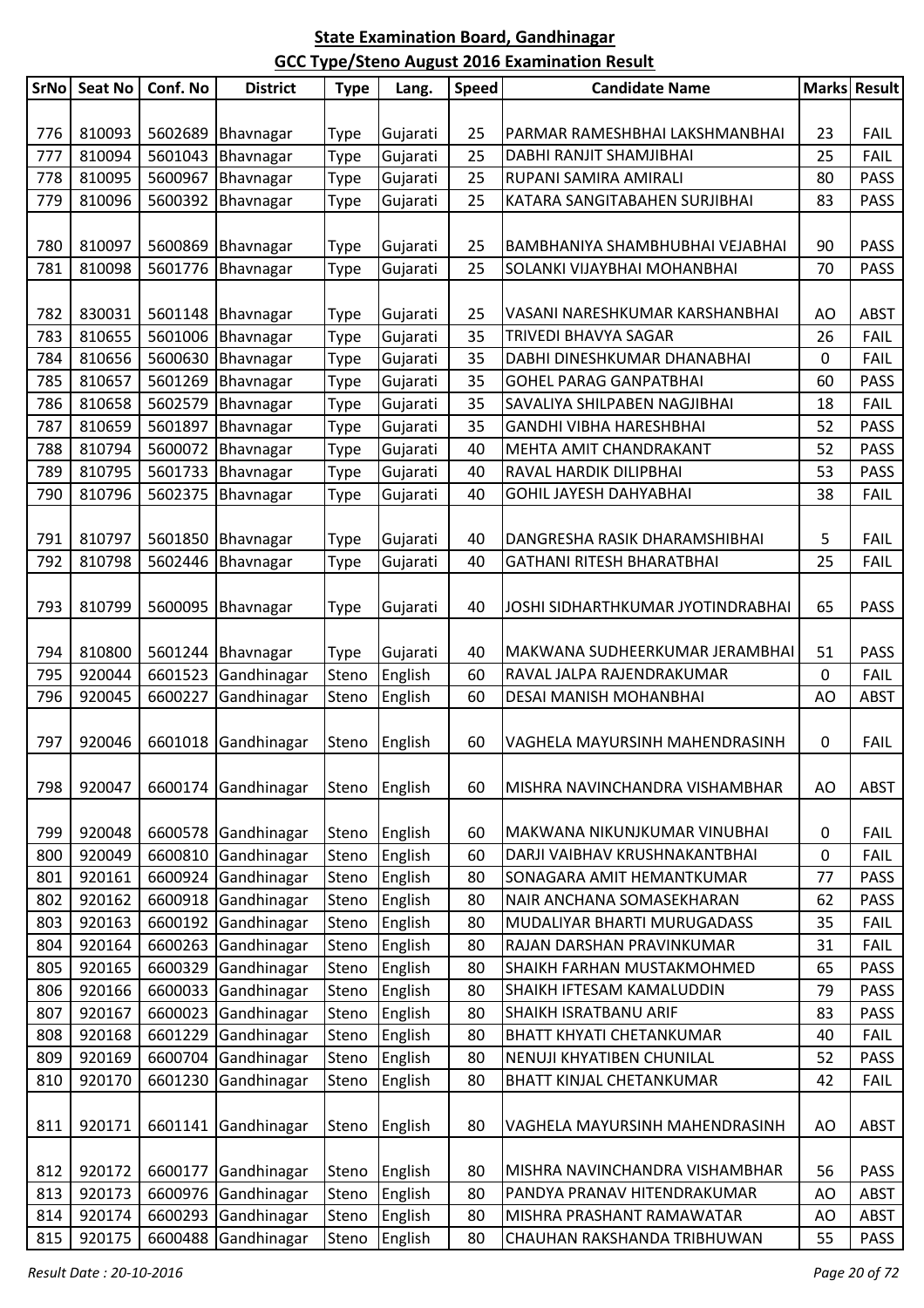| <b>SrNo</b> | <b>Seat No</b> | Conf. No | <b>District</b>     | <b>Type</b> | Lang.   | <b>Speed</b> | <b>Candidate Name</b>                 | <b>Marks</b> | <b>Result</b> |
|-------------|----------------|----------|---------------------|-------------|---------|--------------|---------------------------------------|--------------|---------------|
| 816         | 920176         | 6600167  | Gandhinagar         | Steno       | English | 80           | OZA RAVI SATISHKUMAR                  | 78           | <b>PASS</b>   |
| 817         | 920177         | 6600807  | Gandhinagar         | Steno       | English | 80           | JADAV ROHAN MAHENDRAKUMAR             | 78           | <b>PASS</b>   |
| 818         | 920178         | 6600541  | Gandhinagar         | Steno       | English | 80           | SADHU ZARNA MULESHKUMAR               | 59           | <b>PASS</b>   |
| 819         | 920283         | 6600909  | Gandhinagar         | Steno       | English | 100          | <b>ITALIAN AMIT DAHYABHAI</b>         | 12           | <b>FAIL</b>   |
| 820         | 920284         | 6600260  | Gandhinagar         | Steno       | English | 100          | PARMAR AMITKUMAR SHANABHAI            | $\mathbf 0$  | <b>FAIL</b>   |
| 821         | 920285         | 6600838  | Gandhinagar         | Steno       | English | 100          | PATHAN ATAULLAKHAN ABDINKHAN          | 12           | <b>FAIL</b>   |
| 822         | 920286         | 6600903  | Gandhinagar         | Steno       | English | 100          | THAKKAR BHARATKUMAR PRABHUDAS         | 37           | <b>FAIL</b>   |
| 823         | 920287         | 6600935  | Gandhinagar         | Steno       | English | 100          | BHUVA CHETNABEN RAJNIKANT             | 14           | <b>FAIL</b>   |
| 824         | 920288         | 6601373  | Gandhinagar         | Steno       | English | 100          | KACHOLIYA DEEPIKA NIKHIL              | 0            | <b>FAIL</b>   |
| 825         | 920289         | 6600510  | Gandhinagar         | Steno       | English | 100          | RAMI DHARA KEYURBHAI                  | 43           | <b>FAIL</b>   |
| 826         | 920290         | 6600897  | Gandhinagar         | Steno       | English | 100          | PATEL KARISHMA DALUBHAI               | 0            | FAIL          |
| 827         | 920291         | 6600832  | Gandhinagar         | Steno       | English | 100          | SOLANKI MAMTABEN KANUBHAI             | 75           | <b>PASS</b>   |
| 828         | 920292         | 6600846  | Gandhinagar         | Steno       | English | 100          | PANDYA MANSI AVINASHBHAI              | 34           | <b>FAIL</b>   |
| 829         | 920293         | 6601378  | Gandhinagar         | Steno       | English | 100          | KACHOLIYA MEGHA MEHUL                 | $\mathbf 0$  | FAIL          |
|             |                |          |                     |             |         |              | <b>SHAIKH MOHMEDRIZWAN</b>            |              |               |
| 830         | 920294         | 6600085  | Gandhinagar         | Steno       | English | 100          | SHAKILAHMED                           | 59           | <b>PASS</b>   |
| 831         | 920295         | 6600899  | Gandhinagar         | Steno       | English | 100          | MAVANI NIDHI AJITBHAI                 | 0            | <b>FAIL</b>   |
| 832         | 920296         | 6600294  | Gandhinagar         | Steno       | English | 100          | MISHRA PRASHANT RAMAWATAR             | 0            | FAIL          |
| 833         | 920297         | 6601252  | Gandhinagar         | Steno       | English | 100          | THAKOR RAVINDRAKUMAR MAGANSINH        | 0            | <b>FAIL</b>   |
| 834         | 920298         | 6600273  | Gandhinagar         | Steno       | English | 100          | MODI RESHMA ASHOKKUMAR                | $\mathbf 0$  | <b>FAIL</b>   |
| 835         | 920299         | 6600509  | Gandhinagar         | Steno       | English | 100          | SHINDE RUPALI CHANDRAKANT             | 0            | <b>FAIL</b>   |
| 836         | 920300         | 6600917  | Gandhinagar         | Steno       | English | 100          | NAIR SANJANA SOMASEKHARAN             | 55           | <b>PASS</b>   |
| 837         | 920301         | 6600224  | Gandhinagar         | Steno       | English | 100          | <b>BHATT SAUMIL PRADIPKUMAR</b>       | $\mathbf 0$  | FAIL          |
|             |                |          |                     |             |         |              | RAJPUT SHIVPRATAPSINH                 |              |               |
| 838         | 920302         | 6600257  | Gandhinagar         | Steno       | English | 100          | VIJAYBAHADURSINH                      | AO           | <b>ABST</b>   |
| 839         | 920303         | 6600412  | Gandhinagar         | Steno       | English | 100          | PATEL TRUPTI JAYANTIBHAI              | 0            | <b>FAIL</b>   |
| 840         | 920304         |          | 6600511 Gandhinagar | Steno       | English | 100          | PATANKAR VARSHABAHEN MOHANRAY         | 0            | <b>FAIL</b>   |
| 841         | 920427         | 6600278  | Gandhinagar         | Steno       | English | 120          | VYAS ABHILASH ASHWINKUMAR             | AO           | <b>ABST</b>   |
| 842         | 920428         | 6601420  | Gandhinagar         | Steno       | English | 120          | PILLAI ANU GOPALKRISHNAN              | 67           | <b>PASS</b>   |
| 843         | 920429         | 6601225  | Gandhinagar         | Steno       | English | 120          | XXX ASHMITA AYYAPPAN                  | 66           | <b>PASS</b>   |
| 844         | 920430         | 6600369  | Gandhinagar         | Steno       | English | 120          | MODI FALGUNI SHANTILAL                | 63           | <b>PASS</b>   |
| 845         | 920431         | 6600391  | Gandhinagar         | Steno       | English | 120          | SHINDE GULABRAV RAMCHANDRA            | 64           | <b>PASS</b>   |
| 846         | 920432         | 6601246  | Gandhinagar         | Steno       | English | 120          | SHARMA HIRENKUMAR DHIRUBHAI           | 0            | <b>FAIL</b>   |
|             |                |          |                     |             |         |              |                                       |              |               |
| 847         | 920433         | 6600867  | Gandhinagar         | Steno       | English | 120          | <b>SOLANKI MAHENDRAKUMAR VAJUBHAI</b> | 53           | <b>PASS</b>   |
|             |                |          |                     |             |         |              | SANGHARIYAT MOHAMADHANIF              |              |               |
| 848         | 920434         | 6601278  | Gandhinagar         | Steno       | English | 120          | <b>MAHEBUBBHAI</b>                    | 52           | <b>PASS</b>   |
| 849         | 920435         | 6600274  | Gandhinagar         | Steno       | English | 120          | KAZI MOHSINAHEMAD BAPUMIYA            | 0            | <b>FAIL</b>   |
| 850         | 920436         | 6600995  | Gandhinagar         | Steno       | English | 120          | DESAI NARENDRA AMRUTBHAI              | 0            | <b>FAIL</b>   |
| 851         | 920437         | 6601139  | Gandhinagar         | Steno       | English | 120          | MAKWANA NITIN INDRAVADAN              | 36           | <b>FAIL</b>   |
| 852         | 920438         | 6600819  | Gandhinagar         | Steno       | English | 120          | THAKKAR PARTH DINESHCHANDRA           | $\mathbf 0$  | <b>FAIL</b>   |
| 853         | 920439         | 6601059  | Gandhinagar         | Steno       | English | 120          | UMAT PRAVINSINH MAHOBATSINH           | 0            | <b>FAIL</b>   |
| 854         | 920440         | 6601349  | Gandhinagar         | Steno       | English | 120          | <b>SUTARIYA PRITI MAGANBHAI</b>       | 0            | <b>FAIL</b>   |
| 855         | 920441         | 6600101  | Gandhinagar         | Steno       | English | 120          | PG RADHIKA SRINIVASAN                 | $\pmb{0}$    | <b>FAIL</b>   |
| 856         | 920442         | 6600896  | Gandhinagar         | Steno       | English | 120          | PATEL RAJESHRIBEN KISHANBHAI          | 0            | <b>FAIL</b>   |
| 857         | 920443         | 6600657  | Gandhinagar         | Steno       | English | 120          | SANKHALA SURESHKUMAR TALKAJI          | 0            | <b>FAIL</b>   |
| 858         | 920444         | 6600462  | Gandhinagar         | Steno       | English | 120          | PANARA TIVENDRA CHHAGANBHAI           | 26           | <b>FAIL</b>   |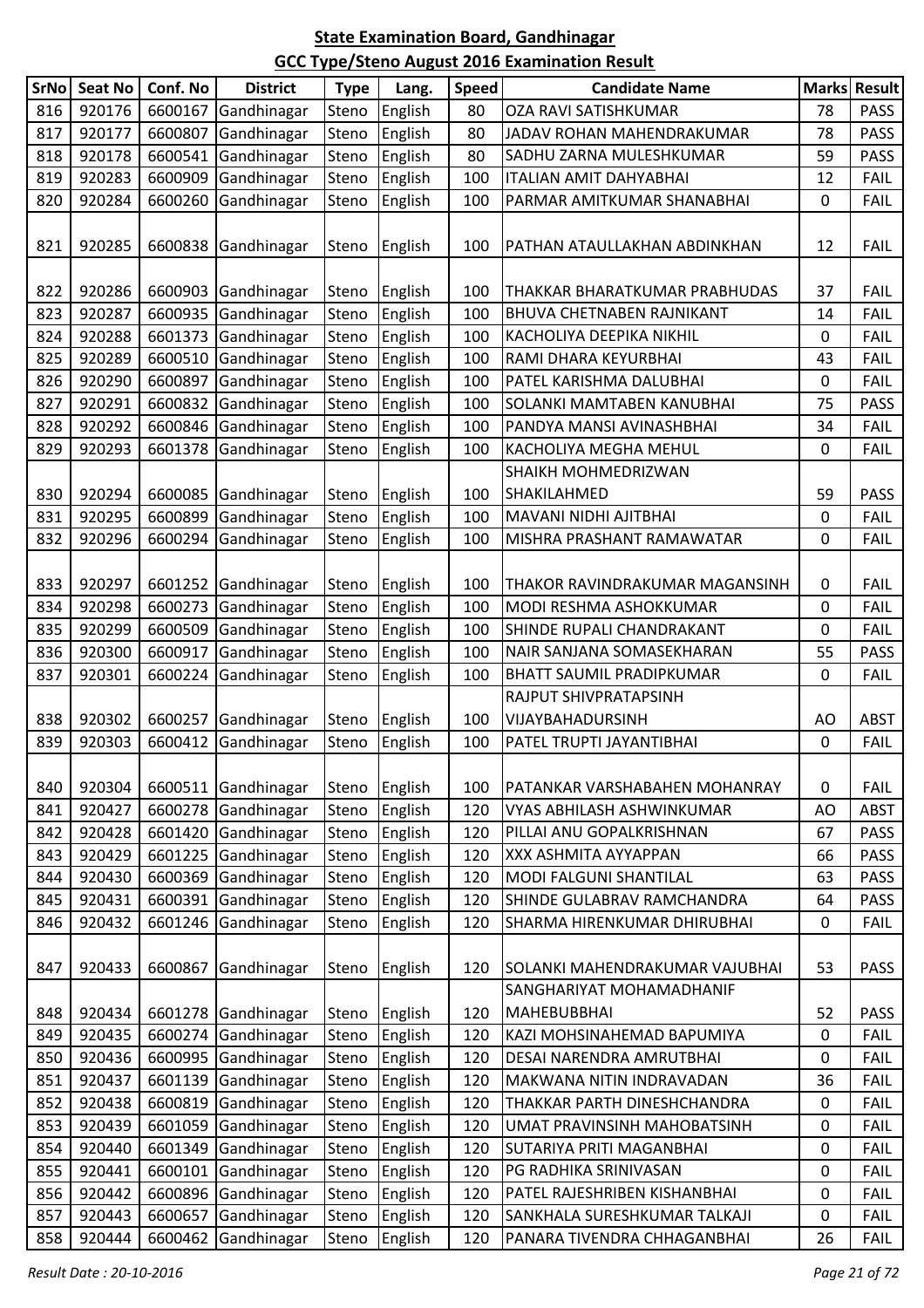| SrNo | Seat No | Conf. No | <b>District</b>     | <b>Type</b> | Lang.    | <b>Speed</b> | <b>Candidate Name</b>            |    | <b>Marks Result</b> |
|------|---------|----------|---------------------|-------------|----------|--------------|----------------------------------|----|---------------------|
| 859  | 920445  | 6600656  | Gandhinagar         | Steno       | English  | 120          | SOLANKI USHABEN SOMAJI           | 0  | <b>FAIL</b>         |
| 860  | 920446  | 6600135  | Gandhinagar         | Steno       | English  | 120          | RAJ VIJAYKUMAR NATVARLAL         | 0  | <b>FAIL</b>         |
|      |         |          |                     |             |          |              |                                  |    |                     |
| 861  | 920447  |          | 6601140 Gandhinagar | Steno       | English  | 120          | PARMAR YOGESHKUMAR SURESHBHAI    | AO | <b>ABST</b>         |
| 862  | 910048  | 6601477  | Gandhinagar         | Steno       | Gujarati | 60           | PATEL ANANTKUMAR RAMESHBHAI      | AO | <b>ABST</b>         |
| 863  | 910049  | 6601336  | Gandhinagar         | Steno       | Gujarati | 60           | CHAUHAN APARNA BABUBHAI          | 42 | <b>FAIL</b>         |
| 864  | 910050  | 6601094  | Gandhinagar         | Steno       | Gujarati | 60           | VALAND AXAYKUMAR NARESHBHAI      | 52 | <b>PASS</b>         |
|      |         |          |                     |             |          |              | KUMPAVAT BHAGYASHRI              |    |                     |
| 865  | 910051  |          | 6600153 Gandhinagar | Steno       | Gujarati | 60           | MAHENDRASINH                     | 52 | <b>PASS</b>         |
| 866  | 910052  |          | 6601359 Gandhinagar | Steno       | Gujarati | 60           | JAYSWAL BHAVIKA NARESHBHAI       | AO | <b>ABST</b>         |
| 867  | 910053  | 6600514  | Gandhinagar         | Steno       | Gujarati | 60           | JOSHI BHOOMI DINESHKUMAR         | 26 | <b>FAIL</b>         |
| 868  | 910054  |          | 6600212 Gandhinagar | Steno       | Gujarati | 60           | VAGHELA DINESHBHAI KANTIBHAI     | AO | <b>ABST</b>         |
| 869  | 910055  |          | 6601211 Gandhinagar | Steno       | Gujarati | 60           | PATEL DIVYESHKUMAR ISHVARBHAI    | 72 | <b>PASS</b>         |
| 870  | 910056  | 6600659  | Gandhinagar         | Steno       | Gujarati | 60           | PAREKH HARDIK SURESHCHANDRA      | AO | <b>ABST</b>         |
|      |         |          |                     |             |          |              |                                  |    |                     |
| 871  | 910057  | 6600617  | Gandhinagar         | Steno       | Gujarati | 60           | DODIYA HARSHADKUMAR NATVARSINH   | 53 | <b>PASS</b>         |
| 872  | 910058  | 6601367  | Gandhinagar         | Steno       | Gujarati | 60           | SHARMA HARSHIDABEN CHHANALAL     | 50 | <b>PASS</b>         |
| 873  | 910059  |          | 6601238 Gandhinagar | Steno       | Gujarati | 60           | SUTARIYA HARSHIL JASHUBHAI       | 62 | <b>PASS</b>         |
| 874  | 910060  | 6600214  | Gandhinagar         | Steno       | Gujarati | 60           | AMIN HETALBEN RAJENDRABHAI       | 61 | <b>PASS</b>         |
| 875  | 910061  | 6600075  | Gandhinagar         | Steno       | Gujarati | 60           | SADHU JAYKUMAR MULESHBHAI        | 50 | <b>PASS</b>         |
| 876  | 910062  | 6600658  | Gandhinagar         | Steno       | Gujarati | 60           | PAREKH JEEL NATVARLAL            | 24 | <b>FAIL</b>         |
| 877  | 910063  |          | 6600938 Gandhinagar | Steno       | Gujarati | 60           | <b>GOSAI JIGAR DHIRUPURI</b>     | AO | <b>ABST</b>         |
| 878  | 910064  | 6600515  | Gandhinagar         | Steno       | Gujarati | 60           | TRIVEDI JINAL BHARATBHAI         | 0  | <b>FAIL</b>         |
| 879  | 910065  | 6601355  | Gandhinagar         | Steno       | Gujarati | 60           | DAVE KAUSHALKUMAR JITENDRA       | 74 | <b>PASS</b>         |
|      |         |          |                     |             |          |              |                                  |    |                     |
| 880  | 910066  |          | 6600396 Gandhinagar | Steno       | Gujarati | 60           | CHAUDHARI KETANKUMAR JAYANTIBHAI | 0  | <b>FAIL</b>         |
| 881  | 910067  |          | 6600888 Gandhinagar | Steno       | Gujarati | 60           | SOLANKI KOMALBEN RAMANBHAI       | 0  | <b>FAIL</b>         |
| 882  | 910068  |          | 6601060 Gandhinagar | Steno       | Gujarati | 60           | PATEL KRUNAL MANUBHAI            | 56 | <b>PASS</b>         |
| 883  | 910069  | 6600007  | Gandhinagar         | Steno       | Gujarati | 60           | JADAV MITAL KRISHNAKANT          | AO | <b>ABST</b>         |
|      |         |          |                     |             |          |              |                                  |    |                     |
| 884  | 910070  |          | 6600860 Gandhinagar | Steno       | Gujarati | 60           | KHANDHEDIYA NEEPABEN RAJESHBHAI  | 88 | <b>PASS</b>         |
| 885  | 910071  |          | 6600836 Gandhinagar | Steno       | Gujarati | 60           | PARMAR PARULBEN CHHOTALAL        | 23 | <b>FAIL</b>         |
| 886  | 910072  | 6601107  | Gandhinagar         | Steno       | Gujarati | 60           | VIHOL PAYALBEN NATVARSINH        | 50 | <b>PASS</b>         |
| 887  | 910073  |          | 6600703 Gandhinagar | Steno       | Gujarati | 60           | SHAH POOJA DHIRENKUMAR           | AO | <b>ABST</b>         |
| 888  | 910074  |          | 6601174 Gandhinagar | Steno       | Gujarati | 60           | PATEL PRINCE RAKESHKUMAR         | 72 | <b>PASS</b>         |
| 889  | 910075  |          | 6600199 Gandhinagar | Steno       | Gujarati | 60           | KATARA PRIYALBEN LAXMANBHAI      | 14 | <b>FAIL</b>         |
| 890  | 910076  | 6601450  | Gandhinagar         | Steno       | Gujarati | 60           | DODIYA RAJESHREEBEN KALIDAS      | 61 | <b>PASS</b>         |
|      |         |          |                     |             |          |              |                                  |    |                     |
| 891  | 910077  |          | 6600156 Gandhinagar | Steno       | Gujarati | 60           | PARMAR RAKESHKUMAR MAGANBHAI     | 50 | <b>PASS</b>         |
| 892  | 910078  | 6600557  | Gandhinagar         | Steno       | Gujarati | 60           | PANDYA RAVI PRADIPBHAI           | AO | <b>ABST</b>         |
| 893  | 910079  |          | 6600383 Gandhinagar | Steno       | Gujarati | 60           | PATEL RAVIKUMAR RAMESHBHAI       | 22 | <b>FAIL</b>         |
| 894  | 910080  | 6600265  | Gandhinagar         | Steno       | Gujarati | 60           | MEHTA RIDDHI RAVINDRABHAI        | AO | <b>ABST</b>         |
|      |         |          |                     |             |          |              | PAREKH RITESHKUMAR               |    |                     |
| 895  | 910081  |          | 6600968 Gandhinagar | Steno       | Gujarati | 60           | <b>SURESHCHANDRA</b>             | 7  | <b>FAIL</b>         |
| 896  | 910082  |          | 6601113 Gandhinagar | Steno       | Gujarati | 60           | DESAI SANJAY MOTILAL             | 24 | <b>FAIL</b>         |
|      |         |          |                     |             |          |              |                                  |    |                     |
| 897  | 910083  | 6601066  | Gandhinagar         | Steno       | Gujarati | 60           | BHARAVAD SANJAYKUMAR MOHANBHAI   | 0  | <b>FAIL</b>         |
|      |         |          |                     |             |          |              |                                  |    |                     |
| 898  | 910084  |          | 6600281 Gandhinagar | Steno       | Gujarati | 60           | MAKWANA SANJAYKUMAR SHANKARJI    | 43 | <b>FAIL</b>         |
| 899  | 910085  |          | 6600895 Gandhinagar | Steno       | Gujarati | 60           | PRAJAPATI SANJAYKUMAR RAMANLAL   | 80 | <b>PASS</b>         |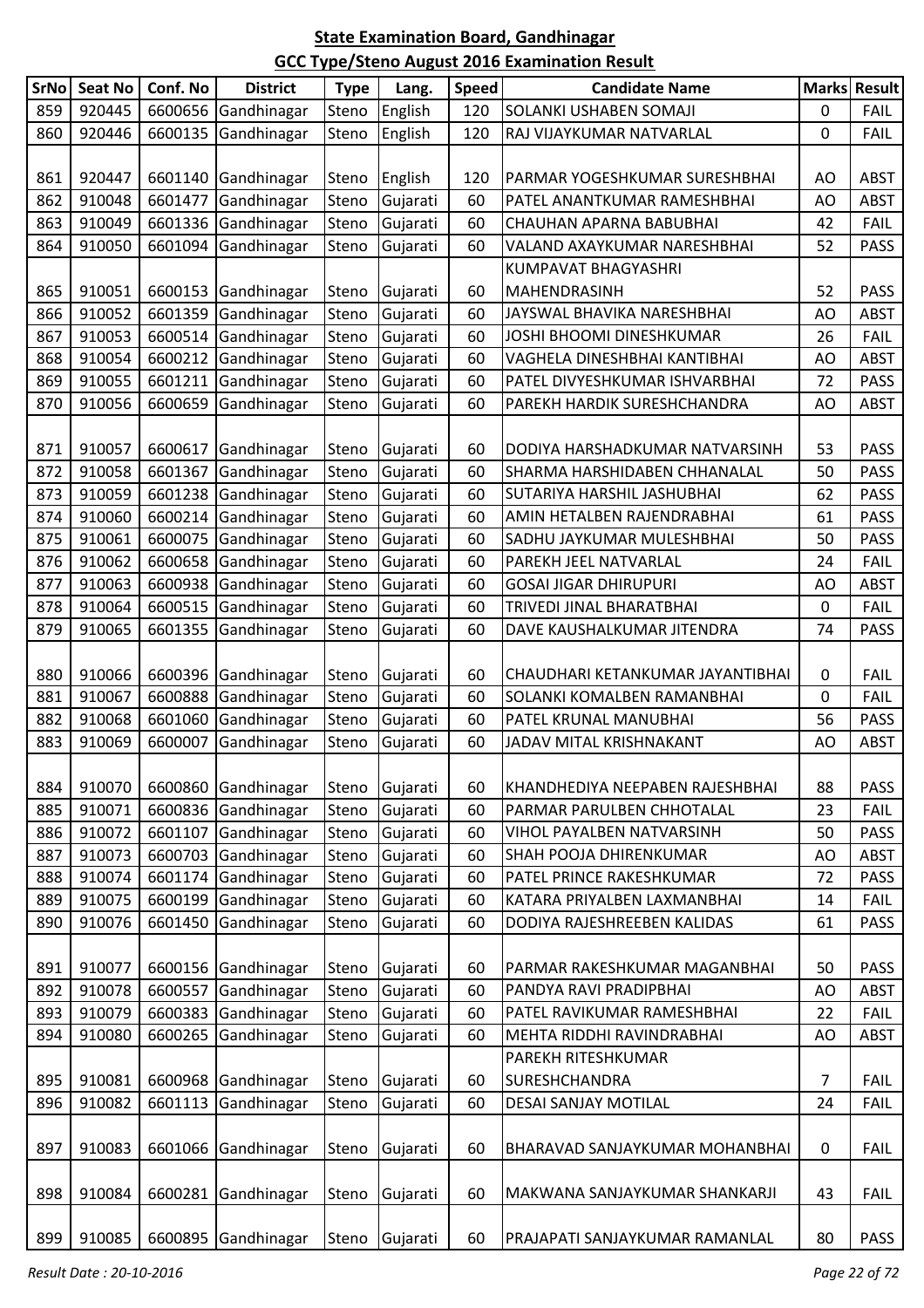| SrNo | <b>Seat No</b> | Conf. No | <b>District</b>     | <b>Type</b> | Lang.          | <b>Speed</b> | <b>Candidate Name</b>                 |           | Marks Result |
|------|----------------|----------|---------------------|-------------|----------------|--------------|---------------------------------------|-----------|--------------|
| 900  | 910086         | 6601376  | Gandhinagar         | Steno       | Gujarati       | 60           | PARMAR SEJALBAHEN GANESHBHAI          | 26        | <b>FAIL</b>  |
|      |                |          |                     |             |                |              | MISHRA SHIVSHARAN                     |           |              |
| 901  | 910087         | 6600152  | Gandhinagar         | Steno       | Gujarati       | 60           | CHHABINATHPRASAD                      | $\pmb{0}$ | <b>FAIL</b>  |
|      |                |          |                     |             |                |              |                                       |           |              |
| 902  | 910088         | 6600937  | Gandhinagar         | Steno       | Gujarati       | 60           | PRAJAPATI SHRENIKKUMAR BHARATBHAI     | AO        | <b>ABST</b>  |
| 903  | 910089         | 6600216  | Gandhinagar         | Steno       | Gujarati       | 60           | PARMAR SHREYABEN ASHOKKUMAR           | 86        | <b>PASS</b>  |
|      |                |          |                     |             |                |              |                                       |           |              |
| 904  | 910090         |          | 6600198 Gandhinagar | Steno       | Gujarati       | 60           | SUTARIYA SHUBHKUMAR CHATURDAS         | 25        | <b>FAIL</b>  |
| 905  | 910091         | 6600128  | Gandhinagar         | Steno       | Gujarati       | 60           | PRAJAPATI SHWETA PARTHIV              | AO        | <b>ABST</b>  |
| 906  | 910092         | 6601313  | Gandhinagar         | Steno       | Gujarati       | 60           | SHROFF SWATI DHIRAJKUMAR              | 76        | <b>PASS</b>  |
|      |                |          |                     |             |                |              |                                       |           |              |
| 907  | 910093         |          | 6601513 Gandhinagar | Steno       | Gujarati       | 60           | CHAUDHARI VIJITKUMAR MAHESHBHAI       | 0         | <b>FAIL</b>  |
| 908  | 910094         | 6601508  | Gandhinagar         | Steno       | Gujarati       | 60           | RAJPUT VISHAKHA RANJITSINH            | 24        | <b>FAIL</b>  |
| 909  | 910095         | 6600161  | Gandhinagar         | Steno       | Gujarati       | 60           | OZA VISHAL SATISHKUMAR                | 56        | <b>PASS</b>  |
|      |                |          |                     |             |                |              |                                       |           |              |
| 910  | 930024         | 6601083  | Gandhinagar         | Steno       | Gujarati       | 60           | PATEL MAYANKKUMAR MUKESHBHAI          | 76        | <b>PASS</b>  |
|      |                |          |                     |             |                |              |                                       |           |              |
| 911  | 930025         |          | 6601086 Gandhinagar | Steno       | Gujarati       | 60           | SHUKHANANDI HEENABEN RAMESHBHAI       | 25        | <b>FAIL</b>  |
| 912  | 910282         | 6600766  | Gandhinagar         | Steno       | Gujarati       | 75           | DESAI ANKITBHAI SANKABHAI             | 12        | <b>FAIL</b>  |
| 913  | 910283         | 6600395  | Gandhinagar         | Steno       | Gujarati       | 75           | CHAVDA ARTI SAMANTBHAI                | AO        | <b>ABST</b>  |
| 914  | 910284         | 6600203  | Gandhinagar         | Steno       | Gujarati       | 75           | BOCHATTAR ARTIBEN BABULAL             | 80        | <b>PASS</b>  |
|      |                |          |                     |             |                |              |                                       |           |              |
| 915  | 910285         | 6600157  | Gandhinagar         | Steno       | Gujarati       | 75           | <b>BAROT BHAVESHKUMAR HASMUKHBHAI</b> | 62        | <b>PASS</b>  |
|      |                |          |                     |             |                |              |                                       |           |              |
| 916  | 910286         | 6601416  | Gandhinagar         | Steno       | Gujarati       | 75           | CHAUDHARI BHAVESHKUMAR VELJIBHAI      | 20        | <b>FAIL</b>  |
| 917  | 910287         | 6600196  | Gandhinagar         | Steno       | Gujarati       | 75           | VANRAJ BINALBEN DINESHBHAI            | 60        | <b>PASS</b>  |
|      |                |          |                     |             |                |              | SEVANTIKUMAR CHAUHAN                  |           |              |
| 918  | 910288         | 6600277  | Gandhinagar         | Steno       | Gujarati       | 75           | <b>TRUPTIBAHEN</b>                    | 80        | <b>PASS</b>  |
|      |                |          |                     |             |                |              | UPADHYAY DEVARSHIKUMAR                |           |              |
| 919  | 910289         |          | 6601468 Gandhinagar |             | Steno Gujarati | 75           | HEMENDRABHAI                          | 10        | <b>FAIL</b>  |
|      |                |          |                     |             |                |              |                                       |           |              |
| 920  | 910290         | 6601005  | Gandhinagar         | Steno       | Gujarati       | 75           | SOLANKI DHVANIBEN PANKAJKUMAR         | 80        | <b>PASS</b>  |
| 921  | 910291         | 6600275  | Gandhinagar         | Steno       | Gujarati       | 75           | SHRAMA DIMPAL CHHANALAL               | 50        | <b>PASS</b>  |
|      |                |          |                     |             |                |              |                                       |           |              |
| 922  | 910292         |          | 6601414 Gandhinagar | Steno       | Gujarati       | 75           | BAMBHANIYA DINESHKUMAR BALUBHAI       | AO        | <b>ABST</b>  |
| 923  | 910293         | 6600398  | Gandhinagar         | Steno       | Gujarati       | 75           | DARJI DISHABAHEN KANUBHAI             | 50        | <b>PASS</b>  |
| 924  | 910294         | 6600913  | Gandhinagar         | Steno       | Gujarati       | 75           | <b>VORA FORAM MAYANK</b>              | 10        | <b>FAIL</b>  |
| 925  | 910295         | 6601481  | Gandhinagar         | Steno       | Gujarati       | 75           | JOSHI JAHANVI BHARATKUMAR             | 35        | <b>FAIL</b>  |
| 926  | 910296         | 6601443  | Gandhinagar         | Steno       | Gujarati       | 75           | CHAVDA JAYSHRIBEN MANUBHAI            | 15        | <b>FAIL</b>  |
| 927  | 910297         | 6600365  | Gandhinagar         | Steno       | Gujarati       | 75           | VAGHELA JIGAR MAHENDRABHAI            | 74        | <b>PASS</b>  |
|      |                |          |                     |             |                |              |                                       |           |              |
| 928  | 910298         | 6601423  | Gandhinagar         | Steno       | Gujarati       | 75           | VAGHELA JIGARKUMAR NATVARSINH         | 34        | <b>FAIL</b>  |
| 929  | 910299         | 6601041  | Gandhinagar         | Steno       | Gujarati       | 75           | <b>KHATRI JIGNA CHINTAN</b>           | 84        | <b>PASS</b>  |
| 930  | 910300         | 6601525  | Gandhinagar         | Steno       | Gujarati       | 75           | PARMAR KARANSINH MOHANSINH            | 10        | <b>FAIL</b>  |
|      |                |          |                     |             |                |              |                                       |           |              |
| 931  | 910301         | 6600399  | Gandhinagar         | Steno       | Gujarati       | 75           | CHAUDHARI KETANKUMAR JAYANTIBHAI      | AO        | <b>ABST</b>  |
| 932  | 910302         | 6600651  | Gandhinagar         | Steno       | Gujarati       | 75           | PANDYA MAHESH GANPATLAL               | 64        | <b>PASS</b>  |
| 933  | 910303         | 6600268  | Gandhinagar         | Steno       | Gujarati       | 75           | PRADHANANI MAMTA GIRISHBHAI           | 50        | <b>PASS</b>  |
|      |                |          |                     |             |                |              | PRAJAPATI MANTHANKUMAR                |           |              |
| 934  | 910304         | 6600809  | Gandhinagar         | Steno       | Gujarati       | 75           | KAMLESHKUMAR                          | 24        | <b>FAIL</b>  |
| 935  | 910305         | 6600830  | Gandhinagar         | Steno       | Gujarati       | 75           | CHAVDA MAYUR NARESHKUMAR              | 72        | <b>PASS</b>  |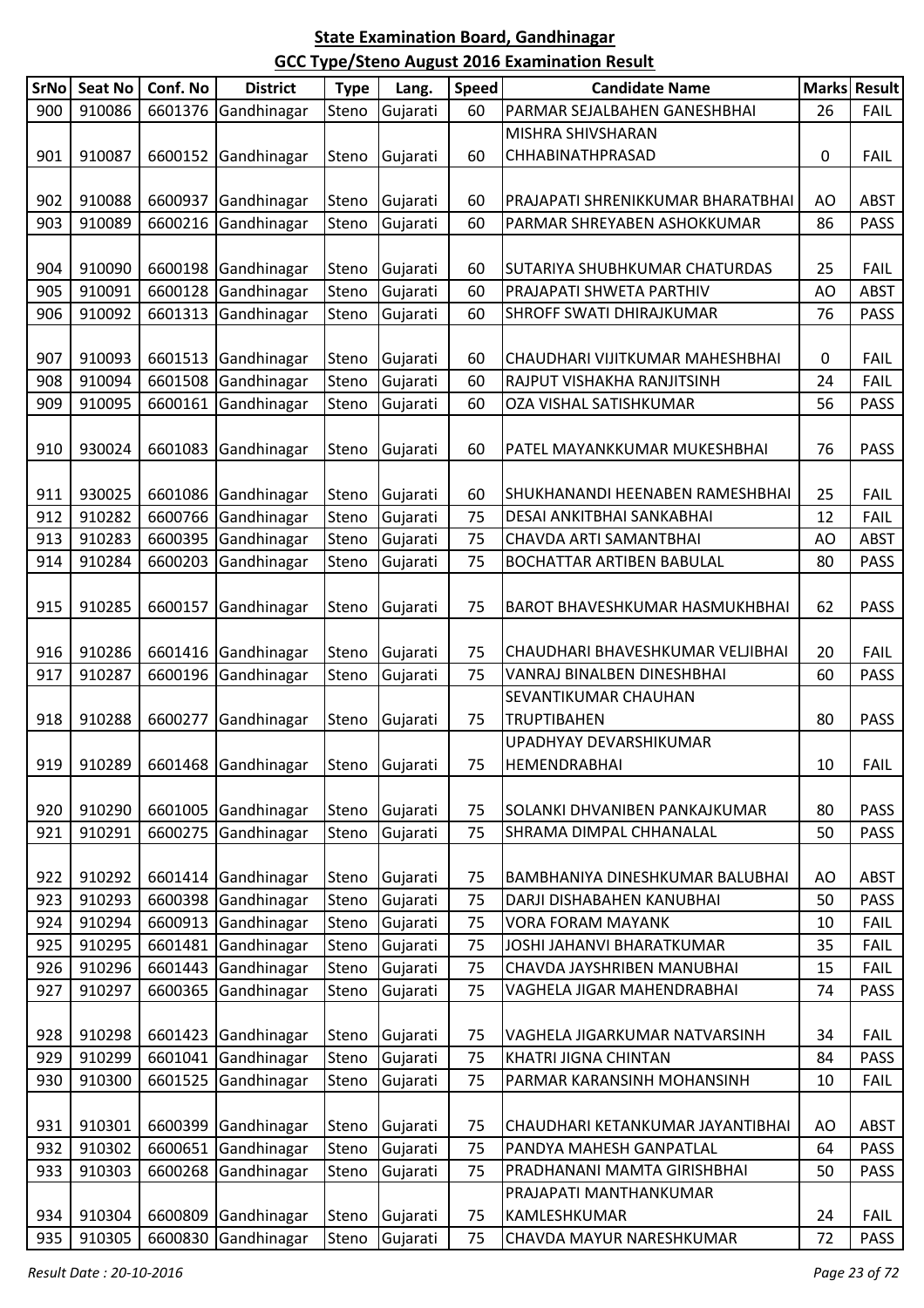| <b>GANDHI MIHIR ASHVINKUMAR</b><br>936<br>910306<br>6600207<br>Gandhinagar<br>75<br>54<br><b>PASS</b><br>Steno<br>Gujarati<br>910307<br>6600201<br>Gandhinagar<br><b>PASS</b><br>937<br>Gujarati<br>75<br>PATEL MITTALBEN DASHARATHBHAI<br>84<br>Steno<br>MEMON MOHMADNADIM<br>910308<br>6600818<br><b>PASS</b><br>938<br>Gandhinagar<br>75<br>MOHMADSALIM<br>81<br>Steno<br>Gujarati<br>939<br>910309<br>6600119<br>Gandhinagar<br>PARMAR MUKESHKUMAR AMBALAL<br>AO<br>ABST<br>Steno<br>Gujarati<br>75<br>910310<br>6601515<br>Gandhinagar<br>75<br>940<br>Steno<br>Gujarati<br><b>ABST</b><br>PARMAR MUKESHKUMAR AMRUTLAL<br>AO<br>910311<br>6600454<br>Gandhinagar<br>75<br><b>FAIL</b><br>941<br>Steno<br>Gujarati<br>30<br>PATEL NAYAN DAHYABHAI<br>910312<br>6600155<br>Gandhinagar<br>Steno<br>75<br>50<br><b>PASS</b><br>942<br>Gujarati<br>CHAUHAN NIKITA SHAILESHBHAI<br>910313<br>6600440<br>Gandhinagar<br>SADHU NIRMABEN GOPALDAS<br><b>PASS</b><br>943<br>Gujarati<br>75<br>58<br>Steno<br>910314<br>6600134<br>Gandhinagar<br>75<br>PASS<br>944<br>Steno<br>Gujarati<br>OZA PINAL SATISHKUMAR<br>80<br>Gandhinagar<br>945<br>910315<br>6600702<br>75<br><b>ABST</b><br>Steno<br>Gujarati<br>SHAH POOJA DHIRENKUMAR<br>AO<br>910316<br>6600787<br><b>ABST</b><br>Gandhinagar<br>Gujarati<br>75<br>PATEL PRAKASHKUMAR HIRABHAI<br>946<br>Steno<br>AO<br>910317<br>6601389<br>Gandhinagar<br>75<br>947<br>Steno<br>Gujarati<br>PRAJAPATI RAJALBEN JAYANTIBHAI<br>70<br><b>PASS</b><br>910318<br>6600209<br>Gandhinagar<br>75<br>948<br>Gujarati<br>PATEL RAJESHKUMAR MANILAL<br>10<br><b>FAIL</b><br>Steno<br>910319<br>949<br>6600458<br>Gandhinagar<br>75<br><b>ABST</b><br>Steno<br>Gujarati<br>PARMAR RAKESHKUMAR BALUBHAI<br>AO<br>910320<br>950<br>6601106<br>Gandhinagar<br>Gujarati<br>DESAI RAMESHKUMAR VISHNUBHAI<br><b>ABST</b><br>Steno<br>75<br>AO<br>910321<br>75<br>951<br>6601386<br>Gandhinagar<br>Gujarati<br>AO<br><b>ABST</b><br>Steno<br>GAMIT SANDHYAKUMARI KESARIYABHAI<br>910322<br>6600523<br>Gandhinagar<br>Gujarati<br>952<br>75<br><b>FAIL</b><br>Steno<br>10<br>PARMAR SURESH VALJIBHAI<br>Gandhinagar<br>953<br>910323<br>6600220<br>75<br>PARMAR SURYA KANTILAL<br>58<br><b>PASS</b><br>Steno<br>Gujarati<br>910324<br>Gandhinagar<br>954<br>6601330<br>Gujarati<br>75<br>TRIVEDI VAIDIT YOGINKUMAR<br><b>FAIL</b><br>Steno<br>20<br>BUDHELIYA VISHALKUMAR<br>910325<br>Gandhinagar<br><b>PASS</b><br>955<br>6600084<br>Gujarati<br>75<br>MANSUKHBHAI<br>72<br>Steno<br>910326<br>75<br>57<br><b>PASS</b><br>956<br>6600784<br>Gandhinagar<br>Gujarati<br>CHAVDA YOGENDRASINH RAJENDRASINH<br>Steno<br>957<br>910600<br>6601522<br>Gandhinagar<br>Gujarati<br><b>PASS</b><br>Steno<br>90<br>SHRIMALI ANAND BHARATKUMAR<br>62<br>910601<br>6600480<br>Gandhinagar<br>90<br>53<br><b>PASS</b><br>958<br>Steno<br>Gujarati<br>RAJPUT ANURADHA VIKRAMSINH<br>910602<br>Gujarati<br>959<br>6600803<br>Gandhinagar<br>0<br><b>FAIL</b><br>Steno<br>90<br>SOLANKI APEKSHA PRAMODBHAI<br>960<br>910603   6601445   Gandhinagar<br>Steno Gujarati<br>90<br>PASS<br>JOSHI ASHISHKUMAR HARGOVINDBHAI<br>61 |
|--------------------------------------------------------------------------------------------------------------------------------------------------------------------------------------------------------------------------------------------------------------------------------------------------------------------------------------------------------------------------------------------------------------------------------------------------------------------------------------------------------------------------------------------------------------------------------------------------------------------------------------------------------------------------------------------------------------------------------------------------------------------------------------------------------------------------------------------------------------------------------------------------------------------------------------------------------------------------------------------------------------------------------------------------------------------------------------------------------------------------------------------------------------------------------------------------------------------------------------------------------------------------------------------------------------------------------------------------------------------------------------------------------------------------------------------------------------------------------------------------------------------------------------------------------------------------------------------------------------------------------------------------------------------------------------------------------------------------------------------------------------------------------------------------------------------------------------------------------------------------------------------------------------------------------------------------------------------------------------------------------------------------------------------------------------------------------------------------------------------------------------------------------------------------------------------------------------------------------------------------------------------------------------------------------------------------------------------------------------------------------------------------------------------------------------------------------------------------------------------------------------------------------------------------------------------------------------------------------------------------------------------------------------------------------------------------------------------------------------------------------------------------------------------------------------------------------------------------------------------------------------------------------------------------------------------------------------------------------------------------------------------------------------------------------------------------------------------------------------------------------------------|
|                                                                                                                                                                                                                                                                                                                                                                                                                                                                                                                                                                                                                                                                                                                                                                                                                                                                                                                                                                                                                                                                                                                                                                                                                                                                                                                                                                                                                                                                                                                                                                                                                                                                                                                                                                                                                                                                                                                                                                                                                                                                                                                                                                                                                                                                                                                                                                                                                                                                                                                                                                                                                                                                                                                                                                                                                                                                                                                                                                                                                                                                                                                                            |
|                                                                                                                                                                                                                                                                                                                                                                                                                                                                                                                                                                                                                                                                                                                                                                                                                                                                                                                                                                                                                                                                                                                                                                                                                                                                                                                                                                                                                                                                                                                                                                                                                                                                                                                                                                                                                                                                                                                                                                                                                                                                                                                                                                                                                                                                                                                                                                                                                                                                                                                                                                                                                                                                                                                                                                                                                                                                                                                                                                                                                                                                                                                                            |
|                                                                                                                                                                                                                                                                                                                                                                                                                                                                                                                                                                                                                                                                                                                                                                                                                                                                                                                                                                                                                                                                                                                                                                                                                                                                                                                                                                                                                                                                                                                                                                                                                                                                                                                                                                                                                                                                                                                                                                                                                                                                                                                                                                                                                                                                                                                                                                                                                                                                                                                                                                                                                                                                                                                                                                                                                                                                                                                                                                                                                                                                                                                                            |
|                                                                                                                                                                                                                                                                                                                                                                                                                                                                                                                                                                                                                                                                                                                                                                                                                                                                                                                                                                                                                                                                                                                                                                                                                                                                                                                                                                                                                                                                                                                                                                                                                                                                                                                                                                                                                                                                                                                                                                                                                                                                                                                                                                                                                                                                                                                                                                                                                                                                                                                                                                                                                                                                                                                                                                                                                                                                                                                                                                                                                                                                                                                                            |
|                                                                                                                                                                                                                                                                                                                                                                                                                                                                                                                                                                                                                                                                                                                                                                                                                                                                                                                                                                                                                                                                                                                                                                                                                                                                                                                                                                                                                                                                                                                                                                                                                                                                                                                                                                                                                                                                                                                                                                                                                                                                                                                                                                                                                                                                                                                                                                                                                                                                                                                                                                                                                                                                                                                                                                                                                                                                                                                                                                                                                                                                                                                                            |
|                                                                                                                                                                                                                                                                                                                                                                                                                                                                                                                                                                                                                                                                                                                                                                                                                                                                                                                                                                                                                                                                                                                                                                                                                                                                                                                                                                                                                                                                                                                                                                                                                                                                                                                                                                                                                                                                                                                                                                                                                                                                                                                                                                                                                                                                                                                                                                                                                                                                                                                                                                                                                                                                                                                                                                                                                                                                                                                                                                                                                                                                                                                                            |
|                                                                                                                                                                                                                                                                                                                                                                                                                                                                                                                                                                                                                                                                                                                                                                                                                                                                                                                                                                                                                                                                                                                                                                                                                                                                                                                                                                                                                                                                                                                                                                                                                                                                                                                                                                                                                                                                                                                                                                                                                                                                                                                                                                                                                                                                                                                                                                                                                                                                                                                                                                                                                                                                                                                                                                                                                                                                                                                                                                                                                                                                                                                                            |
|                                                                                                                                                                                                                                                                                                                                                                                                                                                                                                                                                                                                                                                                                                                                                                                                                                                                                                                                                                                                                                                                                                                                                                                                                                                                                                                                                                                                                                                                                                                                                                                                                                                                                                                                                                                                                                                                                                                                                                                                                                                                                                                                                                                                                                                                                                                                                                                                                                                                                                                                                                                                                                                                                                                                                                                                                                                                                                                                                                                                                                                                                                                                            |
|                                                                                                                                                                                                                                                                                                                                                                                                                                                                                                                                                                                                                                                                                                                                                                                                                                                                                                                                                                                                                                                                                                                                                                                                                                                                                                                                                                                                                                                                                                                                                                                                                                                                                                                                                                                                                                                                                                                                                                                                                                                                                                                                                                                                                                                                                                                                                                                                                                                                                                                                                                                                                                                                                                                                                                                                                                                                                                                                                                                                                                                                                                                                            |
|                                                                                                                                                                                                                                                                                                                                                                                                                                                                                                                                                                                                                                                                                                                                                                                                                                                                                                                                                                                                                                                                                                                                                                                                                                                                                                                                                                                                                                                                                                                                                                                                                                                                                                                                                                                                                                                                                                                                                                                                                                                                                                                                                                                                                                                                                                                                                                                                                                                                                                                                                                                                                                                                                                                                                                                                                                                                                                                                                                                                                                                                                                                                            |
|                                                                                                                                                                                                                                                                                                                                                                                                                                                                                                                                                                                                                                                                                                                                                                                                                                                                                                                                                                                                                                                                                                                                                                                                                                                                                                                                                                                                                                                                                                                                                                                                                                                                                                                                                                                                                                                                                                                                                                                                                                                                                                                                                                                                                                                                                                                                                                                                                                                                                                                                                                                                                                                                                                                                                                                                                                                                                                                                                                                                                                                                                                                                            |
|                                                                                                                                                                                                                                                                                                                                                                                                                                                                                                                                                                                                                                                                                                                                                                                                                                                                                                                                                                                                                                                                                                                                                                                                                                                                                                                                                                                                                                                                                                                                                                                                                                                                                                                                                                                                                                                                                                                                                                                                                                                                                                                                                                                                                                                                                                                                                                                                                                                                                                                                                                                                                                                                                                                                                                                                                                                                                                                                                                                                                                                                                                                                            |
|                                                                                                                                                                                                                                                                                                                                                                                                                                                                                                                                                                                                                                                                                                                                                                                                                                                                                                                                                                                                                                                                                                                                                                                                                                                                                                                                                                                                                                                                                                                                                                                                                                                                                                                                                                                                                                                                                                                                                                                                                                                                                                                                                                                                                                                                                                                                                                                                                                                                                                                                                                                                                                                                                                                                                                                                                                                                                                                                                                                                                                                                                                                                            |
|                                                                                                                                                                                                                                                                                                                                                                                                                                                                                                                                                                                                                                                                                                                                                                                                                                                                                                                                                                                                                                                                                                                                                                                                                                                                                                                                                                                                                                                                                                                                                                                                                                                                                                                                                                                                                                                                                                                                                                                                                                                                                                                                                                                                                                                                                                                                                                                                                                                                                                                                                                                                                                                                                                                                                                                                                                                                                                                                                                                                                                                                                                                                            |
|                                                                                                                                                                                                                                                                                                                                                                                                                                                                                                                                                                                                                                                                                                                                                                                                                                                                                                                                                                                                                                                                                                                                                                                                                                                                                                                                                                                                                                                                                                                                                                                                                                                                                                                                                                                                                                                                                                                                                                                                                                                                                                                                                                                                                                                                                                                                                                                                                                                                                                                                                                                                                                                                                                                                                                                                                                                                                                                                                                                                                                                                                                                                            |
|                                                                                                                                                                                                                                                                                                                                                                                                                                                                                                                                                                                                                                                                                                                                                                                                                                                                                                                                                                                                                                                                                                                                                                                                                                                                                                                                                                                                                                                                                                                                                                                                                                                                                                                                                                                                                                                                                                                                                                                                                                                                                                                                                                                                                                                                                                                                                                                                                                                                                                                                                                                                                                                                                                                                                                                                                                                                                                                                                                                                                                                                                                                                            |
|                                                                                                                                                                                                                                                                                                                                                                                                                                                                                                                                                                                                                                                                                                                                                                                                                                                                                                                                                                                                                                                                                                                                                                                                                                                                                                                                                                                                                                                                                                                                                                                                                                                                                                                                                                                                                                                                                                                                                                                                                                                                                                                                                                                                                                                                                                                                                                                                                                                                                                                                                                                                                                                                                                                                                                                                                                                                                                                                                                                                                                                                                                                                            |
|                                                                                                                                                                                                                                                                                                                                                                                                                                                                                                                                                                                                                                                                                                                                                                                                                                                                                                                                                                                                                                                                                                                                                                                                                                                                                                                                                                                                                                                                                                                                                                                                                                                                                                                                                                                                                                                                                                                                                                                                                                                                                                                                                                                                                                                                                                                                                                                                                                                                                                                                                                                                                                                                                                                                                                                                                                                                                                                                                                                                                                                                                                                                            |
|                                                                                                                                                                                                                                                                                                                                                                                                                                                                                                                                                                                                                                                                                                                                                                                                                                                                                                                                                                                                                                                                                                                                                                                                                                                                                                                                                                                                                                                                                                                                                                                                                                                                                                                                                                                                                                                                                                                                                                                                                                                                                                                                                                                                                                                                                                                                                                                                                                                                                                                                                                                                                                                                                                                                                                                                                                                                                                                                                                                                                                                                                                                                            |
|                                                                                                                                                                                                                                                                                                                                                                                                                                                                                                                                                                                                                                                                                                                                                                                                                                                                                                                                                                                                                                                                                                                                                                                                                                                                                                                                                                                                                                                                                                                                                                                                                                                                                                                                                                                                                                                                                                                                                                                                                                                                                                                                                                                                                                                                                                                                                                                                                                                                                                                                                                                                                                                                                                                                                                                                                                                                                                                                                                                                                                                                                                                                            |
|                                                                                                                                                                                                                                                                                                                                                                                                                                                                                                                                                                                                                                                                                                                                                                                                                                                                                                                                                                                                                                                                                                                                                                                                                                                                                                                                                                                                                                                                                                                                                                                                                                                                                                                                                                                                                                                                                                                                                                                                                                                                                                                                                                                                                                                                                                                                                                                                                                                                                                                                                                                                                                                                                                                                                                                                                                                                                                                                                                                                                                                                                                                                            |
|                                                                                                                                                                                                                                                                                                                                                                                                                                                                                                                                                                                                                                                                                                                                                                                                                                                                                                                                                                                                                                                                                                                                                                                                                                                                                                                                                                                                                                                                                                                                                                                                                                                                                                                                                                                                                                                                                                                                                                                                                                                                                                                                                                                                                                                                                                                                                                                                                                                                                                                                                                                                                                                                                                                                                                                                                                                                                                                                                                                                                                                                                                                                            |
|                                                                                                                                                                                                                                                                                                                                                                                                                                                                                                                                                                                                                                                                                                                                                                                                                                                                                                                                                                                                                                                                                                                                                                                                                                                                                                                                                                                                                                                                                                                                                                                                                                                                                                                                                                                                                                                                                                                                                                                                                                                                                                                                                                                                                                                                                                                                                                                                                                                                                                                                                                                                                                                                                                                                                                                                                                                                                                                                                                                                                                                                                                                                            |
|                                                                                                                                                                                                                                                                                                                                                                                                                                                                                                                                                                                                                                                                                                                                                                                                                                                                                                                                                                                                                                                                                                                                                                                                                                                                                                                                                                                                                                                                                                                                                                                                                                                                                                                                                                                                                                                                                                                                                                                                                                                                                                                                                                                                                                                                                                                                                                                                                                                                                                                                                                                                                                                                                                                                                                                                                                                                                                                                                                                                                                                                                                                                            |
|                                                                                                                                                                                                                                                                                                                                                                                                                                                                                                                                                                                                                                                                                                                                                                                                                                                                                                                                                                                                                                                                                                                                                                                                                                                                                                                                                                                                                                                                                                                                                                                                                                                                                                                                                                                                                                                                                                                                                                                                                                                                                                                                                                                                                                                                                                                                                                                                                                                                                                                                                                                                                                                                                                                                                                                                                                                                                                                                                                                                                                                                                                                                            |
|                                                                                                                                                                                                                                                                                                                                                                                                                                                                                                                                                                                                                                                                                                                                                                                                                                                                                                                                                                                                                                                                                                                                                                                                                                                                                                                                                                                                                                                                                                                                                                                                                                                                                                                                                                                                                                                                                                                                                                                                                                                                                                                                                                                                                                                                                                                                                                                                                                                                                                                                                                                                                                                                                                                                                                                                                                                                                                                                                                                                                                                                                                                                            |
|                                                                                                                                                                                                                                                                                                                                                                                                                                                                                                                                                                                                                                                                                                                                                                                                                                                                                                                                                                                                                                                                                                                                                                                                                                                                                                                                                                                                                                                                                                                                                                                                                                                                                                                                                                                                                                                                                                                                                                                                                                                                                                                                                                                                                                                                                                                                                                                                                                                                                                                                                                                                                                                                                                                                                                                                                                                                                                                                                                                                                                                                                                                                            |
|                                                                                                                                                                                                                                                                                                                                                                                                                                                                                                                                                                                                                                                                                                                                                                                                                                                                                                                                                                                                                                                                                                                                                                                                                                                                                                                                                                                                                                                                                                                                                                                                                                                                                                                                                                                                                                                                                                                                                                                                                                                                                                                                                                                                                                                                                                                                                                                                                                                                                                                                                                                                                                                                                                                                                                                                                                                                                                                                                                                                                                                                                                                                            |
|                                                                                                                                                                                                                                                                                                                                                                                                                                                                                                                                                                                                                                                                                                                                                                                                                                                                                                                                                                                                                                                                                                                                                                                                                                                                                                                                                                                                                                                                                                                                                                                                                                                                                                                                                                                                                                                                                                                                                                                                                                                                                                                                                                                                                                                                                                                                                                                                                                                                                                                                                                                                                                                                                                                                                                                                                                                                                                                                                                                                                                                                                                                                            |
|                                                                                                                                                                                                                                                                                                                                                                                                                                                                                                                                                                                                                                                                                                                                                                                                                                                                                                                                                                                                                                                                                                                                                                                                                                                                                                                                                                                                                                                                                                                                                                                                                                                                                                                                                                                                                                                                                                                                                                                                                                                                                                                                                                                                                                                                                                                                                                                                                                                                                                                                                                                                                                                                                                                                                                                                                                                                                                                                                                                                                                                                                                                                            |
|                                                                                                                                                                                                                                                                                                                                                                                                                                                                                                                                                                                                                                                                                                                                                                                                                                                                                                                                                                                                                                                                                                                                                                                                                                                                                                                                                                                                                                                                                                                                                                                                                                                                                                                                                                                                                                                                                                                                                                                                                                                                                                                                                                                                                                                                                                                                                                                                                                                                                                                                                                                                                                                                                                                                                                                                                                                                                                                                                                                                                                                                                                                                            |
| 910604<br>6601412<br>Gandhinagar<br>90<br>53<br><b>PASS</b><br>961<br>Steno<br>Gujarati<br>CHAUHAN BHAWANA BHAVARSINGH                                                                                                                                                                                                                                                                                                                                                                                                                                                                                                                                                                                                                                                                                                                                                                                                                                                                                                                                                                                                                                                                                                                                                                                                                                                                                                                                                                                                                                                                                                                                                                                                                                                                                                                                                                                                                                                                                                                                                                                                                                                                                                                                                                                                                                                                                                                                                                                                                                                                                                                                                                                                                                                                                                                                                                                                                                                                                                                                                                                                                     |
| 910605<br>6600798<br>Gandhinagar<br>Gujarati<br>962<br>Steno<br>90<br><b>VORA DIPAKKUMAR JETHALAL</b><br>0<br><b>FAIL</b>                                                                                                                                                                                                                                                                                                                                                                                                                                                                                                                                                                                                                                                                                                                                                                                                                                                                                                                                                                                                                                                                                                                                                                                                                                                                                                                                                                                                                                                                                                                                                                                                                                                                                                                                                                                                                                                                                                                                                                                                                                                                                                                                                                                                                                                                                                                                                                                                                                                                                                                                                                                                                                                                                                                                                                                                                                                                                                                                                                                                                  |
| 910606<br>6600802<br>Gandhinagar<br>Steno<br>Gujarati<br>90<br>0<br><b>FAIL</b><br>963<br>TRIVEDI DIPAN ARUNBHAI                                                                                                                                                                                                                                                                                                                                                                                                                                                                                                                                                                                                                                                                                                                                                                                                                                                                                                                                                                                                                                                                                                                                                                                                                                                                                                                                                                                                                                                                                                                                                                                                                                                                                                                                                                                                                                                                                                                                                                                                                                                                                                                                                                                                                                                                                                                                                                                                                                                                                                                                                                                                                                                                                                                                                                                                                                                                                                                                                                                                                           |
| Gandhinagar<br>910607<br>6601520<br>JADAV FALGUNI NATAVARLAL<br>964<br>Steno<br>Gujarati<br>90<br>$\pmb{0}$<br><b>FAIL</b>                                                                                                                                                                                                                                                                                                                                                                                                                                                                                                                                                                                                                                                                                                                                                                                                                                                                                                                                                                                                                                                                                                                                                                                                                                                                                                                                                                                                                                                                                                                                                                                                                                                                                                                                                                                                                                                                                                                                                                                                                                                                                                                                                                                                                                                                                                                                                                                                                                                                                                                                                                                                                                                                                                                                                                                                                                                                                                                                                                                                                 |
| Gandhinagar<br>910608<br>6600367<br>90<br>0<br>965<br>Steno<br>Gujarati<br>MODI FALGUNI SHANTILAL<br><b>FAIL</b>                                                                                                                                                                                                                                                                                                                                                                                                                                                                                                                                                                                                                                                                                                                                                                                                                                                                                                                                                                                                                                                                                                                                                                                                                                                                                                                                                                                                                                                                                                                                                                                                                                                                                                                                                                                                                                                                                                                                                                                                                                                                                                                                                                                                                                                                                                                                                                                                                                                                                                                                                                                                                                                                                                                                                                                                                                                                                                                                                                                                                           |
|                                                                                                                                                                                                                                                                                                                                                                                                                                                                                                                                                                                                                                                                                                                                                                                                                                                                                                                                                                                                                                                                                                                                                                                                                                                                                                                                                                                                                                                                                                                                                                                                                                                                                                                                                                                                                                                                                                                                                                                                                                                                                                                                                                                                                                                                                                                                                                                                                                                                                                                                                                                                                                                                                                                                                                                                                                                                                                                                                                                                                                                                                                                                            |
| 910609<br>966<br>6601129<br>Gandhinagar<br>Steno<br>Gujarati<br>90<br>VAGHELA GAJENDRASINH SHANKARSINH<br>$\mathbf 0$<br><b>FAIL</b>                                                                                                                                                                                                                                                                                                                                                                                                                                                                                                                                                                                                                                                                                                                                                                                                                                                                                                                                                                                                                                                                                                                                                                                                                                                                                                                                                                                                                                                                                                                                                                                                                                                                                                                                                                                                                                                                                                                                                                                                                                                                                                                                                                                                                                                                                                                                                                                                                                                                                                                                                                                                                                                                                                                                                                                                                                                                                                                                                                                                       |
| RATHOD HARSHVARDHANSINH                                                                                                                                                                                                                                                                                                                                                                                                                                                                                                                                                                                                                                                                                                                                                                                                                                                                                                                                                                                                                                                                                                                                                                                                                                                                                                                                                                                                                                                                                                                                                                                                                                                                                                                                                                                                                                                                                                                                                                                                                                                                                                                                                                                                                                                                                                                                                                                                                                                                                                                                                                                                                                                                                                                                                                                                                                                                                                                                                                                                                                                                                                                    |
| 910610<br>6600109<br>Gandhinagar<br>Gujarati<br>90<br><b>FAIL</b><br>967<br>Steno<br>MAHENDRASINH<br>0                                                                                                                                                                                                                                                                                                                                                                                                                                                                                                                                                                                                                                                                                                                                                                                                                                                                                                                                                                                                                                                                                                                                                                                                                                                                                                                                                                                                                                                                                                                                                                                                                                                                                                                                                                                                                                                                                                                                                                                                                                                                                                                                                                                                                                                                                                                                                                                                                                                                                                                                                                                                                                                                                                                                                                                                                                                                                                                                                                                                                                     |
| 910611<br>968<br>6600744<br>Gandhinagar<br>Steno<br>Gujarati<br>90<br>AO<br>ABST<br>RATHOD ILA KANTILAL                                                                                                                                                                                                                                                                                                                                                                                                                                                                                                                                                                                                                                                                                                                                                                                                                                                                                                                                                                                                                                                                                                                                                                                                                                                                                                                                                                                                                                                                                                                                                                                                                                                                                                                                                                                                                                                                                                                                                                                                                                                                                                                                                                                                                                                                                                                                                                                                                                                                                                                                                                                                                                                                                                                                                                                                                                                                                                                                                                                                                                    |
| VAGHELA MANORATHSINH                                                                                                                                                                                                                                                                                                                                                                                                                                                                                                                                                                                                                                                                                                                                                                                                                                                                                                                                                                                                                                                                                                                                                                                                                                                                                                                                                                                                                                                                                                                                                                                                                                                                                                                                                                                                                                                                                                                                                                                                                                                                                                                                                                                                                                                                                                                                                                                                                                                                                                                                                                                                                                                                                                                                                                                                                                                                                                                                                                                                                                                                                                                       |
| Gujarati<br>969<br>910612<br>6600231<br>Gandhinagar<br>Steno<br>90<br>GHANSHYAMSINH<br>$\pmb{0}$<br><b>FAIL</b>                                                                                                                                                                                                                                                                                                                                                                                                                                                                                                                                                                                                                                                                                                                                                                                                                                                                                                                                                                                                                                                                                                                                                                                                                                                                                                                                                                                                                                                                                                                                                                                                                                                                                                                                                                                                                                                                                                                                                                                                                                                                                                                                                                                                                                                                                                                                                                                                                                                                                                                                                                                                                                                                                                                                                                                                                                                                                                                                                                                                                            |
| 910613<br>6601256<br>Gandhinagar<br>Steno<br>Gujarati<br>FAIL<br>970<br>90<br>MAKVANA MINAXIBEN RATNABHAI<br>0                                                                                                                                                                                                                                                                                                                                                                                                                                                                                                                                                                                                                                                                                                                                                                                                                                                                                                                                                                                                                                                                                                                                                                                                                                                                                                                                                                                                                                                                                                                                                                                                                                                                                                                                                                                                                                                                                                                                                                                                                                                                                                                                                                                                                                                                                                                                                                                                                                                                                                                                                                                                                                                                                                                                                                                                                                                                                                                                                                                                                             |
|                                                                                                                                                                                                                                                                                                                                                                                                                                                                                                                                                                                                                                                                                                                                                                                                                                                                                                                                                                                                                                                                                                                                                                                                                                                                                                                                                                                                                                                                                                                                                                                                                                                                                                                                                                                                                                                                                                                                                                                                                                                                                                                                                                                                                                                                                                                                                                                                                                                                                                                                                                                                                                                                                                                                                                                                                                                                                                                                                                                                                                                                                                                                            |
| 910614<br>6601048<br>Gandhinagar<br>90<br>SOLANKI MITESHKUMAR VIJAYKUMAR<br>50<br>PASS<br>971<br>Steno<br>Gujarati                                                                                                                                                                                                                                                                                                                                                                                                                                                                                                                                                                                                                                                                                                                                                                                                                                                                                                                                                                                                                                                                                                                                                                                                                                                                                                                                                                                                                                                                                                                                                                                                                                                                                                                                                                                                                                                                                                                                                                                                                                                                                                                                                                                                                                                                                                                                                                                                                                                                                                                                                                                                                                                                                                                                                                                                                                                                                                                                                                                                                         |
| 910615<br>6600366<br>Gandhinagar<br>Gujarati<br>972<br>Steno<br>90<br>PATEL MUKESHKUMAR BALDEVBHAI<br><b>PASS</b><br>50                                                                                                                                                                                                                                                                                                                                                                                                                                                                                                                                                                                                                                                                                                                                                                                                                                                                                                                                                                                                                                                                                                                                                                                                                                                                                                                                                                                                                                                                                                                                                                                                                                                                                                                                                                                                                                                                                                                                                                                                                                                                                                                                                                                                                                                                                                                                                                                                                                                                                                                                                                                                                                                                                                                                                                                                                                                                                                                                                                                                                    |
| 910616<br>Gandhinagar<br>6600401<br>Steno<br>Gujarati<br>90<br>0<br><b>FAIL</b><br>973<br>PANCHAL NITINKUMAR AMRUTLAL                                                                                                                                                                                                                                                                                                                                                                                                                                                                                                                                                                                                                                                                                                                                                                                                                                                                                                                                                                                                                                                                                                                                                                                                                                                                                                                                                                                                                                                                                                                                                                                                                                                                                                                                                                                                                                                                                                                                                                                                                                                                                                                                                                                                                                                                                                                                                                                                                                                                                                                                                                                                                                                                                                                                                                                                                                                                                                                                                                                                                      |
| 910617<br>Gandhinagar<br>6600826<br>Steno<br>Gujarati<br>90<br>974<br>CHAVDA PAYALBEN NARESHKUMAR<br>0<br><b>FAIL</b>                                                                                                                                                                                                                                                                                                                                                                                                                                                                                                                                                                                                                                                                                                                                                                                                                                                                                                                                                                                                                                                                                                                                                                                                                                                                                                                                                                                                                                                                                                                                                                                                                                                                                                                                                                                                                                                                                                                                                                                                                                                                                                                                                                                                                                                                                                                                                                                                                                                                                                                                                                                                                                                                                                                                                                                                                                                                                                                                                                                                                      |
| 910618<br>6600673<br>Gandhinagar<br>Gujarati<br>90<br>PARMAR RAJNIKANT NARAYANBHAI<br>0<br>975<br>Steno<br><b>FAIL</b>                                                                                                                                                                                                                                                                                                                                                                                                                                                                                                                                                                                                                                                                                                                                                                                                                                                                                                                                                                                                                                                                                                                                                                                                                                                                                                                                                                                                                                                                                                                                                                                                                                                                                                                                                                                                                                                                                                                                                                                                                                                                                                                                                                                                                                                                                                                                                                                                                                                                                                                                                                                                                                                                                                                                                                                                                                                                                                                                                                                                                     |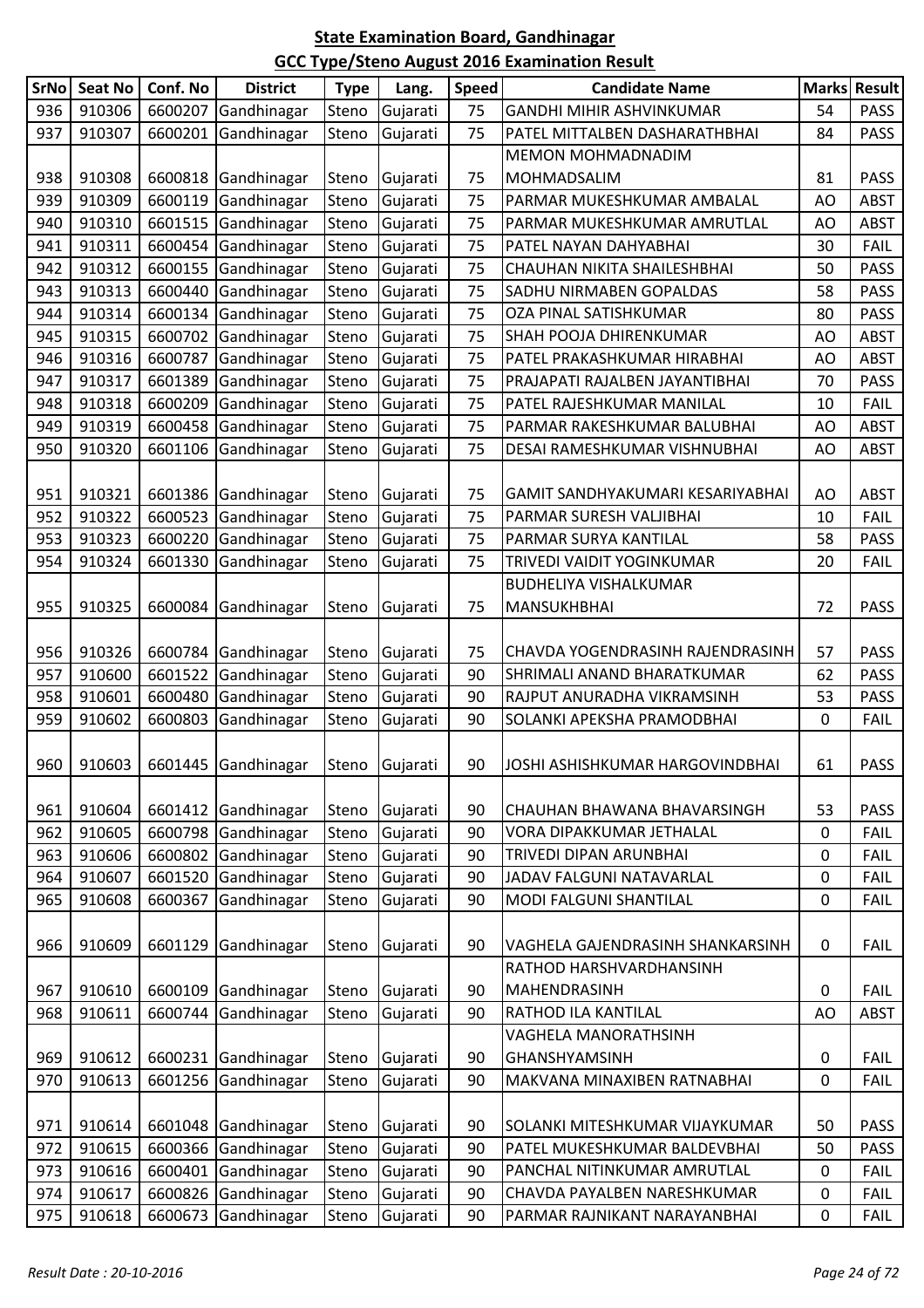| <b>SrNo</b>  | <b>Seat No</b> | Conf. No | <b>District</b>                    | <b>Type</b> | Lang.              | Speed    | <b>Candidate Name</b>              |    | <b>Marks Result</b> |
|--------------|----------------|----------|------------------------------------|-------------|--------------------|----------|------------------------------------|----|---------------------|
|              |                |          |                                    |             |                    |          |                                    |    |                     |
| 976          | 910619         |          | 6600181 Gandhinagar                | Steno       | Gujarati           | 90       | CHAUDHARI ROHITKUMAR GAUTAMBHAI    | 0  | <b>FAIL</b>         |
| 977          | 910620         | 6601415  | Gandhinagar                        | Steno       | Gujarati           | 90       | RAJPUT SUSHILA PRAMSINH            | 60 | <b>PASS</b>         |
| 978          | 910621         | 6600799  | Gandhinagar                        | Steno       | Gujarati           | 90       | ASUDIYA SWATI DAHYABHAI            | 0  | <b>FAIL</b>         |
| 979          | 910622         | 6601128  | Gandhinagar                        | Steno       | Gujarati           | 90       | VAGHELA VIRENDRASINH DILIPSINH     | 0  | <b>FAIL</b>         |
|              |                |          |                                    |             |                    |          |                                    |    |                     |
| 980          | 820168         |          | 5600925 Gandhinagar                | Type        | English            | 40       | NARUKA ABHIJEETSINH MAHENDRASINH   | 84 | <b>PASS</b>         |
| 981          | 820169         | 5601681  | Gandhinagar                        | Type        | English            | 40       | BARAIYA AJAYSINH RANJITSINH        | 77 | <b>PASS</b>         |
|              |                |          |                                    |             |                    |          |                                    |    |                     |
| 982          | 820170         | 5602172  | Gandhinagar                        | Type        | English            | 40       | PATEL AKASHKUMAR MAHENDRABHAI      | AO | <b>ABST</b>         |
|              |                |          |                                    |             |                    |          | SANGHARIYAT AKHTARHUSAIN           |    |                     |
| 983          | 820171         |          | 5602633 Gandhinagar                | Type        | English            | 40       | <b>HANIFBHAI</b>                   | 19 | <b>FAIL</b>         |
| 984          | 820172         | 5601370  | Gandhinagar                        | Type        | English            | 40       | SONAGARA AMIT HEMANTKUMAR          | AO | <b>ABST</b>         |
| 985          | 820173         | 5600701  | Gandhinagar                        | Type        | English            | 40       | <b>GOHIL AMITABEN UDESINH</b>      | 67 | <b>PASS</b>         |
| 986          | 820174         | 5601341  | Gandhinagar                        | Type        | English            | 40       | PATEL ANILKUMAR BABUBHAI           | 40 | <b>FAIL</b>         |
| 987          | 820175         | 5602279  | Gandhinagar                        | Type        | English            | 40       | BHAVSAR ANJALI DINESHKUMAR         | 74 | <b>PASS</b>         |
| 988          | 820176         | 5602515  | Gandhinagar                        | Type        | English            | 40       | PILLAI ANU GOPALKRISHNAN           | 70 | <b>PASS</b>         |
| 989          | 820177         | 5601960  | Gandhinagar                        | Type        | English            | 40       | NATHAWANI ARATI MUKESHBHAI         | 0  | <b>FAIL</b>         |
| 990          | 820178         | 5602737  | Gandhinagar                        | Type        | English            | 40       | PATEL ARZOOKUMARI ARVINDBHAI       | 71 | <b>PASS</b>         |
| 991          | 820179         | 5600513  | Gandhinagar                        | Type        | English            | 40       | PARKAR ASHOKKUMAR MANUBHAI         | AO | <b>ABST</b>         |
|              |                |          |                                    |             |                    |          |                                    |    |                     |
| 992          | 820180         |          | 5602576 Gandhinagar                | Type        | English            | 40       | DHARWA BHAUMIKKUMAR BHOGILAL       | 78 | <b>PASS</b>         |
|              |                |          |                                    |             |                    |          |                                    |    |                     |
| 993          | 820181         |          | 5601321 Gandhinagar                | Type        | English            | 40       | KANGASIYA BHAVANA SAMANTBHAI       | AO | <b>ABST</b>         |
| 994          | 820182         | 5602115  | Gandhinagar                        | Type        | English            | 40       | VAISHNAV BHAVIN KIRTIKUMAR         | 33 | <b>FAIL</b>         |
| 995          | 820183         | 5600541  | Gandhinagar                        | Type        | English            | 40       | SENDHAV BHIKHABHAI MULJIBHAI       | AO | <b>ABST</b>         |
| 996          | 820184         | 5602502  | Gandhinagar                        | Type        | English            | 40       | PATEL BHOOMIKABEN NATHABHAI        | 79 | <b>PASS</b>         |
|              |                |          |                                    |             |                    |          |                                    |    |                     |
| 997          | 820185         |          | 5600741 Gandhinagar                | Type        | English            | 40       | TRAMBADIA BHUMIBEN ASHVINKUMAR     | 82 | <b>PASS</b>         |
| 998          | 820186         |          | 5602077 Gandhinagar                | Type        | English            | 40       | MITHAR BINAL JITENDRAKUMAR         | 79 | PASS                |
| 999          | 820187         |          | 5600930 Gandhinagar                | Type        | English            | 40       | <b>BHOI BINALBAHEN RAKESHKUMAR</b> | 71 | <b>PASS</b>         |
| 1000         | 820188         | 5600563  | Gandhinagar                        | Type        | English            | 40       | DAVE CHANDRAKANT BHIKHALAL         | AO | <b>ABST</b>         |
| 1001         | 820189         |          | 5600443 Gandhinagar                | Type        | English            | 40       | THAKOR CHETANJI SHANAJI            | AO | <b>ABST</b>         |
| 1002         | 820190         | 5602368  | Gandhinagar                        | Type        | English            | 40       | PARMAR CHIRAGKUMAR RAMJIBHAI       | 71 | <b>PASS</b>         |
| 1003         | 820191         | 5602465  | Gandhinagar                        | Type        | English            | 40       | KACHOLIYA DEEPIKA NIKHIL           | 25 | <b>FAIL</b>         |
|              |                |          |                                    |             |                    |          |                                    |    |                     |
| 1004         | 820192         | 5602065  | Gandhinagar                        | Type        | English            | 40       | UPADHYAY DHARABEN JITENDRAKUMAR    | 68 | <b>PASS</b>         |
|              | 820193         |          |                                    |             |                    |          | PARMAR DHARMISTHABEN BALDEVBHAI    | 78 |                     |
| 1005<br>1006 | 820194         | 5600679  | 5600736 Gandhinagar<br>Gandhinagar | Type        | English<br>English | 40<br>40 | VAGHELA DHAVAL DHIRENDRASINH       | 61 | <b>PASS</b><br>PASS |
|              |                |          |                                    | Type        |                    |          |                                    |    |                     |
| 1007         | 820195         | 5601798  | Gandhinagar                        | Type        | English            | 40       | CHAUDHARI DHAVALKUMAR SHIVABHAI    | 55 | <b>PASS</b>         |
|              |                |          |                                    |             |                    |          |                                    |    |                     |
| 1008         | 820196         |          | 5601439 Gandhinagar                | Type        | English            | 40       | CHAVDA DHAVALKUMAR KAMLESHBHAI     | 71 | <b>PASS</b>         |
| 1009         | 820197         | 5602673  | Gandhinagar                        | Type        | English            | 40       | PATEL DHRUVKUMAR KIRTIBHAI         | 22 | <b>FAIL</b>         |
|              |                |          |                                    |             |                    |          |                                    |    |                     |
| 1010         | 820198         | 5601865  | Gandhinagar                        | Type        | English            | 40       | SOLANKI DHVANIBEN PANKAJKUMAR      | 55 | <b>PASS</b>         |
| 1011         | 820199         | 5600927  | Gandhinagar                        | Type        | English            | 40       | RANA DIGVIJAYSINH SURESHKUMAR      | 66 | <b>PASS</b>         |
| 1012         | 820200         | 5601640  | Gandhinagar                        | Type        | English            | 40       | THAKKAR DIVYANG VINDODKUMAR        | 70 | <b>PASS</b>         |
| 1013         | 820201         | 5600039  | Gandhinagar                        | Type        | English            | 40       | DIWAN FIRDOSH BHIKHASHA            | 47 | <b>FAIL</b>         |
| 1014         | 820202         | 5600990  | Gandhinagar                        | Type        | English            | 40       | PAREKH FORAM SHAILESHBHAI          | 70 | <b>PASS</b>         |
|              |                |          |                                    |             |                    |          |                                    |    |                     |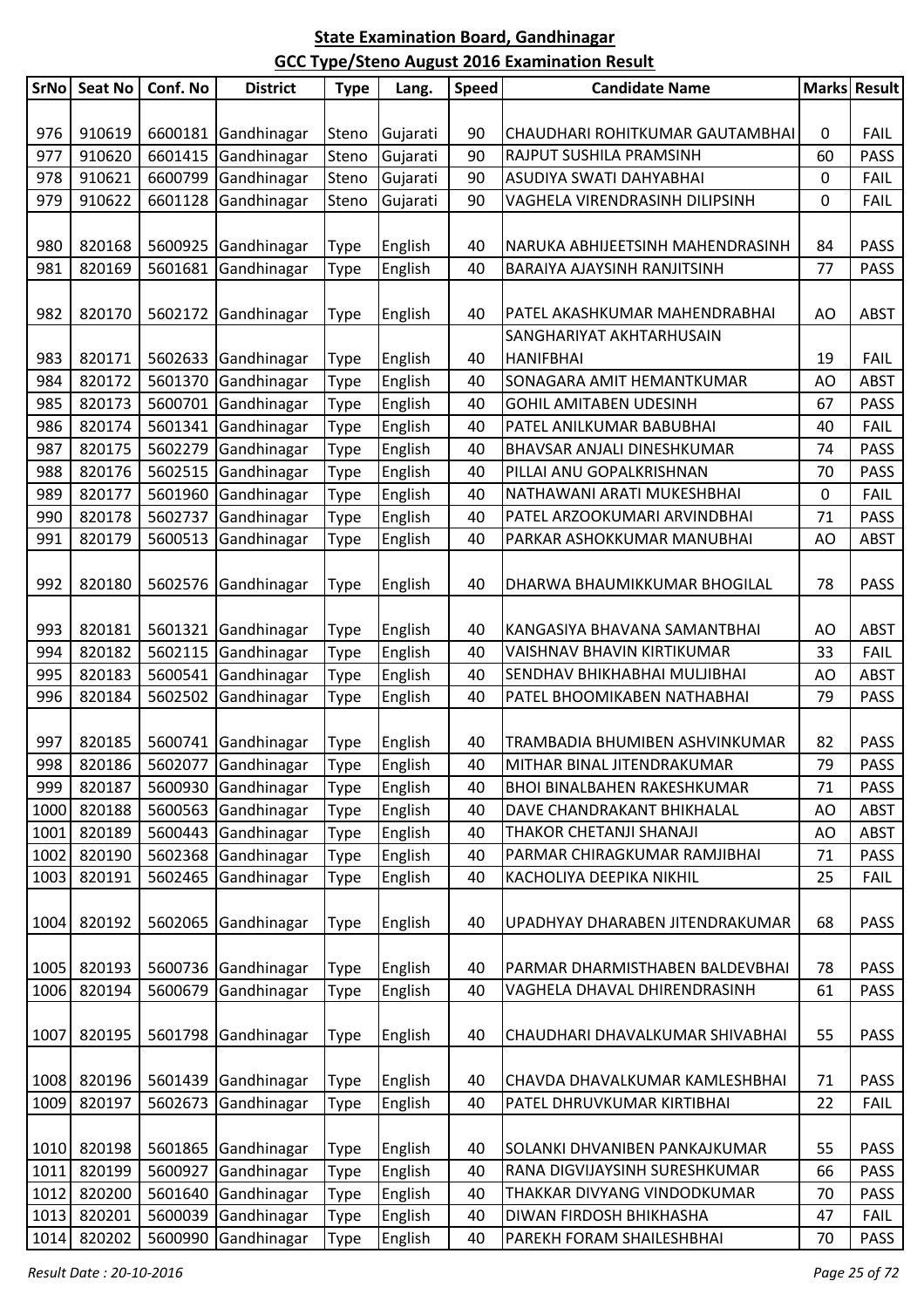| <b>SrNo</b> | <b>Seat No</b> | Conf. No | <b>District</b>     | <b>Type</b> | Lang.   | <b>Speed</b> | <b>Candidate Name</b>              |    | <b>Marks Result</b> |
|-------------|----------------|----------|---------------------|-------------|---------|--------------|------------------------------------|----|---------------------|
| 1015        | 820203         | 5600542  | Gandhinagar         | Type        | English | 40           | BHATT HARSH RAJENDRAKUMAR          | 57 | <b>PASS</b>         |
| 1016        | 820204         | 5600478  | Gandhinagar         | Type        | English | 40           | PANDYA HIRAL RAJESHKUMAR           | 74 | <b>PASS</b>         |
| 1017        | 820205         | 5602646  | Gandhinagar         | Type        | English | 40           | PRAJAPATI HIRALBEN JAYANTIBHAI     | 77 | <b>PASS</b>         |
| 1018        | 820206         | 5602580  | Gandhinagar         | Type        | English | 40           | CHOKSHI HIREN RAMESHBHAI           | 33 | <b>FAIL</b>         |
|             |                |          |                     |             |         |              |                                    |    |                     |
| 1019        | 820207         | 5600250  | Gandhinagar         | Type        | English | 40           | CHAUDHARI HIRENKUMAR DHIRUBHAI     | AO | <b>ABST</b>         |
| 1020        | 820208         | 5600460  | Gandhinagar         | Type        | English | 40           | KHARADI HITESH BHIKHABHAI          | AO | <b>ABST</b>         |
| 1021        | 820209         |          | 5600272 Gandhinagar | Type        | English | 40           | <b>BAROT HITESHKUMAR ASHOKBHAI</b> | 83 | <b>PASS</b>         |
| 1022        | 820210         | 5602421  | Gandhinagar         | Type        | English | 40           | SHAIKH IFTESAM KAMALUDDIN          | 53 | <b>PASS</b>         |
| 1023        | 820211         | 5602742  | Gandhinagar         | Type        | English | 40           | LUHAR IMRANKHAN HABIBKHAN          | 79 | <b>PASS</b>         |
| 1024        | 820212         | 5601539  | Gandhinagar         | Type        | English | 40           | CHAUHAN ISHWARJI BHATHIJI          | 12 | <b>FAIL</b>         |
| 1025        | 820213         | 5602694  | Gandhinagar         | Type        | English | 40           | RAVAL JALPA RAJENDRAKUMAR          | AO | <b>ABST</b>         |
| 1026        | 820214         | 5600689  | Gandhinagar         | Type        | English | 40           | SHAH JANHAVI HARESH                | 82 | <b>PASS</b>         |
| 1027        | 820215         | 5600947  | Gandhinagar         | Type        | English | 40           | VANZARA JAYDEEP BHARATBHAI         | 78 | <b>PASS</b>         |
| 1028        | 820216         | 5600447  | Gandhinagar         | Type        | English | 40           | PANDYA JIGNABEN BHAVESHBHAI        | AO | <b>ABST</b>         |
|             |                |          |                     |             |         |              |                                    |    |                     |
| 1029        | 820217         |          | 5602371 Gandhinagar | Type        | English | 40           | BARIYA JITENDRAKUMAR RANGITSINH    | 43 | <b>FAIL</b>         |
|             |                |          |                     |             |         |              |                                    |    |                     |
| 1030        | 820218         |          | 5602432 Gandhinagar | Type        | English | 40           | VAGHELA JITENDRASINH KESARISINH    | 37 | <b>FAIL</b>         |
|             |                |          |                     |             |         |              |                                    |    |                     |
| 1031        | 820219         |          | 5600635 Gandhinagar | Type        | English | 40           | MAKWANA KALPESHKUMAR DILIPBHAI     | 47 | <b>FAIL</b>         |
| 1032        | 820220         | 5600661  | Gandhinagar         | Type        | English | 40           | THAKOR KALUJI RAMAJI               | 50 | <b>PASS</b>         |
| 1033        | 820221         | 5600482  | Gandhinagar         | Type        | English | 40           | MANAT KAMINIBEN KANTIBHAI          | 19 | <b>FAIL</b>         |
| 1034        | 820222         |          | 5600888 Gandhinagar | Type        | English | 40           | JANASARI KEYUR BABUBHAI            | 68 | <b>PASS</b>         |
| 1035        | 820223         | 5602285  | Gandhinagar         | Type        | English | 40           | BHATT KHYATI CHETANKUMAR           | 50 | <b>PASS</b>         |
| 1036        | 820224         | 5602288  | Gandhinagar         | Type        | English | 40           | <b>BHATT KINJAL CHETANKUMAR</b>    | 43 | <b>FAIL</b>         |
| 1037        | 820225         | 5601726  | Gandhinagar         | Type        | English | 40           | PATEL KINJALBEN SHIVABHAI          | 82 | <b>PASS</b>         |
| 1038        | 820226         | 5600686  | Gandhinagar         | Type        | English | 40           | PARMAR KIRANBEN MANILAL            | 55 | <b>PASS</b>         |
| 1039        | 820227         | 5600764  | Gandhinagar         | Type        | English | 40           | NAYI KRINAL BHARATBHAI             | 83 | <b>PASS</b>         |
|             | 1040 820228    |          | 5601379 Gandhinagar | Type        | English | 40           | PATEL KRISHNABEN RAMJIBHAI         | 53 | <b>PASS</b>         |
| 1041        | 820229         |          | 5600555 Gandhinagar | Type        | English | 40           | MANSURI LUKMAN USMANGANI           | 60 | <b>PASS</b>         |
|             |                |          |                     |             |         |              |                                    |    |                     |
| 1042        | 820230         | 5601970  | Gandhinagar         | Type        | English | 40           | LODHA MAHAMMADYASIR ABIDHUSAIN     | 11 | <b>FAIL</b>         |
|             |                |          |                     |             |         |              | MAKWANA MAHENDRAKUMAR              |    |                     |
| 1043        | 820231         |          | 5600013 Gandhinagar | Type        | English | 40           | AMBALAL                            | 52 | <b>PASS</b>         |
| 1044        | 820232         | 5601671  | Gandhinagar         | Type        | English | 40           | PANDYA MAHESH GANPATLAL            | 64 | <b>PASS</b>         |
| 1045        | 820233         | 5600554  | Gandhinagar         | Type        | English | 40           | PRADHANANI MAMTA GIRISHBHAI        | 60 | <b>PASS</b>         |
|             |                |          |                     |             |         |              |                                    |    |                     |
| 1046        | 820234         |          | 5601731 Gandhinagar | Type        | English | 40           | SUTHAR MANISHKUMAR ARVINDBHAI      | 74 | <b>PASS</b>         |
| 1047        | 820235         |          | 5601625 Gandhinagar | Type        | English | 40           | PANDYA MANSI AVINASHBHAI           | AO | ABST                |
| 1048        | 820236         |          | 5602193 Gandhinagar | Type        | English | 40           | VAGHELA MAYURI JETHALAL            | AO | <b>ABST</b>         |
| 1049        | 820237         | 5600890  | Gandhinagar         | Type        | English | 40           | PARMAR MEETABEN MANILAL            | 55 | <b>PASS</b>         |
| 1050        | 820238         |          | 5602181 Gandhinagar | Type        | English | 40           | CHAVDA MEGHA SURESHCHANDRA         | 17 | <b>FAIL</b>         |
| 1051        | 820239         | 5602471  | Gandhinagar         | Type        | English | 40           | KACHOLIYA MEGHA MEHUL              | 14 | <b>FAIL</b>         |
| 1052        | 820240         | 5600521  | Gandhinagar         | Type        | English | 40           | TRIVEDI MEGHAL GAUTAMBHAI          | 35 | <b>FAIL</b>         |
| 1053        | 820241         | 5601357  | Gandhinagar         | Type        | English | 40           | PURABIYA MEHUL BABUBHAI            | 9  | <b>FAIL</b>         |
| 1054        | 820242         | 5601729  | Gandhinagar         | Type        | English | 40           | MANAT MEHULKUMAR MOHANBHAI         | 51 | <b>PASS</b>         |
| 1055        | 820243         | 5601202  | Gandhinagar         | Type        | English | 40           | DESAI MELRAJBHAI PRABHATBHAI       | 35 | <b>FAIL</b>         |
|             |                |          |                     |             |         |              |                                    |    |                     |
| 1056        | 820244         |          | 5602353 Gandhinagar | Type        | English | 40           | MEMON MOHAMMADISMAIL SABIRBHAI     | AO | ABST                |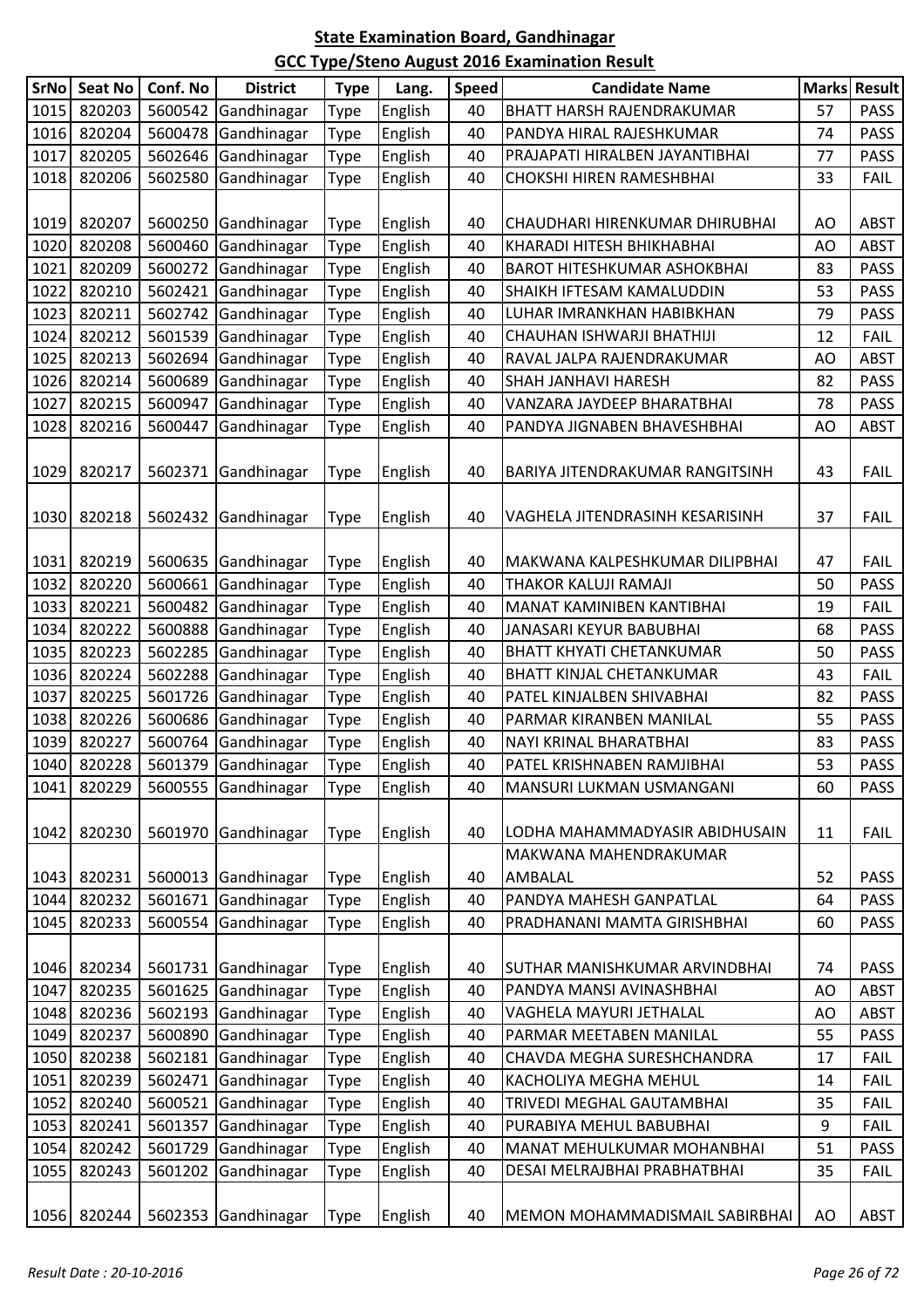| <b>SrNo</b> | Seat No | Conf. No | <b>District</b>     | <b>Type</b> | Lang.   | <b>Speed</b> | <b>Candidate Name</b>              |    | Marks Result |
|-------------|---------|----------|---------------------|-------------|---------|--------------|------------------------------------|----|--------------|
|             |         |          |                     |             |         |              |                                    |    |              |
| 1057        | 820245  |          | 5600516 Gandhinagar | Type        | English | 40           | PARMAR MRUNALKUMAR GOPALBHAI       | 57 | <b>PASS</b>  |
| 1058        | 820246  | 5600518  | Gandhinagar         | Type        | English | 40           | DESAI NAGINKUMAR AMRUTBHAI         | AO | <b>ABST</b>  |
| 1059        | 820247  | 5600129  | Gandhinagar         | Type        | English | 40           | PRAJAPATI NAITIK NARESHBHAI        | 77 | <b>PASS</b>  |
|             |         |          |                     |             |         |              |                                    |    |              |
| 1060        | 820248  | 5602076  | Gandhinagar         | Type        | English | 40           | MISHRA NAVINCHANDRA VISHAMBHAR     | 59 | <b>PASS</b>  |
| 1061        | 820249  | 5601182  | Gandhinagar         | Type        | English | 40           | MAKWANA NAYANABEN KANJIBHAI        | 57 | <b>PASS</b>  |
| 1062        | 820250  | 5601965  | Gandhinagar         | Type        | English | 40           | <b>GOHEL NEELAM RAVJIBHAI</b>      | 56 | <b>PASS</b>  |
| 1063        | 820251  | 5602176  | Gandhinagar         | Type        | English | 40           | CHAUDHARI NEHA RAMKUMAR            | 33 | <b>FAIL</b>  |
| 1064        | 820252  | 5600693  | Gandhinagar         | Type        | English | 40           | PADHYA NIDHIBEN YOGESHKUMAR        | 48 | <b>FAIL</b>  |
| 1065        | 820253  | 5602165  | Gandhinagar         | Type        | English | 40           | BARIA NIRMALBHAI DALSINHGBHAI      | 22 | <b>FAIL</b>  |
| 1066        | 820254  | 5600899  | Gandhinagar         | Type        | English | 40           | POSTARIYA PARBAT ARAJANBHAI        | AO | <b>ABST</b>  |
| 1067        | 820255  | 5601358  | Gandhinagar         | Type        | English | 40           | VALAND PARTH BHARATBHAI            | 71 | <b>PASS</b>  |
| 1068        | 820256  | 5601957  | Gandhinagar         | Type        | English | 40           | PARMAR PAYALBEN BHIKHABHAI         | 43 | <b>FAIL</b>  |
| 1069        | 820257  | 5602373  | Gandhinagar         | Type        | English | 40           | PARMAR PIYUSHBHAI JESINGBHAI       | 88 | <b>PASS</b>  |
| 1070        | 820258  | 5601412  | Gandhinagar         | Type        | English | 40           | SHAH POOJA DHIRENKUMAR             | 40 | <b>FAIL</b>  |
| 1071        | 820259  | 5602292  | Gandhinagar         | Type        | English | 40           | VAGHELA PRAMODSINH KANUBHA         | 38 | <b>FAIL</b>  |
| 1072        | 820260  | 5601800  | Gandhinagar         | Type        | English | 40           | PANDYA PRANAV HITENDRAKUMAR        | AO | <b>ABST</b>  |
| 1073        | 820261  | 5601169  | Gandhinagar         | Type        | English | 40           | SONI PRATIKKUMAR KIRITBHAI         | 67 | <b>PASS</b>  |
| 1074        | 820262  | 5600683  | Gandhinagar         | Type        | English | 40           | SOLANKI PREMKUMAR RAMANBHAI        | 77 | <b>PASS</b>  |
| 1075        | 820263  | 5600512  | Gandhinagar         | Type        | English | 40           | KATARA PRIYALBEN LAXMANBHAI        | AO | <b>ABST</b>  |
| 1076        | 820264  | 5600988  | Gandhinagar         | Type        | English | 40           | NAYI PUJABEN MAHENDRABHAI          | 65 | <b>PASS</b>  |
| 1077        | 820265  | 5601054  | Gandhinagar         | Type        | English | 40           | PATEL RAHIL RAMESHKUMAR            | 77 | <b>PASS</b>  |
| 1078        | 820266  | 5602709  | Gandhinagar         | Type        | English | 40           | CHAUHAN RAJAN BHANUPRASAD          | 76 | <b>PASS</b>  |
|             |         |          |                     |             |         |              |                                    |    |              |
| 1079        | 820267  |          | 5600918 Gandhinagar | Type        | English | 40           | VAGHELA RAJDIPSINH GHANSHYAMSINH   | 73 | <b>PASS</b>  |
| 1080        | 820268  | 5600546  | Gandhinagar         | Type        | English | 40           | PATEL RAJESHKUMAR MANILAL          | AO | <b>ABST</b>  |
| 1081        | 820269  | 5601205  | Gandhinagar         | Type        | English | 40           | SAGAR RAJKIRAN PARIMAL             | 67 | <b>PASS</b>  |
| 1082        | 820270  | 5600492  | Gandhinagar         | Type        | English | 40           | <b>BARAD RAKESHBHAI GOVINDBHAI</b> | AO | <b>ABST</b>  |
| 1083        | 820271  |          | 5600628 Gandhinagar | <b>Type</b> | English | 40           | PATEL RAKESHKUMAR MOTIBHAI         | 7  | <b>FAIL</b>  |
| 1084        | 820272  |          | 5601033 Gandhinagar | Type        | English | 40           | CHAUHAN RAKSHANDA TRIBHUWAN        | 67 | <b>PASS</b>  |
| 1085        | 820273  | 5600346  | Gandhinagar         | Type        | English | 40           | OZA RAVI SATISHKUMAR               | 70 | <b>PASS</b>  |
| 1086        | 820274  | 5600830  | Gandhinagar         | Type        | English | 40           | RAVAL RAVIKUMAR VIJAYKUMAR         | 65 | <b>PASS</b>  |
| 1087        | 820275  | 5600501  | Gandhinagar         | Type        | English | 40           | RAMANUJ REKHABEN KANTILAL          | 48 | <b>FAIL</b>  |
| 1088        | 820276  | 5600681  | Gandhinagar         | Type        | English | 40           | MODI RESHMA ASHOKKUMAR             | 85 | <b>PASS</b>  |
| 1089        | 820277  | 5601749  | Gandhinagar         | Type        | English | 40           | MAKWANA RIDDHI KISHORBHAI          | 87 | <b>PASS</b>  |
| 1090        | 820278  | 5601360  | Gandhinagar         | Type        | English | 40           | BHAVSAR RIDDHIBEN VIMALKUMAR       | 73 | <b>PASS</b>  |
| 1091        | 820279  | 5601748  | Gandhinagar         | Type        | English | 40           | PATEL RINKUBEN KANTIBHAI           | 62 | <b>PASS</b>  |
| 1092        | 820280  | 5601540  | Gandhinagar         | Type        | English | 40           | JADAV ROHAN MAHENDRAKUMAR          | 75 | <b>PASS</b>  |
| 1093        | 820281  | 5602348  | Gandhinagar         | Type        | English | 40           | BARANDA RONITKUMAR KANJIBHAI       | 27 | <b>FAIL</b>  |
| 1094        | 820282  | 5600921  | Gandhinagar         | Type        | English | 40           | CHAUDHARY SANDIP KANJIBHAI         | 53 | <b>PASS</b>  |
| 1095        | 820283  | 5600667  | Gandhinagar         | Type        | English | 40           | MAKWANA SANDIP MANSINH             | 74 | <b>PASS</b>  |
|             |         |          |                     |             |         |              |                                    |    |              |
| 1096        | 820284  | 5600505  | Gandhinagar         | Type        | English | 40           | BHARADA SANDIPKUMAR KAMLESBHAI     | 71 | <b>PASS</b>  |
| 1097        | 820285  | 5600567  | Gandhinagar         | Type        | English | 40           | JOSHI SAPANA SHARADBHAI            | 77 | <b>PASS</b>  |
|             |         |          |                     |             |         |              |                                    |    |              |
| 1098        | 820286  | 5600498  | Gandhinagar         | Type        | English | 40           | KALASVA SATISHKUMAR CHIMANBHAI     | AO | <b>ABST</b>  |
|             |         |          |                     |             |         |              |                                    |    |              |
| 1099        | 820287  |          | 5601034 Gandhinagar | Type        | English | 40           | KALASVA SATISHKUMAR CHIMANBHAI     | 73 | <b>PASS</b>  |
| 1100        | 820288  | 5602518  | Gandhinagar         | Type        | English | 40           | GOHIL SATYJITSINH VIRENDRASINH     | 70 | <b>PASS</b>  |
| 1101        | 820289  | 5602462  | Gandhinagar         | Type        | English | 40           | PARMAR SEJALBAHEN GANESHBHAI       | AO | ABST         |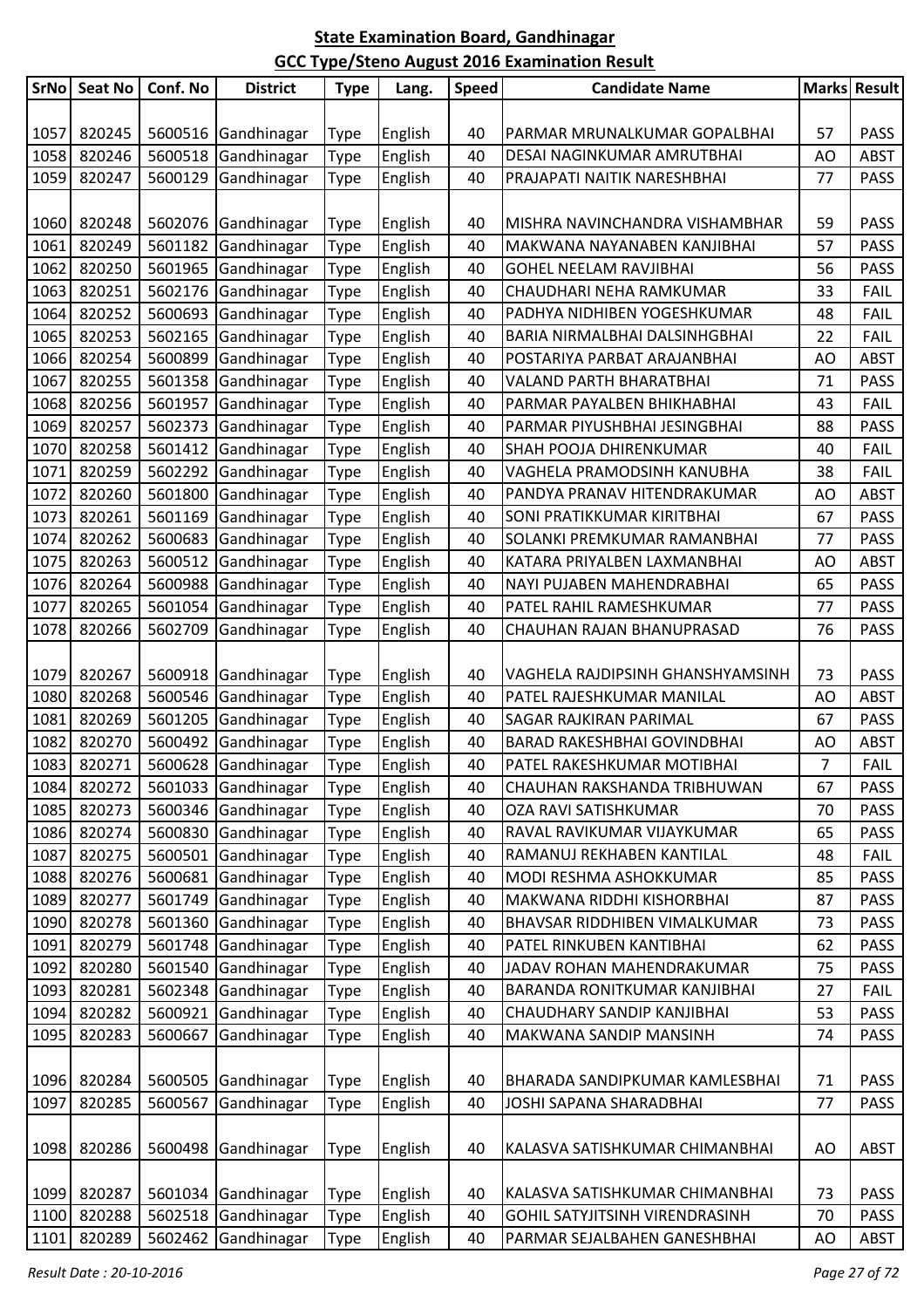| <b>SrNo</b> | <b>Seat No</b> | Conf. No | <b>District</b>     | <b>Type</b> | Lang.   | <b>Speed</b> | <b>Candidate Name</b>            |    | Marks Result |
|-------------|----------------|----------|---------------------|-------------|---------|--------------|----------------------------------|----|--------------|
| 1102        | 820290         | 5600928  | Gandhinagar         | Type        | English | 40           | <b>BHOI SEJALBEN RAKESHKUMAR</b> | 57 | <b>PASS</b>  |
| 1103        | 820291         | 5600912  | Gandhinagar         | Type        | English | 40           | KHARADI SEJALBEN RAMJIBHAI       | 34 | <b>FAIL</b>  |
| 1104        | 820292         | 5600832  | Gandhinagar         | Type        | English | 40           | RAVAL SHANI SANJAYKUMAR          | AO | <b>ABST</b>  |
|             |                |          |                     |             |         |              |                                  |    |              |
| 1105        | 820293         | 5601365  | Gandhinagar         | Type        | English | 40           | VAGHMARIA SHARVIL JEETENDRAKUMAR | 78 | <b>PASS</b>  |
|             |                |          |                     |             |         |              | RAJPUT SHIVPRATAPSINH            |    |              |
| 1106        | 820294         | 5600496  | Gandhinagar         | Type        | English | 40           | VIJAYBAHADURSINH                 | AO | <b>ABST</b>  |
|             |                |          |                     |             |         |              |                                  |    |              |
| 1107        | 820295         |          | 5600508 Gandhinagar | Type        | English | 40           | SUTARIYA SHUBHKUMAR CHATURDAS    | AO | <b>ABST</b>  |
| 1108        | 820296         | 5600923  | Gandhinagar         | Type        | English | 40           | THAKOR SUNIL AMRUTLAL            | 71 | <b>PASS</b>  |
| 1109        | 820297         | 5602417  | Gandhinagar         | Type        | English | 40           | PATEL SUNILKUMAR BHIKHABHAI      | 90 | <b>PASS</b>  |
| 1110        | 820298         | 5601364  | Gandhinagar         | Type        | English | 40           | SANKHALA SURESHKUMAR TALKAJI     | 73 | <b>PASS</b>  |
| 1111        | 820299         | 5600677  | Gandhinagar         | Type        | English | 40           | PARMAR SURYA KANTILAL            | 73 | <b>PASS</b>  |
| 1112        | 820300         | 5600914  | Gandhinagar         | Type        | English | 40           | SINDHA UNNATIBEN NATUBHAI        | 3  | <b>FAIL</b>  |
| 1113        | 820301         | 5601362  | Gandhinagar         | Type        | English | 40           | <b>SOLANKI USHABEN SOMAJI</b>    | 57 | <b>PASS</b>  |
| 1114        | 820302         | 5601542  | Gandhinagar         | Type        | English | 40           | DARJI VAIBHAV KRUSHNAKANTBHAI    | 46 | <b>FAIL</b>  |
| 1115        | 820303         | 5600707  | Gandhinagar         | Type        | English | 40           | RATHOD VANDANABEN RATANSINH      | AO | <b>ABST</b>  |
| 1116        | 820304         | 5600728  | Gandhinagar         | Type        | English | 40           | RATHOD VARSHABEN RATANSINH       | 69 | <b>PASS</b>  |
| 1117        | 820305         | 5601603  | Gandhinagar         | Type        | English | 40           | SHAH VATSAL MANDIPBHAI           | 20 | <b>FAIL</b>  |
| 1118        | 820306         | 5602717  | Gandhinagar         | Type        | English | 40           | DESAI VIJAYBHAI KANJIBHAI        | 5  | <b>FAIL</b>  |
| 1119        | 820307         | 5600292  | Gandhinagar         | Type        | English | 40           | RAJ VIJAYKUMAR NATVARLAL         | 79 | <b>PASS</b>  |
| 1120        | 820308         | 5601934  | Gandhinagar         | Type        | English | 40           | ASARI VISHALKUMAR RAMESHBHAI     | 15 | <b>FAIL</b>  |
| 1121        | 820309         | 5600920  | Gandhinagar         | Type        | English | 40           | DARAJI VIVEKKUMAR GOVINDBHAI     | 52 | <b>PASS</b>  |
| 1122        | 820310         | 5601541  | Gandhinagar         | Type        | English | 40           | THAKOR YOGESH BHARATJI           | 68 | <b>PASS</b>  |
| 1123        | 820311         | 5600254  | Gandhinagar         | Type        | English | 40           | RANA YUVRAJSINH NIRMALSINH       | AO | <b>ABST</b>  |
| 1124        | 820312         | 5600226  | Gandhinagar         | Type        | English | 40           | JAMALIYA ZALAK KANTILAL          | 50 | <b>PASS</b>  |
| 1125        | 820313         | 5601822  | Gandhinagar         | Type        | English | 40           | SADHU ZARNA MULESHKUMAR          | 67 | <b>PASS</b>  |
| 1126        | 830038         | 5601392  | Gandhinagar         | Type        | English | 40           | PATEL VISHNUBHAI BABUBHAI        | 79 | <b>PASS</b>  |
| 1127        | 830039         | 5602005  | Gandhinagar         | Type        | English | 40           | THAKKAR VIRALBEN CHANDULAL       | 50 | <b>PASS</b>  |
|             | 1128 830040    |          | 5602044 Gandhinagar | Type        | English | 40           | GAJJAR KAUSHIK RAJENDRAKUMAR     | 55 | <b>PASS</b>  |
| 1129        | 820630         |          | 5602257 Gandhinagar | Type        | English | 50           | VALAND AXAYKUMAR NARESHBHAI      | 28 | <b>FAIL</b>  |
| 1130        | 820631         | 5600433  | Gandhinagar         | Type        | English | 50           | MUDALIYAR BHARTI MURUGADASS      | 32 | <b>FAIL</b>  |
| 1131        | 820632         | 5601134  | Gandhinagar         | Type        | English | 50           | RAMI DHARA KEYURBHAI             | 39 | <b>FAIL</b>  |
|             |                |          |                     |             |         |              |                                  |    |              |
| 1132        | 820633         | 5600652  | Gandhinagar         | Type        | English | 50           | PARMAR DHARMISTHA PRAVINKUMAR    | 5  | <b>FAIL</b>  |
|             |                |          |                     |             |         |              | JOSHI HARSHADKUMAR               |    |              |
| 1133        | 820634         | 5600277  | Gandhinagar         | Type        | English | 50           | <b>JASHAVANTKUMAR</b>            | AO | <b>ABST</b>  |
| 1134        | 820635         | 5601419  | Gandhinagar         | Type        | English | 50           | NENUJI KHYATIBEN CHUNILAL        | 54 | <b>PASS</b>  |
| 1135        | 820636         | 5600621  | Gandhinagar         | Type        | English | 50           | <b>MANSURI KOMAL AKBARBHAI</b>   | 36 | <b>FAIL</b>  |
|             |                |          |                     |             |         |              | SANGHARIYAT MOHAMADHANIF         |    |              |
| 1136        | 820637         | 5602345  | Gandhinagar         | <b>Type</b> | English | 50           | <b>MAHEBUBBHAI</b>               | 68 | <b>PASS</b>  |
| 1137        | 820638         | 5602274  | Gandhinagar         | Type        | English | 50           | DESHMUKH MONIKA DAYANAND         | 31 | <b>FAIL</b>  |
| 1138        | 820639         | 5600454  | Gandhinagar         | Type        | English | 50           | MUDALIYAR NANDINI MURUGADASS     | 45 | FAIL         |
| 1139        | 820640         | 5600224  | Gandhinagar         | Type        | English | 50           | PATEL NILESHKUMAR DHANJIBHAI     | 25 | <b>FAIL</b>  |
| 1140        | 820641         | 5600557  | Gandhinagar         | Type        | English | 50           | CHAUDHARI NRUPA HASMUKHBHAI      | 44 | <b>FAIL</b>  |
| 1141        | 820642         | 5600604  | Gandhinagar         | Type        | English | 50           | CHAUDHARI POOJA AMRUTBHAI        | 61 | <b>PASS</b>  |
|             |                |          |                     |             |         |              |                                  |    |              |
| 1142        | 820643         |          | 5601181 Gandhinagar | <b>Type</b> | English | 50           | PARMAR PRAHLADSINH PARBATSINH    | AO | <b>ABST</b>  |
| 1143        | 820644         | 5600733  | Gandhinagar         | Type        | English | 50           | MISHRA PRASHANT RAMAWATAR        | 71 | <b>PASS</b>  |
| 1144        | 820645         | 5602187  | Gandhinagar         | Type        | English | 50           | PATEL PRINCE RAKESHKUMAR         | 25 | <b>FAIL</b>  |
| 1145        | 820646         | 5601533  | Gandhinagar         | Type        | English | 50           | VANIA RELIANCEBAHEN VINUBHAI     | 26 | <b>FAIL</b>  |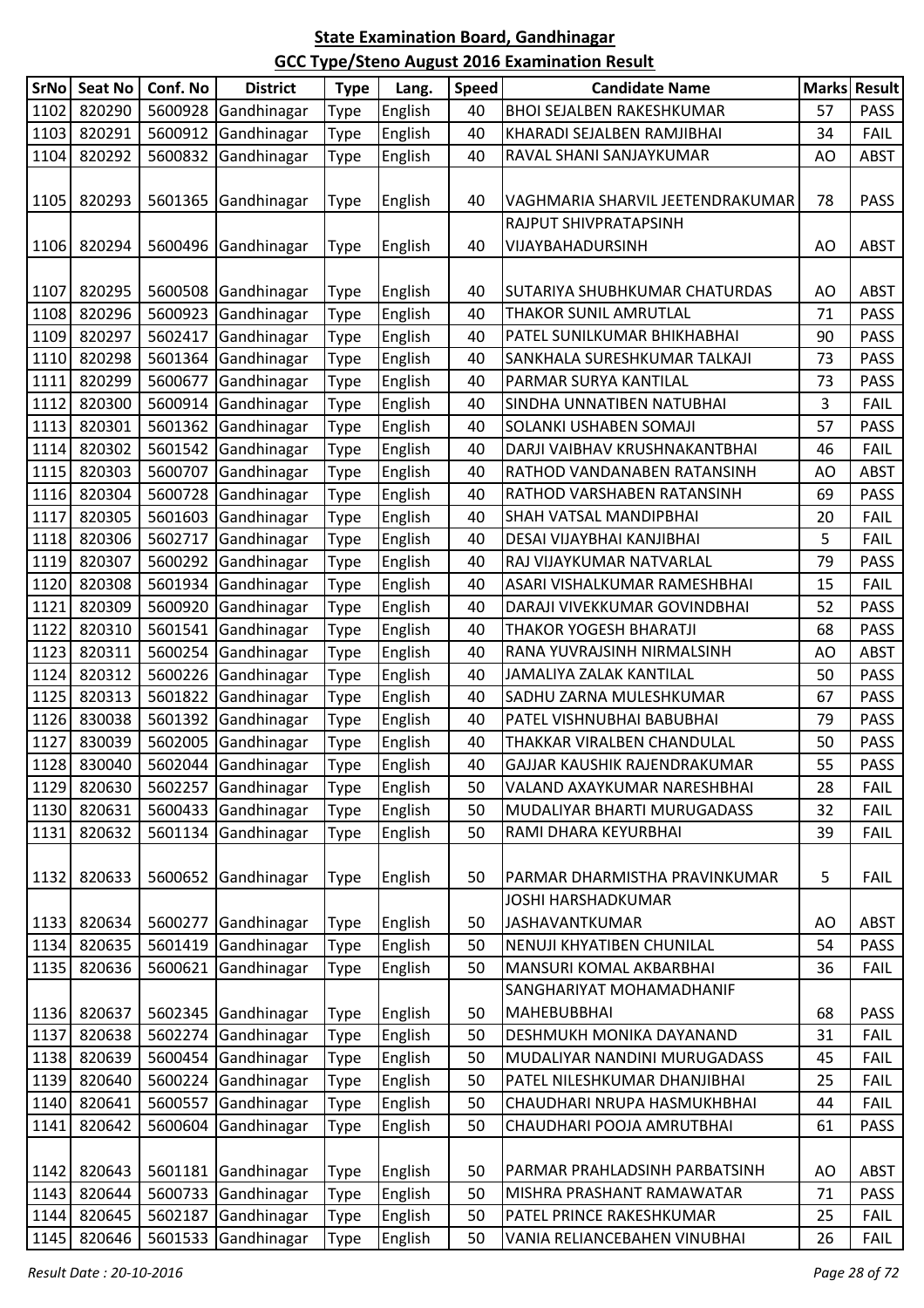| SrNo   | <b>Seat No</b> | Conf. No | <b>District</b>     | <b>Type</b> | Lang.    | <b>Speed</b> | <b>Candidate Name</b>                 |    | <b>Marks Result</b> |
|--------|----------------|----------|---------------------|-------------|----------|--------------|---------------------------------------|----|---------------------|
| 1146   | 820647         | 5602043  | Gandhinagar         | <b>Type</b> | English  | 50           | CHAUHAN SHAILESH BABUBHAI             | 59 | <b>PASS</b>         |
| 1147   | 820648         |          | 5601115 Gandhinagar | Type        | English  | 50           | BASETA SHAILESHKUMAR BANSILAL         | AO | <b>ABST</b>         |
|        |                |          |                     |             |          |              | MISHRA SHIVSHARAN                     |    |                     |
| 1148   | 820649         |          | 5600916 Gandhinagar | <b>Type</b> | English  | 50           | CHHABINATHPRASAD                      | 53 | <b>PASS</b>         |
|        |                |          |                     |             |          |              |                                       |    |                     |
| 1149   | 820650         |          | 5600558 Gandhinagar | <b>Type</b> | English  | 50           | CHAUDHARI SHRUSHTIBEN RAMESHBHAI      | 26 | <b>FAIL</b>         |
| 1150   | 820651         |          | 5600996 Gandhinagar | Type        | English  | 50           | PANARA TIVENDRA CHHAGANBHAI           | 91 | <b>PASS</b>         |
|        |                |          |                     |             |          |              |                                       |    |                     |
| 1151   | 830041         |          | 5602020 Gandhinagar | <b>Type</b> | English  | 50           | PATEL MAYANKKUMAR MUKESHBHAI          | 22 | <b>FAIL</b>         |
| 1152   | 830042         | 5602038  | Gandhinagar         | <b>Type</b> | English  | 50           | PRAJAPATI ARATIBEN RAMABHAI           | 28 | <b>FAIL</b>         |
| 1153   | 820742         |          | 5600695 Gandhinagar | <b>Type</b> | English  | 60           | VYAS ABHILASH ASHWINKUMAR             | 80 | <b>PASS</b>         |
| 1154   | 820743         |          | 5601197 Gandhinagar | <b>Type</b> | English  | 60           | JANSARI ANKIT YOGESHBHAI              | 80 | <b>PASS</b>         |
| 1155   | 820744         |          | 5602716 Gandhinagar | <b>Type</b> | English  | 60           | DARAJI DISHABAHEN KANUBHAI            | 59 | <b>PASS</b>         |
| 1156   | 820745         |          | 5601021 Gandhinagar | <b>Type</b> | English  | 60           | RATHOD KHUSHBU JITENDRAKUMAR          | 43 | <b>FAIL</b>         |
| 1157   | 820746         | 5600674  | Gandhinagar         | Type        | English  | 60           | JANI MADHAVI NALINKUMAR               | 56 | <b>PASS</b>         |
| 1158   | 820747         | 5601354  | Gandhinagar         | <b>Type</b> | English  | 60           | PATEL MEET NITINKUMAR                 | 53 | <b>PASS</b>         |
|        |                |          |                     |             |          |              |                                       |    |                     |
| 1159   | 820748         |          | 5602250 Gandhinagar | <b>Type</b> | English  | 60           | <b>SHAIKH MIRMOHAMMAD IBRAHIMBHAI</b> | 66 | <b>PASS</b>         |
| 1160   | 820749         |          | 5601842 Gandhinagar | <b>Type</b> | English  | 60           | DESAI NARENDRA AMRUTBHAI              | 71 | <b>PASS</b>         |
| 1161   | 820750         |          | 5602679 Gandhinagar | <b>Type</b> | English  | 60           | PRAJAPATI POOJABEN VITTHALBHAI        | 58 | <b>PASS</b>         |
| 1162   | 820751         |          | 5600150 Gandhinagar | <b>Type</b> | English  | 60           | PG RADHIKA SRINIVASAN                 | 60 | <b>PASS</b>         |
| 1163   | 820752         |          | 5600991 Gandhinagar | <b>Type</b> | English  | 60           | PARMAR RAKESHKUMAR BALUBHAI           | 65 | <b>PASS</b>         |
| 1164   | 820753         |          | 5600821 Gandhinagar | <b>Type</b> | English  | 60           | SHOBHANKUMAR SHREEJESH                | 72 | <b>PASS</b>         |
| 1165   | 820754         |          | 5602259 Gandhinagar | <b>Type</b> | English  | 60           | JOSHI VIVEK SURESHBHAI                | 57 | <b>PASS</b>         |
| 1166   | 810099         |          | 5600697 Gandhinagar | <b>Type</b> | Gujarati | 25           | <b>GOHIL AMITABEN UDESINH</b>         | 57 | <b>PASS</b>         |
| 1167   | 810100         |          | 5601152 Gandhinagar | <b>Type</b> | Gujarati | 25           | CHAUDHARI ANILKUMAR FATABHAI          | AO | <b>ABST</b>         |
| 1168   | 810101         |          | 5601336 Gandhinagar | <b>Type</b> | Gujarati | 25           | PATEL ANILKUMAR BABUBHAI              | 52 | <b>PASS</b>         |
| 1169   | 810102         |          | 5601636 Gandhinagar | Type        | Gujarati | 25           | BHAVSAR ANJALI DINESHKUMAR            | 58 | <b>PASS</b>         |
| 1170   | 810103         |          | 5601443 Gandhinagar | <b>Type</b> | Gujarati | 25           | THAKOR ANKIT LAXMANJI                 | 76 | <b>PASS</b>         |
| $1171$ | 810104         |          | 5602726 Gandhinagar | Type        | Gujarati | 25           | PATEL ARZOOKUMARI ARVINDBHAI          | 62 | <b>PASS</b>         |
|        |                |          |                     |             |          |              |                                       |    |                     |
| 1172   | 810105         |          | 5601990 Gandhinagar | <b>Type</b> | Gujarati | 25           | MOCHI ASHWETABAHEN SURESHBHAI         | 15 | <b>FAIL</b>         |
| 1173   | 810106         | 5602739  | Gandhinagar         | <b>Type</b> | Gujarati | 25           | PARMAR BHARATIBEN MOHANLAL            | 83 | <b>PASS</b>         |
|        |                |          |                     |             |          |              |                                       |    |                     |
| 1174   | 810107         |          | 5601317 Gandhinagar | <b>Type</b> | Gujarati | 25           | KANGASIYA BHAVANA SAMANTBHAI          | AO | <b>ABST</b>         |
| 1175   | 810108         | 5601450  | Gandhinagar         | <b>Type</b> | Gujarati | 25           | PARMAR BHAVINIBEN AJITSINH            | 56 | <b>PASS</b>         |
| 1176   | 810109         | 5600540  | Gandhinagar         | Type        | Gujarati | 25           | SENDHAV BHIKHABHAI MULJIBHAI          | AO | <b>ABST</b>         |
| 1177   | 810110         | 5602500  | Gandhinagar         | <b>Type</b> | Gujarati | 25           | PATEL BHOOMIKABEN NATHABHAI           | 51 | <b>PASS</b>         |
|        |                |          |                     |             |          |              |                                       |    |                     |
| 1178   | 810111         |          | 5600749 Gandhinagar | Type        | Gujarati | 25           | TRAMBADIA BHUMIBEN ASHVINKUMAR        | 60 | <b>PASS</b>         |
| 1179   | 810112         | 5602067  | Gandhinagar         | <b>Type</b> | Gujarati | 25           | MITHAR BINAL JITENDRAKUMAR            | 52 | <b>PASS</b>         |
| 1180   | 810113         | 5600561  | Gandhinagar         | <b>Type</b> | Gujarati | 25           | DAVE CHANDRAKANT BHIKHALAL            | AO | <b>ABST</b>         |
| 1181   | 810114         | 5600684  | Gandhinagar         | <b>Type</b> | Gujarati | 25           | RAJ CHETANA MUKESHBHAI                | 18 | <b>FAIL</b>         |
| 1182   | 810115         | 5600450  | Gandhinagar         | Type        | Gujarati | 25           | THAKOR CHETANJI SHANAJI               | AO | <b>ABST</b>         |
|        |                |          |                     |             |          |              |                                       |    |                     |
| 1183   | 810116         | 5602479  | Gandhinagar         | <b>Type</b> | Gujarati | 25           | CHANDRARAV CHINTAN PRAVINKUMAR        | 33 | <b>FAIL</b>         |
|        |                |          |                     |             |          |              |                                       |    |                     |
| 1184   | 810117         | 5602063  | Gandhinagar         | <b>Type</b> | Gujarati | 25           | UPADHYAY DHARABEN JITENDRAKUMAR       | 50 | <b>PASS</b>         |
|        |                |          |                     |             |          |              |                                       |    |                     |
| 1185   | 810118         |          | 5600732 Gandhinagar | <b>Type</b> | Gujarati | 25           | PARMAR DHARMISTHABEN BALDEVBHAI       | 61 | <b>PASS</b>         |
| 1186   | 810119         | 5600670  | Gandhinagar         | <b>Type</b> | Gujarati | 25           | VAGHELA DHAVAL DHIRENDRASINH          | 51 | <b>PASS</b>         |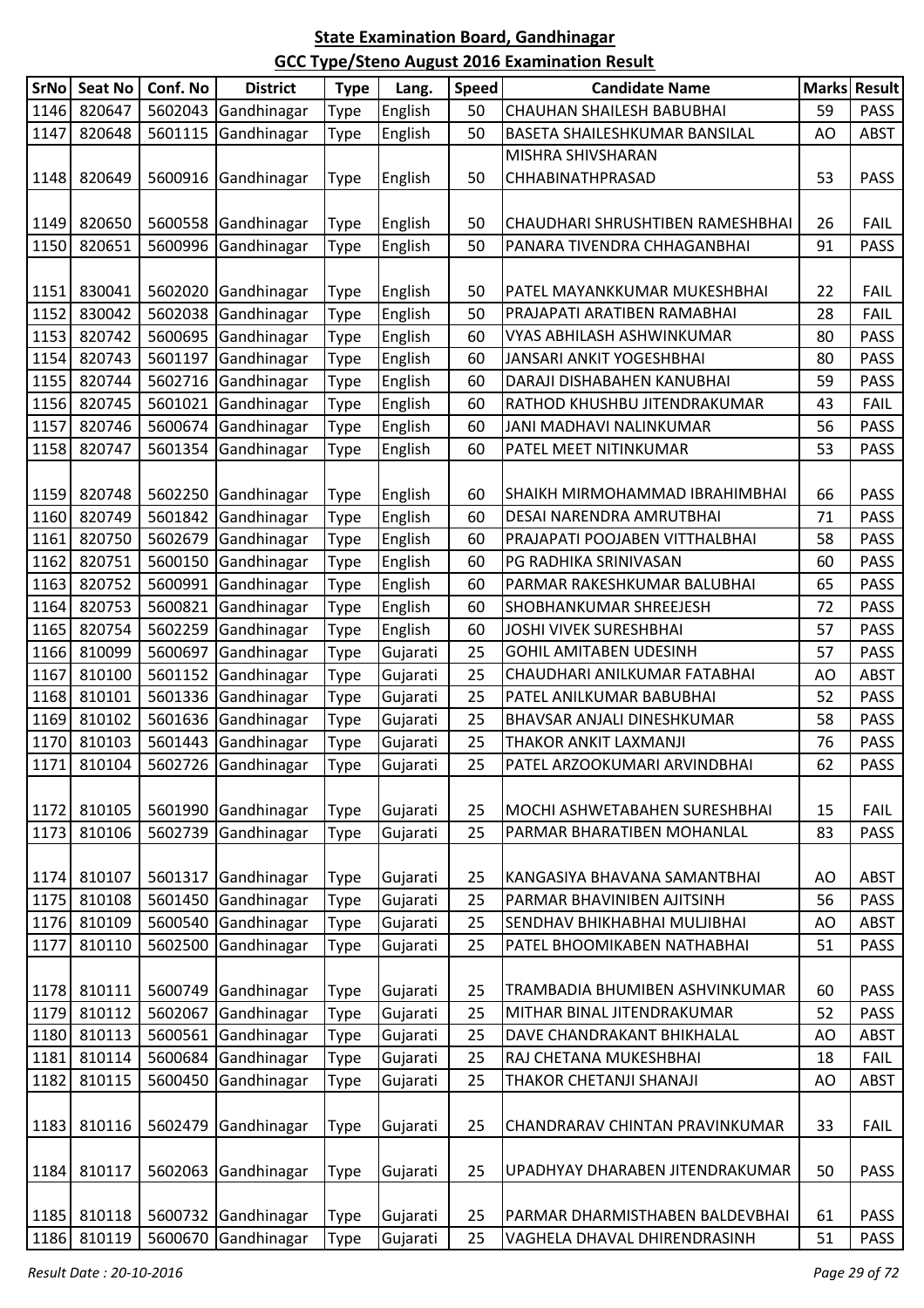| 810120<br>1187<br>5601796 Gandhinagar<br>Gujarati<br>25<br>50<br><b>PASS</b><br><b>Type</b><br>CHAUDHARI DHAVALKUMAR SHIVABHAI<br>Gandhinagar<br>1188<br>810121<br>5601458<br>Gujarati<br><b>PASS</b><br>Type<br>25<br>RANA DIGVIJAYSINH SURESHKUMAR<br>55<br>810122<br><b>PASS</b><br>1189<br>5601630<br>Gandhinagar<br>25<br>CHAUDHARI DINESHBHAI BHAVABHAI<br>68<br><b>Type</b><br>Gujarati<br>1190<br>810123<br>5602510 Gandhinagar<br>25<br><b>ABST</b><br>Gujarati<br>BAMBHANIYA DINESHKUMAR BALUBHAI<br>AO<br><b>Type</b><br>1191<br>810124<br>5601377<br>Gandhinagar<br>Gujarati<br>25<br>AO<br><b>ABST</b><br><b>Type</b><br>DHAMEL DIPTIBAHEN MOHANBHAI<br>1192<br>810125<br>5601637<br>Gandhinagar<br>25<br>THAKKAR DIVYANG VINDODKUMAR<br><b>PASS</b><br>Gujarati<br>60<br><b>Type</b><br>1193<br>810126<br>5600036<br>Gandhinagar<br>Gujarati<br>25<br>DIWAN FIRDOSH BHIKHASHA<br>81<br><b>PASS</b><br><b>Type</b><br>810127<br>5600989<br>1194<br>Gandhinagar<br>Gujarati<br>25<br>PAREKH FORAM SHAILESHBHAI<br><b>PASS</b><br>Type<br>66<br>5601445 Gandhinagar<br>1195<br>810128<br>Gujarati<br>PRAJAPATI HARDIKBHAI JAYANTIBHAI<br>57<br><b>PASS</b><br><b>Type</b><br>25<br>CHAUDHARY HARESHKUMAR<br>810129<br>5601738 Gandhinagar<br>1196<br>Gujarati<br>25<br>ABHERAJBHAI<br><b>ABST</b><br><b>Type</b><br>AO<br>810130<br>5602305<br>1197<br>Gandhinagar<br>Gujarati<br>25<br>SUTARIYA HARSHIL JASHUBHAI<br>36<br><b>FAIL</b><br><b>Type</b><br>1198<br>810131<br>5602365 Gandhinagar<br><b>PASS</b><br>Gujarati<br><b>Type</b><br>25<br>CHAUHAN HEMANGINI JASHVANTBHAI<br>61<br>810132<br>1199<br>5600660<br>Gandhinagar<br>53<br><b>PASS</b><br>Gujarati<br>25<br><b>Type</b><br>AMIN HETAL RAJENDRABHAI<br>1200<br>810133<br>Gandhinagar<br>5600475<br>Gujarati<br>25<br>PANDYA HIRAL RAJESHKUMAR<br><b>PASS</b><br>Type<br>57<br>810134<br>5602185<br>Gandhinagar<br><b>ABST</b><br>1201<br>Gujarati<br>25<br>AO<br><b>Type</b><br>SHRIMALI HIREN VINODBHAI<br>810135<br>1202<br>5600249 Gandhinagar<br><b>ABST</b><br>Gujarati<br>25<br>AO<br><b>Type</b><br>CHAUDHARI HIRENKUMAR DHIRUBHAI<br>810136<br>1203<br>5600457<br>Gandhinagar<br>25<br>KHARADI HITESH BHIKHABHAI<br><b>ABST</b><br>Gujarati<br>AO<br><b>Type</b><br>1204<br>810137<br>5602747<br>Gandhinagar<br>Gujarati<br><b>PASS</b><br>Type<br>25<br>MAKWANA IPSABEN BABULAL<br>79<br>810138<br>1205<br>5601537<br>Gandhinagar<br>25<br><b>FAIL</b><br>Gujarati<br>CHAUHAN ISHWARJI BHATHIJI<br>0<br><b>Type</b><br>Gandhinagar<br>1206<br>810139<br>5602062<br>RATHAVA JAGDISHBHAI DESINGBHAI<br>Gujarati<br>25<br>AO<br><b>ABST</b><br><b>Type</b><br>1207<br>5601460 Gandhinagar<br>35<br><b>FAIL</b><br>810140<br>Gujarati<br>25<br>BAROT JAIMINKUMAR ASWINKUMAR<br><b>Type</b><br>5600138 Gandhinagar<br>Type<br>1208 810141<br>Gujarati<br>25<br>PASS<br>PATEL JALPABEN KANUBHAI<br>64<br>SHAH JANHAVI HARESH<br><b>PASS</b><br>1209<br>810142<br>5600983 Gandhinagar<br>25<br>50<br>Gujarati<br>Type<br>VAGHESHVARI JAYENDRAKUMAR<br>1210<br>810143<br>5602427 Gandhinagar<br>Gujarati<br>25<br>NAVINCHANDRA<br>58<br><b>PASS</b><br><b>Type</b><br>810144<br>5601628 Gandhinagar<br>1211<br>Gujarati<br>25<br>CHAUDHARY JAYESHBHAI VELABHAI<br>50<br><b>PASS</b><br>Type<br>1212<br>810145<br>5600713 Gandhinagar<br>25<br>SADHU JAYKUMAR MULESHBHAI<br><b>PASS</b><br>Gujarati<br>50<br><b>Type</b><br>810146<br>5602567<br>Gandhinagar<br>25<br><b>PASS</b><br>1213<br>SOLANKI JAYKUMAR PANKAJKUMAR<br>50<br>Gujarati<br>Type<br>810147<br>5601339<br>1214<br>Gandhinagar<br>25<br>RAJPUT JAYLAXMI KATRAJABHAI<br><b>PASS</b><br>Gujarati<br>51<br><b>Type</b> | <b>SrNo</b> | <b>Seat No</b> | Conf. No | <b>District</b> | <b>Type</b> | Lang. | <b>Speed</b> | <b>Candidate Name</b> | Marks Result |
|------------------------------------------------------------------------------------------------------------------------------------------------------------------------------------------------------------------------------------------------------------------------------------------------------------------------------------------------------------------------------------------------------------------------------------------------------------------------------------------------------------------------------------------------------------------------------------------------------------------------------------------------------------------------------------------------------------------------------------------------------------------------------------------------------------------------------------------------------------------------------------------------------------------------------------------------------------------------------------------------------------------------------------------------------------------------------------------------------------------------------------------------------------------------------------------------------------------------------------------------------------------------------------------------------------------------------------------------------------------------------------------------------------------------------------------------------------------------------------------------------------------------------------------------------------------------------------------------------------------------------------------------------------------------------------------------------------------------------------------------------------------------------------------------------------------------------------------------------------------------------------------------------------------------------------------------------------------------------------------------------------------------------------------------------------------------------------------------------------------------------------------------------------------------------------------------------------------------------------------------------------------------------------------------------------------------------------------------------------------------------------------------------------------------------------------------------------------------------------------------------------------------------------------------------------------------------------------------------------------------------------------------------------------------------------------------------------------------------------------------------------------------------------------------------------------------------------------------------------------------------------------------------------------------------------------------------------------------------------------------------------------------------------------------------------------------------------------------------------------------------------------------------------------------------------------------------------------------------------------------------------------------------------------------------------------------------------------------------------------------------------------------------------------------------------------------------------------------------------------------------------------------------------------------------------------------------------------------------------------------------------------------------------------|-------------|----------------|----------|-----------------|-------------|-------|--------------|-----------------------|--------------|
|                                                                                                                                                                                                                                                                                                                                                                                                                                                                                                                                                                                                                                                                                                                                                                                                                                                                                                                                                                                                                                                                                                                                                                                                                                                                                                                                                                                                                                                                                                                                                                                                                                                                                                                                                                                                                                                                                                                                                                                                                                                                                                                                                                                                                                                                                                                                                                                                                                                                                                                                                                                                                                                                                                                                                                                                                                                                                                                                                                                                                                                                                                                                                                                                                                                                                                                                                                                                                                                                                                                                                                                                                                                                  |             |                |          |                 |             |       |              |                       |              |
|                                                                                                                                                                                                                                                                                                                                                                                                                                                                                                                                                                                                                                                                                                                                                                                                                                                                                                                                                                                                                                                                                                                                                                                                                                                                                                                                                                                                                                                                                                                                                                                                                                                                                                                                                                                                                                                                                                                                                                                                                                                                                                                                                                                                                                                                                                                                                                                                                                                                                                                                                                                                                                                                                                                                                                                                                                                                                                                                                                                                                                                                                                                                                                                                                                                                                                                                                                                                                                                                                                                                                                                                                                                                  |             |                |          |                 |             |       |              |                       |              |
|                                                                                                                                                                                                                                                                                                                                                                                                                                                                                                                                                                                                                                                                                                                                                                                                                                                                                                                                                                                                                                                                                                                                                                                                                                                                                                                                                                                                                                                                                                                                                                                                                                                                                                                                                                                                                                                                                                                                                                                                                                                                                                                                                                                                                                                                                                                                                                                                                                                                                                                                                                                                                                                                                                                                                                                                                                                                                                                                                                                                                                                                                                                                                                                                                                                                                                                                                                                                                                                                                                                                                                                                                                                                  |             |                |          |                 |             |       |              |                       |              |
|                                                                                                                                                                                                                                                                                                                                                                                                                                                                                                                                                                                                                                                                                                                                                                                                                                                                                                                                                                                                                                                                                                                                                                                                                                                                                                                                                                                                                                                                                                                                                                                                                                                                                                                                                                                                                                                                                                                                                                                                                                                                                                                                                                                                                                                                                                                                                                                                                                                                                                                                                                                                                                                                                                                                                                                                                                                                                                                                                                                                                                                                                                                                                                                                                                                                                                                                                                                                                                                                                                                                                                                                                                                                  |             |                |          |                 |             |       |              |                       |              |
|                                                                                                                                                                                                                                                                                                                                                                                                                                                                                                                                                                                                                                                                                                                                                                                                                                                                                                                                                                                                                                                                                                                                                                                                                                                                                                                                                                                                                                                                                                                                                                                                                                                                                                                                                                                                                                                                                                                                                                                                                                                                                                                                                                                                                                                                                                                                                                                                                                                                                                                                                                                                                                                                                                                                                                                                                                                                                                                                                                                                                                                                                                                                                                                                                                                                                                                                                                                                                                                                                                                                                                                                                                                                  |             |                |          |                 |             |       |              |                       |              |
|                                                                                                                                                                                                                                                                                                                                                                                                                                                                                                                                                                                                                                                                                                                                                                                                                                                                                                                                                                                                                                                                                                                                                                                                                                                                                                                                                                                                                                                                                                                                                                                                                                                                                                                                                                                                                                                                                                                                                                                                                                                                                                                                                                                                                                                                                                                                                                                                                                                                                                                                                                                                                                                                                                                                                                                                                                                                                                                                                                                                                                                                                                                                                                                                                                                                                                                                                                                                                                                                                                                                                                                                                                                                  |             |                |          |                 |             |       |              |                       |              |
|                                                                                                                                                                                                                                                                                                                                                                                                                                                                                                                                                                                                                                                                                                                                                                                                                                                                                                                                                                                                                                                                                                                                                                                                                                                                                                                                                                                                                                                                                                                                                                                                                                                                                                                                                                                                                                                                                                                                                                                                                                                                                                                                                                                                                                                                                                                                                                                                                                                                                                                                                                                                                                                                                                                                                                                                                                                                                                                                                                                                                                                                                                                                                                                                                                                                                                                                                                                                                                                                                                                                                                                                                                                                  |             |                |          |                 |             |       |              |                       |              |
|                                                                                                                                                                                                                                                                                                                                                                                                                                                                                                                                                                                                                                                                                                                                                                                                                                                                                                                                                                                                                                                                                                                                                                                                                                                                                                                                                                                                                                                                                                                                                                                                                                                                                                                                                                                                                                                                                                                                                                                                                                                                                                                                                                                                                                                                                                                                                                                                                                                                                                                                                                                                                                                                                                                                                                                                                                                                                                                                                                                                                                                                                                                                                                                                                                                                                                                                                                                                                                                                                                                                                                                                                                                                  |             |                |          |                 |             |       |              |                       |              |
|                                                                                                                                                                                                                                                                                                                                                                                                                                                                                                                                                                                                                                                                                                                                                                                                                                                                                                                                                                                                                                                                                                                                                                                                                                                                                                                                                                                                                                                                                                                                                                                                                                                                                                                                                                                                                                                                                                                                                                                                                                                                                                                                                                                                                                                                                                                                                                                                                                                                                                                                                                                                                                                                                                                                                                                                                                                                                                                                                                                                                                                                                                                                                                                                                                                                                                                                                                                                                                                                                                                                                                                                                                                                  |             |                |          |                 |             |       |              |                       |              |
|                                                                                                                                                                                                                                                                                                                                                                                                                                                                                                                                                                                                                                                                                                                                                                                                                                                                                                                                                                                                                                                                                                                                                                                                                                                                                                                                                                                                                                                                                                                                                                                                                                                                                                                                                                                                                                                                                                                                                                                                                                                                                                                                                                                                                                                                                                                                                                                                                                                                                                                                                                                                                                                                                                                                                                                                                                                                                                                                                                                                                                                                                                                                                                                                                                                                                                                                                                                                                                                                                                                                                                                                                                                                  |             |                |          |                 |             |       |              |                       |              |
|                                                                                                                                                                                                                                                                                                                                                                                                                                                                                                                                                                                                                                                                                                                                                                                                                                                                                                                                                                                                                                                                                                                                                                                                                                                                                                                                                                                                                                                                                                                                                                                                                                                                                                                                                                                                                                                                                                                                                                                                                                                                                                                                                                                                                                                                                                                                                                                                                                                                                                                                                                                                                                                                                                                                                                                                                                                                                                                                                                                                                                                                                                                                                                                                                                                                                                                                                                                                                                                                                                                                                                                                                                                                  |             |                |          |                 |             |       |              |                       |              |
|                                                                                                                                                                                                                                                                                                                                                                                                                                                                                                                                                                                                                                                                                                                                                                                                                                                                                                                                                                                                                                                                                                                                                                                                                                                                                                                                                                                                                                                                                                                                                                                                                                                                                                                                                                                                                                                                                                                                                                                                                                                                                                                                                                                                                                                                                                                                                                                                                                                                                                                                                                                                                                                                                                                                                                                                                                                                                                                                                                                                                                                                                                                                                                                                                                                                                                                                                                                                                                                                                                                                                                                                                                                                  |             |                |          |                 |             |       |              |                       |              |
|                                                                                                                                                                                                                                                                                                                                                                                                                                                                                                                                                                                                                                                                                                                                                                                                                                                                                                                                                                                                                                                                                                                                                                                                                                                                                                                                                                                                                                                                                                                                                                                                                                                                                                                                                                                                                                                                                                                                                                                                                                                                                                                                                                                                                                                                                                                                                                                                                                                                                                                                                                                                                                                                                                                                                                                                                                                                                                                                                                                                                                                                                                                                                                                                                                                                                                                                                                                                                                                                                                                                                                                                                                                                  |             |                |          |                 |             |       |              |                       |              |
|                                                                                                                                                                                                                                                                                                                                                                                                                                                                                                                                                                                                                                                                                                                                                                                                                                                                                                                                                                                                                                                                                                                                                                                                                                                                                                                                                                                                                                                                                                                                                                                                                                                                                                                                                                                                                                                                                                                                                                                                                                                                                                                                                                                                                                                                                                                                                                                                                                                                                                                                                                                                                                                                                                                                                                                                                                                                                                                                                                                                                                                                                                                                                                                                                                                                                                                                                                                                                                                                                                                                                                                                                                                                  |             |                |          |                 |             |       |              |                       |              |
|                                                                                                                                                                                                                                                                                                                                                                                                                                                                                                                                                                                                                                                                                                                                                                                                                                                                                                                                                                                                                                                                                                                                                                                                                                                                                                                                                                                                                                                                                                                                                                                                                                                                                                                                                                                                                                                                                                                                                                                                                                                                                                                                                                                                                                                                                                                                                                                                                                                                                                                                                                                                                                                                                                                                                                                                                                                                                                                                                                                                                                                                                                                                                                                                                                                                                                                                                                                                                                                                                                                                                                                                                                                                  |             |                |          |                 |             |       |              |                       |              |
|                                                                                                                                                                                                                                                                                                                                                                                                                                                                                                                                                                                                                                                                                                                                                                                                                                                                                                                                                                                                                                                                                                                                                                                                                                                                                                                                                                                                                                                                                                                                                                                                                                                                                                                                                                                                                                                                                                                                                                                                                                                                                                                                                                                                                                                                                                                                                                                                                                                                                                                                                                                                                                                                                                                                                                                                                                                                                                                                                                                                                                                                                                                                                                                                                                                                                                                                                                                                                                                                                                                                                                                                                                                                  |             |                |          |                 |             |       |              |                       |              |
|                                                                                                                                                                                                                                                                                                                                                                                                                                                                                                                                                                                                                                                                                                                                                                                                                                                                                                                                                                                                                                                                                                                                                                                                                                                                                                                                                                                                                                                                                                                                                                                                                                                                                                                                                                                                                                                                                                                                                                                                                                                                                                                                                                                                                                                                                                                                                                                                                                                                                                                                                                                                                                                                                                                                                                                                                                                                                                                                                                                                                                                                                                                                                                                                                                                                                                                                                                                                                                                                                                                                                                                                                                                                  |             |                |          |                 |             |       |              |                       |              |
|                                                                                                                                                                                                                                                                                                                                                                                                                                                                                                                                                                                                                                                                                                                                                                                                                                                                                                                                                                                                                                                                                                                                                                                                                                                                                                                                                                                                                                                                                                                                                                                                                                                                                                                                                                                                                                                                                                                                                                                                                                                                                                                                                                                                                                                                                                                                                                                                                                                                                                                                                                                                                                                                                                                                                                                                                                                                                                                                                                                                                                                                                                                                                                                                                                                                                                                                                                                                                                                                                                                                                                                                                                                                  |             |                |          |                 |             |       |              |                       |              |
|                                                                                                                                                                                                                                                                                                                                                                                                                                                                                                                                                                                                                                                                                                                                                                                                                                                                                                                                                                                                                                                                                                                                                                                                                                                                                                                                                                                                                                                                                                                                                                                                                                                                                                                                                                                                                                                                                                                                                                                                                                                                                                                                                                                                                                                                                                                                                                                                                                                                                                                                                                                                                                                                                                                                                                                                                                                                                                                                                                                                                                                                                                                                                                                                                                                                                                                                                                                                                                                                                                                                                                                                                                                                  |             |                |          |                 |             |       |              |                       |              |
|                                                                                                                                                                                                                                                                                                                                                                                                                                                                                                                                                                                                                                                                                                                                                                                                                                                                                                                                                                                                                                                                                                                                                                                                                                                                                                                                                                                                                                                                                                                                                                                                                                                                                                                                                                                                                                                                                                                                                                                                                                                                                                                                                                                                                                                                                                                                                                                                                                                                                                                                                                                                                                                                                                                                                                                                                                                                                                                                                                                                                                                                                                                                                                                                                                                                                                                                                                                                                                                                                                                                                                                                                                                                  |             |                |          |                 |             |       |              |                       |              |
|                                                                                                                                                                                                                                                                                                                                                                                                                                                                                                                                                                                                                                                                                                                                                                                                                                                                                                                                                                                                                                                                                                                                                                                                                                                                                                                                                                                                                                                                                                                                                                                                                                                                                                                                                                                                                                                                                                                                                                                                                                                                                                                                                                                                                                                                                                                                                                                                                                                                                                                                                                                                                                                                                                                                                                                                                                                                                                                                                                                                                                                                                                                                                                                                                                                                                                                                                                                                                                                                                                                                                                                                                                                                  |             |                |          |                 |             |       |              |                       |              |
|                                                                                                                                                                                                                                                                                                                                                                                                                                                                                                                                                                                                                                                                                                                                                                                                                                                                                                                                                                                                                                                                                                                                                                                                                                                                                                                                                                                                                                                                                                                                                                                                                                                                                                                                                                                                                                                                                                                                                                                                                                                                                                                                                                                                                                                                                                                                                                                                                                                                                                                                                                                                                                                                                                                                                                                                                                                                                                                                                                                                                                                                                                                                                                                                                                                                                                                                                                                                                                                                                                                                                                                                                                                                  |             |                |          |                 |             |       |              |                       |              |
|                                                                                                                                                                                                                                                                                                                                                                                                                                                                                                                                                                                                                                                                                                                                                                                                                                                                                                                                                                                                                                                                                                                                                                                                                                                                                                                                                                                                                                                                                                                                                                                                                                                                                                                                                                                                                                                                                                                                                                                                                                                                                                                                                                                                                                                                                                                                                                                                                                                                                                                                                                                                                                                                                                                                                                                                                                                                                                                                                                                                                                                                                                                                                                                                                                                                                                                                                                                                                                                                                                                                                                                                                                                                  |             |                |          |                 |             |       |              |                       |              |
|                                                                                                                                                                                                                                                                                                                                                                                                                                                                                                                                                                                                                                                                                                                                                                                                                                                                                                                                                                                                                                                                                                                                                                                                                                                                                                                                                                                                                                                                                                                                                                                                                                                                                                                                                                                                                                                                                                                                                                                                                                                                                                                                                                                                                                                                                                                                                                                                                                                                                                                                                                                                                                                                                                                                                                                                                                                                                                                                                                                                                                                                                                                                                                                                                                                                                                                                                                                                                                                                                                                                                                                                                                                                  |             |                |          |                 |             |       |              |                       |              |
|                                                                                                                                                                                                                                                                                                                                                                                                                                                                                                                                                                                                                                                                                                                                                                                                                                                                                                                                                                                                                                                                                                                                                                                                                                                                                                                                                                                                                                                                                                                                                                                                                                                                                                                                                                                                                                                                                                                                                                                                                                                                                                                                                                                                                                                                                                                                                                                                                                                                                                                                                                                                                                                                                                                                                                                                                                                                                                                                                                                                                                                                                                                                                                                                                                                                                                                                                                                                                                                                                                                                                                                                                                                                  |             |                |          |                 |             |       |              |                       |              |
|                                                                                                                                                                                                                                                                                                                                                                                                                                                                                                                                                                                                                                                                                                                                                                                                                                                                                                                                                                                                                                                                                                                                                                                                                                                                                                                                                                                                                                                                                                                                                                                                                                                                                                                                                                                                                                                                                                                                                                                                                                                                                                                                                                                                                                                                                                                                                                                                                                                                                                                                                                                                                                                                                                                                                                                                                                                                                                                                                                                                                                                                                                                                                                                                                                                                                                                                                                                                                                                                                                                                                                                                                                                                  |             |                |          |                 |             |       |              |                       |              |
|                                                                                                                                                                                                                                                                                                                                                                                                                                                                                                                                                                                                                                                                                                                                                                                                                                                                                                                                                                                                                                                                                                                                                                                                                                                                                                                                                                                                                                                                                                                                                                                                                                                                                                                                                                                                                                                                                                                                                                                                                                                                                                                                                                                                                                                                                                                                                                                                                                                                                                                                                                                                                                                                                                                                                                                                                                                                                                                                                                                                                                                                                                                                                                                                                                                                                                                                                                                                                                                                                                                                                                                                                                                                  |             |                |          |                 |             |       |              |                       |              |
|                                                                                                                                                                                                                                                                                                                                                                                                                                                                                                                                                                                                                                                                                                                                                                                                                                                                                                                                                                                                                                                                                                                                                                                                                                                                                                                                                                                                                                                                                                                                                                                                                                                                                                                                                                                                                                                                                                                                                                                                                                                                                                                                                                                                                                                                                                                                                                                                                                                                                                                                                                                                                                                                                                                                                                                                                                                                                                                                                                                                                                                                                                                                                                                                                                                                                                                                                                                                                                                                                                                                                                                                                                                                  |             |                |          |                 |             |       |              |                       |              |
|                                                                                                                                                                                                                                                                                                                                                                                                                                                                                                                                                                                                                                                                                                                                                                                                                                                                                                                                                                                                                                                                                                                                                                                                                                                                                                                                                                                                                                                                                                                                                                                                                                                                                                                                                                                                                                                                                                                                                                                                                                                                                                                                                                                                                                                                                                                                                                                                                                                                                                                                                                                                                                                                                                                                                                                                                                                                                                                                                                                                                                                                                                                                                                                                                                                                                                                                                                                                                                                                                                                                                                                                                                                                  |             |                |          |                 |             |       |              |                       |              |
|                                                                                                                                                                                                                                                                                                                                                                                                                                                                                                                                                                                                                                                                                                                                                                                                                                                                                                                                                                                                                                                                                                                                                                                                                                                                                                                                                                                                                                                                                                                                                                                                                                                                                                                                                                                                                                                                                                                                                                                                                                                                                                                                                                                                                                                                                                                                                                                                                                                                                                                                                                                                                                                                                                                                                                                                                                                                                                                                                                                                                                                                                                                                                                                                                                                                                                                                                                                                                                                                                                                                                                                                                                                                  |             |                |          |                 |             |       |              |                       |              |
|                                                                                                                                                                                                                                                                                                                                                                                                                                                                                                                                                                                                                                                                                                                                                                                                                                                                                                                                                                                                                                                                                                                                                                                                                                                                                                                                                                                                                                                                                                                                                                                                                                                                                                                                                                                                                                                                                                                                                                                                                                                                                                                                                                                                                                                                                                                                                                                                                                                                                                                                                                                                                                                                                                                                                                                                                                                                                                                                                                                                                                                                                                                                                                                                                                                                                                                                                                                                                                                                                                                                                                                                                                                                  |             |                |          |                 |             |       |              |                       |              |
|                                                                                                                                                                                                                                                                                                                                                                                                                                                                                                                                                                                                                                                                                                                                                                                                                                                                                                                                                                                                                                                                                                                                                                                                                                                                                                                                                                                                                                                                                                                                                                                                                                                                                                                                                                                                                                                                                                                                                                                                                                                                                                                                                                                                                                                                                                                                                                                                                                                                                                                                                                                                                                                                                                                                                                                                                                                                                                                                                                                                                                                                                                                                                                                                                                                                                                                                                                                                                                                                                                                                                                                                                                                                  |             |                |          |                 |             |       |              |                       |              |
|                                                                                                                                                                                                                                                                                                                                                                                                                                                                                                                                                                                                                                                                                                                                                                                                                                                                                                                                                                                                                                                                                                                                                                                                                                                                                                                                                                                                                                                                                                                                                                                                                                                                                                                                                                                                                                                                                                                                                                                                                                                                                                                                                                                                                                                                                                                                                                                                                                                                                                                                                                                                                                                                                                                                                                                                                                                                                                                                                                                                                                                                                                                                                                                                                                                                                                                                                                                                                                                                                                                                                                                                                                                                  |             |                |          |                 |             |       |              |                       |              |
|                                                                                                                                                                                                                                                                                                                                                                                                                                                                                                                                                                                                                                                                                                                                                                                                                                                                                                                                                                                                                                                                                                                                                                                                                                                                                                                                                                                                                                                                                                                                                                                                                                                                                                                                                                                                                                                                                                                                                                                                                                                                                                                                                                                                                                                                                                                                                                                                                                                                                                                                                                                                                                                                                                                                                                                                                                                                                                                                                                                                                                                                                                                                                                                                                                                                                                                                                                                                                                                                                                                                                                                                                                                                  |             |                |          |                 |             |       |              |                       |              |
|                                                                                                                                                                                                                                                                                                                                                                                                                                                                                                                                                                                                                                                                                                                                                                                                                                                                                                                                                                                                                                                                                                                                                                                                                                                                                                                                                                                                                                                                                                                                                                                                                                                                                                                                                                                                                                                                                                                                                                                                                                                                                                                                                                                                                                                                                                                                                                                                                                                                                                                                                                                                                                                                                                                                                                                                                                                                                                                                                                                                                                                                                                                                                                                                                                                                                                                                                                                                                                                                                                                                                                                                                                                                  |             |                |          |                 |             |       |              |                       |              |
|                                                                                                                                                                                                                                                                                                                                                                                                                                                                                                                                                                                                                                                                                                                                                                                                                                                                                                                                                                                                                                                                                                                                                                                                                                                                                                                                                                                                                                                                                                                                                                                                                                                                                                                                                                                                                                                                                                                                                                                                                                                                                                                                                                                                                                                                                                                                                                                                                                                                                                                                                                                                                                                                                                                                                                                                                                                                                                                                                                                                                                                                                                                                                                                                                                                                                                                                                                                                                                                                                                                                                                                                                                                                  |             |                |          |                 |             |       |              |                       |              |
| 810148<br>CHAVDA JAYSHRIBEN MANUBHAI<br><b>FAIL</b><br>1215<br>25<br>41                                                                                                                                                                                                                                                                                                                                                                                                                                                                                                                                                                                                                                                                                                                                                                                                                                                                                                                                                                                                                                                                                                                                                                                                                                                                                                                                                                                                                                                                                                                                                                                                                                                                                                                                                                                                                                                                                                                                                                                                                                                                                                                                                                                                                                                                                                                                                                                                                                                                                                                                                                                                                                                                                                                                                                                                                                                                                                                                                                                                                                                                                                                                                                                                                                                                                                                                                                                                                                                                                                                                                                                          |             |                |          |                 |             |       |              |                       |              |
| 5602545<br>Gandhinagar<br>Gujarati<br><b>Type</b><br>810149<br>5601723 Gandhinagar<br>25<br><b>GOSAI JIGAR DHIRUPURI</b><br>1216<br>AO<br><b>ABST</b>                                                                                                                                                                                                                                                                                                                                                                                                                                                                                                                                                                                                                                                                                                                                                                                                                                                                                                                                                                                                                                                                                                                                                                                                                                                                                                                                                                                                                                                                                                                                                                                                                                                                                                                                                                                                                                                                                                                                                                                                                                                                                                                                                                                                                                                                                                                                                                                                                                                                                                                                                                                                                                                                                                                                                                                                                                                                                                                                                                                                                                                                                                                                                                                                                                                                                                                                                                                                                                                                                                            |             |                |          |                 |             |       |              |                       |              |
| Gujarati<br><b>Type</b><br>810150<br>5600445 Gandhinagar<br>25<br>1217<br>Gujarati<br>PANDYA JIGNABEN BHAVESHBHAI<br>AO<br><b>ABST</b>                                                                                                                                                                                                                                                                                                                                                                                                                                                                                                                                                                                                                                                                                                                                                                                                                                                                                                                                                                                                                                                                                                                                                                                                                                                                                                                                                                                                                                                                                                                                                                                                                                                                                                                                                                                                                                                                                                                                                                                                                                                                                                                                                                                                                                                                                                                                                                                                                                                                                                                                                                                                                                                                                                                                                                                                                                                                                                                                                                                                                                                                                                                                                                                                                                                                                                                                                                                                                                                                                                                           |             |                |          |                 |             |       |              |                       |              |
| <b>Type</b><br>Gandhinagar<br>1218<br>810151<br>5600410<br>25<br>PARMAR JIGNESHKUMAR AMBALAL<br><b>PASS</b><br>Gujarati<br>50                                                                                                                                                                                                                                                                                                                                                                                                                                                                                                                                                                                                                                                                                                                                                                                                                                                                                                                                                                                                                                                                                                                                                                                                                                                                                                                                                                                                                                                                                                                                                                                                                                                                                                                                                                                                                                                                                                                                                                                                                                                                                                                                                                                                                                                                                                                                                                                                                                                                                                                                                                                                                                                                                                                                                                                                                                                                                                                                                                                                                                                                                                                                                                                                                                                                                                                                                                                                                                                                                                                                    |             |                |          |                 |             |       |              |                       |              |
| <b>Type</b><br>1219<br>810152<br>5600659 Gandhinagar<br>25<br>THAKOR KALUJI RAMAJI<br>PASS<br>Gujarati<br>68                                                                                                                                                                                                                                                                                                                                                                                                                                                                                                                                                                                                                                                                                                                                                                                                                                                                                                                                                                                                                                                                                                                                                                                                                                                                                                                                                                                                                                                                                                                                                                                                                                                                                                                                                                                                                                                                                                                                                                                                                                                                                                                                                                                                                                                                                                                                                                                                                                                                                                                                                                                                                                                                                                                                                                                                                                                                                                                                                                                                                                                                                                                                                                                                                                                                                                                                                                                                                                                                                                                                                     |             |                |          |                 |             |       |              |                       |              |
| <b>Type</b><br>810153<br>5600480<br>Gandhinagar<br><b>PASS</b><br>1220<br>25<br>MANAT KAMINIBEN KANTIBHAI<br>62<br>Gujarati                                                                                                                                                                                                                                                                                                                                                                                                                                                                                                                                                                                                                                                                                                                                                                                                                                                                                                                                                                                                                                                                                                                                                                                                                                                                                                                                                                                                                                                                                                                                                                                                                                                                                                                                                                                                                                                                                                                                                                                                                                                                                                                                                                                                                                                                                                                                                                                                                                                                                                                                                                                                                                                                                                                                                                                                                                                                                                                                                                                                                                                                                                                                                                                                                                                                                                                                                                                                                                                                                                                                      |             |                |          |                 |             |       |              |                       |              |
| <b>Type</b><br>1221<br>810154<br>5600897 Gandhinagar<br>SHAH KAUNTY HIRENKUMAR<br><b>PASS</b><br>25<br>70                                                                                                                                                                                                                                                                                                                                                                                                                                                                                                                                                                                                                                                                                                                                                                                                                                                                                                                                                                                                                                                                                                                                                                                                                                                                                                                                                                                                                                                                                                                                                                                                                                                                                                                                                                                                                                                                                                                                                                                                                                                                                                                                                                                                                                                                                                                                                                                                                                                                                                                                                                                                                                                                                                                                                                                                                                                                                                                                                                                                                                                                                                                                                                                                                                                                                                                                                                                                                                                                                                                                                        |             |                |          |                 |             |       |              |                       |              |
| Gujarati<br><b>Type</b><br>1222<br>810155<br>Gandhinagar<br>25<br><b>PASS</b><br>5600887<br>Gujarati<br>JANASARI KEYUR BABUBHAI<br>64                                                                                                                                                                                                                                                                                                                                                                                                                                                                                                                                                                                                                                                                                                                                                                                                                                                                                                                                                                                                                                                                                                                                                                                                                                                                                                                                                                                                                                                                                                                                                                                                                                                                                                                                                                                                                                                                                                                                                                                                                                                                                                                                                                                                                                                                                                                                                                                                                                                                                                                                                                                                                                                                                                                                                                                                                                                                                                                                                                                                                                                                                                                                                                                                                                                                                                                                                                                                                                                                                                                            |             |                |          |                 |             |       |              |                       |              |
| <b>Type</b><br>1223<br>810156<br>Gandhinagar<br>PATEL KINJALBEN SHIVABHAI<br>5601799<br>25<br><b>PASS</b>                                                                                                                                                                                                                                                                                                                                                                                                                                                                                                                                                                                                                                                                                                                                                                                                                                                                                                                                                                                                                                                                                                                                                                                                                                                                                                                                                                                                                                                                                                                                                                                                                                                                                                                                                                                                                                                                                                                                                                                                                                                                                                                                                                                                                                                                                                                                                                                                                                                                                                                                                                                                                                                                                                                                                                                                                                                                                                                                                                                                                                                                                                                                                                                                                                                                                                                                                                                                                                                                                                                                                        |             |                |          |                 |             |       |              |                       |              |
| Gujarati<br>66<br><b>Type</b><br>1224<br>810157<br>5600656 Gandhinagar<br>25<br><b>PASS</b><br>Gujarati<br>PARMAR KIRANBEN MANILAL<br>71                                                                                                                                                                                                                                                                                                                                                                                                                                                                                                                                                                                                                                                                                                                                                                                                                                                                                                                                                                                                                                                                                                                                                                                                                                                                                                                                                                                                                                                                                                                                                                                                                                                                                                                                                                                                                                                                                                                                                                                                                                                                                                                                                                                                                                                                                                                                                                                                                                                                                                                                                                                                                                                                                                                                                                                                                                                                                                                                                                                                                                                                                                                                                                                                                                                                                                                                                                                                                                                                                                                         |             |                |          |                 |             |       |              |                       |              |
| <b>Type</b><br>1225<br>810158<br>5601446 Gandhinagar<br>25<br>PATEL KIRANKUMAR MITHALAL<br><b>ABST</b><br>Gujarati<br>AO                                                                                                                                                                                                                                                                                                                                                                                                                                                                                                                                                                                                                                                                                                                                                                                                                                                                                                                                                                                                                                                                                                                                                                                                                                                                                                                                                                                                                                                                                                                                                                                                                                                                                                                                                                                                                                                                                                                                                                                                                                                                                                                                                                                                                                                                                                                                                                                                                                                                                                                                                                                                                                                                                                                                                                                                                                                                                                                                                                                                                                                                                                                                                                                                                                                                                                                                                                                                                                                                                                                                         |             |                |          |                 |             |       |              |                       |              |
| Type<br>810159<br>1226<br>5600708 Gandhinagar<br>25<br>THAKOR KIRANKUMAR DHULAJI<br><b>ABST</b><br>Gujarati<br>AO<br><b>Type</b>                                                                                                                                                                                                                                                                                                                                                                                                                                                                                                                                                                                                                                                                                                                                                                                                                                                                                                                                                                                                                                                                                                                                                                                                                                                                                                                                                                                                                                                                                                                                                                                                                                                                                                                                                                                                                                                                                                                                                                                                                                                                                                                                                                                                                                                                                                                                                                                                                                                                                                                                                                                                                                                                                                                                                                                                                                                                                                                                                                                                                                                                                                                                                                                                                                                                                                                                                                                                                                                                                                                                 |             |                |          |                 |             |       |              |                       |              |
| 810160<br>Gandhinagar<br>VYAS KISHAN JAYESHBHAI<br>1227<br>5601441<br>25<br>Gujarati<br>60<br><b>Type</b>                                                                                                                                                                                                                                                                                                                                                                                                                                                                                                                                                                                                                                                                                                                                                                                                                                                                                                                                                                                                                                                                                                                                                                                                                                                                                                                                                                                                                                                                                                                                                                                                                                                                                                                                                                                                                                                                                                                                                                                                                                                                                                                                                                                                                                                                                                                                                                                                                                                                                                                                                                                                                                                                                                                                                                                                                                                                                                                                                                                                                                                                                                                                                                                                                                                                                                                                                                                                                                                                                                                                                        |             |                |          |                 |             |       |              |                       | <b>PASS</b>  |
| 810161<br>5600760 Gandhinagar<br>25<br>1228<br>Gujarati<br>NAYI KRINAL BHARATBHAI<br>69<br>Type                                                                                                                                                                                                                                                                                                                                                                                                                                                                                                                                                                                                                                                                                                                                                                                                                                                                                                                                                                                                                                                                                                                                                                                                                                                                                                                                                                                                                                                                                                                                                                                                                                                                                                                                                                                                                                                                                                                                                                                                                                                                                                                                                                                                                                                                                                                                                                                                                                                                                                                                                                                                                                                                                                                                                                                                                                                                                                                                                                                                                                                                                                                                                                                                                                                                                                                                                                                                                                                                                                                                                                  |             |                |          |                 |             |       |              |                       | PASS         |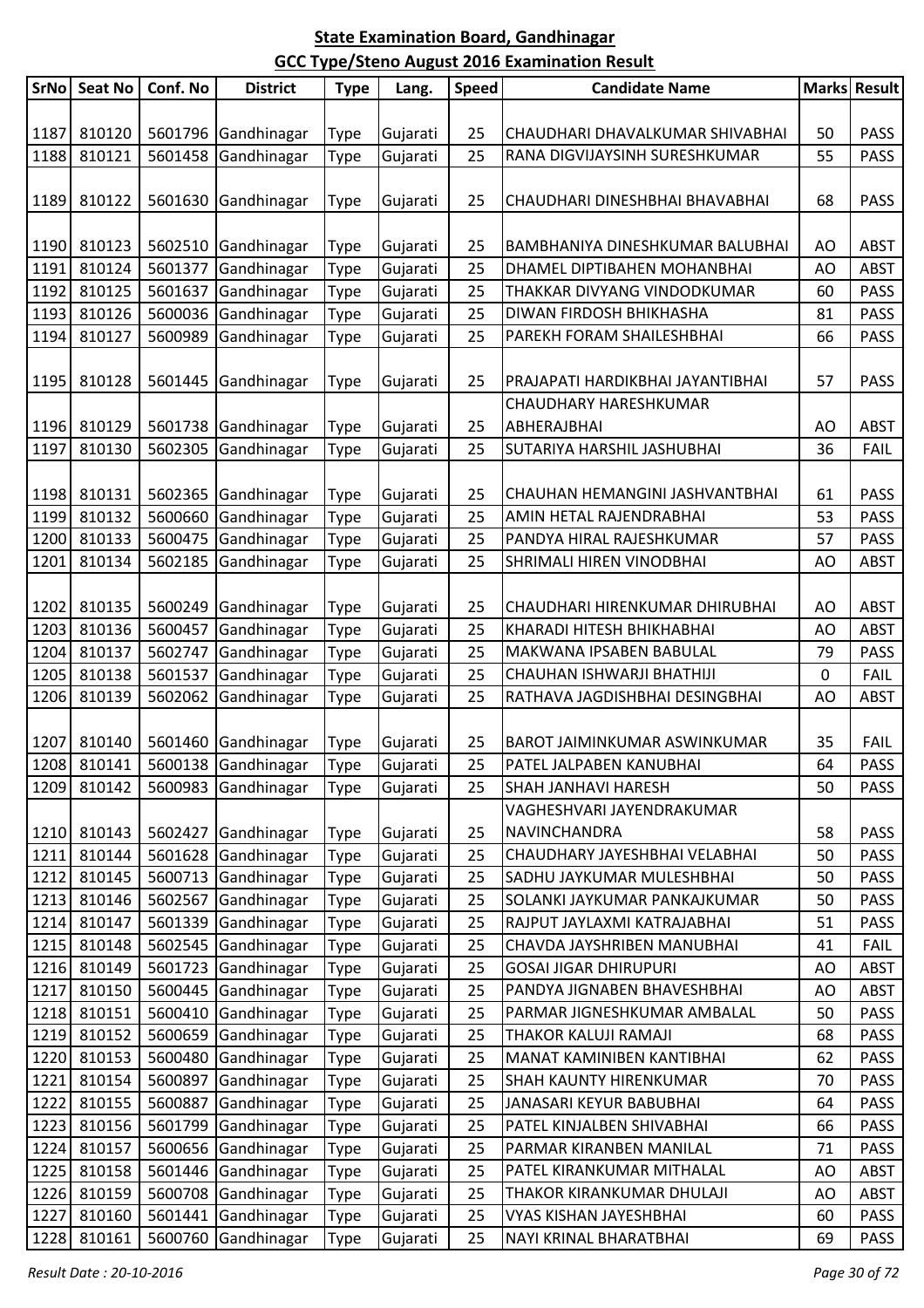|      | SrNo Seat No | Conf. No | <b>District</b>     | <b>Type</b> | Lang.    | <b>Speed</b> | <b>Candidate Name</b>              |    | <b>Marks Result</b> |
|------|--------------|----------|---------------------|-------------|----------|--------------|------------------------------------|----|---------------------|
| 1229 | 810162       | 5601349  | Gandhinagar         | <b>Type</b> | Gujarati | 25           | PATEL KRISHNABEN RAMJIBHAI         | 66 | <b>PASS</b>         |
| 1230 | 810163       | 5601984  | Gandhinagar         | <b>Type</b> | Gujarati | 25           | PATEL KRUNAL MANUBHAI              | 69 | <b>PASS</b>         |
| 1231 | 810164       |          | 5600845 Gandhinagar | <b>Type</b> | Gujarati | 25           | CHAUDHARI LALJIBHAI ISHWARBHAI     | 71 | <b>PASS</b>         |
| 1232 | 810165       | 5601504  | Gandhinagar         | <b>Type</b> | Gujarati | 25           | PANDYA MAHESH GANPATLAL            | 71 | <b>PASS</b>         |
|      |              |          |                     |             |          |              |                                    |    |                     |
| 1233 | 810166       |          | 5601635 Gandhinagar | <b>Type</b> | Gujarati | 25           | DAVE MALATIBEN JAGDISHCHANDRA      | 69 | PASS                |
| 1234 | 810167       |          | 5600553 Gandhinagar | <b>Type</b> | Gujarati | 25           | PRADHANANI MAMTA GIRISHBHAI        | 81 | <b>PASS</b>         |
| 1235 | 810168       |          | 5601453 Gandhinagar | <b>Type</b> | Gujarati | 25           | PATEL MEET DEVILAL                 | 73 | <b>PASS</b>         |
| 1236 | 810169       | 5600889  | Gandhinagar         | <b>Type</b> | Gujarati | 25           | PARMAR MEETABEN MANILAL            | 70 | <b>PASS</b>         |
| 1237 | 810170       |          | 5602183 Gandhinagar | <b>Type</b> | Gujarati | 25           | CHAVDA MEGHA SURESHCHANDRA         | 56 | <b>PASS</b>         |
| 1238 | 810171       |          | 5600520 Gandhinagar | <b>Type</b> | Gujarati | 25           | TRIVEDI MEGHAL GAUTAMBHAI          | 67 | <b>PASS</b>         |
| 1239 | 810172       |          | 5601355 Gandhinagar | <b>Type</b> | Gujarati | 25           | PURABIYA MEHUL BABUBHAI            | AO | <b>ABST</b>         |
| 1240 | 810173       |          | 5601728 Gandhinagar | <b>Type</b> | Gujarati | 25           | MANAT MEHULKUMAR MOHANBHAI         | 74 | <b>PASS</b>         |
| 1241 | 810174       |          | 5601199 Gandhinagar | <b>Type</b> | Gujarati | 25           | DESAI MELRAJBHAI PRABHATBHAI       | 46 | <b>FAIL</b>         |
| 1242 | 810175       | 5601931  | Gandhinagar         | <b>Type</b> | Gujarati | 25           | PATEL MITESHKUMAR PRAHLADBHAI      | 75 | <b>PASS</b>         |
|      |              |          |                     |             |          |              | SHAIKH MOHMMADILIYAS               |    |                     |
| 1243 | 810176       |          | 5600531 Gandhinagar | <b>Type</b> | Gujarati | 25           | <b>MUSTAKHUSEN</b>                 | 50 | <b>PASS</b>         |
| 1244 | 810177       |          | 5600730 Gandhinagar | <b>Type</b> | Gujarati | 25           | DESAI NALINKUMAR KEVABHAI          | 74 | <b>PASS</b>         |
| 1245 | 810178       |          | 5601175 Gandhinagar | <b>Type</b> | Gujarati | 25           | MAKWANA NAYANABEN KANJIBHAI        | 69 | <b>PASS</b>         |
| 1246 | 810179       | 5601976  | Gandhinagar         | <b>Type</b> | Gujarati | 25           | <b>GOHEL NEELAM RAVJIBHAI</b>      | 62 | <b>PASS</b>         |
|      |              |          |                     |             |          |              |                                    |    |                     |
| 1247 | 810180       |          | 5601619 Gandhinagar | <b>Type</b> | Gujarati | 25           | KHANDHEDIYA NEEPABEN RAJESHBHAI    | 65 | <b>PASS</b>         |
| 1248 | 810181       |          | 5600691 Gandhinagar | Type        | Gujarati | 25           | PADHYA NIDHIBEN YOGESHKUMAR        | 71 | <b>PASS</b>         |
| 1249 | 810182       |          | 5601456 Gandhinagar | <b>Type</b> | Gujarati | 25           | CHAUHAN NIKITA SHAILESHBHAI        | 60 | <b>PASS</b>         |
| 1250 | 810183       |          | 5602437 Gandhinagar | Type        | Gujarati | 25           | SOLANKI NILAMBEN HARJIVANBHAI      | 31 | <b>FAIL</b>         |
| 1251 | 810184       | 5601667  | Gandhinagar         | Type        | Gujarati | 25           | PATEL NISARGKUMAR JASHUBHAI        | 62 | <b>PASS</b>         |
|      |              |          |                     |             |          |              |                                    |    |                     |
| 1252 | 810185       |          | 5601805 Gandhinagar | <b>Type</b> | Gujarati | 25           | VAGHELA OMKARSINH RAJENDRASINH     | AO | ABST                |
| 1253 | 810186       |          | 5602306 Gandhinagar | <b>Type</b> | Gujarati | 25           | PARMAR PALAKBEN VINODKUMAR         | 69 | <b>PASS</b>         |
| 1254 | 810187       |          | 5600898 Gandhinagar | Type        | Gujarati | 25           | POSTARIYA PARBAT ARAJANBHAI        | 74 | <b>PASS</b>         |
| 1255 | 810188       |          | 5601767 Gandhinagar | <b>Type</b> | Gujarati | 25           | PARMAR PARULBEN CHHOTALAL          | 73 | <b>PASS</b>         |
| 1256 | 810189       | 5600544  | Gandhinagar         | Type        | Gujarati | 25           | <b>BOCHATTAR POOJA BABULAL</b>     | 60 | <b>PASS</b>         |
| 1257 | 810190       |          | 5600737 Gandhinagar | <b>Type</b> | Gujarati | 25           | SHAH POOJA DHIRENKUMAR             | AO | <b>ABST</b>         |
| 1258 | 810191       |          | 5602310 Gandhinagar | <b>Type</b> | Gujarati | 25           | SOLANKI PRADIP BACHUBHAI           | 38 | <b>FAIL</b>         |
| 1259 | 810192       | 5601457  | Gandhinagar         | <b>Type</b> | Gujarati | 25           | DESAI PRAJESHKUMAR RAMESHBHAI      | 62 | <b>PASS</b>         |
| 1260 | 810193       | 5602278  | Gandhinagar         | <b>Type</b> | Gujarati | 25           | VAGHELA PRAMODSINH KANUBHA         | 65 | <b>PASS</b>         |
|      |              |          |                     |             |          |              |                                    |    |                     |
| 1261 | 810194       | 5601621  | Gandhinagar         | <b>Type</b> | Gujarati | 25           | PATEL PRATIKKUMAR DASHARATHBHAI    | 21 | <b>FAIL</b>         |
| 1262 | 810195       | 5600680  | Gandhinagar         | Type        | Gujarati | 25           | SOLANKI PREMKUMAR RAMANBHAI        | 70 | <b>PASS</b>         |
|      |              |          |                     |             |          |              |                                    |    |                     |
| 1263 | 810196       |          | 5602535 Gandhinagar | <b>Type</b> | Gujarati | 25           | BHAVSAR PRITESHKUMAR GIRISHKUMAR   | AO | ABST                |
| 1264 | 810197       | 5600510  | Gandhinagar         | <b>Type</b> | Gujarati | 25           | KATARA PRIYALBEN LAXMANBHAI        | AO | <b>ABST</b>         |
| 1265 | 810198       | 5600987  | Gandhinagar         | <b>Type</b> | Gujarati | 25           | NAYI PUJABEN MAHENDRABHAI          | 76 | <b>PASS</b>         |
|      |              |          |                     |             |          |              |                                    |    |                     |
| 1266 | 810199       |          | 5601449 Gandhinagar | <b>Type</b> | Gujarati | 25           | VAGHELA RAJDIPSINH GHANSHYAMSINH   | 62 | <b>PASS</b>         |
| 1267 | 810200       | 5600545  | Gandhinagar         | <b>Type</b> | Gujarati | 25           | PATEL RAJESHKUMAR MANILAL          | 18 | <b>FAIL</b>         |
| 1268 | 810201       | 5602574  | Gandhinagar         | <b>Type</b> | Gujarati | 25           | DODIYA RAJESHREEBEN KALIDAS        | 83 | <b>PASS</b>         |
| 1269 | 810202       | 5600490  | Gandhinagar         | <b>Type</b> | Gujarati | 25           | <b>BARAD RAKESHBHAI GOVINDBHAI</b> | AO | <b>ABST</b>         |
| 1270 | 810203       |          | 5600500 Gandhinagar | <b>Type</b> | Gujarati | 25           | RAMANUJ REKHABEN KANTILAL          | 40 | <b>FAIL</b>         |
| 1271 | 810204       |          | 5602699 Gandhinagar | <b>Type</b> | Gujarati | 25           | MODI RESHMA ASHOKKUMAR             | 68 | <b>PASS</b>         |
| 1272 | 810205       | 5601401  | Gandhinagar         | <b>Type</b> | Gujarati | 25           | BHAVSAR RIDDHIBEN VIMALKUMAR       | 84 | <b>PASS</b>         |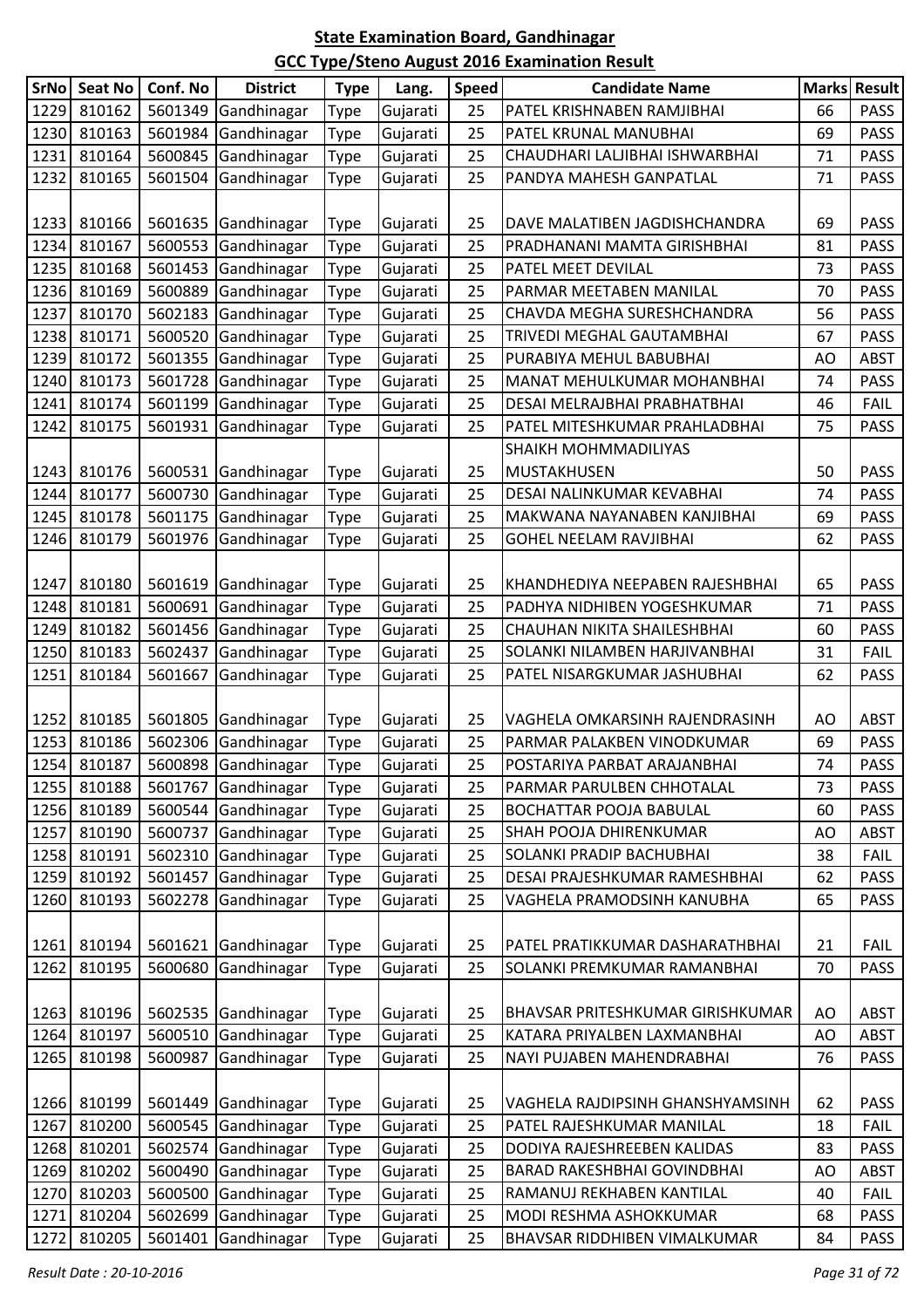| SrNo | <b>Seat No</b> | Conf. No | <b>District</b>     | <b>Type</b> | Lang.    | <b>Speed</b> | <b>Candidate Name</b>            | <b>Marks</b> | <b>Result</b> |
|------|----------------|----------|---------------------|-------------|----------|--------------|----------------------------------|--------------|---------------|
| 1273 | 810206         | 5601746  | Gandhinagar         | Type        | Gujarati | 25           | PATEL RINKUBEN KANTIBHAI         | 68           | <b>PASS</b>   |
|      |                |          |                     |             |          |              | PAREKH RITESHKUMAR               |              |               |
| 1274 | 810207         |          | 5601764 Gandhinagar | <b>Type</b> | Gujarati | 25           | SURESHCHANDRA                    | 84           | <b>PASS</b>   |
| 1275 | 810208         | 5601447  | Gandhinagar         | <b>Type</b> | Gujarati | 25           | CHAUDHARY SANDIP KANJIBHAI       | 5            | <b>FAIL</b>   |
| 1276 | 810209         | 5600664  | Gandhinagar         | <b>Type</b> | Gujarati | 25           | MAKWANA SANDIP MANSINH           | 73           | <b>PASS</b>   |
|      |                |          |                     |             |          |              |                                  |              |               |
| 1277 | 810210         |          | 5600504 Gandhinagar | <b>Type</b> | Gujarati | 25           | BHARADA SANDIPKUMAR KAMLESBHAI   | 63           | <b>PASS</b>   |
| 1278 | 810211         | 5601089  | Gandhinagar         | <b>Type</b> | Gujarati | 25           | PATEL SANJAYKUMAR RAMABHAI       | 88           | <b>PASS</b>   |
| 1279 | 810212         | 5601914  | Gandhinagar         | <b>Type</b> | Gujarati | 25           | RAVAL SHAILESHKUMAR RATILAL      | 72           | <b>PASS</b>   |
|      |                |          |                     |             |          |              |                                  |              |               |
| 1280 | 810213         |          | 5601402 Gandhinagar | Type        | Gujarati | 25           | VAGHMARIA SHARVIL JEETENDRAKUMAR | 89           | <b>PASS</b>   |
| 1281 | 810214         | 5600665  | Gandhinagar         | <b>Type</b> | Gujarati | 25           | PATEL SHILPABEN VISHNUBHAI       | 51           | <b>PASS</b>   |
|      |                |          |                     |             |          |              | MISHRA SHIVSHARAN                |              |               |
| 1282 | 810215         | 5601440  | Gandhinagar         | <b>Type</b> | Gujarati | 25           | CHHABINATHPRASAD                 | 50           | <b>PASS</b>   |
| 1283 | 810216         | 5600507  | Gandhinagar         | Type        | Gujarati | 25           | SUTARIYA SHUBHKUMAR CHATURDAS    | AO           | <b>ABST</b>   |
| 1284 | 810217         | 5602532  | Gandhinagar         | <b>Type</b> | Gujarati | 25           | PALAS SONAL BHANUBHAI            | 56           | <b>PASS</b>   |
| 1285 | 810218         | 5601455  | Gandhinagar         | Type        | Gujarati | 25           | THAKOR SUNIL AMRUTLAL            | 68           | <b>PASS</b>   |
|      |                |          |                     |             |          |              |                                  |              |               |
| 1286 | 810219         | 5601803  | Gandhinagar         | <b>Type</b> | Gujarati | 25           | PANDYA SUNILKUMAR MULSHANKAR     | 60           | <b>PASS</b>   |
| 1287 | 810220         | 5601145  | Gandhinagar         | <b>Type</b> | Gujarati | 25           | PARMAR SURESH VALJIBHAI          | 51           | <b>PASS</b>   |
| 1288 | 810221         | 5600999  | Gandhinagar         | <b>Type</b> | Gujarati | 25           | PANARA TIVENDRA CHHAGANBHAI      | 72           | <b>PASS</b>   |
| 1289 | 810222         | 5601444  | Gandhinagar         | <b>Type</b> | Gujarati | 25           | PAREKH TUSHAG MANUBHAI           | 66           | <b>PASS</b>   |
|      |                |          |                     |             |          |              |                                  |              |               |
| 1290 | 810223         | 5601801  | Gandhinagar         | <b>Type</b> | Gujarati | 25           | CHAUDHARY UMANGBHAI CHHABABHAI   | 70           | <b>PASS</b>   |
|      |                |          |                     |             |          |              |                                  |              |               |
| 1291 | 810224         |          | 5601452 Gandhinagar | <b>Type</b> | Gujarati | 25           | KATARA URVASHIBEN MAHESHKUMAR    | 62           | <b>PASS</b>   |
| 1292 | 810225         | 5601423  | Gandhinagar         | Type        | Gujarati | 25           | PARMAR URVASHIBEN BALUBHAI       | 39           | <b>FAIL</b>   |
| 1293 | 810226         | 5600704  | Gandhinagar         | <b>Type</b> | Gujarati | 25           | RATHOD VANDANABEN RATANSINH      | AO           | <b>ABST</b>   |
| 1294 | 810227         |          | 5600725 Gandhinagar | <b>Type</b> | Gujarati | 25           | RATHOD VARSHABEN RATANSINH       | 52           | <b>PASS</b>   |
| 1295 | 810228         |          | 5602272 Gandhinagar | <b>Type</b> | Gujarati | 25           | RATHAVA VEENABAEN REMANBHAI      | AO           | <b>ABST</b>   |
| 1296 | 810229         | 5602760  | Gandhinagar         | <b>Type</b> | Gujarati | 25           | CHAUHAN VIJAYSINH DALPATSINH     | 59           | <b>PASS</b>   |
|      |                |          |                     |             |          |              |                                  |              |               |
| 1297 | 810230         | 5602665  | Gandhinagar         | <b>Type</b> | Gujarati | 25           | CHAUDHARI VIJITKUMAR MAHESHBHAI  | 91           | <b>PASS</b>   |
| 1298 | 810231         | 5600886  | Gandhinagar         | Type        | Gujarati | 25           | CHAUHAN VISHNUJI GHELAJI         | 0            | <b>FAIL</b>   |
| 1299 | 810232         | 5601448  | Gandhinagar         | <b>Type</b> | Gujarati | 25           | DARAJI VIVEKKUMAR GOVINDBHAI     | 52           | <b>PASS</b>   |
| 1300 | 810233         | 5601538  | Gandhinagar         | <b>Type</b> | Gujarati | 25           | THAKOR YOGESH BHARATJI           | 78           | <b>PASS</b>   |
| 1301 | 810234         | 5600253  | Gandhinagar         | <b>Type</b> | Gujarati | 25           | RANA YUVRAJSINH NIRMALSINH       | AO           | <b>ABST</b>   |
| 1302 | 810235         | 5600225  | Gandhinagar         | <b>Type</b> | Gujarati | 25           | JAMALIYA ZALAK KANTILAL          | 90           | <b>PASS</b>   |
|      |                |          |                     |             |          |              |                                  |              |               |
| 1303 | 830032         | 5601095  | Gandhinagar         | <b>Type</b> | Gujarati | 25           | BHIMSEN NILESHKUMAR NAJANBHAI    | 50           | <b>PASS</b>   |
| 1304 | 830033         | 5601395  | Gandhinagar         | <b>Type</b> | Gujarati | 25           | PATEL VISHNUBHAI BABUBHAI        | 66           | <b>PASS</b>   |
| 1305 | 830034         | 5602017  | Gandhinagar         |             | Gujarati | 25           | PATEL MAYANKKUMAR MUKESHBHAI     | 73           | <b>PASS</b>   |
|      |                |          |                     | Type        |          |              |                                  |              |               |
| 1306 | 830035         | 5602031  | Gandhinagar         | <b>Type</b> | Gujarati | 25           | SHUKHANANDI HEENABEN RAMESHBHAI  | 58           | <b>PASS</b>   |
| 1307 | 830036         | 5602041  | Gandhinagar         | <b>Type</b> | Gujarati | 25           | GAJJAR KAUSHIK RAJENDRAKUMAR     | AO           | <b>ABST</b>   |
| 1308 | 810660         | 5601945  | Gandhinagar         | <b>Type</b> | Gujarati | 35           | PANDYA AJAYKUMAR AMRUTLAL        | AO           | <b>ABST</b>   |
| 1309 | 810661         | 5600494  | Gandhinagar         | <b>Type</b> | Gujarati | 35           | PARKAR ASHOKKUMAR MANUBHAI       | AO           | <b>ABST</b>   |
| 1310 | 810662         | 5601923  | Gandhinagar         | <b>Type</b> | Gujarati | 35           | VALAND AXAYKUMAR NARESHBHAI      | 60           | <b>PASS</b>   |
| 1311 | 810663         | 5601101  | Gandhinagar         | Type        | Gujarati | 35           | VORA DIPAKKUMAR JETHALAL         | 18           | <b>FAIL</b>   |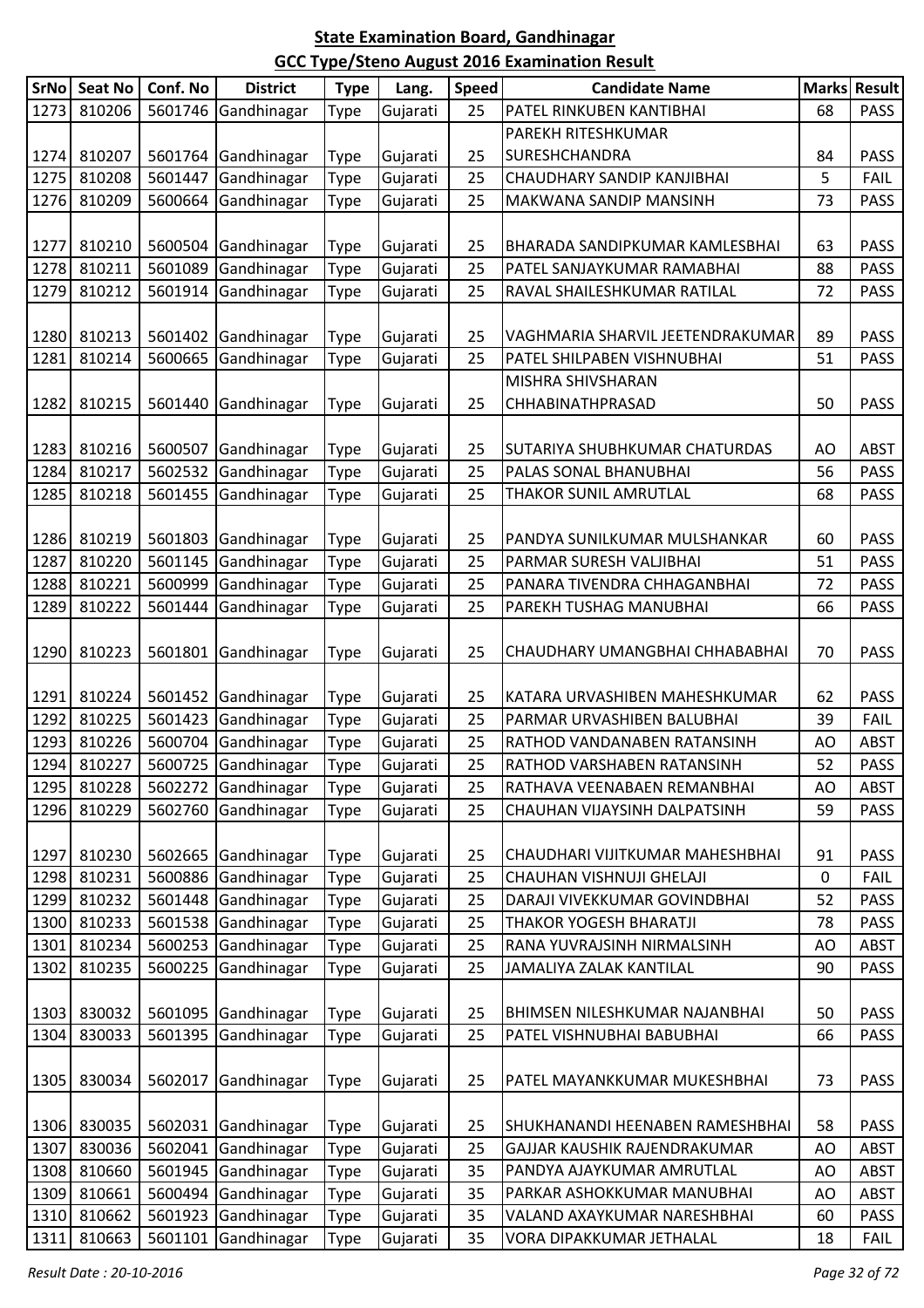| <b>SrNo</b> | <b>Seat No</b> | Conf. No | <b>District</b>     | <b>Type</b> | Lang.    | <b>Speed</b> | <b>Candidate Name</b>               | <b>Marks</b> | <b>Result</b> |
|-------------|----------------|----------|---------------------|-------------|----------|--------------|-------------------------------------|--------------|---------------|
|             |                |          |                     |             |          |              |                                     |              |               |
| 1312        | 810664         |          | 5600214 Gandhinagar | Type        | Gujarati | 35           | VALAND JANAKKUMAR RANCHHODBHAI      | 38           | <b>FAIL</b>   |
| 1313        | 810665         | 5601866  | Gandhinagar         | Type        | Gujarati | 35           | CHAVDA MAYUR NARESHKUMAR            | 50           | <b>PASS</b>   |
| 1314        | 810666         | 5600682  | Gandhinagar         | Type        | Gujarati | 35           | <b>JANI MITESH NALINKUMAR</b>       | 25           | <b>FAIL</b>   |
|             |                |          |                     |             |          |              | MEMON MOHMADNADIM                   |              |               |
| 1315        | 810667         | 5601549  | Gandhinagar         | Type        | Gujarati | 35           | MOHMADSALIM                         | 55           | <b>PASS</b>   |
| 1316        | 810668         | 5601862  | Gandhinagar         | Type        | Gujarati | 35           | CHAVDA PAYALBEN NARESHKUMAR         | 50           | <b>PASS</b>   |
| 1317        | 810669         | 5602189  | Gandhinagar         | Type        | Gujarati | 35           | PATEL PRINCE RAKESHKUMAR            | 23           | <b>FAIL</b>   |
| 1318        | 810670         | 5600358  | Gandhinagar         | Type        | Gujarati | 35           | PARMAR RAKESHKUMAR DEVJIBHAI        | 40           | <b>FAIL</b>   |
| 1319        | 810671         | 5602086  | Gandhinagar         | Type        | Gujarati | 35           | DESAI RAMESHKUMAR VISHNUBHAI        | 18           | <b>FAIL</b>   |
| 1320        | 810672         | 5600014  | Gandhinagar         | Type        | Gujarati | 35           | ARSODA RONAK DHULABHAI              | 55           | <b>PASS</b>   |
| 1321        | 810673         | 5600985  | Gandhinagar         | Type        | Gujarati | 35           | PATEL SATISHKUMAR MANGALBHAI        | 60           | <b>PASS</b>   |
| 1322        | 810674         | 5602453  | Gandhinagar         | Type        | Gujarati | 35           | PARMAR SEJALBAHEN GANESHBHAI        | 0            | <b>FAIL</b>   |
| 1323        | 810675         | 5601090  | Gandhinagar         | Type        | Gujarati | 35           | BASETA SHAILESHKUMAR BANSILAL       | AO           | <b>ABST</b>   |
|             |                |          |                     |             |          |              | MISHRA SHIVSHARAN                   |              |               |
| 1324        | 810676         | 5601462  | Gandhinagar         | Type        | Gujarati | 35           | CHHABINATHPRASAD                    | 35           | <b>FAIL</b>   |
| 1325        | 810677         | 5602407  | Gandhinagar         | Type        | Gujarati | 35           | PATEL SUNILKUMAR BHIKHABHAI         | 60           | <b>PASS</b>   |
| 1326        | 810678         | 5602018  | Gandhinagar         | Type        | Gujarati | 35           | RATHOD TARUNKUMAR AMRUTLAL          | 51           | <b>PASS</b>   |
| 1327        | 810801         | 5601025  | Gandhinagar         | Type        | Gujarati | 40           | RAJPUT ANURADHA VIKRAMSINH          | 58           | <b>PASS</b>   |
|             |                |          |                     |             |          |              | <b>KUMPAVAT BHAGYASHRI</b>          |              |               |
| 1328        | 810802         | 5601461  | Gandhinagar         | Type        | Gujarati | 40           | MAHENDRASINH                        | 55           | <b>PASS</b>   |
|             |                |          |                     |             |          |              |                                     |              |               |
| 1329        | 810803         | 5601869  | Gandhinagar         | Type        | Gujarati | 40           | SOLANKI DHVANIBEN PANKAJKUMAR       | 57           | <b>PASS</b>   |
|             |                |          |                     |             |          |              |                                     |              |               |
| 1330        | 810804         | 5600787  | Gandhinagar         | Type        | Gujarati | 40           | PRAJAPATI GAUTAMKUMAR AMRUTBHAI     | 60           | <b>PASS</b>   |
| 1331        | 810805         | 5601488  | Gandhinagar         | Type        | Gujarati | 40           | <b>DWIVEDI HARDIK DIGVIJAYKUMAR</b> | 40           | <b>FAIL</b>   |
| 1332        | 810806         | 5600796  | Gandhinagar         | Type        | Gujarati | 40           | <b>DESAI HITESH MAFABHAI</b>        | 23           | <b>FAIL</b>   |
| 1333        | 810807         | 5601180  | Gandhinagar         | Type        | Gujarati | 40           | DARJI JIGARKUMAR GIRISHBHAI         | 30           | <b>FAIL</b>   |
| 1334        | 810808         | 5602382  | Gandhinagar         | Type        | Gujarati | 40           | PATEL MANISHABEN CHHOTUBHAI         | 30           | <b>FAIL</b>   |
| 1335        | 810809         |          | 5601352 Gandhinagar | Type        | Gujarati | 40           | PATEL MEET NITINKUMAR               | 60           | PASS          |
|             |                |          |                     |             |          |              |                                     |              |               |
| 1336        | 810810         | 5600515  | Gandhinagar         | Type        | Gujarati | 40           | PARMAR MRUNALKUMAR GOPALBHAI        | 60           | <b>PASS</b>   |
| 1337        | 810811         | 5600556  | Gandhinagar         | Type        | Gujarati | 40           | CHAUDHARI NRUPA HASMUKHBHAI         | 55           | <b>PASS</b>   |
| 1338        | 810812         | 5600283  | Gandhinagar         | Type        | Gujarati | 40           | OZA PINAL SATISHKUMAR               | 55           | <b>PASS</b>   |
|             |                |          |                     |             |          |              |                                     |              |               |
| 1339        | 810813         | 5600548  | Gandhinagar         | <b>Type</b> | Gujarati | 40           | UPADHYAY PRAKRUTI HASMUKHBHAI       | 30           | <b>FAIL</b>   |
| 1340        | 810814         | 5600982  | Gandhinagar         | Type        | Gujarati | 40           | PARMAR RAKESHKUMAR BALUBHAI         | 58           | <b>PASS</b>   |
| 1341        | 810815         | 5600655  | Gandhinagar         | Type        | Gujarati | 40           | MEHTA RIDDHI RAVINDRABHAI           | AO           | <b>ABST</b>   |
| 1342        | 810816         | 5600551  | Gandhinagar         | Type        | Gujarati | 40           | PARMAR SHREYABEN ASHOKKUMAR         | 30           | <b>FAIL</b>   |
|             |                |          |                     |             |          |              |                                     |              |               |
| 1343        | 810817         | 5600559  | Gandhinagar         | Type        | Gujarati | 40           | CHAUDHARI SHRUSHTIBEN RAMESHBHAI    | 26           | <b>FAIL</b>   |
| 1344        | 810818         | 5601592  | Gandhinagar         | Type        | Gujarati | 40           | SHRIMALI SUKETUKUMAR ANILBHAI       | 58           | <b>PASS</b>   |
| 1345        | 810819         | 5600867  | Gandhinagar         | Type        | Gujarati | 40           | <b>RATHOD SURAJ DIPSINH</b>         | 58           | <b>PASS</b>   |
| 1346        | 810820         | 5600564  | Gandhinagar         | Type        | Gujarati | 40           | PARMAR SURYA KANTILAL               | 54           | <b>PASS</b>   |
| 1347        | 810821         | 5600002  | Gandhinagar         | Type        | Gujarati | 40           | RANA VIJAYKUMAR VIKRAMSINH          | 55           | <b>PASS</b>   |
| 1348        | 810822         | 5600294  | Gandhinagar         | Type        | Gujarati | 40           | OZA VISHAL SATISHKUMAR              | 51           | <b>PASS</b>   |
| 1349        | 830037         | 5602034  | Gandhinagar         | Type        | Gujarati | 40           | PRAJAPATI ARATIBEN RAMABHAI         | 51           | <b>PASS</b>   |
| 1350        | 830005         | 5600731  | Gandhinagar         | Type        | Hindi    | 25           | DESAI NALINKUMAR KEVABHAI           | 6            | <b>FAIL</b>   |
| 1351        | 920305         | 6601399  | Gir-Somnath         | Steno       | English  | 100          | UPADHYAY TUSHAR MANSUKHLAL          | 0            | <b>FAIL</b>   |
| 1352        | 920448         | 6601392  | Gir-Somnath         | Steno       | English  | 120          | KACHHOT JAYSHRIBEN KALABHAI         | 39           | <b>FAIL</b>   |
| 1353        | 920449         | 6601393  | Gir-Somnath         | Steno       | English  | 120          | DODIYA REKHABEN BHAGATBHAI          | 20           | <b>FAIL</b>   |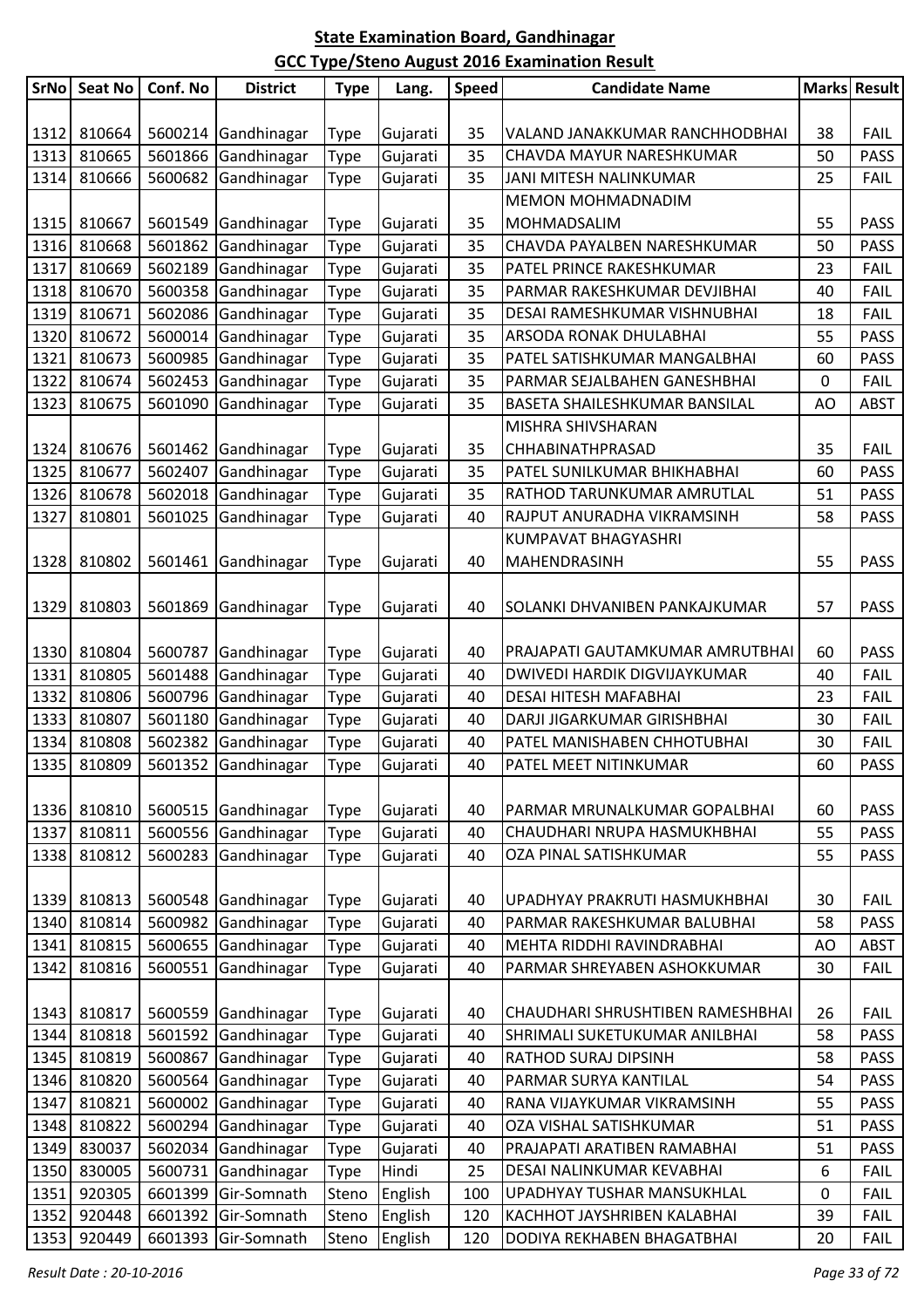| <b>SrNo</b> | Seat No     | Conf. No | <b>District</b>     | <b>Type</b> | Lang.          | <b>Speed</b> | <b>Candidate Name</b>            |    | <b>Marks Result</b> |
|-------------|-------------|----------|---------------------|-------------|----------------|--------------|----------------------------------|----|---------------------|
| 1354        | 920450      | 6601398  | Gir-Somnath         | Steno       | English        | 120          | JADAV RINABEN BHIKHABHAI         | 26 | <b>FAIL</b>         |
| 1355        | 910096      |          | 6600256 Gir-Somnath | Steno       | Gujarati       | 60           | APARNATHI HITESHGIRI REVAGIRI    | 0  | <b>FAIL</b>         |
| 1356        | 910327      | 6600920  | Gir-Somnath         | Steno       | Gujarati       | 75           | DHANANI AARTI JAMATMAL           | 80 | <b>PASS</b>         |
| 1357        | 910328      | 6600388  | Gir-Somnath         | Steno       | Gujarati       | 75           | BARAD ABHISHEKKUMAR HARIBHAI     | 60 | <b>PASS</b>         |
| 1358        | 910329      | 6600812  | Gir-Somnath         | Steno       | Gujarati       | 75           | BERADIYA ANIL RAMESH             | 44 | <b>FAIL</b>         |
| 1359        | 910330      | 6600034  | Gir-Somnath         | Steno       | Gujarati       | 75           | CHAVDA ANJALI MANSINGBHAI        | 70 | <b>PASS</b>         |
| 1360        | 910331      | 6600290  | Gir-Somnath         | Steno       | Gujarati       | 75           | DABHI ANKITABEN RAMSINHBHAI      | 74 | <b>PASS</b>         |
|             |             |          |                     |             |                |              |                                  |    |                     |
| 1361        | 910332      |          | 6600430 Gir-Somnath | Steno       | Gujarati       | 75           | KAMALIYA BHARATKUMAR RAYSINGBHAI | 86 | <b>PASS</b>         |
| 1362        | 910333      | 6600389  | Gir-Somnath         | Steno       | Gujarati       | 75           | SOLANKI BHAVIKABEN ARAJANBHAI    | 80 | <b>PASS</b>         |
| 1363        | 910334      | 6600019  | Gir-Somnath         | Steno       | Gujarati       | 75           | HEGAN BINDUBEN MAGANLAL          | 82 | <b>PASS</b>         |
| 1364        | 910335      |          | 6600103 Gir-Somnath | Steno       | Gujarati       | 75           | JADAV BIPINBHAI HARIBHAI         | 84 | <b>PASS</b>         |
| 1365        | 910336      | 6600108  | Gir-Somnath         | Steno       | Gujarati       | 75           | VADHVANA CHETNA AMRUTLAL         | 86 | <b>PASS</b>         |
| 1366        | 910337      | 6600024  | Gir-Somnath         | Steno       | Gujarati       | 75           | BARIYA DEVIBEN BHIKHABHAI        | 83 | <b>PASS</b>         |
| 1367        | 910338      | 6600824  | Gir-Somnath         | Steno       | Gujarati       | 75           | VAJA DHAVAL PARSOTAMBHAI         | 84 | <b>PASS</b>         |
| 1368        | 910339      | 6600381  | Gir-Somnath         | Steno       | Gujarati       | 75           | KAMALIYA DINESH LAKHABHAI        | 66 | <b>PASS</b>         |
| 1369        | 910340      | 6600046  | Gir-Somnath         | Steno       | Gujarati       | 75           | CHAUHAN GOPAL JIVABHAI           | 74 | <b>PASS</b>         |
|             |             |          |                     |             |                |              |                                  |    |                     |
| 1370        | 910341      | 6600737  | Gir-Somnath         | Steno       | Gujarati       | 75           | CHAVDA HARDIKBHAI PARSOTAMBHAI   | 70 | <b>PASS</b>         |
| 1371        | 910342      | 6600853  | Gir-Somnath         | Steno       | Gujarati       | 75           | BARAIYA HARSHABEN SHAMAJIBHAI    | 80 | <b>PASS</b>         |
|             |             |          |                     |             |                |              |                                  |    |                     |
| 1372        | 910343      |          | 6600835 Gir-Somnath | Steno       | Gujarati       | 75           | MORDHANI HEENA RAMESHCHANDRA     | 80 | <b>PASS</b>         |
| 1373        | 910344      |          | 6600392 Gir-Somnath | Steno       | Gujarati       | 75           | CHAUHAN HEENABEN ARSHIBHAI       | 82 | <b>PASS</b>         |
| 1374        | 910345      | 6600823  | Gir-Somnath         | Steno       | Gujarati       | 75           | MEHETA HEMALI BIPINBHAI          | 80 | <b>PASS</b>         |
| 1375        | 910346      | 6601383  | Gir-Somnath         | Steno       | Gujarati       | 75           | GAUSWAMI HETALBEN CHIMANGIRI     | 86 | <b>PASS</b>         |
| 1376        | 910347      | 6600049  | Gir-Somnath         | Steno       | Gujarati       | 75           | JOSHI HIRENKUMAR JITENDRABHAI    | 88 | <b>PASS</b>         |
| 1377        | 910348      | 6600436  | Gir-Somnath         | Steno       | Gujarati       | 75           | JANI JANKI SURESHBHAI            | 84 | <b>PASS</b>         |
| 1378        | 910349      | 6600855  | Gir-Somnath         | Steno       | Gujarati       | 75           | RAYCHURA JAYDEEP SANDIPBHAI      | 86 | <b>PASS</b>         |
| 1379        | 910350      |          | 6600422 Gir-Somnath | Steno       | Gujarati       | 75           | KACHHOT JAYSHRIBEN KALABHAI      | 32 | FAIL                |
|             | 1380 910351 |          | 6600788 Gir-Somnath |             | Steno Gujarati | 75           | VAINSH KAJALBEN DHEERUBHAI       | 0  | FAIL                |
|             |             |          |                     |             |                |              |                                  |    |                     |
| 1381        | 910352      | 6600284  | Gir-Somnath         | Steno       | Gujarati       | 75           | DHARECHA KAMLESHKUMAR JETHABHAI  | 86 | PASS                |
| 1382        | 910353      | 6600029  | Gir-Somnath         | Steno       | Gujarati       | 75           | GAADHE KINJAL BHAGAVANBHAI       | 84 | <b>PASS</b>         |
| 1383        | 910354      | 6600021  | Gir-Somnath         | Steno       | Gujarati       | 75           | SOSA KRISHNABEN JITUBHAI         | 84 | <b>PASS</b>         |
| 1384        | 910355      |          | 6600428 Gir-Somnath | Steno       | Gujarati       | 75           | BARAD MAMATABEN HARIBHAI         | 70 | <b>PASS</b>         |
| 1385        | 910356      | 6600439  | Gir-Somnath         | Steno       | Gujarati       | 75           | JANI MANASIBEN SURESHBHAI        | 80 | <b>PASS</b>         |
| 1386        | 910357      | 6600444  | Gir-Somnath         | Steno       | Gujarati       | 75           | SOLANKI MANISHABEN NANUBHAI      | 74 | <b>PASS</b>         |
| 1387        | 910358      | 6600425  | Gir-Somnath         | Steno       | Gujarati       | 75           | <b>GAADHE MITAL KANABHAI</b>     | 76 | <b>PASS</b>         |
| 1388        | 910359      | 6600817  | Gir-Somnath         | Steno       | Gujarati       | 75           | <b>GOHEL MITAL JIVANBHAI</b>     | 80 | <b>PASS</b>         |
| 1389        | 910360      | 6600434  | Gir-Somnath         | Steno       | Gujarati       | 75           | ADHYARU NIDHIBEN SUBHASHBHAI     | 50 | <b>PASS</b>         |
| 1390        | 910361      | 6600736  | Gir-Somnath         | Steno       | Gujarati       | 75           | JETHAVA PIYUSHKUMAR BABUBHAI     | AO | <b>ABST</b>         |
|             |             |          |                     |             |                |              |                                  |    |                     |
| 1391        | 910362      |          | 6600289 Gir-Somnath | Steno       | Gujarati       | 75           | CHUDASAMA POONAMBEN DHIRUBHAI    | 50 | <b>PASS</b>         |
| 1392        | 910363      |          | 6600026 Gir-Somnath | Steno       | Gujarati       | 75           | GADHE PRAGNISHABEN MERUBHAI      | 80 | <b>PASS</b>         |
| 1393        | 910364      |          | 6600915 Gir-Somnath | Steno       | Gujarati       | 75           | RAJPOPAT PRIYA KIRITKUMAR        | 80 | <b>PASS</b>         |
| 1394        | 910365      | 6600015  | Gir-Somnath         | Steno       | Gujarati       | 75           | KAMALIYA RAVI BACHUBHAI          | 80 | <b>PASS</b>         |
| 1395        | 910366      | 6600839  | Gir-Somnath         | Steno       | Gujarati       | 75           | TILAVAT REENA MUKESHBHAI         | 76 | <b>PASS</b>         |
| 1396        | 910367      | 6600010  | Gir-Somnath         | Steno       | Gujarati       | 75           | DODIYA REKHABEN BHAGATBHAI       | 34 | <b>FAIL</b>         |
| 1397        | 910368      |          | 6600833 Gir-Somnath | Steno       | Gujarati       | 75           | JADAV RINABEN BHIKHABHAI         | 30 | <b>FAIL</b>         |
| 1398        | 910369      |          | 6600852 Gir-Somnath | Steno       | Gujarati       | 75           | DUSHARA RINKU ASHOKBHAI          | 86 | <b>PASS</b>         |
| 1399        | 910370      | 6601205  | Gir-Somnath         | Steno       | Gujarati       | 75           | LALWANI ROHIT PRAKASHBHAI        | 86 | PASS                |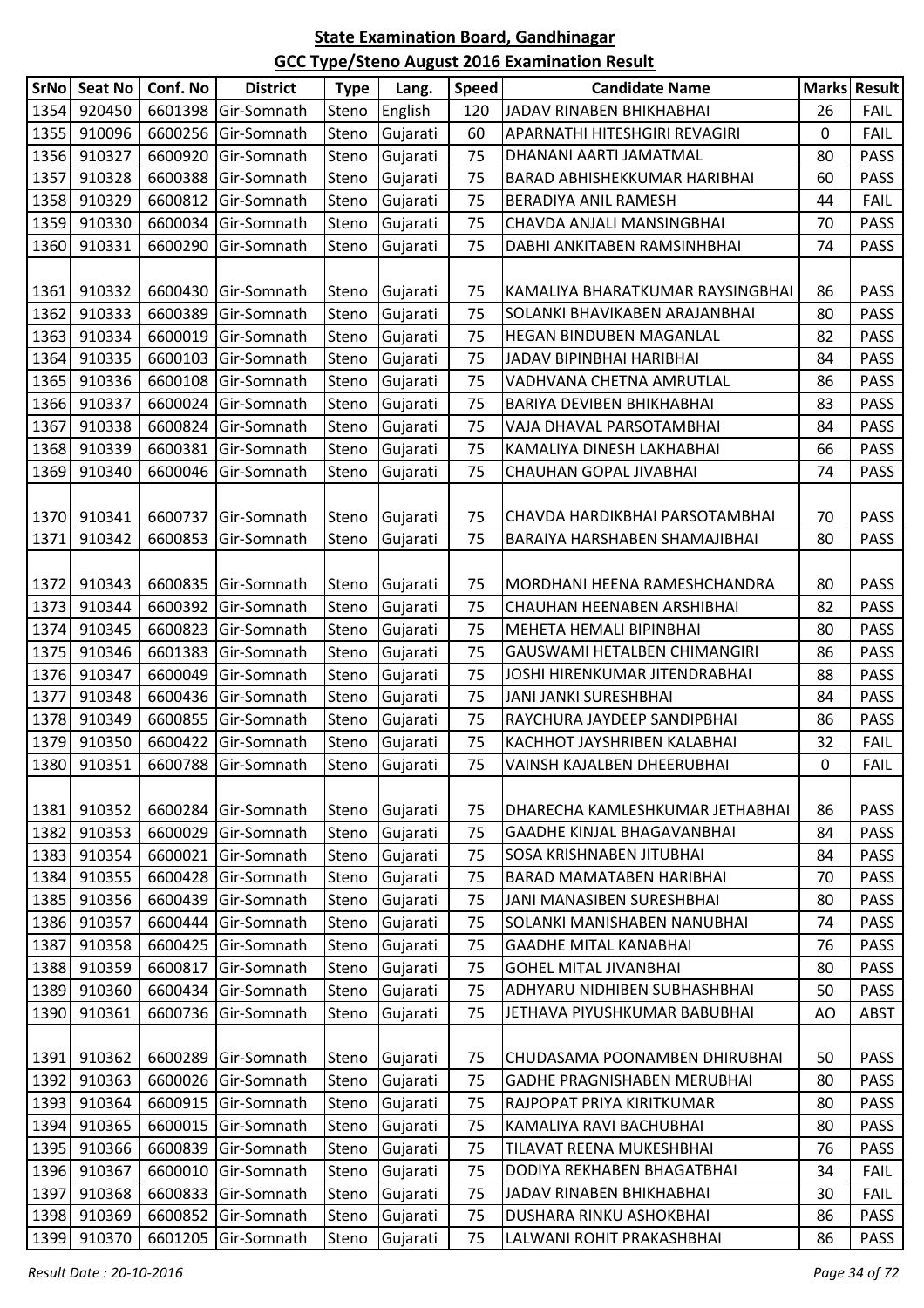| <b>SrNo</b> | <b>Seat No</b> | Conf. No | <b>District</b>     | <b>Type</b> | Lang.    | <b>Speed</b> | <b>Candidate Name</b>               |    | Marks Result |
|-------------|----------------|----------|---------------------|-------------|----------|--------------|-------------------------------------|----|--------------|
| 1400        | 910371         | 6600104  | Gir-Somnath         | Steno       | Gujarati | 75           | ZALA RUPALBEN JAGMALBHAI            | 84 | <b>PASS</b>  |
| 1401        | 910372         | 6601222  | Gir-Somnath         | Steno       | Gujarati | 75           | MALAM SANJAYKUMAR KALABHAI          | 90 | <b>PASS</b>  |
| 1402        | 910373         | 6600841  | Gir-Somnath         | Steno       | Gujarati | 75           | PARMAR SHWETA GOVINDBHAI            | 70 | <b>PASS</b>  |
| 1403        | 910374         | 6600286  | Gir-Somnath         | Steno       | Gujarati | 75           | NAKUM VANRAJBHAI BHIKHABHAI         | 56 | <b>PASS</b>  |
| 1404        | 910375         | 6600288  | Gir-Somnath         | Steno       | Gujarati | 75           | SOLANKI VIPULKUMAR MALABHAI         | 70 | <b>PASS</b>  |
| 1405        | 910376         | 6600421  | Gir-Somnath         | Steno       | Gujarati | 75           | <b>GOHIL VIVEKKUMAR HARIBHAI</b>    | 76 | <b>PASS</b>  |
| 1406        | 910377         | 6600237  | Gir-Somnath         | Steno       | Gujarati | 75           | RAMESHBHAI VYAS CHINTAN             | 50 | <b>PASS</b>  |
| 1407        | 910378         | 6600012  | Gir-Somnath         | Steno       | Gujarati | 75           | SIRAJI YASIN AJAGARALI              | 50 | <b>PASS</b>  |
| 1408        | 910400         | 6600844  | Gir-Somnath         | Steno       | Gujarati | 75           | HEMANI BHAVIKA NILESHKUMAR          | 60 | <b>PASS</b>  |
| 1409        | 910623         | 6601130  | Gir-Somnath         | Steno       | Gujarati | 90           | VYAS DHIREN RAMESHCHANDRA           | 0  | <b>FAIL</b>  |
| 1410        | 930003         | 6601387  | Gir-Somnath         | Steno       | Hindi    | 75           | KACHHOT JAYSHRIBEN KALABHAI         | 20 | <b>FAIL</b>  |
| 1411        | 930004         | 6600929  | Gir-Somnath         | Steno       | Hindi    | 75           | DODIYA REKHABEN BHAGATBHAI          | 19 | <b>FAIL</b>  |
| 1412        | 930005         | 6601385  | Gir-Somnath         | Steno       | Hindi    | 75           | JADAV RINABEN BHIKHABHAI            | 0  | <b>FAIL</b>  |
| 1413        | 820314         | 5602208  | Gir-Somnath         | <b>Type</b> | English  | 40           | MALEK A.BASIT NOORMOHMAD            | 66 | <b>PASS</b>  |
| 1414        | 820315         | 5602252  | Gir-Somnath         | <b>Type</b> | English  | 40           | BARAD AARATI MULAJIBHAI             | 75 | PASS         |
| 1415        | 820316         | 5601547  | Gir-Somnath         | <b>Type</b> | English  | 40           | BERADIYA ANIL RAMESH                | 68 | <b>PASS</b>  |
|             |                |          |                     |             |          |              |                                     |    |              |
| 1416        | 820317         |          | 5600974 Gir-Somnath | <b>Type</b> | English  | 40           | CHAUHAN BHAVISHABEN KARSHANBHAI     | AO | <b>ABST</b>  |
| 1417        | 820318         | 5600941  | Gir-Somnath         | <b>Type</b> | English  | 40           | <b>HEGAN BINDUBEN MAGANLAL</b>      | 71 | <b>PASS</b>  |
| 1418        | 820319         | 5600587  | Gir-Somnath         | <b>Type</b> | English  | 40           | RANA DIGVIJAYSINH KARANSINH         | 54 | <b>PASS</b>  |
| 1419        | 820320         | 5600883  | Gir-Somnath         | <b>Type</b> | English  | 40           | KAMALIYA DINESH LAKHABHAI           | 55 | <b>PASS</b>  |
| 1420        | 820321         | 5602241  | Gir-Somnath         | <b>Type</b> | English  | 40           | RUSHI HARSHKUMAR KAPILBHAI          | 56 | <b>PASS</b>  |
| 1421        | 820322         | 5601556  | Gir-Somnath         | <b>Type</b> | English  | 40           | <b>MEHETA HEMALI BIPINBHAI</b>      | 69 | <b>PASS</b>  |
| 1422        | 820323         | 5601565  | Gir-Somnath         | <b>Type</b> | English  | 40           | NAKUM JAGRUTIBEN JIVABHAI           | AO | <b>ABST</b>  |
| 1423        | 820324         | 5601687  | Gir-Somnath         | <b>Type</b> | English  | 40           | VAINSH KAJALBEN DHEERUBHAI          | 69 | <b>PASS</b>  |
| 1424        | 820325         | 5601573  | Gir-Somnath         | <b>Type</b> | English  | 40           | ADVANI KOMAL CHUNILAL               | AO | <b>ABST</b>  |
| 1425        | 820326         | 5601568  | Gir-Somnath         | <b>Type</b> | English  | 40           | ADVANI KOMAL CHUNILAL               | 72 | PASS         |
| 1426        | 820327         | 5600111  | Gir-Somnath         | <b>Type</b> | English  | 40           | DHANANI LOMESH INDRAVADAN           | 73 | <b>PASS</b>  |
| 1427        | 820328         | 5601694  | Gir-Somnath         | <b>Type</b> | English  | 40           | SIRAJEE MAHAMMEDRAUF AJGARALI       | 60 | <b>PASS</b>  |
|             |                |          |                     |             |          |              |                                     |    |              |
| 1428        | 820329         |          | 5601487 Gir-Somnath | <b>Type</b> | English  | 40           | DODIYA MAHENDRABHAI PRATAPBHAI      | 75 | PASS         |
| 1429        | 820330         |          | 5601126 Gir-Somnath | <b>Type</b> | English  | 40           | <b>BHATT MAYURIBEN JITENDRABHAI</b> | 68 | PASS         |
| 1430        | 820331         |          | 5600568 Gir-Somnath | <b>Type</b> | English  | 40           | PANDIT NARENDRA KESHAVBHAI          | 83 | <b>PASS</b>  |
| 1431        | 820332         |          | 5600155 Gir-Somnath | <b>Type</b> | English  | 40           | JOSHI PRASHANT YOGESHBHAI           | 62 | <b>PASS</b>  |
| 1432        | 820333         |          | 5601710 Gir-Somnath | <b>Type</b> | English  | 40           | <b>TILAVAT SAGAR DHIRUBHAI</b>      | 72 | <b>PASS</b>  |
| 1433        | 820334         |          | 5602632 Gir-Somnath | <b>Type</b> | English  | 40           | SOLANKI SEJAL CHANDRAKANT           | 67 | <b>PASS</b>  |
| 1434        | 820335         |          | 5600972 Gir-Somnath | <b>Type</b> | English  | 40           | PARMAR SEJALBEN KANABHAI            | 71 | <b>PASS</b>  |
| 1435        | 820336         |          | 5600980 Gir-Somnath | <b>Type</b> | English  | 40           | UPADHYAY TUSHAR KANAKRAI            | 65 | <b>PASS</b>  |
| 1436        | 820337         | 5601691  | Gir-Somnath         | <b>Type</b> | English  | 40           | JANI VISHVABEN PRADIPBHAI           | 28 | <b>FAIL</b>  |
| 1437        | 820338         |          | 5600943 Gir-Somnath | <b>Type</b> | English  | 40           | SIRAJI YASIN AJAGARALI              | 69 | <b>PASS</b>  |
| 1438        | 820755         |          | 5600105 Gir-Somnath | <b>Type</b> | English  | 60           | JADAV HETALBEN GOVINDBHAI           | AO | ABST         |
| 1439        | 820756         |          | 5600572 Gir-Somnath | <b>Type</b> | English  | 60           | JADAV HETALBEN GOVINDBHAI           | AO | <b>ABST</b>  |
| 1440        | 820757         |          | 5601489 Gir-Somnath | <b>Type</b> | English  | 60           | <b>BARAD NEHABEN PRATAPBHAI</b>     | 26 | <b>FAIL</b>  |
| 1441        | 810236         |          | 5601698 Gir-Somnath | <b>Type</b> | Gujarati | 25           | DHANANI AARTI JAMATMAL              | 68 | <b>PASS</b>  |
| 1442        | 810237         | 5600919  | Gir-Somnath         | <b>Type</b> | Gujarati | 25           | CHAVDA ANJALI MANSINGBHAI           | 61 | <b>PASS</b>  |
|             |                |          |                     |             |          |              | BAMBHANIYA ASHOKBHAI                |    |              |
| 1443        | 810238         | 5602229  | Gir-Somnath         | <b>Type</b> | Gujarati | 25           | <b>BHAGVANBHAI</b>                  | 69 | PASS         |
| 1444        | 810239         | 5601132  | Gir-Somnath         | <b>Type</b> | Gujarati | 25           | VAJA ASMITABEN CHHAGANBHAI          | 63 | <b>PASS</b>  |
|             |                |          |                     |             |          |              |                                     |    |              |
| 1445        | 810240         |          | 5600955 Gir-Somnath | <b>Type</b> | Gujarati | 25           | KAMALIYA BHARATKUMAR RAYSINGBHAI    | 65 | PASS         |
| 1446        | 810241         | 5601597  | Gir-Somnath         | <b>Type</b> | Gujarati | 25           | HEMANI BHAVIKA NILESHKUMAR          | 71 | <b>PASS</b>  |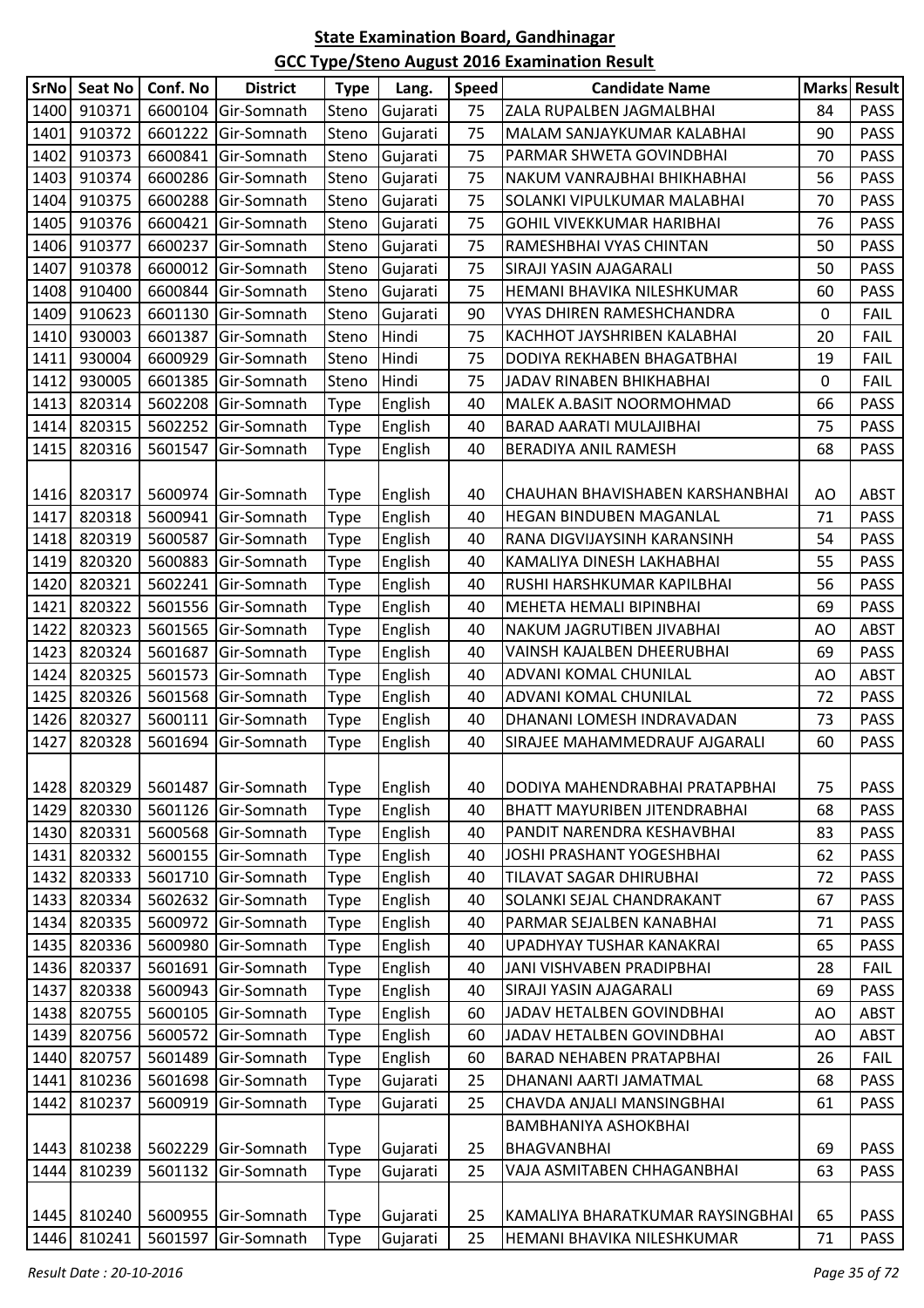| <b>SrNo</b> | <b>Seat No</b> | Conf. No | <b>District</b>     | <b>Type</b> | Lang.    | <b>Speed</b> | <b>Candidate Name</b>            |     | <b>Marks Result</b> |
|-------------|----------------|----------|---------------------|-------------|----------|--------------|----------------------------------|-----|---------------------|
| 1447        | 810242         | 5600862  | Gir-Somnath         | <b>Type</b> | Gujarati | 25           | SOLANKI BHUMIK ATULBHAI          | 64  | <b>PASS</b>         |
| 1448        | 810243         | 5600934  | Gir-Somnath         | <b>Type</b> | Gujarati | 25           | BARIYA DEVIBEN BHIKHABHAI        | 83  | <b>PASS</b>         |
| 1449        | 810244         | 5601737  | Gir-Somnath         | <b>Type</b> | Gujarati | 25           | PADHIYAR DHARABEN SAVJIBHAI      | 91  | PASS                |
| 1450        | 810245         | 5600585  | Gir-Somnath         | <b>Type</b> | Gujarati | 25           | RANA DIGIVIJAYSINH KARANSINH     | 50  | <b>PASS</b>         |
| 1451        | 810246         | 5600926  | Gir-Somnath         | <b>Type</b> | Gujarati | 25           | CHAUHAN GOPAL JIVABHAI           | 89  | <b>PASS</b>         |
|             |                |          |                     |             |          |              |                                  |     |                     |
| 1452        | 810247         | 5601476  | Gir-Somnath         | <b>Type</b> | Gujarati | 25           | CHAVDA HARDIKBHAI PARSOTAMBHAI   | 89  | <b>PASS</b>         |
| 1453        | 810248         | 5602243  | Gir-Somnath         | <b>Type</b> | Gujarati | 25           | RUSHI HARSHKUMAR KAPILBHAI       | 50  | <b>PASS</b>         |
|             |                |          |                     |             |          |              |                                  |     |                     |
| 1454        | 810249         | 5601577  | Gir-Somnath         | <b>Type</b> | Gujarati | 25           | MORDHANI HEENA RAMESHCHANDRA     | 79  | <b>PASS</b>         |
| 1455        | 810250         | 5600906  | Gir-Somnath         | <b>Type</b> | Gujarati | 25           | CHAUHAN HEENABEN ARSHIBHAI       | 84  | <b>PASS</b>         |
| 1456        | 810251         | 5602475  | Gir-Somnath         | <b>Type</b> | Gujarati | 25           | GAUSWAMI HETALBEN CHIMANGIRI     | 86  | <b>PASS</b>         |
| 1457        | 810252         | 5600933  | Gir-Somnath         | <b>Type</b> | Gujarati | 25           | JOSHI HIRENKUMAR JITENDRABHAI    | 78  | PASS                |
|             |                |          |                     |             |          |              |                                  |     |                     |
| 1458        | 810253         | 5600093  | Gir-Somnath         | <b>Type</b> | Gujarati | 25           | CHAUDHARI HITESHKUMAR RAMAJIBHAI | AO  | <b>ABST</b>         |
| 1459        | 810254         | 5600913  | Gir-Somnath         | <b>Type</b> | Gujarati | 25           | <b>GAADHE JASI BACHUBHAI</b>     | 85  | <b>PASS</b>         |
| 1460        | 810255         | 5601707  | Gir-Somnath         | <b>Type</b> | Gujarati | 25           | RAYCHURA JAYDEEP SANDIPBHAI      | 87  | <b>PASS</b>         |
| 1461        | 810256         | 5601777  | Gir-Somnath         | <b>Type</b> | Gujarati | 25           | ZALA JIGNABEN BALUBHAI           | 81  | <b>PASS</b>         |
| 1462        | 810257         | 5601638  | Gir-Somnath         | <b>Type</b> | Gujarati | 25           | BARAD KANAKSINH BHIKHABHAI       | AO  | <b>ABST</b>         |
| 1463        | 810258         | 5600911  | Gir-Somnath         | <b>Type</b> | Gujarati | 25           | GAADHE KINJAL BHAGAVANBHAI       | 23  | <b>FAIL</b>         |
| 1464        | 810259         | 5601570  | Gir-Somnath         | <b>Type</b> | Gujarati | 25           | ADVANI KOMAL CHUNILAL            | 73  | <b>PASS</b>         |
| 1465        | 810260         | 5601696  | Gir-Somnath         | <b>Type</b> | Gujarati | 25           | SIRAJEE MAHAMMEDRAUF AJGARALI    | 77  | <b>PASS</b>         |
| 1466        | 810261         | 5601124  | Gir-Somnath         | <b>Type</b> | Gujarati | 25           | BHATT MAYURIBEN JITENDRABHAI     | 63  | <b>PASS</b>         |
| 1467        | 810262         | 5601546  | Gir-Somnath         | <b>Type</b> | Gujarati | 25           | <b>GOHEL MITAL JIVANBHAI</b>     | 64  | <b>PASS</b>         |
| 1468        | 810263         | 5601477  | Gir-Somnath         | <b>Type</b> | Gujarati | 25           | JETHAVA PIYUSHKUMAR BABUBHAI     | 83  | <b>PASS</b>         |
| 1469        | 810264         | 5601615  | Gir-Somnath         | <b>Type</b> | Gujarati | 25           | RAJPOPAT PRIYA KIRITKUMAR        | 88  | <b>PASS</b>         |
| 1470        | 810265         | 5601116  | Gir-Somnath         | <b>Type</b> | Gujarati | 25           | SOLANKI PUNAM RUKHADBHAI         | 80  | <b>PASS</b>         |
| 1471        | 810266         | 5601583  | Gir-Somnath         | <b>Type</b> | Gujarati | 25           | TILAVAT REENA MUKESHBHAI         | 86  | <b>PASS</b>         |
| 1472        | 810267         | 5601602  | Gir-Somnath         | <b>Type</b> | Gujarati | 25           | DUSHARA RINKU ASHOKBHAI          | 68  | <b>PASS</b>         |
|             | 1473 810268    |          | 5602238 Gir-Somnath | <b>Type</b> | Gujarati | 25           | LALWANI ROHIT PRAKASHBHAI        | 69  | <b>PASS</b>         |
| 1474        | 810269         |          | 5602258 Gir-Somnath | <b>Type</b> | Gujarati | 25           | MALAM SANJAYKUMAR KALABHAI       | 53  | <b>PASS</b>         |
| 1475        | 810270         | 5601593  | Gir-Somnath         | <b>Type</b> | Gujarati | 25           | PARMAR SHWETA GOVINDBHAI         | 79  | <b>PASS</b>         |
| 1476        | 810271         | 5600798  | Gir-Somnath         | <b>Type</b> | Gujarati | 25           | POPAT VAISHALIBEN LALITKUMAR     | 72  | <b>PASS</b>         |
| 1477        | 810272         | 5600908  | Gir-Somnath         | <b>Type</b> | Gujarati | 25           | SOLANKI VIPULKUMAR MALABHAI      | AO  | <b>ABST</b>         |
| 1478        | 810273         | 5601129  | Gir-Somnath         | <b>Type</b> | Gujarati | 25           | JANI VISHVABEN PRADIPBHAI        | 53  | <b>PASS</b>         |
|             |                |          |                     |             |          |              |                                  |     |                     |
| 1479        | 810679         | 5601851  | Gir-Somnath         | <b>Type</b> | Gujarati | 35           | SOLANKI BHARATKUMAR PARBATBHAI   | 88  | PASS                |
| 1480        | 810680         | 5601864  | Gir-Somnath         | Type        | Gujarati | 35           | BARIYA PUSHPABEN MANUBHAI        | 25  | <b>FAIL</b>         |
|             |                |          |                     |             |          |              |                                  |     |                     |
| 1481        | 810823         | 5600937  | Gir-Somnath         | <b>Type</b> | Gujarati | 40           | PARMAR BHAVESHKUMAR BHARATBHAI   | 23  | <b>FAIL</b>         |
| 1482        | 810824         | 5601560  | Gir-Somnath         | <b>Type</b> | Gujarati | 40           | VAJA DHAVAL PARSOTAMBHAI         | 65  | <b>PASS</b>         |
| 1483        | 810825         | 5602127  | Gir-Somnath         | <b>Type</b> | Gujarati | 40           | VYAS DHIREN RAMESHCHANDRA        | 24  | <b>FAIL</b>         |
| 1484        | 810826         | 5601554  | Gir-Somnath         | <b>Type</b> | Gujarati | 40           | MEHETA HEMALI BIPINBHAI          | 35  | <b>FAIL</b>         |
| 1485        | 810827         | 5600948  | Gir-Somnath         | <b>Type</b> | Gujarati | 40           | THAKRAR PINAL JAGDISH            | 23  | <b>FAIL</b>         |
| 1486        | 830006         | 5601939  | Gir-Somnath         | <b>Type</b> | Hindi    | 25           | CHHATRODIYA KARSAN RAMSIBHAI     | 100 | <b>PASS</b>         |
| 1487        | 830007         | 5600185  | Gir-Somnath         | <b>Type</b> | Hindi    | 25           | JESABHAI SOLANKI MUKESHKUMAR     | 97  | <b>PASS</b>         |
| 1488        | 920050         | 6600946  | Jamnagar            | Steno       | English  | 60           | JADEJA HARSHDIPSINH BHARATSINH   | AO  | <b>ABST</b>         |
| 1489        | 920051         |          | 6600150 Jamnagar    | Steno       | English  | 60           | DAVE SAGAR JAYESHBHAI            | 0   | <b>FAIL</b>         |
| 1490        | 920179         |          | 6600533 Jamnagar    | Steno       | English  | 80           | SHUKLA JALAY CHAITANYABHAI       | 36  | <b>FAIL</b>         |
| 1491        | 920180         |          | 6600279 Jamnagar    | Steno       | English  | 80           | <b>BHATT MEET DILIPBHAI</b>      | 64  | PASS                |
| 1492        | 920181         | 6600531  | Jamnagar            | Steno       | English  | 80           | OZA NIRAV BHARATKUMAR            | 59  | PASS                |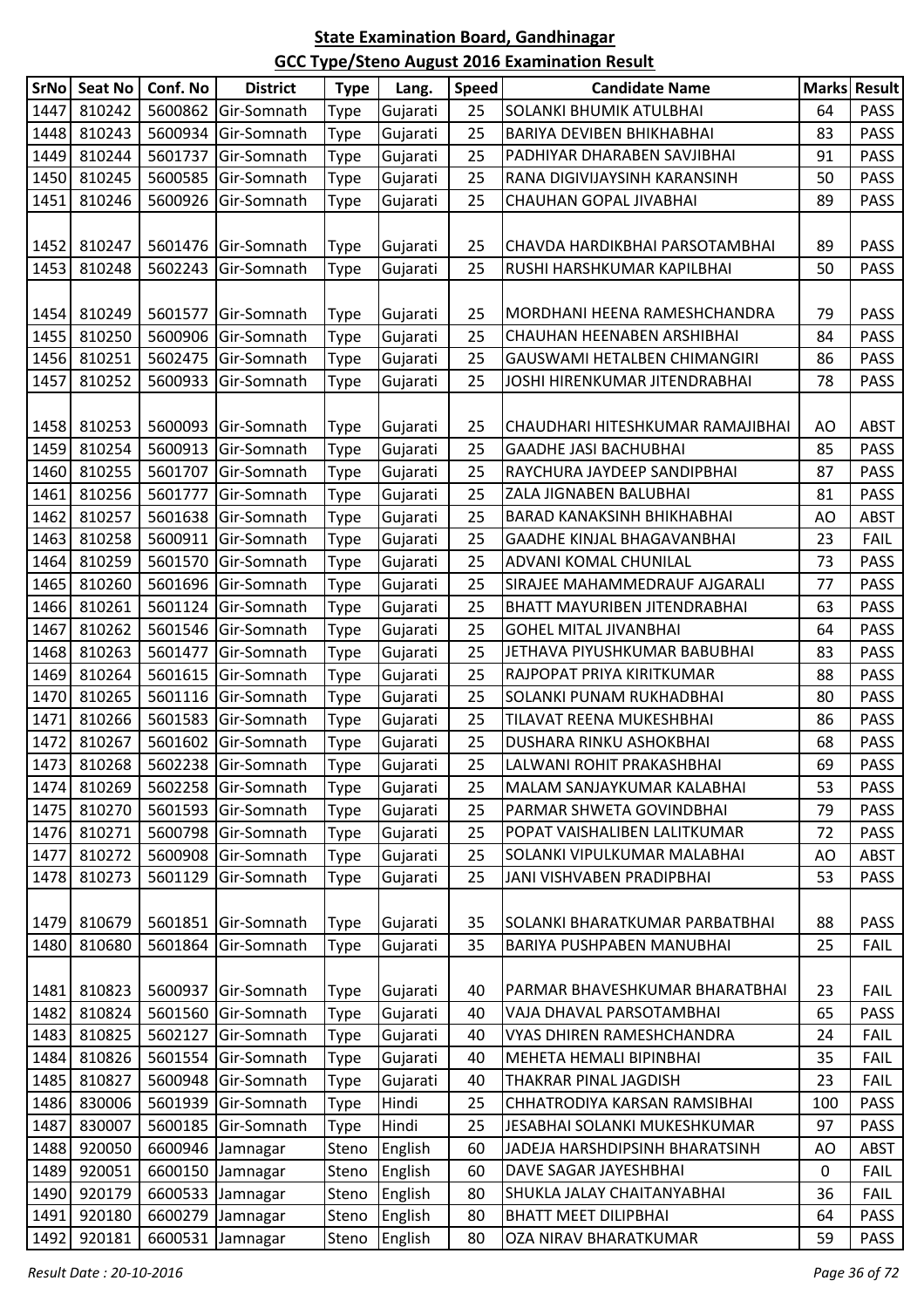| <b>SrNo</b> | <b>Seat No</b> | Conf. No                       | <b>District</b>  | <b>Type</b> | Lang.          | <b>Speed</b> | <b>Candidate Name</b>             |    | <b>Marks Result</b> |
|-------------|----------------|--------------------------------|------------------|-------------|----------------|--------------|-----------------------------------|----|---------------------|
|             |                |                                |                  |             |                |              |                                   |    |                     |
| 1493        | 920306         |                                | 6600942 Jamnagar | Steno       | English        | 100          | SONAGRA BHARTIBEN LAKHAMANBHAI    | 0  | <b>FAIL</b>         |
| 1494        | 920307         |                                | 6601114 Jamnagar | Steno       | English        | 100          | SONAGARA BHAVESH ARVINDBHAI       | 0  | <b>FAIL</b>         |
| 1495        | 920308         |                                | 6601100 Jamnagar | Steno       | English        | 100          | SOMAIYA EKTA VINODBHAI            | 71 | <b>PASS</b>         |
|             |                |                                |                  |             |                |              |                                   |    |                     |
| 1496        | 920309         |                                | 6601120 Jamnagar | Steno       | English        | 100          | CHUDASAMA HEMANGI SHAILESHBHAI    | 73 | <b>PASS</b>         |
|             |                |                                |                  |             |                |              |                                   |    |                     |
| 1497        | 920310         |                                | 6600534 Jamnagar | Steno       | English        | 100          | ACHARYA JIGMAYA SUBHASHCHANDRA    | 0  | <b>FAIL</b>         |
| 1498        | 920311         |                                | 6600432 Jamnagar | Steno       | English        | 100          | TANNA NILESH LILADHARBHAI         | 27 | <b>FAIL</b>         |
| 1499        | 920312         |                                | 6600375 Jamnagar | Steno       | English        | 100          | BHATT SHRUTI PRAFULCHANDRA        | 0  | <b>FAIL</b>         |
| 1500        | 920313         |                                | 6601021 Jamnagar | Steno       | English        | 100          | DAVE TRUPTI PRADUMANBHAI          | 0  | <b>FAIL</b>         |
| 1501        | 920314         |                                | 6601201 Jamnagar | Steno       | English        | 100          | VALA YUVRAJSINH BHAGVATSINH       | 0  | <b>FAIL</b>         |
| 1502        | 930026         |                                | 6600189 Jamnagar | Steno       | English        | 120          | CHACKO ANNIEBABY SKARIA           | 13 | <b>FAIL</b>         |
| 1503        | 930027         |                                | 6600539 Jamnagar | Steno       | English        | 120          | RAVAL ASHISH JASHVANTRAI          | 0  | <b>FAIL</b>         |
| 1504        | 910097         |                                | 6600526 Jamnagar | Steno       | Gujarati       | 60           | BAGTHARIYA DIVYA KARSHANBHAI      | 54 | <b>PASS</b>         |
| 1505        | 910098         |                                | 6600113 Jamnagar | Steno       | Gujarati       | 60           | MAKVANA MANISHA DEVAYATBHAI       | AO | <b>ABST</b>         |
| 1506        | 910099         |                                | 6600057 Jamnagar | Steno       | Gujarati       | 60           | DAVE PALLAVI JAGDISHCHANDRA       | 51 | <b>PASS</b>         |
| 1507        | 910100         |                                | 6600524 Jamnagar | Steno       | Gujarati       | 60           | CHAUHAN VIJAYKUMAR VALJIBHAI      | 50 | <b>PASS</b>         |
| 1508        | 910379         |                                | 6601282 Jamnagar | Steno       | Gujarati       | 75           | JADEJA ARJUNSINH RAJENDRASINH     | 50 | <b>PASS</b>         |
| 1509        | 910380         |                                | 6601291 Jamnagar | Steno       | Gujarati       | 75           | TRIVEDI AYUSH KETANKUMAR          | 40 | <b>FAIL</b>         |
| 1510        | 910381         |                                | 6600776 Jamnagar | Steno       | Gujarati       | 75           | ZALA BHIKHU PRABHULAL             | 40 | FAIL                |
| 1511        | 910382         |                                | 6601407 Jamnagar | Steno       | Gujarati       | 75           | MEHTA JAYKUMAR HARISHBHAI         | 55 | <b>PASS</b>         |
| 1512        | 910383         |                                | 6601287 Jamnagar | Steno       | Gujarati       | 75           | <b>BODAR KAILASH GOGANBHAI</b>    | 42 | <b>FAIL</b>         |
| 1513        | 910384         |                                | 6601390 Jamnagar | Steno       | Gujarati       | 75           | AMLANI KALPESH BHARATBHAI         | 50 | <b>PASS</b>         |
| 1514        | 910385         |                                | 6600842 Jamnagar | Steno       | Gujarati       | 75           | UDANI KASHYAP ASHWINBHAI          | 50 | <b>PASS</b>         |
| 1515        | 910386         |                                | 6600529 Jamnagar | Steno       | Gujarati       | 75           | MESWANIYA LAKHAN GIRISHKUMAR      | 42 | <b>FAIL</b>         |
|             |                |                                |                  |             |                |              |                                   |    |                     |
| 1516        | 910387         |                                | 6601281 Jamnagar | Steno       | Gujarati       | 75           | CHUDASAMA PARESH GORDHANBHAI      | 60 | <b>PASS</b>         |
|             |                |                                |                  |             |                |              |                                   |    |                     |
|             |                | 1517 910388   6600793 Jamnagar |                  |             | Steno Gujarati | 75           | SOLANKI SANJAYKUMAR HASMUKHBHAI   | 60 | PASS                |
|             | 1518 910389    |                                | 6600797 Jamnagar | Steno       | Gujarati       | 75           | SOLANKI SATISH KANTILAL           | 50 | <b>PASS</b>         |
| 1519        | 910390         |                                | 6601304 Jamnagar | Steno       | Gujarati       | 75           | BHATT TRUPTI JASJVANTRAI          | 50 | <b>PASS</b>         |
| 1520        | 910391         |                                | 6600742 Jamnagar | Steno       | Gujarati       | 75           | RAULJI UPASANA RANJITSINH         | 80 | <b>PASS</b>         |
|             |                |                                |                  |             |                |              |                                   |    |                     |
| 1521        | 910392         |                                | 6600527 Jamnagar | Steno       | Gujarati       | 75           | MAJOTHI VALIMAMAD NOORMAMAD       | 36 | <b>FAIL</b>         |
| 1522        | 910393         |                                | 6600921 Jamnagar | Steno       | Gujarati       | 75           | SODHA VIJAYSINH SHIVRAJSINH       | 50 | <b>PASS</b>         |
| 1523        | 930028         |                                | 6600866 Jamnagar | Steno       | Gujarati       | 75           | VAJA RANILKUMAR MANSUKHLAL        | AO | <b>ABST</b>         |
| 1524        | 930029         |                                | 6601104 Jamnagar | Steno       | Gujarati       | 75           | MAKWANA EKTA PRABHATBHAI          | 60 | PASS                |
| 1525        | 910624         |                                | 6600309 Jamnagar | Steno       | Gujarati       | 90           | SUVA DEVAYAT RAJABHAI             | 0  | <b>FAIL</b>         |
| 1526        | 910625         |                                | 6601102 Jamnagar | Steno       | Gujarati       | 90           | KARANGIYA DINESH MALDE            | 0  | <b>FAIL</b>         |
| 1527        | 910626         |                                | 6601173 Jamnagar | Steno       | Gujarati       | 90           | DATTANI HARSH RAJENDRAKUMAR       | 0  | <b>FAIL</b>         |
| 1528        | 910627         |                                | 6601272 Jamnagar | Steno       | Gujarati       | 90           | BHATT KALPESH HARSHADBHAI         | 0  | <b>FAIL</b>         |
| 1529        | 910628         |                                | 6601446 Jamnagar | Steno       | Gujarati       | 90           | NANANI NEELA BHIKHUBHAI           | 0  | <b>FAIL</b>         |
| 1530        | 910629         |                                | 6600850 Jamnagar | Steno       | Gujarati       | 90           | KALATHIYA PARESH JAYANTILAL       | AO | <b>ABST</b>         |
|             |                |                                |                  |             |                |              |                                   |    |                     |
| 1531        | 820339         |                                | 5602030 Jamnagar | Type        | English        | 40           | SITAPARA BHAVINKUMAR RATANSHIBHAI | 60 | <b>PASS</b>         |
| 1532        | 820340         |                                | 5601200 Jamnagar | Type        | English        | 40           | SHASTRI CHINTAN PANKAJBHAI        | 67 | PASS                |
| 1533        | 820341         |                                | 5602618 Jamnagar | Type        | English        | 40           | TRIVEDI JALDHEE HITENDRA          | 50 | PASS                |
| 1534        | 820342         |                                | 5602731 Jamnagar | Type        | English        | 40           | MAKWANA JAYESH KHENGARBHAI        | 64 | <b>PASS</b>         |
| 1535        | 820343         |                                | 5602584 Jamnagar | Type        | English        | 40           | RATHOD MAHESH JAYNTILAL           | 64 | <b>PASS</b>         |
| 1536        | 820344         |                                | 5600703 Jamnagar | Type        | English        | 40           | <b>BHATT MEET DILIPBHAI</b>       | 57 | <b>PASS</b>         |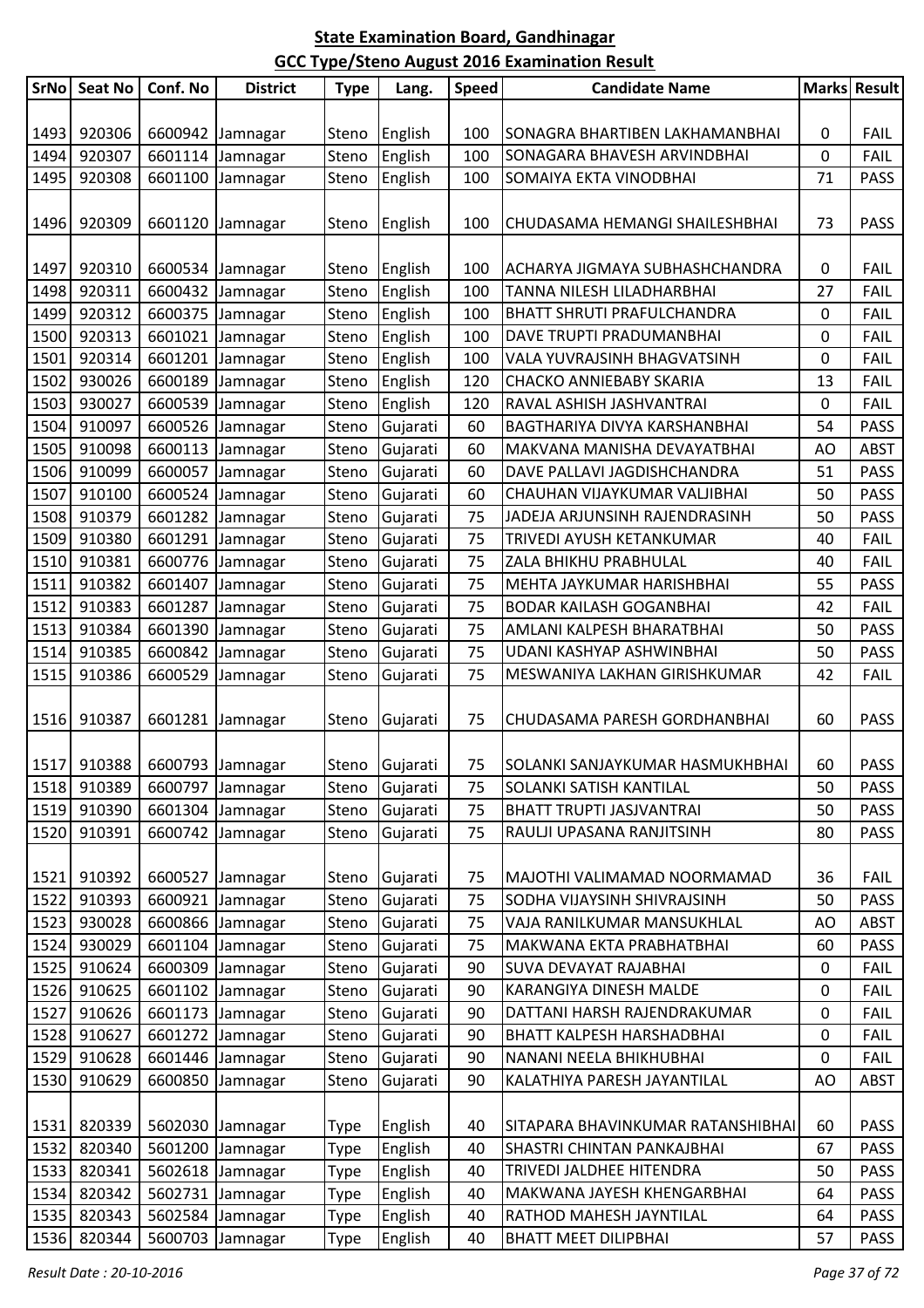|      | SrNo Seat No | Conf. No | <b>District</b>  | <b>Type</b> | Lang.    | <b>Speed</b> | <b>Candidate Name</b>               |    | <b>Marks Result</b> |
|------|--------------|----------|------------------|-------------|----------|--------------|-------------------------------------|----|---------------------|
| 1537 | 820345       |          | 5601149 Jamnagar | Type        | English  | 40           | DANIDHAR MEHUL DINESHBHAI           | 74 | <b>PASS</b>         |
| 1538 | 820346       |          | 5600584 Jamnagar | Type        | English  | 40           | BHARATKUMAR NIMBARK MAYUR           | 57 | <b>PASS</b>         |
|      |              |          |                  |             |          |              |                                     |    |                     |
| 1539 | 820347       |          | 5600029 Jamnagar | <b>Type</b> | English  | 40           | JADEJA PARAKRAMSINH MAHENDRASINH    | AO | <b>ABST</b>         |
| 1540 | 820348       |          | 5602156 Jamnagar | Type        | English  | 40           | CHHAYA PARTH RAMESH                 | 64 | <b>PASS</b>         |
| 1541 | 820349       |          | 5600328 Jamnagar | <b>Type</b> | English  | 40           | DAVE SAGAR JAYESHBHAI               | 57 | <b>PASS</b>         |
| 1542 | 830046       |          | 5601872 Jamnagar | <b>Type</b> | English  | 40           | KALAVADIA HIREN SUBHASHBHAI         | 74 | <b>PASS</b>         |
| 1543 | 820652       |          | 5601552 Jamnagar | Type        | English  | 50           | YAGNIK KRUNAL RAMESHCHANDRA         | 83 | <b>PASS</b>         |
| 1544 | 820653       |          | 5601551 Jamnagar | Type        | English  | 50           | BHATT SHRUTI PRAFULCHANDRA          | 53 | <b>PASS</b>         |
| 1545 | 820758       | 5600829  | Jamnagar         | <b>Type</b> | English  | 60           | KALYANI BHARGAV PANKAJKUMAR         | 10 | <b>FAIL</b>         |
|      |              |          |                  |             |          |              |                                     |    |                     |
| 1546 | 820759       |          | 5601732 Jamnagar | <b>Type</b> | English  | 60           | SONAGRA BHARTIBEN LAKHAMANBHAI      | 58 | <b>PASS</b>         |
| 1547 | 820760       |          | 5600960 Jamnagar | Type        | English  | 60           | <b>GONDALIA CHANDANI CHHABILDAS</b> | 67 | <b>PASS</b>         |
| 1548 | 820761       |          | 5602080 Jamnagar | <b>Type</b> | English  | 60           | DUVA JAGA BHIKHABHAI                | 78 | <b>PASS</b>         |
| 1549 | 820762       |          | 5602074 Jamnagar | <b>Type</b> | English  | 60           | TANK KISHOR RAMJIBHAI               | 92 | <b>PASS</b>         |
| 1550 | 820763       |          | 5602132 Jamnagar | Type        | English  | 60           | <b>GAUTAM KRUSHNAKANT SURESH</b>    | 79 | <b>PASS</b>         |
| 1551 | 820764       |          | 5602623 Jamnagar | <b>Type</b> | English  | 60           | KHURESHI MAHAMAD. ALI HASAN         | 80 | <b>PASS</b>         |
|      |              |          |                  |             |          |              |                                     |    |                     |
| 1552 | 820765       |          | 5600850 Jamnagar | <b>Type</b> | English  | 60           | GOSAI NAYANBHARTHI JAYANTBHARTHI    | 87 | <b>PASS</b>         |
| 1553 | 820766       |          | 5600108 Jamnagar | <b>Type</b> | English  | 60           | AJUDIYA PAWAN GORDHANBHAI           | 70 | <b>PASS</b>         |
| 1554 | 810274       |          | 5600690 Jamnagar | Type        | Gujarati | 25           | PARMAR HITEN BHARATKUMAR            | 76 | <b>PASS</b>         |
| 1555 | 810275       |          | 5602714 Jamnagar | Type        | Gujarati | 25           | MAKWANA JAYESH KHENGARBHAI          | 62 | <b>PASS</b>         |
| 1556 | 810276       |          | 5600875 Jamnagar | Type        | Gujarati | 25           | PARMAR KESHAVAJI KANJI              | 62 | <b>PASS</b>         |
| 1557 | 810277       |          | 5601905 Jamnagar | Type        | Gujarati | 25           | YAGNIK KRUNAL RAMESHCHANDRA         | 69 | <b>PASS</b>         |
| 1558 | 810278       |          | 5602570 Jamnagar | <b>Type</b> | Gujarati | 25           | RATHOD MAHESH JAYNTILAL             | 89 | <b>PASS</b>         |
| 1559 | 810279       |          | 5600530 Jamnagar | <b>Type</b> | Gujarati | 25           | CHAUHAN MANSUKH DAYABHAI            | 88 | <b>PASS</b>         |
|      |              |          |                  |             |          |              |                                     |    |                     |
| 1560 | 810280       |          | 5600018 Jamnagar | <b>Type</b> | Gujarati | 25           | MAKWANA NAVALKUMAR KHIMABHAI        | 59 | <b>PASS</b>         |
| 1561 | 810281       |          | 5601208 Jamnagar | <b>Type</b> | Gujarati | 25           | BHINDI PRIYANKA KAMLESHBHAI         | 20 | FAIL                |
|      | 1562 810282  |          | 5601878 Jamnagar | Type        | Gujarati | 25           | MARU RAMADE JEENABHAI               | AO | ABST                |
| 1563 | 830043       |          | 5601744 Jamnagar | Type        | Gujarati | 25           | KALAVADIA HIREN SUBHASHBHAI         | 39 | <b>FAIL</b>         |
| 1564 | 830044       |          | 5602085 Jamnagar | Type        | Gujarati | 25           | MAKWANA EKTA PRABHATBHAI            | 52 | <b>PASS</b>         |
| 1565 | 830045       |          | 5602283 Jamnagar | Type        | Gujarati | 25           | SOLANKI ANISH DILIP                 | 69 | <b>PASS</b>         |
| 1566 | 810681       |          | 5602128 Jamnagar | Type        | Gujarati | 35           | <b>GAUTAM KRUSHNAKANT SURESH</b>    | 39 | <b>FAIL</b>         |
| 1567 | 810682       |          | 5601683 Jamnagar | Type        | Gujarati | 35           | CHHAYA PARTH RAMESH                 | 38 | <b>FAIL</b>         |
|      |              |          |                  |             |          |              |                                     |    |                     |
| 1568 | 810828       |          | 5602028 Jamnagar | <b>Type</b> | Gujarati | 40           | SITAPARA BHAVINKUMAR RATANSHIBHAI   | 60 | <b>PASS</b>         |
| 1569 | 810829       |          | 5602079 Jamnagar | Type        | Gujarati | 40           | KARANGIYA DINESH MALDE              | 90 | <b>PASS</b>         |
| 1570 | 810830       |          | 5602084 Jamnagar | Type        | Gujarati | 40           | DUVA JAGA BHIKHABHAI                | 38 | <b>FAIL</b>         |
| 1571 | 810831       |          | 5602064 Jamnagar | Type        | Gujarati | 40           | KARMUR KARNA VAJSHIBHAI             | 25 | <b>FAIL</b>         |
| 1572 | 810832       |          | 5602071 Jamnagar | <b>Type</b> | Gujarati | 40           | TANK KISHOR RAMJIBHAI               | 33 | <b>FAIL</b>         |
| 1573 | 810833       |          | 5602622 Jamnagar | Type        | Gujarati | 40           | KHURESHI MAHAMAD. ALI HASAN         | 28 | <b>FAIL</b>         |
|      |              |          |                  |             |          |              |                                     |    |                     |
| 1574 | 810834       |          | 5600825 Jamnagar | <b>Type</b> | Gujarati | 40           | GOSAI NAYANBHARTHI JAYANTBHARTHI    | 60 | <b>PASS</b>         |
| 1575 | 810835       |          | 5602562 Jamnagar | Type        | Gujarati | 40           | NANANI NEELA BHIKHUBHAI             | 58 | <b>PASS</b>         |
| 1576 | 810836       |          | 5601606 Jamnagar | <b>Type</b> | Gujarati | 40           | KALATHIYA PARESH JAYANTILAL         | 73 | <b>PASS</b>         |
|      |              |          |                  |             |          |              |                                     |    |                     |
| 1577 | 810837       |          | 5601532 Jamnagar | Type        | Gujarati | 40           | SOLANKI SANJAYKUMAR HASMUKHBHAI     | 50 | <b>PASS</b>         |
| 1578 | 810838       |          | 5600931 Jamnagar | <b>Type</b> | Gujarati | 40           | DAVE TEJAS PRAVINCHANDRA            | AO | <b>ABST</b>         |
|      |              |          |                  |             |          |              |                                     |    |                     |
| 1579 | 830008       |          | 5600021 Jamnagar | <b>Type</b> | Hindi    | 25           | MAKWANA NAVALKUMAR KHIMABHAI        | 67 | PASS                |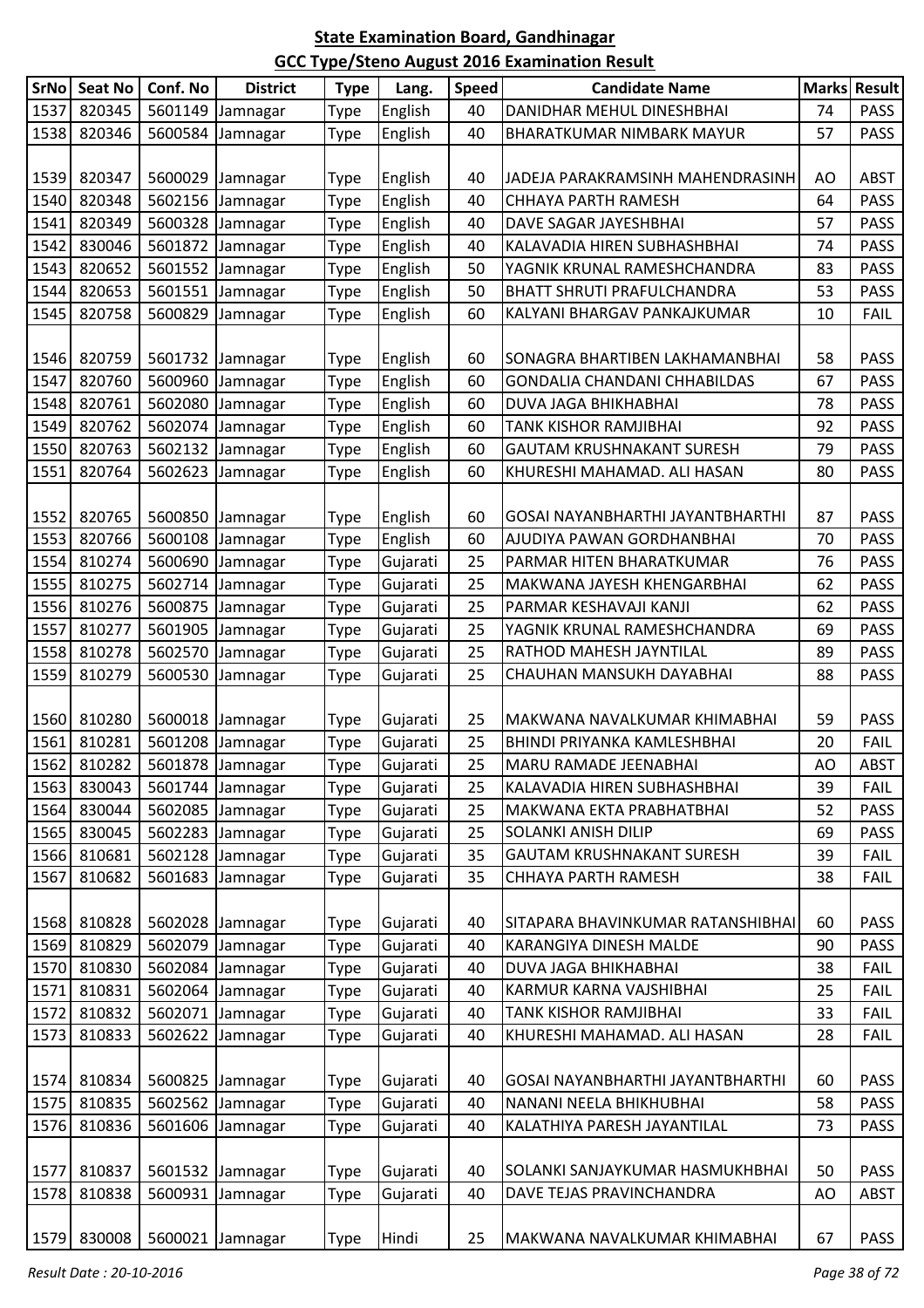| SrNo | <b>Seat No</b> | Conf. No | <b>District</b>  | <b>Type</b> | Lang.    | <b>Speed</b> | <b>Candidate Name</b>                | <b>Marks</b> | Result      |
|------|----------------|----------|------------------|-------------|----------|--------------|--------------------------------------|--------------|-------------|
| 1580 | 830047         | 5600995  | Jamnagar         | Type        | Hindi    | 25           | PITRODA PURVISH MANSUKHBHAI          | 38           | <b>FAIL</b> |
| 1581 | 920052         | 6601260  | Junagadh         | Steno       | English  | 60           | DANIDHARIA GAYATRI VISHNUKANT        | 0            | <b>FAIL</b> |
| 1582 | 920053         | 6601275  | Junagadh         | Steno       | English  | 60           | <b>MANSETA KOMAL KIRITKUMAR</b>      | AO           | <b>ABST</b> |
| 1583 | 920054         | 6601271  | Junagadh         | Steno       | English  | 60           | JETHAVA MANASING SAMARABHAI          | AO           | <b>ABST</b> |
| 1584 | 920055         | 6601262  | Junagadh         | Steno       | English  | 60           | PANDEY NEELAM RAMASRE                | 0            | <b>FAIL</b> |
|      |                |          |                  |             |          |              |                                      |              |             |
| 1585 | 920056         |          | 6601276 Junagadh | Steno       | English  | 60           | MORAJARIYA VIPULKUMAR DHIRAJLAL      | 0            | <b>FAIL</b> |
| 1586 | 920182         | 6601285  | Junagadh         | Steno       | English  | 80           | <b>CHAUHAN ALFEJ SATAR</b>           | 42           | <b>FAIL</b> |
| 1587 | 920183         |          | 6601476 Junagadh | Steno       | English  | 80           | VISANI DHVANIK MUKESHKUMAR           | 53           | <b>PASS</b> |
| 1588 | 920184         | 6601279  | Junagadh         | Steno       | English  | 80           | JETHVA HETALBEN DHIRAJLAL            | 45           | <b>FAIL</b> |
| 1589 | 920185         | 6601277  | Junagadh         | Steno       | English  | 80           | DESAI JIGNESH RAMESHCHANDRA          | 42           | <b>FAIL</b> |
| 1590 | 920186         |          | 6600151 Junagadh | Steno       | English  | 80           | MAKWANA KIRAN JAMANBHAI              | 0            | FAIL        |
| 1591 | 920187         | 6601283  | Junagadh         | Steno       | English  | 80           | TATAMIYA KRUPA PRABHUDAS             | 75           | <b>PASS</b> |
|      |                |          |                  |             |          |              |                                      |              |             |
| 1592 | 920188         |          | 6601274 Junagadh | Steno       | English  | 80           | <b>BHALGARIYA RAVIKUMAR KANUBHAI</b> | AO           | <b>ABST</b> |
| 1593 | 920315         | 6600131  | Junagadh         | Steno       | English  | 100          | PUROHIT CHETAN CHANDULAL             | 0            | <b>FAIL</b> |
| 1594 | 920316         | 6601296  | Junagadh         | Steno       | English  | 100          | TRIVEDI HOZEFA ABBASBHAI             | 0            | <b>FAIL</b> |
|      |                |          |                  |             |          |              |                                      |              |             |
| 1595 | 920317         | 6601333  | Junagadh         | Steno       | English  | 100          | TRIVEDI MAHARSHIKUMAR PARESHBHAI     | 0            | <b>FAIL</b> |
|      |                |          |                  |             |          |              |                                      |              |             |
| 1596 | 920318         |          | 6601164 Junagadh | Steno       | English  | 100          | CHUDASAMA MITESH KARASHANBHAI        | 0            | <b>FAIL</b> |
| 1597 | 920319         | 6601290  | Junagadh         | Steno       | English  | 100          | JOSHI MUDRA PRAMODRAY                | 0            | <b>FAIL</b> |
| 1598 | 920320         | 6601469  | Junagadh         | Steno       | English  | 100          | <b>VYAS NIKHIL BHARATKUMAR</b>       | 0            | <b>FAIL</b> |
| 1599 | 920321         | 6600966  | Junagadh         | Steno       | English  | 100          | KOTIYA PANKAJ KANJI                  | 0            | <b>FAIL</b> |
| 1600 | 920322         | 6601293  | Junagadh         | Steno       | English  | 100          | <b>BHATT RASHMIN NATVARLAL</b>       | 0            | <b>FAIL</b> |
| 1601 | 920323         | 6601462  | Junagadh         | Steno       | English  | 100          | VYAS SAMIRKUMAR PRADIPBHAI           | 0            | <b>FAIL</b> |
| 1602 | 920324         | 6601289  | Junagadh         | Steno       | English  | 100          | KAJI SOYAB AKADARBHAI                | 0            | <b>FAIL</b> |
| 1603 | 920325         | 6601295  | Junagadh         | Steno       | English  | 100          | LAKHANI SWATI NAVINBHAI              | 0            | <b>FAIL</b> |
| 1604 | 920326         | 6601470  | Junagadh         | Steno       | English  | 100          | <b>VYAS VINAY PRADIPBHAI</b>         | 0            | <b>FAIL</b> |
|      |                |          |                  |             |          |              |                                      |              |             |
| 1605 | 920451         |          | 6600116 Junagadh | Steno       | English  | 120          | THAKAR KALPESHKUMAR HASMUKHRAI       | AO           | <b>ABST</b> |
| 1606 | 920452         | 6601301  | Junagadh         | Steno       | English  | 120          | JOSHIPURA NAIYA HARSHITBHAI          | 0            | <b>FAIL</b> |
| 1607 | 920453         | 6601298  | Junagadh         | Steno       | English  | 120          | LAKHANI PIYUSH NAVINBHAI             | 29           | <b>FAIL</b> |
| 1608 | 920454         | 6601473  | Junagadh         | Steno       | English  | 120          | <b>PAREKH PRATIK HEMANT</b>          | 0            | <b>FAIL</b> |
| 1609 | 920455         | 6600416  | Junagadh         | Steno       | English  | 120          | VAGHELA TEJAS PRAVINBHAI             | 0            | <b>FAIL</b> |
| 1610 | 910101         | 6600520  | Junagadh         | Steno       | Gujarati | 60           | TANK AASHISH MAGANLAL                | 54           | <b>PASS</b> |
|      |                |          |                  |             |          |              |                                      |              |             |
| 1611 | 910102         | 6600727  | Junagadh         | Steno       | Gujarati | 60           | PUROHIT BHUVANESH NAVALSHANKAR       | 57           | <b>PASS</b> |
|      |                |          |                  |             |          |              | RAVAL DARSHANKUMAR                   |              |             |
| 1612 | 910103         |          | 6601316 Junagadh | Steno       | Gujarati | 60           | MAHESHCHANDRA                        | 40           | <b>FAIL</b> |
| 1613 | 910104         | 6601264  | Junagadh         | Steno       | Gujarati | 60           | <b>BHATT DISHA ANILKUMAR</b>         | AO           | <b>ABST</b> |
| 1614 | 910105         | 6601474  | Junagadh         | Steno       | Gujarati | 60           | ZALAVADIYA GOPIBEN AMRUTLAL          | AO           | <b>ABST</b> |
|      |                |          |                  |             |          |              |                                      |              |             |
| 1615 | 910106         |          | 6601451 Junagadh | Steno       | Gujarati | 60           | VASAVADA HARESHKUMAR DHIRAJLAL       | 31           | <b>FAIL</b> |
| 1616 | 910107         |          | 6600125 Junagadh | Steno       | Gujarati | 60           | SITAPARA HITESH RAMESHBHAI           | 56           | PASS        |
| 1617 | 910108         | 6601266  | Junagadh         | Steno       | Gujarati | 60           | BHESANIYA JATINKUMAR MANILAL         | 72           | PASS        |
| 1618 | 910109         | 6601163  | Junagadh         | Steno       | Gujarati | 60           | RAKHOLIYA JULI JAYSUKHBHAI           | 51           | <b>PASS</b> |
| 1619 | 910110         | 6601306  | Junagadh         | Steno       | Gujarati | 60           | <b>BHATT KRUPA SUNILBHAI</b>         | 57           | <b>PASS</b> |
| 1620 | 910111         | 6601190  | Junagadh         | Steno       | Gujarati | 60           | VAGHELA MANOJKUMAR JIVABHAI          | 46           | <b>FAIL</b> |
|      |                |          |                  |             |          |              |                                      |              |             |
| 1621 | 910112         | 6601317  | Junagadh         | Steno       | Gujarati | 60           | KUNJADIYA NAYNABEN JASMATBHAI        | 78           | PASS        |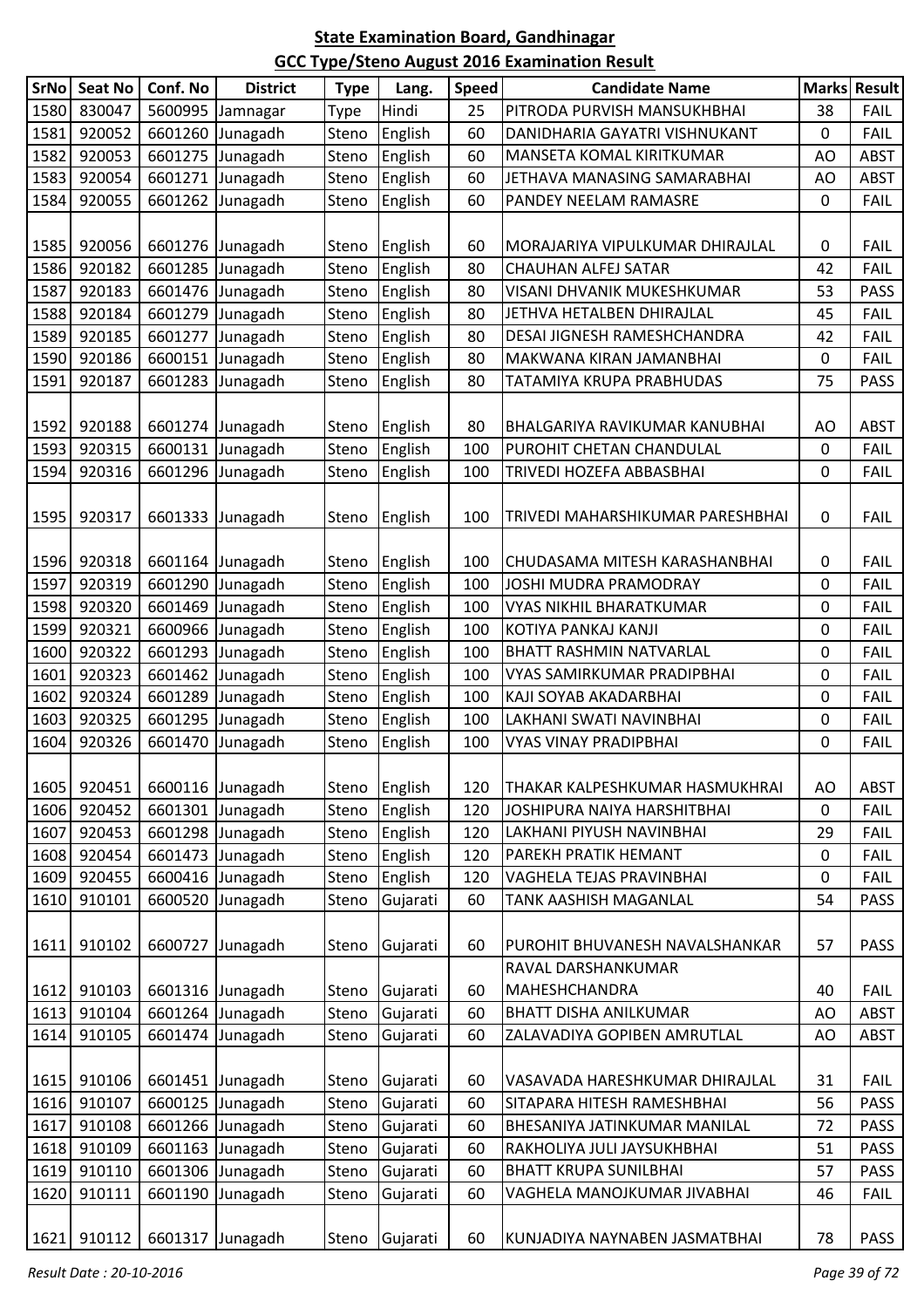| 1622<br>DHADHAL RAJUBHAI VIRABHAI<br>910113<br>6600772<br>Gujarati<br>Junagadh<br>Steno<br>60<br>74<br>1623<br>910114<br>6600711 Junagadh<br>Gujarati<br>60<br>63<br>Steno<br>PANDAVADRA SHAILESH MALDEBHAI<br>MUNGALPARA SHRADHDHAKUMARI<br>910115<br>58<br>1624<br>6600923 Junagadh<br>Gujarati<br>60<br><b>CHUNILAL</b><br>Steno<br>1625<br>910116<br>6600132<br>Junagadh<br>Steno<br>Gujarati<br>0<br>60<br>MAHETA VIJAYKUMAR NAVNITRAY<br>FATANIYA VIRALPRASAD<br>910117<br>60<br>28<br>1626<br>6601302 Junagadh<br>Gujarati<br>MAHESHPRASAD<br>Steno<br>910118<br>1627<br>6600041 Junagadh<br>Steno<br>Gujarati<br>PATEL VISHAL KANTILAL<br>60<br>AO<br>910119<br>6601348<br>1628<br>Junagadh<br>Steno<br>Gujarati<br>60<br><b>JUNGI VIVEK KANJIBHAI</b><br>AO<br>1629<br>910394<br>Gujarati<br>50<br>6601152 Junagadh<br>75<br>BHATT AJAYKUMAR RAMESHCHANDRA<br><b>Steno</b><br>910395<br>1630<br>6601307<br>Junagadh<br>Steno<br>Gujarati<br>75<br>SHEKH ALFAZ MAHEMUDBHAI<br>50<br>910396<br>1631<br>6600719<br>75<br>Junagadh<br>Steno<br>Gujarati<br>30<br>KATHAD ANIL BHANABHAI<br>910397<br>1632<br>6601159<br>75<br>34<br>Junagadh<br>Steno<br><b>JOSHI ANKIT JAYANTBHAI</b><br>Gujarati<br>910398<br>1633<br>6601324 Junagadh<br>JOSHI ASHISH KAMLESHBHAI<br>Steno<br>Gujarati<br>75<br>25<br>910399<br>1634<br>6600595<br>Junagadh<br>Steno<br>75<br>Gujarati<br>THUMAR BHAVESHKUMAR RATILAL<br>30<br>910401<br>1635<br>6600598<br>Junagadh<br>Steno<br>75<br>Gujarati<br>SOJITRA CHANDANI ATULBHAI<br>68<br>1636<br>910402<br>6601310<br>Junagadh<br>75<br>62<br>Steno<br>Gujarati<br>VEKARIYA DARSHAN MUKESHBHAI<br>1637<br>910403<br>6600734<br>75<br>Junagadh<br>Steno<br>Gujarati<br>JADAV DARSHKUMAR ARVINDBHAI<br>50<br>910404<br>1638<br>6601150 Junagadh<br>75<br>Steno<br>Gujarati<br><b>BHATT DIPALI GOPALBHAI</b><br>40 | Marks Result |
|-----------------------------------------------------------------------------------------------------------------------------------------------------------------------------------------------------------------------------------------------------------------------------------------------------------------------------------------------------------------------------------------------------------------------------------------------------------------------------------------------------------------------------------------------------------------------------------------------------------------------------------------------------------------------------------------------------------------------------------------------------------------------------------------------------------------------------------------------------------------------------------------------------------------------------------------------------------------------------------------------------------------------------------------------------------------------------------------------------------------------------------------------------------------------------------------------------------------------------------------------------------------------------------------------------------------------------------------------------------------------------------------------------------------------------------------------------------------------------------------------------------------------------------------------------------------------------------------------------------------------------------------------------------------------------------------------------------------------------------------------------------------------------------------------------------------------------------------------------|--------------|
|                                                                                                                                                                                                                                                                                                                                                                                                                                                                                                                                                                                                                                                                                                                                                                                                                                                                                                                                                                                                                                                                                                                                                                                                                                                                                                                                                                                                                                                                                                                                                                                                                                                                                                                                                                                                                                                     | <b>PASS</b>  |
|                                                                                                                                                                                                                                                                                                                                                                                                                                                                                                                                                                                                                                                                                                                                                                                                                                                                                                                                                                                                                                                                                                                                                                                                                                                                                                                                                                                                                                                                                                                                                                                                                                                                                                                                                                                                                                                     |              |
|                                                                                                                                                                                                                                                                                                                                                                                                                                                                                                                                                                                                                                                                                                                                                                                                                                                                                                                                                                                                                                                                                                                                                                                                                                                                                                                                                                                                                                                                                                                                                                                                                                                                                                                                                                                                                                                     | <b>PASS</b>  |
|                                                                                                                                                                                                                                                                                                                                                                                                                                                                                                                                                                                                                                                                                                                                                                                                                                                                                                                                                                                                                                                                                                                                                                                                                                                                                                                                                                                                                                                                                                                                                                                                                                                                                                                                                                                                                                                     |              |
|                                                                                                                                                                                                                                                                                                                                                                                                                                                                                                                                                                                                                                                                                                                                                                                                                                                                                                                                                                                                                                                                                                                                                                                                                                                                                                                                                                                                                                                                                                                                                                                                                                                                                                                                                                                                                                                     | <b>PASS</b>  |
|                                                                                                                                                                                                                                                                                                                                                                                                                                                                                                                                                                                                                                                                                                                                                                                                                                                                                                                                                                                                                                                                                                                                                                                                                                                                                                                                                                                                                                                                                                                                                                                                                                                                                                                                                                                                                                                     | <b>FAIL</b>  |
|                                                                                                                                                                                                                                                                                                                                                                                                                                                                                                                                                                                                                                                                                                                                                                                                                                                                                                                                                                                                                                                                                                                                                                                                                                                                                                                                                                                                                                                                                                                                                                                                                                                                                                                                                                                                                                                     |              |
|                                                                                                                                                                                                                                                                                                                                                                                                                                                                                                                                                                                                                                                                                                                                                                                                                                                                                                                                                                                                                                                                                                                                                                                                                                                                                                                                                                                                                                                                                                                                                                                                                                                                                                                                                                                                                                                     | <b>FAIL</b>  |
|                                                                                                                                                                                                                                                                                                                                                                                                                                                                                                                                                                                                                                                                                                                                                                                                                                                                                                                                                                                                                                                                                                                                                                                                                                                                                                                                                                                                                                                                                                                                                                                                                                                                                                                                                                                                                                                     | <b>ABST</b>  |
|                                                                                                                                                                                                                                                                                                                                                                                                                                                                                                                                                                                                                                                                                                                                                                                                                                                                                                                                                                                                                                                                                                                                                                                                                                                                                                                                                                                                                                                                                                                                                                                                                                                                                                                                                                                                                                                     | <b>ABST</b>  |
|                                                                                                                                                                                                                                                                                                                                                                                                                                                                                                                                                                                                                                                                                                                                                                                                                                                                                                                                                                                                                                                                                                                                                                                                                                                                                                                                                                                                                                                                                                                                                                                                                                                                                                                                                                                                                                                     |              |
|                                                                                                                                                                                                                                                                                                                                                                                                                                                                                                                                                                                                                                                                                                                                                                                                                                                                                                                                                                                                                                                                                                                                                                                                                                                                                                                                                                                                                                                                                                                                                                                                                                                                                                                                                                                                                                                     | <b>PASS</b>  |
|                                                                                                                                                                                                                                                                                                                                                                                                                                                                                                                                                                                                                                                                                                                                                                                                                                                                                                                                                                                                                                                                                                                                                                                                                                                                                                                                                                                                                                                                                                                                                                                                                                                                                                                                                                                                                                                     | <b>PASS</b>  |
|                                                                                                                                                                                                                                                                                                                                                                                                                                                                                                                                                                                                                                                                                                                                                                                                                                                                                                                                                                                                                                                                                                                                                                                                                                                                                                                                                                                                                                                                                                                                                                                                                                                                                                                                                                                                                                                     | FAIL         |
|                                                                                                                                                                                                                                                                                                                                                                                                                                                                                                                                                                                                                                                                                                                                                                                                                                                                                                                                                                                                                                                                                                                                                                                                                                                                                                                                                                                                                                                                                                                                                                                                                                                                                                                                                                                                                                                     | <b>FAIL</b>  |
|                                                                                                                                                                                                                                                                                                                                                                                                                                                                                                                                                                                                                                                                                                                                                                                                                                                                                                                                                                                                                                                                                                                                                                                                                                                                                                                                                                                                                                                                                                                                                                                                                                                                                                                                                                                                                                                     | FAIL         |
|                                                                                                                                                                                                                                                                                                                                                                                                                                                                                                                                                                                                                                                                                                                                                                                                                                                                                                                                                                                                                                                                                                                                                                                                                                                                                                                                                                                                                                                                                                                                                                                                                                                                                                                                                                                                                                                     | <b>FAIL</b>  |
|                                                                                                                                                                                                                                                                                                                                                                                                                                                                                                                                                                                                                                                                                                                                                                                                                                                                                                                                                                                                                                                                                                                                                                                                                                                                                                                                                                                                                                                                                                                                                                                                                                                                                                                                                                                                                                                     | <b>PASS</b>  |
|                                                                                                                                                                                                                                                                                                                                                                                                                                                                                                                                                                                                                                                                                                                                                                                                                                                                                                                                                                                                                                                                                                                                                                                                                                                                                                                                                                                                                                                                                                                                                                                                                                                                                                                                                                                                                                                     | <b>PASS</b>  |
|                                                                                                                                                                                                                                                                                                                                                                                                                                                                                                                                                                                                                                                                                                                                                                                                                                                                                                                                                                                                                                                                                                                                                                                                                                                                                                                                                                                                                                                                                                                                                                                                                                                                                                                                                                                                                                                     | <b>PASS</b>  |
|                                                                                                                                                                                                                                                                                                                                                                                                                                                                                                                                                                                                                                                                                                                                                                                                                                                                                                                                                                                                                                                                                                                                                                                                                                                                                                                                                                                                                                                                                                                                                                                                                                                                                                                                                                                                                                                     | FAIL         |
| 910405<br>6600300<br>1639<br>Junagadh<br>75<br>Steno<br>Gujarati<br>SOLANKI HETAL PRAVINBHAI<br>AO                                                                                                                                                                                                                                                                                                                                                                                                                                                                                                                                                                                                                                                                                                                                                                                                                                                                                                                                                                                                                                                                                                                                                                                                                                                                                                                                                                                                                                                                                                                                                                                                                                                                                                                                                  | <b>ABST</b>  |
| 910406<br>6601326<br>1640<br>Junagadh<br>Steno<br>Gujarati<br>75<br>84<br>BHESANIYA JALPABEN MANILAL                                                                                                                                                                                                                                                                                                                                                                                                                                                                                                                                                                                                                                                                                                                                                                                                                                                                                                                                                                                                                                                                                                                                                                                                                                                                                                                                                                                                                                                                                                                                                                                                                                                                                                                                                | <b>PASS</b>  |
|                                                                                                                                                                                                                                                                                                                                                                                                                                                                                                                                                                                                                                                                                                                                                                                                                                                                                                                                                                                                                                                                                                                                                                                                                                                                                                                                                                                                                                                                                                                                                                                                                                                                                                                                                                                                                                                     |              |
| 910407<br>6601157<br>1641<br>Junagadh<br>Steno<br>Gujarati<br>75<br>PARMAR JITENDRASINH CHANDRASINH<br>10                                                                                                                                                                                                                                                                                                                                                                                                                                                                                                                                                                                                                                                                                                                                                                                                                                                                                                                                                                                                                                                                                                                                                                                                                                                                                                                                                                                                                                                                                                                                                                                                                                                                                                                                           | <b>FAIL</b>  |
| 910408<br>6600634 Junagadh<br>75<br>1642<br>Steno<br>Gujarati<br>87<br>ASODARIYA KIRANBEN RATIBHAI                                                                                                                                                                                                                                                                                                                                                                                                                                                                                                                                                                                                                                                                                                                                                                                                                                                                                                                                                                                                                                                                                                                                                                                                                                                                                                                                                                                                                                                                                                                                                                                                                                                                                                                                                  | <b>PASS</b>  |
| 910409<br>75<br>1643<br>6601321<br>Junagadh<br>VAJA KISHAN RAJESHBHAI<br>0<br>Steno<br>Gujarati                                                                                                                                                                                                                                                                                                                                                                                                                                                                                                                                                                                                                                                                                                                                                                                                                                                                                                                                                                                                                                                                                                                                                                                                                                                                                                                                                                                                                                                                                                                                                                                                                                                                                                                                                     | <b>FAIL</b>  |
| 910410<br>1644<br>6600235 Junagadh<br>Steno<br>Gujarati<br>75<br>50<br>VAGHELA MAHARSHI ANUPAMBHAI                                                                                                                                                                                                                                                                                                                                                                                                                                                                                                                                                                                                                                                                                                                                                                                                                                                                                                                                                                                                                                                                                                                                                                                                                                                                                                                                                                                                                                                                                                                                                                                                                                                                                                                                                  | <b>PASS</b>  |
| 910411<br>6600530<br>1645<br>Junagadh<br>Steno<br>75<br>THUMMAR MAHESH DAYA<br>52<br>Gujarati                                                                                                                                                                                                                                                                                                                                                                                                                                                                                                                                                                                                                                                                                                                                                                                                                                                                                                                                                                                                                                                                                                                                                                                                                                                                                                                                                                                                                                                                                                                                                                                                                                                                                                                                                       | <b>PASS</b>  |
|                                                                                                                                                                                                                                                                                                                                                                                                                                                                                                                                                                                                                                                                                                                                                                                                                                                                                                                                                                                                                                                                                                                                                                                                                                                                                                                                                                                                                                                                                                                                                                                                                                                                                                                                                                                                                                                     |              |
| 6601323 Junagadh<br>22<br>1646<br>910412<br>Steno<br>Gujarati<br>75<br>DAVE MAYANKKUMAR SUBHASHBHAI                                                                                                                                                                                                                                                                                                                                                                                                                                                                                                                                                                                                                                                                                                                                                                                                                                                                                                                                                                                                                                                                                                                                                                                                                                                                                                                                                                                                                                                                                                                                                                                                                                                                                                                                                 | <b>FAIL</b>  |
| 910413<br>6600806<br>1647<br>Junagadh<br>Steno<br>Gujarati<br>75<br>VYAS NAYANBHAI BIPINBHAI<br>0                                                                                                                                                                                                                                                                                                                                                                                                                                                                                                                                                                                                                                                                                                                                                                                                                                                                                                                                                                                                                                                                                                                                                                                                                                                                                                                                                                                                                                                                                                                                                                                                                                                                                                                                                   | <b>FAIL</b>  |
| 910414<br>6601160<br>1648<br>Junagadh<br>Steno<br>75<br>54<br>Gujarati<br><b>GONDALIYA NIDHI VRAJLALBHAI</b>                                                                                                                                                                                                                                                                                                                                                                                                                                                                                                                                                                                                                                                                                                                                                                                                                                                                                                                                                                                                                                                                                                                                                                                                                                                                                                                                                                                                                                                                                                                                                                                                                                                                                                                                        | <b>PASS</b>  |
| 910415<br>6600629 Junagadh<br>75<br>70<br>1649<br>Steno<br>Gujarati<br>CHOVATIYA PALLAVI MANOJBHAI                                                                                                                                                                                                                                                                                                                                                                                                                                                                                                                                                                                                                                                                                                                                                                                                                                                                                                                                                                                                                                                                                                                                                                                                                                                                                                                                                                                                                                                                                                                                                                                                                                                                                                                                                  | <b>PASS</b>  |
| 910416<br>6601292 Junagadh<br>1650<br>Steno<br>Gujarati<br>75<br>PANSERIYA PANKAJKUMAR HIRJI<br>50                                                                                                                                                                                                                                                                                                                                                                                                                                                                                                                                                                                                                                                                                                                                                                                                                                                                                                                                                                                                                                                                                                                                                                                                                                                                                                                                                                                                                                                                                                                                                                                                                                                                                                                                                  | <b>PASS</b>  |
| 910417<br>Junagadh<br>1651<br>6601265<br>Steno<br>Gujarati<br>75<br>RUPARELIA PIYUSH NAVNEETKUMAR<br>AO                                                                                                                                                                                                                                                                                                                                                                                                                                                                                                                                                                                                                                                                                                                                                                                                                                                                                                                                                                                                                                                                                                                                                                                                                                                                                                                                                                                                                                                                                                                                                                                                                                                                                                                                             | <b>ABST</b>  |
| 1652<br>910418<br>6600950<br>Junagadh<br>Steno<br>75<br>SACHANIYA PRACHI PRAGNESHBHAI<br>80<br>Gujarati                                                                                                                                                                                                                                                                                                                                                                                                                                                                                                                                                                                                                                                                                                                                                                                                                                                                                                                                                                                                                                                                                                                                                                                                                                                                                                                                                                                                                                                                                                                                                                                                                                                                                                                                             | <b>PASS</b>  |
|                                                                                                                                                                                                                                                                                                                                                                                                                                                                                                                                                                                                                                                                                                                                                                                                                                                                                                                                                                                                                                                                                                                                                                                                                                                                                                                                                                                                                                                                                                                                                                                                                                                                                                                                                                                                                                                     |              |
| 75<br>1653<br>910419<br>6600733 Junagadh<br><b>BHADRESHVAR PRASHANT HARSUKHLAL</b><br>60<br>Steno<br>Gujarati                                                                                                                                                                                                                                                                                                                                                                                                                                                                                                                                                                                                                                                                                                                                                                                                                                                                                                                                                                                                                                                                                                                                                                                                                                                                                                                                                                                                                                                                                                                                                                                                                                                                                                                                       | <b>PASS</b>  |
| 910420<br>6601158 Junagadh<br>Steno<br>75<br>1654<br>Gujarati<br>DABHI PRIYANKA DILIPBHAI<br>60                                                                                                                                                                                                                                                                                                                                                                                                                                                                                                                                                                                                                                                                                                                                                                                                                                                                                                                                                                                                                                                                                                                                                                                                                                                                                                                                                                                                                                                                                                                                                                                                                                                                                                                                                     | PASS         |
| 910421<br>6601162<br>Junagadh<br>1655<br>Steno<br>Gujarati<br>75<br>PANDYA RIDDHI RASHMIKANT<br>86                                                                                                                                                                                                                                                                                                                                                                                                                                                                                                                                                                                                                                                                                                                                                                                                                                                                                                                                                                                                                                                                                                                                                                                                                                                                                                                                                                                                                                                                                                                                                                                                                                                                                                                                                  | <b>PASS</b>  |
| 910422<br>6601156 Junagadh<br>1656<br>Steno<br>PANDYA RINA RASHMIKANT<br>Gujarati<br>75<br>82                                                                                                                                                                                                                                                                                                                                                                                                                                                                                                                                                                                                                                                                                                                                                                                                                                                                                                                                                                                                                                                                                                                                                                                                                                                                                                                                                                                                                                                                                                                                                                                                                                                                                                                                                       | <b>PASS</b>  |
| 910423<br>1657<br>6601320<br>Junagadh<br>Steno<br>Gujarati<br>75<br>KRUPLANI RUPESHKUMAR JETHALAL<br>52                                                                                                                                                                                                                                                                                                                                                                                                                                                                                                                                                                                                                                                                                                                                                                                                                                                                                                                                                                                                                                                                                                                                                                                                                                                                                                                                                                                                                                                                                                                                                                                                                                                                                                                                             | <b>PASS</b>  |
| CHHODAVADIYA SANDIPKUMAR                                                                                                                                                                                                                                                                                                                                                                                                                                                                                                                                                                                                                                                                                                                                                                                                                                                                                                                                                                                                                                                                                                                                                                                                                                                                                                                                                                                                                                                                                                                                                                                                                                                                                                                                                                                                                            |              |
| 1658<br>910424<br>6601509 Junagadh<br>Gujarati<br>Steno<br>75<br><b>UKABHAI</b><br>0                                                                                                                                                                                                                                                                                                                                                                                                                                                                                                                                                                                                                                                                                                                                                                                                                                                                                                                                                                                                                                                                                                                                                                                                                                                                                                                                                                                                                                                                                                                                                                                                                                                                                                                                                                | <b>FAIL</b>  |
| 910425<br>1659<br>6601494<br>Junagadh<br>Steno<br>75<br>KAGADA SHOBHABEN DEVABHAI<br>Gujarati<br>10                                                                                                                                                                                                                                                                                                                                                                                                                                                                                                                                                                                                                                                                                                                                                                                                                                                                                                                                                                                                                                                                                                                                                                                                                                                                                                                                                                                                                                                                                                                                                                                                                                                                                                                                                 | <b>FAIL</b>  |
| 1660<br>910426<br>6601155 Junagadh<br>Steno<br>Gujarati<br>75<br>ANSARI SOHANA MAHMADSIDIK<br>50                                                                                                                                                                                                                                                                                                                                                                                                                                                                                                                                                                                                                                                                                                                                                                                                                                                                                                                                                                                                                                                                                                                                                                                                                                                                                                                                                                                                                                                                                                                                                                                                                                                                                                                                                    | <b>PASS</b>  |
|                                                                                                                                                                                                                                                                                                                                                                                                                                                                                                                                                                                                                                                                                                                                                                                                                                                                                                                                                                                                                                                                                                                                                                                                                                                                                                                                                                                                                                                                                                                                                                                                                                                                                                                                                                                                                                                     |              |
| 6601342 Junagadh<br>1661<br>910427<br>Gujarati<br>75<br>10<br><b>Steno</b><br>CHAVADA SUDHIRKUMAR PRADIPBHAI                                                                                                                                                                                                                                                                                                                                                                                                                                                                                                                                                                                                                                                                                                                                                                                                                                                                                                                                                                                                                                                                                                                                                                                                                                                                                                                                                                                                                                                                                                                                                                                                                                                                                                                                        | <b>FAIL</b>  |
| 910428<br>6600781<br>Junagadh<br>Steno<br>Gujarati<br>75<br>0<br>1662<br>DAVE VIRAL ANANDKUMAR                                                                                                                                                                                                                                                                                                                                                                                                                                                                                                                                                                                                                                                                                                                                                                                                                                                                                                                                                                                                                                                                                                                                                                                                                                                                                                                                                                                                                                                                                                                                                                                                                                                                                                                                                      | <b>FAIL</b>  |
| 1663<br>930030<br>6600993<br>Junagadh<br>Steno<br>Gujarati<br>75<br><b>BHATT KAUSHIKKUMAR VINODRAY</b><br>0                                                                                                                                                                                                                                                                                                                                                                                                                                                                                                                                                                                                                                                                                                                                                                                                                                                                                                                                                                                                                                                                                                                                                                                                                                                                                                                                                                                                                                                                                                                                                                                                                                                                                                                                         | <b>FAIL</b>  |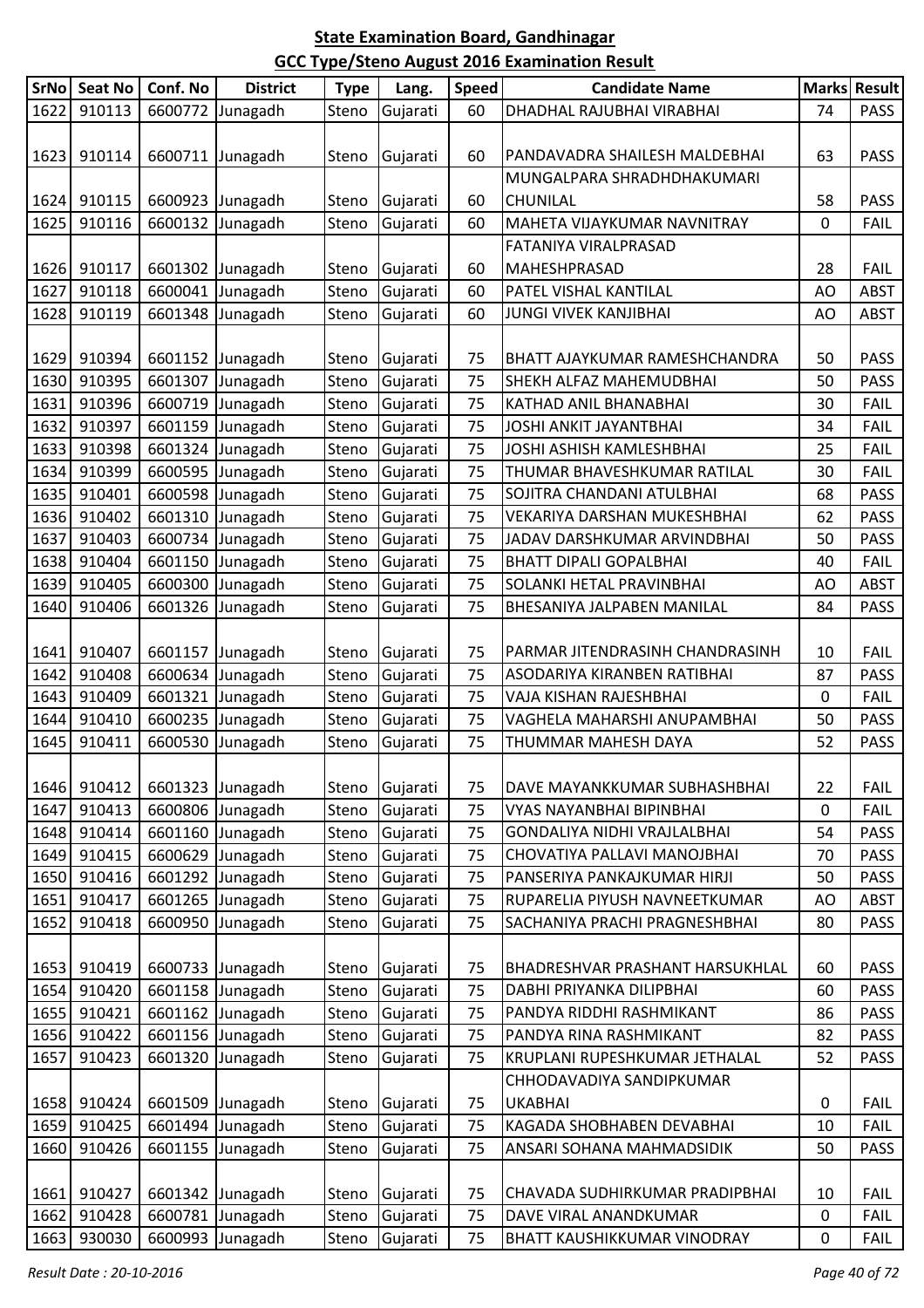| <b>SrNo</b> | <b>Seat No</b> | Conf. No                       | <b>District</b>  | <b>Type</b> | Lang.    | <b>Speed</b> | <b>Candidate Name</b>             |    | <b>Marks Result</b> |
|-------------|----------------|--------------------------------|------------------|-------------|----------|--------------|-----------------------------------|----|---------------------|
| 1664        | 930031         |                                | 6601084 Junagadh | Steno       | Gujarati | 75           | KACHHELA AJAY RAMSINH             | 20 | <b>FAIL</b>         |
| 1665        | 930032         |                                | 6601537 Junagadh | Steno       | Gujarati | 75           | BERIYA KHIMANAND HAMIRBHAI        | AO | <b>ABST</b>         |
|             |                |                                |                  |             |          |              |                                   |    |                     |
| 1666        | 910630         |                                | 6601332 Junagadh | Steno       | Gujarati | 90           | SAVALIYA SHARADKUMAR NANDALAL     | 80 | <b>PASS</b>         |
| 1667        | 910631         |                                | 6601303 Junagadh | Steno       | Gujarati | 90           | SOLANKI AARTI JITENDRABHAI        | 7  | <b>FAIL</b>         |
| 1668        | 910632         |                                | 6601493 Junagadh | Steno       | Gujarati | 90           | VALA AJITSINH MANSUKHLAL          | 5  | <b>FAIL</b>         |
| 1669        | 910633         |                                | 6601334 Junagadh | Steno       | Gujarati | 90           | PAREKH CHIRAG PARESHKUMAR         | 0  | <b>FAIL</b>         |
| 1670        | 910634         |                                | 6601047 Junagadh | Steno       | Gujarati | 90           | KUKADIYA DARSHAN JITENDRABHAI     | 10 | <b>FAIL</b>         |
| 1671        | 910635         |                                | 6601308 Junagadh | Steno       | Gujarati | 90           | GOSWAMI DARSHANA RAMESHGIRI       | AO | <b>ABST</b>         |
| 1672        | 910636         |                                | 6601311 Junagadh | Steno       | Gujarati | 90           | VAISHNAV DEVAL BHARATKUMAR        | 7  | <b>FAIL</b>         |
|             |                |                                |                  |             |          |              |                                   |    |                     |
| 1673        | 910637         |                                | 6601314 Junagadh | Steno       | Gujarati | 90           | PANDYA KALPESHKUMAR KANAKPRASAD   | 0  | <b>FAIL</b>         |
| 1674        | 910638         |                                | 6600801 Junagadh | Steno       | Gujarati | 90           | VAGHELA LALJI AMARABHAI           | 7  | <b>FAIL</b>         |
| 1675        | 910639         |                                | 6600871 Junagadh | Steno       | Gujarati | 90           | KATHI MINASHI BABULAL             | 7  | <b>FAIL</b>         |
| 1676        | 910640         |                                | 6600729 Junagadh | Steno       | Gujarati | 90           | DHAKAN PAYAL CHETANBHAI           | 10 | <b>FAIL</b>         |
| 1677        | 910641         |                                | 6601319 Junagadh | Steno       | Gujarati | 90           | <b>DOSHI PAYAL KANTILAL</b>       | 0  | <b>FAIL</b>         |
| 1678        | 910642         |                                | 6601315 Junagadh | Steno       | Gujarati | 90           | <b>BHATT PUJA YOGESHBHAI</b>      | AO | <b>ABST</b>         |
| 1679        | 910643         |                                | 6600050 Junagadh | Steno       | Gujarati | 90           | RAM RANA NARAN                    | 7  | <b>FAIL</b>         |
|             |                |                                |                  |             |          |              |                                   |    |                     |
| 1680        | 910644         |                                | 6601328 Junagadh | Steno       | Gujarati | 90           | CHAVDA SANJAYKUMAR BADHABHAI      | 0  | <b>FAIL</b>         |
| 1681        | 910645         |                                | 6601305 Junagadh | Steno       | Gujarati | 90           | <b>BHATT VRUNDA BHARATKUMAR</b>   | 10 | <b>FAIL</b>         |
| 1682        | 820350         |                                | 5602357 Junagadh | Type        | English  | 40           | CHAUHAN ALFEJ SATAR               | 60 | <b>PASS</b>         |
| 1683        | 820351         |                                | 5602468 Junagadh | <b>Type</b> | English  | 40           | THANKI AMIT BHAGVANJI             | 62 | <b>PASS</b>         |
| 1684        | 820352         |                                | 5600637 Junagadh | Type        | English  | 40           | KRISHNANI ARTI VINODKUMAR         | 75 | <b>PASS</b>         |
| 1685        | 820353         |                                | 5602616 Junagadh | <b>Type</b> | English  | 40           | VYAS ASHVINI MAHESHKUMAR          | 8  | <b>FAIL</b>         |
| 1686        | 820354         |                                | 5602493 Junagadh | Type        | English  | 40           | DANGAR AXAY LAKHMANBHAI           | 73 | <b>PASS</b>         |
| 1687        | 820355         |                                | 5602501 Junagadh | Type        | English  | 40           | CHAVDA BHADRA KISHORBHAI          | 51 | <b>PASS</b>         |
| 1688        | 820356         |                                | 5602639 Junagadh | Type        | English  | 40           | JOSHI CHANDANI MANISHANKAR        | 76 | <b>PASS</b>         |
|             |                |                                |                  |             |          |              | SARVAIYA CHETANKUMAR              |    |                     |
|             |                | 1689 820357   5601076 Junagadh |                  | Type        | English  | 40           | IMANSUKHBHAI                      | 59 | <b>PASS</b>         |
|             |                |                                |                  |             |          |              | PARMAR DARSHANKUMAR               |    |                     |
| 1690        | 820358         |                                | 5602152 Junagadh | <b>Type</b> | English  | 40           | MANSUKHLAL                        | 75 | <b>PASS</b>         |
| 1691        | 820359         |                                | 5601887 Junagadh | Type        | English  | 40           | CHAVADA DEVSHI JAGABHAI           | 33 | <b>FAIL</b>         |
|             |                |                                |                  |             |          |              |                                   |    |                     |
| 1692        | 820360         |                                | 5601080 Junagadh | <b>Type</b> | English  | 40           | CHAVDA DHARMISHTHA NARSINHBHAI    | 41 | <b>FAIL</b>         |
| 1693        | 820361         |                                | 5602276 Junagadh | <b>Type</b> | English  | 40           | CHAVDA DHRMISHTHA GOKALBHAI       | 41 | <b>FAIL</b>         |
| 1694        | 820362         |                                | 5602624 Junagadh | <b>Type</b> | English  | 40           | VISANI DHVANIK MUKESHKUMAR        | 70 | <b>PASS</b>         |
| 1695        | 820363         |                                | 5602331 Junagadh | Type        | English  | 40           | DANIDHARIA GAYATRI VISHNUKANT     | 70 | <b>PASS</b>         |
| 1696        | 820364         |                                | 5600042 Junagadh | Type        | English  | 40           | PATOLIYA GEETA JAYNTILAL          | 60 | <b>PASS</b>         |
| 1697        | 820365         |                                | 5601511 Junagadh | Type        | English  | 40           | <b>BHATT GUNJAN GIRISHCHANDRA</b> | 78 | <b>PASS</b>         |
| 1698        | 820366         |                                | 5601513 Junagadh | Type        | English  | 40           | DHOLAKIA GUNJAN NILESHKUMAR       | 57 | <b>PASS</b>         |
| 1699        | 820367         |                                | 5602327 Junagadh | <b>Type</b> | English  | 40           | CHHELANA HARDIK PARESHBHAI        | 64 | <b>PASS</b>         |
| 1700        | 820368         |                                | 5600091 Junagadh | Type        | English  | 40           | GALCHAR HARESH DEVAYATBHAI        | 73 | <b>PASS</b>         |
|             |                |                                |                  |             |          |              |                                   |    |                     |
| 1701        | 820369         |                                | 5602606 Junagadh | <b>Type</b> | English  | 40           | GADHAVI HEMALBHAI SHANKARDAN      | 60 | <b>PASS</b>         |
| 1702        | 820370         |                                | 5602158 Junagadh | <b>Type</b> | English  | 40           | PADASHALA HETAL DURLABHAJIBHAI    | 51 | <b>PASS</b>         |
| 1703        | 820371         |                                | 5602354 Junagadh | <b>Type</b> | English  | 40           | JETHVA HETALBEN DHIRAJLAL         | 75 | <b>PASS</b>         |
| 1704        | 820372         |                                | 5600289 Junagadh | Type        | English  | 40           | PANDYA HIMANSHU MAHENDRBHAI       | AO | <b>ABST</b>         |
| 1705        | 820373         |                                | 5602445 Junagadh | <b>Type</b> | English  | 40           | DUDHREJIA HIMAXI JIGNESHBHAI      | 75 | <b>PASS</b>         |
| 1706        | 820374         |                                | 5601057 Junagadh | Type        | English  | 40           | KELAIYA JEEL BHASKARBHAI          | 68 | <b>PASS</b>         |
|             |                |                                |                  |             |          |              |                                   |    |                     |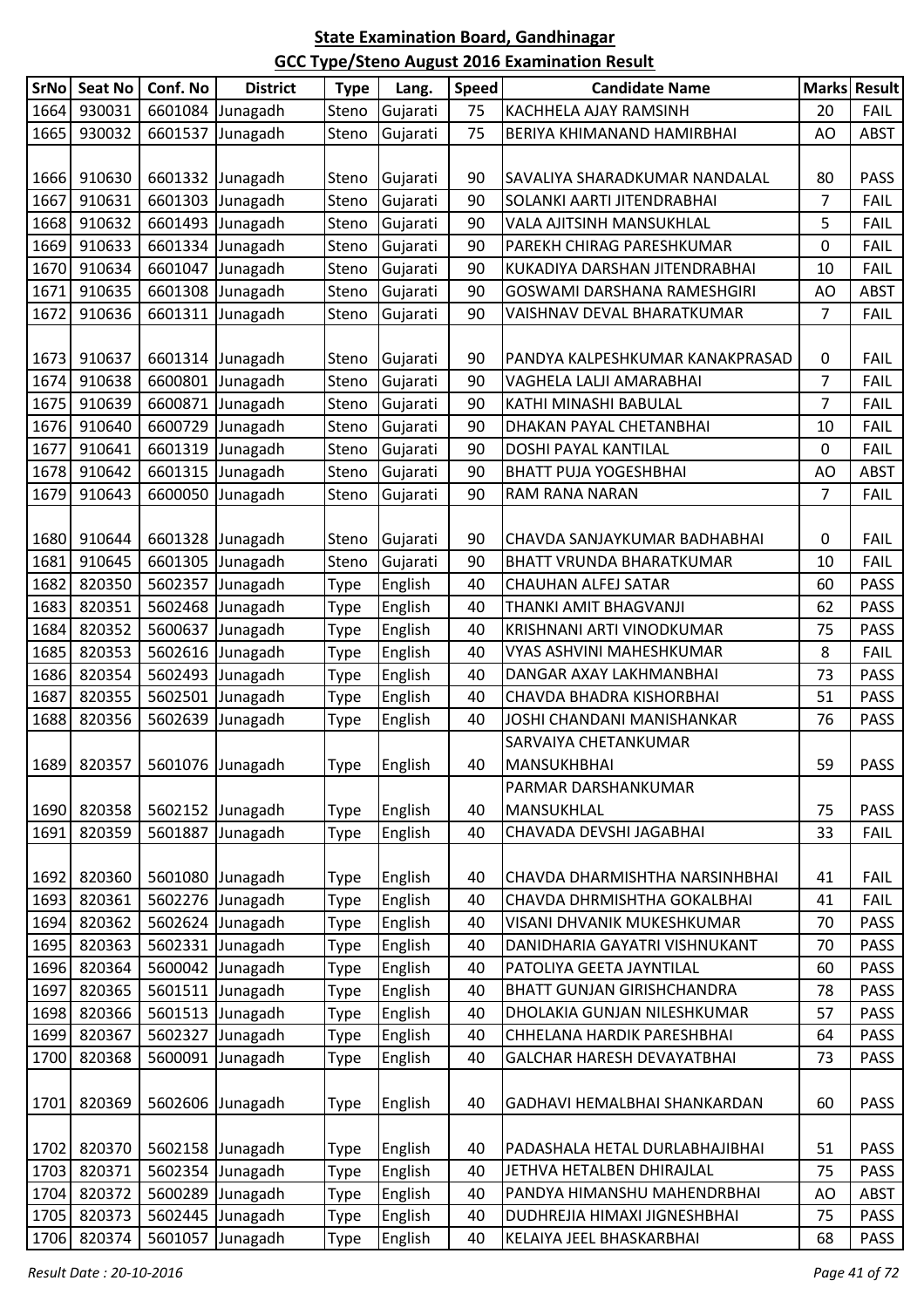| 1707<br>820375<br>5601065 Junagadh<br>English<br>BHARTHI JIGNASA BHARATBHAI<br>76<br><b>PASS</b><br>40<br>Type<br>1708<br>820376<br>5600678 Junagadh<br><b>PASS</b><br>English<br>40<br>RAJPARA JITEN NAGINDAS<br>75<br><b>Type</b><br>1709<br>820377<br>5601515 Junagadh<br>English<br>40<br><b>ABST</b><br>VORA KANAD DHARMAGNABHAI<br>AO<br><b>Type</b><br>1710<br>820378<br>5601652 Junagadh<br>English<br>PASS<br>40<br>JOSHI KARANKUMAR PRAVINBHAI<br>80<br><b>Type</b><br>1711<br>820379<br>75<br>5602517 Junagadh<br>English<br>GAJERA KINAJL DINESHBHAI<br><b>PASS</b><br>40<br>Type<br>1712<br>820380<br>5602346 Junagadh<br>35<br>English<br>40<br>NIMBARK KIRANBEN MANSUKHLAL<br><b>FAIL</b><br>Type<br>1713<br>820381<br>5601657 Junagadh<br>English<br><b>PASS</b><br>40<br>RAVAL KISHAN VASANTRAY<br>56<br><b>Type</b><br>820382<br>1714<br>English<br>63<br><b>PASS</b><br>5600956 Junagadh<br>40<br>VANZARA KOMAL BHARATBHAI<br><b>Type</b><br>1715<br>820383<br>5602355 Junagadh<br>English<br>TATAMIYA KRUPA PRABHUDAS<br><b>PASS</b><br>40<br>59<br><b>Type</b><br>1716<br>820384<br>52<br><b>PASS</b><br>5600721 Junagadh<br>English<br>40<br>KANSARA MAHESH MAVJIBHAI<br><b>Type</b><br>1717<br>820385<br>5602347 Junagadh<br>English<br>JETHAVA MANASING SAMARABHAI<br>ABST<br>Type<br>40<br>AO<br>1718<br>820386<br>English<br><b>VEGAD MAULIK SHANTIBHAI</b><br><b>PASS</b><br>5602703 Junagadh<br>40<br>64<br><b>Type</b><br>820387<br>PASS<br>1719<br>5601083 Junagadh<br>English<br>PANDYA MEERA ASHOKKUMAR<br>40<br>57<br>Type<br>1720<br>820388<br>English<br>5601873 Junagadh<br>GODHANIYA NARMAD BABUBHAI<br>93<br><b>PASS</b><br>40<br><b>Type</b><br>1721<br>820389<br>5602337 Junagadh<br>English<br>30<br>40<br>PANDEY NEELAM RAMASRE<br><b>FAIL</b><br><b>Type</b><br>1722<br>820390<br>5602329 Junagadh<br>English<br>CHHELANA NILESH PARESHBHAI<br>40<br>27<br><b>FAIL</b><br><b>Type</b><br>1723<br>820391<br><b>PASS</b><br>5602275 Junagadh<br>English<br>68<br>40<br>ODEDRA NILESH PUNJABHAI<br><b>Type</b><br>820392<br>English<br>80<br><b>PASS</b><br>1724<br>5601673 Junagadh<br>40<br><b>Type</b><br>HALA NILOFAR MAHAMADRAFIKBHAI<br>820393<br>1725<br>5601656 Junagadh<br>English<br><b>SOLANKI PARAS HARSUKHBHAI</b><br>40<br>43<br><b>FAIL</b><br><b>Type</b><br>1726<br>820394<br>5600654 Junagadh<br>English<br><b>PASS</b><br>40<br>SAYANI PAVAN HEMENDRABHAI<br>65<br><b>Type</b><br>1727<br>820395<br>English<br>40<br><b>PASS</b><br>5602489 Junagadh<br>VAJA RAHUL KHIMJIBHAI<br>86<br><b>Type</b><br>820396<br>5601693 Junagadh<br>English<br>BHALANI RAJANKUMAR NARENDRABHAI<br>1728<br>40<br>48<br><b>FAIL</b><br><b>Type</b><br>1729<br>820397<br>5602615 Junagadh<br>95<br><b>PASS</b><br>English<br>40<br>VAJA RAJESH KHIMJIBHAI<br>Type<br>1730<br>820398<br>5600376 Junagadh<br>English<br>40<br>MAKWANA RAKESH CHANDULAL<br>90<br><b>PASS</b><br><b>Type</b><br>820399<br><b>PASS</b><br>1731<br>5601516 Junagadh<br>English<br>BERA RAMESHBHAI MARKHIBHAI<br>96<br>40<br><b>Type</b><br>1732<br>820400<br>5602488 Junagadh<br>English<br><b>PASS</b><br>40<br>CHAVDA RANJIT KISHORBHAI<br>62<br><b>Type</b><br>1733 820401 5602351 Junagadh<br>English<br>ABST<br>Type<br>40<br>BHALGARIYA RAVIKUMAR KANUBHAI<br>AO<br>1734<br>820402<br>5602727 Junagadh<br>English<br>LAKHANI SAGAR MADHAVJI<br>AO<br>ABST<br>40<br><b>Type</b><br>1735<br>820403<br>5602333<br>RATHOD SANJAY MERAMBHAI<br>Junagadh<br>English<br>40<br>AO<br>ABST<br><b>Type</b><br>1736<br>820404<br>5602755 Junagadh<br>English<br>40<br>AO<br>ABST<br>SARDHARA SANJAYKUMAR HIRABHAI<br><b>Type</b><br>1737<br>820405<br>5601668 Junagadh<br>English<br>HALA SHAHENAZ IQBALBHAI<br><b>PASS</b><br>Type<br>40<br>64<br>1738<br>820406<br>5601648 Junagadh<br>English<br>40<br>BARAVADIYA SHITALBEN KANUBHAI<br>87<br><b>PASS</b><br><b>Type</b><br>KUKADIYA SHIVANGEEBEN<br><b>MANSUKHBHAI</b><br>820407<br>5601085 Junagadh<br>English<br>29<br><b>FAIL</b><br>1739<br>40<br><b>Type</b><br>820408<br>English<br>1740<br>5602330 Junagadh<br><b>GUJARATI SHIVANGI JAGDISHBHAI</b><br>76<br>PASS<br>Type<br>40 |
|---------------------------------------------------------------------------------------------------------------------------------------------------------------------------------------------------------------------------------------------------------------------------------------------------------------------------------------------------------------------------------------------------------------------------------------------------------------------------------------------------------------------------------------------------------------------------------------------------------------------------------------------------------------------------------------------------------------------------------------------------------------------------------------------------------------------------------------------------------------------------------------------------------------------------------------------------------------------------------------------------------------------------------------------------------------------------------------------------------------------------------------------------------------------------------------------------------------------------------------------------------------------------------------------------------------------------------------------------------------------------------------------------------------------------------------------------------------------------------------------------------------------------------------------------------------------------------------------------------------------------------------------------------------------------------------------------------------------------------------------------------------------------------------------------------------------------------------------------------------------------------------------------------------------------------------------------------------------------------------------------------------------------------------------------------------------------------------------------------------------------------------------------------------------------------------------------------------------------------------------------------------------------------------------------------------------------------------------------------------------------------------------------------------------------------------------------------------------------------------------------------------------------------------------------------------------------------------------------------------------------------------------------------------------------------------------------------------------------------------------------------------------------------------------------------------------------------------------------------------------------------------------------------------------------------------------------------------------------------------------------------------------------------------------------------------------------------------------------------------------------------------------------------------------------------------------------------------------------------------------------------------------------------------------------------------------------------------------------------------------------------------------------------------------------------------------------------------------------------------------------------------------------------------------------------------------------------------------------------------------------------------------------------------------------------------------------------------------------------------------------------------------------------------------------------------------------------------------------------------------------------------------------------------------------------------------------------------------------------------------------------------------------------------------------------------------------------------------------------------------------------------------------------|
|                                                                                                                                                                                                                                                                                                                                                                                                                                                                                                                                                                                                                                                                                                                                                                                                                                                                                                                                                                                                                                                                                                                                                                                                                                                                                                                                                                                                                                                                                                                                                                                                                                                                                                                                                                                                                                                                                                                                                                                                                                                                                                                                                                                                                                                                                                                                                                                                                                                                                                                                                                                                                                                                                                                                                                                                                                                                                                                                                                                                                                                                                                                                                                                                                                                                                                                                                                                                                                                                                                                                                                                                                                                                                                                                                                                                                                                                                                                                                                                                                                                                                                                                                         |
|                                                                                                                                                                                                                                                                                                                                                                                                                                                                                                                                                                                                                                                                                                                                                                                                                                                                                                                                                                                                                                                                                                                                                                                                                                                                                                                                                                                                                                                                                                                                                                                                                                                                                                                                                                                                                                                                                                                                                                                                                                                                                                                                                                                                                                                                                                                                                                                                                                                                                                                                                                                                                                                                                                                                                                                                                                                                                                                                                                                                                                                                                                                                                                                                                                                                                                                                                                                                                                                                                                                                                                                                                                                                                                                                                                                                                                                                                                                                                                                                                                                                                                                                                         |
|                                                                                                                                                                                                                                                                                                                                                                                                                                                                                                                                                                                                                                                                                                                                                                                                                                                                                                                                                                                                                                                                                                                                                                                                                                                                                                                                                                                                                                                                                                                                                                                                                                                                                                                                                                                                                                                                                                                                                                                                                                                                                                                                                                                                                                                                                                                                                                                                                                                                                                                                                                                                                                                                                                                                                                                                                                                                                                                                                                                                                                                                                                                                                                                                                                                                                                                                                                                                                                                                                                                                                                                                                                                                                                                                                                                                                                                                                                                                                                                                                                                                                                                                                         |
|                                                                                                                                                                                                                                                                                                                                                                                                                                                                                                                                                                                                                                                                                                                                                                                                                                                                                                                                                                                                                                                                                                                                                                                                                                                                                                                                                                                                                                                                                                                                                                                                                                                                                                                                                                                                                                                                                                                                                                                                                                                                                                                                                                                                                                                                                                                                                                                                                                                                                                                                                                                                                                                                                                                                                                                                                                                                                                                                                                                                                                                                                                                                                                                                                                                                                                                                                                                                                                                                                                                                                                                                                                                                                                                                                                                                                                                                                                                                                                                                                                                                                                                                                         |
|                                                                                                                                                                                                                                                                                                                                                                                                                                                                                                                                                                                                                                                                                                                                                                                                                                                                                                                                                                                                                                                                                                                                                                                                                                                                                                                                                                                                                                                                                                                                                                                                                                                                                                                                                                                                                                                                                                                                                                                                                                                                                                                                                                                                                                                                                                                                                                                                                                                                                                                                                                                                                                                                                                                                                                                                                                                                                                                                                                                                                                                                                                                                                                                                                                                                                                                                                                                                                                                                                                                                                                                                                                                                                                                                                                                                                                                                                                                                                                                                                                                                                                                                                         |
|                                                                                                                                                                                                                                                                                                                                                                                                                                                                                                                                                                                                                                                                                                                                                                                                                                                                                                                                                                                                                                                                                                                                                                                                                                                                                                                                                                                                                                                                                                                                                                                                                                                                                                                                                                                                                                                                                                                                                                                                                                                                                                                                                                                                                                                                                                                                                                                                                                                                                                                                                                                                                                                                                                                                                                                                                                                                                                                                                                                                                                                                                                                                                                                                                                                                                                                                                                                                                                                                                                                                                                                                                                                                                                                                                                                                                                                                                                                                                                                                                                                                                                                                                         |
|                                                                                                                                                                                                                                                                                                                                                                                                                                                                                                                                                                                                                                                                                                                                                                                                                                                                                                                                                                                                                                                                                                                                                                                                                                                                                                                                                                                                                                                                                                                                                                                                                                                                                                                                                                                                                                                                                                                                                                                                                                                                                                                                                                                                                                                                                                                                                                                                                                                                                                                                                                                                                                                                                                                                                                                                                                                                                                                                                                                                                                                                                                                                                                                                                                                                                                                                                                                                                                                                                                                                                                                                                                                                                                                                                                                                                                                                                                                                                                                                                                                                                                                                                         |
|                                                                                                                                                                                                                                                                                                                                                                                                                                                                                                                                                                                                                                                                                                                                                                                                                                                                                                                                                                                                                                                                                                                                                                                                                                                                                                                                                                                                                                                                                                                                                                                                                                                                                                                                                                                                                                                                                                                                                                                                                                                                                                                                                                                                                                                                                                                                                                                                                                                                                                                                                                                                                                                                                                                                                                                                                                                                                                                                                                                                                                                                                                                                                                                                                                                                                                                                                                                                                                                                                                                                                                                                                                                                                                                                                                                                                                                                                                                                                                                                                                                                                                                                                         |
|                                                                                                                                                                                                                                                                                                                                                                                                                                                                                                                                                                                                                                                                                                                                                                                                                                                                                                                                                                                                                                                                                                                                                                                                                                                                                                                                                                                                                                                                                                                                                                                                                                                                                                                                                                                                                                                                                                                                                                                                                                                                                                                                                                                                                                                                                                                                                                                                                                                                                                                                                                                                                                                                                                                                                                                                                                                                                                                                                                                                                                                                                                                                                                                                                                                                                                                                                                                                                                                                                                                                                                                                                                                                                                                                                                                                                                                                                                                                                                                                                                                                                                                                                         |
|                                                                                                                                                                                                                                                                                                                                                                                                                                                                                                                                                                                                                                                                                                                                                                                                                                                                                                                                                                                                                                                                                                                                                                                                                                                                                                                                                                                                                                                                                                                                                                                                                                                                                                                                                                                                                                                                                                                                                                                                                                                                                                                                                                                                                                                                                                                                                                                                                                                                                                                                                                                                                                                                                                                                                                                                                                                                                                                                                                                                                                                                                                                                                                                                                                                                                                                                                                                                                                                                                                                                                                                                                                                                                                                                                                                                                                                                                                                                                                                                                                                                                                                                                         |
|                                                                                                                                                                                                                                                                                                                                                                                                                                                                                                                                                                                                                                                                                                                                                                                                                                                                                                                                                                                                                                                                                                                                                                                                                                                                                                                                                                                                                                                                                                                                                                                                                                                                                                                                                                                                                                                                                                                                                                                                                                                                                                                                                                                                                                                                                                                                                                                                                                                                                                                                                                                                                                                                                                                                                                                                                                                                                                                                                                                                                                                                                                                                                                                                                                                                                                                                                                                                                                                                                                                                                                                                                                                                                                                                                                                                                                                                                                                                                                                                                                                                                                                                                         |
|                                                                                                                                                                                                                                                                                                                                                                                                                                                                                                                                                                                                                                                                                                                                                                                                                                                                                                                                                                                                                                                                                                                                                                                                                                                                                                                                                                                                                                                                                                                                                                                                                                                                                                                                                                                                                                                                                                                                                                                                                                                                                                                                                                                                                                                                                                                                                                                                                                                                                                                                                                                                                                                                                                                                                                                                                                                                                                                                                                                                                                                                                                                                                                                                                                                                                                                                                                                                                                                                                                                                                                                                                                                                                                                                                                                                                                                                                                                                                                                                                                                                                                                                                         |
|                                                                                                                                                                                                                                                                                                                                                                                                                                                                                                                                                                                                                                                                                                                                                                                                                                                                                                                                                                                                                                                                                                                                                                                                                                                                                                                                                                                                                                                                                                                                                                                                                                                                                                                                                                                                                                                                                                                                                                                                                                                                                                                                                                                                                                                                                                                                                                                                                                                                                                                                                                                                                                                                                                                                                                                                                                                                                                                                                                                                                                                                                                                                                                                                                                                                                                                                                                                                                                                                                                                                                                                                                                                                                                                                                                                                                                                                                                                                                                                                                                                                                                                                                         |
|                                                                                                                                                                                                                                                                                                                                                                                                                                                                                                                                                                                                                                                                                                                                                                                                                                                                                                                                                                                                                                                                                                                                                                                                                                                                                                                                                                                                                                                                                                                                                                                                                                                                                                                                                                                                                                                                                                                                                                                                                                                                                                                                                                                                                                                                                                                                                                                                                                                                                                                                                                                                                                                                                                                                                                                                                                                                                                                                                                                                                                                                                                                                                                                                                                                                                                                                                                                                                                                                                                                                                                                                                                                                                                                                                                                                                                                                                                                                                                                                                                                                                                                                                         |
|                                                                                                                                                                                                                                                                                                                                                                                                                                                                                                                                                                                                                                                                                                                                                                                                                                                                                                                                                                                                                                                                                                                                                                                                                                                                                                                                                                                                                                                                                                                                                                                                                                                                                                                                                                                                                                                                                                                                                                                                                                                                                                                                                                                                                                                                                                                                                                                                                                                                                                                                                                                                                                                                                                                                                                                                                                                                                                                                                                                                                                                                                                                                                                                                                                                                                                                                                                                                                                                                                                                                                                                                                                                                                                                                                                                                                                                                                                                                                                                                                                                                                                                                                         |
|                                                                                                                                                                                                                                                                                                                                                                                                                                                                                                                                                                                                                                                                                                                                                                                                                                                                                                                                                                                                                                                                                                                                                                                                                                                                                                                                                                                                                                                                                                                                                                                                                                                                                                                                                                                                                                                                                                                                                                                                                                                                                                                                                                                                                                                                                                                                                                                                                                                                                                                                                                                                                                                                                                                                                                                                                                                                                                                                                                                                                                                                                                                                                                                                                                                                                                                                                                                                                                                                                                                                                                                                                                                                                                                                                                                                                                                                                                                                                                                                                                                                                                                                                         |
|                                                                                                                                                                                                                                                                                                                                                                                                                                                                                                                                                                                                                                                                                                                                                                                                                                                                                                                                                                                                                                                                                                                                                                                                                                                                                                                                                                                                                                                                                                                                                                                                                                                                                                                                                                                                                                                                                                                                                                                                                                                                                                                                                                                                                                                                                                                                                                                                                                                                                                                                                                                                                                                                                                                                                                                                                                                                                                                                                                                                                                                                                                                                                                                                                                                                                                                                                                                                                                                                                                                                                                                                                                                                                                                                                                                                                                                                                                                                                                                                                                                                                                                                                         |
|                                                                                                                                                                                                                                                                                                                                                                                                                                                                                                                                                                                                                                                                                                                                                                                                                                                                                                                                                                                                                                                                                                                                                                                                                                                                                                                                                                                                                                                                                                                                                                                                                                                                                                                                                                                                                                                                                                                                                                                                                                                                                                                                                                                                                                                                                                                                                                                                                                                                                                                                                                                                                                                                                                                                                                                                                                                                                                                                                                                                                                                                                                                                                                                                                                                                                                                                                                                                                                                                                                                                                                                                                                                                                                                                                                                                                                                                                                                                                                                                                                                                                                                                                         |
|                                                                                                                                                                                                                                                                                                                                                                                                                                                                                                                                                                                                                                                                                                                                                                                                                                                                                                                                                                                                                                                                                                                                                                                                                                                                                                                                                                                                                                                                                                                                                                                                                                                                                                                                                                                                                                                                                                                                                                                                                                                                                                                                                                                                                                                                                                                                                                                                                                                                                                                                                                                                                                                                                                                                                                                                                                                                                                                                                                                                                                                                                                                                                                                                                                                                                                                                                                                                                                                                                                                                                                                                                                                                                                                                                                                                                                                                                                                                                                                                                                                                                                                                                         |
|                                                                                                                                                                                                                                                                                                                                                                                                                                                                                                                                                                                                                                                                                                                                                                                                                                                                                                                                                                                                                                                                                                                                                                                                                                                                                                                                                                                                                                                                                                                                                                                                                                                                                                                                                                                                                                                                                                                                                                                                                                                                                                                                                                                                                                                                                                                                                                                                                                                                                                                                                                                                                                                                                                                                                                                                                                                                                                                                                                                                                                                                                                                                                                                                                                                                                                                                                                                                                                                                                                                                                                                                                                                                                                                                                                                                                                                                                                                                                                                                                                                                                                                                                         |
|                                                                                                                                                                                                                                                                                                                                                                                                                                                                                                                                                                                                                                                                                                                                                                                                                                                                                                                                                                                                                                                                                                                                                                                                                                                                                                                                                                                                                                                                                                                                                                                                                                                                                                                                                                                                                                                                                                                                                                                                                                                                                                                                                                                                                                                                                                                                                                                                                                                                                                                                                                                                                                                                                                                                                                                                                                                                                                                                                                                                                                                                                                                                                                                                                                                                                                                                                                                                                                                                                                                                                                                                                                                                                                                                                                                                                                                                                                                                                                                                                                                                                                                                                         |
|                                                                                                                                                                                                                                                                                                                                                                                                                                                                                                                                                                                                                                                                                                                                                                                                                                                                                                                                                                                                                                                                                                                                                                                                                                                                                                                                                                                                                                                                                                                                                                                                                                                                                                                                                                                                                                                                                                                                                                                                                                                                                                                                                                                                                                                                                                                                                                                                                                                                                                                                                                                                                                                                                                                                                                                                                                                                                                                                                                                                                                                                                                                                                                                                                                                                                                                                                                                                                                                                                                                                                                                                                                                                                                                                                                                                                                                                                                                                                                                                                                                                                                                                                         |
|                                                                                                                                                                                                                                                                                                                                                                                                                                                                                                                                                                                                                                                                                                                                                                                                                                                                                                                                                                                                                                                                                                                                                                                                                                                                                                                                                                                                                                                                                                                                                                                                                                                                                                                                                                                                                                                                                                                                                                                                                                                                                                                                                                                                                                                                                                                                                                                                                                                                                                                                                                                                                                                                                                                                                                                                                                                                                                                                                                                                                                                                                                                                                                                                                                                                                                                                                                                                                                                                                                                                                                                                                                                                                                                                                                                                                                                                                                                                                                                                                                                                                                                                                         |
|                                                                                                                                                                                                                                                                                                                                                                                                                                                                                                                                                                                                                                                                                                                                                                                                                                                                                                                                                                                                                                                                                                                                                                                                                                                                                                                                                                                                                                                                                                                                                                                                                                                                                                                                                                                                                                                                                                                                                                                                                                                                                                                                                                                                                                                                                                                                                                                                                                                                                                                                                                                                                                                                                                                                                                                                                                                                                                                                                                                                                                                                                                                                                                                                                                                                                                                                                                                                                                                                                                                                                                                                                                                                                                                                                                                                                                                                                                                                                                                                                                                                                                                                                         |
|                                                                                                                                                                                                                                                                                                                                                                                                                                                                                                                                                                                                                                                                                                                                                                                                                                                                                                                                                                                                                                                                                                                                                                                                                                                                                                                                                                                                                                                                                                                                                                                                                                                                                                                                                                                                                                                                                                                                                                                                                                                                                                                                                                                                                                                                                                                                                                                                                                                                                                                                                                                                                                                                                                                                                                                                                                                                                                                                                                                                                                                                                                                                                                                                                                                                                                                                                                                                                                                                                                                                                                                                                                                                                                                                                                                                                                                                                                                                                                                                                                                                                                                                                         |
|                                                                                                                                                                                                                                                                                                                                                                                                                                                                                                                                                                                                                                                                                                                                                                                                                                                                                                                                                                                                                                                                                                                                                                                                                                                                                                                                                                                                                                                                                                                                                                                                                                                                                                                                                                                                                                                                                                                                                                                                                                                                                                                                                                                                                                                                                                                                                                                                                                                                                                                                                                                                                                                                                                                                                                                                                                                                                                                                                                                                                                                                                                                                                                                                                                                                                                                                                                                                                                                                                                                                                                                                                                                                                                                                                                                                                                                                                                                                                                                                                                                                                                                                                         |
|                                                                                                                                                                                                                                                                                                                                                                                                                                                                                                                                                                                                                                                                                                                                                                                                                                                                                                                                                                                                                                                                                                                                                                                                                                                                                                                                                                                                                                                                                                                                                                                                                                                                                                                                                                                                                                                                                                                                                                                                                                                                                                                                                                                                                                                                                                                                                                                                                                                                                                                                                                                                                                                                                                                                                                                                                                                                                                                                                                                                                                                                                                                                                                                                                                                                                                                                                                                                                                                                                                                                                                                                                                                                                                                                                                                                                                                                                                                                                                                                                                                                                                                                                         |
|                                                                                                                                                                                                                                                                                                                                                                                                                                                                                                                                                                                                                                                                                                                                                                                                                                                                                                                                                                                                                                                                                                                                                                                                                                                                                                                                                                                                                                                                                                                                                                                                                                                                                                                                                                                                                                                                                                                                                                                                                                                                                                                                                                                                                                                                                                                                                                                                                                                                                                                                                                                                                                                                                                                                                                                                                                                                                                                                                                                                                                                                                                                                                                                                                                                                                                                                                                                                                                                                                                                                                                                                                                                                                                                                                                                                                                                                                                                                                                                                                                                                                                                                                         |
|                                                                                                                                                                                                                                                                                                                                                                                                                                                                                                                                                                                                                                                                                                                                                                                                                                                                                                                                                                                                                                                                                                                                                                                                                                                                                                                                                                                                                                                                                                                                                                                                                                                                                                                                                                                                                                                                                                                                                                                                                                                                                                                                                                                                                                                                                                                                                                                                                                                                                                                                                                                                                                                                                                                                                                                                                                                                                                                                                                                                                                                                                                                                                                                                                                                                                                                                                                                                                                                                                                                                                                                                                                                                                                                                                                                                                                                                                                                                                                                                                                                                                                                                                         |
|                                                                                                                                                                                                                                                                                                                                                                                                                                                                                                                                                                                                                                                                                                                                                                                                                                                                                                                                                                                                                                                                                                                                                                                                                                                                                                                                                                                                                                                                                                                                                                                                                                                                                                                                                                                                                                                                                                                                                                                                                                                                                                                                                                                                                                                                                                                                                                                                                                                                                                                                                                                                                                                                                                                                                                                                                                                                                                                                                                                                                                                                                                                                                                                                                                                                                                                                                                                                                                                                                                                                                                                                                                                                                                                                                                                                                                                                                                                                                                                                                                                                                                                                                         |
|                                                                                                                                                                                                                                                                                                                                                                                                                                                                                                                                                                                                                                                                                                                                                                                                                                                                                                                                                                                                                                                                                                                                                                                                                                                                                                                                                                                                                                                                                                                                                                                                                                                                                                                                                                                                                                                                                                                                                                                                                                                                                                                                                                                                                                                                                                                                                                                                                                                                                                                                                                                                                                                                                                                                                                                                                                                                                                                                                                                                                                                                                                                                                                                                                                                                                                                                                                                                                                                                                                                                                                                                                                                                                                                                                                                                                                                                                                                                                                                                                                                                                                                                                         |
|                                                                                                                                                                                                                                                                                                                                                                                                                                                                                                                                                                                                                                                                                                                                                                                                                                                                                                                                                                                                                                                                                                                                                                                                                                                                                                                                                                                                                                                                                                                                                                                                                                                                                                                                                                                                                                                                                                                                                                                                                                                                                                                                                                                                                                                                                                                                                                                                                                                                                                                                                                                                                                                                                                                                                                                                                                                                                                                                                                                                                                                                                                                                                                                                                                                                                                                                                                                                                                                                                                                                                                                                                                                                                                                                                                                                                                                                                                                                                                                                                                                                                                                                                         |
|                                                                                                                                                                                                                                                                                                                                                                                                                                                                                                                                                                                                                                                                                                                                                                                                                                                                                                                                                                                                                                                                                                                                                                                                                                                                                                                                                                                                                                                                                                                                                                                                                                                                                                                                                                                                                                                                                                                                                                                                                                                                                                                                                                                                                                                                                                                                                                                                                                                                                                                                                                                                                                                                                                                                                                                                                                                                                                                                                                                                                                                                                                                                                                                                                                                                                                                                                                                                                                                                                                                                                                                                                                                                                                                                                                                                                                                                                                                                                                                                                                                                                                                                                         |
|                                                                                                                                                                                                                                                                                                                                                                                                                                                                                                                                                                                                                                                                                                                                                                                                                                                                                                                                                                                                                                                                                                                                                                                                                                                                                                                                                                                                                                                                                                                                                                                                                                                                                                                                                                                                                                                                                                                                                                                                                                                                                                                                                                                                                                                                                                                                                                                                                                                                                                                                                                                                                                                                                                                                                                                                                                                                                                                                                                                                                                                                                                                                                                                                                                                                                                                                                                                                                                                                                                                                                                                                                                                                                                                                                                                                                                                                                                                                                                                                                                                                                                                                                         |
|                                                                                                                                                                                                                                                                                                                                                                                                                                                                                                                                                                                                                                                                                                                                                                                                                                                                                                                                                                                                                                                                                                                                                                                                                                                                                                                                                                                                                                                                                                                                                                                                                                                                                                                                                                                                                                                                                                                                                                                                                                                                                                                                                                                                                                                                                                                                                                                                                                                                                                                                                                                                                                                                                                                                                                                                                                                                                                                                                                                                                                                                                                                                                                                                                                                                                                                                                                                                                                                                                                                                                                                                                                                                                                                                                                                                                                                                                                                                                                                                                                                                                                                                                         |
|                                                                                                                                                                                                                                                                                                                                                                                                                                                                                                                                                                                                                                                                                                                                                                                                                                                                                                                                                                                                                                                                                                                                                                                                                                                                                                                                                                                                                                                                                                                                                                                                                                                                                                                                                                                                                                                                                                                                                                                                                                                                                                                                                                                                                                                                                                                                                                                                                                                                                                                                                                                                                                                                                                                                                                                                                                                                                                                                                                                                                                                                                                                                                                                                                                                                                                                                                                                                                                                                                                                                                                                                                                                                                                                                                                                                                                                                                                                                                                                                                                                                                                                                                         |
|                                                                                                                                                                                                                                                                                                                                                                                                                                                                                                                                                                                                                                                                                                                                                                                                                                                                                                                                                                                                                                                                                                                                                                                                                                                                                                                                                                                                                                                                                                                                                                                                                                                                                                                                                                                                                                                                                                                                                                                                                                                                                                                                                                                                                                                                                                                                                                                                                                                                                                                                                                                                                                                                                                                                                                                                                                                                                                                                                                                                                                                                                                                                                                                                                                                                                                                                                                                                                                                                                                                                                                                                                                                                                                                                                                                                                                                                                                                                                                                                                                                                                                                                                         |
|                                                                                                                                                                                                                                                                                                                                                                                                                                                                                                                                                                                                                                                                                                                                                                                                                                                                                                                                                                                                                                                                                                                                                                                                                                                                                                                                                                                                                                                                                                                                                                                                                                                                                                                                                                                                                                                                                                                                                                                                                                                                                                                                                                                                                                                                                                                                                                                                                                                                                                                                                                                                                                                                                                                                                                                                                                                                                                                                                                                                                                                                                                                                                                                                                                                                                                                                                                                                                                                                                                                                                                                                                                                                                                                                                                                                                                                                                                                                                                                                                                                                                                                                                         |
|                                                                                                                                                                                                                                                                                                                                                                                                                                                                                                                                                                                                                                                                                                                                                                                                                                                                                                                                                                                                                                                                                                                                                                                                                                                                                                                                                                                                                                                                                                                                                                                                                                                                                                                                                                                                                                                                                                                                                                                                                                                                                                                                                                                                                                                                                                                                                                                                                                                                                                                                                                                                                                                                                                                                                                                                                                                                                                                                                                                                                                                                                                                                                                                                                                                                                                                                                                                                                                                                                                                                                                                                                                                                                                                                                                                                                                                                                                                                                                                                                                                                                                                                                         |
| 1741<br>820409<br>5602358 Junagadh<br>English<br>40<br>KAJI SOYAB AKADARBHAI<br>85<br><b>PASS</b><br><b>Type</b>                                                                                                                                                                                                                                                                                                                                                                                                                                                                                                                                                                                                                                                                                                                                                                                                                                                                                                                                                                                                                                                                                                                                                                                                                                                                                                                                                                                                                                                                                                                                                                                                                                                                                                                                                                                                                                                                                                                                                                                                                                                                                                                                                                                                                                                                                                                                                                                                                                                                                                                                                                                                                                                                                                                                                                                                                                                                                                                                                                                                                                                                                                                                                                                                                                                                                                                                                                                                                                                                                                                                                                                                                                                                                                                                                                                                                                                                                                                                                                                                                                        |
| 1742<br>820410<br>5602621 Junagadh<br>English<br>40<br>JOSHI SWETA DIVYESH<br>50<br><b>PASS</b><br><b>Type</b>                                                                                                                                                                                                                                                                                                                                                                                                                                                                                                                                                                                                                                                                                                                                                                                                                                                                                                                                                                                                                                                                                                                                                                                                                                                                                                                                                                                                                                                                                                                                                                                                                                                                                                                                                                                                                                                                                                                                                                                                                                                                                                                                                                                                                                                                                                                                                                                                                                                                                                                                                                                                                                                                                                                                                                                                                                                                                                                                                                                                                                                                                                                                                                                                                                                                                                                                                                                                                                                                                                                                                                                                                                                                                                                                                                                                                                                                                                                                                                                                                                          |
| 820411<br>5602157 Junagadh<br>PATEL VAISHALI SUNILKUMAR<br>1743<br>English<br>40<br>85<br><b>PASS</b><br>Type                                                                                                                                                                                                                                                                                                                                                                                                                                                                                                                                                                                                                                                                                                                                                                                                                                                                                                                                                                                                                                                                                                                                                                                                                                                                                                                                                                                                                                                                                                                                                                                                                                                                                                                                                                                                                                                                                                                                                                                                                                                                                                                                                                                                                                                                                                                                                                                                                                                                                                                                                                                                                                                                                                                                                                                                                                                                                                                                                                                                                                                                                                                                                                                                                                                                                                                                                                                                                                                                                                                                                                                                                                                                                                                                                                                                                                                                                                                                                                                                                                           |
| 820412<br>1744<br>5602556 Junagadh<br>English<br><b>PASS</b><br>40<br>BHUVA VIPUL GHANSHYAM<br>84<br>Type                                                                                                                                                                                                                                                                                                                                                                                                                                                                                                                                                                                                                                                                                                                                                                                                                                                                                                                                                                                                                                                                                                                                                                                                                                                                                                                                                                                                                                                                                                                                                                                                                                                                                                                                                                                                                                                                                                                                                                                                                                                                                                                                                                                                                                                                                                                                                                                                                                                                                                                                                                                                                                                                                                                                                                                                                                                                                                                                                                                                                                                                                                                                                                                                                                                                                                                                                                                                                                                                                                                                                                                                                                                                                                                                                                                                                                                                                                                                                                                                                                               |
| 820413<br>5601062 Junagadh<br>English<br><b>PASS</b><br>1745<br>40<br>HUN VISHAL SIYABHAI<br>83<br>Type                                                                                                                                                                                                                                                                                                                                                                                                                                                                                                                                                                                                                                                                                                                                                                                                                                                                                                                                                                                                                                                                                                                                                                                                                                                                                                                                                                                                                                                                                                                                                                                                                                                                                                                                                                                                                                                                                                                                                                                                                                                                                                                                                                                                                                                                                                                                                                                                                                                                                                                                                                                                                                                                                                                                                                                                                                                                                                                                                                                                                                                                                                                                                                                                                                                                                                                                                                                                                                                                                                                                                                                                                                                                                                                                                                                                                                                                                                                                                                                                                                                 |
| 820414<br>5601400 Junagadh<br>English<br>1746<br>40<br>BHATT VISHALKUMAR NALINKANT<br>54<br><b>PASS</b><br><b>Type</b>                                                                                                                                                                                                                                                                                                                                                                                                                                                                                                                                                                                                                                                                                                                                                                                                                                                                                                                                                                                                                                                                                                                                                                                                                                                                                                                                                                                                                                                                                                                                                                                                                                                                                                                                                                                                                                                                                                                                                                                                                                                                                                                                                                                                                                                                                                                                                                                                                                                                                                                                                                                                                                                                                                                                                                                                                                                                                                                                                                                                                                                                                                                                                                                                                                                                                                                                                                                                                                                                                                                                                                                                                                                                                                                                                                                                                                                                                                                                                                                                                                  |
| 1747<br>820415<br>5601795 Junagadh<br>English<br>DAVE VIVEK JAYESHBHAI<br><b>PASS</b><br>40<br>95<br><b>Type</b>                                                                                                                                                                                                                                                                                                                                                                                                                                                                                                                                                                                                                                                                                                                                                                                                                                                                                                                                                                                                                                                                                                                                                                                                                                                                                                                                                                                                                                                                                                                                                                                                                                                                                                                                                                                                                                                                                                                                                                                                                                                                                                                                                                                                                                                                                                                                                                                                                                                                                                                                                                                                                                                                                                                                                                                                                                                                                                                                                                                                                                                                                                                                                                                                                                                                                                                                                                                                                                                                                                                                                                                                                                                                                                                                                                                                                                                                                                                                                                                                                                        |
| 820654<br>5602495 Junagadh<br>1748<br>English<br>50<br>PAREKH HET RAJIVBHAI<br>81<br><b>PASS</b><br><b>Type</b>                                                                                                                                                                                                                                                                                                                                                                                                                                                                                                                                                                                                                                                                                                                                                                                                                                                                                                                                                                                                                                                                                                                                                                                                                                                                                                                                                                                                                                                                                                                                                                                                                                                                                                                                                                                                                                                                                                                                                                                                                                                                                                                                                                                                                                                                                                                                                                                                                                                                                                                                                                                                                                                                                                                                                                                                                                                                                                                                                                                                                                                                                                                                                                                                                                                                                                                                                                                                                                                                                                                                                                                                                                                                                                                                                                                                                                                                                                                                                                                                                                         |
| 1749<br>820655<br>5600312 Junagadh<br>English<br>50<br><b>ABST</b><br>KHADA SHAILESHBHAI PRATAPBHAI<br>AO<br><b>Type</b>                                                                                                                                                                                                                                                                                                                                                                                                                                                                                                                                                                                                                                                                                                                                                                                                                                                                                                                                                                                                                                                                                                                                                                                                                                                                                                                                                                                                                                                                                                                                                                                                                                                                                                                                                                                                                                                                                                                                                                                                                                                                                                                                                                                                                                                                                                                                                                                                                                                                                                                                                                                                                                                                                                                                                                                                                                                                                                                                                                                                                                                                                                                                                                                                                                                                                                                                                                                                                                                                                                                                                                                                                                                                                                                                                                                                                                                                                                                                                                                                                                |
| 820656<br>1750<br>5601545 Junagadh<br>English<br>50<br>CHUDASMA VAISHALIBEN KANTILAL<br>10<br><b>FAIL</b><br><b>Type</b>                                                                                                                                                                                                                                                                                                                                                                                                                                                                                                                                                                                                                                                                                                                                                                                                                                                                                                                                                                                                                                                                                                                                                                                                                                                                                                                                                                                                                                                                                                                                                                                                                                                                                                                                                                                                                                                                                                                                                                                                                                                                                                                                                                                                                                                                                                                                                                                                                                                                                                                                                                                                                                                                                                                                                                                                                                                                                                                                                                                                                                                                                                                                                                                                                                                                                                                                                                                                                                                                                                                                                                                                                                                                                                                                                                                                                                                                                                                                                                                                                                |
| 820767<br>5601047 Junagadh<br>English<br>SONARA ASHOK MULUBHAI<br>52<br><b>PASS</b><br>1751<br>60<br><b>Type</b>                                                                                                                                                                                                                                                                                                                                                                                                                                                                                                                                                                                                                                                                                                                                                                                                                                                                                                                                                                                                                                                                                                                                                                                                                                                                                                                                                                                                                                                                                                                                                                                                                                                                                                                                                                                                                                                                                                                                                                                                                                                                                                                                                                                                                                                                                                                                                                                                                                                                                                                                                                                                                                                                                                                                                                                                                                                                                                                                                                                                                                                                                                                                                                                                                                                                                                                                                                                                                                                                                                                                                                                                                                                                                                                                                                                                                                                                                                                                                                                                                                        |
| 820768<br>PASS<br>1752<br>5600301<br>Junagadh<br>English<br>60<br>JOSHI BHARGAV NARENDRABHAI<br>50<br><b>Type</b>                                                                                                                                                                                                                                                                                                                                                                                                                                                                                                                                                                                                                                                                                                                                                                                                                                                                                                                                                                                                                                                                                                                                                                                                                                                                                                                                                                                                                                                                                                                                                                                                                                                                                                                                                                                                                                                                                                                                                                                                                                                                                                                                                                                                                                                                                                                                                                                                                                                                                                                                                                                                                                                                                                                                                                                                                                                                                                                                                                                                                                                                                                                                                                                                                                                                                                                                                                                                                                                                                                                                                                                                                                                                                                                                                                                                                                                                                                                                                                                                                                       |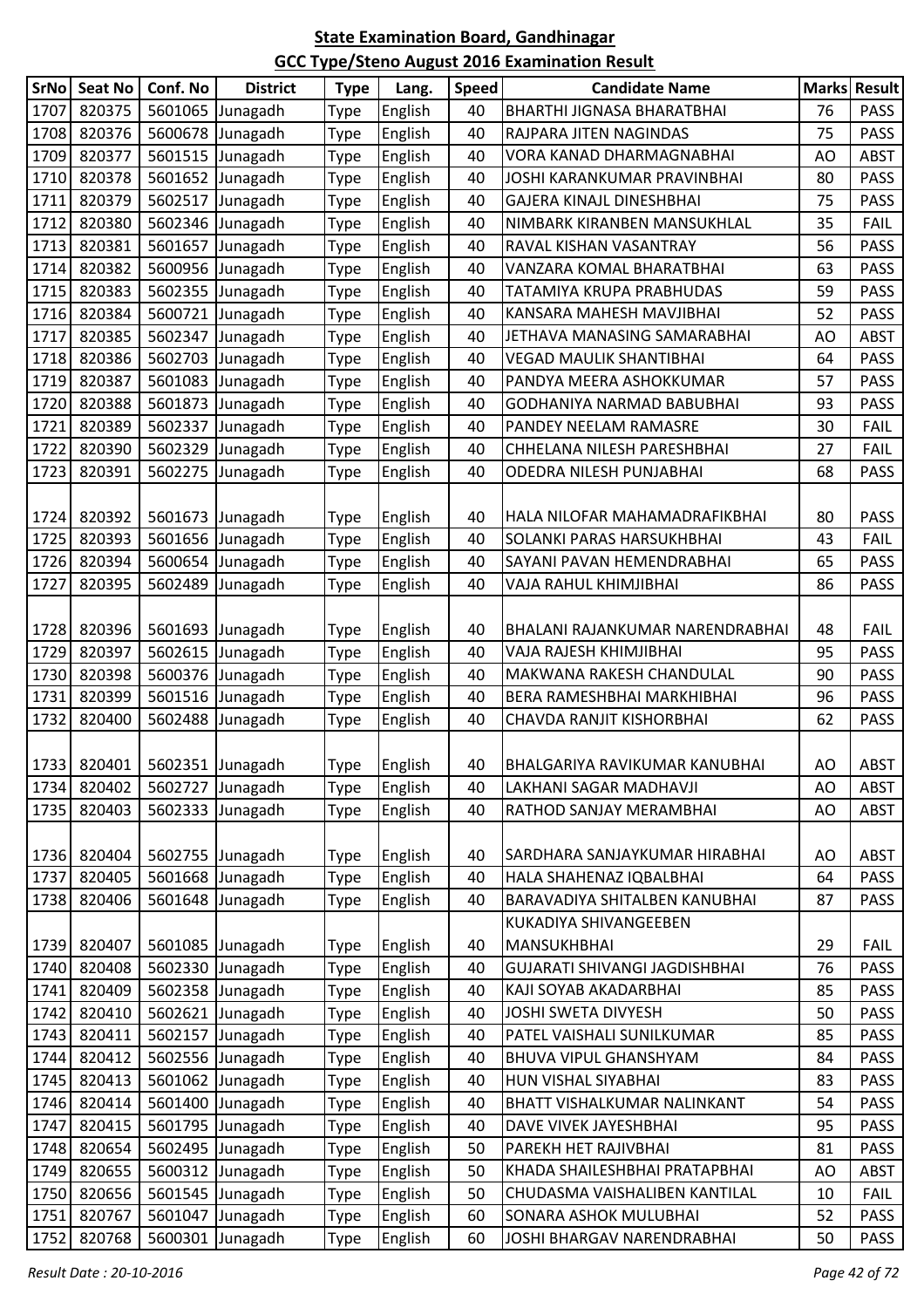| <b>SrNo</b> | <b>Seat No</b> | Conf. No | <b>District</b>  | <b>Type</b> | Lang.    | <b>Speed</b> | <b>Candidate Name</b>                      |    | Marks Result |
|-------------|----------------|----------|------------------|-------------|----------|--------------|--------------------------------------------|----|--------------|
|             |                |          |                  |             |          |              |                                            |    |              |
| 1753        | 820769         |          | 5600422 Junagadh | <b>Type</b> | English  | 60           | DHAMECHA HITESHKUMAR MAGANLAL              | 73 | <b>PASS</b>  |
| 1754        | 820770         |          | 5600793 Junagadh | Type        | English  | 60           | SOLNKI MILAN MANSUKHLAL                    | 41 | <b>FAIL</b>  |
|             |                |          |                  |             |          |              |                                            |    |              |
| 1755        | 820771         |          | 5601494 Junagadh | <b>Type</b> | English  | 60           | RAVAL MOHITKUMAR MAHESHKUMAR               | 50 | <b>PASS</b>  |
| 1756        | 820772         |          | 5602360 Junagadh | Type        | English  | 60           | JOSHI MUDRA PRAMODRAY                      | 66 | <b>PASS</b>  |
| 1757        | 820773         |          | 5602361 Junagadh | <b>Type</b> | English  | 60           | PANSERIYA PANKAJKUMAR HIRJI                | 37 | <b>FAIL</b>  |
| 1758        | 820774         |          | 5600360 Junagadh | <b>Type</b> | English  | 60           | GAJERA SANJAYKUMAR PANCHABHAI              | 70 | <b>PASS</b>  |
| 1759        | 810283         |          | 5602143 Junagadh | <b>Type</b> | Gujarati | 25           | BHATT AJAYKUMAR RAMESHCHANDRA              | 41 | <b>FAIL</b>  |
| 1760        | 810284         |          | 5600977 Junagadh | Type        | Gujarati | 25           | MEGHPARA AKSHAY JAYESHBHAI                 | 76 | <b>PASS</b>  |
| 1761        | 810285         |          | 5602376 Junagadh | Type        | Gujarati | 25           | SHEKH ALFAZ MAHEMUDBHAI                    | 76 | <b>PASS</b>  |
| 1762        | 810286         |          | 5600705 Junagadh | <b>Type</b> | Gujarati | 25           | HALA AMIT HUSEINBHAI                       | 50 | <b>PASS</b>  |
| 1763        | 810287         | 5600270  | Junagadh         | <b>Type</b> | Gujarati | 25           | PALEJA ANISHBHAI HUSENBHAI                 | AO | <b>ABST</b>  |
| 1764        | 810288         |          | 5602388 Junagadh | <b>Type</b> | Gujarati | 25           | JOSHI ASHISH KAMLESHBHAI                   | 66 | <b>PASS</b>  |
| 1765        | 810289         |          | 5601600 Junagadh | Type        | Gujarati | 25           | UPADHYAY AVANI SURESHKUMAR                 | 62 | <b>PASS</b>  |
| 1766        | 810290         |          | 5602150 Junagadh | Type        | Gujarati | 25           | VAGHELA BEENA VALLABHBHAI                  | 32 | <b>FAIL</b>  |
| 1767        | 810291         |          | 5602045 Junagadh | <b>Type</b> | Gujarati | 25           | HUMBAL BHAVESH DIPAKBHAI                   | 77 | <b>PASS</b>  |
| 1768        | 810292         |          | 5601301 Junagadh | Type        | Gujarati | 25           | THUMAR BHAVESHKUMAR RATILAL                | 32 | <b>FAIL</b>  |
| 1769        | 810293         |          | 5602140 Junagadh | <b>Type</b> | Gujarati | 25           | PUROHIT BHUVANESH NAVALASHANKAR            | 74 | <b>PASS</b>  |
| 1770        | 810294         |          | 5601303 Junagadh | Type        | Gujarati | 25           | SOJITRA CHANDANI ATULBHAI                  | 84 | <b>PASS</b>  |
| 1771        | 810295         |          | 5601073 Junagadh | <b>Type</b> | Gujarati | 25           | SARVAIYA CHETANKUMAR<br><b>MANSUKHBHAI</b> | 92 | <b>PASS</b>  |
|             |                |          |                  |             |          |              | RAVAL DARSHANKUMAR                         |    |              |
| 1772        | 810296         |          | 5602383 Junagadh | <b>Type</b> | Gujarati | 25           | <b>MAHESHCHANDRA</b>                       | 73 | <b>PASS</b>  |
| 1773        | 810297         |          | 5601478 Junagadh | Type        | Gujarati | 25           | JADAV DARSHKUMAR ARVINDBHAI                | 76 | <b>PASS</b>  |
| 1774        | 810298         | 5601431  | Junagadh         | Type        | Gujarati | 25           | DAVE DHARABEN PRAVINBHAI                   | 56 | <b>PASS</b>  |
|             |                |          |                  |             |          |              |                                            |    |              |
| 1775        | 810299         |          | 5601079 Junagadh | <b>Type</b> | Gujarati | 25           | CHAVDA DHARMISHTHA NARSINHBHAI             | 68 | <b>PASS</b>  |
| 1776        | 810300         | 5601881  | Junagadh         | Type        | Gujarati | 25           | VAZA DINESHKUMAR VALJIBHAI                 | 74 | <b>PASS</b>  |
| 1777        | 810301         |          | 5602160 Junagadh | Type        | Gujarati | 25           | <b>BHATT DIPALI GOPALBHAI</b>              | 79 | <b>PASS</b>  |
| 1778        | 810302         |          | 5602343 Junagadh | <b>Type</b> | Gujarati | 25           | <b>BHATT DISHA ANILKUMAR</b>               | AO | <b>ABST</b>  |
| 1779        | 810303         |          | 5602146 Junagadh | <b>Type</b> | Gujarati | 25           | TANNA FORAM VIJAYBHAI                      | 73 | <b>PASS</b>  |
| 1780        | 810304         | 5600252  | Junagadh         | Type        | Gujarati | 25           | KARIYA GAURAV NARENDRABHAI                 | 62 | <b>PASS</b>  |
| 1781        | 810305         |          | 5600658 Junagadh | <b>Type</b> | Gujarati | 25           | PARMAR GAUTAMKUMAR MASRIBHAI               | 18 | <b>FAIL</b>  |
| 1782        | 810306         |          | 5601930 Junagadh | Type        | Gujarati | 25           | PATOLIYA GEETA JAYNTILAL                   | 82 | <b>PASS</b>  |
|             |                |          |                  |             |          |              |                                            |    |              |
| 1783        | 810307         |          | 5602601 Junagadh | <b>Type</b> | Gujarati | 25           | KODIYATAR GOVINDBHAI BHEEKHABHAI           | 79 | <b>PASS</b>  |
| 1784        | 810308         |          | 5602569 Junagadh | Type        | Gujarati | 25           | PUROHIT HARITRUSHI GIRISHKUMAR             | 32 | <b>FAIL</b>  |
| 1785        | 810309         |          | 5601428 Junagadh | Type        | Gujarati | 25           | SOLANKI HARSHDEEP MUKESHBHAI               | 73 | <b>PASS</b>  |
| 1786        | 810310         |          | 5602611 Junagadh | Type        | Gujarati | 25           | GADHAVI HEMALBHAI SHANKARDAN               | 40 | <b>FAIL</b>  |
| 1787        | 810311         | 5601519  | Junagadh         | <b>Type</b> | Gujarati | 25           | PARMAR HEMALI SHANTILAL                    | 68 | <b>PASS</b>  |
| 1788        | 810312         |          | 5602575 Junagadh | <b>Type</b> | Gujarati | 25           | PUROHIT HERAT KANAKRAY                     | 50 | <b>PASS</b>  |
| 1789        | 810313         |          | 5602434 Junagadh | Type        | Gujarati | 25           | DUDHREJIA HIMAXI JIGNESHBHAI               | 56 | <b>PASS</b>  |
| 1790        | 810314         |          | 5602390 Junagadh | Type        | Gujarati | 25           | BHESANIYA JALPABEN MANILAL                 | 88 | <b>PASS</b>  |
| 1791        | 810315         |          | 5602149 Junagadh | <b>Type</b> | Gujarati | 25           | VASAIYA JALPABEN SOMJIBHAI                 | 57 | <b>PASS</b>  |
| 1792        | 810316         |          | 5601403 Junagadh | Type        | Gujarati | 25           | JOGAL JANJI GANGDASBHAI                    | 55 | <b>PASS</b>  |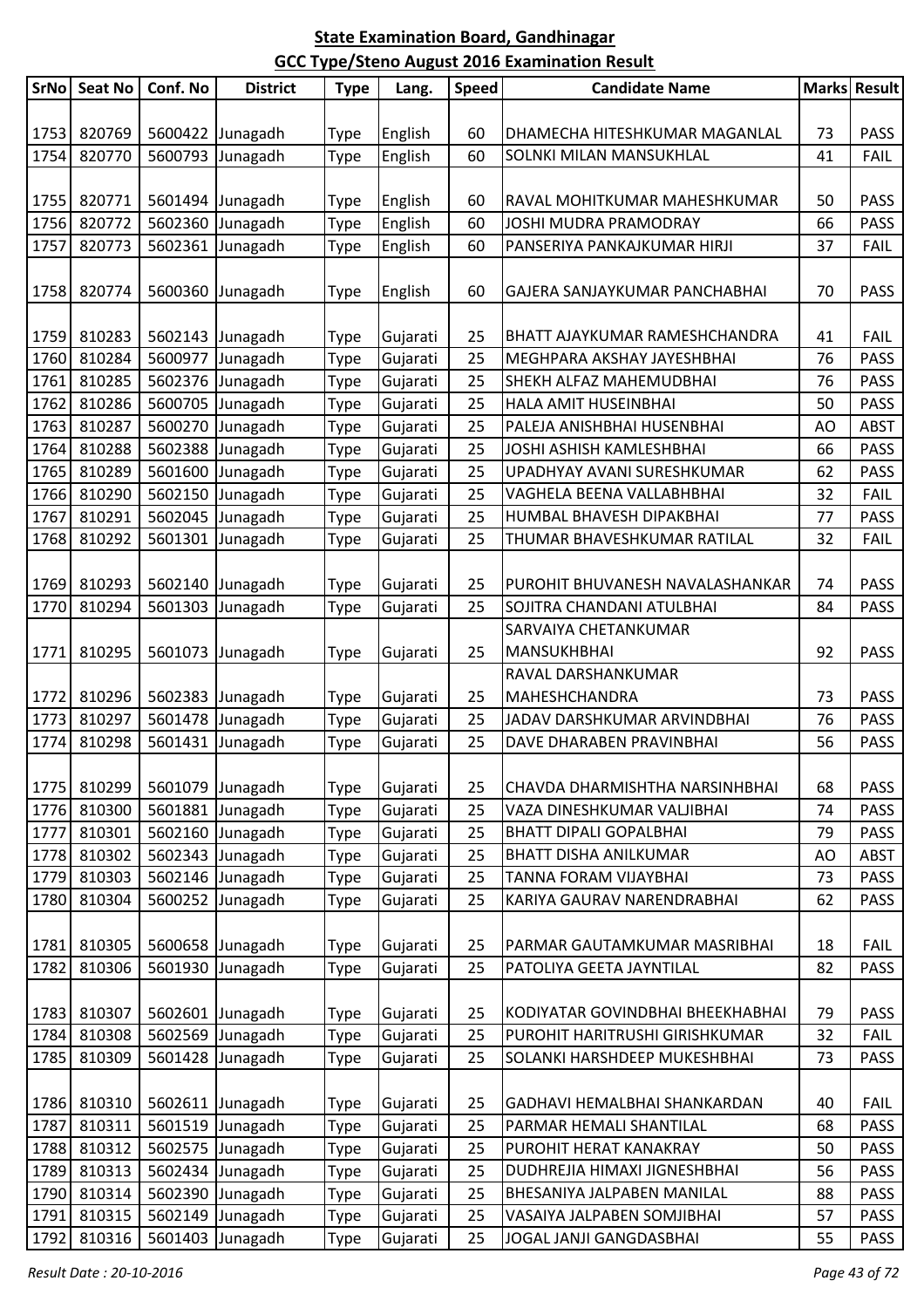| <b>SrNo</b> | <b>Seat No</b> | Conf. No         | <b>District</b>  | <b>Type</b> | Lang.    | <b>Speed</b> | <b>Candidate Name</b>           |    | <b>Marks Result</b> |
|-------------|----------------|------------------|------------------|-------------|----------|--------------|---------------------------------|----|---------------------|
| 1793        | 810317         | 5602100          | Junagadh         | <b>Type</b> | Gujarati | 25           | VANVI JAYANTILAL BABUBHAI       | 58 | <b>PASS</b>         |
| 1794        | 810318         | 5600696          | Junagadh         | Type        | Gujarati | 25           | VALA JAYDEEP MULJIBHAI          | 53 | <b>PASS</b>         |
| 1795        | 810319         | 5602352          | Junagadh         | <b>Type</b> | Gujarati | 25           | JADAV JAYESH BHARATKUMAR        | AO | <b>ABST</b>         |
| 1796        | 810320         |                  | 5600694 Junagadh | Type        | Gujarati | 25           | VAJA JAYESH NATHUBHAI           | 50 | PASS                |
|             |                |                  |                  |             |          |              |                                 |    |                     |
| 1797        | 810321         |                  | 5601848 Junagadh | <b>Type</b> | Gujarati | 25           | BHALGARIYA JAYRAJSINH BHURABHAI | 85 | <b>PASS</b>         |
| 1798        | 810322         |                  | 5601056 Junagadh | <b>Type</b> | Gujarati | 25           | KELAIYA JEEL BHASKARBHAI        | 80 | <b>PASS</b>         |
| 1799        | 810323         |                  | 5601064 Junagadh | <b>Type</b> | Gujarati | 25           | BHARTHI JIGNASA BHARATBHAI      | 78 | <b>PASS</b>         |
| 1800        | 810324         |                  | 5600669 Junagadh | Type        | Gujarati | 25           | RAFAI JUNEDSHAH FAROOQSHAH      | 8  | <b>FAIL</b>         |
| 1801        | 810325         |                  | 5600766 Junagadh | <b>Type</b> | Gujarati | 25           | VANVI KAJALBEN KHIMJIBHAI       | 83 | <b>PASS</b>         |
| 1802        | 810326         |                  | 5602630 Junagadh | Type        | Gujarati | 25           | SINDHAV KANAKSINH HARSURBHAI    | AO | <b>ABST</b>         |
| 1803        | 810327         |                  | 5601218 Junagadh | <b>Type</b> | Gujarati | 25           | MEHTA KEVIN SURESHBHAI          | 73 | <b>PASS</b>         |
| 1804        | 810328         |                  | 5600688 Junagadh | <b>Type</b> | Gujarati | 25           | VADIYATAR KHUSHBU KISHORBHAI    | 19 | <b>FAIL</b>         |
| 1805        | 810329         |                  | 5601313 Junagadh | <b>Type</b> | Gujarati | 25           | ASODARIYA KIRANBEN RATIBHAI     | 58 | <b>PASS</b>         |
| 1806        | 810330         |                  | 5600245 Junagadh | <b>Type</b> | Gujarati | 25           | <b>BHATT KISHAN SHASHIKANT</b>  | 25 | <b>FAIL</b>         |
| 1807        | 810331         | 5600583          | Junagadh         | Type        | Gujarati | 25           | VAGHELA MAHARSHI ANUPAMBHAI     | 71 | <b>PASS</b>         |
| 1808        | 810332         | 5600280          | Junagadh         | Type        | Gujarati | 25           | KANSARA MAHESH MAVJIBHAI        | 51 | PASS                |
|             |                |                  |                  |             |          |              |                                 |    |                     |
| 1809        | 810333         |                  | 5602387 Junagadh | <b>Type</b> | Gujarati | 25           | DAVE MAYANKKUMAR SUBHASHBHAI    | 52 | <b>PASS</b>         |
| 1810        | 810334         |                  | 5601081 Junagadh | <b>Type</b> | Gujarati | 25           | PANDYA MEERA ASHOKKUMAR         | 53 | <b>PASS</b>         |
| 1811        | 810335         |                  | 5602050 Junagadh | Type        | Gujarati | 25           | GODHANIYA NARMAD BABUBHAI       | 86 | <b>PASS</b>         |
| 1812        | 810336         |                  | 5601432 Junagadh | <b>Type</b> | Gujarati | 25           | LAKHALANI NIKITABEN BHOGIBHAI   | 53 | <b>PASS</b>         |
| 1813        | 810337         |                  | 5600051 Junagadh | Type        | Gujarati | 25           | ODEDRA NILESH PUNJABHAI         | 66 | PASS                |
|             |                |                  |                  |             |          |              |                                 |    |                     |
| 1814        | 810338         |                  | 5601672 Junagadh | <b>Type</b> | Gujarati | 25           | HALA NILOFAR MAHAMADRAFIKBHAI   | 88 | <b>PASS</b>         |
| 1815        | 810339         |                  | 5601772 Junagadh | <b>Type</b> | Gujarati | 25           | SOJITRA NIRMAL VINUBHAI         | 0  | <b>FAIL</b>         |
| 1816        | 810340         |                  | 5602684 Junagadh | <b>Type</b> | Gujarati | 25           | SACHANIYA NISHABEN VASANTBHAI   | 69 | <b>PASS</b>         |
| 1817        | 810341         |                  | 5601310 Junagadh | Type        | Gujarati | 25           | CHOVATIYA PALLAVI MANOJBHAI     | 59 | <b>PASS</b>         |
| 1818        | 810342         |                  | 5601771 Junagadh | <b>Type</b> | Gujarati | 25           | KOTIYA PANKAJ KANJI             | 57 | <b>PASS</b>         |
| 1819        | 810343         | 5600666 Junagadh |                  | <b>Type</b> | Gujarati | 25           | SAYANI PAVAN HEMENDRABHAI       | 54 | PASS                |
| 1820        | 810344         |                  | 5601475 Junagadh | <b>Type</b> | Gujarati | 25           | DHAKAN PAYAL CHETANBHAI         | 84 | <b>PASS</b>         |
| 1821        | 810345         |                  | 5602350 Junagadh | <b>Type</b> | Gujarati | 25           | PUROHIT PAYAL HARESHBHAI        | 81 | <b>PASS</b>         |
| 1822        | 810346         | 5602282          | Junagadh         | <b>Type</b> | Gujarati | 25           | DHOLA PRAVINABEN KALABHAI       | 74 | <b>PASS</b>         |
| 1823        | 810347         |                  | 5602485 Junagadh | Type        | Gujarati | 25           | VAJA RAHUL KHIMJIBHAI           | 68 | <b>PASS</b>         |
|             |                |                  |                  |             |          |              |                                 |    |                     |
| 1824        | 810348         |                  | 5601053 Junagadh | <b>Type</b> | Gujarati | 25           | BHALANI RAJANKUMAR NARENDRABHAI | 78 | <b>PASS</b>         |
| 1825        | 810349         |                  | 5602613 Junagadh | <b>Type</b> | Gujarati | 25           | VAJA RAJESH KHIMJIBHAI          | 70 | PASS                |
| 1826        | 810350         |                  | 5602408 Junagadh | <b>Type</b> | Gujarati | 25           | JANI RAJU SANADKUMAR            | 70 | PASS                |
| 1827        | 810351         |                  | 5602145 Junagadh | <b>Type</b> | Gujarati | 25           | CHHELANA RAVI RAMESHBHAI        | 54 | PASS                |
| 1828        | 810352         |                  | 5602643 Junagadh | Type        | Gujarati | 25           | SANGTANI RESHMA VASUDEVBHAI     | AO | <b>ABST</b>         |
| 1829        | 810353         |                  | 5602429 Junagadh | <b>Type</b> | Gujarati | 25           | KAMBALIYA RINA HAMIRBHAI        | 17 | <b>FAIL</b>         |
| 1830        | 810354         |                  | 5601405 Junagadh | Type        | Gujarati | 25           | LAKHANI RINA HARSUKHLAL         | 85 | <b>PASS</b>         |
| 1831        | 810355         |                  | 5601413 Junagadh | Type        | Gujarati | 25           | NIRMAL RONAK ARVINDKUMAR        | 79 | PASS                |
| 1832        | 810356         |                  | 5602384 Junagadh | Type        | Gujarati | 25           | KRUPLANI RUPESHKUMAR JETHALAL   | 81 | PASS                |
| 1833        | 810357         |                  | 5601906 Junagadh | <b>Type</b> | Gujarati | 25           | DAYATAR SAHDEV KANUBHAI         | 41 | <b>FAIL</b>         |
| 1834        | 810358         | 5601662          | Junagadh         | <b>Type</b> | Gujarati | 25           | HALA SHAHENAZ IQBALBHAI         | 66 | <b>PASS</b>         |
|             |                |                  |                  |             |          |              | KUKADIYA SHIVANGEEBEN           |    |                     |
| 1835        | 810359         |                  | 5601084 Junagadh | <b>Type</b> | Gujarati | 25           | <b>MANSUKHBHAI</b>              | 75 | <b>PASS</b>         |
| 1836        | 810360         |                  | 5602148 Junagadh | <b>Type</b> | Gujarati | 25           | VYAS SHRADDHA JOGESHBHAI        | 72 | <b>PASS</b>         |
|             |                |                  |                  |             |          |              | <b>BHATT SHRADDHANIDHI</b>      |    |                     |
| 1837        | 810361         |                  | 5602000 Junagadh | <b>Type</b> | Gujarati | 25           | RAMESHCHANDRA                   | 63 | PASS                |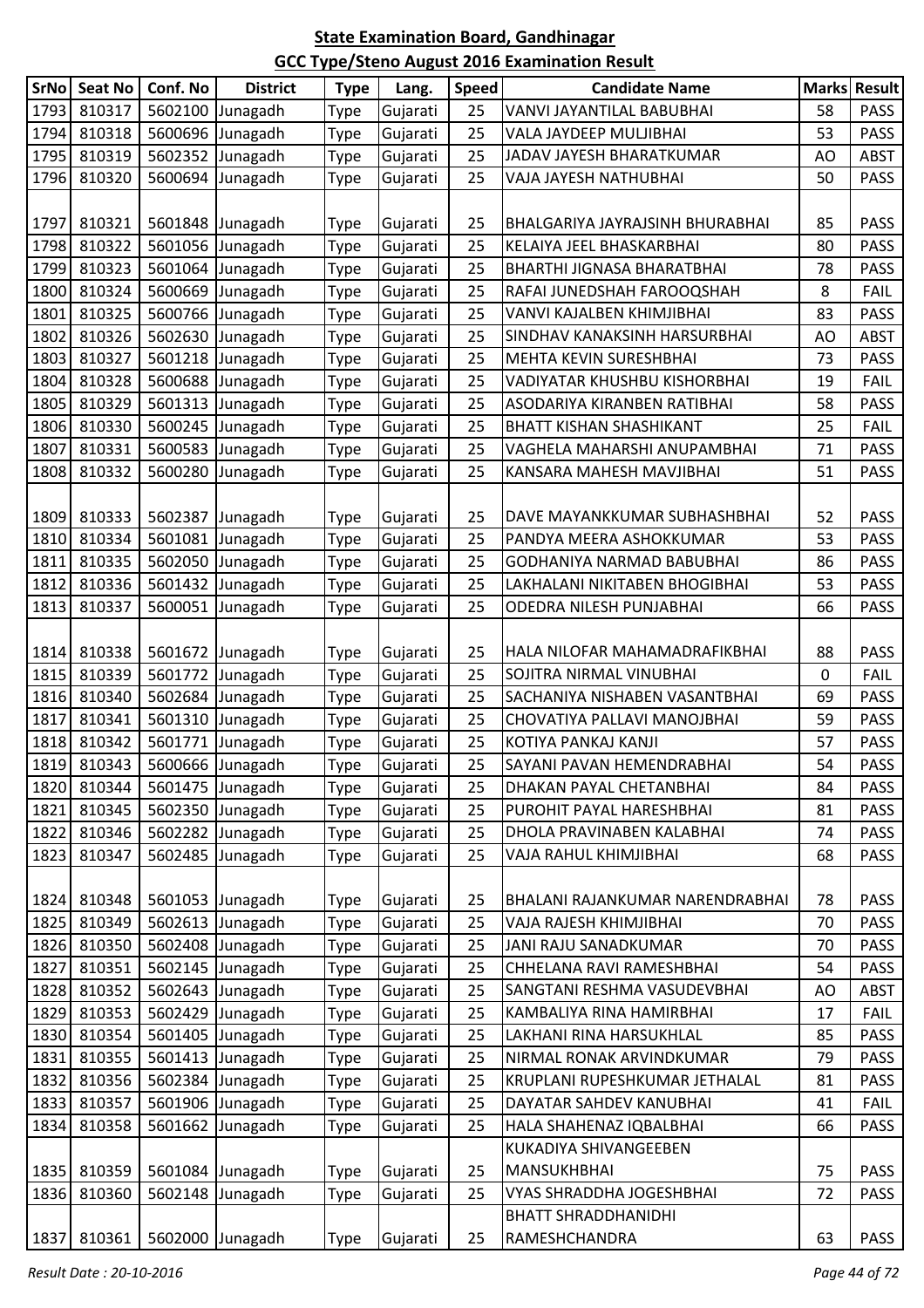|      | SrNo Seat No | Conf. No           | <b>District</b>  | <b>Type</b> | Lang.    | Speed    | <b>Candidate Name</b>                                    |          | Marks Result |
|------|--------------|--------------------|------------------|-------------|----------|----------|----------------------------------------------------------|----------|--------------|
| 1838 | 810362       | 5602610            | Junagadh         | Type        | Gujarati | 25       | PARAB SUNILKUMAR BHIKHARAM                               | AO       | ABST         |
| 1839 | 810363       | 5602297            | Junagadh         | Type        | Gujarati | 25       | DANGAR TRUPTI SHASHIKANTBHAI                             | 52       | <b>PASS</b>  |
| 1840 | 810364       |                    | 5602154 Junagadh | Type        | Gujarati | 25       | PATEL VAISHALI SUNILKUMAR                                | 73       | <b>PASS</b>  |
| 1841 | 810365       | 5600640            | Junagadh         | Type        | Gujarati | 25       | KARIYA VATSAL DILIPBHAI                                  | 65       | <b>PASS</b>  |
| 1842 | 810366       | 5601886            | Junagadh         | Type        | Gujarati | 25       | KODIATAR VIJAY VAJUBHAI                                  | 64       | <b>PASS</b>  |
| 1843 | 810367       | 5600663            | Junagadh         | Type        | Gujarati | 25       | PARMAR VIRAL JETSINH                                     | 59       | <b>PASS</b>  |
| 1844 | 810368       | 5601059            | Junagadh         | Type        | Gujarati | 25       | HUN VISHAL SIYABHAI                                      | 70       | <b>PASS</b>  |
| 1845 | 810369       | 5601429            | Junagadh         | Type        | Gujarati | 25       | BHATT VISHALKUMAR NALINKANT                              | 66       | <b>PASS</b>  |
| 1846 | 810370       | 5602293            | Junagadh         | Type        | Gujarati | 25       | DAVE VIVEK JAYESHBHAI                                    | 62       | <b>PASS</b>  |
| 1847 | 810371       |                    | 5602141 Junagadh | Type        | Gujarati | 25       | <b>VYAS VIVEKKUMAR SHIRISHCHANDRA</b>                    | 54       | <b>PASS</b>  |
| 1848 | 810372       |                    | 5600692 Junagadh | Type        | Gujarati | 25       | VADIYATAR YOGESH MANOJBHAI                               | 53       | <b>PASS</b>  |
| 1849 | 810683       |                    | 5601578 Junagadh | Type        | Gujarati | 35       | <b>BEE AKADIR MOHUSENBHAI</b>                            | 84       | <b>PASS</b>  |
|      |              |                    |                  |             |          |          |                                                          |          |              |
| 1850 | 810684       | 5602253            | Junagadh         | Type        | Gujarati | 35       | MEGHNATHEE ALPESHGIRI DOLATGIRI                          | AO       | <b>ABST</b>  |
|      |              |                    |                  |             |          |          |                                                          |          |              |
| 1851 | 810685       |                    | 5602073 Junagadh | Type        | Gujarati | 35       | CHAVDA BHAVESHKUMAR MAHESHBHAI                           | 10       | <b>FAIL</b>  |
| 1852 | 810686       | 5602379            | Junagadh         | Type        | Gujarati | 35       | GOSWAMI DARSHANA RAMESHGIRI                              | AO       | ABST         |
| 1853 | 810687       | 5600085            | Junagadh         | Type        | Gujarati | 35       | GALCHAR HARESH DEVAYATBHAI                               | AO       | <b>ABST</b>  |
|      |              |                    |                  |             |          |          |                                                          |          |              |
| 1854 | 810688       |                    | 5601620 Junagadh | Type        | Gujarati | 35       | KARIYA JAYESHKUMAR MANSUKHLAL                            | 35       | <b>FAIL</b>  |
| 1855 | 810689       |                    | 5601633 Junagadh | Type        | Gujarati | 35       | PATEL JAYSHREE SHANTILAL                                 | 67       | <b>PASS</b>  |
| 1856 | 810690       |                    | 5600698 Junagadh | Type        | Gujarati | 35       | VYAS JIGNA JANAKBHAI                                     | 53       | <b>PASS</b>  |
| 1857 | 810691       | 5600596            | Junagadh         | Type        | Gujarati | 35       | DAVE JIGNASHA MANSUKHBHAI                                | 10       | <b>FAIL</b>  |
| 1858 | 810692       | 5602385            | Junagadh         | Type        | Gujarati | 35       | VAJA KISHAN RAJESHBHAI                                   | 20       | <b>FAIL</b>  |
|      |              |                    |                  |             |          |          |                                                          |          |              |
| 1859 | 810693       | 5602280            | Junagadh         | Type        | Gujarati | 35       | MAHETA MANISHKUMAR HASMUKHRAI                            | 60       | <b>PASS</b>  |
|      |              |                    |                  |             |          |          |                                                          |          |              |
| 1860 | 810694       |                    | 5601473 Junagadh | Type        | Gujarati | 35       | BHADRESHVAR PRASHANT HARSUKHLAL                          | 90       | <b>PASS</b>  |
| 1861 | 810695       |                    | 5602652 Junagadh | <b>Type</b> | Gujarati | 35       | VADHER ROHIT MANSUKHBHAI                                 | 20       | FAIL         |
| 1862 | 810696       | 5600055            | Junagadh         | Type        | Gujarati | 35       | DODIYA SANDIPKUMAR BHOJABHAI                             | 25       | <b>FAIL</b>  |
|      |              |                    |                  |             |          |          |                                                          |          |              |
| 1863 | 810697       |                    | 5602392 Junagadh | Type        | Gujarati | 35       | CHAVDA SANJAYKUMAR BADHABHAI                             | 25       | <b>FAIL</b>  |
| 1864 | 810839       | 5602369            | Junagadh         | Type        | Gujarati | 40       | SOLANKI AARTI JITENDRABHAI                               | 55       | <b>PASS</b>  |
| 1865 | 810840       | 5602685            | Junagadh         | Type        | Gujarati | 40       | <b>VEGAD BEENA SHANTIBHAI</b>                            | 90       | <b>PASS</b>  |
| 1866 | 810841       | 5600033<br>5600140 | Junagadh         | Type        | Gujarati | 40       | PATHAK DAMJI KANJI                                       | 88       | <b>PASS</b>  |
| 1867 | 810842       | 5601404            | Junagadh         | <b>Type</b> | Gujarati | 40       | GOTHI DHAVAL JAYSUKHBHAI<br>BHORANIYA HIMANSHU LAXMIDASH | 84       | <b>PASS</b>  |
| 1868 | 810843       |                    | Junagadh         | Type        | Gujarati | 40       |                                                          | 0        | <b>FAIL</b>  |
|      |              |                    |                  |             |          |          |                                                          |          |              |
| 1869 | 810844       | 5600417            | Junagadh         | Type        | Gujarati | 40       | DHAMECHA HITESHKUMAR MAGANLAL                            | 57       | <b>PASS</b>  |
| 1870 | 810845       | 5601221            | Junagadh         | Type        | Gujarati | 40       | JOSHI MAYURKUMAR DILSHUKHRAY                             | 23       | <b>FAIL</b>  |
| 1871 | 810846       | 5600776            | Junagadh         | Type        | Gujarati | 40<br>40 | SOLNKI MILAN MANSUKHLAL                                  | 57<br>25 | <b>PASS</b>  |
| 1872 | 810847       | 5601644            | Junagadh         | Type        | Gujarati |          | KATHI MINASHI BABULAL                                    |          | <b>FAIL</b>  |
| 1873 | 810848       | 5601492            | Junagadh         | Type        | Gujarati | 40       | RAVAL MOHITKUMAR MAHESHKUMAR                             | 25       | <b>FAIL</b>  |
| 1874 | 810849       | 5600351            | Junagadh         | Type        | Gujarati | 40       | GAJERA SANJAYKUMAR PANCHABHAI                            | 57       | PASS         |
| 1875 | 810850       | 5602430            | Junagadh         | Type        | Gujarati | 40       | BHEDA SAPNA BACHUBHAI                                    | 85       | <b>PASS</b>  |
|      |              |                    |                  |             |          |          |                                                          |          |              |
| 1876 | 810851       | 5602394            | Junagadh         | Type        | Gujarati | 40       | SAVALIYA SHARADKUMAR NANDALAL                            | 82       | <b>PASS</b>  |
| 1877 | 810852       | 5602647            | Junagadh         | Type        | Gujarati | 40       | KAGADA SHOBHABEN DEVABHAI                                | 58       | <b>PASS</b>  |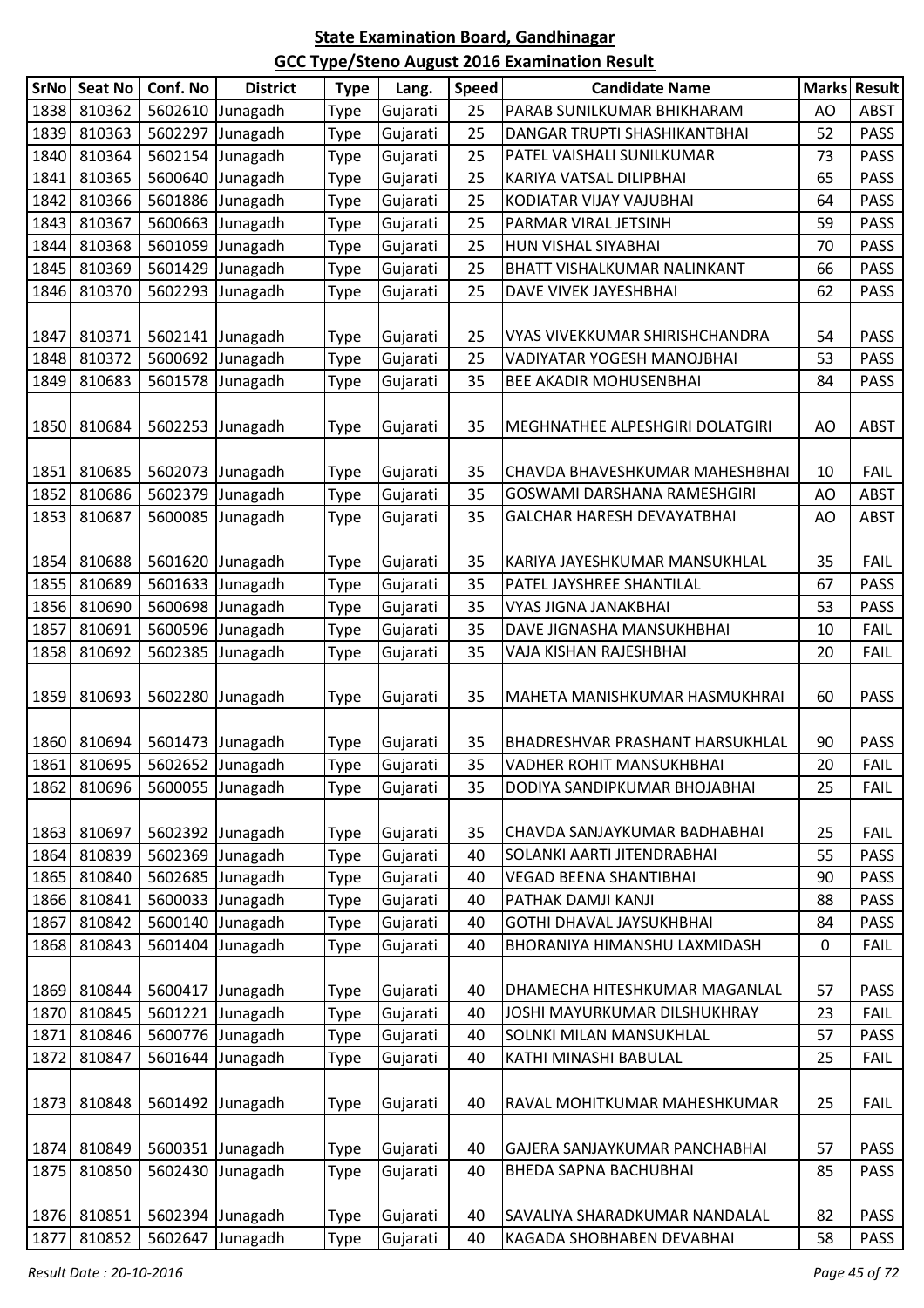|      | SrNo Seat No | Conf. No      | <b>District</b>  | <b>Type</b> | Lang.          | <b>Speed</b> | <b>Candidate Name</b>               |             | <b>Marks Result</b> |
|------|--------------|---------------|------------------|-------------|----------------|--------------|-------------------------------------|-------------|---------------------|
| 1878 | 810853       |               | 5601522 Junagadh | Type        | Gujarati       | 40           | DAVE VIRAL ANANDKUMAR               | 30          | <b>FAIL</b>         |
| 1879 | 810854       |               | 5602370 Junagadh | <b>Type</b> | Gujarati       | 40           | <b>BHATT VRUNDA BHARATKUMAR</b>     | 40          | <b>FAIL</b>         |
| 1880 | 830009       |               | 5600163 Junagadh | <b>Type</b> | Hindi          | 25           | <b>BHALU NIRAJ JAYANTILAL</b>       | 52          | <b>PASS</b>         |
| 1881 | 920057       | 6600321 Kheda |                  | Steno       | English        | 60           | SHAIKHJI ALTAFAHMED ASIFAHMED       | 0           | <b>FAIL</b>         |
|      |              |               |                  |             |                |              | KURESHI MOHAMMADFEZAN               |             |                     |
| 1882 | 920058       | 6600872 Kheda |                  | Steno       | English        | 60           | ABDULRASID                          | 0           | <b>FAIL</b>         |
| 1883 | 920059       | 6600318 Kheda |                  | Steno       | English        | 60           | SHAH NEEL KIRANKUMAR                | $\mathbf 0$ | <b>FAIL</b>         |
|      |              |               |                  |             |                |              |                                     |             |                     |
| 1884 | 920060       | 6600675 Kheda |                  | Steno       | English        | 60           | BHANDERI SHARUKHKHAN AYUBKHAN       | 0           | <b>FAIL</b>         |
| 1885 | 920327       | 6600332 Kheda |                  | Steno       | English        | 100          | SHAH DHRUVITA NILESHKUMAR           | 0           | FAIL                |
| 1886 | 920328       | 6600943 Kheda |                  | Steno       | English        | 100          | MALEK FARJANABANU AMIRBHAI          | 41          | <b>FAIL</b>         |
| 1887 | 920329       | 6600331 Kheda |                  | Steno       | English        | 100          | SHAH KARTIK VIPULKUMAR              | 56          | <b>PASS</b>         |
|      |              |               |                  |             |                |              |                                     |             |                     |
| 1888 | 920330       | 6600459 Kheda |                  | Steno       | English        | 100          | PARMAR KETANKUMAR RAMANBHAI         | AO          | <b>ABST</b>         |
| 1889 | 920331       | 6600228 Kheda |                  | Steno       | English        | 100          | PRAJAPATI KRUNAL RAMESHKUMAR        | 23          | <b>FAIL</b>         |
|      |              |               |                  |             |                |              |                                     |             |                     |
| 1890 | 920332       | 6600336 Kheda |                  | Steno       | English        | 100          | KURESHI MAHAMMADIRFAN SIDDIKBHAI    | 0           | <b>FAIL</b>         |
| 1891 | 920333       | 6600335 Kheda |                  | Steno       | English        | 100          | KURESHI MOIN MUSTAKBHAI             | 72          | <b>PASS</b>         |
| 1892 | 920334       | 6600466 Kheda |                  | Steno       | English        | 100          | PATEL NAIYA JITENDRAKUMAR           | $\mathbf 0$ | <b>FAIL</b>         |
| 1893 | 920335       | 6601037 Kheda |                  | Steno       | English        | 100          | KURESHI VASIM JABIRBHAI             | 0           | <b>FAIL</b>         |
|      |              |               |                  |             |                |              | MAKWANA HARSHILKUMAR                |             |                     |
| 1894 | 920456       | 6600880 Kheda |                  | Steno       | English        | 120          | <b>MOHANBHAI</b>                    | 0           | <b>FAIL</b>         |
| 1895 | 920457       | 6600457 Kheda |                  | Steno       | English        | 120          | DALWADI MANISHA GANPATBHAI          | 0           | <b>FAIL</b>         |
| 1896 | 910120       | 6600569 Kheda |                  | Steno       | Gujarati       | 60           | VOHRA FAIZAL MOHAMADIQBAL           | 50          | <b>PASS</b>         |
| 1897 | 910121       | 6600676 Kheda |                  | Steno       | Gujarati       | 60           | PATHAN FARUKHKHAN SHARIFKHAN        | AO          | <b>ABST</b>         |
| 1898 | 910122       | 6601517 Kheda |                  | Steno       | Gujarati       | 60           | PATHAN FARUKKHAN SHARIFKHAN         | 50          | <b>PASS</b>         |
| 1899 | 910123       | 6601538 Kheda |                  | Steno       | Gujarati       | 60           | SAIYED KAAENATFATEMA HASANALI       | 50          | <b>PASS</b>         |
|      |              |               |                  |             |                |              | MALEK MAHAMADSHARUKH                |             |                     |
| 1900 | 910124       | 6600562 Kheda |                  | Steno       | Gujarati       | 60           | <b>MAHAMADRAFIK</b>                 | 50          | <b>PASS</b>         |
|      |              |               |                  |             |                |              |                                     |             |                     |
| 1901 | 910125       | 6600566 Kheda |                  |             | Steno Gujarati | 60           | KADRI MAHAMMADATHAR AMIRUDDIN       | 27          | <b>FAIL</b>         |
|      |              |               |                  |             |                |              |                                     |             |                     |
| 1902 | 910126       | 6600232 Kheda |                  | Steno       | Gujarati       | 60           | KURESHI MAHAMMADIRFAN SIDDIKBHAI    | 30          | <b>FAIL</b>         |
| 1903 | 910127       | 6600677 Kheda |                  | Steno       | Gujarati       | 60           | PATEL MAYURKUMAR KIRANBHAI          | AO          | <b>ABST</b>         |
| 1904 | 910128       | 6600172 Kheda |                  | Steno       | Gujarati       | 60           | KURESHI MOIN MUSTAKBHAI             | 56          | <b>PASS</b>         |
| 1905 | 910129       | 6600571 Kheda |                  | Steno       | Gujarati       | 60           | VHORA MOINODDIN MUSTAKBHAI          | 50          | <b>PASS</b>         |
| 1906 | 910130       | 6600680 Kheda |                  | Steno       | Gujarati       | 60           | CHAUHAN PINALBEN VAIBHAVSINH        | AO          | <b>ABST</b>         |
|      |              |               |                  |             |                |              | THAKOR PRADEEPKUMAR                 |             |                     |
| 1907 | 910131       | 6600678 Kheda |                  | Steno       | Gujarati       | 60           | <b>JITENDRAKUMAR</b>                | 15          | <b>FAIL</b>         |
| 1908 | 910132       | 6600881 Kheda |                  | Steno       | Gujarati       | 60           | ROHIT PRAVINBHAI CHIMANBHAI         | 30          | <b>FAIL</b>         |
| 1909 | 910133       | 6600869 Kheda |                  | Steno       | Gujarati       | 60           | PAREKH RADHIKABEN VINIODBHAI        | AO          | <b>ABST</b>         |
| 1910 | 910134       | 6601521 Kheda |                  | Steno       | Gujarati       | 60           | PAREKH RADHIKABEN VINODBHAI         | 30          | <b>FAIL</b>         |
| 1911 | 910135       | 6600982 Kheda |                  | Steno       | Gujarati       | 60           | PARMAR RASHMIBEN VINODBHAI          | 50          | <b>PASS</b>         |
| 1912 | 910136       | 6600553 Kheda |                  | Steno       | Gujarati       | 60           | RANA ROSHNIBEN VINUBHAI             | 0           | <b>FAIL</b>         |
| 1913 | 910137       | 6600559 Kheda |                  | Steno       | Gujarati       | 60           | <b>BHOI SACHINKUMAR HARSHADBHAI</b> | 40          | <b>FAIL</b>         |
| 1914 | 910138       | 6600875 Kheda |                  | Steno       | Gujarati       | 60           | PANDYA VEDANT VIPULKUMAR            | 0           | <b>FAIL</b>         |
| 1915 | 910139       | 6600868 Kheda |                  | Steno       | Gujarati       | 60           | RANA VRUSHBH SANJAYBHAI             | 15          | <b>FAIL</b>         |
| 1916 | 910140       | 6600312 Kheda |                  | Steno       | Gujarati       | 60           | SOLANKI YOGESHKUMAR HIRABHAI        | 0           | <b>FAIL</b>         |
| 1917 | 910141       | 6600870 Kheda |                  | Steno       | Gujarati       | 60           | MISTRY ZANKHANA MANHARBHAI          | 50          | <b>PASS</b>         |
| 1918 | 910429       | 6600217 Kheda |                  | Steno       | Gujarati       | 75           | SHEKH ALFINA HARUNBHAI              | 0           | <b>FAIL</b>         |
| 1919 | 910430       | 6600218 Kheda |                  | Steno       | Gujarati       | 75           | BHOJAK AMIBEN RAJESHKUMAR           | 60          | <b>PASS</b>         |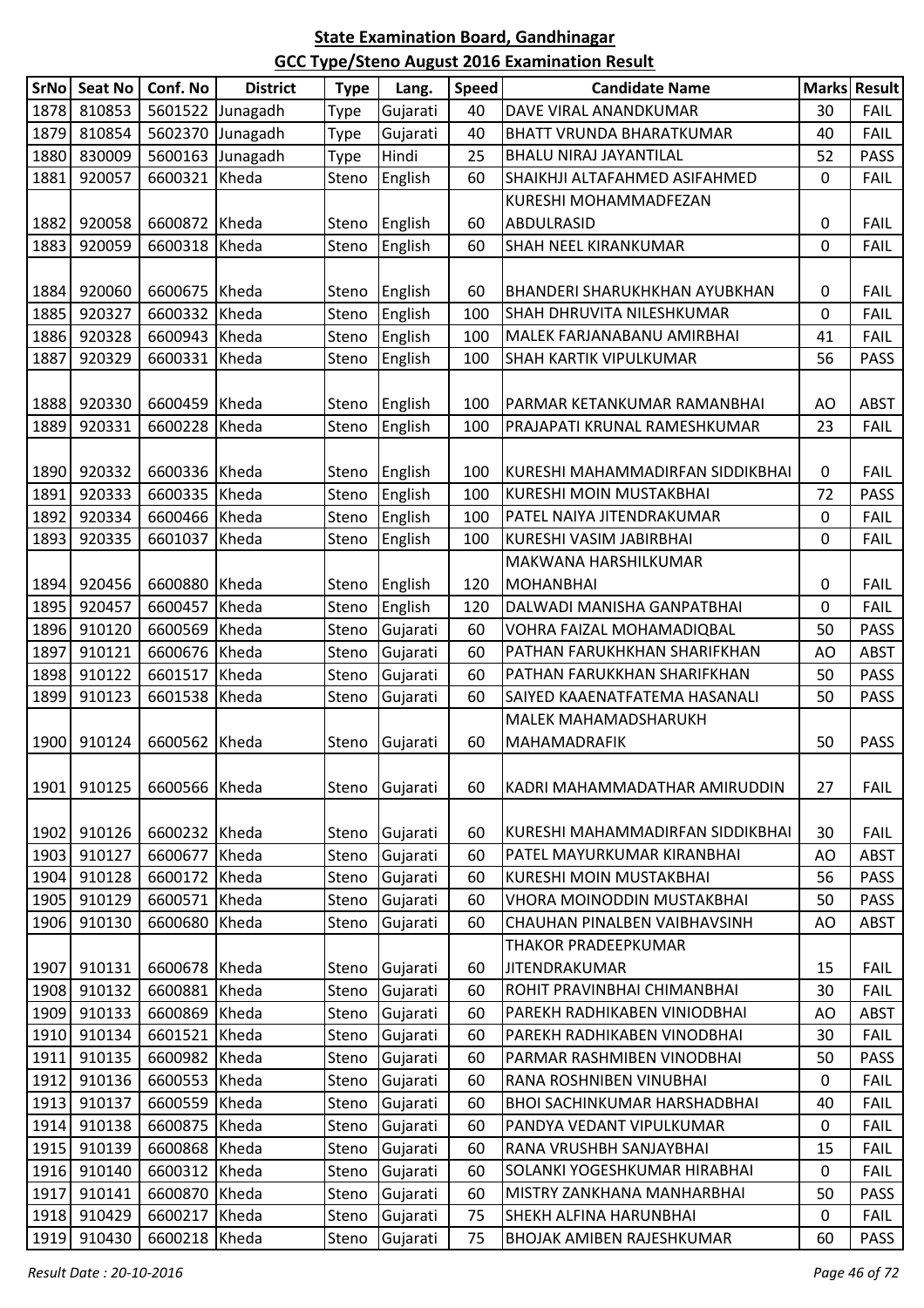|      | SrNo   Seat No | Conf. No      | <b>District</b> | <b>Type</b> | Lang.    | <b>Speed</b> | <b>Candidate Name</b>                 |    | Marks Result |
|------|----------------|---------------|-----------------|-------------|----------|--------------|---------------------------------------|----|--------------|
| 1920 | 910431         | 6600079       | Kheda           | Steno       | Gujarati | 75           | RANA ANIL BHARATBHAI                  | 34 | <b>FAIL</b>  |
|      |                |               |                 |             |          |              |                                       |    |              |
| 1921 | 910432         | 6600558       | Kheda           | Steno       | Gujarati | 75           | PARMAR DAXABEN DASHARATHBHAI          | 40 | <b>FAIL</b>  |
| 1922 | 910433         | 6600710       | Kheda           | Steno       | Gujarati | 75           | ROHIT DAXABEN KHUSHALBHAI             | 60 | <b>PASS</b>  |
| 1923 | 910434         | 6600709       | Kheda           | Steno       | Gujarati | 75           | ROHIT FALGUNIBEN MANUBHAI             | 0  | <b>FAIL</b>  |
|      |                |               |                 |             |          |              |                                       |    |              |
| 1924 | 910435         | 6600221 Kheda |                 | Steno       | Gujarati | 75           | <b>BHATT JAHANVIBEN RAJENDRAKUMAR</b> | 20 | <b>FAIL</b>  |
| 1925 | 910436         | 6600876 Kheda |                 | Steno       | Gujarati | 75           | PARMAR MAHENDRASINH FULSINH           | 51 | <b>PASS</b>  |
|      |                |               |                 |             |          |              | MAHERA NARENDRAKUMAR                  |    |              |
| 1926 | 910437         | 6600463       | Kheda           | Steno       | Gujarati | 75           | <b>MAGANBHAI</b>                      | 40 | <b>FAIL</b>  |
|      |                |               |                 |             |          |              |                                       |    |              |
| 1927 | 910438         | 6600550 Kheda |                 | Steno       | Gujarati | 75           | PARMAR NARESHKUMAR MAHESHBHAI         | 40 | <b>FAIL</b>  |
| 1928 | 910439         | 6600219       | Kheda           | Steno       | Gujarati | 75           | RATHOD PAYALBEN HIRENKUMAR            | 40 | <b>FAIL</b>  |
| 1929 | 910440         | 6601369 Kheda |                 | Steno       | Gujarati | 75           | <b>SHAIKH SADIKALI AHMADALI</b>       | 80 | PASS         |
| 1930 | 910441         | 6600461       | Kheda           | Steno       | Gujarati | 75           | RATHOD SNEHABEN TULSIDAS              | 20 | <b>FAIL</b>  |
| 1931 | 910442         | 6601364       | Kheda           | Steno       | Gujarati | 75           | VASAVA SUDHIRBHAI SHANKARBHAI         | 70 | <b>PASS</b>  |
| 1932 | 910443         | 6601371       | Kheda           | Steno       | Gujarati | 75           | SAIYAD TANZIMAFATEMA HASANALI         | 82 | <b>PASS</b>  |
|      |                |               |                 |             |          |              | PANDYA DHARMENDRAKUMAR                |    |              |
| 1933 | 910646         | 6600649 Kheda |                 | Steno       | Gujarati | 90           | NARHARIPRASAD                         | 0  | <b>FAIL</b>  |
|      |                |               |                 |             |          |              | <b>MALEK MAHAMADSAJID</b>             |    |              |
| 1934 | 910647         | 6600547       | Kheda           | Steno       | Gujarati | 90           | MAHAMADSALIM                          | 0  | <b>FAIL</b>  |
| 1935 | 910648         | 6600464       | Kheda           | Steno       | Gujarati | 90           | PATEL MANSI MAHENDRAKUMAR             | 85 | <b>PASS</b>  |
| 1936 | 910649         | 6600225       | Kheda           | Steno       | Gujarati | 90           | PATEL SAURAV KALPESHKUMAR             | 0  | <b>FAIL</b>  |
| 1937 | 910650         | 6600635       | Kheda           | Steno       | Gujarati | 90           | MIRZA VAQARBEG USMANBEG               | 0  | <b>FAIL</b>  |
| 1938 | 820416         | 5600814       | Kheda           | Type        | English  | 40           | SHAIKHJI ALTAFAHMED ASIFAHMED         | 60 | <b>PASS</b>  |
| 1939 | 820417         | 5601398       | Kheda           | Type        | English  | 40           | BAROT ANJALIBEN RASHESHKUMAR          | 50 | <b>PASS</b>  |
|      |                |               |                 |             |          |              |                                       |    |              |
| 1940 | 820418         | 5602560 Kheda |                 | Type        | English  | 40           | JOSHI BHUMIKABAHEN HARISHKUMAR        | 51 | <b>PASS</b>  |
| 1941 | 820419         | 5600206 Kheda |                 | Type        | English  | 40           | VASAVA JAYESHKUMAR KANJIBHAI          | 56 | <b>PASS</b>  |
| 1942 | 820420         | 5601237 Kheda |                 | <b>Type</b> | English  | 40           | MODH KRUNAL KIRITKUMAR                | 50 | <b>PASS</b>  |
| 1943 | 820421         | 5600866 Kheda |                 | Type        | English  | 40           | RATHOD MAHENDRASINH RAMSINH           | 53 | <b>PASS</b>  |
| 1944 | 820422         | 5601642       | Kheda           | Type        | English  | 40           | MARVADI MAHESH NAGJIBHAI              | 55 | <b>PASS</b>  |
|      |                |               |                 |             |          |              | PATHAN MOHAMMADFAISALKHAN             |    |              |
| 1945 | 820423         | 5602641 Kheda |                 | Type        | English  | 40           | MURTUZAKHAN                           | 52 | <b>PASS</b>  |
| 1946 | 820424         | 5600810       | Kheda           | Type        | English  | 40           | <b>SHAH NEEL KIRANKUMAR</b>           | 60 | <b>PASS</b>  |
| 1947 | 820425         | 5602083       | Kheda           | Type        | English  | 40           | RATHOD RAKESHKUMAR BABULAL            | AO | <b>ABST</b>  |
|      |                |               |                 |             |          |              | SOLANKI RISHIRAJSINH                  |    |              |
| 1948 | 820426         | 5602298 Kheda |                 | Type        | English  | 40           | <b>HARISHCHANDRASINH</b>              | 69 | <b>PASS</b>  |
| 1949 | 820427         | 5601649 Kheda |                 | Type        | English  | 40           | <b>GANASVA SARTHAK RAJESHKUMAR</b>    | 51 | <b>PASS</b>  |
| 1950 | 820428         | 5601892       | Kheda           | Type        | English  | 40           | ROHIT VARSHABEN RAMANBHAI             | 62 | PASS         |
|      |                |               |                 |             |          |              |                                       |    |              |
| 1951 | 820657         | 5600143 Kheda |                 | Type        | English  | 50           | CHAUHAN CHIRAHGKUMAR VINUBHAI         | 52 | <b>PASS</b>  |
| 1952 | 820658         | 5601739       | Kheda           | Type        | English  | 50           | MALEK FARJANABANU AMIRBHAI            | AO | <b>ABST</b>  |
| 1953 | 820659         | 5601122 Kheda |                 | Type        | English  | 50           | PATEL SAGAR NARANBHAI                 | AO | <b>ABST</b>  |
| 1954 | 820660         | 5600027       | Kheda           | Type        | English  | 50           | PATELIYA VIJAYBHAI GOPALBHAI          | 76 | <b>PASS</b>  |
|      |                |               |                 |             |          |              |                                       |    |              |
| 1955 | 820775         | 5600951 Kheda |                 | Type        | English  | 60           | MAKWANA MEHULKUMAR PRABHUDAS          | AO | <b>ABST</b>  |
| 1956 | 810373         | 5601391       | Kheda           | Type        | Gujarati | 25           | PATHAN FARUKHKHAN SHARIFKHAN          | AO | ABST         |
| 1957 | 810374         | 5602687       | Kheda           | Type        | Gujarati | 25           | PATHAN FARUKKHAN SHARIFKHAN           | 82 | <b>PASS</b>  |
| 1958 | 810375         | 5602759       | Kheda           | Type        | Gujarati | 25           | RANA IMRAN TINUBHAI                   | 2  | <b>FAIL</b>  |
| 1959 | 810376         | 5602729       | Kheda           | Type        | Gujarati | 25           | RANA IMUBHA GANUBHA                   | 39 | <b>FAIL</b>  |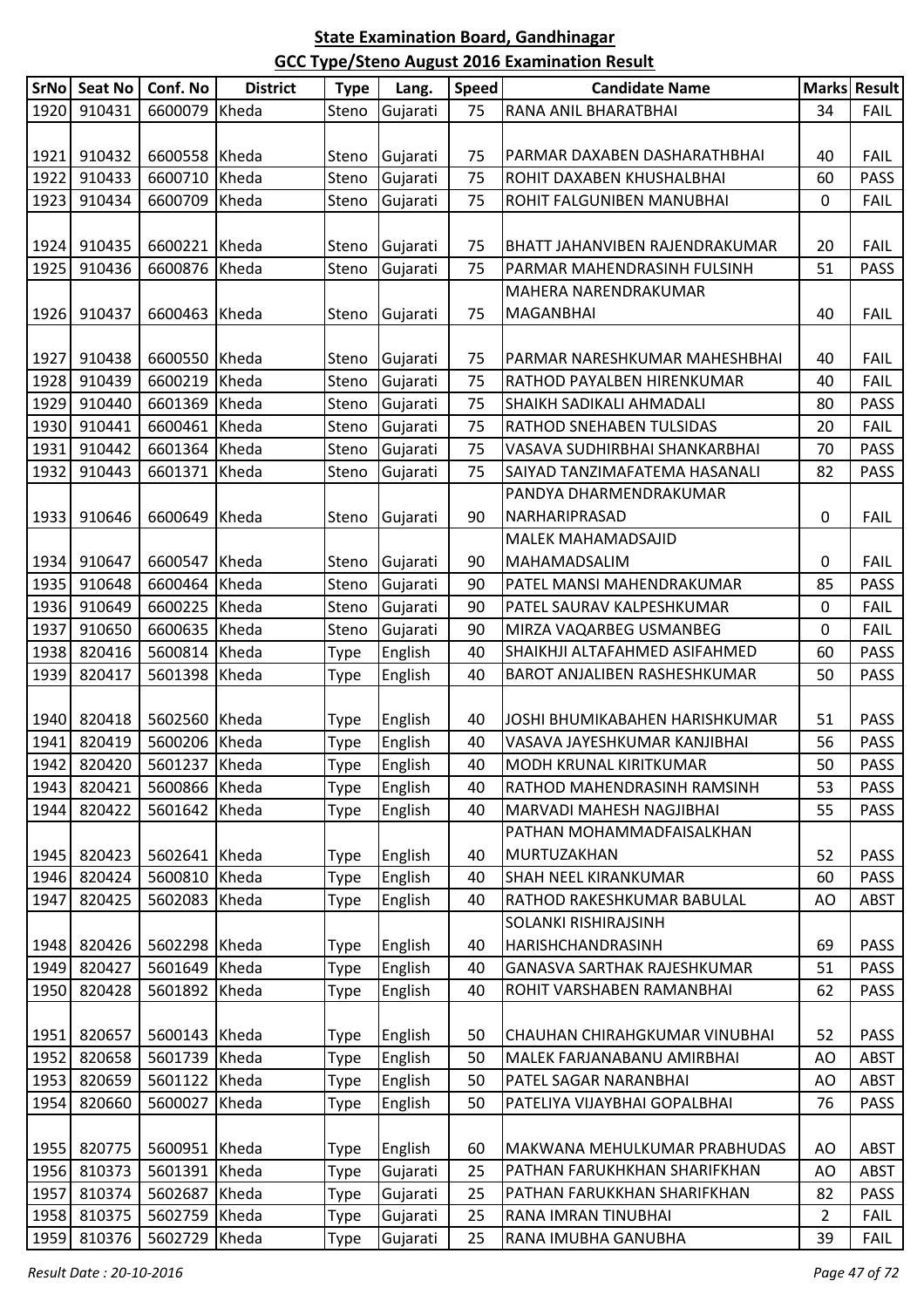| SrNo | Seat No          | Conf. No                  | <b>District</b> | <b>Type</b> | Lang.         | <b>Speed</b> | <b>Candidate Name</b>               |             | <b>Marks Result</b>        |
|------|------------------|---------------------------|-----------------|-------------|---------------|--------------|-------------------------------------|-------------|----------------------------|
|      |                  |                           |                 |             |               |              |                                     |             |                            |
| 1960 | 810377           | 5602587                   | Kheda           | <b>Type</b> | Gujarati      | 25           | BAMANIYA JITESHKUMAR RAMANLAL       | AO          | <b>ABST</b>                |
| 1961 | 810378           | 5602271                   | Kheda           | Type        | Gujarati      | 25           | PARMAR NISHABEN RAMESHBHAI          | 79          | <b>PASS</b>                |
| 1962 | 810379           | 5601645                   | Kheda           | Type        | Gujarati      | 25           | ROHIT PRAVINBHAI CHIMANBHAI         | 72          | <b>PASS</b>                |
|      |                  |                           |                 |             |               |              |                                     |             |                            |
| 1963 | 810380           | 5601978                   | Kheda           | <b>Type</b> | Gujarati      | 25           | PARMAR RAJATKUMAR JASHWANTBHAI      | AO          | <b>ABST</b>                |
|      |                  |                           |                 |             |               |              |                                     |             |                            |
| 1964 | 810381           | 5600841                   | Kheda           | <b>Type</b> | Gujarati      | 25           | SHRIMALI RAJESHKUMAR GUNVANTLAL     | AO          | <b>ABST</b>                |
| 1965 | 810382           | 5601193                   | Kheda           | Type        | Gujarati      | 25           | RANA ROSHNIBEN VINUBHAI             | 91          | <b>PASS</b>                |
| 1966 | 810383           | 5601198                   | Kheda           | Type        | Gujarati      | 25           | <b>BHOI SACHINKUMAR HARSHADBHAI</b> | 79          | <b>PASS</b>                |
| 1967 | 810384           | 5601659                   | Kheda           | Type        | Gujarati      | 25           | TADVI SONALBEN GOPALBHAI            | 90          | <b>PASS</b>                |
| 1968 | 810698           | 5602273                   | Kheda           | Type        | Gujarati      | 35           | BHARVAD BHARATBHAI KABABHAI         | $\mathbf 0$ | <b>FAIL</b>                |
|      |                  |                           |                 |             |               |              |                                     |             |                            |
| 1969 | 810699           | 5602656                   | Kheda           | <b>Type</b> | Gujarati      | 35           | JOSHI BHUMIKABAHEN HARISHKUMAR      | 73          | <b>PASS</b>                |
|      |                  |                           |                 |             |               |              |                                     |             |                            |
| 1970 | 810700           | 5601924                   | Kheda           | <b>Type</b> | Gujarati      | 35           | CHAUHAN DIPAKKUMAR CHIMANBHAI       | AO          | <b>ABST</b>                |
|      |                  |                           |                 |             |               |              |                                     |             |                            |
| 1971 | 810701           | 5601417                   | Kheda           | <b>Type</b> | Gujarati      | 35           | RATHOD MAULIKKUMAR RAJENDRASINH     | 60          | <b>PASS</b>                |
| 1972 | 810702           | 5601786                   | Kheda           |             | Gujarati      | 35           | PARMAR RASHMIBEN VINODBHAI          | 83          | <b>PASS</b>                |
|      |                  |                           |                 | <b>Type</b> |               |              | SOLANKI RISHIRAJSINH                |             |                            |
| 1973 | 810703           | 5602308                   | Kheda           |             | Gujarati      | 35           | HARISHCHANDRASINH                   | 34          | <b>FAIL</b>                |
|      |                  |                           |                 | <b>Type</b> |               |              |                                     |             |                            |
| 1974 | 810704           | 5600260 Kheda             |                 |             |               | 35           | BELIM SHAHIDAHEMAD ABDULMAJID       | 40          | <b>FAIL</b>                |
| 1975 |                  |                           | Kheda           | <b>Type</b> | Gujarati      |              | RANA JIGNESHKUMAR THAKORBHAI        |             |                            |
| 1976 | 810855<br>810856 | 5601651<br>5602117        | Kheda           | Type        | Gujarati      | 40<br>40     | <b>GADHAVI PRITUBEN NARVIRBHAI</b>  | 86<br>88    | <b>PASS</b><br><b>PASS</b> |
| 1977 | 810857           | 5601114                   | Kheda           | <b>Type</b> | Gujarati      | 40           | PATEL SAGAR NARANBHAI               | AO          | <b>ABST</b>                |
|      |                  |                           |                 | Type        | Gujarati      |              |                                     |             |                            |
| 1978 | 810858<br>810859 | 5602447<br>5600017        | Kheda           | Type        | Gujarati      | 40<br>40     | VASAVA SUDHIRBHAI SHANKARBHAI       | 82<br>89    | <b>PASS</b><br><b>PASS</b> |
| 1979 |                  |                           | Kheda           | <b>Type</b> | Gujarati      |              | PATELIYA VIJAYBHAI GOPALBHAI        |             |                            |
|      |                  |                           |                 |             |               |              |                                     |             |                            |
|      |                  | 1980 830010 5601654 Kheda |                 | Type        | Hindi         | 25           | PATHAN MUJIBKHAN MUNAVVARKHAN       | 87          | PASS                       |
| 1981 | 920061           |                           | 6601064 Mehsana |             | Steno English | 60           | JADAV KHUSHBUBEN RASIKLAL           | 0           | <b>FAIL</b>                |
| 1982 | 920062           | 6600615                   | Mehsana         | Steno       | English       | 60           | PATEL MONIKABEN RAMABHAI            | 0           | <b>FAIL</b>                |
| 1983 | 920063           |                           | 6600479 Mehsana | Steno       | English       | 60           | MODI SAMAR KIRITKUMAR               | $\mathbf 0$ | <b>FAIL</b>                |
| 1984 | 920064           | 6600575                   | Mehsana         | Steno       | English       | 60           | DUBEY SHUBHLAXMI KAPILDEV           | $\pmb{0}$   | <b>FAIL</b>                |
|      |                  |                           |                 |             |               |              |                                     |             |                            |
| 1985 | 920065           | 6600988                   | Mehsana         | Steno       | English       | 60           | JADAV VANDANABEN MANSINHBHAI        | 0           | <b>FAIL</b>                |
|      |                  |                           |                 |             |               |              | <b>VERMA KRISHNAKUMAR</b>           |             |                            |
| 1986 | 920189           |                           | 6601490 Mehsana |             | Steno English | 80           | MAHESHCHANDRA                       | AO          | ABST                       |
| 1987 | 920336           | 6600073                   | Mehsana         | Steno       | English       | 100          | PARMAR JITENDRAKUMAR JETHALAL       | 75          | <b>PASS</b>                |
| 1988 | 920337           | 6601165                   | Mehsana         | Steno       | English       | 100          | <b>BAROT KHYATIBEN RAKESHKUMAR</b>  | 0           | <b>FAIL</b>                |
|      |                  |                           |                 |             |               |              |                                     |             |                            |
| 1989 | 920338           |                           | 6601073 Mehsana |             | Steno English | 100          | BHATT MEHULKUMAR HARSHADKUMAR       | 72          | <b>PASS</b>                |
| 1990 | 920339           |                           | 6600894 Mehsana | Steno       | English       | 100          | PRAJAPATI PINKAL PRAVINKUMAR        | 55          | <b>PASS</b>                |
| 1991 | 920340           |                           | 6600282 Mehsana | Steno       | English       | 100          | PATEL SUMIT RAMESHBHAI              | 70          | <b>PASS</b>                |
| 1992 | 920341           |                           | 6600487 Mehsana | Steno       | English       | 100          | SONI ZARNABAHEN VASANTLAL           | 77          | <b>PASS</b>                |
| 1993 | 920458           | 6600476                   | Mehsana         | Steno       | English       | 120          | JOSHI AKSHAY MARKANDBHAI            | 0           | <b>FAIL</b>                |
|      |                  |                           |                 |             |               |              |                                     |             |                            |
| 1994 | 920459           |                           | 6600586 Mehsana |             | Steno English | 120          | RABARI ALKESHKUMAR SENDHABHAI       | 62          | <b>PASS</b>                |
| 1995 | 920460           |                           | 6600954 Mehsana | Steno       | English       | 120          | <b>SHAH APPAN VIJAYKUMAR</b>        | 62          | <b>PASS</b>                |
| 1996 | 920461           | 6600919                   | Mehsana         | Steno       | English       | 120          | PRAJAPATI JIGNESH KANUBHAI          | 0           | <b>FAIL</b>                |
| 1997 | 920462           |                           | 6600465 Mehsana | Steno       | English       | 120          | CHAUDHARI VISHAL VIRSANGBHAI        | 0           | <b>FAIL</b>                |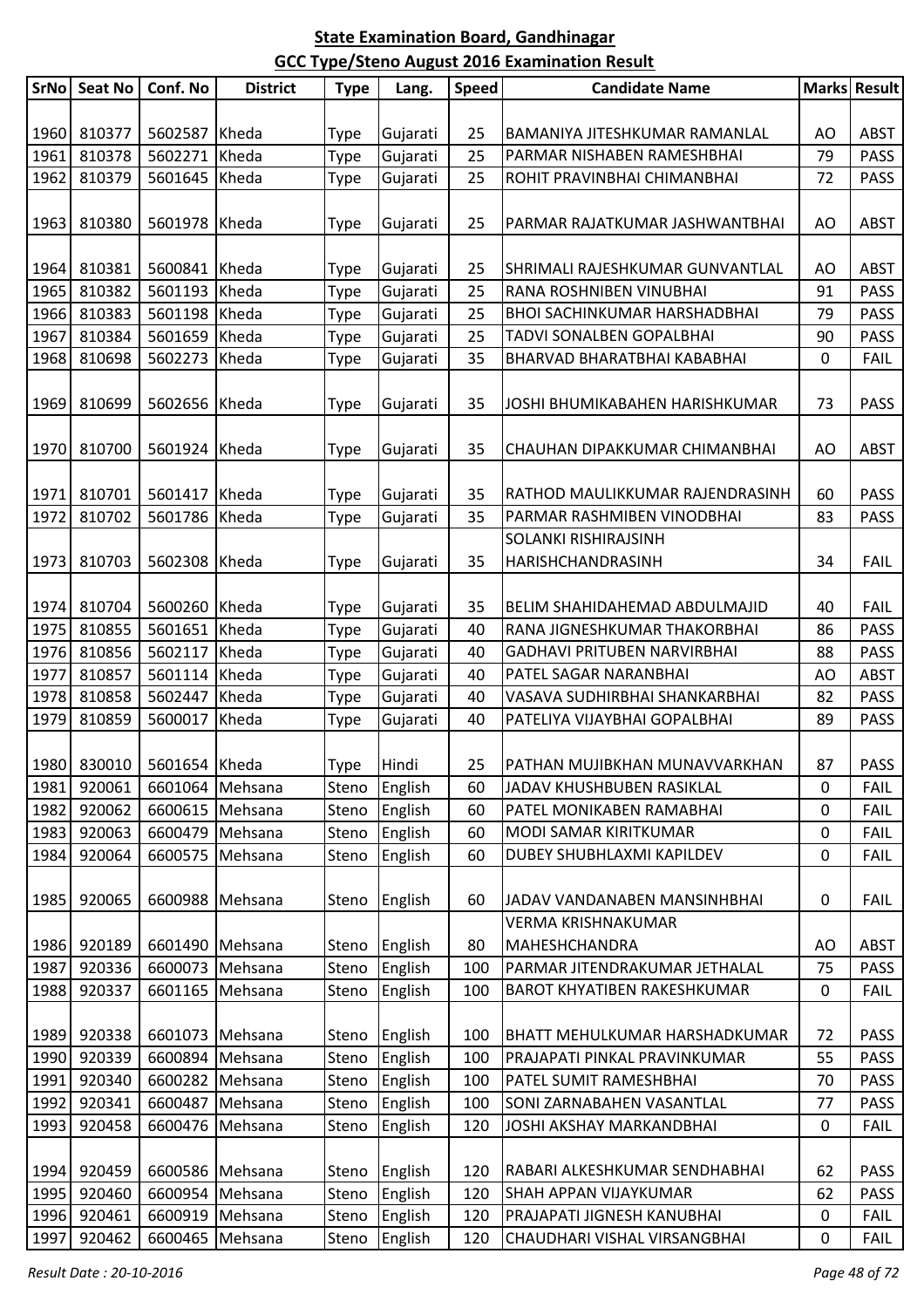| SrNo <sub>L</sub> | <b>Seat No</b> | Conf. No          | <b>District</b> | <b>Type</b> | Lang.    | <b>Speed</b> | <b>Candidate Name</b>            |             | <b>Marks Result</b> |
|-------------------|----------------|-------------------|-----------------|-------------|----------|--------------|----------------------------------|-------------|---------------------|
| 1998              | 910142         |                   | 6600914 Mehsana | Steno       | Gujarati | 60           | YOGI ANILKUMAR NARAYANBHAI       | 50          | <b>PASS</b>         |
| 1999              | 910143         |                   | 6600743 Mehsana | Steno       | Gujarati | 60           | CHAUDHARY ANKUR AMRUTBHAI        | 50          | <b>PASS</b>         |
| 2000              | 910144         |                   | 6600478 Mehsana | Steno       | Gujarati | 60           | KURESHI ARFANABANU ADAMKHAN      | 50          | <b>PASS</b>         |
| 2001              | 910145         | 6600242 Mehsana   |                 | Steno       | Gujarati | 60           | MISTRY BHAVIKABEN BHAILALBHAI    | 50          | <b>PASS</b>         |
| 2002              | 910146         | 6600889           | Mehsana         | Steno       | Gujarati | 60           | DAVE CHIRAG RADHESHYAMBHAI       | 60          | <b>PASS</b>         |
| 2003              | 910147         |                   | 6600338 Mehsana | Steno       | Gujarati | 60           | PATEL DHAVAL NAVINCHANDRA        | AO          | <b>ABST</b>         |
| 2004              | 910148         |                   | 6600892 Mehsana | Steno       | Gujarati | 60           | RAVAL DIPAK RAMESHBHAI           | 30          | FAIL                |
| 2005              | 910149         |                   | 6600612 Mehsana | Steno       | Gujarati | 60           | SHRIMALI DIPAKKUMAR MOHANLAL     | 9           | <b>FAIL</b>         |
|                   |                |                   |                 |             |          |              |                                  |             |                     |
| 2006              | 910150         |                   | 6600165 Mehsana | Steno       | Gujarati | 60           | RANA HASMUKHBHAI RAMESANGBHAI    | 64          | <b>PASS</b>         |
| 2007              | 910151         |                   | 6600618 Mehsana | Steno       | Gujarati | 60           | PARMAR HIRAL PRAVINBHAI          | 66          | <b>PASS</b>         |
|                   |                |                   |                 |             |          |              | CHAUDHARY JAYDIPKUMAR            |             |                     |
| 2008              | 910152         | 6600353 Mehsana   |                 | Steno       | Gujarati | 60           | NARAYANBHAI                      | 62          | <b>PASS</b>         |
|                   |                |                   |                 |             |          |              | <b>CHAUDHARY JIGNESHABEN</b>     |             |                     |
| 2009              | 910153         |                   | 6600623 Mehsana | Steno       | Gujarati | 60           | SHANKARBHAI                      | 50          | <b>PASS</b>         |
| 2010              | 910154         |                   | 6600577 Mehsana | Steno       | Gujarati | 60           | PATEL KOMALBEN CHATURBHAI        | 56          | <b>PASS</b>         |
|                   |                |                   |                 |             |          |              | <b>CHAUDHARY PARESHKUMAR</b>     |             |                     |
| 2011              | 910155         | 6600245   Mehsana |                 | Steno       | Gujarati | 60           | SHANKARBHAI                      | AO          | ABST                |
|                   |                |                   |                 |             |          |              |                                  |             |                     |
| 2012              | 910156         |                   | 6600350 Mehsana | Steno       | Gujarati | 60           | SHRIMALI RAJESHKUMAR GUNVANTLAL  | AO          | <b>ABST</b>         |
| 2013              | 910157         |                   | 6601529 Mehsana | Steno       | Gujarati | 60           | PARMAR RAJNIBEN GOVINDBHAI       | 67          | <b>PASS</b>         |
|                   |                |                   |                 |             |          |              |                                  |             |                     |
| 2014              | 910158         |                   | 6601038 Mehsana | Steno       | Gujarati | 60           | CHAUDHARI SANKET NARENDRABHAI    | 40          | <b>FAIL</b>         |
| 2015              | 910159         | 6601137           | Mehsana         | Steno       | Gujarati | 60           | PARMAR SHREYAS PUNAMCHAND        | 50          | <b>PASS</b>         |
|                   |                |                   |                 |             |          |              |                                  |             |                     |
| 2016              | 910160         |                   | 6600977 Mehsana | Steno       | Gujarati | 60           | BHATT TUSHARKUMAR ASHVINKUMAR    | AO          | <b>ABST</b>         |
| 2017              | 930023         |                   | 6600902 Mehsana | Steno       | Gujarati | 60           | PANDYA ANKITKUMAR RAJNIKANT      | 50          | <b>PASS</b>         |
|                   |                |                   |                 |             |          |              |                                  |             |                     |
| 2018              | 910444         |                   | 6600560 Mehsana | Steno       | Gujarati | 75           | LALSA AMINABIBI MAHAMMADAYUB     | 30          | <b>FAIL</b>         |
|                   |                |                   |                 |             |          |              |                                  |             |                     |
| 2019              | 910445         |                   | 6600229 Mehsana | Steno       | Gujarati | 75           | PRAJAPATI ASHISHKUMAR RAMABHAI   | AO          | ABST                |
| 2020              | 910446         |                   | 6600485 Mehsana | Steno       | Gujarati | 75           | RANA BHAGVATIBAHEN SHANKARJI     | 70          | <b>PASS</b>         |
| 2021              | 910447         |                   | 6600453 Mehsana | Steno       | Gujarati | 75           | RATHOD BHARATKUMAR HEMABHAI      | 68          | <b>PASS</b>         |
| 2022              | 910448         | 6600064 Mehsana   |                 | Steno       | Gujarati | 75           | JANI BHOOMIBEN KAMLESHKUMAR      | 0           | <b>FAIL</b>         |
| 2023              | 910449         |                   | 6600244 Mehsana | Steno       | Gujarati | 75           | JADAV DIPAK VITHALBHAI           | 0           | <b>FAIL</b>         |
| 2024              | 910450         |                   | 6600837 Mehsana | Steno       | Gujarati | 75           | PATEL DIPESHKUMAR KANUBHAI       | 0           | <b>FAIL</b>         |
| 2025              | 910451         |                   | 6600243 Mehsana | Steno       | Gujarati | 75           | PANDYA JANKI PANKAJBHAI          | 50          | <b>PASS</b>         |
| 2026              | 910452         |                   | 6600484 Mehsana | Steno       | Gujarati | 75           | PARMAR LAXMI VIKRAMSINH          | 70          | <b>PASS</b>         |
| 2027              | 910453         |                   | 6600631 Mehsana | Steno       | Gujarati | 75           | PARMAR MILAN CHIMANBHAI          | 0           | <b>FAIL</b>         |
| 2028              | 910454         |                   | 6600570 Mehsana | Steno       | Gujarati | 75           | DARJI MITHUNKUMAR KANTILAL       | 50          | <b>PASS</b>         |
|                   |                |                   |                 |             |          |              | KHARADI MOHAMMADIRFAN            |             |                     |
| 2029              | 910455         |                   | 6600241 Mehsana | Steno       | Gujarati | 75           | MUSHTAQAHMED                     | 60          | <b>PASS</b>         |
|                   |                |                   |                 |             |          |              |                                  |             |                     |
| 2030              | 910456         |                   | 6600226 Mehsana | Steno       | Gujarati | 75           | CHAUDHARI NARESHKUMAR SHIVABHAI  | AO          | ABST                |
| 2031              | 910457         |                   | 6600627 Mehsana | Steno       | Gujarati | 75           | SUTHAR NILAMBEN DINESHBHAI       | $\mathbf 0$ | <b>FAIL</b>         |
|                   |                |                   |                 |             |          |              |                                  |             |                     |
| 2032              | 910458         |                   | 6600061 Mehsana | Steno       | Gujarati | 75           | JOSHI NILESHKUMAR JAGDISHCHANDRA | 0           | <b>FAIL</b>         |
|                   |                |                   |                 |             |          |              | CHAUDHARI NOOTANKUMAR            |             |                     |
| 2033              | 910459         |                   | 6600063 Mehsana | Steno       | Gujarati | 75           | PRATAPBHAI                       | 0           | <b>FAIL</b>         |
|                   |                |                   |                 |             |          |              |                                  |             |                     |
| 2034              | 910460         |                   | 6600925 Mehsana | Steno       | Gujarati | 75           | DARJI PRAKASHKUMAR HASMUKHLAL    | 0           | <b>FAIL</b>         |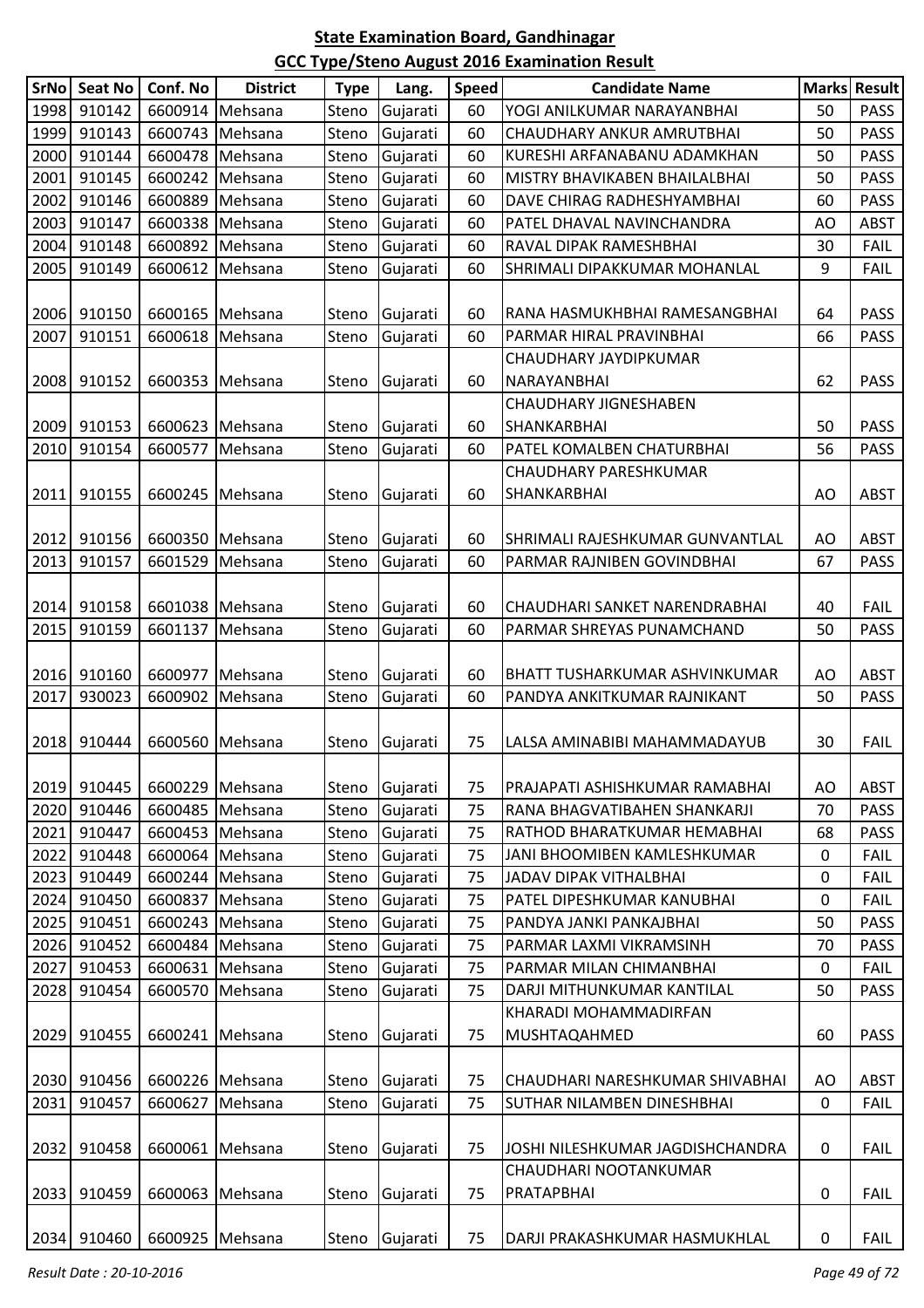|      | SrNo Seat No | Conf. No                    | <b>District</b> | <b>Type</b> | Lang.    | <b>Speed</b> | <b>Candidate Name</b>              |    | Marks Result |
|------|--------------|-----------------------------|-----------------|-------------|----------|--------------|------------------------------------|----|--------------|
| 2035 | 910461       | 6601071 Mehsana             |                 | Steno       | Gujarati | 75           | CHAUHAN RANJANBEN KISHANKUMAR      | 30 | <b>FAIL</b>  |
| 2036 | 910462       | 6601198 Mehsana             |                 | Steno       | Gujarati | 75           | SOLANKI RASHMIKABAHEN BALDEVBHAI   | 0  | <b>FAIL</b>  |
| 2037 | 910463       | 6601322                     | Mehsana         | Steno       | Gujarati | 75           | THAKOR SHAILESH RAVAJI             | 60 | <b>PASS</b>  |
|      |              |                             |                 |             |          |              |                                    |    |              |
| 2038 | 910464       | 6601081 Mehsana             |                 | Steno       | Gujarati | 75           | PRAJAPATI SHAILESHKUMAR ISHVARBHAI | 40 | <b>FAIL</b>  |
| 2039 | 910465       | 6600482 Mehsana             |                 | Steno       | Gujarati | 75           | CHAUDHARY SHITALBEN DEVJIBHAI      | 20 | <b>FAIL</b>  |
| 2040 | 910466       | 6600183 Mehsana             |                 | Steno       | Gujarati | 75           | KADIYA SIDDHIBEN KIRTIBHAI         | 54 | <b>PASS</b>  |
|      |              |                             |                 |             |          |              |                                    |    |              |
| 2041 | 910651       | 6600067                     | Mehsana         | Steno       | Gujarati | 90           | CHAUDHARI MUKESHKUMAR VALJIBHAI    | 0  | <b>FAIL</b>  |
|      |              |                             |                 |             |          |              | PANCHIVALA PARESHKUMAR             |    |              |
| 2042 | 910652       |                             | 6601487 Mehsana | Steno       | Gujarati | 90           | RAVINDRAKUMAR                      | 0  | <b>FAIL</b>  |
|      |              |                             |                 |             |          |              |                                    |    |              |
| 2043 | 820429       | 5601778 Mehsana             |                 | Type        | English  | 40           | PRAJAPATI AMITKUMAR PRABHUDAS      | 72 | <b>PASS</b>  |
| 2044 | 820430       | 5600979 Mehsana             |                 | Type        | English  | 40           | DODIYA ARJUNBHAI HARIBHAI          | AO | <b>ABST</b>  |
| 2045 | 820431       |                             | 5601756 Mehsana | Type        | English  | 40           | PATEL ARPITKUMAR HASMUKHBHAI       | 72 | <b>PASS</b>  |
|      |              |                             |                 |             |          |              |                                    |    |              |
| 2046 | 820432       | 5601226 Mehsana             |                 | Type        | English  | 40           | PATHAN ASFAQALI ILIYASMAHAMMAD     | 66 | <b>PASS</b>  |
| 2047 | 820433       | 5600601 Mehsana             |                 | Type        | English  | 40           | TOHAAN BEENU JOGINDERPAL           | 50 | <b>PASS</b>  |
| 2048 | 820434       | 5601481 Mehsana             |                 | Type        | English  | 40           | CHAUDHARI BHARTIBEN KANJIBHAI      | 26 | <b>FAIL</b>  |
|      |              |                             |                 |             |          |              |                                    |    |              |
| 2049 | 820435       |                             | 5602025 Mehsana | <b>Type</b> | English  | 40           | SATHAVARA BHAVESHBHAI BABULAL      | 61 | <b>PASS</b>  |
|      |              |                             |                 |             |          |              | PRAJAPATI CHETANKUMAR              |    |              |
| 2050 | 820436       | 5601077 Mehsana             |                 | <b>Type</b> | English  | 40           | <b>BHARATKUMAR</b>                 | 27 | <b>FAIL</b>  |
| 2051 | 820437       | 5602001                     | Mehsana         | Type        | English  | 40           | THAKAR CHHAYABEN GIRISHKUMAR       | 51 | <b>PASS</b>  |
| 2052 | 820438       | 5601304                     | Mehsana         | Type        | English  | 40           | PATEL CHINTANBHAI ASHOKBHAI        | 67 | <b>PASS</b>  |
|      |              |                             |                 |             |          |              | CHAUDHARI CHIRAGKUMAR              |    |              |
| 2053 | 820439       | 5601287 Mehsana             |                 | Type        | English  | 40           | <b>RASANGBHAI</b>                  | AO | <b>ABST</b>  |
|      |              | 2054 820440 5601933 Mehsana |                 | Type        | English  | 40           | PATEL CHIRAGKUMAR MAHESHBHAI       | 63 | <b>PASS</b>  |
|      |              |                             |                 |             |          |              | CHAUDHARI DARSHANKUMAR             |    |              |
| 2055 | 820441       |                             | 5601472 Mehsana | Type        | English  | 40           | <b>ISHWARBHAI</b>                  | 70 | <b>PASS</b>  |
|      |              |                             |                 |             |          |              | MEHTA DARSHANKUMAR                 |    |              |
| 2056 | 820442       | 5601138 Mehsana             |                 | Type        | English  | 40           | DHARMENDRAKUMAR                    | 16 | <b>FAIL</b>  |
| 2057 | 820443       |                             | 5600752 Mehsana | Type        | English  | 40           | NAYAK DEVASHISH DASHRATHBHAI       | 75 | <b>PASS</b>  |
| 2058 | 820444       |                             | 5601996 Mehsana | Type        | English  | 40           | THAKOR DILIPKUMAR DANSANGJI        | 72 | <b>PASS</b>  |
| 2059 | 820445       |                             | 5601997 Mehsana | Type        | English  | 40           | JOSHI DIMPAL NARENDRABHAI          | 60 | <b>PASS</b>  |
| 2060 | 820446       |                             | 5602248 Mehsana |             | English  | 40           | RATHOD DIVYA JIGARBHAI             | 76 | <b>PASS</b>  |
| 2061 | 820447       | 5602514 Mehsana             |                 | Type        |          |              | PATEL GAURANGKUMAR LALJIBHAI       |    | <b>PASS</b>  |
|      |              |                             |                 | Type        | English  | 40           |                                    | 66 |              |
| 2062 | 820448       | 5600049                     | Mehsana         | Type        | English  | 40           | PATEL GAURAVKUMAR JAYANTILAL       | 74 | <b>PASS</b>  |
| 2063 | 820449       |                             | 5601333 Mehsana | Type        | English  | 40           | PARMAR GAUTAMBHAI HIRABHAI         | 80 | <b>PASS</b>  |
| 2064 | 820450       | 5602478 Mehsana             |                 | Type        | English  | 40           | MAKWANA HARESHKUMAR KANTILAL       | 56 | <b>PASS</b>  |
| 2065 | 820451       |                             | 5602164 Mehsana | Type        | English  | 40           | MODI HARSH MAYURKUMAR              | 75 | <b>PASS</b>  |
|      |              |                             |                 |             |          |              | NAYAK HARSHALKUMAR                 |    |              |
| 2066 | 820452       | 5602056 Mehsana             |                 | Type        | English  | 40           | <b>CHANDRAKANTBHAI</b>             | 68 | <b>PASS</b>  |
| 2067 | 820453       | 5600881 Mehsana             |                 | Type        | English  | 40           | CHAVADA JASHUJI JILUJI             | 71 | <b>PASS</b>  |
| 2068 | 820454       | 5601918 Mehsana             |                 | Type        | English  | 40           | SOLANKI JAYABEN NITISHBHAI         | 60 | <b>PASS</b>  |
|      |              |                             |                 |             |          |              |                                    |    |              |
| 2069 | 820455       | 5602040 Mehsana             |                 | Type        | English  | 40           | PARMAR JAYESHKUMAR MANOJKUMAR      | AO | ABST         |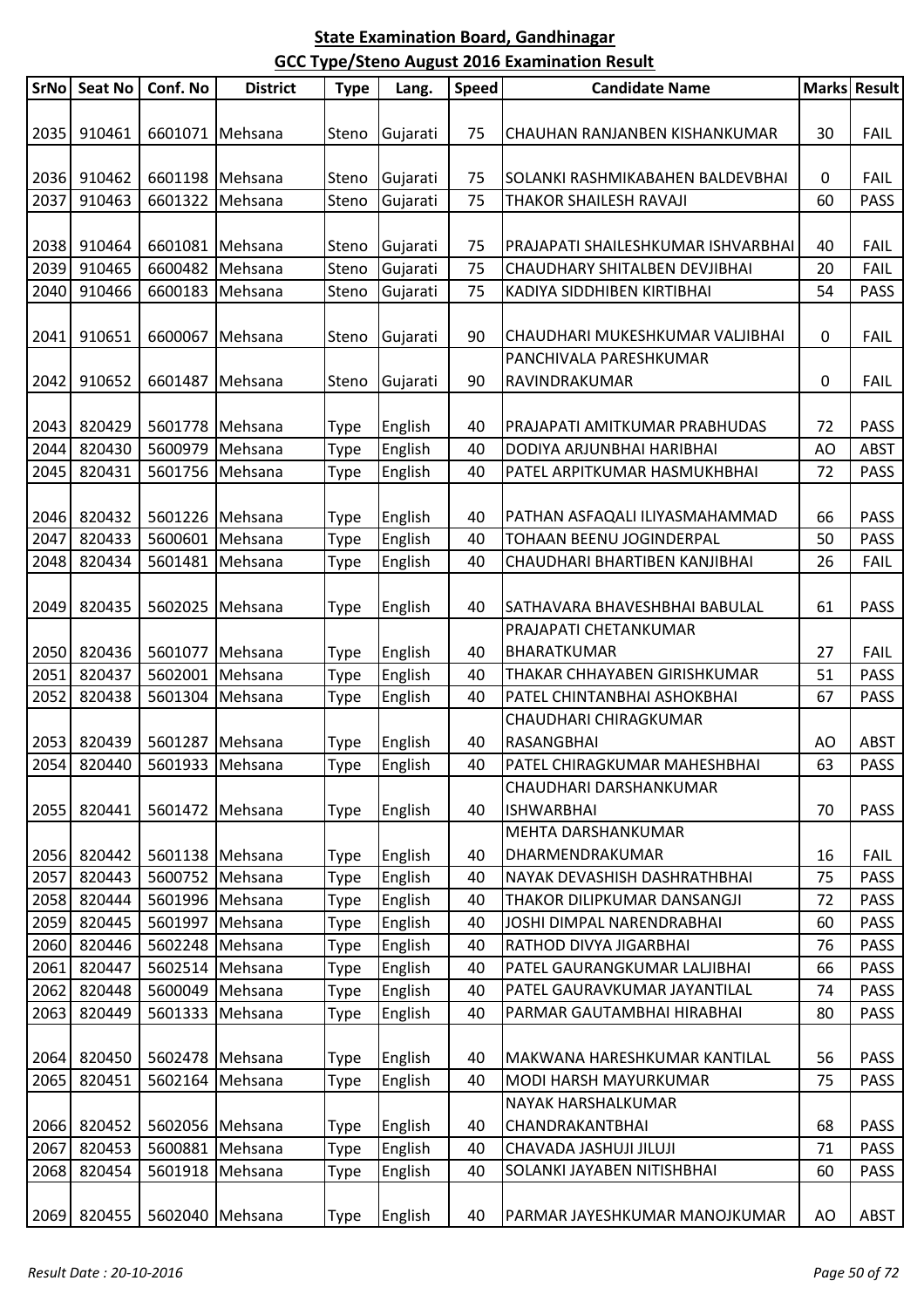| <b>SrNo</b> | <b>Seat No</b> | Conf. No        | <b>District</b> | <b>Type</b>  | Lang.   | Speed | <b>Candidate Name</b>                 |                | Marks Result |
|-------------|----------------|-----------------|-----------------|--------------|---------|-------|---------------------------------------|----------------|--------------|
|             |                |                 |                 |              |         |       |                                       |                |              |
| 2070        | 820456         | 5601743 Mehsana |                 | Type         | English | 40    | KATARIYA KARAMANBHAI SHANKARBHAI      | 60             | <b>PASS</b>  |
| 2071        | 820457         | 5601899 Mehsana |                 | Type         | English | 40    | OZA KARAN RAJENDRAKUMAR               | 72             | <b>PASS</b>  |
| 2072        | 820458         | 5601272 Mehsana |                 | Type         | English | 40    | ZALA KARANSINH RAJUJI                 | 50             | <b>PASS</b>  |
|             |                |                 |                 |              |         |       |                                       |                |              |
| 2073        | 820459         | 5602201 Mehsana |                 | Type         | English | 40    | PARAMAR KEYURKUMAR KISHORBHAI         | 53             | <b>PASS</b>  |
| 2074        | 820460         | 5602163 Mehsana |                 | Type         | English | 40    | <b>BAROT KHYATIBEN RAKESHKUMAR</b>    | $\overline{7}$ | <b>FAIL</b>  |
| 2075        | 820461         | 5600602 Mehsana |                 | Type         | English | 40    | CHAUDHARY KIRAN VISHNUBHAI            | AO             | <b>ABST</b>  |
| 2076        | 820462         | 5601991         | Mehsana         | Type         | English | 40    | RAVAL MADHAVIBEN KANAIYALAL           | 50             | <b>PASS</b>  |
| 2077        | 820463         | 5601464         | Mehsana         | Type         | English | 40    | SUTHAR MANISHABEN CHANDULAL           | 51             | <b>PASS</b>  |
|             |                |                 |                 |              |         |       |                                       |                |              |
| 2078        | 820464         | 5601017 Mehsana |                 | Type         | English | 40    | PRAJAPATI MAYUR PARSHOTTAMBHAI        | 50             | <b>PASS</b>  |
|             |                |                 |                 |              |         |       | PATEL MAYURKUMAR                      |                |              |
| 2079        | 820465         | 5602349 Mehsana |                 | Type         | English | 40    | CHANDRAKANTBHAI                       | 51             | <b>PASS</b>  |
| 2080        | 820466         | 5600043         | Mehsana         | Type         | English | 40    | DESAI MILAN SAGARBHAI                 | 53             | <b>PASS</b>  |
| 2081        | 820467         | 5601209 Mehsana |                 | Type         | English | 40    | DARJI MITHUNKUMAR KANTILAL            | 68             | <b>PASS</b>  |
|             |                |                 |                 |              |         |       | <b>GHANCHI MOHAMMEDMOIN</b>           |                |              |
| 2082        | 820468         | 5601284 Mehsana |                 | Type         | English | 40    | <b>MAHEBUBHAI</b>                     | 65             | <b>PASS</b>  |
| 2083        | 820469         | 5601289         | Mehsana         | Type         | English | 40    | PATEL MONIKABEN RAMABHAI              | 53             | <b>PASS</b>  |
| 2084        | 820470         | 5600844         | Mehsana         | Type         | English | 40    | SENMA NEHAL ARAVINDBHAI               | 51             | <b>PASS</b>  |
| 2085        | 820471         | 5601231         | Mehsana         | Type         | English | 40    | <b>SUTHAR NILAMBEN DINESHBHAI</b>     | 72             | <b>PASS</b>  |
|             |                |                 |                 |              |         |       | CHAUDHARY PARESHKUMAR                 |                |              |
| 2086        | 820472         | 5601928 Mehsana |                 | Type         | English | 40    | <b>SHIVRAMBHAI</b>                    | AO             | <b>ABST</b>  |
| 2087        | 820473         | 5601438         | Mehsana         | Type         | English | 40    | SHAH POOJABAHEN MAHESHKUMAR           | 50             | <b>PASS</b>  |
| 2088        | 820474         | 5600104 Mehsana |                 | Type         | English | 40    | DABHI PRIYANKABEN ASHOKBHAI           | AO             | <b>ABST</b>  |
| 2089        | 820475         | 5602466 Mehsana |                 | Type         | English | 40    | NADODA RAJENDRA PARAMABHAI            | 51             | <b>PASS</b>  |
| 2090        | 820476         | 5600600         | Mehsana         | Type         | English | 40    | JOSHI RIPALBEN GAUTAMBHAI             | 53             | <b>PASS</b>  |
|             |                |                 |                 |              |         |       |                                       |                |              |
| 2091        | 820477         | 5602539         | Mehsana         | Type         | English | 40    | PATEL SACHINKUMAR NATAVARBHAI         | 50             | <b>PASS</b>  |
|             |                |                 |                 |              |         |       | PATHAN SHAHJAHANBANU                  |                |              |
| 2092        | 820478         | 5601228 Mehsana |                 | Type         | English | 40    | ILIYASMAHAMMAD                        | 70             | <b>PASS</b>  |
| 2093        | 820479         |                 | 5601024 Mehsana | Type         | English | 40    | CHAUDHARY SHITALBEN DEVJIBHAI         | 28             | <b>FAIL</b>  |
| 2094        | 820480         | 5601296 Mehsana |                 | Type         | English | 40    | RAVAL SHIVAM DILIPBHAI                | 33             | <b>FAIL</b>  |
|             |                |                 |                 |              |         |       |                                       |                |              |
| 2095        | 820481         | 5602492 Mehsana |                 | Type         | English | 40    | MEENA SIKANDARKUMAR KAJORMAL          | 30             | <b>FAIL</b>  |
| 2096        | 820482         | 5602032         | Mehsana         | Type         | English | 40    | JOSHI SNEHA HIMANSHU                  | 24             | <b>FAIL</b>  |
| 2097        | 820483         | 5601027 Mehsana |                 |              | English | 40    | <b>GHANCHI SOHELBHAI FAKIRMAHMMAD</b> | 50             | <b>PASS</b>  |
| 2098        | 820484         | 5601037         | Mehsana         | Type<br>Type | English | 40    | PATHAN SUFIYANKHAN SARIFKHAN          | 50             | <b>PASS</b>  |
| 2099        | 820485         | 5602134         | Mehsana         | Type         | English | 40    | PATEL SUMIT RAMESHBHAI                | AO             | <b>ABST</b>  |
|             |                |                 |                 |              |         |       |                                       |                |              |
| 2100        | 820486         |                 | 5601039 Mehsana | Type         | English | 40    | CHAUDHARY SUNILKUMAR DEVJIBHAI        | 72             | <b>PASS</b>  |
|             |                |                 |                 |              |         |       | MARAVADEE TARUNKUMAR                  |                |              |
| 2101        | 820487         | 5601913 Mehsana |                 | Type         | English | 40    | <b>UMESHKUMAR</b>                     | 56             | <b>PASS</b>  |
| 2102        | 820488         | 5601705 Mehsana |                 | Type         | English | 40    | JANI TUSHAR ASHVINBHAI                | 50             | <b>PASS</b>  |
| 2103        | 820489         |                 | 5601469 Mehsana | Type         | English | 40    | PARMAR TUSHAR BALDEVBHAI              | 74             | <b>PASS</b>  |
|             |                |                 |                 |              |         |       | CHAUHAN UMESHKUMAR                    |                |              |
| 2104        | 820490         | 5602491 Mehsana |                 | Type         | English | 40    | NAROTTAMBHAI                          | 50             | PASS         |
|             |                |                 |                 |              |         |       |                                       |                |              |
| 2105        | 820491         | 5601459 Mehsana |                 | <b>Type</b>  | English | 40    | PARMAR VANDANABEN PRAVINKUMAR         | 51             | PASS         |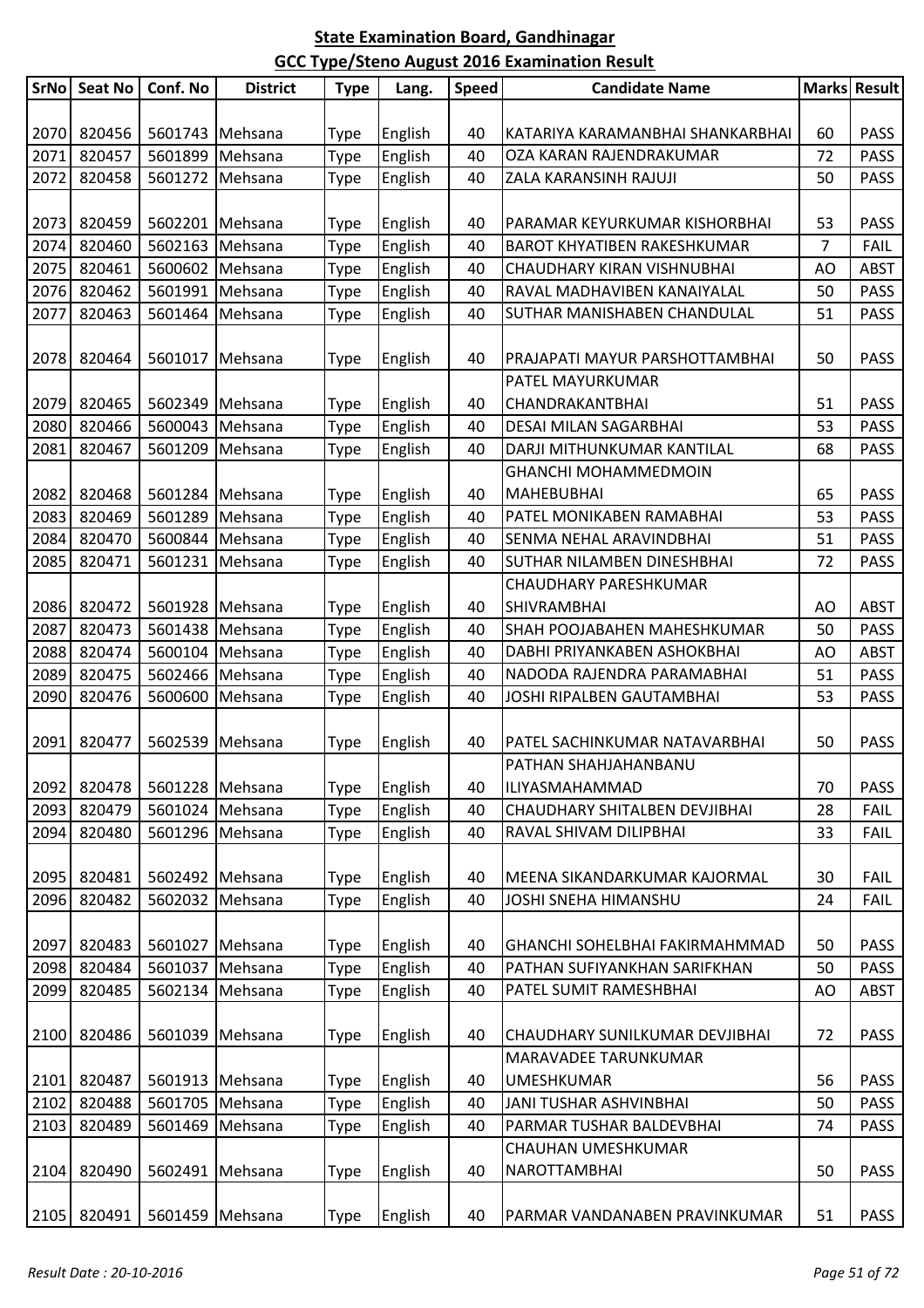| <b>SrNo</b> | <b>Seat No</b> | Conf. No                    | <b>District</b> | <b>Type</b> | Lang.    | <b>Speed</b> | <b>Candidate Name</b>           |    | Marks Result |
|-------------|----------------|-----------------------------|-----------------|-------------|----------|--------------|---------------------------------|----|--------------|
|             |                |                             |                 |             |          |              | PRAJAPATI VANDANKUMAR           |    |              |
| 2106        | 820492         | 5602033 Mehsana             |                 | Type        | English  | 40           | MAHENDRABHAI                    | 58 | <b>PASS</b>  |
| 2107        | 820493         | 5602002 Mehsana             |                 | Type        | English  | 40           | RATHOD VIJAYSINH BHIKHUSINH     | 50 | <b>PASS</b>  |
| 2108        | 820494         | 5602036 Mehsana             |                 | Type        | English  | 40           | PRAJAPATI VINODBHAI RAMABHAI    | 65 | <b>PASS</b>  |
| 2109        | 820495         | 5600240 Mehsana             |                 | Type        | English  | 40           | ZALA VIPUL NARSANGBHAI          | 66 | <b>PASS</b>  |
| 2110        | 820496         | 5602463 Mehsana             |                 | Type        | English  | 40           | NADODA VIPULBHAI KALABHAI       | 57 | <b>PASS</b>  |
| 2111        | 820497         | 5601035 Mehsana             |                 | Type        | English  | 40           | SONI ZARNABAHEN VASANTLAL       | 51 | <b>PASS</b>  |
| 2112        | 820661         | 5602585 Mehsana             |                 | Type        | English  | 50           | PATEL AKASHKUMAR ASHOKBHAI      | 0  | <b>FAIL</b>  |
|             |                |                             |                 |             |          |              |                                 |    |              |
| 2113        | 820662         | 5601234 Mehsana             |                 | Type        | English  | 50           | RABARI ALKESHKUMAR SENDHABHAI   | 14 | <b>FAIL</b>  |
| 2114        | 820663         | 5601009 Mehsana             |                 | Type        | English  | 50           | JOSHI BHAVESHKUMAR KANAIYALAL   | AO | <b>ABST</b>  |
| 2115        | 820664         | 5600126 Mehsana             |                 | Type        | English  | 50           | PATEL JAY RAMESHBHAI            | 8  | <b>FAIL</b>  |
| 2116        | 820665         | 5600352 Mehsana             |                 | Type        | English  | 50           | RATHOD JIGAR UMESHBHAI          | 62 | PASS         |
| 2117        | 820666         | 5600603 Mehsana             |                 | Type        | English  | 50           | MODI MEGHA KIRITBHAI            | 53 | <b>PASS</b>  |
| 2118        | 820667         | 5601023 Mehsana             |                 | Type        | English  | 50           | MODI SAMAR KIRITKUMAR           | 55 | <b>PASS</b>  |
| 2119        | 820668         | 5601211 Mehsana             |                 | Type        | English  | 50           | DUBEY SHUBHLAXMI KAPILDEV       | 15 | <b>FAIL</b>  |
| 2120        | 820669         | 5601959 Mehsana             |                 | Type        | English  | 50           | VANKAR VINODKUMAR PUNABHAI      | AO | <b>ABST</b>  |
| 2121        | 820776         | 5600973 Mehsana             |                 | Type        | English  | 60           | THAKOR ANILSINH SOMAJI          | 26 | <b>FAIL</b>  |
|             |                |                             |                 |             |          |              |                                 |    |              |
| 2122        | 820777         | 5601016 Mehsana             |                 | Type        | English  | 60           | CHAUDHARI YOGESHKUMAR HARIBHAI  | 24 | <b>FAIL</b>  |
| 2123        | 810385         | 5602586 Mehsana             |                 | Type        | Gujarati | 25           | PATEL AKASHKUMAR ASHOKBHAI      | AO | <b>ABST</b>  |
|             |                |                             |                 |             |          |              |                                 |    |              |
| 2124        | 810386         | 5601194 Mehsana             |                 | Type        | Gujarati | 25           | LALSA AMINABIBI MAHAMMADAYUB    | 43 | <b>FAIL</b>  |
| 2125        | 810387         | 5601482 Mehsana             |                 | Type        | Gujarati | 25           | CHAUDHARY ANKUR AMRUTBHAI       | 55 | <b>PASS</b>  |
| 2126        | 810388         | 5601019 Mehsana             |                 | Type        | Gujarati | 25           | KURESHI ARFANABANU ADAMKHAN     | 59 | <b>PASS</b>  |
| 2127        | 810389         | 5600957 Mehsana             |                 | Type        | Gujarati | 25           | DODIYA ARJUNBHAI HARIBHAI       | AO | <b>ABST</b>  |
| 2128        | 810390         | 5601754                     | Mehsana         | Type        | Gujarati | 25           | PATEL ARPITKUMAR HASMUKHBHAI    | 34 | <b>FAIL</b>  |
|             | 2129 810391    | 5601229 Mehsana             |                 | Type        | Gujarati | 25           | PATHAN ASFAQALI ILIYASMAHAMMAD  | 29 | <b>FAIL</b>  |
|             |                | 2130 810392 5601435 Mehsana |                 | Type        | Gujarati | 25           | JANI AYUSH DEVANGBHAI           | 55 | PASS         |
|             |                |                             |                 |             |          |              | CHAUDHARY CHETANKUMAR           |    |              |
| 2131        | 810393         | 5602553 Mehsana             |                 | Type        | Gujarati | 25           | DHANJIBHAI                      | 38 | <b>FAIL</b>  |
| 2132        | 810394         | 5601305 Mehsana             |                 | Type        | Gujarati | 25           | PATEL CHINTANBHAI ASHOKBHAI     | 52 | <b>PASS</b>  |
|             |                |                             |                 |             |          |              | <b>CHAUDHARY CHIRAGKUMAR</b>    |    |              |
| 2133        | 810395         | 5601040 Mehsana             |                 | Type        | Gujarati | 25           | <b>SHIVRAMBHAI</b>              | 61 | <b>PASS</b>  |
|             |                |                             |                 |             |          |              | CHAUDHARI DARSHANKUMAR          |    |              |
| 2134        | 810396         | 5601471 Mehsana             |                 | Type        | Gujarati | 25           | <b>ISHWARBHAI</b>               | 61 | <b>PASS</b>  |
| 2135        | 810397         | 5602026 Mehsana             |                 | Type        | Gujarati | 25           | PARMAR DEVANG RAMESHKUMAR       | 63 | <b>PASS</b>  |
| 2136        | 810398         | 5600828 Mehsana             |                 | Type        | Gujarati | 25           | PATEL DHAVAL NAVINCHANDRA       | AO | <b>ABST</b>  |
|             |                |                             |                 |             |          |              | CHAUDHARI DHAVALKUMAR           |    |              |
| 2137        | 810399         | 5601430 Mehsana             |                 | Type        | Gujarati | 25           | SAGARAMBHAI                     | AO | ABST         |
| 2138        | 810400         | 5601993 Mehsana             |                 | Type        | Gujarati | 25           | THAKOR DILIPKUMAR DANSANGJI     | 50 | <b>PASS</b>  |
|             |                |                             |                 |             |          |              |                                 |    |              |
| 2139        | 810401         | 5600820 Mehsana             |                 | Type        | Gujarati | 25           | CHAUDHARI DINESHKUMAR RAMJIBHAI | 51 | <b>PASS</b>  |
| 2140        | 810402         | 5600068 Mehsana             |                 | Type        | Gujarati | 25           | RANA DIPAK JAGDISHBHAI          | 60 | <b>PASS</b>  |
| 2141        | 810403         | 5601275 Mehsana             |                 | Type        | Gujarati | 25           | SHRIMALI DIPAKKUMAR MOHANLAL    | 84 | <b>PASS</b>  |
| 2142        | 810404         | 5601135 Mehsana             |                 | Type        | Gujarati | 25           | PATEL DIPESHKUMAR KANUBHAI      | 74 | <b>PASS</b>  |
|             |                |                             |                 |             |          |              |                                 |    |              |
| 2143        | 810405         | 5601926 Mehsana             |                 | Type        | Gujarati | 25           | CHAVADA DRUVKUMAR VINODCHANDRA  | 62 | <b>PASS</b>  |
| 2144        | 810406         | 5601332 Mehsana             |                 | Type        | Gujarati | 25           | PARMAR GAUTAMBHAI HIRABHAI      | 80 | <b>PASS</b>  |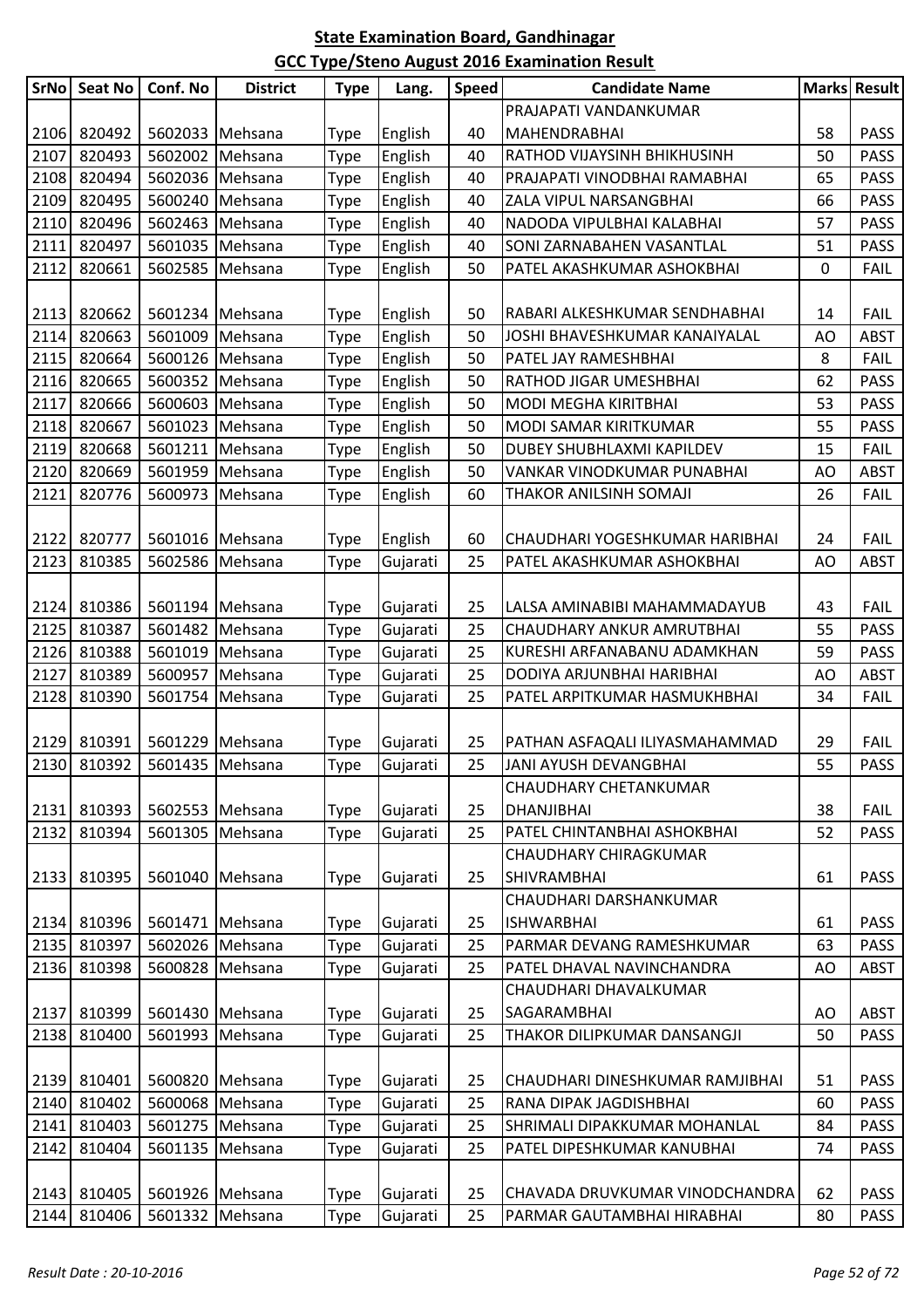|              | SrNo Seat No     | Conf. No | <b>District</b>                    | <b>Type</b> | Lang.                | <b>Speed</b> | <b>Candidate Name</b>                                  |                | Marks Result        |
|--------------|------------------|----------|------------------------------------|-------------|----------------------|--------------|--------------------------------------------------------|----------------|---------------------|
|              |                  |          |                                    |             |                      |              | SOLANKI HARSHADKUMAR                                   |                |                     |
| 2145         | 810407           |          | 5600577 Mehsana                    | <b>Type</b> | Gujarati             | 25           | RANCHHODBHAI                                           | 51             | <b>PASS</b>         |
|              |                  |          |                                    |             |                      |              | NAYAK HARSHALKUMAR                                     |                |                     |
| 2146         | 810408           |          | 5601936 Mehsana                    | Type        | Gujarati             | 25           | CHANDRAKANTBHAI                                        | 63             | <b>PASS</b>         |
|              |                  |          |                                    |             |                      |              |                                                        |                |                     |
| 2147         | 810409           |          | 5600331 Mehsana                    | <b>Type</b> | Gujarati             | 25           | RANA HASMUKHBHAI RAMESANGBHAI                          | 54             | <b>PASS</b>         |
| 2148         | 810410           |          | 5601479 Mehsana                    | Type        | Gujarati             | 25           | PATEL HEMANG ARVINDBHAI                                | 83             | <b>PASS</b>         |
|              |                  |          |                                    |             |                      |              |                                                        |                |                     |
| 2149         | 810411           |          | 5601915 Mehsana                    | <b>Type</b> | Gujarati             | 25           | PRAJAPATI HETALBEN NARAYANBHAI                         | 12             | <b>FAIL</b>         |
| 2150         | 810412           |          | 5601294   Mehsana                  | Type        | Gujarati             | 25           | PARMAR HIRAL PRAVINBHAI                                | 62             | <b>PASS</b>         |
|              |                  |          |                                    |             |                      |              | MORAWADIYA IMARANBHAI                                  |                |                     |
| 2151         | 810413           |          | 5600146 Mehsana                    | Type        | Gujarati             | 25           | FAKIRMAHMMAD                                           | 54             | <b>PASS</b>         |
| 2152         | 810414           |          | 5600915 Mehsana                    | Type        | Gujarati             | 25           | CHAVADA JASHUJI JILUJI                                 | 57             | <b>PASS</b>         |
| 2153         | 810415           |          | 5600594 Mehsana                    | <b>Type</b> | Gujarati             | 25           | DABHI JAYENDRA BHARATSINH                              | 55             | <b>PASS</b>         |
| 2154         | 810416           |          | 5601359 Mehsana                    | Type        | Gujarati             | 25           | PARMAR JAYESHKUMAR KANTIBHAI                           | AO             | <b>ABST</b>         |
| 2155         | 810417           |          | 5601442 Mehsana                    | Type        | Gujarati             | 25           | THAKOR JIGARJI KIRANJI                                 | 27             | FAIL                |
| 2156         | 810418           |          | 5600469 Mehsana                    | Type        | Gujarati             | 25           | RABARI KANJIBHAI ISHWARBHAI                            | 62             | <b>PASS</b>         |
| 2157         | 810419           |          | 5602042 Mehsana                    | <b>Type</b> | Gujarati             | 25           | VAGHELA KANUBHA NANUSANG                               | 56             | <b>PASS</b>         |
| 2158         | 810420           |          | 5601509 Mehsana                    | Type        | Gujarati             | 25           | THAKOR KARANSINH PARBATJI                              | AO             | <b>ABST</b>         |
| 2159         | 810421           |          | 5601215 Mehsana                    | <b>Type</b> | Gujarati             | 25           | PATEL KOMALBEN CHATURBHAI                              | 25             | <b>FAIL</b>         |
| 2160         | 810422           |          | 5602029 Mehsana                    | <b>Type</b> | Gujarati             | 25           | KURUP KRISHNA KUMARAN                                  | 59             | <b>PASS</b>         |
| 2161         | 810423           |          | 5602046 Mehsana                    | Type        | Gujarati             | 25           | KATERIA KRUNAL NANABHAI                                | 59             | <b>PASS</b>         |
| 2162         | 810424           |          | 5601507 Mehsana                    | Type        | Gujarati             | 25           | VIHOL KRUPALSINH NARENDRASINH                          | $\overline{7}$ | <b>FAIL</b>         |
| 2163         | 810425           |          | 5601195 Mehsana                    | Type        | Gujarati             | 25           | RAVAL KSHAMA ASHVINKUMAR                               | 59             | <b>PASS</b>         |
| 2164         | 810426           |          | 5601029 Mehsana                    | Type        | Gujarati             | 25           | PARMAR LAXMI VIKRAMSINH                                | 19             | <b>FAIL</b>         |
|              |                  |          |                                    |             |                      |              |                                                        |                |                     |
| 2165         | 810427           |          | 5601480 Mehsana<br>5602486 Mehsana | <b>Type</b> | Gujarati             | 25           | CHAUDHARY MANISHABEN KANUBHAI                          | 51             | <b>PASS</b>         |
| 2166<br>2167 | 810428<br>810429 |          |                                    | <b>Type</b> | Gujarati             | 25<br>25     | SOLANKI MAULIK SURESHBHAI                              | AO             | ABST<br><b>ABST</b> |
|              | 2168 810430      |          | 5602494 Mehsana<br>5601018 Mehsana | Type        | Gujarati<br>Gujarati | 25           | RATHOD MEHULKUMAR AMRUTBHAI<br>PARMAR MILAN CHIMANBHAI | AO<br>55       | PASS                |
|              |                  |          |                                    | Type        |                      |              | <b>GHANCHI MOHAMMEDMOIN</b>                            |                |                     |
| 2169         | 810431           |          | 5601285   Mehsana                  | Type        | Gujarati             | 25           | <b>MAHEBUBHAI</b>                                      | 59             | <b>PASS</b>         |
|              |                  |          |                                    |             |                      |              |                                                        |                |                     |
| 2170         | 810432           |          | 5600590 Mehsana                    | <b>Type</b> | Gujarati             | 25           | CHAUDHARI MUKESHKUMAR VALJIBHAI                        | 64             | <b>PASS</b>         |
| 2171         | 810433           |          | 5602418 Mehsana                    | Type        | Gujarati             | 25           | JAGRALA NAVALKUMAR AMRUTLAL                            | 6              | <b>FAIL</b>         |
| 2172         | 810434           |          | 5600843 Mehsana                    | Type        | Gujarati             | 25           | SENMA NEHAL ARAVINDBHAI                                | 22             | <b>FAIL</b>         |
| 2173         | 810435           |          | 5601232 Mehsana                    | Type        | Gujarati             | 25           | SUTHAR NILAMBEN DINESHBHAI                             | 64             | PASS                |
|              |                  |          |                                    |             |                      |              |                                                        |                |                     |
| 2174         | 810436           |          | 5600588 Mehsana                    | Type        | Gujarati             | 25           | JOSHI NILESHKUMAR JAGDISHCHANDRA                       | 62             | <b>PASS</b>         |
|              |                  |          |                                    |             |                      |              | CHAUDHARY PARESHKUMAR                                  |                |                     |
| 2175         | 810437           |          | 5601927 Mehsana                    | <b>Type</b> | Gujarati             | 25           | <b>SHIVRAMBHAI</b>                                     | AO             | <b>ABST</b>         |
| 2176         | 810438           |          | 5601142 Mehsana                    | Type        | Gujarati             | 25           | NAYAK PINKI DEVASHISH                                  | $\overline{2}$ | <b>FAIL</b>         |
|              |                  |          |                                    |             |                      |              | MANGLESWARIYA PIYUSHKUMAR                              |                |                     |
| 2177         | 810439           |          | 5602023 Mehsana                    | <b>Type</b> | Gujarati             | 25           | <b>JIVANLAL</b>                                        | AO             | <b>ABST</b>         |
| 2178         | 810440           |          | 5601437 Mehsana                    | Type        | Gujarati             | 25           | SHAH POOJABAHEN MAHESHKUMAR                            | 50             | <b>PASS</b>         |
| 2179         | 810441           |          | 5600113 Mehsana                    | Type        | Gujarati             | 25           | DABHI PRIYANKABEN ASHOKBHAI                            | AO             | <b>ABST</b>         |
| 2180         | 810442           |          | 5601794 Mehsana                    | Type        | Gujarati             | 25           | PATEL ROHITKUMAR VIKRAMBHAI                            | 66             | <b>PASS</b>         |
| 2181         | 810443           |          | 5601917 Mehsana                    | <b>Type</b> | Gujarati             | 25           | NAGORI SABANABANU HAIDARBHAI                           | 0              | <b>FAIL</b>         |
|              |                  |          |                                    |             |                      |              |                                                        |                |                     |
| 2182         | 810444           |          | 5601929 Mehsana                    | <b>Type</b> | Gujarati             | 25           | CHAUDHARI SANKET NARENDRABHAI                          | 62             | <b>PASS</b>         |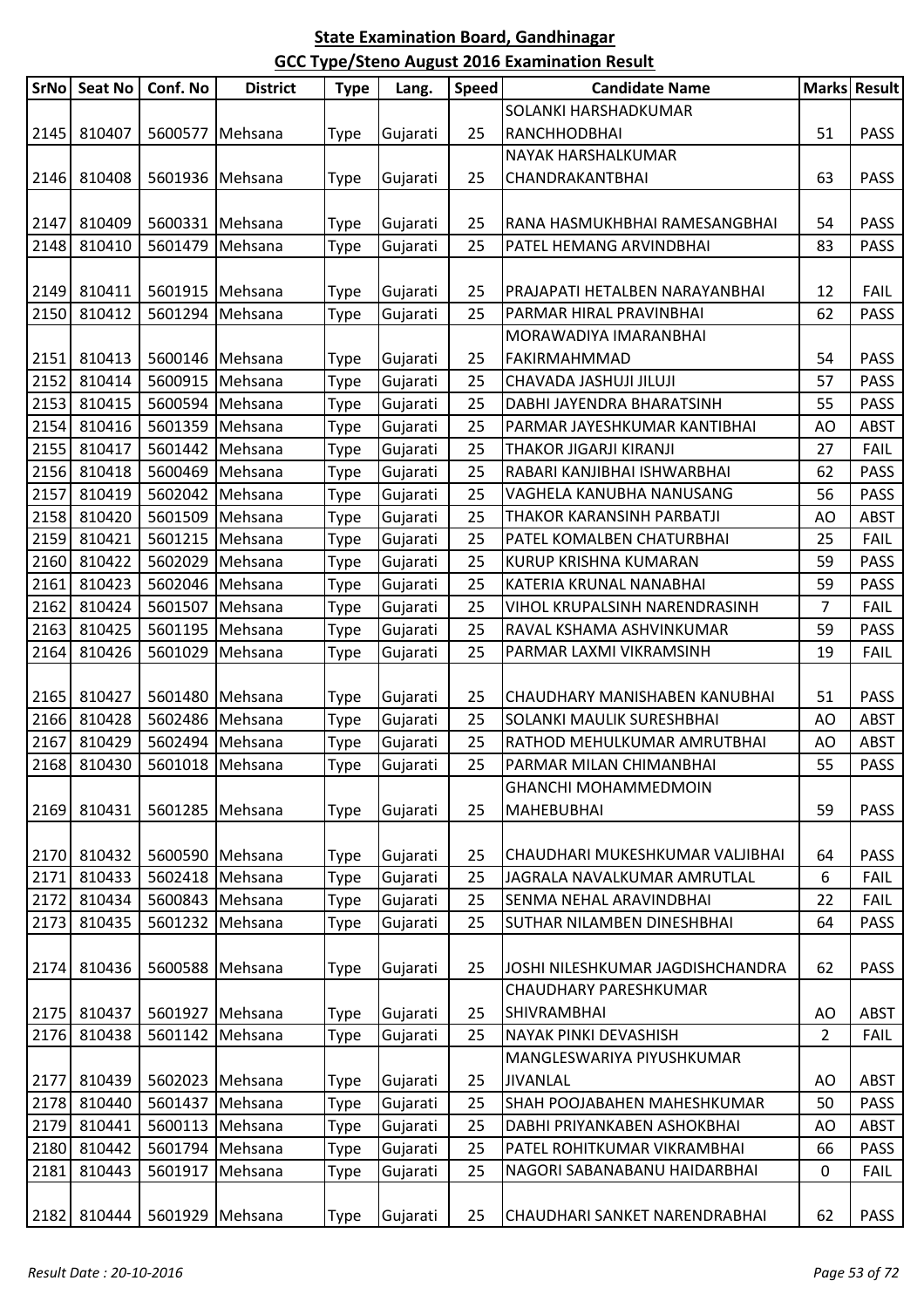| <b>SrNo</b> | <b>Seat No</b> | Conf. No        | <b>District</b> | <b>Type</b>  | Lang.                | <b>Speed</b> | <b>Candidate Name</b>               |                | Marks Result |
|-------------|----------------|-----------------|-----------------|--------------|----------------------|--------------|-------------------------------------|----------------|--------------|
|             |                |                 |                 |              |                      |              |                                     |                |              |
| 2183        | 810445         |                 | 5601433 Mehsana | Type         | Gujarati             | 25           | CHAUDHARI SANKETKUMAR PUNJABHAI     | 5              | <b>FAIL</b>  |
|             |                |                 |                 |              |                      |              | PATHAN SHAHJAHANBANU                |                |              |
| 2184        | 810446         | 5601227         | Mehsana         | Type         | Gujarati             | 25           | ILIYASMAHAMMAD                      | 50             | <b>PASS</b>  |
|             |                |                 |                 |              |                      |              |                                     |                |              |
| 2185        | 810447         | 5601028 Mehsana |                 | Type         | Gujarati             | 25           | GHANCHI SOHELBHAI FAKIRMAHMMAD      | 79             | <b>PASS</b>  |
| 2186        | 810448         | 5601967         | Mehsana         | Type         | Gujarati             | 25           | DARJI SONALBEN JAGDISHBHAI          | 46             | <b>FAIL</b>  |
| 2187        | 810449         | 5601038         | Mehsana         | Type         | Gujarati             | 25           | PATHAN SUFIYANKHAN SARIFKHAN        | 14             | <b>FAIL</b>  |
|             |                |                 |                 |              |                      |              |                                     |                |              |
| 2188        | 810450         | 5600560 Mehsana |                 | Type         | Gujarati             | 25           | CHAUDHARY SUNILKUMAR DEVJIBHAI      | 84             | <b>PASS</b>  |
| 2189        | 810451         | 5601162         | Mehsana         | Type         | Gujarati             | 25           | SEVANTIJI THAKOR NARESHJI           | AO             | <b>ABST</b>  |
| 2190        | 810452         | 5602039         | Mehsana         | Type         | Gujarati             | 25           | VYAS TRISHABEN KAMLESHBHAI          | 59             | <b>PASS</b>  |
| 2191        | 810453         | 5601467         | Mehsana         | Type         | Gujarati             | 25           | PARMAR TUSHAR BALDEVBHAI            | 76             | <b>PASS</b>  |
| 2192        | 810454         | 5600591         | Mehsana         | Type         | Gujarati             | 25           | SOLANKI TWINKAL JITENDRAKUMAR       | 46             | <b>FAIL</b>  |
|             |                |                 |                 |              |                      |              |                                     |                |              |
| 2193        | 810455         | 5601454         | Mehsana         | Type         | Gujarati             | 25           | PARMAR VANDANABEN PRAVINKUMAR       | 61             | <b>PASS</b>  |
|             |                |                 | 5602004 Mehsana |              |                      |              | PRAJAPATI VANDANKUMAR               |                |              |
| 2194        | 810456         |                 |                 | Type         | Gujarati             | 25           | MAHENDRABHAI                        | 85             | <b>PASS</b>  |
| 2195        | 810457         | 5602627         | Mehsana         |              |                      | 25           | CHAUDHARI VARSHABEN<br>BHAGAVANBHAI | 9              | <b>FAIL</b>  |
| 2196        | 810458         | 5602221         | Mehsana         | Type<br>Type | Gujarati<br>Gujarati | 25           | PATEL VINABEN BHIKHABHAI            | AO             | <b>ABST</b>  |
| 2197        | 810459         | 5600228         | Mehsana         | Type         | Gujarati             | 25           | ZALA VIPUL NARSANGBHAI              | 72             | <b>PASS</b>  |
| 2198        | 810460         | 5602452         | Mehsana         | Type         | Gujarati             | 25           | NADODA VIPULBHAI KALABHAI           | AO             | <b>ABST</b>  |
|             |                |                 |                 |              |                      |              |                                     |                |              |
| 2199        | 810461         | 5602542 Mehsana |                 | Type         | Gujarati             | 25           | CHAUDHARY VIPULKUMAR BABABHAI       | 51             | <b>PASS</b>  |
| 2200        | 810462         | 5602733         | Mehsana         | Type         | Gujarati             | 25           | KANODIYA VISHAL GANGARAMBHAI        | 65             | <b>PASS</b>  |
|             |                |                 |                 |              |                      |              |                                     |                |              |
| 2201        | 810463         |                 | 5602266 Mehsana | Type         | Gujarati             | 25           | NAYAK VISHALKUMAR JASHVANTBHAI      | 60             | <b>PASS</b>  |
| 2202        | 810464         | 5602483         | Mehsana         | Type         | Gujarati             | 25           | SHAH YASH KHINTESHBHAI              | $\overline{7}$ | <b>FAIL</b>  |
|             |                |                 |                 |              |                      |              |                                     |                |              |
| 2203        | 810465         | 5601015 Mehsana |                 | Type         | Gujarati             | 25           | CHAUDHARI YOGESHKUMAR HARIBHAI      | 76             | PASS         |
| 2204        | 810705         | 5600079         | Mehsana         | Type         | Gujarati             | 35           | PATEL GAURANGKUMAR LALJIBHAI        | 60             | <b>PASS</b>  |
| 2205        | 810706         |                 | 5602682 Mehsana | Type         | Gujarati             | 35           | DAVE MEGHABEN ASHOKBHAI             | 20             | <b>FAIL</b>  |
|             |                |                 |                 |              |                      |              |                                     |                |              |
| 2206        | 810707         | 5600672         | Mehsana         | Type         | Gujarati             | 35           | SOLANKI MITESHKUMAR RAMESHBHAI      | AO             | <b>ABST</b>  |
|             |                |                 |                 |              |                      |              |                                     |                |              |
| 2207        | 810708         |                 | 5600891 Mehsana | Type         | Gujarati             | 35           | SOLANKI NITINKUMAR BHUPENDRABHAI    | AO             | <b>ABST</b>  |
|             |                |                 |                 |              |                      |              |                                     |                |              |
| 2208        | 810709         |                 | 5602577 Mehsana | Type         | Gujarati             | 35           | PARMAR PIYUSHKUMAR KARSANBHAI       | 28             | <b>FAIL</b>  |
| 2209        | 810710         | 5600304 Mehsana |                 | Type         | Gujarati             | 35           | PATEL SUMANBEN MUKESHBHAI           | 21             | <b>FAIL</b>  |
| 2210        | 810711         |                 | 5600265 Mehsana | Type         | Gujarati             | 35           | CHAUHAN TANUMATIBEN BABULAL         | 33             | <b>FAIL</b>  |
| 2211        | 810712         |                 | 5602319 Mehsana | Type         | Gujarati             | 35           | PATEL UJASKUMAR JAYANTIBHAI         | 15             | <b>FAIL</b>  |
| 2212        | 810713         |                 | 5601951 Mehsana | Type         | Gujarati             | 35           | VANKAR VINODKUMAR PUNABHAI          | 26             | <b>FAIL</b>  |
| 2213        | 810860         | 5602224         | Mehsana         | Type         | Gujarati             | 40           | ZALA AJITSINH JAGATSINH             | 23             | <b>FAIL</b>  |
| 2214        | 810861         | 5600624         | Mehsana         | Type         | Gujarati             | 40           | THAKOR ARJUNSINH DIWANSINH          | 55             | <b>PASS</b>  |
| 2215        | 810862         | 5601032         | Mehsana         | Type         | Gujarati             | 40           | RANA BHAGVATIBAHEN SHANKARJI        | 5              | <b>FAIL</b>  |
| 2216        | 810863         |                 | 5600632 Mehsana | Type         | Gujarati             | 40           | PRAJAPATI DURGABEN BABULAL          | 0              | <b>FAIL</b>  |
| 2217        | 810864         | 5600569         | Mehsana         | Type         | Gujarati             | 40           | NAYAK HETALBEN DIPAKKUMAR           | 10             | <b>FAIL</b>  |
|             |                |                 |                 |              |                      |              | PANDYA JAGRUTIBEN                   |                |              |
| 2218        | 810865         | 5601302 Mehsana |                 | <b>Type</b>  | Gujarati             | 40           | RANMESHCHANDRA                      | 10             | <b>FAIL</b>  |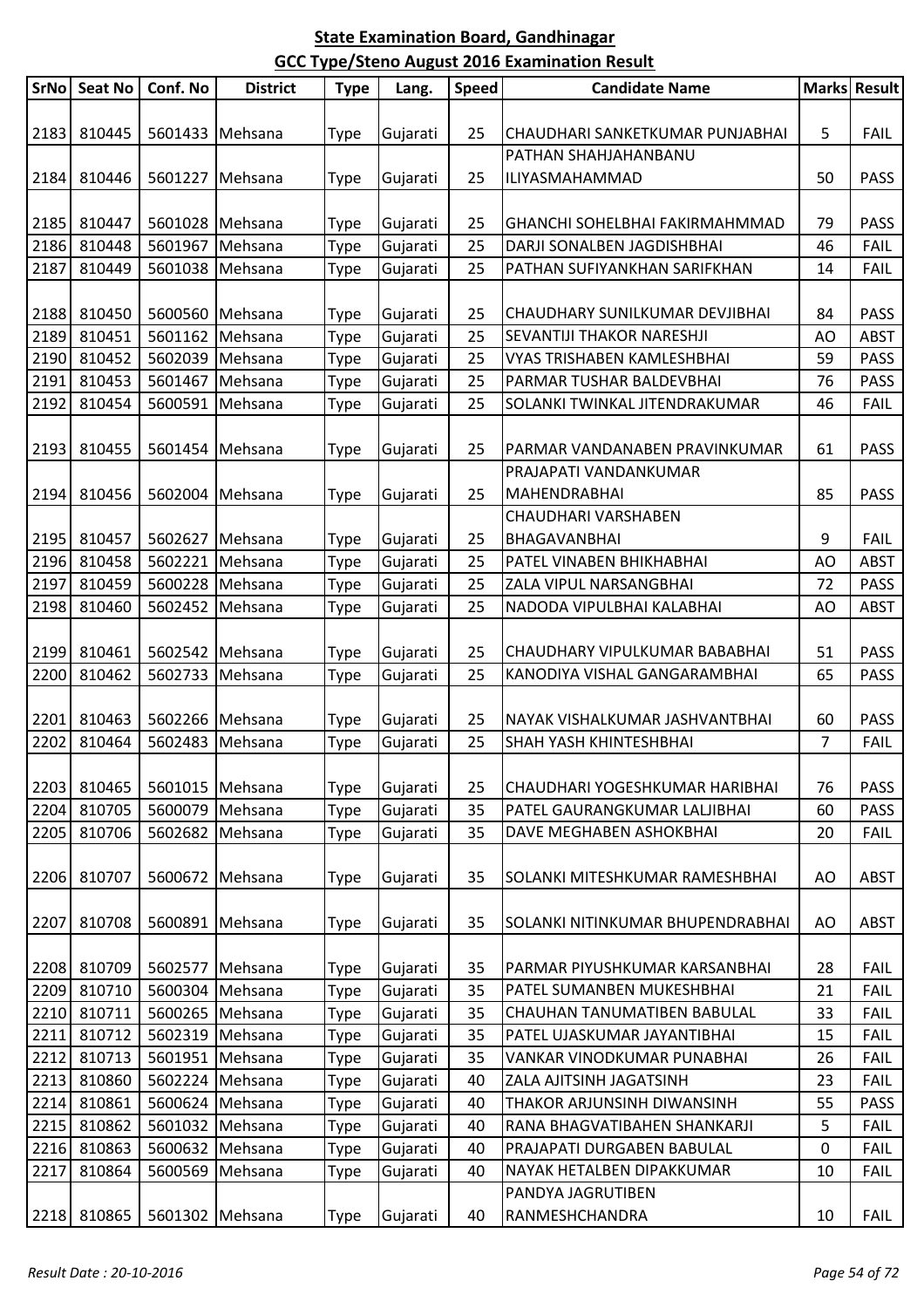| <b>SrNo</b> | <b>Seat No</b> | Conf. No        | <b>District</b> | <b>Type</b> | Lang.    | <b>Speed</b> | <b>Candidate Name</b>            |             | Marks Result |
|-------------|----------------|-----------------|-----------------|-------------|----------|--------------|----------------------------------|-------------|--------------|
|             |                |                 |                 |             |          |              | CHAUDHARY JAYDIPKUMAR            |             |              |
| 2219        | 810866         |                 | 5600847 Mehsana | <b>Type</b> | Gujarati | 40           | NARAYANBHAI                      | 10          | <b>FAIL</b>  |
| 2220        | 810867         |                 | 5600356 Mehsana | Type        | Gujarati | 40           | RATHOD JIGAR UMESHBHAI           | AO          | <b>ABST</b>  |
|             |                |                 |                 |             |          |              | <b>CHAUDHARY JIGNESHABEN</b>     |             |              |
| 2221        | 810868         | 5601295 Mehsana |                 | <b>Type</b> | Gujarati | 40           | SHANKARBHAI                      | 20          | <b>FAIL</b>  |
|             |                |                 |                 |             |          |              | CHAUDHARI NOOTANKUMAR            |             |              |
| 2222        | 810869         |                 | 5600571 Mehsana | <b>Type</b> | Gujarati | 40           | PRATAPBHAI                       | 25          | <b>FAIL</b>  |
| 2223        | 810870         |                 | 5600112 Mehsana | Type        | Gujarati | 40           | THAKOR RAJESHJI BABUJI           | 18          | <b>FAIL</b>  |
| 2224        | 810871         |                 | 5602701 Mehsana | Type        | Gujarati | 40           | PARMAR RAJNIBEN GOVINDBHAI       | 60          | <b>PASS</b>  |
|             |                |                 |                 |             |          |              |                                  |             |              |
| 2225        | 810872         |                 | 5602565 Mehsana | Type        | Gujarati | 40           | SOLANKI RASHMIKABAHEN BALDEVBHAI | 0           | <b>FAIL</b>  |
| 2226        | 810873         |                 | 5601986 Mehsana | Type        | Gujarati | 40           | SOLANKI SUHASBHAI MAFATLAL       | 68          | <b>PASS</b>  |
| 2227        | 830011         |                 | 5601470 Mehsana | Type        | Hindi    | 25           | PARMAR TUSHAR BALDEVBHAI         | 75          | <b>PASS</b>  |
| 2228        | 920066         | 6601361         | Rajkot          | Steno       | English  | 60           | JADAV HENCY DHARMENDRABHAI       | 0           | <b>FAIL</b>  |
|             |                |                 |                 |             |          |              |                                  |             |              |
| 2229        | 920190         | 6601210 Rajkot  |                 | Steno       | English  | 80           | PATODIYA BHARATKUMAR BHIKHUBHAI  | 60          | <b>PASS</b>  |
| 2230        | 920191         | 6600096 Rajkot  |                 | Steno       | English  | 80           | PARMAR JIGAR BHUPENDRABHAI       | 72          | <b>PASS</b>  |
| 2231        | 920192         | 6600605 Rajkot  |                 | Steno       | English  | 80           | SHUKLA KOMAL RAMAKANT            | 0           | <b>FAIL</b>  |
| 2232        | 920193         | 6600100 Rajkot  |                 | Steno       | English  | 80           | VANJARA PRATIK ANILKUMAR         | AO          | <b>ABST</b>  |
| 2233        | 920342         | 6601496 Rajkot  |                 | Steno       | English  | 100          | PANKHANIA AKSHAY KANTIBHAI       | 0           | <b>FAIL</b>  |
| 2234        | 920343         | 6600604 Rajkot  |                 | Steno       | English  | 100          | <b>JOSHI ARTI ANILKUMAR</b>      | 50          | <b>PASS</b>  |
| 2235        | 920344         | 6600190 Rajkot  |                 | Steno       | English  | 100          | AHIR DALABHAI DUNGARBHAI         | 0           | <b>FAIL</b>  |
| 2236        | 920345         | 6600602 Rajkot  |                 | Steno       | English  | 100          | KAKKAD JIGNASHA BHARATBHAI       | 25          | <b>FAIL</b>  |
| 2237        | 920346         | 6600900 Rajkot  |                 | Steno       | English  | 100          | ACHARYA KISHAN VIJAYBHAI         | AO          | <b>ABST</b>  |
| 2238        | 920347         | 6600599 Rajkot  |                 | Steno       | English  | 100          | SHARMA NEHA VINDYACHALBHAI       | 58          | <b>PASS</b>  |
| 2239        | 920348         | 6601479 Rajkot  |                 | Steno       | English  | 100          | CHITRODA NIRAV MANSUKHBHAI       | 0           | <b>FAIL</b>  |
| 2240        | 920349         | 6600603 Rajkot  |                 | Steno       | English  | 100          | CHAVDA SANDIP LAXMANBHAI         | 0           | <b>FAIL</b>  |
| 2241        | 920350         | 6600600 Rajkot  |                 | Steno       | English  | 100          | KHAKHAR YASH JATIN               | $\mathbf 0$ | <b>FAIL</b>  |
| 2242        | 920463         | 6600377         | Rajkot          | Steno       | English  | 120          | DAVE CHINTAN PRADIPKUMAR         | 0           | <b>FAIL</b>  |
|             |                |                 |                 |             |          |              | <b>GOSWAMI HEMALBHARTHI</b>      |             |              |
| 2243        | 920464         | 6600597 Rajkot  |                 | Steno       | English  | 120          | CHAMANBHARTHI                    | $\pmb{0}$   | <b>FAIL</b>  |
| 2244        | 920465         | 6601430 Rajkot  |                 | Steno       | English  | 120          | JADEJA KRIPALSINH LALUBHA        | 0           | <b>FAIL</b>  |
| 2245        | 920466         | 6601483 Rajkot  |                 | Steno       | English  | 120          | AGRAVAT NIRAV JAGDISHBHAI        | 0           | <b>FAIL</b>  |
| 2246        | 920467         | 6600419 Rajkot  |                 | Steno       | English  | 120          | VAGHELA RAJESH PRAVINBHAI        | 0           | <b>FAIL</b>  |
| 2247        | 920468         | 6600363 Rajkot  |                 | Steno       | English  | 120          | KANABAR UPENDRA DURLABHAJI       | AO          | <b>ABST</b>  |
| 2248        | 910161         | 6600820 Rajkot  |                 | Steno       | Gujarati | 60           | MAKVANA BHAVESH BALABHAI         | 69          | <b>PASS</b>  |
| 2249        | 910162         | 6600611 Rajkot  |                 | Steno       | Gujarati | 60           | PAUN CHANDANI JAYANTILAL         | 52          | <b>PASS</b>  |
| 2250        | 910163         | 6601025 Rajkot  |                 | Steno       | Gujarati | 60           | BHATT DHAVAL KETANBHAI           | 22          | <b>FAIL</b>  |
| 2251        | 910164         | 6600822 Rajkot  |                 | Steno       | Gujarati | 60           | MAKVANA HITESH GOVINDBHAI        | 21          | <b>FAIL</b>  |
| 2252        | 910165         | 6600548 Rajkot  |                 | Steno       | Gujarati | 60           | MALKIYA JASHMAT LAVJIBHAI        | 50          | <b>PASS</b>  |
| 2253        | 910166         | 6600610 Rajkot  |                 | Steno       | Gujarati | 60           | SISODIYA KAJALBAHEN HARSURBHAI   | 52          | <b>PASS</b>  |
| 2254        | 910167         | 6600957 Rajkot  |                 | Steno       | Gujarati | 60           | BHATT KAUSHAL JITENDRABHAI       | 24          | <b>FAIL</b>  |
| 2255        | 910168         | 6600967 Rajkot  |                 | Steno       | Gujarati | 60           | MAHETA KAUSHAL BHARATBHAI        | 53          | <b>PASS</b>  |
| 2256        | 910169         | 6601259 Rajkot  |                 | Steno       | Gujarati | 60           | PIPALIYA KEYUR MANOJBHAI         | 35          | <b>FAIL</b>  |
| 2257        | 910170         | 6600614 Rajkot  |                 | Steno       | Gujarati | 60           | KUCHHDIYA LAKHIBEN RAMA          | 50          | <b>PASS</b>  |
| 2258        | 910171         | 6601467 Rajkot  |                 | Steno       | Gujarati | 60           | PARMAR MANSI JAYSUKHBHAI         | 51          | <b>PASS</b>  |
| 2259        | 910172         | 6601498 Rajkot  |                 | Steno       | Gujarati | 60           | TERAIYA MANSI MAHENDRABHAI       | AO          | <b>ABST</b>  |
| 2260        | 910173         | 6600857 Rajkot  |                 | Steno       | Gujarati | 60           | CHAUHAN MUKESH HIRABHAI          | 38          | <b>FAIL</b>  |
| 2261        | 910174         | 6601424 Rajkot  |                 | Steno       | Gujarati | 60           | SODHA NAMRATA PRAVINKUMAR        | 57          | <b>PASS</b>  |
| 2262        | 910175         | 6601465 Rajkot  |                 | Steno       | Gujarati | 60           | SONAGARA NIKITA NATHUBHAI        | 56          | <b>PASS</b>  |
| 2263        | 910176         | 6601491 Rajkot  |                 | Steno       | Gujarati | 60           | BARAD RADHIKA PRAVINBHAI         | 57          | <b>PASS</b>  |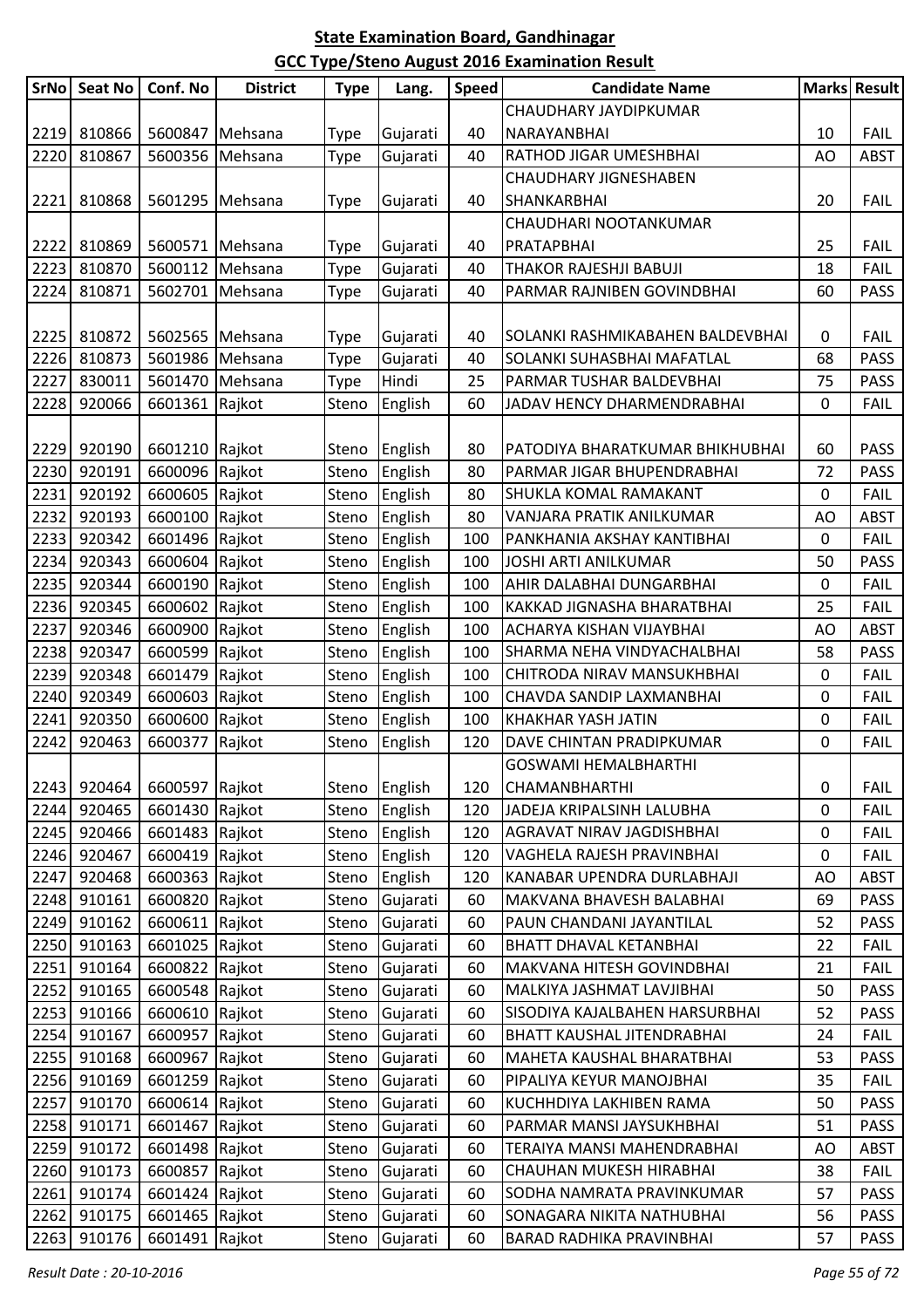| <b>SrNo</b> | Seat No | Conf. No       | <b>District</b> | <b>Type</b> | Lang.          | <b>Speed</b> | <b>Candidate Name</b>              |    | <b>Marks Result</b> |
|-------------|---------|----------------|-----------------|-------------|----------------|--------------|------------------------------------|----|---------------------|
| 2264        | 910177  | 6600811        | Rajkot          | Steno       | Gujarati       | 60           | DHADHAL RAVIRAJ DHIRUBHAI          | AO | <b>ABST</b>         |
| 2265        | 910178  | 6601495 Rajkot |                 | Steno       | Gujarati       | 60           | YADAV RUKMINA NAGARUBHAI           | 78 | <b>PASS</b>         |
| 2266        | 910179  | 6600374 Rajkot |                 | Steno       | Gujarati       | 60           | KHOYANI SONAL VINUBHAI             | 42 | <b>FAIL</b>         |
| 2267        | 910180  | 6601510 Rajkot |                 | Steno       | Gujarati       | 60           | MOHEL SUHANABANU IRASADBHAI        | AO | <b>ABST</b>         |
| 2268        | 910181  | 6600246 Rajkot |                 | Steno       | Gujarati       | 60           | RATHOD UMANG MAHENDRABHAI          | 57 | <b>PASS</b>         |
| 2269        | 910467  | 6601456 Rajkot |                 | Steno       | Gujarati       | 75           | VALA AABID SIKANDARBHAI            | 52 | <b>PASS</b>         |
| 2270        | 910468  | 6601029 Rajkot |                 | Steno       | Gujarati       | 75           | PARMAR ANKITA VITTHALBHAI          | 90 | <b>PASS</b>         |
| 2271        | 910469  | 6600790 Rajkot |                 | Steno       | Gujarati       | 75           | MEHTA APEKSHA RAJENDRAKUMAR        | 76 | PASS                |
| 2272        | 910470  | 6600789 Rajkot |                 | Steno       | Gujarati       | 75           | GABU ARTI PARSOTAMBHAI             | 76 | PASS                |
| 2273        | 910471  | 6601232 Rajkot |                 | Steno       | Gujarati       | 75           | PIPRANI ASHOKBHAI HIRALALBHAI      | 80 | <b>PASS</b>         |
| 2274        | 910472  | 6601062 Rajkot |                 | Steno       | Gujarati       | 75           | JANI ASHVIN MANSHANKAR             | 12 | <b>FAIL</b>         |
| 2275        | 910473  | 6600441 Rajkot |                 | Steno       | Gujarati       | 75           | KOSHIYA BHOOMI PRAGJIBHAI          | 84 | PASS                |
| 2276        | 910474  | 6600763 Rajkot |                 | Steno       | Gujarati       | 75           | ZALA BIJENDRASINH RAMSINH          | 50 | <b>PASS</b>         |
| 2277        | 910475  | 6600762 Rajkot |                 | Steno       | Gujarati       | 75           | CHAUHAN CHIRAG NAVINCHANDRA        | 51 | <b>PASS</b>         |
| 2278        | 910476  | 6600002 Rajkot |                 | Steno       | Gujarati       | 75           | PARMAR DHIREN KANTILAL             | 80 | PASS                |
| 2279        | 910477  | 6600102 Rajkot |                 | Steno       | Gujarati       | 75           | RAIYANI DIGISHA MANSUKHLAL         | 85 | <b>PASS</b>         |
| 2280        | 910478  | 6601030 Rajkot |                 | Steno       | Gujarati       | 75           | MAKVANA DIPAKKUMAR HIRABHAI        | 78 | <b>PASS</b>         |
| 2281        | 910479  | 6600948 Rajkot |                 | Steno       | Gujarati       | 75           | TOTA DIPAKKUMAR BALVABHAI          | AO | <b>ABST</b>         |
| 2282        | 910480  | 6601042 Rajkot |                 | Steno       | Gujarati       | 75           | <b>BHATT HARSHIT PRADIPBHAI</b>    | 80 | PASS                |
| 2283        | 910481  | 6600091 Rajkot |                 | Steno       | Gujarati       | 75           | LONCHA JAGDISH NATHUBHAI           | 50 | <b>PASS</b>         |
| 2284        | 910482  | 6601377 Rajkot |                 | Steno       | Gujarati       | 75           | RANA JIGNESH DINESHKUMAR           | 78 | <b>PASS</b>         |
| 2285        | 910483  | 6600205 Rajkot |                 | Steno       | Gujarati       | 75           | PITHAVA KALYANI KIRANKUMAR         | 84 | PASS                |
| 2286        | 910484  | 6600468 Rajkot |                 | Steno       | Gujarati       | 75           | JADEJA KULDIPSINH ANIRUDHDHASINH   | 82 | <b>PASS</b>         |
| 2287        | 910485  | 6601455 Rajkot |                 | Steno       | Gujarati       | 75           | RATHVA LAXMANBHAI BHADUDIYABHAI    | 41 | <b>FAIL</b>         |
| 2288        | 910486  | 6601053 Rajkot |                 | Steno       | Gujarati       | 75           | KHIMSURIYA MAHESH SOMABHAI         | AO | <b>ABST</b>         |
| 2289        | 910487  | 6600438 Rajkot |                 | Steno       | Gujarati       | 75           | RAIYANI MITAL ATULBHAI             | 84 | <b>PASS</b>         |
| 2290        | 910488  | 6600723 Rajkot |                 | Steno       | Gujarati       | 75           | PARMAR MOHIT PRAFULBHAI            | AO | <b>ABST</b>         |
| 2291        | 910489  | 6600053 Rajkot |                 |             | Steno Gujarati | 75           | CHAUHAN NIRAV VINODBHAI            | 76 | PASS                |
|             |         |                |                 |             |                |              | GOSWAMI RAJANBHARTHI               |    |                     |
| 2292        | 910490  | 6601007 Rajkot |                 | Steno       | Gujarati       | 75           | <b>GULABBHARTHI</b>                | 66 | <b>PASS</b>         |
| 2293        | 910491  | 6600630        | Rajkot          | Steno       | Gujarati       | 75           | MEHTA RAJEN DHIRAJLAL              | 66 | <b>PASS</b>         |
| 2294        | 910492  | 6600083 Rajkot |                 | Steno       | Gujarati       | 75           | MANIYAR SAGARKUMAR PRAVINBHAI      | 43 | <b>FAIL</b>         |
| 2295        | 910493  | 6600038 Rajkot |                 | Steno       | Gujarati       | 75           | CHHAVAD SHIRAJ IDRISHBHAI          | 82 | PASS                |
| 2296        | 910494  | 6601254        | Rajkot          | Steno       | Gujarati       | 75           | PARMAR SIDHDHI MANSUKHBHAI         | 71 | <b>PASS</b>         |
| 2297        | 910495  | 6600874 Rajkot |                 | Steno       | Gujarati       | 75           | PARMAR SOHIL PRAFULBHAI            | 84 | <b>PASS</b>         |
| 2298        | 910496  | 6600554 Rajkot |                 | Steno       | Gujarati       | 75           | GAUTAMI VIDHI ANILBHAI             | 70 | <b>PASS</b>         |
| 2299        | 910497  | 6600299 Rajkot |                 | Steno       | Gujarati       | 75           | KUVADIYA VIKRAM VAJUBHAI           | 74 | <b>PASS</b>         |
| 2300        | 910498  | 6600856 Rajkot |                 | Steno       | Gujarati       | 75           | PANDYA VISHAL BHANUBHAI            | 70 | <b>PASS</b>         |
| 2301        | 910653  | 6601223 Rajkot |                 | Steno       | Gujarati       | 90           | MEGHNATHEE ALPESHGIRI DOLATGIRI    | AO | ABST                |
| 2302        | 910654  | 6600607 Rajkot |                 | Steno       | Gujarati       | 90           | VYAS AMIT RAMESHCHANDRA            | 0  | <b>FAIL</b>         |
| 2303        | 910655  | 6601426 Rajkot |                 | Steno       | Gujarati       | 90           | SONDARVA ANITA MANOJKUMAR          | 0  | <b>FAIL</b>         |
| 2304        | 910656  | 6601033 Rajkot |                 | Steno       | Gujarati       | 90           | <b>GOSAI BHARATGIRI BHUPATGIRI</b> | 0  | <b>FAIL</b>         |
| 2305        | 910657  | 6601433 Rajkot |                 | Steno       | Gujarati       | 90           | SETH BINDIYA HARESHKUMAR           | 0  | <b>FAIL</b>         |
| 2306        | 910658  | 6601428 Rajkot |                 | Steno       | Gujarati       | 90           | PARMAR CHANDRIKABEN DAYALAL        | 0  | <b>FAIL</b>         |
| 2307        | 910659  | 6600170 Rajkot |                 | Steno       | Gujarati       | 90           | KHUNT DHAVAL MANSUKHBHAI           | 0  | <b>FAIL</b>         |
| 2308        | 910660  | 6600568 Rajkot |                 | Steno       | Gujarati       | 90           | SHIYAL DINESHBHAI BHURABHAI        | 0  | <b>FAIL</b>         |
| 2309        | 910661  | 6600166 Rajkot |                 | Steno       | Gujarati       | 90           | PARMAR HIREN HEMATBHAI             | 0  | <b>FAIL</b>         |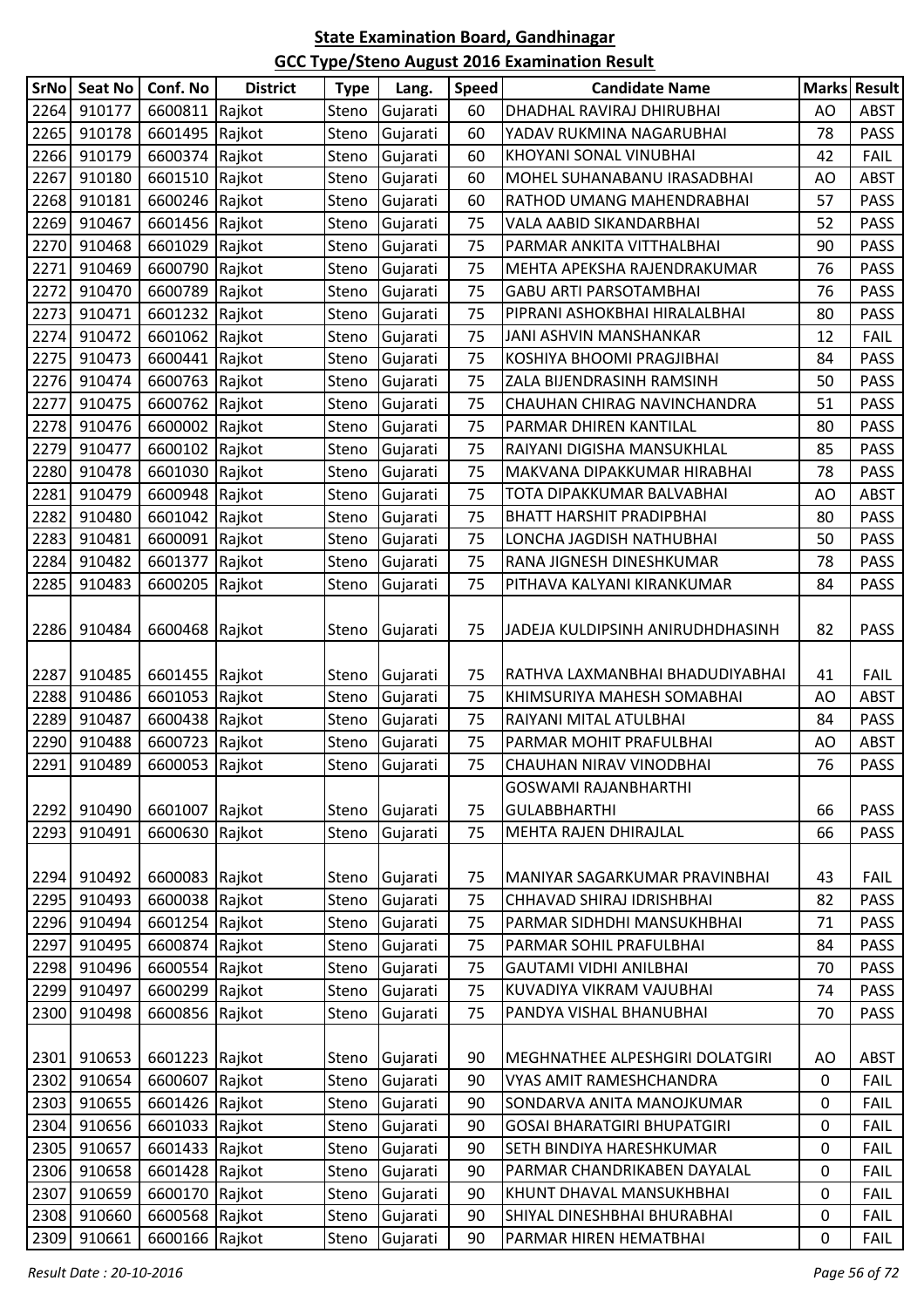|      | SrNo Seat No | Conf. No       | <b>District</b> | <b>Type</b> | Lang.    | <b>Speed</b> | <b>Candidate Name</b>            |                | <b>Marks Result</b> |
|------|--------------|----------------|-----------------|-------------|----------|--------------|----------------------------------|----------------|---------------------|
| 2310 | 910662       | 6600136 Rajkot |                 | Steno       | Gujarati | 90           | MORI MEHUL JAYANTILAL            | 50             | <b>PASS</b>         |
|      |              |                |                 |             |          |              |                                  |                |                     |
| 2311 | 910663       | 6600596 Rajkot |                 | Steno       | Gujarati | 90           | KHERADIYA PRATHMESH RAJENDRABHAI | 0              | <b>FAIL</b>         |
| 2312 | 910664       | 6600035 Rajkot |                 | Steno       | Gujarati | 90           | PAREKH RAJESH CHIMANLAL          | 7              | <b>FAIL</b>         |
| 2313 | 910665       | 6600932 Rajkot |                 | Steno       | Gujarati | 90           | TANK RAJESH BATUKLAL             | 0              | <b>FAIL</b>         |
| 2314 | 910666       | 6601046 Rajkot |                 | Steno       | Gujarati | 90           | SAVALIYA RIPALBEN SURESHKUMAR    | 50             | <b>PASS</b>         |
| 2315 | 910667       | 6600608 Rajkot |                 | Steno       | Gujarati | 90           | <b>GUPTA SANDIP JANAKRAM</b>     | 0              | <b>FAIL</b>         |
|      |              |                |                 |             |          |              |                                  |                |                     |
| 2316 | 910668       | 6600609 Rajkot |                 | Steno       | Gujarati | 90           | KADIWALA ZANKHANA RAMESHBHAI     | 0              | <b>FAIL</b>         |
| 2317 | 820498       | 5601971        | Rajkot          | Type        | English  | 40           | <b>BHATT BANSI BHAVESHBHAI</b>   | 64             | <b>PASS</b>         |
| 2318 | 820499       | 5601975 Rajkot |                 | Type        | English  | 40           | <b>BHATT BEENA BHAVESHBHAI</b>   | 46             | <b>FAIL</b>         |
| 2319 | 820500       | 5601721 Rajkot |                 | Type        | English  | 40           | MAKWANA CHITRANG AMRUTLAL        | 66             | <b>PASS</b>         |
| 2320 | 820501       | 5602695 Rajkot |                 | Type        | English  | 40           | KANDORIA DILIP BHIMSHI           | 43             | <b>FAIL</b>         |
| 2321 | 820502       | 5602170 Rajkot |                 | Type        | English  | 40           | RANINGA HARSHA SURESHBHAI        | 62             | <b>PASS</b>         |
| 2322 | 820503       | 5602440        | Rajkot          | Type        | English  | 40           | JADAV HENCY DHARMENDRABHAI       | AO             | <b>ABST</b>         |
| 2323 | 820504       | 5601099 Rajkot |                 | Type        | English  | 40           | VYAS ISHAN HIMANSHUBHAI          | AO             | <b>ABST</b>         |
| 2324 | 820505       | 5601528 Rajkot |                 | Type        | English  | 40           | CHAUDHARY JAYDEEP DINKARBHAI     | 70             | <b>PASS</b>         |
| 2325 | 820506       | 5600856 Rajkot |                 | Type        | English  | 40           | MOR JAYKUMAR BHARATBHAI          | 71             | <b>PASS</b>         |
| 2326 | 820507       | 5601407        | Rajkot          | Type        | English  | 40           | MEHTA KHUSHBOO SUNILBHAI         | AO             | <b>ABST</b>         |
| 2327 | 820508       | 5602209        | Rajkot          | Type        | English  | 40           | VYAS KHUSHBU ARVINDBHAI          | 57             | <b>PASS</b>         |
| 2328 | 820509       | 5602122        | Rajkot          | Type        | English  | 40           | JADEJA KULDIPSINH DANSINH        | 40             | <b>FAIL</b>         |
| 2329 | 820510       | 5600428 Rajkot |                 | Type        | English  | 40           | JOSHI KUNDAL PARESHBHAI          | 43             | <b>FAIL</b>         |
| 2330 | 820511       | 5602425 Rajkot |                 | Type        | English  | 40           | NAGAR MAHENTIBEN ISHWARBHAI      | 3              | <b>FAIL</b>         |
| 2331 | 820512       | 5602290        | Rajkot          | Type        | English  | 40           | RADIYA MAYURI VIJAYBHAI          | 65             | <b>PASS</b>         |
| 2332 | 820513       | 5602174 Rajkot |                 | Type        | English  | 40           | JOSHI NIDHI JAVAHARBHAI          | 50             | <b>PASS</b>         |
| 2333 | 820514       | 5601183 Rajkot |                 | Type        | English  | 40           | JANI OM HETALKUMAR               | 43             | <b>FAIL</b>         |
|      |              |                |                 |             |          |              |                                  |                |                     |
| 2334 | 820515       | 5602420 Rajkot |                 | Type        | English  | 40           | SIDDHAPURA PIYUSH TRIBHOVANBHAI  | 55             | <b>PASS</b>         |
| 2335 | 820516       | 5600010        | Rajkot          | Type        | English  | 40           | GOHIL RAJESHKUMAR GANGJIBHAI     | AO             | <b>ABST</b>         |
|      |              |                |                 |             |          |              |                                  |                |                     |
| 2336 | 820517       | 5601989 Rajkot |                 | Type        | English  | 40           | RATHOD RAJESHKUMAR GOVINDBHAI    | 69             | <b>PASS</b>         |
| 2337 | 820518       | 5602426 Rajkot |                 | Type        | English  | 40           | RATHOD RAKESH DHANJIBHAI         | 50             | PASS                |
| 2338 | 820519       | 5600965 Rajkot |                 | Type        | English  | 40           | ROJASRA RASIKKUMAR SAMATBHAI     | AO             | ABST                |
| 2339 | 820520       | 5600538 Rajkot |                 | Type        | English  | 40           | PARMAR RAVI MANSUKHLAL           | 42             | <b>FAIL</b>         |
| 2340 | 820521       | 5600365 Rajkot |                 | Type        | English  | 40           | BAVALIYA SATISH ARJANBHAI        | 50             | <b>PASS</b>         |
| 2341 | 820522       | 5601938 Rajkot |                 | Type        | English  | 40           | PARMAR SAVAN KANJIBHAI           | 38             | <b>FAIL</b>         |
| 2342 | 820523       | 5600053 Rajkot |                 | Type        | English  | 40           | CHHAVAD SHIRAJ IDRISHBHAI        | 59             | <b>PASS</b>         |
| 2343 | 820524       | 5600135 Rajkot |                 | Type        | English  | 40           | HANSORA VIJAYKUMAR BHIMJIBHAI    | 67             | <b>PASS</b>         |
| 2344 | 820525       | 5600777 Rajkot |                 | Type        | English  | 40           | DASADIYA VINAY KISHORBHAI        | 69             | <b>PASS</b>         |
| 2345 | 820526       | 5601531 Rajkot |                 | Type        | English  | 40           | DAVE YOGESH DHIRUBHAI            | 0              | <b>FAIL</b>         |
| 2346 | 830051       | 5602070 Rajkot |                 | Type        | English  | 40           | DODIYA MITESHBHAI GOBARBHAI      | 72             | <b>PASS</b>         |
| 2347 | 820670       | 5601008 Rajkot |                 | Type        | English  | 50           | DER BHAVIK BHIKHUBHAI            | AO             | <b>ABST</b>         |
| 2348 | 820671       | 5602178 Rajkot |                 | Type        | English  | 50           | RUPARELIYA CHIRAG KALPESHBHAI    | $\overline{2}$ | <b>FAIL</b>         |
| 2349 | 820672       | 5602653 Rajkot |                 | Type        | English  | 50           | NIMAVAT HITESHKUMAR PRAVINLAL    | AO             | <b>ABST</b>         |
| 2350 | 820673       | 5601280 Rajkot |                 | Type        | English  | 50           | BARAIYA JAYDEEP NARSINHBHAI      | 78             | <b>PASS</b>         |
| 2351 | 820674       | 5601279 Rajkot |                 | Type        | English  | 50           | <b>SHUKLA KOMAL RAMAKANT</b>     | 58             | <b>PASS</b>         |
| 2352 | 820675       | 5600001 Rajkot |                 | Type        | English  | 50           | BORISANIYA MAYUR HARSUKHBHAI     | 15             | <b>FAIL</b>         |
| 2353 | 820676       | 5601875 Rajkot |                 | Type        | English  | 50           | SHUKLA MOHIT DINESHBHAI          | 38             | <b>FAIL</b>         |
| 2354 | 820677       | 5600151 Rajkot |                 | Type        | English  | 50           | VANJARA PRATIK ANILKUMAR         | AO             | <b>ABST</b>         |
| 2355 | 820678       | 5601634 Rajkot |                 | Type        | English  | 50           | VAISHNAV SANKALP SANJAYBHAI      | 84             | <b>PASS</b>         |
| 2356 | 820679       | 5602289 Rajkot |                 | Type        | English  | 50           | SEJPAL TUSHAR BANSILAL           | 56             | PASS                |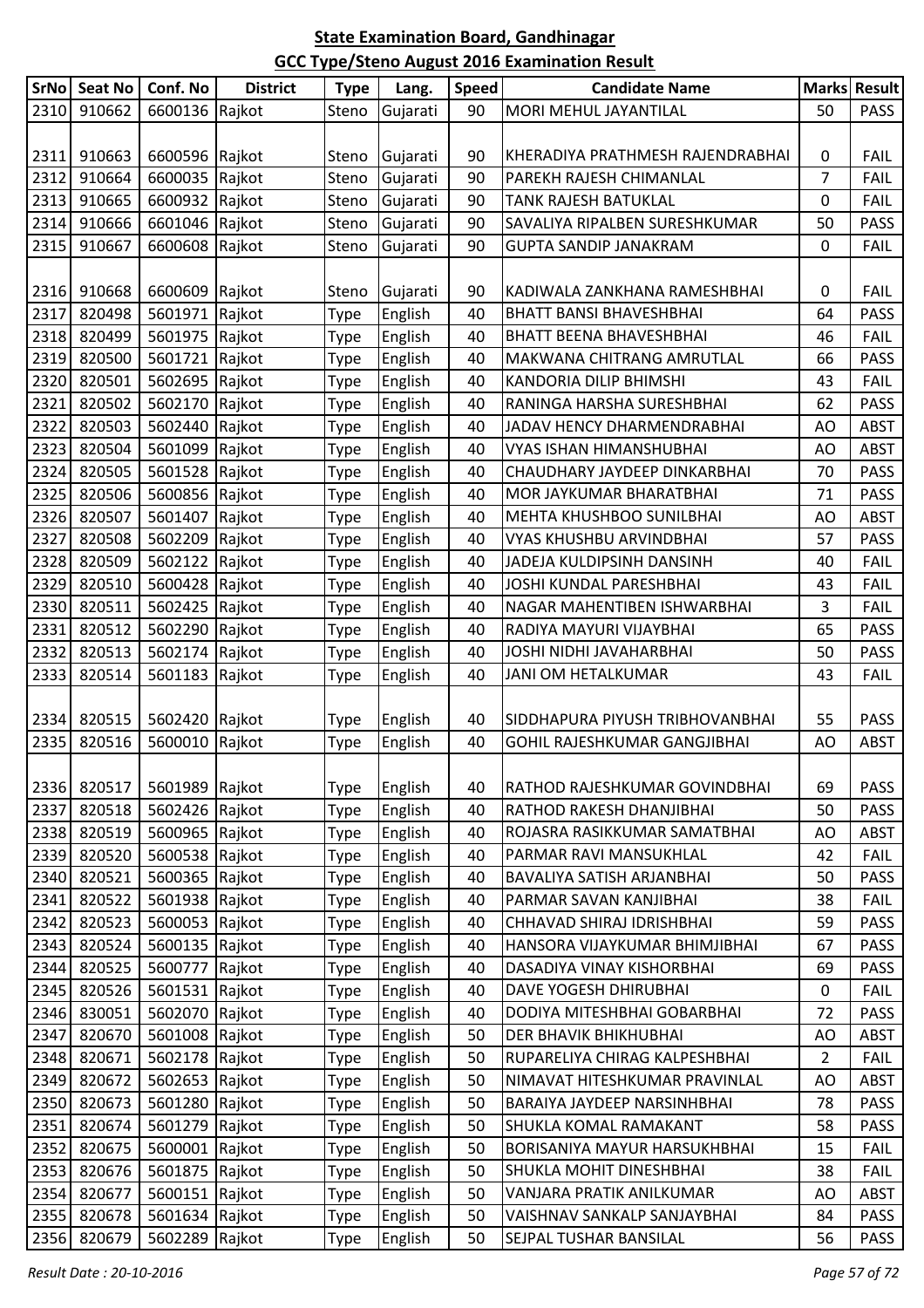| <b>SrNo</b> | <b>Seat No</b> | Conf. No       | <b>District</b> | <b>Type</b> | Lang.    | <b>Speed</b> | <b>Candidate Name</b>            |    | Marks Result |
|-------------|----------------|----------------|-----------------|-------------|----------|--------------|----------------------------------|----|--------------|
| 2357        | 820680         | 5601366 Rajkot |                 | Type        | English  | 50           | RUDAKIA YOGESH MANSHUKHBHAI      | 76 | <b>PASS</b>  |
| 2358        | 820778         | 5600092 Rajkot |                 | Type        | English  | 60           | JADEJA AJITSINH ANOPSINH         | AO | <b>ABST</b>  |
| 2359        | 820779         | 5600878 Rajkot |                 | Type        | English  | 60           | DAVE CHINTAN PRADIPKUMAR         | 61 | <b>PASS</b>  |
| 2360        | 820780         | 5602240 Rajkot |                 | Type        | English  | 60           | DHOLAKIYA DHAVAL BHALCHANDRA     | 50 | <b>PASS</b>  |
| 2361        | 820781         | 5601156 Rajkot |                 | Type        | English  | 60           | KANANI MONIKA MANSUKHABHAI       | 23 | <b>FAIL</b>  |
| 2362        | 820782         | 5601176 Rajkot |                 | Type        | English  | 60           | PUROHIT UDAY PRAVINBHAI          | 45 | <b>FAIL</b>  |
| 2363        | 820783         | 5601276 Rajkot |                 | Type        | English  | 60           | BAVALIYA VATSAL PANKAJKUMAR      | 46 | <b>FAIL</b>  |
| 2364        | 810466         | 5601529 Rajkot |                 | Type        | Gujarati | 25           | MEHTA APEKSHA RAJENDRAKUMAR      | 51 | <b>PASS</b>  |
| 2365        | 810467         | 5602531 Rajkot |                 | Type        | Gujarati | 25           | JADEJA ARJUNSINH GUNVANTSINH     | 3  | <b>FAIL</b>  |
| 2366        | 810468         | 5601527        | Rajkot          | Type        | Gujarati | 25           | GABU ARTI PARSOTAMBHAI           | 29 | <b>FAIL</b>  |
| 2367        | 810469         | 5600780        | Rajkot          | Type        | Gujarati | 25           | PANDYA ASHISH JAGDEV             | AO | <b>ABST</b>  |
| 2368        | 810470         | 5602472 Rajkot |                 | Type        | Gujarati | 25           | CHAVDA BHARAT LAKHAMANBHAI       | 37 | <b>FAIL</b>  |
|             |                |                |                 |             |          |              | KHAGRAM BHAVINKUMAR              |    |              |
| 2369        | 810471         | 5600076 Rajkot |                 | Type        | Gujarati | 25           | <b>YOGESHKUMAR</b>               | 71 | <b>PASS</b>  |
| 2370        | 810472         | 5600964 Rajkot |                 | Type        | Gujarati | 25           | KOSHIYA BHOOMI PRAGJIBHAI        | 63 | <b>PASS</b>  |
| 2371        | 810473         | 5601250 Rajkot |                 | Type        | Gujarati | 25           | JOSHI CHANDNI VIVEK              | 17 | <b>FAIL</b>  |
| 2372        | 810474         | 5601282 Rajkot |                 | Type        | Gujarati | 25           | RAVAL CHANDNI JANAKBHAI          | 64 | <b>PASS</b>  |
| 2373        | 810475         | 5601717        | Rajkot          | Type        | Gujarati | 25           | MAKWANA CHITRANG AMRUTLAL        | 68 | <b>PASS</b>  |
| 2374        | 810476         | 5601525        | Rajkot          | Type        | Gujarati | 25           | VANIYA DAKSHABEN JIVABHAI        | 15 | <b>FAIL</b>  |
|             |                |                |                 |             |          |              |                                  |    |              |
| 2375        | 810477         | 5600059 Rajkot |                 | Type        | Gujarati | 25           | CHAVDA DHARMESHKUMAR NATVARLAL   | 84 | <b>PASS</b>  |
| 2376        | 810478         | 5601908 Rajkot |                 | Type        | Gujarati | 25           | <b>BHATT DHAVAL KETANBHAI</b>    | 4  | <b>FAIL</b>  |
| 2377        | 810479         | 5602246 Rajkot |                 | Type        | Gujarati | 25           | DHOLAKIYA DHAVAL BHALCHANDRA     | 76 | <b>PASS</b>  |
| 2378        | 810480         | 5600372 Rajkot |                 | Type        | Gujarati | 25           | KHUNT DHAVAL MANSUKHBHAI         | 66 | <b>PASS</b>  |
| 2379        | 810481         | 5600152 Rajkot |                 | Type        | Gujarati | 25           | RAIYANI DIGISHA MANSUKHLAL       | 78 | <b>PASS</b>  |
| 2380        | 810482         | 5601735 Rajkot |                 | Type        | Gujarati | 25           | JIVRAJANI GAURANG VIJAYKUMAR     | 57 | PASS         |
| 2381        | 810483         | 5601259 Rajkot |                 | Type        | Gujarati | 25           | DAFDA HARSHADKUMAR SHANTILAL     | AO | <b>ABST</b>  |
| 2382        | 810484         | 5602236 Rajkot |                 | Type        | Gujarati | 25           | GODAVARIYA HETAL BHARATBHAI      | 55 | <b>PASS</b>  |
| 2383        | 810485         | 5601191 Rajkot |                 | Type        | Gujarati | 25           | MALKIYA JASHMAT LAVJIBHAI        | 17 | <b>FAIL</b>  |
| 2384        | 810486         | 5601266 Rajkot |                 | <b>Type</b> | Gujarati | 25           | CHAUDHARY JAYDEEP DINKARBHAI     | 80 | <b>PASS</b>  |
| 2385        | 810487         | 5600854 Rajkot |                 | Type        | Gujarati | 25           | MOR JAYKUMAR BHARATBHAI          | 54 | <b>PASS</b>  |
| 2386        | 810488         | 5601688 Rajkot |                 | Type        | Gujarati | 25           | MANDIR JIGNASA HARSHADBHAI       | 50 | <b>PASS</b>  |
| 2387        | 810489         | 5600536 Rajkot |                 | Type        | Gujarati | 25           | PITHAVA KALYANI KIRANKUMAR       | 70 | <b>PASS</b>  |
| 2388        | 810490         | 5601745 Rajkot |                 | Type        | Gujarati | 25           | BHATT KAUSHAL JITENDRABHAI       | 31 | <b>FAIL</b>  |
| 2389        | 810491         | 5601758 Rajkot |                 | Type        | Gujarati | 25           | MAHETA KAUSHAL BHARATBHAI        | 14 | <b>FAIL</b>  |
| 2390        | 810492         | 5602338 Rajkot |                 | Type        | Gujarati | 25           | PIPALIYA KEYUR MANOJBHAI         | 6  | <b>FAIL</b>  |
| 2391        | 810493         | 5601411 Rajkot |                 | Type        | Gujarati | 25           | MEHTA KHUSHBOO SUNILBHAI         | AO | <b>ABST</b>  |
| 2392        | 810494         | 5601894 Rajkot |                 | Type        | Gujarati | 25           | GAJERA KRISHNA PRAVINBHAI        | 61 | <b>PASS</b>  |
|             |                |                |                 |             |          |              |                                  |    |              |
| 2393        | 810495         | 5600997 Rajkot |                 | Type        | Gujarati | 25           | JADEJA KULDIPSINH ANIRUDHDHASINH | 81 | <b>PASS</b>  |
| 2394        | 810496         | 5602609 Rajkot |                 | Type        | Gujarati | 25           | PARMAR MANSI JAYSUKHBHAI         | 13 | <b>FAIL</b>  |
| 2395        | 810497         | 5601686 Rajkot |                 | Type        | Gujarati | 25           | BORISAGAR MAULIK KISHORKUMAR     | 55 | <b>PASS</b>  |
| 2396        | 810498         | 5600961 Rajkot |                 | Type        | Gujarati | 25           | RAIYANI MITAL ATULBHAI           | 64 | <b>PASS</b>  |
| 2397        | 810499         | 5602413 Rajkot |                 | Type        | Gujarati | 25           | SUMARA NAGMA MUSTAK              | 77 | <b>PASS</b>  |
| 2398        | 810500         | 5602521 Rajkot |                 | Type        | Gujarati | 25           | SODHA NAMRATA PRAVINKUMAR        | 50 | <b>PASS</b>  |
| 2399        | 810501         | 5602603 Rajkot |                 | Type        | Gujarati | 25           | SONAGARA NIKITA NATHUBHAI        | 40 | <b>FAIL</b>  |
| 2400        | 810502         | 5601184 Rajkot |                 | Type        | Gujarati | 25           | JANI OM HETALKUMAR               | 69 | <b>PASS</b>  |
| 2401        | 810503         | 5601092 Rajkot |                 | Type        | Gujarati | 25           | SANYAJA PAYAL CHANDULAL          | 67 | <b>PASS</b>  |
|             |                |                |                 |             |          |              |                                  |    |              |
| 2402        | 810504         | 5602406 Rajkot |                 | Type        | Gujarati | 25           | SIDDHAPURA PIYUSH TRIBHOVANBHAI  | 2  | <b>FAIL</b>  |
| 2403        | 810505         | 5600626 Rajkot |                 | Type        | Gujarati | 25           | DAVE PRATIK ANILKUMAR            | 4  | <b>FAIL</b>  |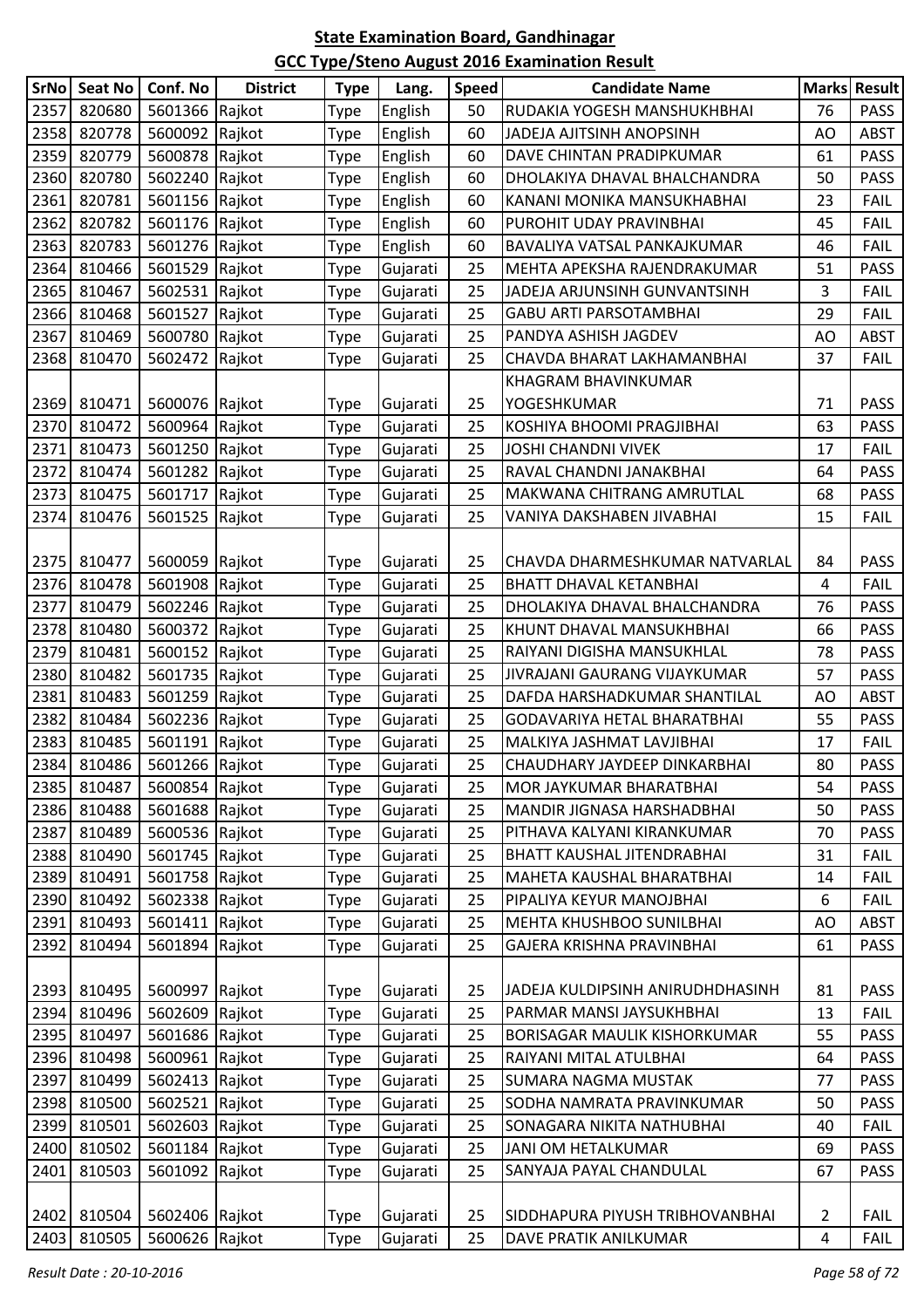| <b>SrNo</b> | <b>Seat No</b> | Conf. No       | <b>District</b> | <b>Type</b> | Lang.    | Speed | <b>Candidate Name</b>           |    | <b>Marks Result</b> |
|-------------|----------------|----------------|-----------------|-------------|----------|-------|---------------------------------|----|---------------------|
| 2404        | 810506         | 5602649 Rajkot |                 | Type        | Gujarati | 25    | <b>BARAD RADHIKA PRAVINBHAI</b> | 0  | <b>FAIL</b>         |
| 2405        | 810507         | 5600003 Rajkot |                 | Type        | Gujarati | 25    | GOHIL RAJESHKUMAR GANGJIBHAI    | AO | <b>ABST</b>         |
| 2406        | 810508         | 5602423 Rajkot |                 | Type        | Gujarati | 25    | RATHOD RAKESH DHANJIBHAI        | 19 | <b>FAIL</b>         |
| 2407        | 810509         | 5600441 Rajkot |                 | Type        | Gujarati | 25    | KERASIYA RAMESH HARILAL         | 31 | <b>FAIL</b>         |
| 2408        | 810510         | 5602662 Rajkot |                 | Type        | Gujarati | 25    | YADAV RUKMINA NAGARUBHAI        | 8  | <b>FAIL</b>         |
| 2409        | 810511         | 5602719 Rajkot |                 | Type        | Gujarati | 25    | MAKWANA SATISH MOHANBHAI        | 74 | <b>PASS</b>         |
| 2410        | 810512         | 5602320 Rajkot |                 | Type        | Gujarati | 25    | PARMAR SIDHDHI MANSUKHBHAI      | 63 | <b>PASS</b>         |
| 2411        | 810513         | 5602678 Rajkot |                 | Type        | Gujarati | 25    | MOHEL SUHANABANU IRASADBHAI     | AO | <b>ABST</b>         |
| 2412        | 810514         | 5600343 Rajkot |                 | Type        | Gujarati | 25    | <b>GADHAVI VEJANDH MULJI</b>    | AO | <b>ABST</b>         |
| 2413        | 810515         | 5600769 Rajkot |                 | Type        | Gujarati | 25    | DASADIYA VINAY KISHORBHAI       | 70 | <b>PASS</b>         |
| 2414        | 830048         | 5602072 Rajkot |                 | Type        | Gujarati | 25    | DODIYA MITESHBHAI GOBARBHAI     | 74 | <b>PASS</b>         |
| 2415        | 810714         | 5600172 Rajkot |                 | Type        | Gujarati | 35    | SOLANKI BHARAT JERAMBHAI        | AO | <b>ABST</b>         |
| 2416        | 810715         | 5600413 Rajkot |                 | Type        | Gujarati | 35    | CHAVDA BHARATIBEN NANJIBHAI     | 28 | <b>FAIL</b>         |
|             |                |                |                 |             |          |       |                                 |    |                     |
| 2417        | 810716         | 5600709 Rajkot |                 | Type        | Gujarati | 35    | CHAUHAN CHETANKUMAR MADHABHAI   | AO | <b>ABST</b>         |
| 2418        | 810717         | 5602177        | Rajkot          | Type        | Gujarati | 35    | RUPARELIYA CHIRAG KALPESHBHAI   | 15 | <b>FAIL</b>         |
| 2419        | 810718         | 5600904 Rajkot |                 | Type        | Gujarati | 35    | BORISAGAR KUMARDEEP VRAJLAL     | 51 | <b>PASS</b>         |
|             |                |                |                 |             |          |       | ANSARI MOHAMMEDSAEED            |    |                     |
| 2420        | 810719         | 5601104 Rajkot |                 | Type        | Gujarati | 35    | ABDULRAHEMAN                    | 36 | <b>FAIL</b>         |
| 2421        | 810720         | 5601627        | Rajkot          | Type        | Gujarati | 35    | VAISHNAV SANKALP SANJAYBHAI     | 28 | <b>FAIL</b>         |
| 2422        | 810721         | 5600884 Rajkot |                 | Type        | Gujarati | 35    | KHOYANI SONAL VINUBHAI          | 35 | <b>FAIL</b>         |
| 2423        | 810874         | 5601501 Rajkot |                 | Type        | Gujarati | 40    | ZALA BIJENDRASINH RAMSINH       | 20 | <b>FAIL</b>         |
| 2424        | 810875         | 5602543 Rajkot |                 | Type        | Gujarati | 40    | SHETH BINDIYA HARESHKUMAR       | 50 | <b>PASS</b>         |
| 2425        | 810876         | 5600870 Rajkot |                 | Type        | Gujarati | 40    | DAVE CHINTAN PRADIPKUMAR        | 18 | <b>FAIL</b>         |
| 2426        | 810877         | 5601502 Rajkot |                 | Type        | Gujarati | 40    | CHAUHAN CHIRAG NAVINCHANDRA     | 20 | <b>FAIL</b>         |
| 2427        | 810878         | 5600489 Rajkot |                 | Type        | Gujarati | 40    | GOR KALPANA DHIRAJLAL           | AO | <b>ABST</b>         |
|             |                |                |                 |             |          |       |                                 |    |                     |
| 2428        | 810879         | 5602583 Rajkot |                 | Type        | Gujarati | 40    | RATHVA LAXMANBHAI BHADUDIYABHAI | 72 | <b>PASS</b>         |
| 2429        | 810880         | 5600586 Rajkot |                 | Type        | Gujarati | 40    | DODIYA MAULIK MANSUKHBHAI       | 68 | <b>PASS</b>         |
|             | 2430 810881    | 5601874 Rajkot |                 | <b>Type</b> | Gujarati | 40    | SHUKLA MOHIT DINESHBHAI         | 28 | <b>FAIL</b>         |
| 2431        | 810882         | 5602377 Rajkot |                 | Type        | Gujarati | 40    | VAGHELA PAYAL MANSUKHBHAI       | 15 | <b>FAIL</b>         |
| 2432        | 810883         | 5600790 Rajkot |                 | Type        | Gujarati | 40    | <b>BHATT RAJESH DEVIPRASAD</b>  | 20 | <b>FAIL</b>         |
|             |                |                |                 |             |          |       |                                 |    |                     |
| 2433        | 810884         | 5601146 Rajkot |                 | Type        | Gujarati | 40    | RATHOD RAJESHKUMAR GOVINDBHAI   | 75 | <b>PASS</b>         |
| 2434        | 810885         | 5600046 Rajkot |                 | Type        | Gujarati | 40    | CHHAVAD SHIRAJ IDRISHBHAI       | 50 | <b>PASS</b>         |
| 2435        | 810886         | 5601614 Rajkot |                 | Type        | Gujarati | 40    | PANDYA VISHAL BHANUBHAI         | 50 | <b>PASS</b>         |
| 2436        | 830049         | 5602547 Rajkot |                 | Type        | Gujarati | 40    | NAKUM SHITAL NAVINCHANDRA       | 18 | <b>FAIL</b>         |
| 2437        | 830012         | 5602078 Rajkot |                 | Type        | Hindi    | 25    | JARIYA ARUN DAYALSINH           | 0  | <b>FAIL</b>         |
| 2438        | 830013         | 5602604 Rajkot |                 | Type        | Hindi    | 25    | RATHOD MILAN MUKESHBHAI         | 60 | <b>PASS</b>         |
| 2439        | 830014         | 5600917 Rajkot |                 | Type        | Hindi    | 25    | CHUDASAMA SANJAY MANSUKHLAL     | 68 | PASS                |
|             |                |                |                 |             |          |       |                                 |    |                     |
| 2440        | 920067         | 6600998 Surat  |                 | Steno       | English  | 60    | PADHIAR ANKITKUMAR KAMLESHBHAI  | 0  | <b>FAIL</b>         |
| 2441        | 920068         | 6600999 Surat  |                 | Steno       | English  | 60    | PATEL CHETNAKUMARI SOMABHAI     | 0  | <b>FAIL</b>         |
| 2442        | 920069         | 6601337 Surat  |                 | Steno       | English  | 60    | PARMAR HIMANSHUSINH PRAKASHBHAI | 0  | <b>FAIL</b>         |
|             |                |                |                 |             |          |       |                                 |    |                     |
| 2443        | 920070         | 6601394 Surat  |                 | Steno       | English  | 60    | CHAUDHARI HIRALBEN KHANDUBHAI   | AO | <b>ABST</b>         |
| 2444        | 920071         | 6600997 Surat  |                 | Steno       | English  | 60    | NAYAKA HIRENKUMAR SUMANBHAI     | 0  | <b>FAIL</b>         |
| 2445        | 920072         | 6601338 Surat  |                 | Steno       | English  | 60    | TANDEL PAYALBEN KRUSHNABHAI     | 0  | <b>FAIL</b>         |
| 2446        | 920073         | 6601000 Surat  |                 | Steno       | English  | 60    | PATEL PRIYANKABEN DINESHBHAI    | 0  | <b>FAIL</b>         |
| 2447        | 920074         | 6601471 Surat  |                 | Steno       | English  | 60    | RUIKAR VAIBHAVI SHRIKANT        | AO | ABST                |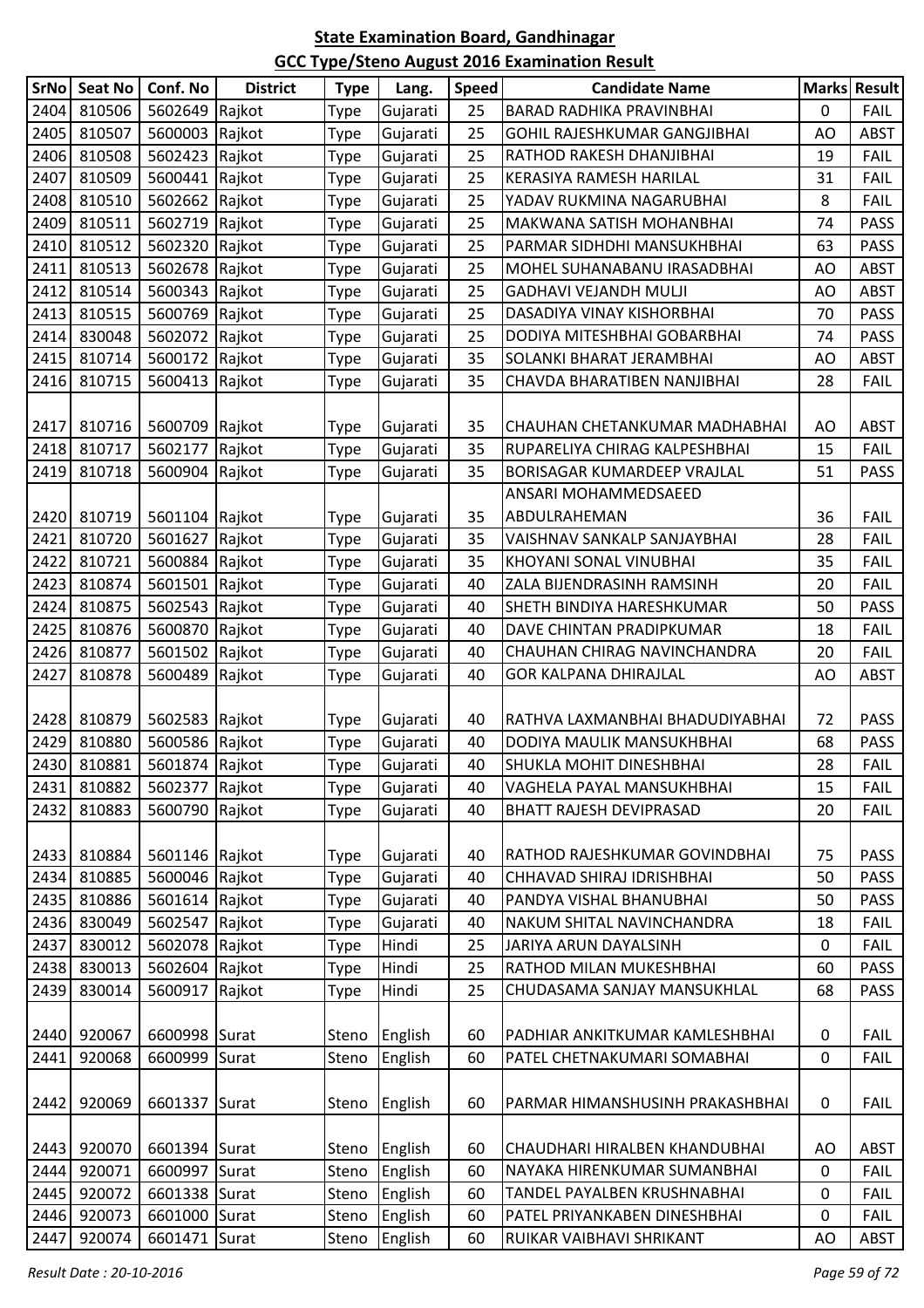|      | SrNo   Seat No | Conf. No      | <b>District</b> | <b>Type</b> | Lang.         | <b>Speed</b> | <b>Candidate Name</b>            |             | Marks Result |
|------|----------------|---------------|-----------------|-------------|---------------|--------------|----------------------------------|-------------|--------------|
| 2448 | 920194         | 6601001 Surat |                 | Steno       | English       | 80           | PATEL AMITKUMAR MANGUBHAI        | 87          | <b>PASS</b>  |
| 2449 | 920195         | 6601105 Surat |                 | Steno       | English       | 80           | CHAUDHARI ATUL HARISING          | $\mathbf 0$ | FAIL         |
| 2450 | 920196         | 6600287 Surat |                 | Steno       | English       | 80           | SONTAKE DIVYABEN SUNILBHAI       | 71          | <b>PASS</b>  |
|      |                |               |                 |             |               |              | CHAUDHARI DIVYANGKUMAR           |             |              |
| 2451 | 920197         | 6600048 Surat |                 | Steno       | English       | 80           | <b>SUMANBHAI</b>                 | 53          | <b>PASS</b>  |
| 2452 | 920198         | 6600223 Surat |                 | Steno       | English       | 80           | PATIL JAYESH PRAKASH             | 74          | <b>PASS</b>  |
| 2453 | 920199         | 6601197 Surat |                 | Steno       | English       | 80           | KAVA JAYESHKUMAR BHARATBHAI      | 0           | FAIL         |
| 2454 | 920200         | 6601212 Surat |                 | Steno       | English       | 80           | PATEL JYOTI VIPULKUMAR           | 50          | <b>PASS</b>  |
| 2455 | 920201         | 6601132 Surat |                 | Steno       | English       | 80           | PATIL MAYUR SANJAYBHAI           | 0           | <b>FAIL</b>  |
| 2456 | 920202         | 6601209 Surat |                 | Steno       | English       | 80           | PATEL NIVRUTTI DUSHYANT          | 73          | <b>PASS</b>  |
|      |                |               |                 |             |               |              |                                  |             |              |
| 2457 | 920203         | 6601536 Surat |                 | Steno       | English       | 80           | DHODIYA SURESHKUMAR RAMESHBHAI   | 0           | <b>FAIL</b>  |
| 2458 | 920204         | 6601203 Surat |                 | Steno       | English       | 80           | JAJAL SWATI NIRMIT               | 55          | <b>PASS</b>  |
| 2459 | 920351         | 6601006 Surat |                 | Steno       | English       | 100          | PATEL CHANDRAKETU BHAGUBHAI      | 73          | <b>PASS</b>  |
| 2460 | 920352         | 6601002 Surat |                 | Steno       | English       | 100          | TAILOR DINAL THAKORBHAI          | 27          | <b>FAIL</b>  |
| 2461 | 920353         | 6600051 Surat |                 | Steno       | English       | 100          | RATHOD GOKUL HIRAMAN             | 0           | <b>FAIL</b>  |
| 2462 | 920354         | 6600854 Surat |                 | Steno       | English       | 100          | VADODARIYA HARDIK RAJNIKANT      | 0           | <b>FAIL</b>  |
| 2463 | 920355         | 6601050 Surat |                 | Steno       | English       | 100          | PACHORE HARSHAL LALABHAI         | 0           | <b>FAIL</b>  |
| 2464 | 920356         | 6600644 Surat |                 | Steno       | English       | 100          | PARMAR HEMALI HARISHBHAI         | 0           | FAIL         |
| 2465 | 920357         | 6601058 Surat |                 | Steno       | English       | 100          | PARADHI JITENDRA RAMSING         | 0           | <b>FAIL</b>  |
| 2466 | 920358         | 6600912 Surat |                 | Steno       | English       | 100          | CHAUDHARI KAMINIBEN ARJUNBHAI    | 0           | <b>FAIL</b>  |
|      |                |               |                 |             |               |              |                                  |             |              |
| 2467 | 920359         | 6601004 Surat |                 | Steno       | English       | 100          | DUBE KANCHANDEVI SHRISHYAMSURAT  | 0           | <b>FAIL</b>  |
| 2468 | 920360         | 6600851 Surat |                 | Steno       | English       | 100          | DILKHUSH KHUSHBU JAYESHKUMAR     | 0           | <b>FAIL</b>  |
| 2469 | 920361         | 6600588 Surat |                 | Steno       | English       | 100          | VAGHANI KISHORKUMAR BABUBHAI     | 0           | <b>FAIL</b>  |
| 2470 | 920362         | 6600052 Surat |                 | Steno       | English       | 100          | JANI PARTH PRAGNESHBHAI          | 66          | <b>PASS</b>  |
| 2471 | 920363         | 6600962 Surat |                 | Steno       | English       | 100          | JARIWALA POOJA MUKUNDKUMAR       | 22          | <b>FAIL</b>  |
| 2472 | 920364         | 6600114 Surat |                 | Steno       | English       | 100          | MISHRA RUPENDRA UDAYSHANKAR      | 73          | <b>PASS</b>  |
| 2473 | 920365         | 6600054 Surat |                 | Steno       | English       | 100          | <b>SHAIKH SABIHA MAKSUD</b>      | 0           | <b>FAIL</b>  |
|      | 2474 920366    | 6600583 Surat |                 |             | Steno English | 100          | PUSDEKAR SACHIN RAMESH           | 0           | <b>FAIL</b>  |
| 2475 | 920367         | 6600646 Surat |                 | Steno       | English       | 100          | PATEL SAHILKUMAR ARVINDBHAI      | 0           | <b>FAIL</b>  |
| 2476 | 920368         | 6600738 Surat |                 | Steno       | English       | 100          | MAKWANA SHAILESH SOMABHAI        | 15          | <b>FAIL</b>  |
|      |                |               |                 |             |               |              |                                  |             |              |
| 2477 | 920369         | 6601368 Surat |                 | Steno       | English       | 100          | CHAUDHARI SNEHABEN BAKULCHANDRA  | 23          | <b>FAIL</b>  |
| 2478 | 920370         | 6600979 Surat |                 | Steno       | English       | 100          | MAISURIA SUDHIR SURESHBHAI       | 0           | <b>FAIL</b>  |
| 2479 | 920371         | 6600272 Surat |                 | Steno       | English       | 100          | NAYAK VIRAL PRAKASHBHAI          | AO          | <b>ABST</b>  |
|      |                |               |                 |             |               |              |                                  |             |              |
| 2480 | 920372         | 6600130 Surat |                 | Steno       | English       | 100          | CHAUDHARI VISHNUBHAI LALSINGBHAI | 0           | <b>FAIL</b>  |
| 2481 | 930035         | 6601088 Surat |                 | Steno       | English       | 100          | PATEL SHAILESHBHAI GULABBHAI     | 55          | <b>PASS</b>  |
| 2482 | 920469         | 6600877 Surat |                 | Steno       | English       | 120          | BODANI JAYKISHAN UDHAVDAS        | $\mathbf 0$ | <b>FAIL</b>  |
|      |                |               |                 |             |               |              |                                  |             |              |
| 2483 | 920470         | 6601080 Surat |                 | Steno       | English       | 120          | SHARMA KAPILDEV RAMESHCHANDRA    | 0           | <b>FAIL</b>  |
|      |                |               |                 |             |               |              |                                  |             |              |
| 2484 | 920471         | 6600927 Surat |                 | Steno       | English       | 120          | VAGHELA KETANKUMAR JASHVANTBHAI  | 0           | <b>FAIL</b>  |
| 2485 | 920472         | 6601459 Surat |                 | Steno       | English       | 120          | MALIK SHUBHAM BRAJBEER           | 76          | PASS         |
| 2486 | 910182         | 6601410 Surat |                 | Steno       | Gujarati      | 60           | PATEL AKTA RAMESHBHAI            | 53          | <b>PASS</b>  |
| 2487 | 910183         | 6600443 Surat |                 | Steno       | Gujarati      | 60           | MORE ANKESHKUMAR ASHOKBHAI       | 52          | <b>PASS</b>  |
| 2488 | 910184         | 6600099 Surat |                 | Steno       | Gujarati      | 60           | JOLIYA ASHOK CHHAGANBHAI         | 45          | <b>FAIL</b>  |
| 2489 | 910185         | 6601366 Surat |                 | Steno       | Gujarati      | 60           | PATEL HITEKSHA ISHWARBHAI        | 58          | <b>PASS</b>  |
| 2490 | 910186         | 6600450 Surat |                 | Steno       | Gujarati      | 60           | JAGTAP JAGRUTI NILKANTH          | 52          | <b>PASS</b>  |
| 2491 | 910187         | 6600107 Surat |                 | Steno       | Gujarati      | 60           | SISARA RASIK BHOLABHAI           | 52          | <b>PASS</b>  |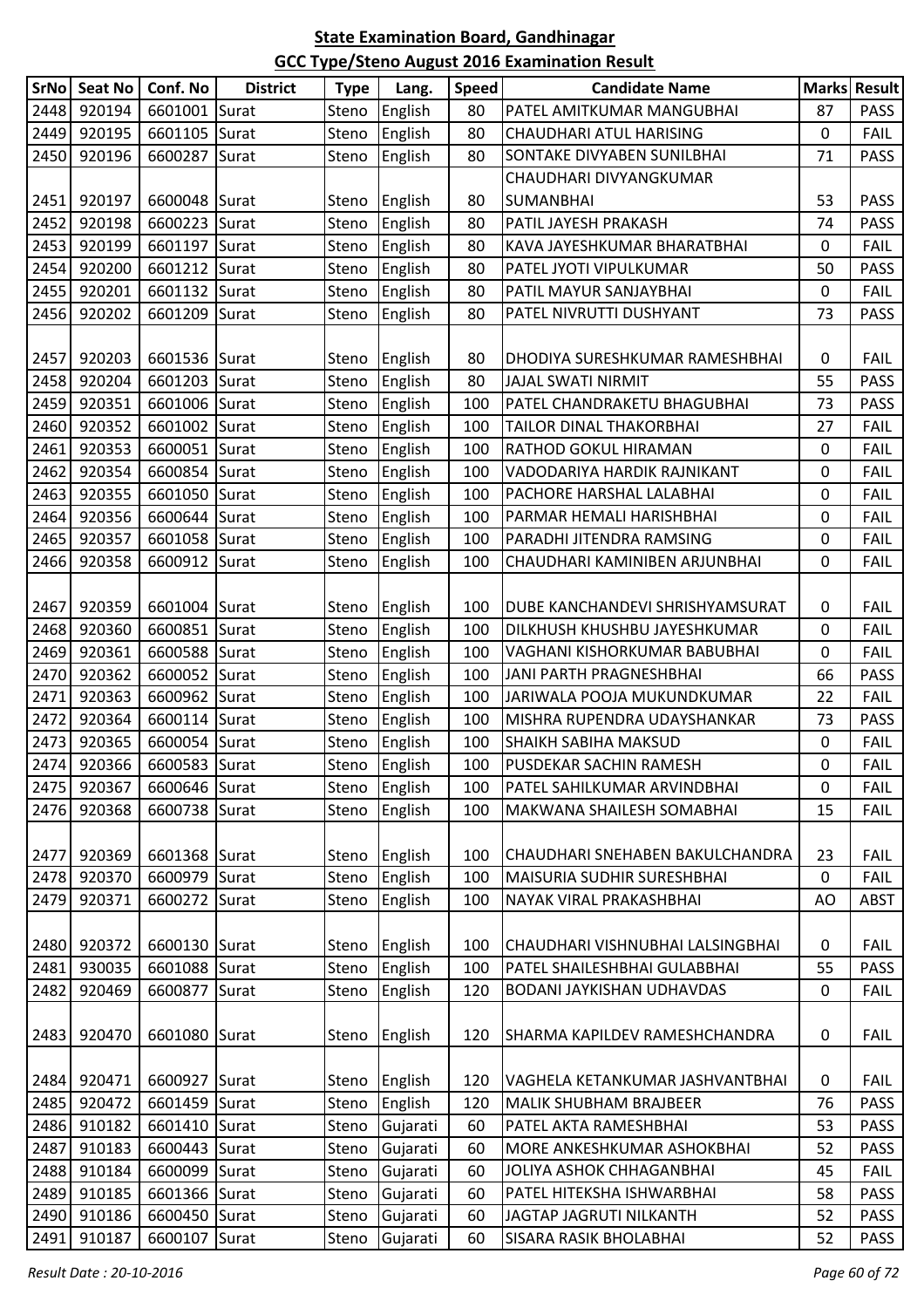| SrNQ | <b>Seat No</b> | Conf. No      | <b>District</b> | <b>Type</b> | Lang.          | <b>Speed</b> | <b>Candidate Name</b>             |             | <b>Marks Result</b> |
|------|----------------|---------------|-----------------|-------------|----------------|--------------|-----------------------------------|-------------|---------------------|
| 2492 | 930034         | 6600667       | Surat           | Steno       | Gujarati       | 60           | DABHI PARESHJI MANAJI             | AO          | <b>ABST</b>         |
| 2493 | 910499         | 6600467       | Surat           | Steno       | Gujarati       | 75           | SONI ANIKET MITENBHAI             | 16          | <b>FAIL</b>         |
| 2494 | 910500         | 6600972       | Surat           | Steno       | Gujarati       | 75           | CHAUHAN CHIRAG BALCHANDBHAI       | 42          | <b>FAIL</b>         |
| 2495 | 910501         | 6600460       | Surat           | Steno       | Gujarati       | 75           | RANA DEEP SHAILESHKUMAR           | 45          | <b>FAIL</b>         |
| 2496 | 910502         | 6600959       | Surat           | Steno       | Gujarati       | 75           | PATEL DENISHKUMAR NARESHBHAI      | $\mathbf 0$ | <b>FAIL</b>         |
| 2497 | 910503         | 6600537 Surat |                 | Steno       | Gujarati       | 75           | CHAUHAN HARDIPSINH DHIRENDRASINH  | 70          | <b>PASS</b>         |
| 2498 | 910504         | 6600532 Surat |                 | Steno       | Gujarati       | 75           | MORI HARESHBHAI AMBARAMBHAI       | 52          | <b>PASS</b>         |
| 2499 | 910505         | 6600981 Surat |                 | Steno       | Gujarati       | 75           | MAISURIA HIMANSHU SURESHBHAI      | 50          | <b>PASS</b>         |
| 2500 | 910506         | 6601112       | Surat           | Steno       | Gujarati       | 75           | MALI JAGRUTI DHANRAJ              | 50          | <b>PASS</b>         |
|      |                |               |                 |             |                |              |                                   |             |                     |
| 2501 | 910507         | 6601077       | Surat           | Steno       | Gujarati       | 75           | GOLWALA JENISH PRAKASHCHANDRA     | 10          | <b>FAIL</b>         |
| 2502 | 910508         | 6600984       | Surat           | Steno       | Gujarati       | 75           | SARANG KAJAL ISHVARLAL            | 60          | <b>PASS</b>         |
| 2503 | 910509         | 6601011       | Surat           | Steno       | Gujarati       | 75           | MAKWANA KHUSHI HARSHADBHAI        | $\mathbf 0$ | <b>FAIL</b>         |
| 2504 | 910510         | 6601409       | Surat           | Steno       | Gujarati       | 75           | SOLANKI KISHANKUMAR NATHUBHAI     | 10          | <b>FAIL</b>         |
| 2505 | 910511         | 6600974 Surat |                 | Steno       | Gujarati       | 75           | PATHAN MAHMADSAEED YAKUBKHAN      | 37          | <b>FAIL</b>         |
| 2506 | 910512         | 6600718 Surat |                 | Steno       | Gujarati       | 75           | NANECHA MEHULKUMAR GOVINDLAL      | AO          | <b>ABST</b>         |
|      |                |               |                 |             |                |              |                                   |             |                     |
| 2507 | 910513         | 6601091 Surat |                 | Steno       | Gujarati       | 75           | KANTHARIYA MINALKUMARI JAYANTILAL | 40          | <b>FAIL</b>         |
| 2508 | 910514         | 6601074       | Surat           | Steno       | Gujarati       | 75           | SAIYAD MOIN ZAINULABEDDIN         | 84          | <b>PASS</b>         |
| 2509 | 910515         | 6600971       | Surat           | Steno       | Gujarati       | 75           | <b>INGLAE NARAYAN RAMESHBHAI</b>  | 23          | <b>FAIL</b>         |
| 2510 | 910516         | 6600990       | Surat           | Steno       | Gujarati       | 75           | DHADUK NILAMBEN HIMMATBHAI        | 79          | <b>PASS</b>         |
| 2511 | 910517         | 6600645 Surat |                 | Steno       | Gujarati       | 75           | PATEL NIMISHAKUMARI BIPINBHAI     | 20          | <b>FAIL</b>         |
| 2512 | 910518         | 6600643 Surat |                 | Steno       | Gujarati       | 75           | AHIR PARESHBHAI NATHUBHAI         | 90          | <b>PASS</b>         |
| 2513 | 910519         | 6600730       | Surat           | Steno       | Gujarati       | 75           | PARMAR POONAM MAHENDRABHAI        | 52          | <b>PASS</b>         |
| 2514 | 910520         | 6600960 Surat |                 | Steno       | Gujarati       | 75           | JADAV SONALIBEN SANJAYKUMAR       | 58          | <b>PASS</b>         |
| 2515 | 910521         | 6601026 Surat |                 |             | Steno Gujarati | 75           | SURATI UNNATIBEN DIPAKBHAI        | 58          | <b>PASS</b>         |
| 2516 | 910522         | 6601075 Surat |                 | Steno       | Gujarati       | 75           | PATEL VIMALKUMAR BHARATBHAI       | 90          | <b>PASS</b>         |
| 2517 | 910523         | 6600945 Surat |                 | Steno       | Gujarati       | 75           | PATEL YOGESHBHAI AMRUTLAL         | 88          | <b>PASS</b>         |
| 2518 | 910669         | 6601085 Surat |                 | Steno       | Gujarati       | 90           | CHAUHAN ASHOKKUMAR KHODIDAS       | 80          | <b>PASS</b>         |
| 2519 | 910670         | 6601401 Surat |                 | Steno       | Gujarati       | 90           | DEVJIBHAI BARIYA PARESHKUMAR      | 0           | <b>FAIL</b>         |
| 2520 | 910671         | 6600847 Surat |                 | Steno       | Gujarati       | 90           | PRAJAPATI HINA KISHORBHAI         | 86          | <b>PASS</b>         |
| 2521 | 910672         | 6600845 Surat |                 | Steno       | Gujarati       | 90           | JARIWALA JASMINE GUNVANTLAL       | 86          | <b>PASS</b>         |
|      |                |               |                 |             |                |              | RATHOD VAISHALIBEN                |             |                     |
| 2522 | 910673         | 6600893 Surat |                 | Steno       | Gujarati       | 90           | RAMESHCHANDRA                     | 62          | <b>PASS</b>         |
|      |                |               |                 |             |                |              |                                   |             |                     |
| 2524 | 2523 930036    | 6601535 Surat |                 | Steno       | Gujarati       | 90           | PARMAR BHARATKUMAR DINESHBHAI     | 63          | <b>PASS</b>         |
|      | 820527         | 5601853 Surat |                 | Type        | English        | 40           | BIRARI ANKITKUMAR CHHAGANBHAI     | 82          | <b>PASS</b>         |
| 2525 | 820528         | 5601860 Surat |                 | <b>Type</b> | English        | 40           | PADHIAR ANKITKUMAR KAMLESHBHAI    | 84          | <b>PASS</b>         |
| 2526 | 820529         | 5601921 Surat |                 | Type        | English        | 40           | BAVALIYA ASHOKKUMAR DHIRUBHAI     | 87          | <b>PASS</b>         |
| 2527 | 820530         | 5601854 Surat |                 | Type        | English        | 40           | PATEL CHETNAKUMARI SOMABHAI       | 82          | <b>PASS</b>         |
| 2528 | 820531         | 5601140 Surat |                 | <b>Type</b> | English        | 40           | MESARIYA DILIPKUMAR BALDEVBHAI    | 86          | <b>PASS</b>         |
|      |                |               |                 |             |                |              | CHAUDHARI DIVYANGKUMAR            |             |                     |
| 2529 | 820532         | 5600063 Surat |                 | <b>Type</b> | English        | 40           | <b>SUMANBHAI</b>                  | 86          | <b>PASS</b>         |
| 2530 | 820533         | 5602049 Surat |                 | Type        | English        | 40           | VORA DIVYESH VITTHALBHAI          | 84          | <b>PASS</b>         |
| 2531 | 820534         | 5600570 Surat |                 | Type        | English        | 40           | PATIL JAYESH PRAKASH              | 81          | <b>PASS</b>         |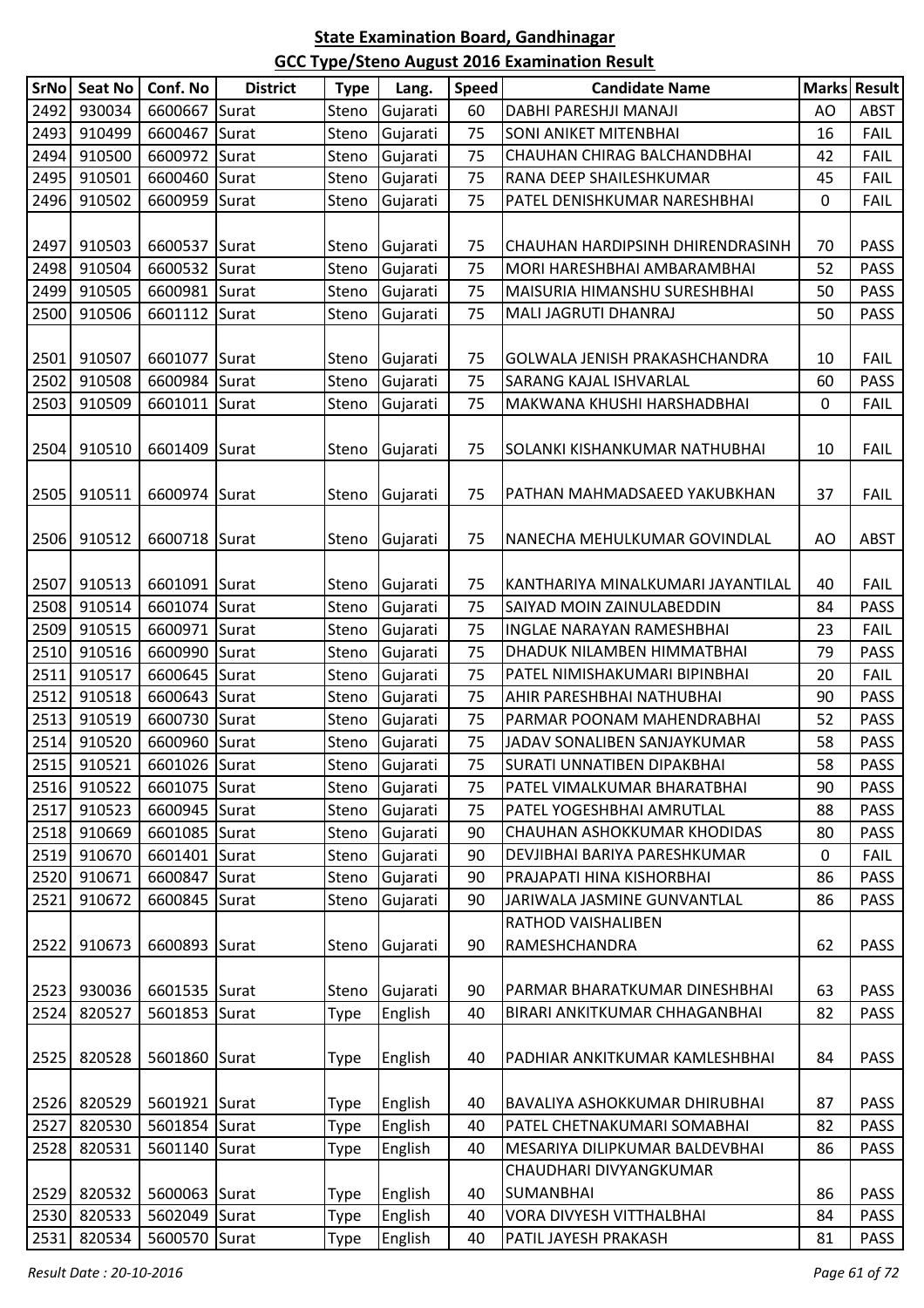|               | SrNo Seat No     | Conf. No                       | <b>District</b> | <b>Type</b>                | Lang.              | <b>Speed</b> | <b>Candidate Name</b>                                     |          | Marks Result               |
|---------------|------------------|--------------------------------|-----------------|----------------------------|--------------------|--------------|-----------------------------------------------------------|----------|----------------------------|
| 2532          | 820535           | 5600326 Surat                  |                 | Type                       | English            | 40           | PATEL JIGISHAKUMARI MOHANBHAI                             | 77       | <b>PASS</b>                |
| 2533          | 820536           | 5601762 Surat                  |                 | Type                       | English            | 40           | ROJASARA JIGNESH MANSUKHBHAI                              | 80       | <b>PASS</b>                |
| 2534          | 820537           | 5602745 Surat                  |                 | <b>Type</b>                | English            | 40           | SOLANKI KAJALBEN BHARATBHAI                               | 62       | <b>PASS</b>                |
|               |                  |                                |                 |                            |                    |              | MAHESHWARI KAMLESHKUMAR                                   |          |                            |
| 2535          | 820538           | 5600804 Surat                  |                 | <b>Type</b>                | English            | 40           | <b>BALRAMBHAI</b>                                         | 75       | <b>PASS</b>                |
| 2536          | 820539           | 5602395 Surat                  |                 | Type                       | English            | 40           | VADHEL KIRITBHAI LAKHAMANBHAI                             | 85       | <b>PASS</b>                |
| 2537          | 820540           | 5602129 Surat                  |                 | Type                       | English            | 40           | PATIL MAYUR SANJAYBHAI                                    | 74       | <b>PASS</b>                |
| 2538          | 820541           | 5601858 Surat                  |                 | Type                       | English            | 40           | PATEL MAYURI JAYANTIBHAI                                  | 82       | <b>PASS</b>                |
|               |                  |                                |                 |                            |                    |              |                                                           |          |                            |
| 2539          | 820542           | 5600746 Surat                  |                 | <b>Type</b>                | English            | 40           | KOTHIYA NARENDRASINH VIKRAMSINH                           | 86       | <b>PASS</b>                |
| 2540          | 820543           | 5600940                        | Surat           | <b>Type</b>                | English            | 40           | PATEL NIKULKUMAR ARVINDBHAI                               | 69       | <b>PASS</b>                |
| 2541          | 820544           | 5602207                        | Surat           | <b>Type</b>                | English            | 40           | PATEL NILAMBAHEN NATUBHAI                                 | 83       | <b>PASS</b>                |
| 2542          | 820545           | 5602196 Surat                  |                 | Type                       | English            | 40           | PARMAR NITESHKUMAR KHOJABHAI                              | 88       | <b>PASS</b>                |
|               |                  |                                |                 |                            |                    |              |                                                           |          |                            |
| 2543          | 820546           | 5602151 Surat                  |                 | <b>Type</b>                | English            | 40           | KUSVAHA PANKAJ PREMCHANDBHAI                              | 86       | <b>PASS</b>                |
| 2544          | 820547           | 5600081 Surat                  |                 | Type                       | English            | 40           | JANI PARTH PRAGNESHBHAI                                   | 87       | <b>PASS</b>                |
| 2545          | 820548           | 5601861 Surat                  |                 | <b>Type</b>                | English            | 40           | TANDEL PAYALBEN KRUSHNABHAI                               | 81       | <b>PASS</b>                |
| 2546          | 820549           | 5601856 Surat                  |                 | Type                       | English            | 40           | PATEL PRIYANKABEN DINESHBHAI                              | 82       | <b>PASS</b>                |
| 2547          | 820550           | 5601223 Surat                  |                 | <b>Type</b>                | English            | 40           | PUSDEKAR SACHIN RAMESH                                    | 86       | <b>PASS</b>                |
| 2548          | 820551           | 5601590 Surat                  |                 | Type                       | English            | 40           | PANWALA SEJALBEN SUGNEYKUMAR                              | 83       | <b>PASS</b>                |
| 2549          | 820552           | 5601852 Surat                  |                 | <b>Type</b>                | English            | 40           | CHAUHAN SONAL VILASRAO                                    | 81       | <b>PASS</b>                |
| 2550          | 820553           | 5602138 Surat                  |                 | <b>Type</b>                | English            | 40           | RUIKAR VAIBHAVI SHRIKANT                                  | 83       | <b>PASS</b>                |
| 2551          | 820554           | 5602487                        | Surat           | Type                       | English            | 40           | TOPIWALA VINAY DILIPBHAI                                  | AO       | <b>ABST</b>                |
| 2552          | 820555           | 5601947                        | Surat           | <b>Type</b>                | English            | 40           | MAHAJAN VINAYAK EKANATH                                   | 83       | <b>PASS</b>                |
|               |                  |                                |                 |                            |                    |              |                                                           |          |                            |
| 2553          | 820556           | 5600297 Surat                  |                 | <b>Type</b>                | English            | 40           | CHAUDHARI VISHNUBHAI LALSINGBHAI                          | 70       | <b>PASS</b>                |
| 2554          | 820557           | 5600127                        | Surat           | Type                       | English            | 40           | VAGHASIA YUTIBEN RAJESHBHAI                               | 63       | <b>PASS</b>                |
| 2555          | 830058           | 5600840                        | Surat           | Type                       | English            | 40           | RAULJI SHAKTISINH MAHENDRASINH                            | 58       | <b>PASS</b>                |
|               |                  |                                |                 |                            |                    |              |                                                           |          |                            |
|               |                  | 2556 830059 5601514 Surat      |                 | <b>Type</b>                | English            | 40           | IPARMAR MANOJKUMAR PARSOTAMBHAII                          | 64       | <b>PASS</b>                |
| $\sqrt{2557}$ | 830060           | 5602723 Surat                  |                 | <b>Type</b>                | English            | 40           | KADAM KRISHNA DIPAKBHAI                                   | 51       | <b>PASS</b>                |
| 2558          | 830061           | 5602732 Surat                  |                 | <b>Type</b>                | English            | 40           | KADAM PAYAL DIPAKBHAI                                     | 40       | <b>FAIL</b>                |
| 2559          | 820681           | 5600771 Surat                  |                 | Type                       | English            | 50           | GAMIT ARUNABEN VASANJIBHAI                                | AO       | <b>ABST</b>                |
| 2560          | 820682           | 5601863 Surat                  |                 | Type                       | English            | 50           | PATEL DHAVAL NANUBHAI                                     | 83       | <b>PASS</b>                |
| 2561          | 820683           | 5600735 Surat                  |                 | Type                       | English            | 50           | SONTAKE DIVYABEN SUNILBHAI                                | 70       | <b>PASS</b>                |
| 2562          | 820684           | 5601719                        | Surat           | <b>Type</b>                | English            | 50           | PATEL GIRISHBHAI ISHVARBHAI                               | 65       | <b>PASS</b>                |
|               |                  |                                |                 |                            |                    |              |                                                           |          |                            |
| 2563<br>2564  | 820685<br>820686 | 5601052 Surat<br>5601312 Surat |                 | Type                       | English            | 50<br>50     | CHAUDHARI HEENABAHEN DAMUBHAI<br>PARMAR HEMALI HARISHBHAI | 81<br>20 | <b>PASS</b><br><b>FAIL</b> |
| 2565          | 820687           | 5601607 Surat                  |                 | Type                       | English<br>English | 50           | DILKHUSH KHUSHBU JAYESHKUMAR                              | 35       | <b>FAIL</b>                |
|               |                  |                                |                 | Type                       |                    |              |                                                           |          |                            |
| 2566          | 820688           | 5602411 Surat                  |                 |                            | English            | 50           | JADEJA MANMOHANSINH JITENDRASINH                          | 52       | <b>PASS</b>                |
| 2567          | 820689           | 5600998 Surat                  |                 | <b>Type</b><br>Type        | English            | 50           | PAVAR MANOJKUMAR DHANJIBHAI                               | 68       | <b>PASS</b>                |
|               |                  |                                |                 |                            |                    |              |                                                           |          |                            |
| 2568          | 820690           | 5602053 Surat                  |                 |                            | English            | 50           | KANTHARIYA MINALKUMARI JAYANTILAL                         | 52       | <b>PASS</b>                |
| 2569          | 820691           | 5602237 Surat                  |                 | <b>Type</b><br><b>Type</b> | English            | 50           | PATEL NIVRUTTI DUSHYANT                                   | 86       | <b>PASS</b>                |
| 2570          | 820692           | 5601768 Surat                  |                 | <b>Type</b>                | English            | 50           | JARIWALA POOJA MUKUNDKUMAR                                | 21       | <b>FAIL</b>                |
|               |                  |                                |                 |                            |                    |              |                                                           |          |                            |
| 2571          | 820693           | 5600763 Surat                  |                 | <b>Type</b>                | English            | 50           | CHAUDHARI PRIYABAHEN NARSINGBHAI                          | 87       | <b>PASS</b>                |
| 2572          | 820694           | 5600857                        | Surat           | Type                       | English            | 50           | GAMIT RADHABEN SARADHIYABHAI                              | 90       | <b>PASS</b>                |
| 2573          | 820695           | 5601790 Surat                  |                 | Type                       | English            | 50           | MAISURIA SUDHIR SURESHBHAI                                | 80       | <b>PASS</b>                |
|               |                  |                                |                 |                            |                    |              |                                                           |          |                            |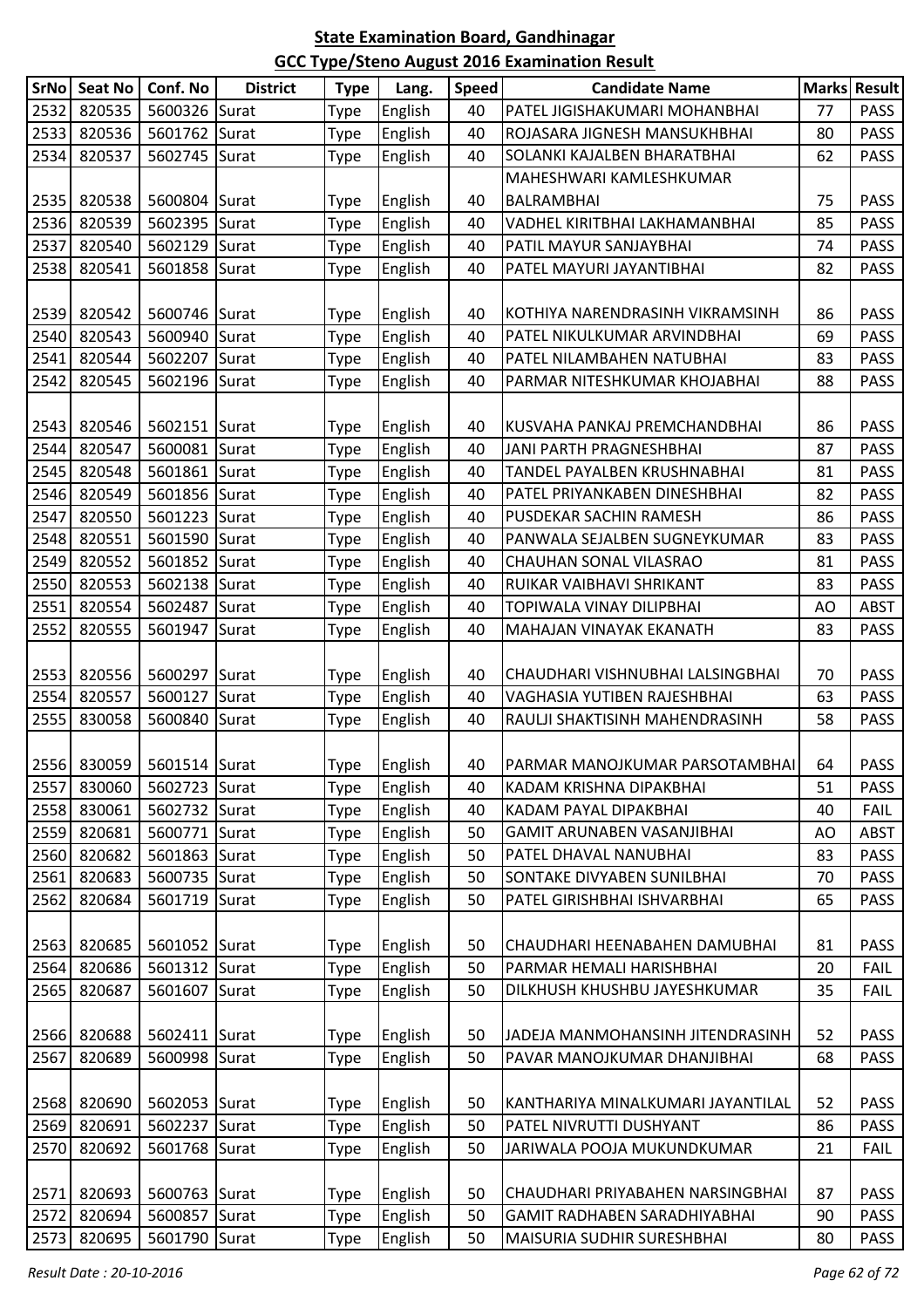|      | SrNo Seat No | Conf. No      | <b>District</b> | <b>Type</b> | Lang.    | <b>Speed</b> | <b>Candidate Name</b>             |    | <b>Marks Result</b> |
|------|--------------|---------------|-----------------|-------------|----------|--------------|-----------------------------------|----|---------------------|
| 2574 | 820696       | 5602234 Surat |                 | Type        | English  | 50           | <b>JAJAL SWATI NIRMIT</b>         | 83 | <b>PASS</b>         |
| 2575 | 820697       | 5600861 Surat |                 | Type        | English  | 50           | <b>GAMIT VARSHABEN CHIMANBHAI</b> | 83 | <b>PASS</b>         |
| 2576 | 820784       | 5601609 Surat |                 | Type        | English  | 60           | VADODARIYA HARDIK RAJNIKANT       | 61 | <b>PASS</b>         |
| 2577 | 820785       | 5601952 Surat |                 | Type        | English  | 60           | PACHORE HARSHAL LALABHAI          | AO | <b>ABST</b>         |
| 2578 | 820786       | 5601963 Surat |                 | <b>Type</b> | English  | 60           | PARADHI JITENDRA RAMSING          | 93 | <b>PASS</b>         |
|      |              |               |                 |             |          |              |                                   |    |                     |
| 2579 | 820787       | 5602135 Surat |                 | <b>Type</b> | English  | 60           | BAVALIYA SANJAYKUMAR DHIRUBHAI    | 71 | <b>PASS</b>         |
| 2580 | 820788       | 5602593 Surat |                 | Type        | English  | 60           | <b>MALIK SHUBHAM BRAJBEER</b>     | 50 | <b>PASS</b>         |
| 2581 | 830062       | 5602721 Surat |                 | Type        | English  | 60           | KADAM RAJ DIPAKBHAI               | 80 | <b>PASS</b>         |
| 2582 | 810516       | 5602448 Surat |                 | <b>Type</b> | Gujarati | 25           | LALANI AHMAD AMIRBHAI             | 86 | <b>PASS</b>         |
| 2583 | 810517       | 5602490 Surat |                 | Type        | Gujarati | 25           | PATEL AKTA RAMESHBHAI             | 64 | <b>PASS</b>         |
| 2584 | 810518       | 5601810 Surat |                 | Type        | Gujarati | 25           | PATEL ANJALI PRAVINBHAI           | AO | <b>ABST</b>         |
| 2585 | 810519       | 5600767 Surat |                 | <b>Type</b> | Gujarati | 25           | GAMIT ARUNABEN VASANJIBHAI        | 85 | <b>PASS</b>         |
| 2586 | 810520       | 5600149 Surat |                 | Type        | Gujarati | 25           | JOLIYA ASHOK CHHAGANBHAI          | 80 | <b>PASS</b>         |
| 2587 | 810521       | 5602197 Surat |                 | <b>Type</b> | Gujarati | 25           | MANSEKAR BHAVIKA SANJAYBHAI       | 89 | <b>PASS</b>         |
|      |              |               |                 |             |          |              |                                   |    |                     |
| 2588 | 810522       | 5601836 Surat |                 | <b>Type</b> | Gujarati | 25           | PANCHAL BHAVISHABEN JAYANTILAL    | 91 | <b>PASS</b>         |
|      |              |               |                 |             |          |              |                                   |    |                     |
| 2589 | 810523       | 5601816 Surat |                 | <b>Type</b> | Gujarati | 25           | RATHOD BRIJESHKUMAR RAJESHBHAI    | 87 | <b>PASS</b>         |
| 2590 | 810524       | 5601773 Surat |                 | Type        | Gujarati | 25           | CHAUHAN CHIRAG BALCHANDBHAI       | 91 | <b>PASS</b>         |
| 2591 | 810525       | 5601751 Surat |                 | Type        | Gujarati | 25           | PATEL DENISHKUMAR NARESHBHAI      | 91 | <b>PASS</b>         |
|      |              |               |                 |             |          |              | PARMAR DEVVRATSINHJI              |    |                     |
| 2592 | 810526       | 5601523 Surat |                 | Type        | Gujarati | 25           | RAJENDRASINHJI                    | 88 | <b>PASS</b>         |
|      |              |               |                 |             |          |              |                                   |    |                     |
| 2593 | 810527       | 5601832 Surat |                 | <b>Type</b> | Gujarati | 25           | PATEL DHARMISHTHABAHEN NATVARLAL  | 85 | <b>PASS</b>         |
| 2594 | 810528       | 5600662 Surat |                 | Type        | Gujarati | 25           | SEOT GANESH DALABHAI              | 88 | <b>PASS</b>         |
| 2595 | 810529       | 5602708 Surat |                 | <b>Type</b> | Gujarati | 25           | PATEL GIRISHBHAI ISHVARBHAI       | 81 | <b>PASS</b>         |
|      |              |               |                 |             |          |              | GHANSHYAMBHAI HADVANI             |    |                     |
| 2596 | 810530       | 5600629 Surat |                 | <b>Type</b> | Gujarati | 25           | <b>ATULKUMAR</b>                  | 75 | <b>PASS</b>         |
|      | 2597 810531  | 5602391 Surat |                 | Type        | Gujarati | 25           | TANDEL HAPPY KISHORBHAI           | 55 | PASS                |
|      |              |               |                 |             |          |              |                                   |    |                     |
| 2598 | 810532       | 5601843 Surat |                 | Type        | Gujarati | 25           | VANZA HARESHKUMAR GOVINDBHAI      | 65 | <b>PASS</b>         |
| 2599 | 810533       | 5601821 Surat |                 | <b>Type</b> | Gujarati | 25           | RATHOD HETAL VIJAYKUMAR           | 83 | <b>PASS</b>         |
| 2600 | 810534       | 5601797 Surat |                 | Type        | Gujarati | 25           | MAISURIA HIMANSHU SURESHBHAI      | 89 | <b>PASS</b>         |
| 2601 | 810535       | 5602443 Surat |                 | <b>Type</b> | Gujarati | 25           | PATEL HITEKSHA ISHWARBHAI         | 59 | <b>PASS</b>         |
| 2602 | 810536       | 5600984 Surat |                 | <b>Type</b> | Gujarati | 25           | JAGTAP JAGRUTI NILKANTH           | 90 | <b>PASS</b>         |
| 2603 | 810537       | 5600879 Surat |                 | <b>Type</b> | Gujarati | 25           | PATEL JAYESH RAMUBHAI             | 68 | <b>PASS</b>         |
| 2604 | 810538       | 5601322 Surat |                 | <b>Type</b> | Gujarati | 25           | VAGHELA JAYSHREE AMRUTLAL         | 93 | <b>PASS</b>         |
| 2605 | 810539       | 5601847 Surat |                 | Type        | Gujarati | 25           | PATEL JIGNESHKUMAR KIRITBHAI      | 66 | <b>PASS</b>         |
|      |              |               |                 |             |          |              |                                   |    |                     |
| 2606 | 810540       | 5602242 Surat |                 | <b>Type</b> | Gujarati | 25           | PATEL JIGNESHKUMAR DALSUKHBHAI    | 93 | <b>PASS</b>         |
| 2607 | 810541       | 5602008 Surat |                 | <b>Type</b> | Gujarati | 25           | PATEL JIMESHKUMAR ANILBHAI        | 72 | <b>PASS</b>         |
| 2608 | 810542       | 5602386 Surat |                 | <b>Type</b> | Gujarati | 25           | PATEL KAUSHIKA LAXMANBHAI         | 84 | <b>PASS</b>         |
| 2609 | 810543       | 5602212 Surat |                 | Type        | Gujarati | 25           | PATEL KHUSHBUBEN KISHORBHAI       | 89 | <b>PASS</b>         |
| 2610 | 810544       | 5602389 Surat |                 | Type        | Gujarati | 25           | VADHEL KIRITBHAI LAKHAMANBHAI     | 85 | <b>PASS</b>         |
| 2611 | 810545       | 5601815 Surat |                 | Type        | Gujarati | 25           | PATEL KIRTIBEN CHHOTUBHAI         | 51 | <b>PASS</b>         |
| 2612 | 810546       | 5602211 Surat |                 | <b>Type</b> | Gujarati | 25           | CHAUDHARI KRISHNA RAMESHBHAI      | 90 | <b>PASS</b>         |
| 2613 | 810547       | 5602120 Surat |                 | <b>Type</b> | Gujarati | 25           | CHAUDHARI KRISHNA SURTANBHAI      | 88 | <b>PASS</b>         |
|      |              |               |                 |             |          |              |                                   |    |                     |
| 2614 | 810548       | 5601781 Surat |                 | <b>Type</b> | Gujarati | 25           | PATHAN MAHMADSAEED YAKUBKHAN      | 86 | PASS                |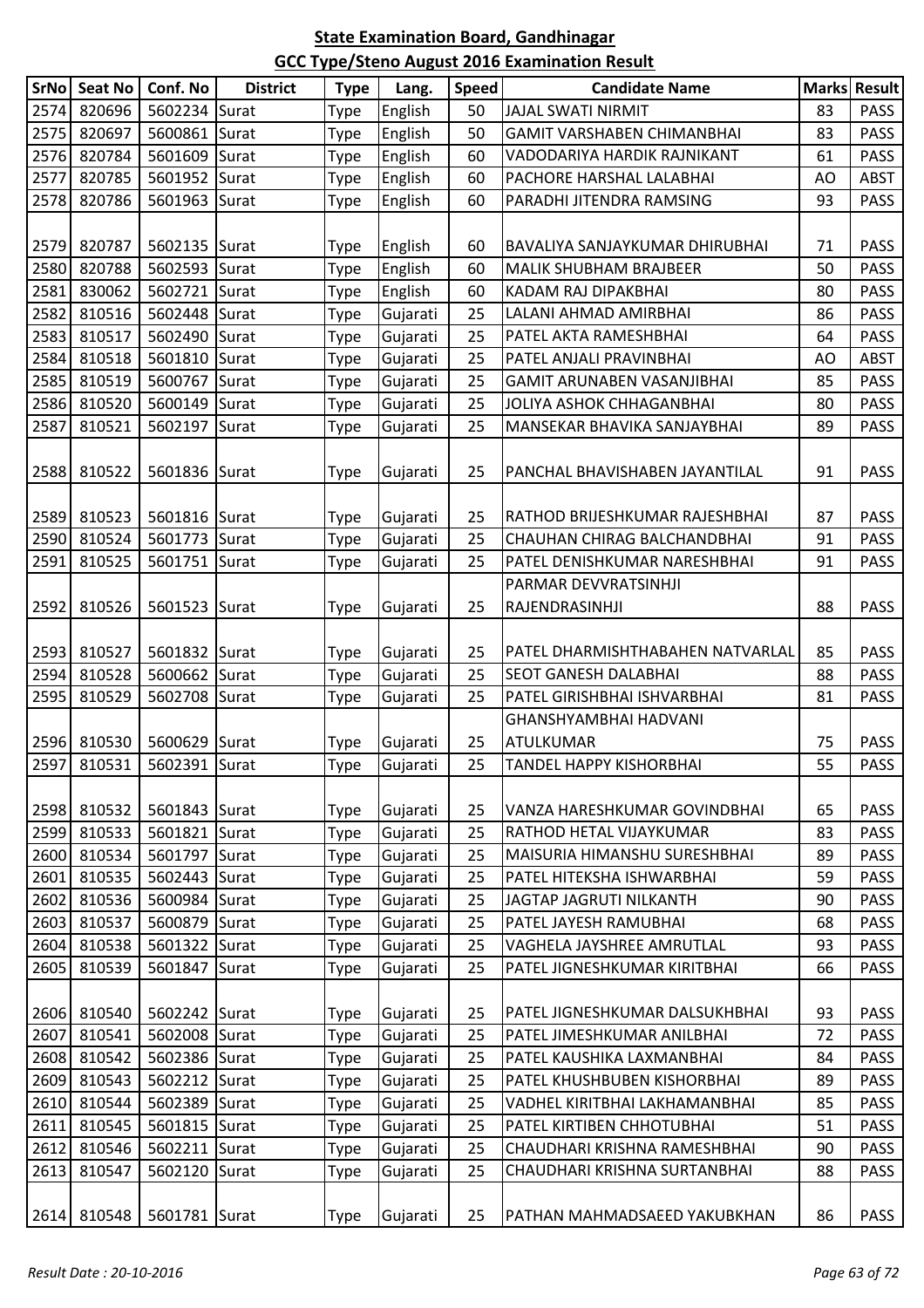| SrNo | <b>Seat No</b> | Conf. No      | <b>District</b> | <b>Type</b> | Lang.    | <b>Speed</b> | <b>Candidate Name</b>             |    | <b>Marks Result</b> |
|------|----------------|---------------|-----------------|-------------|----------|--------------|-----------------------------------|----|---------------------|
|      |                |               |                 |             |          |              |                                   |    |                     |
| 2615 | 810549         | 5601841 Surat |                 | Type        | Gujarati | 25           | JOSHI MAULIKKUMAR KUMUDCHANDRA    | 93 | <b>PASS</b>         |
| 2616 | 810550         | 5601828 Surat |                 | Type        | Gujarati | 25           | <b>BANDHIYA MAYUR DUDABHAI</b>    | 95 | <b>PASS</b>         |
| 2617 | 810551         | 5601830 Surat |                 | Type        | Gujarati | 25           | PATEL MAYURI JAYANTIBHAI          | 95 | <b>PASS</b>         |
| 2618 | 810552         | 5601838 Surat |                 | Type        | Gujarati | 25           | PANCHAL MINALBAHEN JAYANTILAL     | 96 | <b>PASS</b>         |
| 2619 | 810553         | 5602213 Surat |                 | Type        | Gujarati | 25           | SOLANKI NIKITABEN RAMESHBHAI      | 94 | <b>PASS</b>         |
| 2620 | 810554         | 5602202 Surat |                 | Type        | Gujarati | 25           | SARANG POOJA SHAILESHKUMAR        | 92 | <b>PASS</b>         |
| 2621 | 810555         | 5601466 Surat |                 | Type        | Gujarati | 25           | PARMAR POONAM MAHENDRABHAI        | 86 | <b>PASS</b>         |
| 2622 | 810556         | 5601171       | Surat           | Type        | Gujarati | 25           | AKBARI PRATIK JAYESHBHAI          | 90 | <b>PASS</b>         |
|      |                |               |                 |             |          |              |                                   |    |                     |
| 2623 | 810557         | 5600759 Surat |                 | Type        | Gujarati | 25           | CHAUDHARI PRIYABAHEN NARSINGBHAI  | 92 | <b>PASS</b>         |
| 2624 | 810558         | 5601834 Surat |                 | Type        | Gujarati | 25           | PATEL PRIYABEN NANUBHAI           | 93 | <b>PASS</b>         |
| 2625 | 810559         | 5601829 Surat |                 | Type        | Gujarati | 25           | PATEL PRIYANKABEN DINESHBHAI      | 91 | <b>PASS</b>         |
| 2626 | 810560         | 5600855 Surat |                 | Type        | Gujarati | 25           | GAMIT RADHABEN SARADHIYABHAI      | 96 | <b>PASS</b>         |
| 2627 | 810561         | 5601463 Surat |                 | Type        | Gujarati | 25           | BHAMMAR RAJUBHAI SHAMLABHAI       | 90 | <b>PASS</b>         |
| 2628 | 810562         | 5602393 Surat |                 | Type        | Gujarati | 25           | PATEL RESHMABEN PRAVINBHAI        | 93 | <b>PASS</b>         |
| 2629 | 810563         | 5600071 Surat |                 | Type        | Gujarati | 25           | SHAIKH SABIHA MAKSUD              | 90 | <b>PASS</b>         |
| 2630 | 810564         | 5602227 Surat |                 | Type        | Gujarati | 25           | KOKULA SAIKUMAR NAGESHWAR         | 90 | <b>PASS</b>         |
| 2631 | 810565         | 5602223 Surat |                 | Type        | Gujarati | 25           | PATEL SANKETKUMAR DAULATBHAI      | 89 | <b>PASS</b>         |
| 2632 | 810566         | 5602215 Surat |                 | Type        | Gujarati | 25           | PATEL SEJAL MOHANBHAI             | 88 | <b>PASS</b>         |
| 2633 | 810567         | 5601586 Surat |                 | Type        | Gujarati | 25           | PANWALA SEJALBEN SUGNEYKUMAR      | 54 | <b>PASS</b>         |
| 2634 | 810568         | 5601159 Surat |                 | Type        | Gujarati | 25           | PATEL SNEHA JASHVANTBHAI          | 91 | <b>PASS</b>         |
| 2635 | 810569         | 5601153 Surat |                 | Type        | Gujarati | 25           | NAGEKAR TEJALBEN RANJITBHAI       | 93 | <b>PASS</b>         |
| 2636 | 810570         | 5601824 Surat |                 | Type        | Gujarati | 25           | RATHOD VAISHALIBEN SURESHBHAI     | 91 | <b>PASS</b>         |
|      |                |               |                 |             |          |              | RATHOD VAISHALIBEN                |    |                     |
| 2637 | 810571         | 5601674 Surat |                 | Type        | Gujarati | 25           | RAMESHCHANDRA                     | 89 | <b>PASS</b>         |
| 2638 | 810572         | 5600859 Surat |                 | Type        | Gujarati | 25           | GAMIT VARSHABEN CHIMANBHAI        | 96 | <b>PASS</b>         |
| 2639 | 810573         | 5600789 Surat |                 | Type        | Gujarati | 25           | KUVADIYA VIKRAM VAJUBHAI          | 93 | <b>PASS</b>         |
| 2640 | 810574         | 5602499 Surat |                 | Type        | Gujarati | 25           | TOPIWALA VINAY DILIPBHAI          | AO | <b>ABST</b>         |
|      | 2641 810575    | 5601968 Surat |                 | <b>Type</b> | Gujarati | 25           | MAHAJAN VINAYAK EKANATH           | 95 | PASS                |
| 2642 | 810576         | 5601734 Surat |                 | Type        | Gujarati | 25           | PATEL YOGESHBHAI AMRUTLAL         | 90 | <b>PASS</b>         |
|      |                |               |                 |             |          |              |                                   |    |                     |
| 2643 | 830052         | 5600037 Surat |                 | Type        | Gujarati | 25           | JIKADARA MANISHKUMAR RASIKBHAI    | 94 | <b>PASS</b>         |
|      |                |               |                 |             |          |              |                                   |    |                     |
| 2644 | 830053         | 5601517 Surat |                 | Type        | Gujarati | 25           | PARMAR MANOJKUMAR PARSOTAMBHAI    | 86 | <b>PASS</b>         |
| 2645 | 830054         | 5602722 Surat |                 | Type        | Gujarati | 25           | KADAM KRISHNA DIPAKBHAI           | 51 | <b>PASS</b>         |
| 2646 | 830055         | 5602730 Surat |                 | Type        | Gujarati | 25           | KADAM PAYAL DIPAKBHAI             | 40 | <b>FAIL</b>         |
| 2647 | 810722         | 5601002 Surat |                 | Type        | Gujarati | 35           | <b>SONI ANIKET MITENBHAI</b>      | 55 | <b>PASS</b>         |
| 2648 | 810723         | 5600819 Surat |                 | Type        | Gujarati | 35           | VARIYA ASHVIN GORDHANBHAI         | AO | <b>ABST</b>         |
| 2649 | 810724         | 5601000       | Surat           | Type        | Gujarati | 35           | RANA DEEP SHAILESHKUMAR           | 88 | <b>PASS</b>         |
| 2650 | 810725         | 5602097       | Surat           | Type        | Gujarati | 35           | MALI JAGRUTI DHANRAJ              | 56 | <b>PASS</b>         |
| 2651 | 810726         | 5600148 Surat |                 | Type        | Gujarati | 35           | SEVALIA JAY HARISHCHANDRA         | 87 | <b>PASS</b>         |
|      |                |               |                 |             |          |              |                                   |    |                     |
| 2652 | 810727         | 5602011 Surat |                 | Type        | Gujarati | 35           | GOLWALA JENISH PRAKASHCHANDRA     | 88 | <b>PASS</b>         |
| 2653 | 810728         | 5601760       | Surat           | Type        | Gujarati | 35           | ROJASARA JIGNESH MANSUKHBHAI      | 90 | <b>PASS</b>         |
| 2654 | 810729         | 5601876 Surat |                 | Type        | Gujarati | 35           | MAKWANA KHUSHI HARSHADBHAI        | 50 | <b>PASS</b>         |
| 2655 | 810730         | 5601014       | Surat           | Type        | Gujarati | 35           | PAVAR MANOJKUMAR DHANJIBHAI       | 82 | <b>PASS</b>         |
|      |                |               |                 |             |          |              |                                   |    |                     |
| 2656 | 810731         | 5602052 Surat |                 | Type        | Gujarati | 35           | KANTHARIYA MINALKUMARI JAYANTILAL | 60 | <b>PASS</b>         |
| 2657 | 810732         | 5602089       | Surat           | Type        | Gujarati | 35           | <b>INGLAE NARAYAN RAMESHBHAI</b>  | 60 | <b>PASS</b>         |
| 2658 | 810733         | 5601315 Surat |                 | Type        | Gujarati | 35           | PATEL NIMISHAKUMARI BIPINBHAI     | 30 | <b>FAIL</b>         |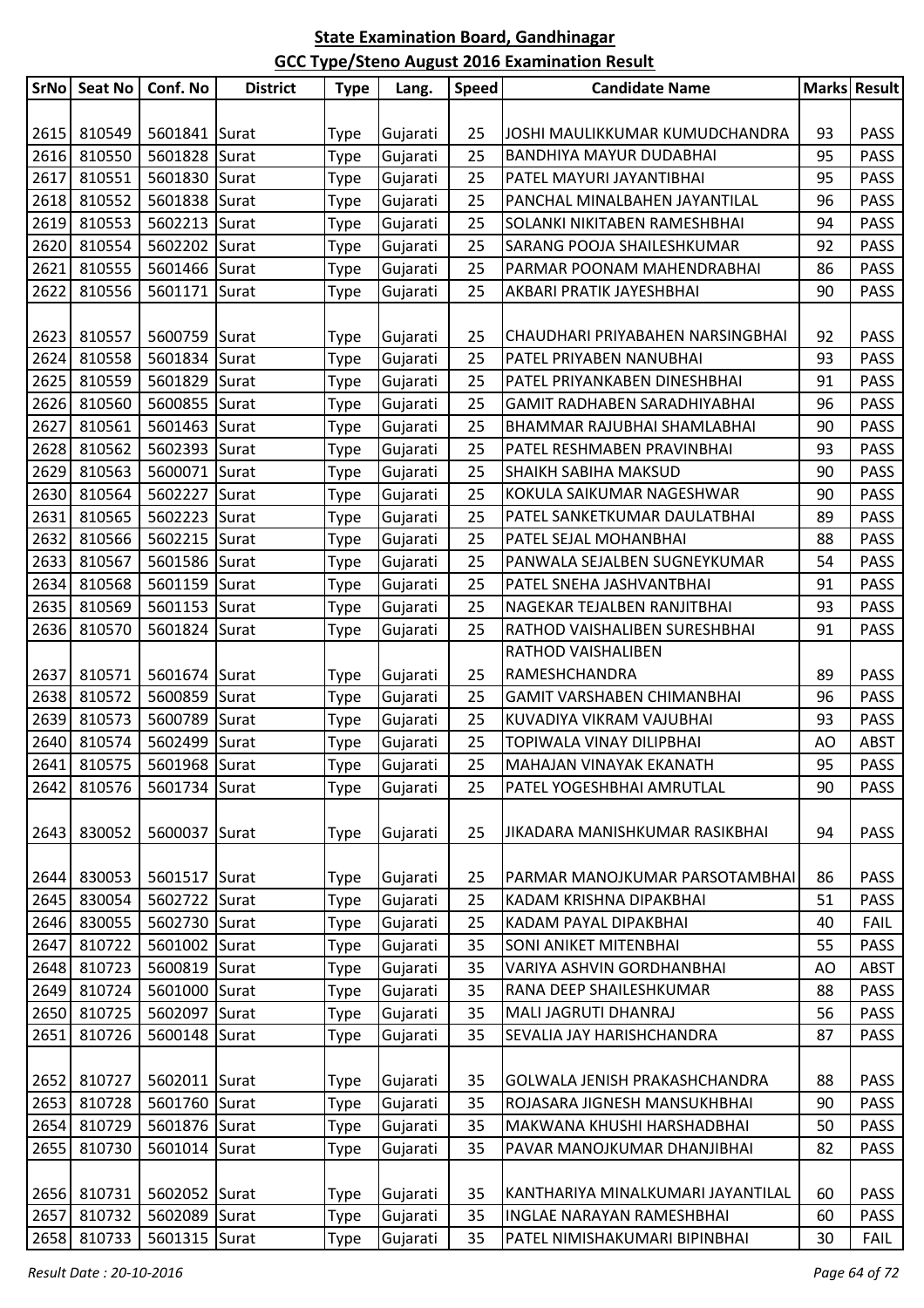|      | SrNo Seat No | Conf. No      | <b>District</b>                                    | <b>Type</b> | Lang.    | <b>Speed</b> | <b>Candidate Name</b>              |           | <b>Marks Result</b> |
|------|--------------|---------------|----------------------------------------------------|-------------|----------|--------------|------------------------------------|-----------|---------------------|
| 2659 | 810734       | 5601594 Surat |                                                    | Type        | Gujarati | 35           | BANGDIWALA RAJUL AXAYKUMAR         | 40        | <b>FAIL</b>         |
| 2660 | 810735       | 5601909 Surat |                                                    | Type        | Gujarati | 35           | <b>SURATI UNNATIBEN DIPAKBHAI</b>  | 25        | <b>FAIL</b>         |
| 2661 | 810736       | 5601521 Surat |                                                    | Type        | Gujarati | 35           | PATEL YOGESHBHAI SHANTILALBHAI     | 87        | <b>PASS</b>         |
| 2662 | 810887       | 5601849 Surat |                                                    | Type        | Gujarati | 40           | PATEL DHAVAL NANUBHAI              | 59        | <b>PASS</b>         |
| 2663 | 810888       | 5600136 Surat |                                                    | Type        | Gujarati | 40           | PATEL GEETABEN GAMANBHAI           | 87        | <b>PASS</b>         |
| 2664 | 810889       | 5602720       | Surat                                              | Type        | Gujarati | 40           | PATEL KEYUR BALVANTBHAI            | 60        | <b>PASS</b>         |
| 2665 | 810890       | 5601498 Surat |                                                    | Type        | Gujarati | 40           | SAIYAD MOIN ZAINULABEDDIN          | 90        | <b>PASS</b>         |
| 2666 | 810891       | 5602291 Surat |                                                    | Type        | Gujarati | 40           | CHAVDA NARENDRASINH BABUBHAI       | 85        | <b>PASS</b>         |
| 2667 | 810892       | 5601827       | Surat                                              | Type        | Gujarati | 40           | DHADUK NILAMBEN HIMMATBHAI         | 89        | <b>PASS</b>         |
| 2668 | 810893       | 5600154       | Surat                                              | Type        | Gujarati | 40           | PATEL PANKAJKUMAR RATILAL          | 54        | <b>PASS</b>         |
| 2669 | 810894       | 5600007       | Surat                                              | Type        | Gujarati | 40           | PATEL PARASKUMAR HARESHBHAI        | 88        | <b>PASS</b>         |
| 2670 | 810895       | 5600204 Surat |                                                    | Type        | Gujarati | 40           | PATEL YASHKUMAR KANTIBHAI          | AO        | <b>ABST</b>         |
| 2671 | 830056       | 5602688 Surat |                                                    | Type        | Gujarati | 40           | KADAM RAJ DIPAKBHAI                | 38        | <b>FAIL</b>         |
|      |              |               |                                                    |             |          |              |                                    |           |                     |
| 2672 | 830057       | 5602741 Surat |                                                    | Type        | Gujarati | 40           | PARMAR BHARATKUMAR DINESHBHAI      | 72        | <b>PASS</b>         |
| 2673 | 830015       | 5601393 Surat |                                                    | Type        | Hindi    | 25           | SOLANKI NILESHKUMAR CHANDULAL      | 56        | <b>PASS</b>         |
|      |              |               |                                                    |             |          |              | ROJASARA DHARMENDRAKUMAR           |           |                     |
| 2674 | 920373       |               | 6601170 Surendranagar Steno                        |             | English  | 100          | RAMESHCHANDRA                      | 0         | <b>FAIL</b>         |
| 2675 | 920374       |               | 6600118 Surendranagar Steno                        |             | English  | 100          | PATEL PRIYANK KALUBHAI             | 0         | <b>FAIL</b>         |
| 2676 | 920375       |               | 6601434 Surendranagar Steno                        |             | English  | 100          | DULERA SUMANTKUMAR DAYALAL         | 27        | <b>FAIL</b>         |
| 2677 | 920473       |               | 6600087 Surendranagar Steno                        |             | English  | 120          | KOTHARI ALPESH HARSHADBHAI         | 0         | <b>FAIL</b>         |
| 2678 | 910188       |               | 6600544 Surendranagar Steno                        |             | Gujarati | 60           | RAJYAGURU ANAND KRUSHNAKANT        | 0         | <b>FAIL</b>         |
| 2679 | 910189       |               | 6600496 Surendranagar Steno                        |             | Gujarati | 60           | VAISHNAV BHARAT PAVANKUMAR         | 0         | <b>FAIL</b>         |
|      |              |               |                                                    |             |          |              |                                    |           |                     |
| 2680 | 910190       |               | 6600931 Surendranagar Steno                        |             | Gujarati | 60           | CHAVDA BHAVANABEN GAUTAMBHAI       | 45        | <b>FAIL</b>         |
| 2681 | 910191       |               | 6600682 Surendranagar Steno                        |             | Gujarati | 60           | MAKWANA BIPINKUMAR VAJUBHAI        | 33        | <b>FAIL</b>         |
| 2682 | 910192       |               | 6601411   Surendranagar Steno                      |             | Gujarati | 60           | SOLANKI DAXABEN KESHAVLAL          | AO        | <b>ABST</b>         |
| 2683 | 910193       |               | 6601448 Surendranagar Steno                        |             | Gujarati | 60           | SOLANKI DHVANIBEN VIJAYKUMAR       | 59        | <b>PASS</b>         |
|      |              |               |                                                    |             |          |              |                                    |           |                     |
|      |              |               | 2684 910194   6600564 Surendranagar Steno Gujarati |             |          | 60           | HADIYAL GAUTAMBHAI CHANDUBHAI      | 52        | <b>PASS</b>         |
| 2685 | 910195       |               | 6601095 Surendranagar Steno                        |             | Gujarati | 60           | <b>VEGAD HETALBEN NAKUBHAI</b>     | 50        | <b>PASS</b>         |
| 2686 | 910196       |               | 6600986 Surendranagar Steno                        |             | Gujarati | 60           | <b>GOHIL KOMAL BHARATKUMAR</b>     | 50        | <b>PASS</b>         |
|      |              |               |                                                    |             |          |              | THAKKAR MADHAVIBEN                 |           |                     |
| 2687 | 910197       |               | 6600407 Surendranagar Steno                        |             | Gujarati | 60           | RAMESHCHANDRA                      | 33        | <b>FAIL</b>         |
|      |              |               |                                                    |             |          |              | MORACHIYA MAHESHBHAI               |           |                     |
| 2688 | 910198       |               | 6600989 Surendranagar Steno                        |             | Gujarati | 60           | PARSOTTAMBHAI                      | AO        | ABST                |
| 2689 | 910199       |               | 6601015 Surendranagar Steno                        |             | Gujarati | 60           | PATEL MANISH NARANBHAI             | 58        | PASS                |
| 2690 | 910200       |               | 6601408 Surendranagar Steno                        |             | Gujarati | 60           | VAGHELA MAYURBHAI MANJIBHAI        | 0         | <b>FAIL</b>         |
| 2691 | 910201       |               | 6600958 Surendranagar Steno                        |             | Gujarati | 60           | PARMAR MEHULBHAI RAMESHBHAI        | 40        | <b>FAIL</b>         |
| 2692 | 910202       |               | 6601010 Surendranagar Steno                        |             | Gujarati | 60           | AGHARA MINABEN SHAMJIBHAI          | 66        | <b>PASS</b>         |
| 2693 | 910203       | 6601452       | Surendranagar Steno                                |             | Gujarati | 60           | PARMAR MITALIBA RAJENDRASINH       | 67        | <b>PASS</b>         |
|      |              |               |                                                    |             |          |              | TRIVEDI NIKUNJKUMAR                |           |                     |
| 2694 | 910204       |               | 6600455 Surendranagar Steno                        |             | Gujarati | 60           | DHARMENDRAKUMAR                    | 40        | <b>FAIL</b>         |
| 2695 | 910205       |               | 6600753 Surendranagar Steno                        |             | Gujarati | 60           | RATHOD NILAN BHARATKUMAR           | 0         | <b>FAIL</b>         |
| 2696 | 910206       |               | 6601044 Surendranagar Steno                        |             | Gujarati | 60           | MORI PARIKSHITSINH AJITSINH        | $\pmb{0}$ | <b>FAIL</b>         |
| 2697 | 910207       |               | 6600492 Surendranagar Steno                        |             | Gujarati | 60           | PATEL PARITABEN JAYNTIBHAI         | 60        | <b>PASS</b>         |
| 2698 | 910208       |               | 6601061 Surendranagar Steno                        |             | Gujarati | 60           | PARMAR PAYALBAHEN DINESHBHAI       | 24        | <b>FAIL</b>         |
|      |              |               |                                                    |             |          |              |                                    |           |                     |
| 2699 | 910209       |               | 6600117 Surendranagar Steno                        |             | Gujarati | 60           | PARMAR PUSHPRAJSINH RAJENDRASINH   | 61        | <b>PASS</b>         |
| 2700 | 910210       |               | 6601098 Surendranagar Steno                        |             | Gujarati | 60           | <b>SOLANKI RINKUBEN NARSHIBHAI</b> | 37        | <b>FAIL</b>         |
| 2701 | 910211       |               | 6600213 Surendranagar Steno                        |             | Gujarati | 60           | SATANI SAGAR VIJAYKUMAR            | 66        | <b>PASS</b>         |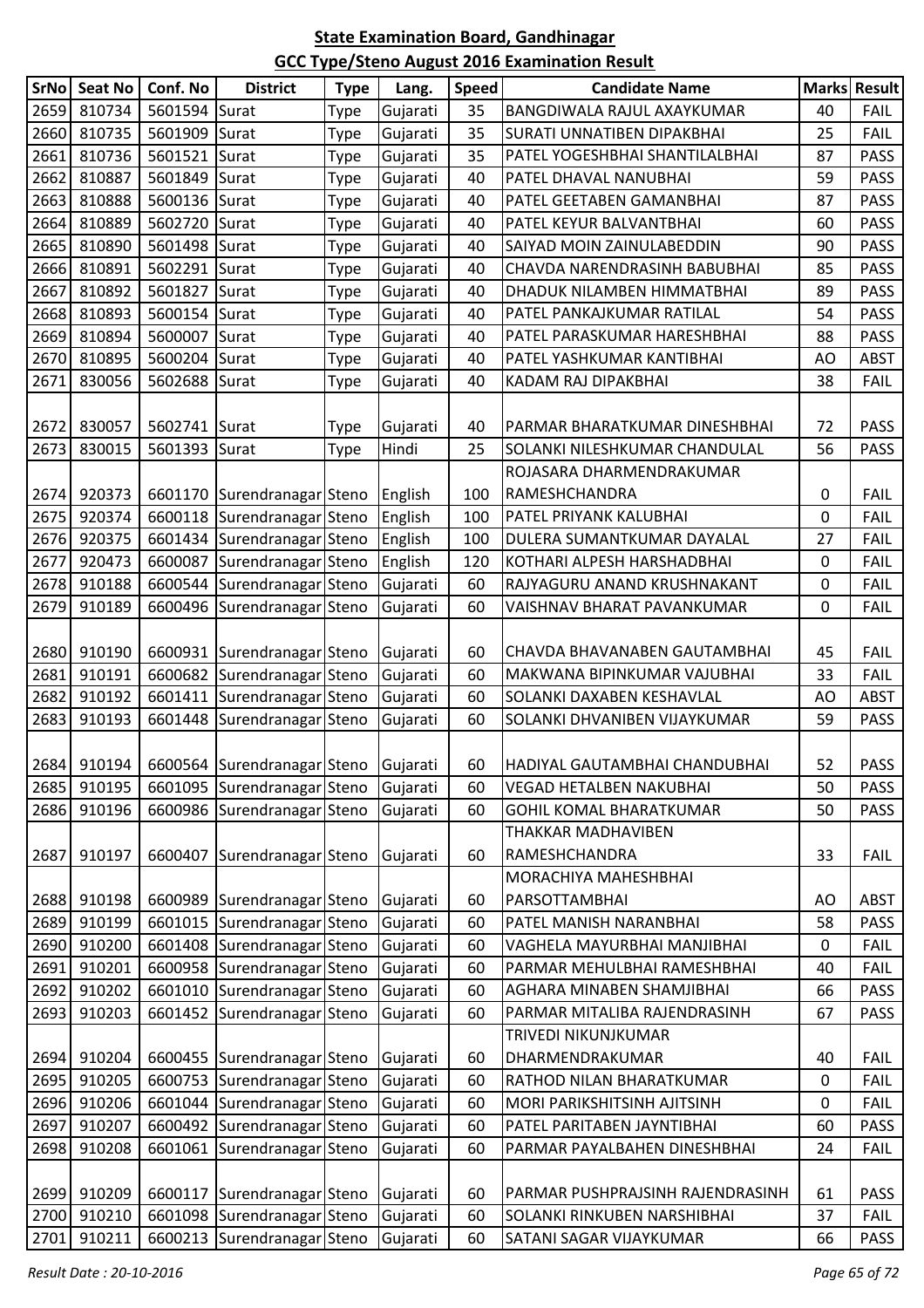| 2702<br>910212<br>TALASANIYA SANJAYBHAI RUPABHAI<br>6600341 Surendranagar Steno<br>54<br><b>PASS</b><br>Gujarati<br>60<br>2703<br>910213<br>6600574 Surendranagar Steno<br><b>PASS</b><br>Gujarati<br>60<br>HADIYAL YOGESH NARAYANBHAI<br>50<br>2704<br>910214<br>6600121 Surendranagar Steno<br>Gujarati<br>60<br>65<br><b>PASS</b><br>PARMAR YUVRAJSINH JAYUBHA<br>2705<br>910524<br>6601065 Surendranagar Steno<br><b>PASS</b><br>Gujarati<br>75<br>50<br>RATHOD AARTIBEN GOVINDBHAI<br>2706<br>910525<br>6601243 Surendranagar Steno<br>Gujarati<br>75<br>BHADKA ALPA JAYESHKUMAR<br>30<br><b>FAIL</b><br>2707<br>910526<br>Surendranagar Steno<br>75<br>56<br><b>PASS</b><br>6600004<br>VAGHELA CHANDANI ASHOKKUMAR<br>Gujarati<br>2708<br>910527<br>6600725 Surendranagar Steno<br>75<br>0<br><b>FAIL</b><br>Gujarati<br>BARAIYA DEEPAKKUMAR CHATURBHAI<br>2709<br>910528<br>6600360 Surendranagar Steno<br>Gujarati<br>75<br>VANIYA DIVYAKANT KANTILAL<br><b>PASS</b><br>74<br>2710<br>910529<br>6601068 Surendranagar Steno<br>75<br>Gujarati<br>PARMAR GEETABEN DAYABHAI<br>62<br><b>PASS</b><br>2711<br>910530<br>6601263 Surendranagar Steno<br>75<br>0<br><b>FAIL</b><br>Gujarati<br>KANZIYA HIREN NAVINCHANDRA<br>2712<br>910531<br>6601013 Surendranagar Steno<br>75<br>MORI JAYRAJ KANUBHAI<br>FAIL<br>Gujarati<br>10<br>2713<br>910532<br>6601049 Surendranagar Steno<br>75<br>PARMAR JIGNABA AJITSINH<br><b>PASS</b><br>Gujarati<br>50<br>2714<br>910533<br>6600497 Surendranagar Steno<br>Gujarati<br><b>FAIL</b><br>75<br>ZALA KOMALBA BALVANTSINH<br>0<br>2715<br>910534<br>6601117 Surendranagar Steno<br>75<br><b>ABST</b><br>Gujarati<br>PATEL MANISHKUMAR NARANBHAI<br>AO<br>2716<br>910535<br>Surendranagar Steno<br>MULIYA MITULBHAI DALPATBHAI<br>PASS<br>6601014<br>Gujarati<br>75<br>60<br>2717<br>910536<br>75<br><b>PASS</b><br>6600076 Surendranagar Steno<br>Gujarati<br>60<br>MAKWANA NITINKUMAR DAHYABHAI<br>2718<br>910537<br><b>PASS</b><br>6601534 Surendranagar Steno<br>Gujarati<br>75<br>SOLANKI PRAVINCHANDRA GOVINDLAL<br>50<br>2719<br>910538<br>6600292 Surendranagar Steno<br>75<br>Gujarati<br>SATANI SAGAR VIJAYKUMAR<br>AO<br><b>ABST</b><br>2720<br>910539<br>6600415 Surendranagar Steno<br>75<br><b>FAIL</b><br>Gujarati<br>40<br>JHALA SHIVRAJSINH SURENDRASINH<br>2721<br>910540<br>6601327<br>Surendranagar Steno<br>75<br><b>FAIL</b><br>Gujarati<br>0<br>MAKWANA TUSHAR LAXMANBHAI<br>2722<br>910541<br>6600148 Surendranagar Steno<br>75<br>10<br><b>FAIL</b><br>Gujarati<br>PARMAR VISHVITA RAJESHBHAI<br>2723<br>930033<br>6601480 Surendranagar Steno<br>Gujarati<br>75<br>PARMAR VIRENDRASINH RANJITSINH<br>AO<br><b>ABST</b><br>2724<br>820558<br>English<br>5601109 Surendranagar Type<br>SOLANKI ASHOKBHAI NAGARBHAI<br>67<br><b>PASS</b><br>40<br>2725<br>820559<br>Surendranagar Type<br><b>PASS</b><br>5601247<br>English<br>40<br>PANDYA BALMUKUND HARSHADRAY<br>69<br>2726 820560 5601690 Surendranagar Type<br><b>PASS</b><br>English<br>40<br>69<br> DABHEE DHARMESHBHAI RAMESHBHAI<br>2727<br>820561<br>5600114 Surendranagar Type<br><b>SOLANKI HETALBEN NARANBHAI</b><br>72<br><b>PASS</b><br>English<br>40<br>2728<br>820562<br>5601891 Surendranagar Type<br>79<br><b>PASS</b><br>English<br>40<br>MORI JAYRAJ KANUBHAI<br>52<br><b>PASS</b><br>2729<br>820563<br>5600248 Surendranagar Type<br>English<br>40<br>NANGANI JAYSUKHBHAI AMARSHIBHAI<br>2730<br>820564<br>5601005 Surendranagar Type<br>JOSHI JEETKUMAR ASHOK<br>English<br>40<br>70<br><b>PASS</b><br>2731<br>820566<br>5600122 Surendranagar Type<br>English<br>64<br><b>PASS</b><br>40<br>SOLANKI RAKESHBHAI NARANBHAI<br>2732<br>820567<br>5600109 Surendranagar Type<br>English<br>40<br>MEHTA RITIBEN JAYESHKUMAR<br>72<br><b>PASS</b><br>2733<br>820568<br>5600032 Surendranagar Type<br>ASARI SAGARKUMAR SURESHBHAI<br><b>PASS</b><br>English<br>40<br>67<br>2734<br>820569<br>5601158 Surendranagar Type<br>English<br>CHAVDA SANDIP VAJABHAI<br>PASS<br>40<br>71<br>2735<br>820570<br>5601190 Surendranagar Type<br>English<br>55<br>40<br>VAGHELA SHAILESH VIRJIBHAI<br><b>PASS</b><br>2736<br>820571<br>5601761 Surendranagar Type<br>English<br>40<br>GOHIL SHAILESHBHAI KARMANBHAI<br>62<br><b>PASS</b><br>2737<br>820572<br>5601186 Surendranagar Type<br>BAVLIYA SKAYKUMAR KARTIKBHAI<br>English<br>40<br>69<br><b>PASS</b><br>2738<br>820573<br>5600075 Surendranagar Type<br>English<br>50<br>PASS<br>40<br>DODIYA VASUDEV MAHADEVBHAI<br>2739<br>820574<br>English<br><b>ABST</b><br>5601150 Surendranagar Type<br>40<br>JADAV VIJAYKUMAR RASIKLAL<br>AO<br>2740<br>820575<br>5601665 Surendranagar Type<br>English<br>68<br>PASS<br>40<br>JADEJA VIJAYSINH SAHADEVSINH<br>2741<br>830050<br>English<br>SOLANKI PUSHPABEN NARANBHAI<br>PASS<br>5600121 Surendranagar Type<br>40<br>62<br>2742<br>820698<br>5600110 Surendranagar Type<br>English<br>50<br>SOLANKI ASHOKKUMAR HIRABHAI<br>31<br><b>FAIL</b><br>2743<br>820699<br>5602372 Surendranagar Type<br>English<br>50<br>MARIYA JIGNESH KANJIBHAI<br>30<br><b>FAIL</b><br>THAKKAR MADHAVIBEN<br>820700<br>English<br>50<br>RAMESHCHANDRA<br>44<br><b>FAIL</b><br>2744<br>5600877 Surendranagar Type | <b>SrNo</b> | <b>Seat No</b> | Conf. No | <b>District</b> | <b>Type</b> | Lang. | <b>Speed</b> | <b>Candidate Name</b> | <b>Marks Result</b> |
|-----------------------------------------------------------------------------------------------------------------------------------------------------------------------------------------------------------------------------------------------------------------------------------------------------------------------------------------------------------------------------------------------------------------------------------------------------------------------------------------------------------------------------------------------------------------------------------------------------------------------------------------------------------------------------------------------------------------------------------------------------------------------------------------------------------------------------------------------------------------------------------------------------------------------------------------------------------------------------------------------------------------------------------------------------------------------------------------------------------------------------------------------------------------------------------------------------------------------------------------------------------------------------------------------------------------------------------------------------------------------------------------------------------------------------------------------------------------------------------------------------------------------------------------------------------------------------------------------------------------------------------------------------------------------------------------------------------------------------------------------------------------------------------------------------------------------------------------------------------------------------------------------------------------------------------------------------------------------------------------------------------------------------------------------------------------------------------------------------------------------------------------------------------------------------------------------------------------------------------------------------------------------------------------------------------------------------------------------------------------------------------------------------------------------------------------------------------------------------------------------------------------------------------------------------------------------------------------------------------------------------------------------------------------------------------------------------------------------------------------------------------------------------------------------------------------------------------------------------------------------------------------------------------------------------------------------------------------------------------------------------------------------------------------------------------------------------------------------------------------------------------------------------------------------------------------------------------------------------------------------------------------------------------------------------------------------------------------------------------------------------------------------------------------------------------------------------------------------------------------------------------------------------------------------------------------------------------------------------------------------------------------------------------------------------------------------------------------------------------------------------------------------------------------------------------------------------------------------------------------------------------------------------------------------------------------------------------------------------------------------------------------------------------------------------------------------------------------------------------------------------------------------------------------------------------------------------------------------------------------------------------------------------------------------------------------------------------------------------------------------------------------------------------------------------------------------------------------------------------------------------------------------------------------------------------------------------------------------------------------------------------------------------------------------------------------------------------------------------------------------------------------------------------------------------------------------------------------------------------------------------------------------------------------------------------------------------------------------------------------------------------------------------------------------------------------------------------------------------------------------------------------------------------------------------------------------------------------------|-------------|----------------|----------|-----------------|-------------|-------|--------------|-----------------------|---------------------|
|                                                                                                                                                                                                                                                                                                                                                                                                                                                                                                                                                                                                                                                                                                                                                                                                                                                                                                                                                                                                                                                                                                                                                                                                                                                                                                                                                                                                                                                                                                                                                                                                                                                                                                                                                                                                                                                                                                                                                                                                                                                                                                                                                                                                                                                                                                                                                                                                                                                                                                                                                                                                                                                                                                                                                                                                                                                                                                                                                                                                                                                                                                                                                                                                                                                                                                                                                                                                                                                                                                                                                                                                                                                                                                                                                                                                                                                                                                                                                                                                                                                                                                                                                                                                                                                                                                                                                                                                                                                                                                                                                                                                                                                                                                                                                                                                                                                                                                                                                                                                                                                                                                                                                                                                                       |             |                |          |                 |             |       |              |                       |                     |
|                                                                                                                                                                                                                                                                                                                                                                                                                                                                                                                                                                                                                                                                                                                                                                                                                                                                                                                                                                                                                                                                                                                                                                                                                                                                                                                                                                                                                                                                                                                                                                                                                                                                                                                                                                                                                                                                                                                                                                                                                                                                                                                                                                                                                                                                                                                                                                                                                                                                                                                                                                                                                                                                                                                                                                                                                                                                                                                                                                                                                                                                                                                                                                                                                                                                                                                                                                                                                                                                                                                                                                                                                                                                                                                                                                                                                                                                                                                                                                                                                                                                                                                                                                                                                                                                                                                                                                                                                                                                                                                                                                                                                                                                                                                                                                                                                                                                                                                                                                                                                                                                                                                                                                                                                       |             |                |          |                 |             |       |              |                       |                     |
|                                                                                                                                                                                                                                                                                                                                                                                                                                                                                                                                                                                                                                                                                                                                                                                                                                                                                                                                                                                                                                                                                                                                                                                                                                                                                                                                                                                                                                                                                                                                                                                                                                                                                                                                                                                                                                                                                                                                                                                                                                                                                                                                                                                                                                                                                                                                                                                                                                                                                                                                                                                                                                                                                                                                                                                                                                                                                                                                                                                                                                                                                                                                                                                                                                                                                                                                                                                                                                                                                                                                                                                                                                                                                                                                                                                                                                                                                                                                                                                                                                                                                                                                                                                                                                                                                                                                                                                                                                                                                                                                                                                                                                                                                                                                                                                                                                                                                                                                                                                                                                                                                                                                                                                                                       |             |                |          |                 |             |       |              |                       |                     |
|                                                                                                                                                                                                                                                                                                                                                                                                                                                                                                                                                                                                                                                                                                                                                                                                                                                                                                                                                                                                                                                                                                                                                                                                                                                                                                                                                                                                                                                                                                                                                                                                                                                                                                                                                                                                                                                                                                                                                                                                                                                                                                                                                                                                                                                                                                                                                                                                                                                                                                                                                                                                                                                                                                                                                                                                                                                                                                                                                                                                                                                                                                                                                                                                                                                                                                                                                                                                                                                                                                                                                                                                                                                                                                                                                                                                                                                                                                                                                                                                                                                                                                                                                                                                                                                                                                                                                                                                                                                                                                                                                                                                                                                                                                                                                                                                                                                                                                                                                                                                                                                                                                                                                                                                                       |             |                |          |                 |             |       |              |                       |                     |
|                                                                                                                                                                                                                                                                                                                                                                                                                                                                                                                                                                                                                                                                                                                                                                                                                                                                                                                                                                                                                                                                                                                                                                                                                                                                                                                                                                                                                                                                                                                                                                                                                                                                                                                                                                                                                                                                                                                                                                                                                                                                                                                                                                                                                                                                                                                                                                                                                                                                                                                                                                                                                                                                                                                                                                                                                                                                                                                                                                                                                                                                                                                                                                                                                                                                                                                                                                                                                                                                                                                                                                                                                                                                                                                                                                                                                                                                                                                                                                                                                                                                                                                                                                                                                                                                                                                                                                                                                                                                                                                                                                                                                                                                                                                                                                                                                                                                                                                                                                                                                                                                                                                                                                                                                       |             |                |          |                 |             |       |              |                       |                     |
|                                                                                                                                                                                                                                                                                                                                                                                                                                                                                                                                                                                                                                                                                                                                                                                                                                                                                                                                                                                                                                                                                                                                                                                                                                                                                                                                                                                                                                                                                                                                                                                                                                                                                                                                                                                                                                                                                                                                                                                                                                                                                                                                                                                                                                                                                                                                                                                                                                                                                                                                                                                                                                                                                                                                                                                                                                                                                                                                                                                                                                                                                                                                                                                                                                                                                                                                                                                                                                                                                                                                                                                                                                                                                                                                                                                                                                                                                                                                                                                                                                                                                                                                                                                                                                                                                                                                                                                                                                                                                                                                                                                                                                                                                                                                                                                                                                                                                                                                                                                                                                                                                                                                                                                                                       |             |                |          |                 |             |       |              |                       |                     |
|                                                                                                                                                                                                                                                                                                                                                                                                                                                                                                                                                                                                                                                                                                                                                                                                                                                                                                                                                                                                                                                                                                                                                                                                                                                                                                                                                                                                                                                                                                                                                                                                                                                                                                                                                                                                                                                                                                                                                                                                                                                                                                                                                                                                                                                                                                                                                                                                                                                                                                                                                                                                                                                                                                                                                                                                                                                                                                                                                                                                                                                                                                                                                                                                                                                                                                                                                                                                                                                                                                                                                                                                                                                                                                                                                                                                                                                                                                                                                                                                                                                                                                                                                                                                                                                                                                                                                                                                                                                                                                                                                                                                                                                                                                                                                                                                                                                                                                                                                                                                                                                                                                                                                                                                                       |             |                |          |                 |             |       |              |                       |                     |
|                                                                                                                                                                                                                                                                                                                                                                                                                                                                                                                                                                                                                                                                                                                                                                                                                                                                                                                                                                                                                                                                                                                                                                                                                                                                                                                                                                                                                                                                                                                                                                                                                                                                                                                                                                                                                                                                                                                                                                                                                                                                                                                                                                                                                                                                                                                                                                                                                                                                                                                                                                                                                                                                                                                                                                                                                                                                                                                                                                                                                                                                                                                                                                                                                                                                                                                                                                                                                                                                                                                                                                                                                                                                                                                                                                                                                                                                                                                                                                                                                                                                                                                                                                                                                                                                                                                                                                                                                                                                                                                                                                                                                                                                                                                                                                                                                                                                                                                                                                                                                                                                                                                                                                                                                       |             |                |          |                 |             |       |              |                       |                     |
|                                                                                                                                                                                                                                                                                                                                                                                                                                                                                                                                                                                                                                                                                                                                                                                                                                                                                                                                                                                                                                                                                                                                                                                                                                                                                                                                                                                                                                                                                                                                                                                                                                                                                                                                                                                                                                                                                                                                                                                                                                                                                                                                                                                                                                                                                                                                                                                                                                                                                                                                                                                                                                                                                                                                                                                                                                                                                                                                                                                                                                                                                                                                                                                                                                                                                                                                                                                                                                                                                                                                                                                                                                                                                                                                                                                                                                                                                                                                                                                                                                                                                                                                                                                                                                                                                                                                                                                                                                                                                                                                                                                                                                                                                                                                                                                                                                                                                                                                                                                                                                                                                                                                                                                                                       |             |                |          |                 |             |       |              |                       |                     |
|                                                                                                                                                                                                                                                                                                                                                                                                                                                                                                                                                                                                                                                                                                                                                                                                                                                                                                                                                                                                                                                                                                                                                                                                                                                                                                                                                                                                                                                                                                                                                                                                                                                                                                                                                                                                                                                                                                                                                                                                                                                                                                                                                                                                                                                                                                                                                                                                                                                                                                                                                                                                                                                                                                                                                                                                                                                                                                                                                                                                                                                                                                                                                                                                                                                                                                                                                                                                                                                                                                                                                                                                                                                                                                                                                                                                                                                                                                                                                                                                                                                                                                                                                                                                                                                                                                                                                                                                                                                                                                                                                                                                                                                                                                                                                                                                                                                                                                                                                                                                                                                                                                                                                                                                                       |             |                |          |                 |             |       |              |                       |                     |
|                                                                                                                                                                                                                                                                                                                                                                                                                                                                                                                                                                                                                                                                                                                                                                                                                                                                                                                                                                                                                                                                                                                                                                                                                                                                                                                                                                                                                                                                                                                                                                                                                                                                                                                                                                                                                                                                                                                                                                                                                                                                                                                                                                                                                                                                                                                                                                                                                                                                                                                                                                                                                                                                                                                                                                                                                                                                                                                                                                                                                                                                                                                                                                                                                                                                                                                                                                                                                                                                                                                                                                                                                                                                                                                                                                                                                                                                                                                                                                                                                                                                                                                                                                                                                                                                                                                                                                                                                                                                                                                                                                                                                                                                                                                                                                                                                                                                                                                                                                                                                                                                                                                                                                                                                       |             |                |          |                 |             |       |              |                       |                     |
|                                                                                                                                                                                                                                                                                                                                                                                                                                                                                                                                                                                                                                                                                                                                                                                                                                                                                                                                                                                                                                                                                                                                                                                                                                                                                                                                                                                                                                                                                                                                                                                                                                                                                                                                                                                                                                                                                                                                                                                                                                                                                                                                                                                                                                                                                                                                                                                                                                                                                                                                                                                                                                                                                                                                                                                                                                                                                                                                                                                                                                                                                                                                                                                                                                                                                                                                                                                                                                                                                                                                                                                                                                                                                                                                                                                                                                                                                                                                                                                                                                                                                                                                                                                                                                                                                                                                                                                                                                                                                                                                                                                                                                                                                                                                                                                                                                                                                                                                                                                                                                                                                                                                                                                                                       |             |                |          |                 |             |       |              |                       |                     |
|                                                                                                                                                                                                                                                                                                                                                                                                                                                                                                                                                                                                                                                                                                                                                                                                                                                                                                                                                                                                                                                                                                                                                                                                                                                                                                                                                                                                                                                                                                                                                                                                                                                                                                                                                                                                                                                                                                                                                                                                                                                                                                                                                                                                                                                                                                                                                                                                                                                                                                                                                                                                                                                                                                                                                                                                                                                                                                                                                                                                                                                                                                                                                                                                                                                                                                                                                                                                                                                                                                                                                                                                                                                                                                                                                                                                                                                                                                                                                                                                                                                                                                                                                                                                                                                                                                                                                                                                                                                                                                                                                                                                                                                                                                                                                                                                                                                                                                                                                                                                                                                                                                                                                                                                                       |             |                |          |                 |             |       |              |                       |                     |
|                                                                                                                                                                                                                                                                                                                                                                                                                                                                                                                                                                                                                                                                                                                                                                                                                                                                                                                                                                                                                                                                                                                                                                                                                                                                                                                                                                                                                                                                                                                                                                                                                                                                                                                                                                                                                                                                                                                                                                                                                                                                                                                                                                                                                                                                                                                                                                                                                                                                                                                                                                                                                                                                                                                                                                                                                                                                                                                                                                                                                                                                                                                                                                                                                                                                                                                                                                                                                                                                                                                                                                                                                                                                                                                                                                                                                                                                                                                                                                                                                                                                                                                                                                                                                                                                                                                                                                                                                                                                                                                                                                                                                                                                                                                                                                                                                                                                                                                                                                                                                                                                                                                                                                                                                       |             |                |          |                 |             |       |              |                       |                     |
|                                                                                                                                                                                                                                                                                                                                                                                                                                                                                                                                                                                                                                                                                                                                                                                                                                                                                                                                                                                                                                                                                                                                                                                                                                                                                                                                                                                                                                                                                                                                                                                                                                                                                                                                                                                                                                                                                                                                                                                                                                                                                                                                                                                                                                                                                                                                                                                                                                                                                                                                                                                                                                                                                                                                                                                                                                                                                                                                                                                                                                                                                                                                                                                                                                                                                                                                                                                                                                                                                                                                                                                                                                                                                                                                                                                                                                                                                                                                                                                                                                                                                                                                                                                                                                                                                                                                                                                                                                                                                                                                                                                                                                                                                                                                                                                                                                                                                                                                                                                                                                                                                                                                                                                                                       |             |                |          |                 |             |       |              |                       |                     |
|                                                                                                                                                                                                                                                                                                                                                                                                                                                                                                                                                                                                                                                                                                                                                                                                                                                                                                                                                                                                                                                                                                                                                                                                                                                                                                                                                                                                                                                                                                                                                                                                                                                                                                                                                                                                                                                                                                                                                                                                                                                                                                                                                                                                                                                                                                                                                                                                                                                                                                                                                                                                                                                                                                                                                                                                                                                                                                                                                                                                                                                                                                                                                                                                                                                                                                                                                                                                                                                                                                                                                                                                                                                                                                                                                                                                                                                                                                                                                                                                                                                                                                                                                                                                                                                                                                                                                                                                                                                                                                                                                                                                                                                                                                                                                                                                                                                                                                                                                                                                                                                                                                                                                                                                                       |             |                |          |                 |             |       |              |                       |                     |
|                                                                                                                                                                                                                                                                                                                                                                                                                                                                                                                                                                                                                                                                                                                                                                                                                                                                                                                                                                                                                                                                                                                                                                                                                                                                                                                                                                                                                                                                                                                                                                                                                                                                                                                                                                                                                                                                                                                                                                                                                                                                                                                                                                                                                                                                                                                                                                                                                                                                                                                                                                                                                                                                                                                                                                                                                                                                                                                                                                                                                                                                                                                                                                                                                                                                                                                                                                                                                                                                                                                                                                                                                                                                                                                                                                                                                                                                                                                                                                                                                                                                                                                                                                                                                                                                                                                                                                                                                                                                                                                                                                                                                                                                                                                                                                                                                                                                                                                                                                                                                                                                                                                                                                                                                       |             |                |          |                 |             |       |              |                       |                     |
|                                                                                                                                                                                                                                                                                                                                                                                                                                                                                                                                                                                                                                                                                                                                                                                                                                                                                                                                                                                                                                                                                                                                                                                                                                                                                                                                                                                                                                                                                                                                                                                                                                                                                                                                                                                                                                                                                                                                                                                                                                                                                                                                                                                                                                                                                                                                                                                                                                                                                                                                                                                                                                                                                                                                                                                                                                                                                                                                                                                                                                                                                                                                                                                                                                                                                                                                                                                                                                                                                                                                                                                                                                                                                                                                                                                                                                                                                                                                                                                                                                                                                                                                                                                                                                                                                                                                                                                                                                                                                                                                                                                                                                                                                                                                                                                                                                                                                                                                                                                                                                                                                                                                                                                                                       |             |                |          |                 |             |       |              |                       |                     |
|                                                                                                                                                                                                                                                                                                                                                                                                                                                                                                                                                                                                                                                                                                                                                                                                                                                                                                                                                                                                                                                                                                                                                                                                                                                                                                                                                                                                                                                                                                                                                                                                                                                                                                                                                                                                                                                                                                                                                                                                                                                                                                                                                                                                                                                                                                                                                                                                                                                                                                                                                                                                                                                                                                                                                                                                                                                                                                                                                                                                                                                                                                                                                                                                                                                                                                                                                                                                                                                                                                                                                                                                                                                                                                                                                                                                                                                                                                                                                                                                                                                                                                                                                                                                                                                                                                                                                                                                                                                                                                                                                                                                                                                                                                                                                                                                                                                                                                                                                                                                                                                                                                                                                                                                                       |             |                |          |                 |             |       |              |                       |                     |
|                                                                                                                                                                                                                                                                                                                                                                                                                                                                                                                                                                                                                                                                                                                                                                                                                                                                                                                                                                                                                                                                                                                                                                                                                                                                                                                                                                                                                                                                                                                                                                                                                                                                                                                                                                                                                                                                                                                                                                                                                                                                                                                                                                                                                                                                                                                                                                                                                                                                                                                                                                                                                                                                                                                                                                                                                                                                                                                                                                                                                                                                                                                                                                                                                                                                                                                                                                                                                                                                                                                                                                                                                                                                                                                                                                                                                                                                                                                                                                                                                                                                                                                                                                                                                                                                                                                                                                                                                                                                                                                                                                                                                                                                                                                                                                                                                                                                                                                                                                                                                                                                                                                                                                                                                       |             |                |          |                 |             |       |              |                       |                     |
|                                                                                                                                                                                                                                                                                                                                                                                                                                                                                                                                                                                                                                                                                                                                                                                                                                                                                                                                                                                                                                                                                                                                                                                                                                                                                                                                                                                                                                                                                                                                                                                                                                                                                                                                                                                                                                                                                                                                                                                                                                                                                                                                                                                                                                                                                                                                                                                                                                                                                                                                                                                                                                                                                                                                                                                                                                                                                                                                                                                                                                                                                                                                                                                                                                                                                                                                                                                                                                                                                                                                                                                                                                                                                                                                                                                                                                                                                                                                                                                                                                                                                                                                                                                                                                                                                                                                                                                                                                                                                                                                                                                                                                                                                                                                                                                                                                                                                                                                                                                                                                                                                                                                                                                                                       |             |                |          |                 |             |       |              |                       |                     |
|                                                                                                                                                                                                                                                                                                                                                                                                                                                                                                                                                                                                                                                                                                                                                                                                                                                                                                                                                                                                                                                                                                                                                                                                                                                                                                                                                                                                                                                                                                                                                                                                                                                                                                                                                                                                                                                                                                                                                                                                                                                                                                                                                                                                                                                                                                                                                                                                                                                                                                                                                                                                                                                                                                                                                                                                                                                                                                                                                                                                                                                                                                                                                                                                                                                                                                                                                                                                                                                                                                                                                                                                                                                                                                                                                                                                                                                                                                                                                                                                                                                                                                                                                                                                                                                                                                                                                                                                                                                                                                                                                                                                                                                                                                                                                                                                                                                                                                                                                                                                                                                                                                                                                                                                                       |             |                |          |                 |             |       |              |                       |                     |
|                                                                                                                                                                                                                                                                                                                                                                                                                                                                                                                                                                                                                                                                                                                                                                                                                                                                                                                                                                                                                                                                                                                                                                                                                                                                                                                                                                                                                                                                                                                                                                                                                                                                                                                                                                                                                                                                                                                                                                                                                                                                                                                                                                                                                                                                                                                                                                                                                                                                                                                                                                                                                                                                                                                                                                                                                                                                                                                                                                                                                                                                                                                                                                                                                                                                                                                                                                                                                                                                                                                                                                                                                                                                                                                                                                                                                                                                                                                                                                                                                                                                                                                                                                                                                                                                                                                                                                                                                                                                                                                                                                                                                                                                                                                                                                                                                                                                                                                                                                                                                                                                                                                                                                                                                       |             |                |          |                 |             |       |              |                       |                     |
|                                                                                                                                                                                                                                                                                                                                                                                                                                                                                                                                                                                                                                                                                                                                                                                                                                                                                                                                                                                                                                                                                                                                                                                                                                                                                                                                                                                                                                                                                                                                                                                                                                                                                                                                                                                                                                                                                                                                                                                                                                                                                                                                                                                                                                                                                                                                                                                                                                                                                                                                                                                                                                                                                                                                                                                                                                                                                                                                                                                                                                                                                                                                                                                                                                                                                                                                                                                                                                                                                                                                                                                                                                                                                                                                                                                                                                                                                                                                                                                                                                                                                                                                                                                                                                                                                                                                                                                                                                                                                                                                                                                                                                                                                                                                                                                                                                                                                                                                                                                                                                                                                                                                                                                                                       |             |                |          |                 |             |       |              |                       |                     |
|                                                                                                                                                                                                                                                                                                                                                                                                                                                                                                                                                                                                                                                                                                                                                                                                                                                                                                                                                                                                                                                                                                                                                                                                                                                                                                                                                                                                                                                                                                                                                                                                                                                                                                                                                                                                                                                                                                                                                                                                                                                                                                                                                                                                                                                                                                                                                                                                                                                                                                                                                                                                                                                                                                                                                                                                                                                                                                                                                                                                                                                                                                                                                                                                                                                                                                                                                                                                                                                                                                                                                                                                                                                                                                                                                                                                                                                                                                                                                                                                                                                                                                                                                                                                                                                                                                                                                                                                                                                                                                                                                                                                                                                                                                                                                                                                                                                                                                                                                                                                                                                                                                                                                                                                                       |             |                |          |                 |             |       |              |                       |                     |
|                                                                                                                                                                                                                                                                                                                                                                                                                                                                                                                                                                                                                                                                                                                                                                                                                                                                                                                                                                                                                                                                                                                                                                                                                                                                                                                                                                                                                                                                                                                                                                                                                                                                                                                                                                                                                                                                                                                                                                                                                                                                                                                                                                                                                                                                                                                                                                                                                                                                                                                                                                                                                                                                                                                                                                                                                                                                                                                                                                                                                                                                                                                                                                                                                                                                                                                                                                                                                                                                                                                                                                                                                                                                                                                                                                                                                                                                                                                                                                                                                                                                                                                                                                                                                                                                                                                                                                                                                                                                                                                                                                                                                                                                                                                                                                                                                                                                                                                                                                                                                                                                                                                                                                                                                       |             |                |          |                 |             |       |              |                       |                     |
|                                                                                                                                                                                                                                                                                                                                                                                                                                                                                                                                                                                                                                                                                                                                                                                                                                                                                                                                                                                                                                                                                                                                                                                                                                                                                                                                                                                                                                                                                                                                                                                                                                                                                                                                                                                                                                                                                                                                                                                                                                                                                                                                                                                                                                                                                                                                                                                                                                                                                                                                                                                                                                                                                                                                                                                                                                                                                                                                                                                                                                                                                                                                                                                                                                                                                                                                                                                                                                                                                                                                                                                                                                                                                                                                                                                                                                                                                                                                                                                                                                                                                                                                                                                                                                                                                                                                                                                                                                                                                                                                                                                                                                                                                                                                                                                                                                                                                                                                                                                                                                                                                                                                                                                                                       |             |                |          |                 |             |       |              |                       |                     |
|                                                                                                                                                                                                                                                                                                                                                                                                                                                                                                                                                                                                                                                                                                                                                                                                                                                                                                                                                                                                                                                                                                                                                                                                                                                                                                                                                                                                                                                                                                                                                                                                                                                                                                                                                                                                                                                                                                                                                                                                                                                                                                                                                                                                                                                                                                                                                                                                                                                                                                                                                                                                                                                                                                                                                                                                                                                                                                                                                                                                                                                                                                                                                                                                                                                                                                                                                                                                                                                                                                                                                                                                                                                                                                                                                                                                                                                                                                                                                                                                                                                                                                                                                                                                                                                                                                                                                                                                                                                                                                                                                                                                                                                                                                                                                                                                                                                                                                                                                                                                                                                                                                                                                                                                                       |             |                |          |                 |             |       |              |                       |                     |
|                                                                                                                                                                                                                                                                                                                                                                                                                                                                                                                                                                                                                                                                                                                                                                                                                                                                                                                                                                                                                                                                                                                                                                                                                                                                                                                                                                                                                                                                                                                                                                                                                                                                                                                                                                                                                                                                                                                                                                                                                                                                                                                                                                                                                                                                                                                                                                                                                                                                                                                                                                                                                                                                                                                                                                                                                                                                                                                                                                                                                                                                                                                                                                                                                                                                                                                                                                                                                                                                                                                                                                                                                                                                                                                                                                                                                                                                                                                                                                                                                                                                                                                                                                                                                                                                                                                                                                                                                                                                                                                                                                                                                                                                                                                                                                                                                                                                                                                                                                                                                                                                                                                                                                                                                       |             |                |          |                 |             |       |              |                       |                     |
|                                                                                                                                                                                                                                                                                                                                                                                                                                                                                                                                                                                                                                                                                                                                                                                                                                                                                                                                                                                                                                                                                                                                                                                                                                                                                                                                                                                                                                                                                                                                                                                                                                                                                                                                                                                                                                                                                                                                                                                                                                                                                                                                                                                                                                                                                                                                                                                                                                                                                                                                                                                                                                                                                                                                                                                                                                                                                                                                                                                                                                                                                                                                                                                                                                                                                                                                                                                                                                                                                                                                                                                                                                                                                                                                                                                                                                                                                                                                                                                                                                                                                                                                                                                                                                                                                                                                                                                                                                                                                                                                                                                                                                                                                                                                                                                                                                                                                                                                                                                                                                                                                                                                                                                                                       |             |                |          |                 |             |       |              |                       |                     |
|                                                                                                                                                                                                                                                                                                                                                                                                                                                                                                                                                                                                                                                                                                                                                                                                                                                                                                                                                                                                                                                                                                                                                                                                                                                                                                                                                                                                                                                                                                                                                                                                                                                                                                                                                                                                                                                                                                                                                                                                                                                                                                                                                                                                                                                                                                                                                                                                                                                                                                                                                                                                                                                                                                                                                                                                                                                                                                                                                                                                                                                                                                                                                                                                                                                                                                                                                                                                                                                                                                                                                                                                                                                                                                                                                                                                                                                                                                                                                                                                                                                                                                                                                                                                                                                                                                                                                                                                                                                                                                                                                                                                                                                                                                                                                                                                                                                                                                                                                                                                                                                                                                                                                                                                                       |             |                |          |                 |             |       |              |                       |                     |
|                                                                                                                                                                                                                                                                                                                                                                                                                                                                                                                                                                                                                                                                                                                                                                                                                                                                                                                                                                                                                                                                                                                                                                                                                                                                                                                                                                                                                                                                                                                                                                                                                                                                                                                                                                                                                                                                                                                                                                                                                                                                                                                                                                                                                                                                                                                                                                                                                                                                                                                                                                                                                                                                                                                                                                                                                                                                                                                                                                                                                                                                                                                                                                                                                                                                                                                                                                                                                                                                                                                                                                                                                                                                                                                                                                                                                                                                                                                                                                                                                                                                                                                                                                                                                                                                                                                                                                                                                                                                                                                                                                                                                                                                                                                                                                                                                                                                                                                                                                                                                                                                                                                                                                                                                       |             |                |          |                 |             |       |              |                       |                     |
|                                                                                                                                                                                                                                                                                                                                                                                                                                                                                                                                                                                                                                                                                                                                                                                                                                                                                                                                                                                                                                                                                                                                                                                                                                                                                                                                                                                                                                                                                                                                                                                                                                                                                                                                                                                                                                                                                                                                                                                                                                                                                                                                                                                                                                                                                                                                                                                                                                                                                                                                                                                                                                                                                                                                                                                                                                                                                                                                                                                                                                                                                                                                                                                                                                                                                                                                                                                                                                                                                                                                                                                                                                                                                                                                                                                                                                                                                                                                                                                                                                                                                                                                                                                                                                                                                                                                                                                                                                                                                                                                                                                                                                                                                                                                                                                                                                                                                                                                                                                                                                                                                                                                                                                                                       |             |                |          |                 |             |       |              |                       |                     |
|                                                                                                                                                                                                                                                                                                                                                                                                                                                                                                                                                                                                                                                                                                                                                                                                                                                                                                                                                                                                                                                                                                                                                                                                                                                                                                                                                                                                                                                                                                                                                                                                                                                                                                                                                                                                                                                                                                                                                                                                                                                                                                                                                                                                                                                                                                                                                                                                                                                                                                                                                                                                                                                                                                                                                                                                                                                                                                                                                                                                                                                                                                                                                                                                                                                                                                                                                                                                                                                                                                                                                                                                                                                                                                                                                                                                                                                                                                                                                                                                                                                                                                                                                                                                                                                                                                                                                                                                                                                                                                                                                                                                                                                                                                                                                                                                                                                                                                                                                                                                                                                                                                                                                                                                                       |             |                |          |                 |             |       |              |                       |                     |
|                                                                                                                                                                                                                                                                                                                                                                                                                                                                                                                                                                                                                                                                                                                                                                                                                                                                                                                                                                                                                                                                                                                                                                                                                                                                                                                                                                                                                                                                                                                                                                                                                                                                                                                                                                                                                                                                                                                                                                                                                                                                                                                                                                                                                                                                                                                                                                                                                                                                                                                                                                                                                                                                                                                                                                                                                                                                                                                                                                                                                                                                                                                                                                                                                                                                                                                                                                                                                                                                                                                                                                                                                                                                                                                                                                                                                                                                                                                                                                                                                                                                                                                                                                                                                                                                                                                                                                                                                                                                                                                                                                                                                                                                                                                                                                                                                                                                                                                                                                                                                                                                                                                                                                                                                       |             |                |          |                 |             |       |              |                       |                     |
|                                                                                                                                                                                                                                                                                                                                                                                                                                                                                                                                                                                                                                                                                                                                                                                                                                                                                                                                                                                                                                                                                                                                                                                                                                                                                                                                                                                                                                                                                                                                                                                                                                                                                                                                                                                                                                                                                                                                                                                                                                                                                                                                                                                                                                                                                                                                                                                                                                                                                                                                                                                                                                                                                                                                                                                                                                                                                                                                                                                                                                                                                                                                                                                                                                                                                                                                                                                                                                                                                                                                                                                                                                                                                                                                                                                                                                                                                                                                                                                                                                                                                                                                                                                                                                                                                                                                                                                                                                                                                                                                                                                                                                                                                                                                                                                                                                                                                                                                                                                                                                                                                                                                                                                                                       |             |                |          |                 |             |       |              |                       |                     |
|                                                                                                                                                                                                                                                                                                                                                                                                                                                                                                                                                                                                                                                                                                                                                                                                                                                                                                                                                                                                                                                                                                                                                                                                                                                                                                                                                                                                                                                                                                                                                                                                                                                                                                                                                                                                                                                                                                                                                                                                                                                                                                                                                                                                                                                                                                                                                                                                                                                                                                                                                                                                                                                                                                                                                                                                                                                                                                                                                                                                                                                                                                                                                                                                                                                                                                                                                                                                                                                                                                                                                                                                                                                                                                                                                                                                                                                                                                                                                                                                                                                                                                                                                                                                                                                                                                                                                                                                                                                                                                                                                                                                                                                                                                                                                                                                                                                                                                                                                                                                                                                                                                                                                                                                                       |             |                |          |                 |             |       |              |                       |                     |
|                                                                                                                                                                                                                                                                                                                                                                                                                                                                                                                                                                                                                                                                                                                                                                                                                                                                                                                                                                                                                                                                                                                                                                                                                                                                                                                                                                                                                                                                                                                                                                                                                                                                                                                                                                                                                                                                                                                                                                                                                                                                                                                                                                                                                                                                                                                                                                                                                                                                                                                                                                                                                                                                                                                                                                                                                                                                                                                                                                                                                                                                                                                                                                                                                                                                                                                                                                                                                                                                                                                                                                                                                                                                                                                                                                                                                                                                                                                                                                                                                                                                                                                                                                                                                                                                                                                                                                                                                                                                                                                                                                                                                                                                                                                                                                                                                                                                                                                                                                                                                                                                                                                                                                                                                       |             |                |          |                 |             |       |              |                       |                     |
|                                                                                                                                                                                                                                                                                                                                                                                                                                                                                                                                                                                                                                                                                                                                                                                                                                                                                                                                                                                                                                                                                                                                                                                                                                                                                                                                                                                                                                                                                                                                                                                                                                                                                                                                                                                                                                                                                                                                                                                                                                                                                                                                                                                                                                                                                                                                                                                                                                                                                                                                                                                                                                                                                                                                                                                                                                                                                                                                                                                                                                                                                                                                                                                                                                                                                                                                                                                                                                                                                                                                                                                                                                                                                                                                                                                                                                                                                                                                                                                                                                                                                                                                                                                                                                                                                                                                                                                                                                                                                                                                                                                                                                                                                                                                                                                                                                                                                                                                                                                                                                                                                                                                                                                                                       |             |                |          |                 |             |       |              |                       |                     |
|                                                                                                                                                                                                                                                                                                                                                                                                                                                                                                                                                                                                                                                                                                                                                                                                                                                                                                                                                                                                                                                                                                                                                                                                                                                                                                                                                                                                                                                                                                                                                                                                                                                                                                                                                                                                                                                                                                                                                                                                                                                                                                                                                                                                                                                                                                                                                                                                                                                                                                                                                                                                                                                                                                                                                                                                                                                                                                                                                                                                                                                                                                                                                                                                                                                                                                                                                                                                                                                                                                                                                                                                                                                                                                                                                                                                                                                                                                                                                                                                                                                                                                                                                                                                                                                                                                                                                                                                                                                                                                                                                                                                                                                                                                                                                                                                                                                                                                                                                                                                                                                                                                                                                                                                                       |             |                |          |                 |             |       |              |                       |                     |
|                                                                                                                                                                                                                                                                                                                                                                                                                                                                                                                                                                                                                                                                                                                                                                                                                                                                                                                                                                                                                                                                                                                                                                                                                                                                                                                                                                                                                                                                                                                                                                                                                                                                                                                                                                                                                                                                                                                                                                                                                                                                                                                                                                                                                                                                                                                                                                                                                                                                                                                                                                                                                                                                                                                                                                                                                                                                                                                                                                                                                                                                                                                                                                                                                                                                                                                                                                                                                                                                                                                                                                                                                                                                                                                                                                                                                                                                                                                                                                                                                                                                                                                                                                                                                                                                                                                                                                                                                                                                                                                                                                                                                                                                                                                                                                                                                                                                                                                                                                                                                                                                                                                                                                                                                       |             |                |          |                 |             |       |              |                       |                     |
|                                                                                                                                                                                                                                                                                                                                                                                                                                                                                                                                                                                                                                                                                                                                                                                                                                                                                                                                                                                                                                                                                                                                                                                                                                                                                                                                                                                                                                                                                                                                                                                                                                                                                                                                                                                                                                                                                                                                                                                                                                                                                                                                                                                                                                                                                                                                                                                                                                                                                                                                                                                                                                                                                                                                                                                                                                                                                                                                                                                                                                                                                                                                                                                                                                                                                                                                                                                                                                                                                                                                                                                                                                                                                                                                                                                                                                                                                                                                                                                                                                                                                                                                                                                                                                                                                                                                                                                                                                                                                                                                                                                                                                                                                                                                                                                                                                                                                                                                                                                                                                                                                                                                                                                                                       |             |                |          |                 |             |       |              |                       |                     |
|                                                                                                                                                                                                                                                                                                                                                                                                                                                                                                                                                                                                                                                                                                                                                                                                                                                                                                                                                                                                                                                                                                                                                                                                                                                                                                                                                                                                                                                                                                                                                                                                                                                                                                                                                                                                                                                                                                                                                                                                                                                                                                                                                                                                                                                                                                                                                                                                                                                                                                                                                                                                                                                                                                                                                                                                                                                                                                                                                                                                                                                                                                                                                                                                                                                                                                                                                                                                                                                                                                                                                                                                                                                                                                                                                                                                                                                                                                                                                                                                                                                                                                                                                                                                                                                                                                                                                                                                                                                                                                                                                                                                                                                                                                                                                                                                                                                                                                                                                                                                                                                                                                                                                                                                                       |             |                |          |                 |             |       |              |                       |                     |
|                                                                                                                                                                                                                                                                                                                                                                                                                                                                                                                                                                                                                                                                                                                                                                                                                                                                                                                                                                                                                                                                                                                                                                                                                                                                                                                                                                                                                                                                                                                                                                                                                                                                                                                                                                                                                                                                                                                                                                                                                                                                                                                                                                                                                                                                                                                                                                                                                                                                                                                                                                                                                                                                                                                                                                                                                                                                                                                                                                                                                                                                                                                                                                                                                                                                                                                                                                                                                                                                                                                                                                                                                                                                                                                                                                                                                                                                                                                                                                                                                                                                                                                                                                                                                                                                                                                                                                                                                                                                                                                                                                                                                                                                                                                                                                                                                                                                                                                                                                                                                                                                                                                                                                                                                       |             |                |          |                 |             |       |              |                       |                     |
|                                                                                                                                                                                                                                                                                                                                                                                                                                                                                                                                                                                                                                                                                                                                                                                                                                                                                                                                                                                                                                                                                                                                                                                                                                                                                                                                                                                                                                                                                                                                                                                                                                                                                                                                                                                                                                                                                                                                                                                                                                                                                                                                                                                                                                                                                                                                                                                                                                                                                                                                                                                                                                                                                                                                                                                                                                                                                                                                                                                                                                                                                                                                                                                                                                                                                                                                                                                                                                                                                                                                                                                                                                                                                                                                                                                                                                                                                                                                                                                                                                                                                                                                                                                                                                                                                                                                                                                                                                                                                                                                                                                                                                                                                                                                                                                                                                                                                                                                                                                                                                                                                                                                                                                                                       |             |                |          |                 |             |       |              |                       |                     |
|                                                                                                                                                                                                                                                                                                                                                                                                                                                                                                                                                                                                                                                                                                                                                                                                                                                                                                                                                                                                                                                                                                                                                                                                                                                                                                                                                                                                                                                                                                                                                                                                                                                                                                                                                                                                                                                                                                                                                                                                                                                                                                                                                                                                                                                                                                                                                                                                                                                                                                                                                                                                                                                                                                                                                                                                                                                                                                                                                                                                                                                                                                                                                                                                                                                                                                                                                                                                                                                                                                                                                                                                                                                                                                                                                                                                                                                                                                                                                                                                                                                                                                                                                                                                                                                                                                                                                                                                                                                                                                                                                                                                                                                                                                                                                                                                                                                                                                                                                                                                                                                                                                                                                                                                                       |             |                |          |                 |             |       |              |                       |                     |
|                                                                                                                                                                                                                                                                                                                                                                                                                                                                                                                                                                                                                                                                                                                                                                                                                                                                                                                                                                                                                                                                                                                                                                                                                                                                                                                                                                                                                                                                                                                                                                                                                                                                                                                                                                                                                                                                                                                                                                                                                                                                                                                                                                                                                                                                                                                                                                                                                                                                                                                                                                                                                                                                                                                                                                                                                                                                                                                                                                                                                                                                                                                                                                                                                                                                                                                                                                                                                                                                                                                                                                                                                                                                                                                                                                                                                                                                                                                                                                                                                                                                                                                                                                                                                                                                                                                                                                                                                                                                                                                                                                                                                                                                                                                                                                                                                                                                                                                                                                                                                                                                                                                                                                                                                       |             |                |          |                 |             |       |              |                       |                     |
|                                                                                                                                                                                                                                                                                                                                                                                                                                                                                                                                                                                                                                                                                                                                                                                                                                                                                                                                                                                                                                                                                                                                                                                                                                                                                                                                                                                                                                                                                                                                                                                                                                                                                                                                                                                                                                                                                                                                                                                                                                                                                                                                                                                                                                                                                                                                                                                                                                                                                                                                                                                                                                                                                                                                                                                                                                                                                                                                                                                                                                                                                                                                                                                                                                                                                                                                                                                                                                                                                                                                                                                                                                                                                                                                                                                                                                                                                                                                                                                                                                                                                                                                                                                                                                                                                                                                                                                                                                                                                                                                                                                                                                                                                                                                                                                                                                                                                                                                                                                                                                                                                                                                                                                                                       |             |                |          |                 |             |       |              |                       |                     |
|                                                                                                                                                                                                                                                                                                                                                                                                                                                                                                                                                                                                                                                                                                                                                                                                                                                                                                                                                                                                                                                                                                                                                                                                                                                                                                                                                                                                                                                                                                                                                                                                                                                                                                                                                                                                                                                                                                                                                                                                                                                                                                                                                                                                                                                                                                                                                                                                                                                                                                                                                                                                                                                                                                                                                                                                                                                                                                                                                                                                                                                                                                                                                                                                                                                                                                                                                                                                                                                                                                                                                                                                                                                                                                                                                                                                                                                                                                                                                                                                                                                                                                                                                                                                                                                                                                                                                                                                                                                                                                                                                                                                                                                                                                                                                                                                                                                                                                                                                                                                                                                                                                                                                                                                                       |             |                |          |                 |             |       |              |                       |                     |
|                                                                                                                                                                                                                                                                                                                                                                                                                                                                                                                                                                                                                                                                                                                                                                                                                                                                                                                                                                                                                                                                                                                                                                                                                                                                                                                                                                                                                                                                                                                                                                                                                                                                                                                                                                                                                                                                                                                                                                                                                                                                                                                                                                                                                                                                                                                                                                                                                                                                                                                                                                                                                                                                                                                                                                                                                                                                                                                                                                                                                                                                                                                                                                                                                                                                                                                                                                                                                                                                                                                                                                                                                                                                                                                                                                                                                                                                                                                                                                                                                                                                                                                                                                                                                                                                                                                                                                                                                                                                                                                                                                                                                                                                                                                                                                                                                                                                                                                                                                                                                                                                                                                                                                                                                       |             |                |          |                 |             |       |              |                       |                     |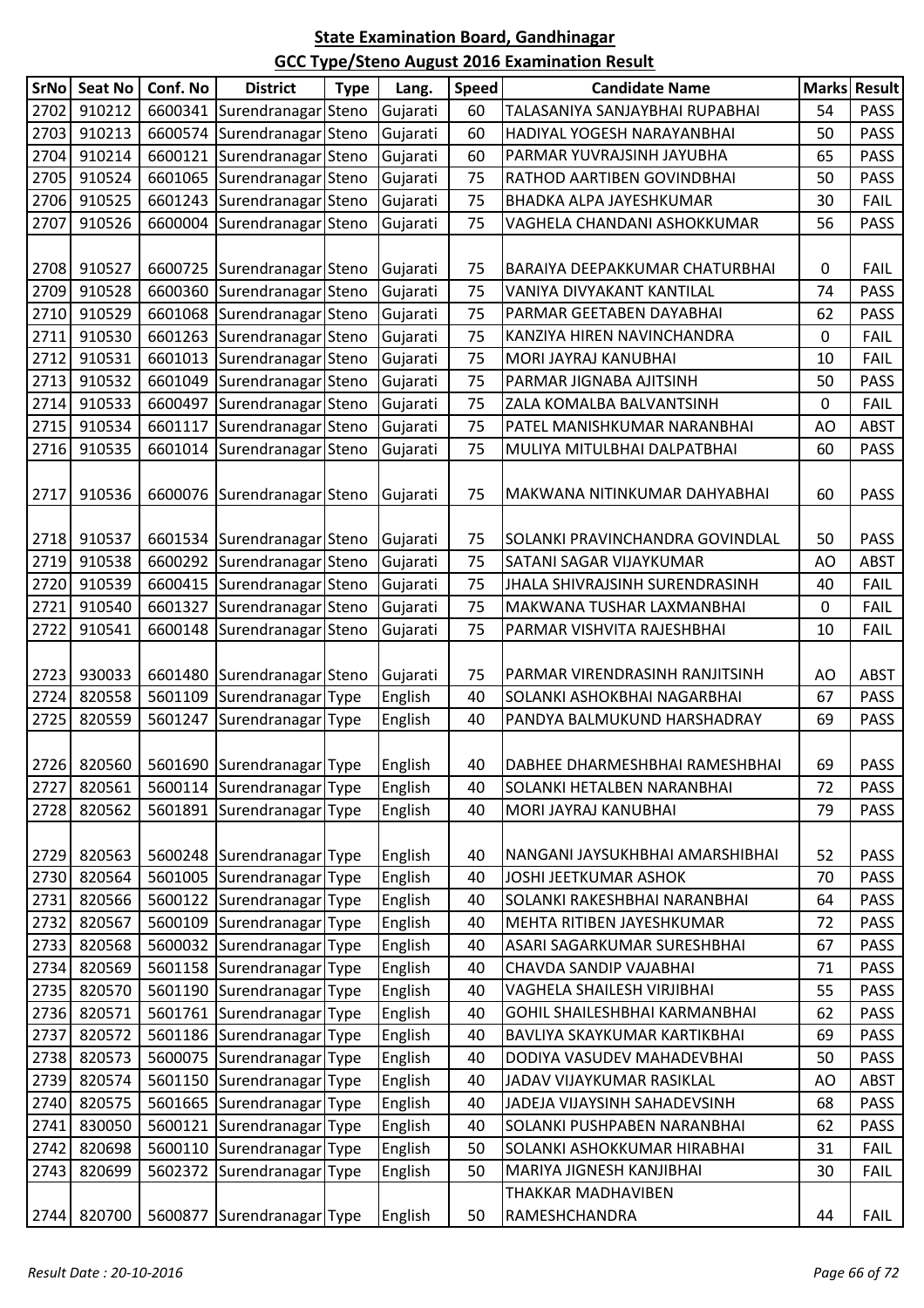| <b>SrNo</b> | <b>Seat No</b> | Conf. No | <b>District</b>                        | <b>Type</b> | Lang.    | <b>Speed</b> | <b>Candidate Name</b>           |    | <b>Marks Result</b> |
|-------------|----------------|----------|----------------------------------------|-------------|----------|--------------|---------------------------------|----|---------------------|
|             |                |          |                                        |             |          |              | SINDHAV MAHIPATSINGH            |    |                     |
| 2745        | 820701         |          | 5602296 Surendranagar Type             |             | English  | 50           | GHANSHYAMSINGH                  | AO | <b>ABST</b>         |
| 2746        | 820702         |          | 5601589 Surendranagar Type             |             | English  | 50           | RAVAL MAULIK SANDIPKUMAR        | 58 | <b>PASS</b>         |
| 2747        | 820703         |          | 5601879 Surendranagar Type             |             | English  | 50           | MULIYA MITULBHAI DALPATBHAI     | 56 | <b>PASS</b>         |
| 2748        | 820704         |          | 5601685 Surendranagar Type             |             | English  | 50           | CHAUHAN PARTHRAJ DILIPSINH      | 65 | <b>PASS</b>         |
| 2749        | 820705         |          | 5600291 Surendranagar Type             |             | English  | 50           | KANZARIYA RASIK VALJIBHAI       | 10 | <b>FAIL</b>         |
| 2750        | 820706         |          | 5601877 Surendranagar Type             |             | English  | 50           | DAVE URVI VIPULBHAI             | 60 | <b>PASS</b>         |
| 2751        | 820789         |          | 5600016 Surendranagar Type             |             | English  | 60           | VAGHELA EKTA RASIKLAL           | 39 | <b>FAIL</b>         |
| 2752        | 810577         |          | 5601518 Surendranagar Type             |             | Gujarati | 25           | KOTHARI ALPESH HARSHADBHAI      | AO | <b>ABST</b>         |
| 2753        | 810578         |          | 5601950 Surendranagar Type             |             | Gujarati | 25           | CHAVDA BHAVNA GAUTAMBHAI        | 51 | <b>PASS</b>         |
| 2754        | 810579         |          | 5602505 Surendranagar Type             |             | Gujarati | 25           | SOLANKI DAXABEN KESHAVLAL       | AO | <b>ABST</b>         |
| 2755        | 810580         |          | 5600118 Surendranagar Type             |             | Gujarati | 25           | SOLANKI HETALBEN NARANBHAI      | 50 | <b>PASS</b>         |
| 2756        | 810581         |          | 5602059 Surendranagar Type             |             | Gujarati | 25           | <b>VEGAD HETALBEN NAKUBHAI</b>  | 50 | PASS                |
| 2757        | 810582         |          | 5602179 Surendranagar Type             |             | Gujarati | 25           | ALGOTAR HIREN LAVJIBHAI         | 24 | <b>FAIL</b>         |
| 2758        | 810583         |          | 5602367 Surendranagar Type             |             | Gujarati | 25           | MARIYA JIGNESH KANJIBHAI        | 50 | <b>PASS</b>         |
| 2759        | 810584         |          | 5601775 Surendranagar Type             |             | Gujarati | 25           | BAVISHI KINJALBEN PRITESHKUMAR  | 61 | <b>PASS</b>         |
| 2760        | 810585         |          | 5601793 Surendranagar Type             |             | Gujarati | 25           | GOHIL KOMAL BHARATKUMAR         | 51 | PASS                |
|             |                |          |                                        |             |          |              | MORACHIYA MAHESHBHAI            |    |                     |
| 2761        | 810586         |          | 5601812 Surendranagar Type             |             | Gujarati | 25           | PARSOTTAMBHAI                   | 10 | <b>FAIL</b>         |
| 2762        | 810587         |          | 5602496 Surendranagar Type             |             | Gujarati | 25           | VAGHELA MAYURBHAI MANJIBHAI     | 79 | <b>PASS</b>         |
| 2763        | 810588         |          | 5601736 Surendranagar Type             |             | Gujarati | 25           | PARMAR MEHULBHAI RAMESHBHAI     | 50 | <b>PASS</b>         |
| 2764        | 810589         |          | 5601885 Surendranagar Type             |             | Gujarati | 25           | MULIYA MITULBHAI DALPATBHAI     | 55 | <b>PASS</b>         |
| 2765        | 810590         |          | 5601367 Surendranagar Type             |             | Gujarati | 25           | RATHOD MUKUNDKUMAR HIRJIBHAI    | 54 | <b>PASS</b>         |
|             |                |          |                                        |             |          |              | SOLANKI NARENDRAKUMAR           |    |                     |
| 2766        | 810591         |          | 5600852 Surendranagar Type             |             | Gujarati | 25           | MANHARLAL                       | 66 | <b>PASS</b>         |
| 2767        | 810592         |          | 5601697 Surendranagar Type             |             | Gujarati | 25           | GOHIL NARENDRASINH AJITSINH     | 64 | <b>PASS</b>         |
|             |                |          |                                        |             |          |              | TRIVEDI NIKUNJKUMAR             |    |                     |
| 2768        | 810593         |          | 5600986 Surendranagar Type             |             | Gujarati | 25           | DHARMENDRAKUMAR                 | 60 | <b>PASS</b>         |
| 2769        | 810594         |          | 5601711 Surendranagar Type             |             | Gujarati | 25           | PATEL PARITABEN JAYNTIBHAI      | 0  | FAIL                |
|             |                |          | 2770 810595 5601676 Surendranagar Type |             | Gujarati | 25           | SAGATHIYA PREETI VALJIBHAI      | 85 | PASS                |
| 2771        | 810596         |          | 5602124 Surendranagar Type             |             | Gujarati | 25           | SOLANKI RINKUBEN NARSHIBHAI     | 25 | <b>FAIL</b>         |
| 2772        | 810597         |          | 5600750 Surendranagar Type             |             | Gujarati | 25           | SATANI SAGAR VIJAYKUMAR         | 70 | <b>PASS</b>         |
| 2773        | 810598         |          | 5601187 Surendranagar Type             |             | Gujarati | 25           | ASARI SAGARKUMAR SURESHBHAI     | 50 | PASS                |
| 2774        | 810599         |          | 5600838 Surendranagar Type             |             | Gujarati | 25           | TALASANIYA SANJAYBHAI RUPABHAI  | 61 | <b>PASS</b>         |
| 2775        | 810600         |          | 5601544 Surendranagar Type             |             | Gujarati | 25           | VAGHELA SHAILESH VIRIJIBHAI     | 55 | <b>PASS</b>         |
| 2776        | 810601         |          | 5601564 Surendranagar Type             |             | Gujarati | 25           | RATHOD TUSHARBHAI CHAMANBHAI    | 73 | PASS                |
| 2777        | 810602         |          | 5600082 Surendranagar Type             |             | Gujarati | 25           | DODIYA VASUDEV MAHADEVBHAI      | 50 | PASS                |
|             |                |          |                                        |             |          |              |                                 |    |                     |
| 2778        | 810603         |          | 5601426 Surendranagar Type             |             | Gujarati | 25           | KHANDALA YOGESHBHAI MAHADEVBHAI | 77 | <b>PASS</b>         |
| 2779        | 810737         |          | 5602314 Surendranagar Type             |             | Gujarati | 35           | BHADKA ALPA JAYESHKUMAR         | 10 | <b>FAIL</b>         |
| 2780        | 810738         |          | 5601949 Surendranagar Type             |             | Gujarati | 35           | SOLANKI ALPESHKUMAR JAYANTILAL  | AO | <b>ABST</b>         |
| 2781        | 810739         |          | 5600950 Surendranagar Type             |             | Gujarati | 35           | MOVAR ASRAF ALLARAKHABHAI       | 24 | <b>FAIL</b>         |
| 2782        | 810740         |          | 5601964 Surendranagar Type             |             | Gujarati | 35           | PARMAR JIGNABA AJITSINH         | 24 | <b>FAIL</b>         |
|             |                |          |                                        |             |          |              | THAKKAR MADHAVIBEN              |    |                     |
| 2783        | 810741         |          | 5600922 Surendranagar Type             |             | Gujarati | 35           | RAMESHCHANDRA                   | 28 | <b>FAIL</b>         |
|             |                |          |                                        |             |          |              | SINDHAV MAHIPATSINGH            |    |                     |
| 2784        | 810742         |          | 5602658 Surendranagar Type             |             | Gujarati | 35           | GHANSHYAMSINGH                  | AO | <b>ABST</b>         |
| 2785        | 810743         |          | 5601684 Surendranagar Type             |             | Gujarati | 35           | CHAUHAN PARTHRAJ DILIPSINH      | 15 | <b>FAIL</b>         |
| 2786        | 810744         |          | 5602409 Surendranagar Type             |             | Gujarati | 35           | KANZARIYA RASIKBHAI VALJIBHAI   | 23 | <b>FAIL</b>         |
| 2787        | 810745         |          | 5601870 Surendranagar Type             |             | Gujarati | 35           | DAVE URVI VIPULBHAI             | 28 | <b>FAIL</b>         |
| 2788        | 810896         |          | 5601588 Surendranagar Type             |             | Gujarati | 40           | MAKWANA BIPINKUMAR VAJUBHAI     | 50 | <b>PASS</b>         |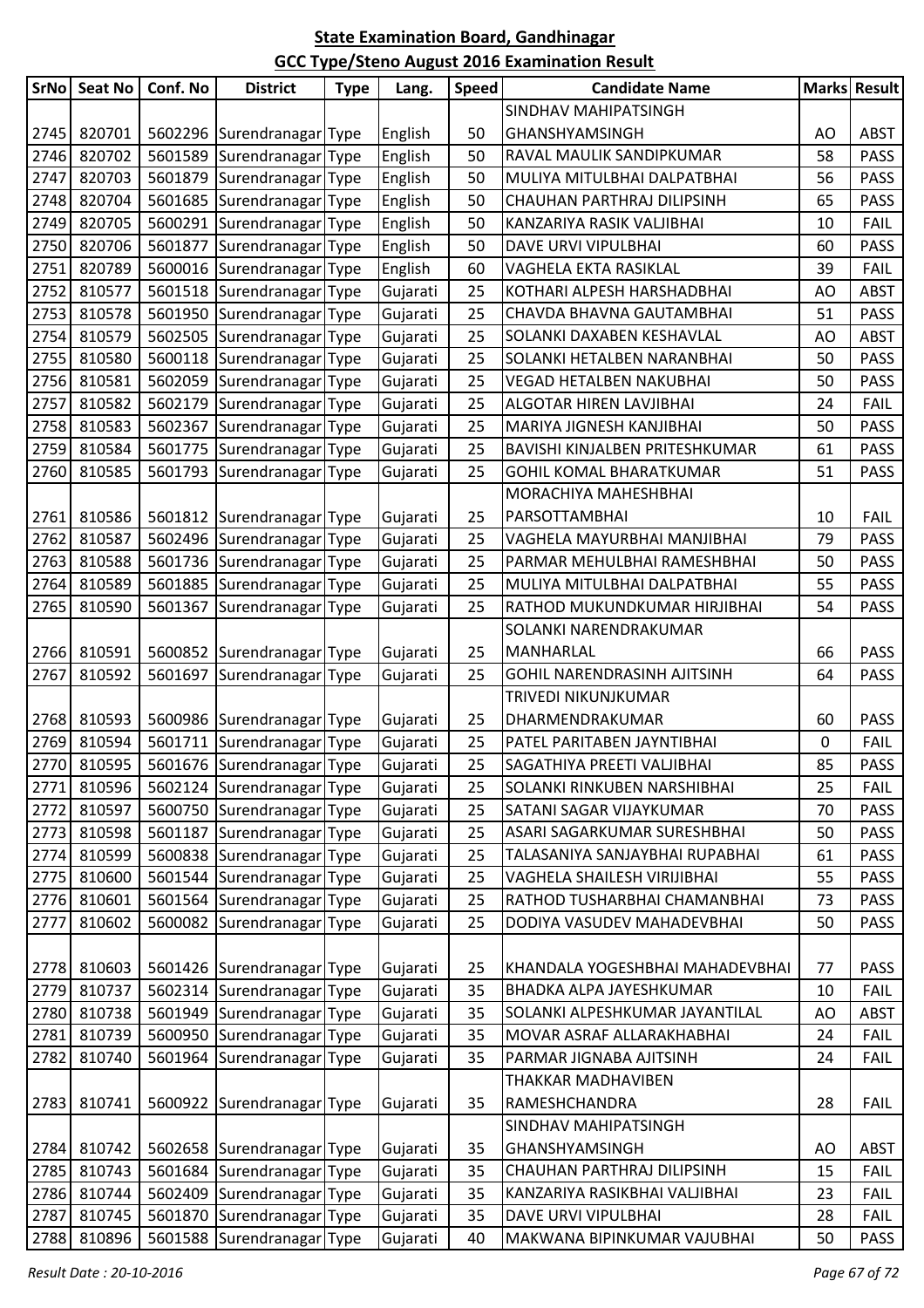|      | SrNo Seat No | Conf. No         | <b>District</b>            | <b>Type</b> | Lang.         | <b>Speed</b> | <b>Candidate Name</b>              |           | <b>Marks Result</b> |
|------|--------------|------------------|----------------------------|-------------|---------------|--------------|------------------------------------|-----------|---------------------|
| 2789 | 810897       |                  | 5600019 Surendranagar Type |             | Gujarati      | 40           | VAGHELA EKTA RASIKLAL              | 5         | <b>FAIL</b>         |
| 2790 | 810898       |                  | 5600864 Surendranagar Type |             | Gujarati      | 40           | JHALA JAYVEERSINH JAGATSINH        | 30        | <b>FAIL</b>         |
|      |              |                  |                            |             |               |              |                                    |           |                     |
| 2791 | 810899       |                  | 5602738 Surendranagar Type |             | Gujarati      | 40           | SOLANKI PRAVINCHANDRA GOVINDLAL    | 53        | <b>PASS</b>         |
|      |              |                  |                            |             |               |              |                                    |           |                     |
| 2792 | 920075       |                  | 6601339 Vadodara           | Steno       | English       | 60           | JARIYA ANJANAKUMARI ASHOKKUMAR     | 0         | <b>FAIL</b>         |
| 2793 | 920076       | 6601357          | Vadodara                   | Steno       | English       | 60           | JOSHI BANSARI DILIPBHAI            | 0         | <b>FAIL</b>         |
| 2794 | 920077       |                  | 6601244 Vadodara           | Steno       | English       | 60           | PATEL GRISHMA ROHITBHAI            | 0         | <b>FAIL</b>         |
| 2795 | 920078       |                  | 6601235 Vadodara           | Steno       | English       | 60           | SAIYED ISHRAKALI ABBASALI          | 0         | <b>FAIL</b>         |
| 2796 | 920079       | 6600636          | Vadodara                   | Steno       | English       | 60           | RATHOD JITENDRA MAHIPATBHAI        | 0         | <b>FAIL</b>         |
|      |              |                  |                            |             |               |              |                                    |           |                     |
| 2797 | 920080       |                  | 6601441 Vadodara           | Steno       | English       | 60           | PARMAR KALPITKUMAR MAGANBHAI       | 0         | <b>FAIL</b>         |
| 2798 | 920081       | 6601247          | Vadodara                   | Steno       | English       | 60           | MEWADA NEHABEN VINODBHAI           | 0         | <b>FAIL</b>         |
| 2799 | 920082       |                  | 6601440 Vadodara           | Steno       | English       | 60           | PARMAR NIKITABEN KANTIBHAI         | 0         | <b>FAIL</b>         |
| 2800 | 920083       |                  | 6601036 Vadodara           | Steno       | English       | 60           | PARMAR RAJESHREE VITTHALBHAI       | 0         | <b>FAIL</b>         |
| 2801 | 920084       |                  | 6601245 Vadodara           | Steno       | English       | 60           | PANCHOLI RAJVI DINESHCHANDRA       | 0         | <b>FAIL</b>         |
| 2802 | 920085       |                  | 6600362 Vadodara           | Steno       | English       | 60           | PALAS SATISHKUMAR DINUBHAI         | 0         | <b>FAIL</b>         |
| 2803 | 920086       |                  | 6601442 Vadodara           | Steno       | English       | 60           | HATHILA SONUBEN SANTILAL           | AO        | <b>ABST</b>         |
| 2804 | 920205       |                  | 6601248 Vadodara           | Steno       | English       | 80           | DATAR DEVANGEE SHRIPAD             | 0         | <b>FAIL</b>         |
| 2805 | 920206       |                  | 6601241 Vadodara           | Steno       | English       | 80           | PARMAR DEVYANEBEN MANUBHAI         | 56        | <b>PASS</b>         |
| 2806 | 920207       |                  | 6601182 Vadodara           | Steno       | English       | 80           | DIXIT MANISHKUMAR HIMUBHAI         | 25        | <b>FAIL</b>         |
| 2807 | 920208       |                  | 6601181 Vadodara           | Steno       | English       | 80           | THAKER MITHIL MAHENDRAKUMAR        | 58        | <b>PASS</b>         |
| 2808 | 920209       |                  | 6600638 Vadodara           | Steno       | English       | 80           | SHETH POOJABEN MANOJKUMAR          | 22        | <b>FAIL</b>         |
| 2809 | 920210       | 6601257          | Vadodara                   | Steno       | English       | 80           | PARMAR STEVEN ROBIN                | AO        | <b>ABST</b>         |
| 2810 | 920211       | 6601184          | Vadodara                   | Steno       | English       | 80           | <b>ARUNTHATHIV</b>                 | 44        | <b>FAIL</b>         |
| 2811 | 920376       |                  | 6601236 Vadodara           | Steno       | English       | 100          | SHAH BHUMIKABEN DINESHKUMAR        | 0         | FAIL                |
|      |              |                  |                            |             |               |              |                                    |           |                     |
| 2812 | 920377       |                  | 6600252 Vadodara           | Steno       | English       | 100          | CHAUHAN MEHULKUMAR SURESHBHAI      | 0         | <b>FAIL</b>         |
| 2813 | 920378       |                  | 6601183 Vadodara           | Steno       | English       | 100          | DIGHE POOJA KIRANKUMAR             | 0         | FAIL                |
|      | 2814 920379  |                  | 6601438 Vadodara           |             | Steno English | 100          | <b>GOHIL PRATIPALSINH AJITSINH</b> | 0         | <b>FAIL</b>         |
| 2815 | 920380       |                  | 6601153 Vadodara           | Steno       | English       | 100          | LIMBACHIA RAJESH MADHAVLAL         | 0         | <b>FAIL</b>         |
|      |              |                  |                            |             |               |              |                                    |           |                     |
| 2816 | 920381       |                  | 6601154 Vadodara           | Steno       | English       | 100          | VASAVA SHAILESHKUMAR CHANDUBHAI    | 0         | <b>FAIL</b>         |
| 2817 | 920382       |                  | 6600042 Vadodara           | Steno       | English       | 100          | <b>GANAVA STIFAN ANAND</b>         | AO        | <b>ABST</b>         |
| 2818 | 920383       |                  | 6601444 Vadodara           | Steno       | English       | 100          | MALI UTTAMBHAI DALRAMBHAI          | 0         | <b>FAIL</b>         |
| 2819 | 930038       |                  | 6600522 Vadodara           | Steno       | English       | 100          | RANA HIRENBHAI GOVINDBHAI          | 0         | <b>FAIL</b>         |
| 2820 | 920474       |                  | 6601008 Vadodara           | Steno       | English       | 120          | <b>NAIR AVNEEP SURESH</b>          | 0         | <b>FAIL</b>         |
| 2821 | 920475       |                  | 6601335 Vadodara           | Steno       | English       | 120          | RATHOD HIMATSINH JASHVANTSINH      | 0         | <b>FAIL</b>         |
| 2822 | 920476       |                  | 6601240 Vadodara           | Steno       | English       | 120          | ZHALA JAGDIPSINH MAHIPATSINH       | 0         | <b>FAIL</b>         |
| 2823 | 920477       |                  | 6601192 Vadodara           | Steno       | English       | 120          | RATHVA PRAKASHBHAI MAGANBHAI       | $\pmb{0}$ | <b>FAIL</b>         |
| 2824 | 920478       |                  | 6601146 Vadodara           | Steno       | English       | 120          | DESAI RAJU BALDEVBHAI              | 28        | <b>FAIL</b>         |
| 2825 | 920479       |                  | 6601151 Vadodara           | Steno       | English       | 120          | MAHAGAONKAR RUCHI SHIRISH          | 16        | <b>FAIL</b>         |
| 2826 | 920480       |                  | 6601187 Vadodara           | Steno       | English       | 120          | DEY SHAKUNTALA KHITISHCHANDRA      | 0         | <b>FAIL</b>         |
| 2827 | 920481       |                  | 6600337 Vadodara           | Steno       | English       | 120          | DEVKAR VIJAY FAKIRRAO              | 0         | <b>FAIL</b>         |
| 2828 | 930037       |                  | 6600159 Vadodara           | Steno       | English       | 120          | VARMA JYOTIBAHEN MANEKLAL          | 0         | <b>FAIL</b>         |
| 2829 | 910215       |                  | 6601126 Vadodara           | Steno       | Gujarati      | 60           | RAVAL ANKITA HARISHBHAI            | 60        | <b>PASS</b>         |
| 2830 | 910216       |                  | 6600028 Vadodara           | Steno       | Gujarati      | 60           | MEGHNATHI ASHWINGAR PUNJGAR        | 80        | <b>PASS</b>         |
| 2831 | 910217       |                  | 6601087 Vadodara           | Steno       | Gujarati      | 60           | ZANKAT AXAYKUMAR VARSINGBHAI       | AO        | <b>ABST</b>         |
| 2832 | 910218       |                  | 6601255 Vadodara           | Steno       | Gujarati      | 60           | PATEL BHARGAV KANCHANSINH          | 10        | <b>FAIL</b>         |
|      |              |                  |                            |             |               |              |                                    |           |                     |
|      | 2833 910219  | 6601464 Vadodara |                            | Steno       | Gujarati      | 60           | PARMAR BHAVNABEN GUNVANTSINH       | $\pmb{0}$ | <b>FAIL</b>         |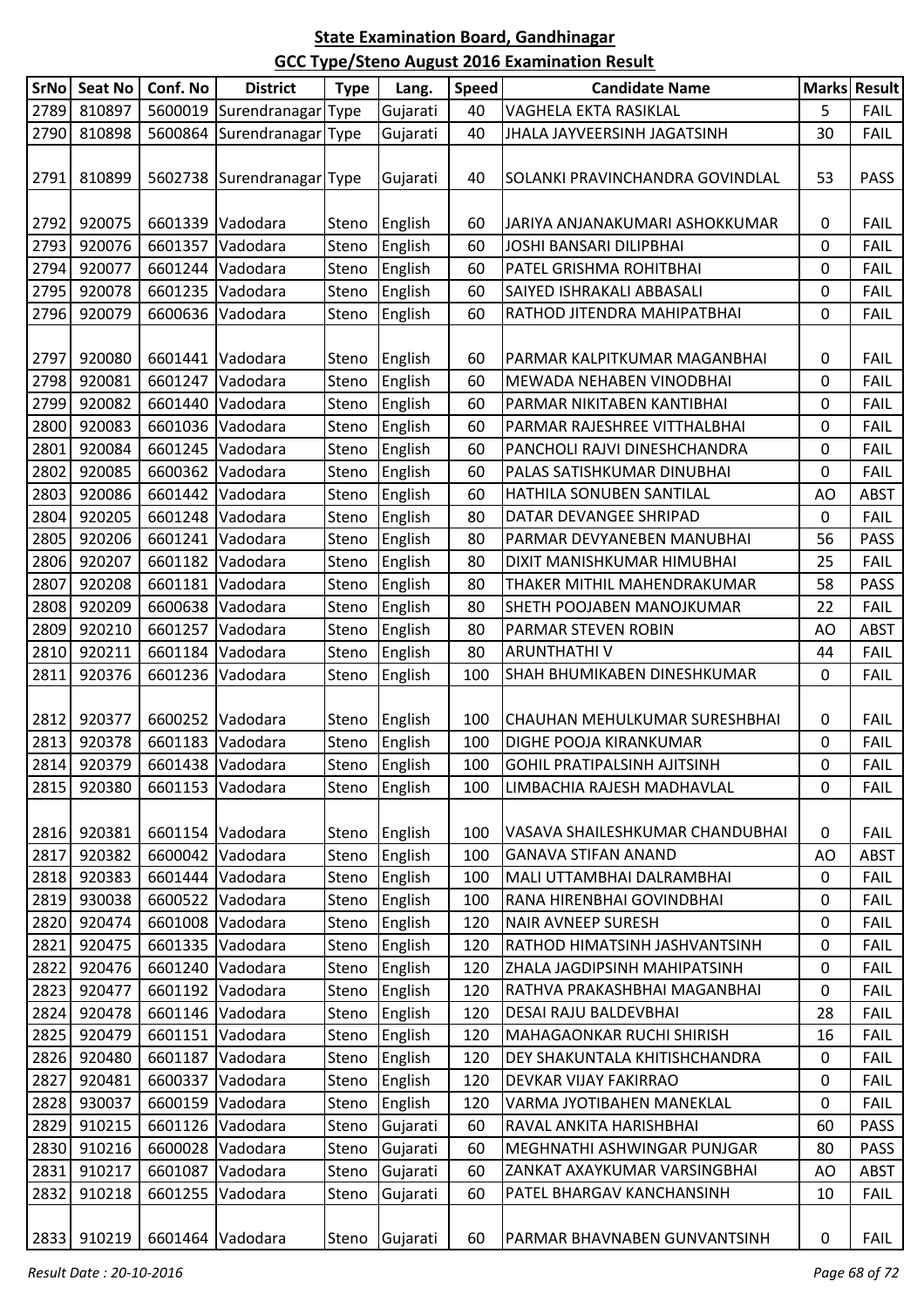| <b>SrNo</b> | <b>Seat No</b> | Conf. No                     | <b>District</b>  | <b>Type</b> | Lang.          | <b>Speed</b> | <b>Candidate Name</b>              |                | Marks Result |
|-------------|----------------|------------------------------|------------------|-------------|----------------|--------------|------------------------------------|----------------|--------------|
| 2834        | 910220         | 6601195                      | Vadodara         | Steno       | Gujarati       | 60           | PATEL BIMALKUMAR DINESHBHAI        | 50             | <b>PASS</b>  |
| 2835        | 910221         |                              | 6601188 Vadodara | Steno       | Gujarati       | 60           | JADHAV HARSHITA VIJAYBHAI          | 71             | <b>PASS</b>  |
|             |                |                              |                  |             |                |              |                                    |                |              |
| 2836        | 910222         |                              | 6601253 Vadodara | Steno       | Gujarati       | 60           | MAFAT MUSHADDIQ MOHAMMADISHAQ      | 41             | <b>FAIL</b>  |
| 2837        | 910223         | 6601149                      | Vadodara         | Steno       | Gujarati       | 60           | PAWAR NIKITA DILIPRAO              | 53             | <b>PASS</b>  |
| 2838        | 910224         | 6601189                      | Vadodara         | Steno       | Gujarati       | 60           | SHAH RISHI HITESHKUMAR             | 30             | <b>FAIL</b>  |
| 2839        | 910225         | 6600616                      | Vadodara         | Steno       | Gujarati       | 60           | BARIA ROHITKUMAR SABATSINH         | $\mathbf 0$    | <b>FAIL</b>  |
|             |                |                              |                  |             |                |              |                                    |                |              |
| 2840        | 910226         |                              | 6600621 Vadodara | Steno       | Gujarati       | 60           | PARMAR SANDHYABEN ASHOKKUMAR       | 24             | <b>FAIL</b>  |
| 2841        | 910227         | 6600047                      | Vadodara         | Steno       | Gujarati       | 60           | <b>GANAVA STIFAN ANAND</b>         | AO             | <b>ABST</b>  |
| 2842        | 910228         | 6601242                      | Vadodara         | Steno       | Gujarati       | 60           | DEVARE SUMIT ANILBHAI              | 78             | <b>PASS</b>  |
| 2843        | 910229         |                              | 6601432 Vadodara | Steno       | Gujarati       | 60           | <b>JAGADE VIRAL KRISHNA</b>        | 10             | <b>FAIL</b>  |
| 2844        | 930039         |                              | 6600862 Vadodara | Steno       | Gujarati       | 60           | MOCHI DHRUVISHA MAHESHBHAI         | 64             | <b>PASS</b>  |
| 2845        | 910542         |                              | 6601118 Vadodara | Steno       | Gujarati       | 75           | PANDYA ABHISHEK RAJESHBHAI         | 20             | <b>FAIL</b>  |
| 2846        | 910543         | 6600626                      | Vadodara         | Steno       | Gujarati       | 75           | SHAKLA AHMEDRAMZANI ANWAR          | 84             | <b>PASS</b>  |
| 2847        | 910544         | 6600014                      | Vadodara         | Steno       | Gujarati       | 75           | MEGHNATHI ASHWINGAR PUNJGAR        | AO             | <b>ABST</b>  |
|             |                |                              |                  |             |                |              |                                    |                |              |
| 2848        | 910545         |                              | 6601127 Vadodara | Steno       | Gujarati       | 75           | SONAGARA BHANUBEN MAHADEVBHAI      | 40             | <b>FAIL</b>  |
|             |                |                              |                  |             |                |              |                                    |                |              |
| 2849        | 910546         |                              | 6601148 Vadodara | Steno       | Gujarati       | 75           | PATHAK DHRUTIBEN KASHYAPKUMAR      | 52             | PASS         |
|             |                |                              |                  |             |                |              |                                    |                |              |
| 2850        | 910547         |                              | 6600535 Vadodara | Steno       | Gujarati       | 75           | PRAJAPATI DILIPKUMAR MOHANBHAI     | AO             | ABST         |
| 2851        | 910548         |                              | 6601250 Vadodara | Steno       | Gujarati       | 75           | KALOTRA KIRANBEN MAHESHBHAI        | 24             | <b>FAIL</b>  |
| 2852        | 910549         |                              | 6600652 Vadodara | Steno       | Gujarati       | 75           | TRAMBADIYA KISHAN PANKAJBHAI       | 28             | <b>FAIL</b>  |
| 2853        | 910550         | 6601177                      | Vadodara         | Steno       | Gujarati       | 75           | VASAVA KOMAL RAVJIBHAI             | 80             | <b>PASS</b>  |
| 2854        | 910551         |                              | 6601143 Vadodara | Steno       | Gujarati       | 75           | RANA KRISHNA VISHAL                | 30             | <b>FAIL</b>  |
| 2855        | 910552         |                              | 6600825 Vadodara | Steno       | Gujarati       | 75           | <b>GADHAVI KULDIP SAGARDAN</b>     | 50             | <b>PASS</b>  |
| 2856        | 910553         | 6601186                      | Vadodara         | Steno       | Gujarati       | 75           | PARMAR MUKESHKUMAR BHOJA           | 63             | <b>PASS</b>  |
|             |                |                              |                  |             |                |              | TRAMBADIYA PANKAJKUMAR             |                |              |
|             |                | 2857 910554 6600664 Vadodara |                  |             | Steno Gujarati | 75           | KARSHANBHAI                        | 86             | <b>PASS</b>  |
| 2858        | 910555         |                              | 6601436 Vadodara | Steno       | Gujarati       | 75           | CHAUHAN SATISHBHAI CHHELABHAI      | 41             | <b>FAIL</b>  |
| 2859        | 910556         |                              | 6601435 Vadodara | Steno       | Gujarati       | 75           | <b>GOHIL SURPALSINH RANJITSINH</b> | 0              | <b>FAIL</b>  |
| 2860        | 910557         |                              | 6600625 Vadodara | Steno       | Gujarati       | 75           | MUGAL TAIYAB RUHULAMIN             | 88             | <b>PASS</b>  |
| 2861        | 910674         |                              | 6601147 Vadodara | Steno       | Gujarati       | 90           | RAJPUT BRIJEN MAHENDRABHAI         | 0              | <b>FAIL</b>  |
| 2862        | 910675         |                              | 6601123 Vadodara | Steno       | Gujarati       | 90           | VANSIYA DARSHANA KANAKSINH         | 0              | <b>FAIL</b>  |
| 2863        | 910676         |                              | 6600628 Vadodara | Steno       | Gujarati       | 90           | SOLANKI HEMLATABEN RAJUBHAI        | 0              | <b>FAIL</b>  |
| 2864        | 910677         |                              | 6601178 Vadodara | Steno       | Gujarati       | 90           | <b>GANDHI JIGISHABEN MANHARLAL</b> | 5              | <b>FAIL</b>  |
| 2865        | 910678         |                              | 6601145 Vadodara | Steno       | Gujarati       | 90           | RATHAVA KATURBHAI NARSINGBHAI      | 5              | <b>FAIL</b>  |
| 2866        | 910679         |                              | 6601144 Vadodara | Steno       | Gujarati       | 90           | KHATRI KAUSAR KADARBHAI            | 0              | <b>FAIL</b>  |
| 2867        | 910680         |                              | 6601121 Vadodara | Steno       | Gujarati       | 90           | VANSIYA KOMAL FATESINH             | 5              | <b>FAIL</b>  |
|             |                |                              |                  |             |                |              |                                    |                |              |
| 2868        | 910681         |                              | 6600171 Vadodara | Steno       | Gujarati       | 90           | MAHETA PARESHKUMAR DINESHKUMAR     | 10             | <b>FAIL</b>  |
| 2869        | 910682         |                              | 6601119 Vadodara | Steno       | Gujarati       | 90           | VASAVA RUPALBEN DINESHBHAI         | $\overline{7}$ | <b>FAIL</b>  |
| 2870        | 910683         |                              | 6600650 Vadodara | Steno       | Gujarati       | 90           | UNADKAT VISHAL JITENDRAKUMAR       | AO             | <b>ABST</b>  |
| 2871        | 820576         |                              | 5602102 Vadodara | Type        | English        | 40           | PANDYA ABHISHEK RAJESHBHAI         | 68             | PASS         |
| 2872        | 820577         |                              | 5602530 Vadodara | Type        | English        | 40           | PARMAR AJITKUMAR MAGANBHAI         | 83             | <b>PASS</b>  |
| 2873        | 820578         |                              | 5600054 Vadodara | Type        | English        | 40           | PATHAN ARBAZKHAN NAZIMKHAN         | 68             | <b>PASS</b>  |
| 2874        | 820579         |                              | 5602595 Vadodara | Type        | English        | 40           | DIWAN ATEKABANU ABDULSHA           | 17             | <b>FAIL</b>  |
| 2875        | 820580         |                              | 5602325 Vadodara | Type        | English        | 40           | PATEL BHARGAV KANCHANSINH          | 80             | <b>PASS</b>  |
|             |                |                              |                  |             |                |              |                                    |                |              |
|             |                | 2876 820581 5602638 Vadodara |                  | Type        | English        | 40           | TADAVI CHETANBHAI CHHAGANBHAI      | 68             | <b>PASS</b>  |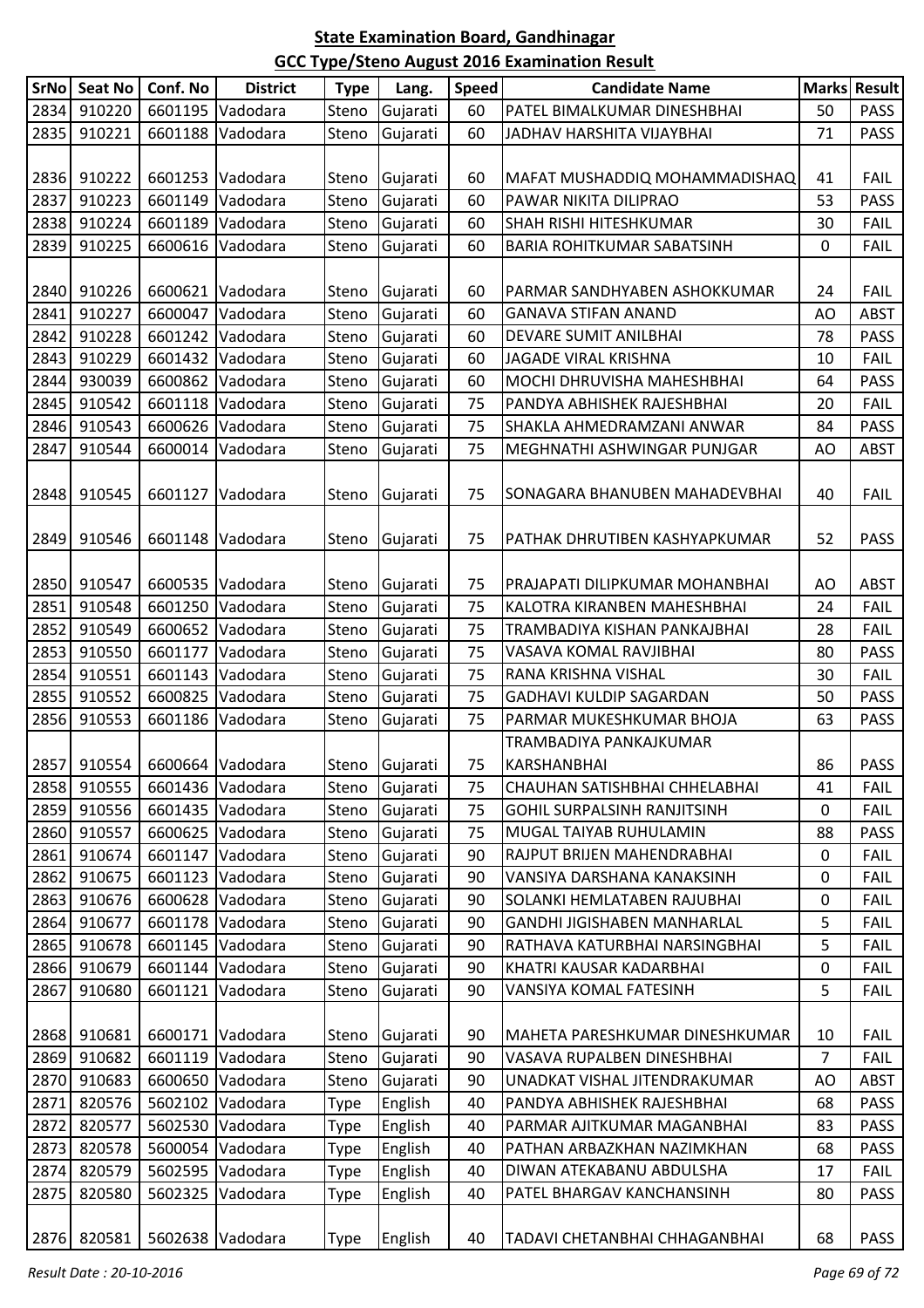| <b>SrNo</b> | <b>Seat No</b> | Conf. No                     | <b>District</b>  | <b>Type</b> | Lang.   | Speed | <b>Candidate Name</b>             |    | Marks Result |
|-------------|----------------|------------------------------|------------------|-------------|---------|-------|-----------------------------------|----|--------------|
| 2877        | 820582         | 5602323                      | Vadodara         | Type        | English | 40    | JADHAV HARSHITA VIJAYBHAI         | 45 | <b>FAIL</b>  |
| 2878        | 820583         | 5602218                      | Vadodara         | Type        | English | 40    | KAYASTH HIREN UMESHCHANDRA        | 28 | <b>FAIL</b>  |
| 2879        | 820584         | 5602326                      | Vadodara         | <b>Type</b> | English | 40    | GARASIYA ISHAQ JARIFBHAI          | 23 | <b>FAIL</b>  |
|             |                |                              |                  |             |         |       |                                   |    |              |
| 2880        | 820585         |                              | 5600144 Vadodara | <b>Type</b> | English | 40    | KOLI JAYESHKUMAR MAHENDRABHAI     | 73 | <b>PASS</b>  |
| 2881        | 820586         | 5601689                      | Vadodara         | Type        | English | 40    | PATEL KAUSHIKKUMAR BHARATSINH     | 62 | <b>PASS</b>  |
| 2882        | 820587         | 5602650                      | Vadodara         | Type        | English | 40    | PATADIYA MOHANISH MAHESHBHAI      | 65 | <b>PASS</b>  |
|             |                |                              |                  |             |         |       |                                   |    |              |
| 2883        | 820588         | 5600100                      | Vadodara         | <b>Type</b> | English | 40    | MAKWANA MRUGESH SURESHKUMAR       | 81 | <b>PASS</b>  |
| 2884        | 820589         | 5600061                      | Vadodara         | Type        | English | 40    | RATHAVA MUKESHBHAI KALIYABHAI     | 80 | <b>PASS</b>  |
| 2885        | 820590         | 5601286                      | Vadodara         | <b>Type</b> | English | 40    | SAIYED NAZNIN SIRAJUDDIN          | 78 | <b>PASS</b>  |
|             |                |                              |                  |             |         |       |                                   |    |              |
| 2886        | 820591         | 5600953                      | Vadodara         | <b>Type</b> | English | 40    | PATELIYA NEETABAHEN JASHAVANTSINH | 70 | <b>PASS</b>  |
| 2887        | 820592         | 5602555                      | Vadodara         | Type        | English | 40    | PARMAR NIKITABEN KANTIBHAI        | 71 | <b>PASS</b>  |
| 2888        | 820593         | 5600799                      | Vadodara         | Type        | English | 40    | VASAVA NILAXIBEN JAMUBHAI         | 63 | <b>PASS</b>  |
| 2889        | 820594         | 5602219                      | Vadodara         | Type        | English | 40    | RATHVA PRADIPKUMAR BUDDHILAL      | AO | <b>ABST</b>  |
|             |                |                              |                  |             |         |       |                                   |    |              |
| 2890        | 820595         | 5600905                      | Vadodara         | Type        | English | 40    | BARAIYA PRUTHVIRAJ JASHVANTSINH   | 65 | <b>PASS</b>  |
| 2891        | 820596         | 5601427                      | Vadodara         | Type        | English | 40    | RATHWA RAJUBHAI BHIMSINGBHAI      | 37 | <b>FAIL</b>  |
| 2892        | 820597         | 5602317                      | Vadodara         | <b>Type</b> | English | 40    | PANCHOLI RAJVI DINESHCHANDRA      | 73 | <b>PASS</b>  |
| 2893        | 820598         | 5601837                      | Vadodara         | <b>Type</b> | English | 40    | RATHVA SAREEKABEN VIKRAMBHAI      | 60 | <b>PASS</b>  |
| 2894        | 820599         | 5601757                      | Vadodara         | <b>Type</b> | English | 40    | PHASEY SHREYA KAPIL               | AO | <b>ABST</b>  |
| 2895        | 820600         | 5602572                      | Vadodara         | <b>Type</b> | English | 40    | PARMAR VIKRAMBHAI MAGANBHAI       | 65 | <b>PASS</b>  |
| 2896        | 820601         | 5602540                      | Vadodara         | Type        | English | 40    | <b>JAGADE VIRAL KRISHNA</b>       | 25 | <b>FAIL</b>  |
|             |                |                              |                  |             |         |       | <b>CHAUHAN VIRENDRASINH</b>       |    |              |
| 2897        | 820602         |                              | 5601288 Vadodara | <b>Type</b> | English | 40    | BHUPENDRASINH                     | 5  | <b>FAIL</b>  |
|             |                |                              |                  |             |         |       |                                   |    |              |
| 2898        | 820603         |                              | 5602336 Vadodara | <b>Type</b> | English | 40    | PARMAR YOGINIBEN GAJENDRASINH     | 47 | <b>FAIL</b>  |
|             |                |                              |                  |             |         |       |                                   |    |              |
|             |                | 2899 830064 5602087 Vadodara |                  | <b>Type</b> | English | 40    | MACHHI KARISHMABEN MAHESHBHAI     | 39 | <b>FAIL</b>  |
| 2900        | 830065         |                              | 5602092 Vadodara | Type        | English | 40    | VASAVA ANJANABEN KISHORBHAI       | 52 | <b>PASS</b>  |
| 2901        | 830066         | 5602438                      | Vadodara         | <b>Type</b> | English | 40    | PATEL NIKUNJKUMAR RAMESHBHAI      | 11 | <b>FAIL</b>  |
|             |                |                              |                  |             |         |       |                                   |    |              |
| 2902        | 830067         |                              | 5602581 Vadodara | <b>Type</b> | English | 40    | SOLANKI ASHWINSINH CHHATRASINH    | 72 | <b>PASS</b>  |
| 2903        | 820707         | 5600116                      | Vadodara         | Type        | English | 50    | CHAVDA ANIL FULABHAI              | 86 | <b>PASS</b>  |
|             |                |                              |                  |             |         |       | KAYASTH ARCHANABEN                |    |              |
| 2904        | 820708         | 5602299                      | Vadodara         | <b>Type</b> | English | 50    | <b>UMESHCHANDRA</b>               | 33 | <b>FAIL</b>  |
|             |                |                              |                  |             |         |       |                                   |    |              |
| 2905        | 820709         |                              | 5602657 Vadodara | <b>Type</b> | English | 50    | SONAGARA BHANUBEN MAHADEVBHAI     | 17 | <b>FAIL</b>  |
| 2906        | 820710         | 5602220                      | Vadodara         | Type        | English | 50    | MOTWANI KARAN NANDKISHORE         | 24 | <b>FAIL</b>  |
| 2907        | 820711         | 5602654                      | Vadodara         | Type        | English | 50    | KALOTRA KIRANBEN MAHESHBHAI       | 25 | <b>FAIL</b>  |
| 2908        | 820712         | 5601669                      | Vadodara         | <b>Type</b> | English | 50    | PATEL NIKUNJKUMAR MAHESHBHAI      | AO | <b>ABST</b>  |
| 2909        | 820713         | 5602204                      | Vadodara         | Type        | English | 50    | DIGHE POOJA KIRANKUMAR            | 45 | <b>FAIL</b>  |
| 2910        | 820714         | 5602548                      | Vadodara         | Type        | English | 50    | GOHIL PRATIPALSINH AJITSINH       | 20 | <b>FAIL</b>  |
| 2911        | 820715         | 5600813                      | Vadodara         | Type        | English | 50    | PARMAR SAGAR DAHYABHAI            | 25 | <b>FAIL</b>  |
| 2912        | 820716         | 5602751                      | Vadodara         | <b>Type</b> | English | 50    | PARMAR VIJAYSINH DAHYAVBHAI       | 22 | <b>FAIL</b>  |
|             |                |                              |                  |             |         |       |                                   |    |              |
| 2913        | 820717         |                              | 5601844 Vadodara | Type        | English | 50    | RATHVA VISHNUKUMAR NARANBHAI      | AO | <b>ABST</b>  |
| 2914        | 820790         | 5600794                      | Vadodara         | Type        | English | 60    | <b>DAS ALIP ATUL</b>              | 25 | <b>FAIL</b>  |
| 2915        | 820791         | 5602121                      | Vadodara         | Type        | English | 60    | VANSIYA DARSHANA KANAKSINH        | 4  | <b>FAIL</b>  |
| 2916        | 820792         | 5602239                      | Vadodara         | Type        | English | 60    | <b>GANDHI DARSHIL PIYUSH</b>      | 42 | FAIL         |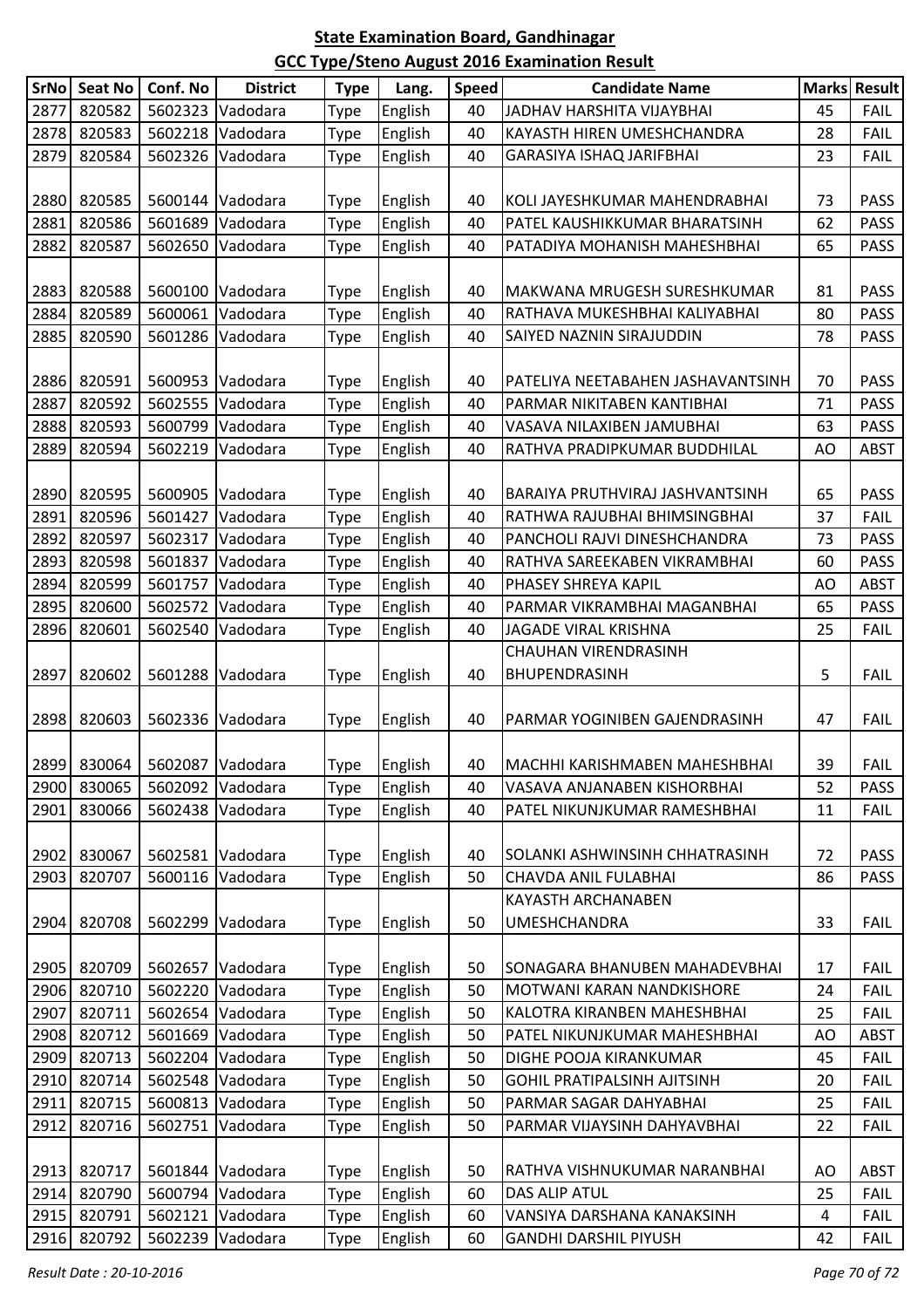| SrNo | <b>Seat No</b> | Conf. No | <b>District</b>  | <b>Type</b> | Lang.    | <b>Speed</b> | <b>Candidate Name</b>            |             | Marks Result |
|------|----------------|----------|------------------|-------------|----------|--------------|----------------------------------|-------------|--------------|
|      |                |          |                  |             |          |              |                                  |             |              |
| 2917 | 820793         |          | 5600783 Vadodara | Type        | English  | 60           | VASAVA KAMLESHKUMAR SUKHDEVBHAI  | 68          | <b>PASS</b>  |
| 2918 | 820794         | 5602287  | Vadodara         | Type        | English  | 60           | PRAJAPATI MAULIKKUMAR NAVNITLAL  | 29          | <b>FAIL</b>  |
| 2919 | 820795         | 5601290  | Vadodara         | Type        | English  | 60           | SHETH POOJABEN MANOJKUMAR        | 45          | <b>FAIL</b>  |
| 2920 | 820796         | 5601292  | Vadodara         | Type        | English  | 60           | <b>JOSHI RAVI SHANTILAL</b>      | 69          | <b>PASS</b>  |
| 2921 | 820797         | 5602106  | Vadodara         | Type        | English  | 60           | VASAVA RUPALBEN DINESHBHAI       | 43          | <b>FAIL</b>  |
| 2922 | 820798         | 5602210  | Vadodara         | Type        | English  | 60           | ARUNTHATHI V                     | AO          | <b>ABST</b>  |
| 2923 | 810604         | 5601256  | Vadodara         | Type        | Gujarati | 25           | RAVALIYA ASHOKBHAI NATVARSINH    | 88          | <b>PASS</b>  |
| 2924 | 810605         | 5602324  | Vadodara         | Type        | Gujarati | 25           | PATEL BHARGAV KANCHANSINH        | 72          | <b>PASS</b>  |
|      |                |          |                  |             |          |              |                                  |             |              |
| 2925 | 810606         |          | 5602470 Vadodara | Type        | Gujarati | 25           | BARVADIYA BHAVIKKUMAR RAMESHBHAI | 75          | <b>PASS</b>  |
| 2926 | 810607         |          | 5602608 Vadodara | Type        | Gujarati | 25           | PARMAR BHAVNABEN GUNVANTSINH     | 50          | <b>PASS</b>  |
| 2927 | 810608         | 5602225  | Vadodara         | Type        | Gujarati | 25           | PATEL BIMALKUMAR DINESHBHAI      | 78          | <b>PASS</b>  |
|      |                |          |                  |             |          |              |                                  |             |              |
| 2928 | 810609         |          | 5602636 Vadodara | Type        | Gujarati | 25           | TADAVI CHETANBHAI CHHAGANBHAI    | 86          | <b>PASS</b>  |
| 2929 | 810610         |          | 5602159 Vadodara | Type        | Gujarati | 25           | PATHAK DHRUTIBEN KASHYAPKUMAR    | 81          | <b>PASS</b>  |
| 2930 | 810611         | 5601178  | Vadodara         | Type        | Gujarati | 25           | CHAUHAN DINESHBHAI JESANGBHAI    | AO          | <b>ABST</b>  |
| 2931 | 810612         | 5601261  | Vadodara         | Type        | Gujarati | 25           | MANSURI FAZILAT MOFARUK          | $\mathbf 0$ | <b>FAIL</b>  |
| 2932 | 810613         | 5600125  | Vadodara         | Type        | Gujarati | 25           | KANZARIYA HARISHKUMAR HIMAT      | 77          | <b>PASS</b>  |
| 2933 | 810614         | 5602322  | Vadodara         | Type        | Gujarati | 25           | JADHAV HARSHITA VIJAYBHAI        | 61          | <b>PASS</b>  |
|      |                |          |                  |             |          |              | SHAIKH HIFZHURREHMAN             |             |              |
| 2934 | 810615         |          | 5602551 Vadodara | Type        | Gujarati | 25           | NOORMOHMMAD                      | 27          | <b>FAIL</b>  |
| 2935 | 810616         | 5602216  | Vadodara         | Type        | Gujarati | 25           | KAYASTH HIREN UMESHCHANDRA       | 29          | FAIL         |
|      |                |          |                  |             |          |              | TRAMBADIYA KRISHANABEN           |             |              |
| 2936 | 810617         |          | 5601330 Vadodara | Type        | Gujarati | 25           | PANKAJBHAI                       | 51          | <b>PASS</b>  |
| 2937 | 810618         | 5601263  | Vadodara         | Type        | Gujarati | 25           | BARIYA LALITABEN BHATHIBHAI      | 13          | <b>FAIL</b>  |
|      |                |          |                  |             |          |              |                                  |             |              |
| 2938 | 810619         |          | 5600525 Vadodara | Type        | Gujarati | 25           | PARMAR MANHARBHAI BHAILALBHAI    | 28          | <b>FAIL</b>  |
| 2939 | 810620         |          | 5602284 Vadodara | Type        | Gujarati | 25           | PRAJAPATI MAULIKKUMAR NAVNITLAL  | 72          | <b>PASS</b>  |
|      |                |          |                  |             |          |              |                                  |             |              |
| 2940 | 810621         |          | 5602321 Vadodara | Type        | Gujarati | 25           | MAFAT MUSHADDIQ MOHAMMADISHAQ    | 83          | <b>PASS</b>  |
| 2941 | 810622         | 5602161  | Vadodara         | Type        | Gujarati | 25           | PAWAR NIKITA DILIPRAO            | 65          | <b>PASS</b>  |
| 2942 | 810623         | 5602217  | Vadodara         | Type        | Gujarati | 25           | RATHVA PRADIPKUMAR BUDDHILAL     | AO          | <b>ABST</b>  |
| 2943 | 810624         |          | 5600901 Vadodara | <b>Type</b> | Gujarati | 25           | BARAIYA PRUTHVIRAJ JASHVANTSINH  | 50          | <b>PASS</b>  |
| 2944 | 810625         | 5601267  | Vadodara         | Type        | Gujarati | 25           | PINJARA RUKHSARBANU MOFARUQ      | 39          | <b>FAIL</b>  |
|      |                |          |                  |             |          |              |                                  |             |              |
| 2945 | 810626         | 5602027  | Vadodara         | Type        | Gujarati | 25           | RATHAVA SANTOSHBHAI SABURBHAI    | AO          | <b>ABST</b>  |
| 2946 | 810627         | 5601270  | Vadodara         | Type        | Gujarati | 25           | DIWAN SARFARAJ MEHMOODSHA        | 0           | <b>FAIL</b>  |
| 2947 | 810628         |          | 5602544 Vadodara | Type        | Gujarati | 25           | CHAUHAN SATISHBHAI CHHELABHAI    | 67          | <b>PASS</b>  |
| 2948 | 810629         | 5601300  | Vadodara         | Type        | Gujarati | 25           | <b>JUJARA SHOKAT SIDDIQ</b>      | 72          | <b>PASS</b>  |
| 2949 | 810630         | 5602363  | Vadodara         | Type        | Gujarati | 25           | BHATIYA SHWETABEN HARIPRASAD     | 60          | <b>PASS</b>  |
| 2950 | 810631         | 5601224  | Vadodara         | Type        | Gujarati | 25           | <b>GANAVA STIFAN ANAND</b>       | AO          | <b>ABST</b>  |
| 2951 | 810632         | 5602315  | Vadodara         | Type        | Gujarati | 25           | DEVARE SUMIT ANILBHAI            | 51          | <b>PASS</b>  |
| 2952 | 810633         | 5601882  | Vadodara         | Type        | Gujarati | 25           | DANGAR VASURBHAI KALABHAI        | AO          | <b>ABST</b>  |
| 2953 | 810634         |          | 5600758 Vadodara | Type        | Gujarati | 25           | SADHU YAMINIBEN PRADHUMANBHAI    | 5           | <b>FAIL</b>  |